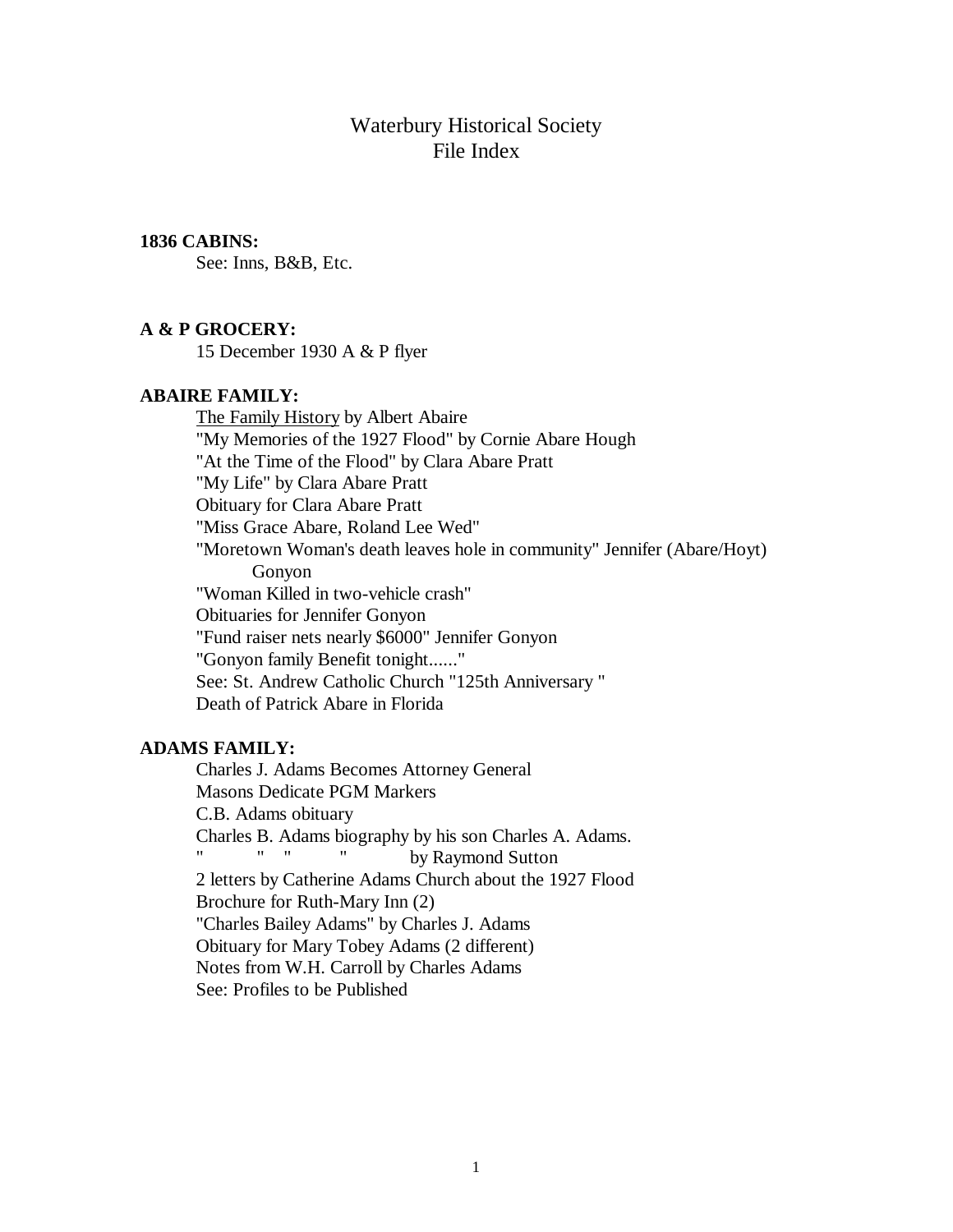# **ADVENT CHRISTIAN CHURCH**

Early photo taken by Dale of Waterbury 1997 Wendall Lowe describing Church history History of Advent Christian Church by Herbert Sleeper "The Advent Christian Church" history 50th Anniversary pamphlet of Advent Christian Church 1944 by S.C. Wheeler Early Advent Christian Church of Colbyville by S.C. Wheeler 3.5 x 4.5 mounted photo of ministers at Colbyville Conference Photo of Advent Picnic 5 x 7 mounted of Parsonage - Colbyville 4 x 5 photo of Church made from Glass negative from Don Williams Estate

## **AERIAL SURVEYS:**

- 5 8 x 10 aerial views of Waterbury Village taken late 1940s /early 1950s
- 2 Large aerial views of the Village 1979
- Village taken 30 April 1967
- $(2)$  4 x 6 aerial

#### **AINSWORTH FAMILY:**

3.5 X 6 Photo of Janet Ainsworth donating bench 3.5 x 6 Photo of Janet Ainsworth & Bill Shepeluk "Dedication" Obituary: Jack Ainsworth Four 2 x 2.5 photos of the Ainsworth children

#### **AKELEY FAMILY**:

See: Randall Family letters

#### **ALDRICH, PERRY:**

See: Military Profiles

#### **ALLEN, CHARLES FAMILY:**

See: American Legion and Auxiliary Obituary of Charles Allen "Allen - Johnson" wedding

#### **ALLEN, L.H.:**

1 Feb. 1864 letter.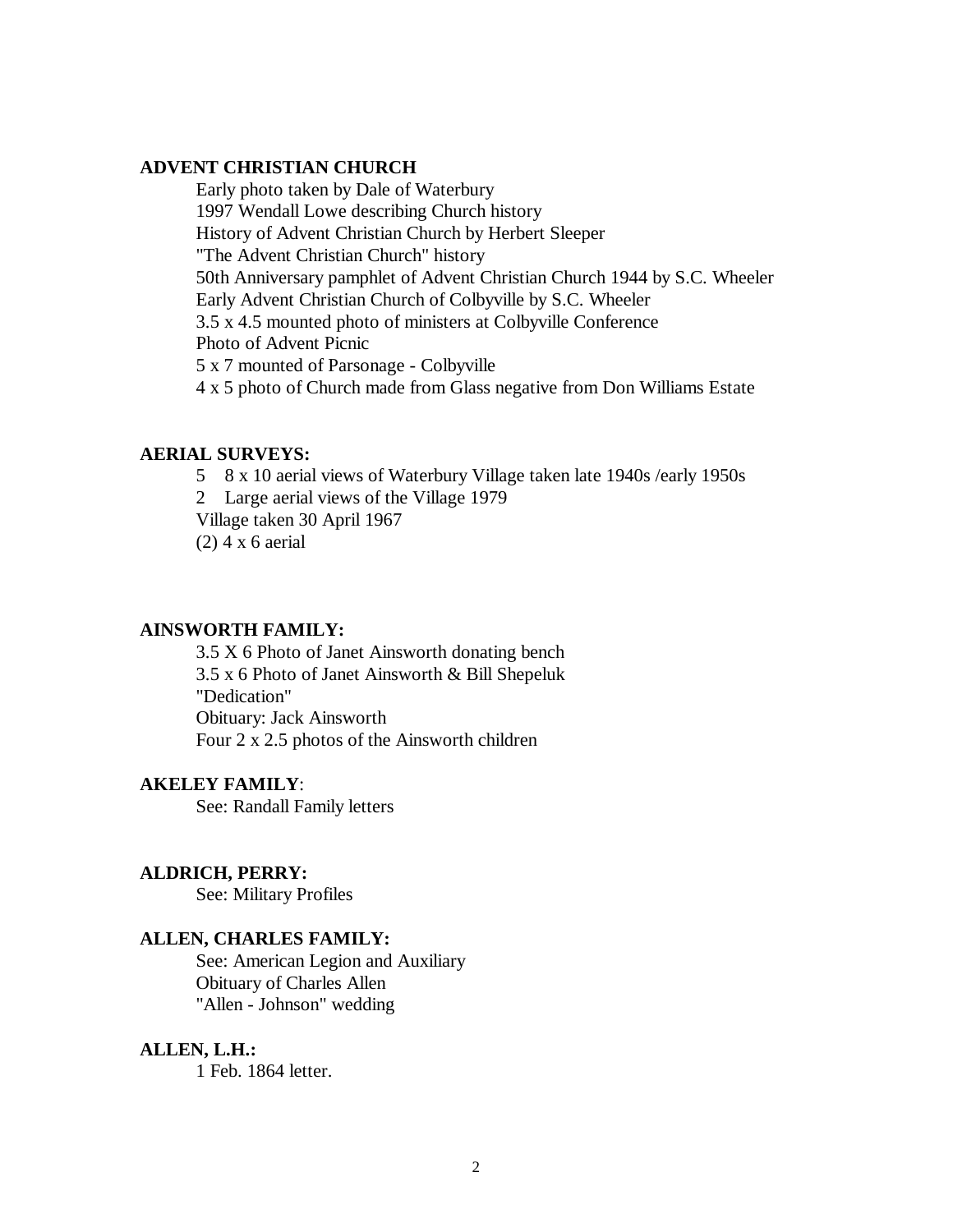#### **ALLISON, TUCKER:**

See: Wells Family

#### **ALSTON, EVA:**

2.5 x 4.5 photo of Eva Alston

## **AMBULANCE AND BACK COUNTRY RESCUE**:

"Ambulance Service team improves of fine tradition" "Waterbury Ambulance Service now available 24 Hours a day" "Waterbury Ambulance Service Receives Good Citizens Award" "Waterbury Backcountry Team rescues skiers" "Injured Hiker Rescued in Waterbury" September 2004

#### **AMERICAN LEGION #59:**

Photo of Amber Gibbs & Daniel Sourdiff Press Release 23 February 2003 Legion St. Patrick's Day Dinner flyer 2 Legion Press Releases 12 September 1959, A.E. Winegrove 5 x 7 photo of John King, Eva Breen, Sidney Thurston, and Blanche Deforge Ticket "Dance of Dimes for March of dimes" 25 January 1952 Clipping A.E. Wingrove & Mrs. Stanley Guptil" Legion History List of Commanders Clippings: Charles Allen & Blanche Deforge John King, Mr. & Mrs. Charles Allen, Blanche Deforge 1955 John King and Mrs. Charles Allen Waterbury Legion Birthday Charles Allen & Blanche Deforge "Team up For a Safer Community" book given out by Legion 1983 "Parade honors veterans" 2002 Undated Memorial Day 6 different 3.5 x 3.5 photos of Legion ceremony Undated Veterans Day 3 different 3.5 x 3.5 photos of Legion ceremony January 19 & 20, 1927 Minstrels at the Opera House (Program) sponsored by Legion & Auxiliary

## **AMERICAN LEGION #59 AUXILIARY:**

6 photos of 30 May 2001 Memorial Day Parade 4 x 6 photo of members of Auxiliary 2001 plus clipping that goes with the photo 50th Anniversary Cook Book Photo 3 x 4 of Auxiliary members, some identified 11 undated Auxiliary Press Releases October 2004 invitation to Past President's Parlay June 2001 Newsletter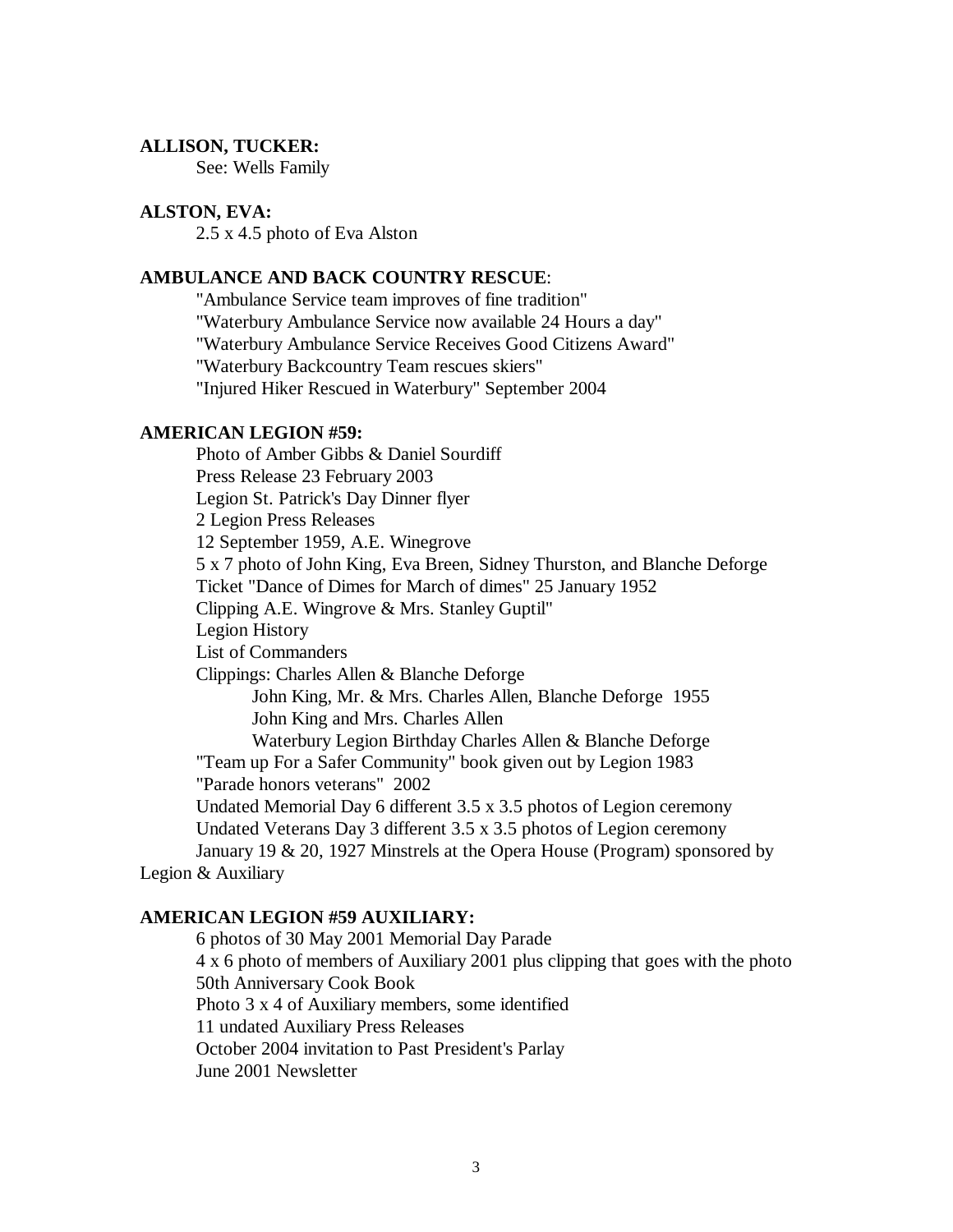## **AMERICAN RED CROSS - WATERBURY:**

Photo May 1960 - Grey Ladies, identified "Parties Are Held At Waterbury's Nursing Homes" December 1965 Rosalie Chase's Certificate 1960 clipping of the Grey Ladies "Pageant of Fame" 20 September 1918

#### **AMESTOY, JEFFREY:**

"Amestoy's Way" from Rutland Herald (2)

## **ANAIR FAMILIES:**

Raymond Anair Obituary Ethel Anair's wedding invitation

#### **ANDERSON, A.G.:**

3 (3 x 5) photos of dismantling A.G. Anderson plant Arthur G. Anderson's Obituary

# **ANDERSON FAMILY:**

See: Sabin Family. William Anderson obituary Belle Anderson Obituary Copy of a photo of Anderson Mill Copy of photo of Zene Anderson's house on Maple Street in Center

## **APPRAISALS 1988:**

Property appraisals for 1988

#### **ARKLEY, ROBERT:**

3.5 X 5 photo of Robert Arkley 3 x 5 photo of Robert Arkley, Michelle Verchereau, and Linda Jackson

## **ARMS, C.:**

See: Wells Family

## **ARNOLD, ROY:**

1893 - 1977, Profile, Circus Parade booklet (he was the builder of the miniature circus parade at Shelburne Museum) 5x7 photo of Arnold with his circus parade See: Profiles to be Published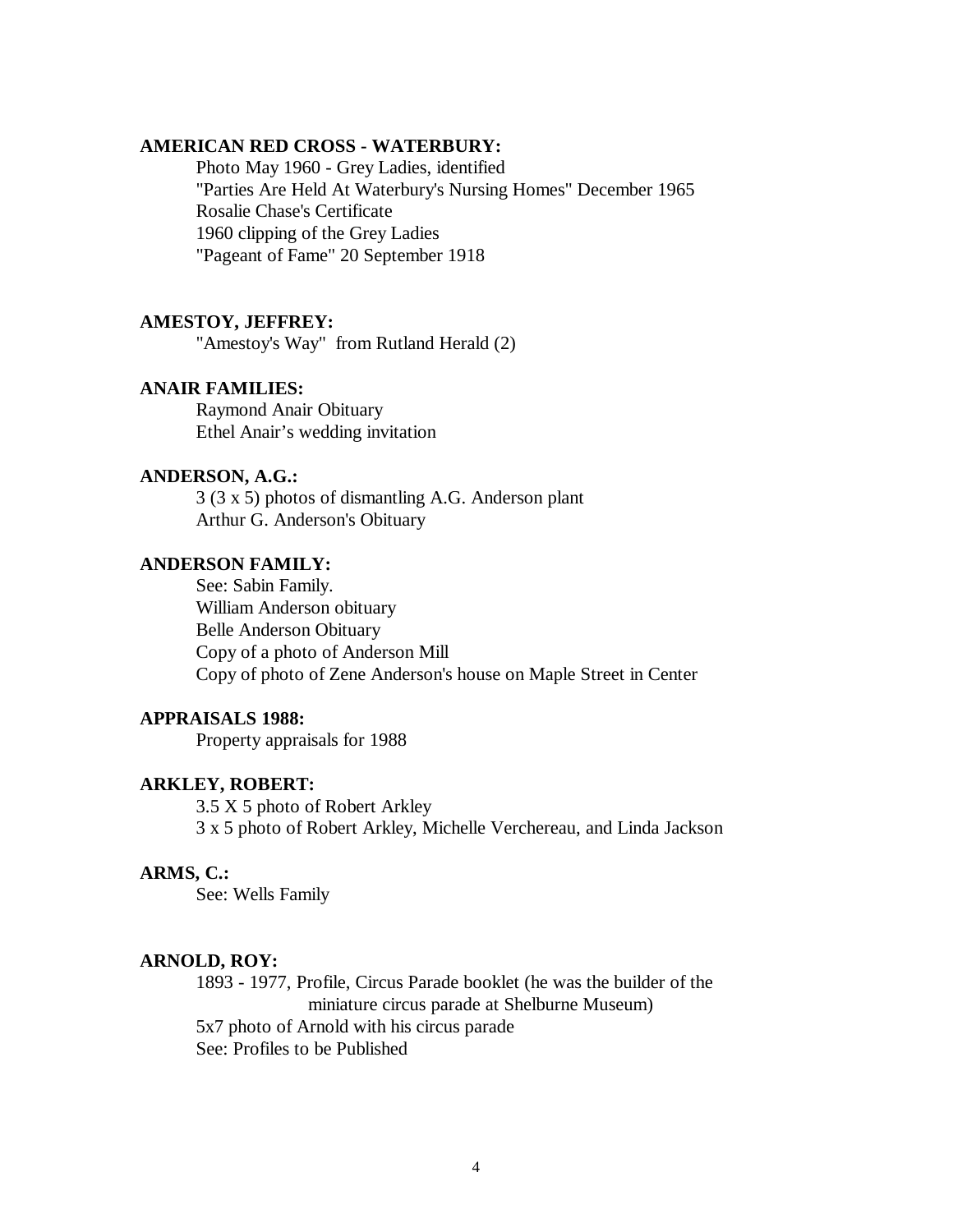#### **ARTISTS OF WATERBURY:**

Wood Art Gallery - May 2 -28, 1955 Artists:

Burnham, Bernice Burnham, Ivan Chittick, Rupert Dodd, Virginia Forkey, Clair Goodreau, Alice Griffith, Irene Lafayette Joyce Lifton, Peg Luce Bee McLean, Joyce Morse, Leo Myers, Amy Ordway, Zoe Orton, Carl Pollander, Bea Stimson, Fran Talbert, Mary Jane Wheeler, Nancy Woods, Jean Wright, Caroline Eleven 5 x 7 photos of the paintings plus the negatives for each "Presenting an Exhibit of Oil Paintings" "Kennerson Notes Improvements Made by Art Students ............" "Kennerson Lauds ....................." "Discuss Art Exhibit" "Waterbury Art Class Members at Work"

## **ASHLEY, FOREST - FAMILY:**

4 x 5 photo of Forest Ashley See: Chittick

## **ASSEMBLIES OF GOD CHURCH:**

"Assemblies of God to Dedicate Waterbury Chapel"

## **ATHER FAMILIES:**

Wedding invitation for Lillian Ather & Will Shontell Obituary for Will Ather Obituary for Eugene Ather Stanley Ather's wedding invitation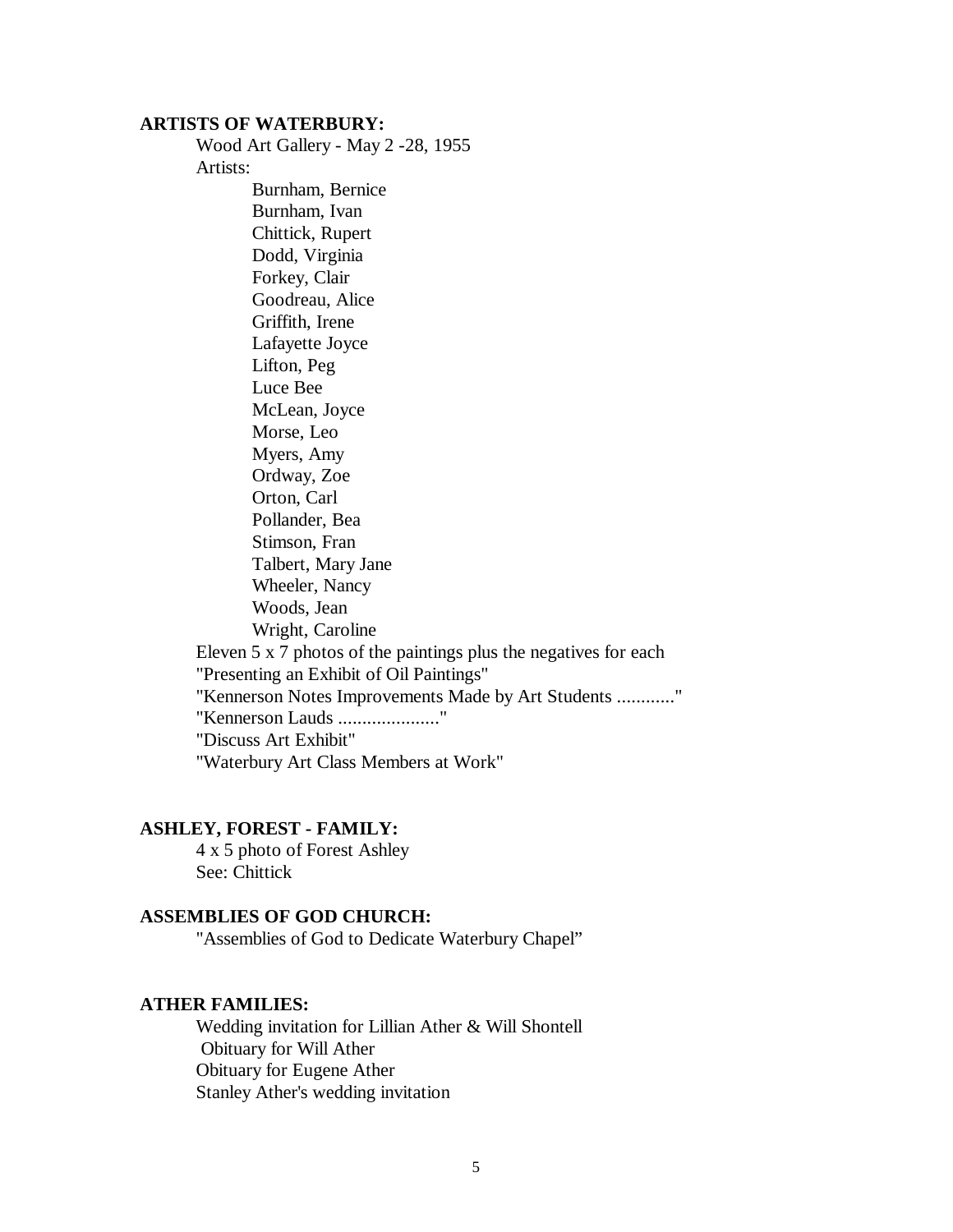## **ATHERTON FAMILIES:**

See: South Main Street for photo of Frank Atherton's house Beatrice Atherton's wedding invitation

## **ATKINS FAMILY:**

5 x 7 photo Breta Atkins Harold Atkins wedding invitation George Atkins obituary

## **ATKINS, HORACE:**

27 May 1830 judgment

# **ATKINS, NANCY:**

See: Loomis, Silas

**ATKINS, VERELA:** See: Wells Family

#### **AUSTIN FAMILIES:**

Obituary for Martha Austin

## **AYERS FAMILY:**

Walter Ayers' calling card Obituary Andrew Shapiro Orris Ayers Family Gladys Ayers Obituary Ethel Ayers Obituary 4 x 6 photo mounted of O.L. Ayers store (O.L. Ayers & Earl Martin in photo) Gleason Ayers' revision of Max Ayers' description of Waterbury – update "The 5 Car Garage on Elm Street" by Gleason Ayers "Fraud at church Supper" Vermont Life Spring 1996 See: Wheeler Family See: Bicentennial Celebration See: Cooley Wright See: Bolton Dam See: Dillingham Family See: Lewis Family See: Railroad, Central Vermont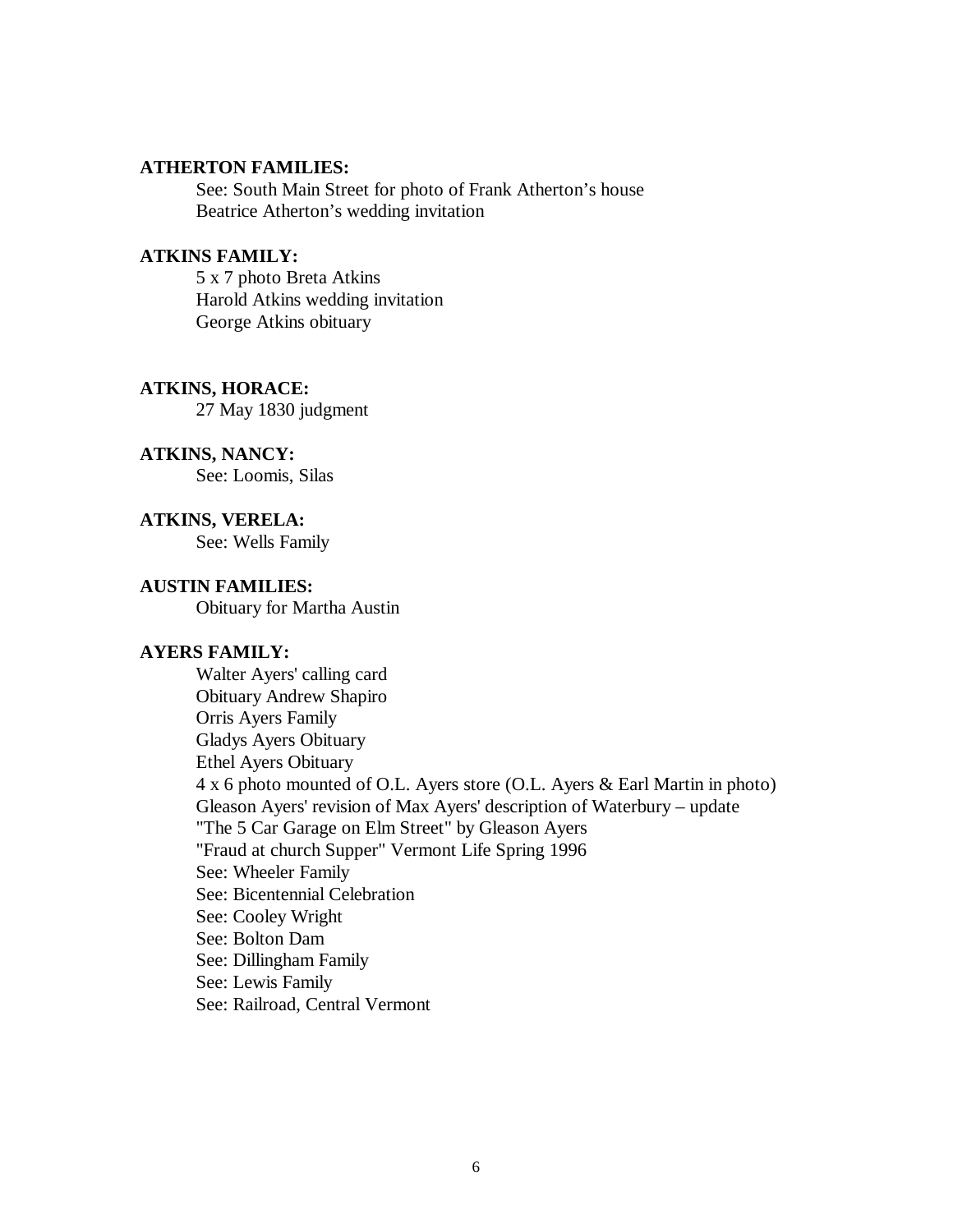## **AYERS, GLEASON COLLECTION OF PHOTOS:**

Ayers - Wheeler Photo Collection from glass negatives

8 x 10 of man with bicycle

8 x 10 man driving a carriage with one white & one dark horse

8 x 10 of three women behind large rock

8 x 10 of seven women on a porch "playing peek-a-boo"

8 x 10 snowy road

## **AYLWARD FAMILY:**

See: Fields, Don See: Chiodi Family "Duxbury Woman Walking in DC to raise awareness of Suicide"

## **BABCOCK, LOUIS:**

"Officer Drowns in rum Boat Chase" "Customs Man Dies in Capture of Rum Boat on Champlain" "Louis Babcock, Waterbury man, drowns ........." "Customs Patrol Man is Drowned ............" "Airplane Circles Lake in search of Babcock's Body" "Body of Louis E. Babcock Still Held within Lake ......." E-mails of Brian Lindner's concerning the family

#### **BACHELOR CLUB:**

4.5 x 7.5 photo mounted of Waterbury Bachelor Club (women in a horse drawn wagon)

#### **BAKER, LEONARD –FAMILY:**

Vermont Life Summer 1970, "The Whole Point of Summer" by Peter Miller

## **BAKER, NEWTON - FAMILY:**

"Petunia King Takes His Job Seriously" 1983 3.5 x 5 photo of Newton Baker Newton Baker's obituary See: Profiles to be Published

#### **BANDS:**

"Five Years with the Waterbury Community Band" 4.5 x 7.75 photo mounted of a band including Ed Houston & Willis Clark Two 3.5 x 6 photos of Waterbury Citizen's Band - WWI era 8x 10 unknown band late 1800s from glass negative (3) 7.5 x 9.5 photo of band in Waterbury taken by Tim's Photo 1922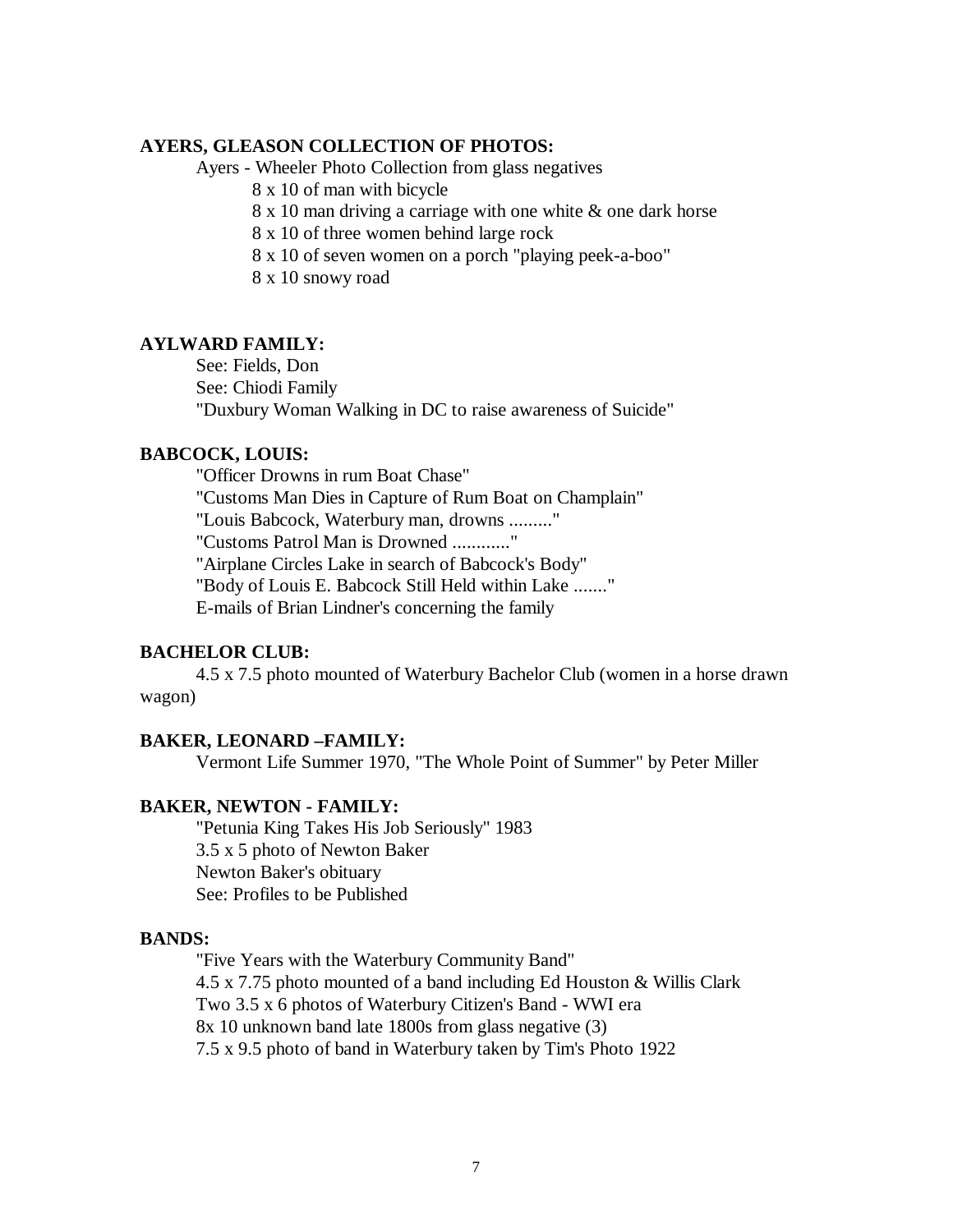## **BANK HILL:**

Copy of photo of Bank Hill "Conti's appliance & Bedding" 4 x 5 photo of Bank Hill photographed by Lucius Wells - early view 1.5 x 2.5 photo of Bank Hill with horse carriage coming down 3.5 x 5.5 postcard looking down Bank Hill 3.5 x 5.5 photo looking down Bank Hill 5 x 7 photo of Bank Hill 1940s See: South Main Street See: Boyce Family See: Conti Block & Family See: Griffith, C. M.

## **BANKS IN WATERBURY:**

See: Waterbury Savings Bank 2 different 4 x 5 photos of Chittenden Bank 9 February 1977 letter concerning Northfield Savings Bank (6) 4 x 7 photos of Howard Bank Community Christmas Tree Quarter book from Howard Bank (2) First Vermont Bank 1980 annual report

## **BANNISTER, HOMER & EDITH:**

"To a Masonic Widow" certificate Photos:

3 x 5 of Homer & Edith

3 x 5 of Edith

3.5 x 5 of Edith

3 x 5 of Bannister House

3 x 5 of South Main Street from Healy Court

3.5 x 5 of Bannister house on 3 Healy Court

3 x 3 of from Bannister house looking at Sunoco Station (2)

Edith Banister's obituary

See: Creameries

### **BAPTIST CHURCHES:**

See: Butler, Ezra See: Little River Free Will Baptist Church See: Waterbury Center Baptist Church See: Green Mountain Seminary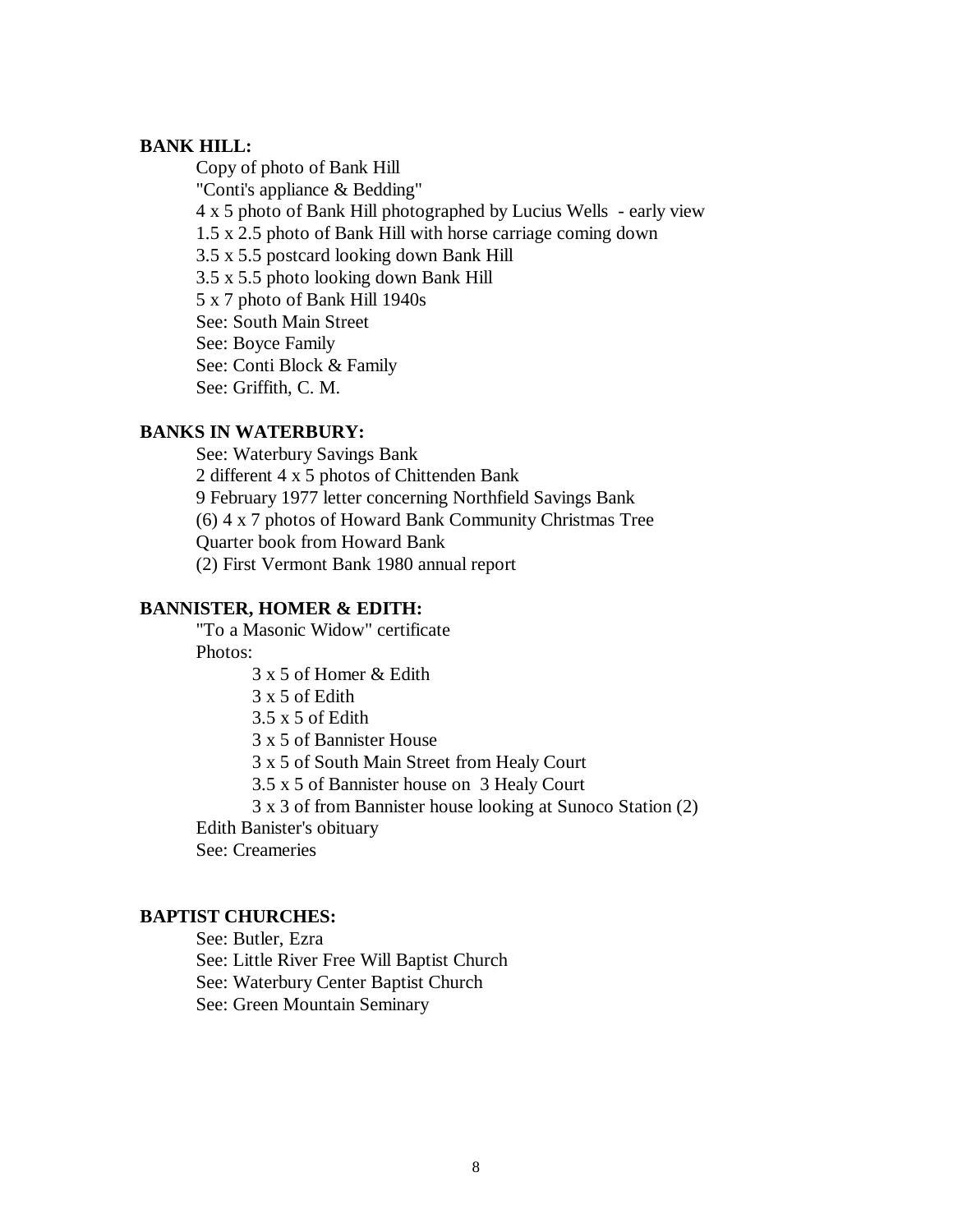#### **BARNES - RIGGS:**

Barnes Genealogy Riggs Genealogy Mary Ellis obituary 4 x 6 Photo of Rosie Barnes & pony cart 4 x 6 Lodge photo 3.5 x 3.5 Converse Barnes at his desk 3.5 x 3.5 Converse Barnes on porch 3.5 x 3.5 Converse Barnes & Rosie 3.5 x 3.5 Converse Barnes & Rosie 3.5 x 3.5 Converse Barnes 4 x 6 Mary Barnes & Martha DeCelle 3.5 x 3.5 Rosie Barnes in Grandmother's clothes 3.5 x 3.5 Rosie Barnes in parade 3.5 x 3.5 Mary Barnes & Martha DeCelle, Jennie Davis Barnes house at 96 South Main St. See: Bigelow, Paul (e-mail from Rose Barnes Farkas)

## **BARRETTS' HALL:**

Dance Card 20 March 1903 Dance Card 1 February 1904 Dance Card 18 March 1904

#### **BARRIE, MIRREM**:

Article from 1990 Mirrem Barrie obituary Mirrem Barrie's funeral program

#### **BARRY, THOMAS**:

Clipping of Elizabeth Barry's wedding to R. A. Lafayette, Helen Barry Interviews, Profile of Jack Barry.

See: Sargent Family See: Vermont State Hospital Obituary for Helen Barry Obituary for Mary Ellen (Barry) O'Brien

#### **BARTLETT, ZEPHERINE:**

**See:** Jones, Flora & Zepherine.

# **BASSETT, ZACHARIAH:**

Photocopy of an undated news article about him.

#### **BATCHELDER STREET:**

3.5 X 5 post card of Batchelder Street & South end of village 3.5 x 3.5 photo of house on left side of Batchelder Street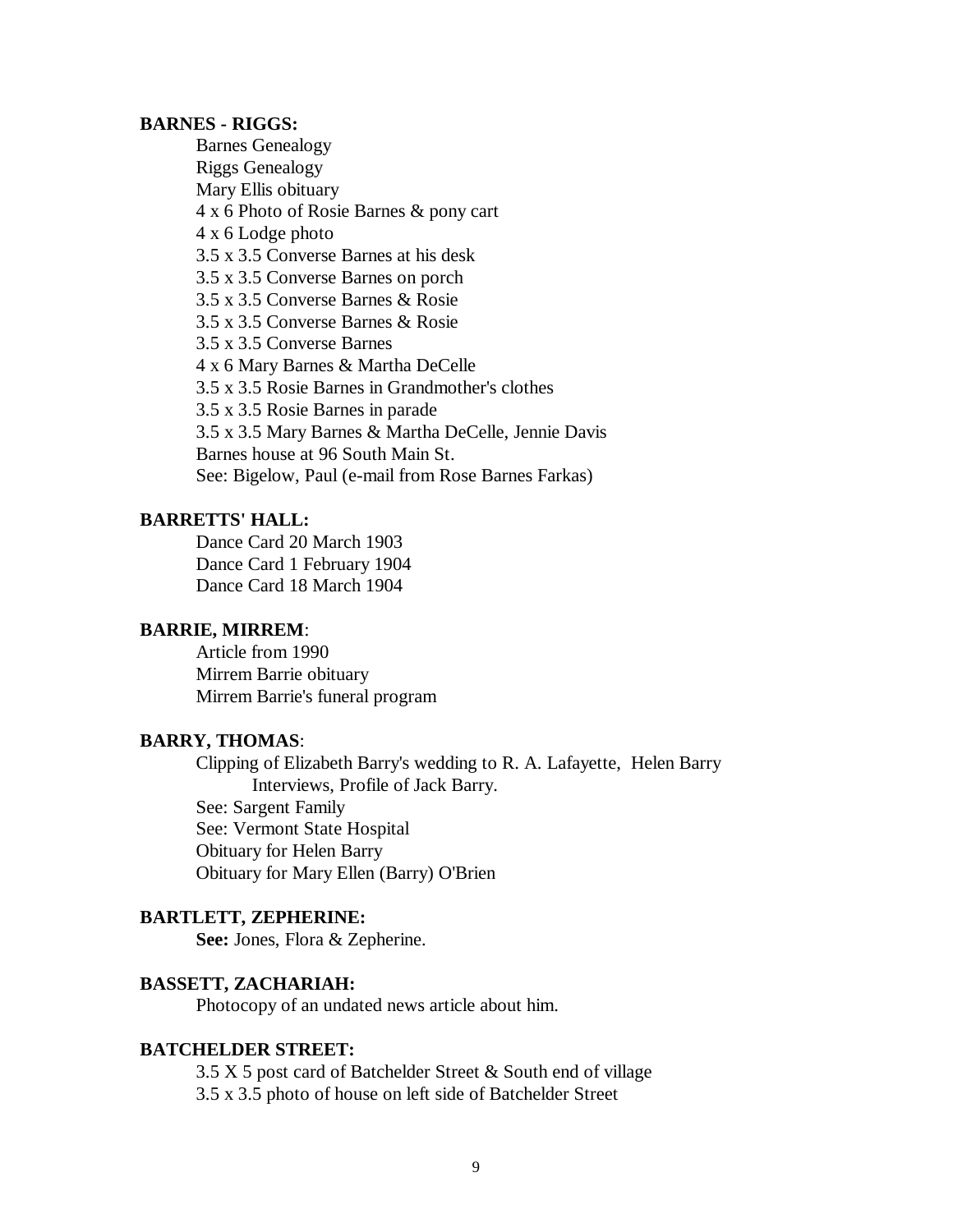3.5 x 5 of house across the track

## **BEATTY, KENNETH:**

4 Sept. 1964 "Retired Artist Discovers Hobby in Carving Plastic"

## **BEAUTY SALONS:**

"Irene's Nu-Lok" 5 x 7 of Crystal Garfield Young in her shop, "Garfield's"

# **BEN & JERRY'S:**

"Flavor of success bitter for some" Ben & Jerry's brochure Ben & Jerry's Book mark 1986 grand opening invitation "Ben & Jerry's Heads for Waterbury" Stick-on button 3.5 x 5.5 postcard of Ben & Jerry on tour 3.5 x 5.5 postcard of Ben & Jerry's in Burlington 3.5 x 5 photo of Ben & Jerry's Waterbury

#### **BENNETT, FLOYD:**

"Floyd Bennett, Heroic Airman Dies in Quebec" "Mrs. Bennett, Waterbury Girl"

# **BENNETT, HOWARD:**

"Trains are His Madness" original and photocopy See: Spaulding Family

#### **BENSON, W.B.:**

5 February 1862 letter from William Benson to Addie

3 March 1862 letter from William Benson to Addie

3 April 1862 letter from William Benson to Addie

# **BENWARE FAMILY:**

Benware's Paint & Wallpaper Store advertisement 2.5 X 3.5 Photo of Necia Benware 1935

## **BERRY, J.R.:**

See: Wells Family

#### **BESSETTE, EVELYN:**

Flags she donated from Harold Eastman's house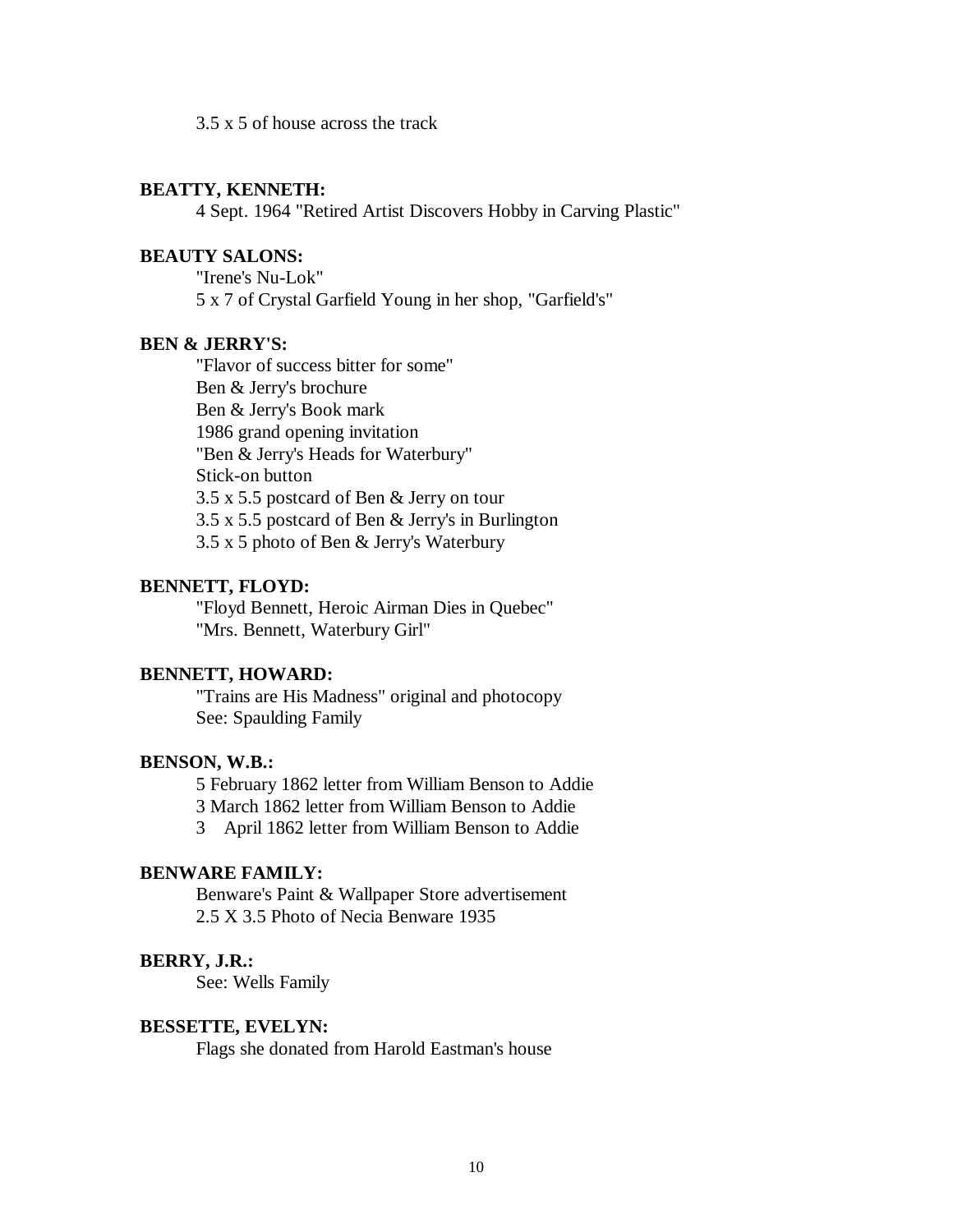## **BETTIS FAMILIES:**

Family photo on post card 5 x 7 of Earl Bettis 4 x 6 of Earl Bettis 4 x 6 of Clair Bettis Marshall Clair Bettis' graduation invitation Clair Bettis' report card

## **BICENTENNIAL CELEBRATION 1963:**

16 October 1962 letter from Craig Parker to Charles Adams 3 January 1963 letter from Charles Adams to Howard Armstong 14 January 1963 letter from Charles Adams to Frank Bailey with Articles of Association 18 February 1963 letter from Charles Adams to Fulton Fields 26 February 1963 letter from E.F. Gallagher to Meaker & Adams 28 February 1963 letter from Charles Adams to IRS 28 February 1963 letter to Bicentennial Committee from Edward Rochette – Numismatic News 8 March 1963 application for Exception from Taxes for Bicentennial Association 11 March 1963 letter from Charles Adams to Fulton Fields 11 March 1963 letter from Charles Adams to Numismatic News 29 April 1963 Charles J. Adams letter to Vermont Liquor Board 3 May 1963 letter from Gregory McNally to Charles Adams 6 May 1963 letter from Charles Adams to Gregory McNally 6 May 1963 letter from Fulton Fields to Bicentennial Association 10 May 1963 letter from Gregory McNally to Charles Adams June 1963 copy of agreement for Richard & Mary Lemery to sign for use of a parking area 25 June 1963 letter from Charles Adams to Charles Gibson 8 July 1963 Letter from Morton Stillings to Charles Adams 4 July 1963 Richard Adams with oxen & cart David Luce & Hope Davey with Rusty Parker March 1963 Times Argus "Bicentennial Spectacular Today" "Brothers of the Brush" By-laws Script for "Trails to Thruway" 1963 Optican Bros. Catalog used to purchase Bicentennial items "The Plan of Action and Outline of Committee Duties for Revenue Division" Truck Lease Agreement Handwritten copy of officers of Association Handwritten copy of Corporation articles Handwritten copy of Proposal for Articles of Association Proposal for Articles of Association Formal Articles of Association of Corporation "Articles of Association"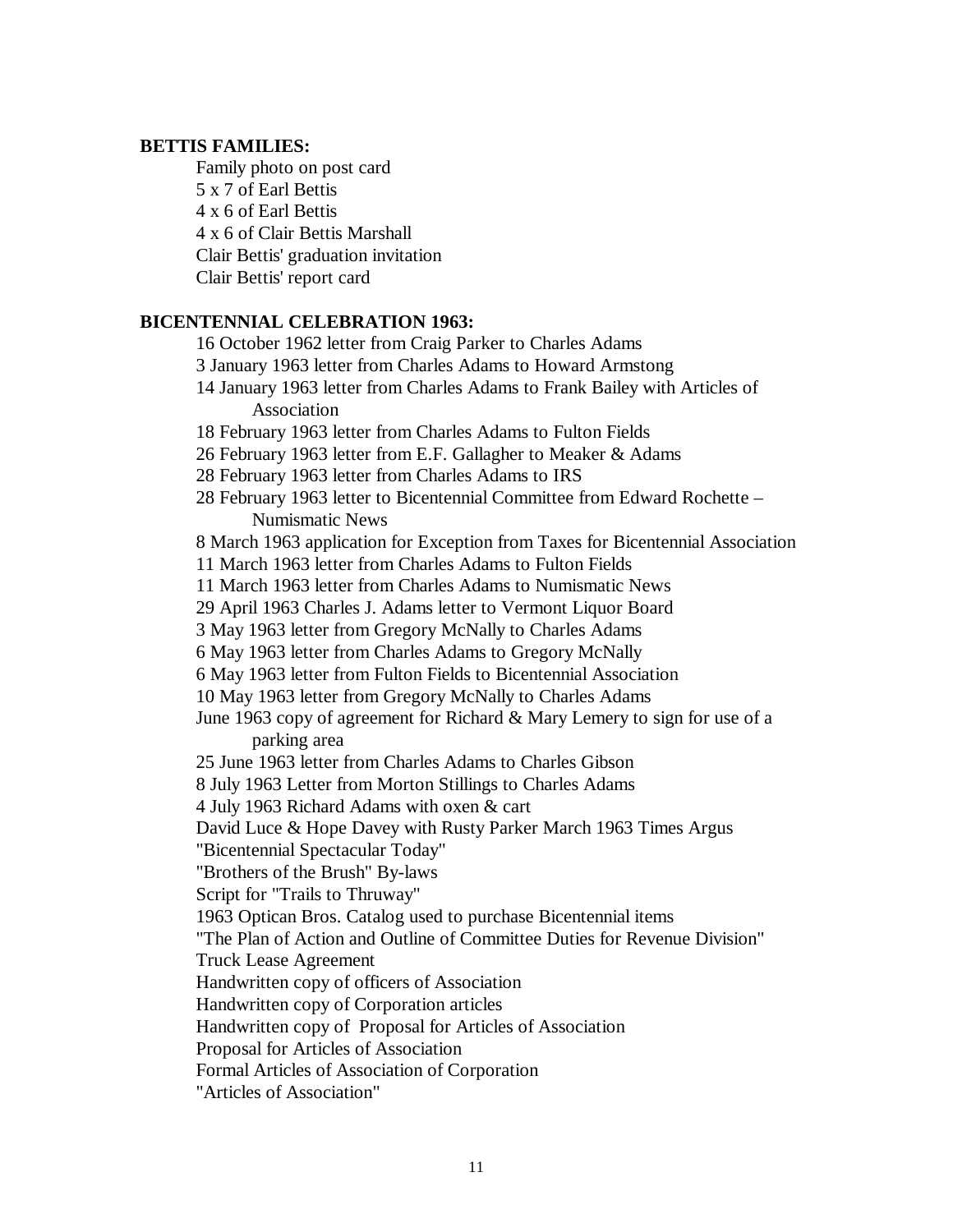By - Laws Exemption Application (3) Ledger page with dates of items completed Typed Target dates of information Tentative Schedule of Events Schedule of Events Suburban List photos of "Two Views of Main St. in Peaceful Horse 'n Buggy Days" Certificate of Membership for the following: David Ayers G. Robert Ayers Betsy Ayers D.P. Rowe Four Slides from the 1963 Bicentennial Robert Olsen's Brothers of the Brush (copy) "Maureen Kingsbury Crowned ....." "Hundreds View Opening of Waterbury Bicentennial" "Waterbury Reviews Past ......." "Bonnets & Beards Bobbing in Waterbury" 3.5 x 3.5 seven photos of events "Historical Heritage Service" program "Waterbury Bicentennial opens Saturday" Robert Olsen's shares In Bicentennial Robert Olsen's Brothers of the Brush certificate "Waterbury Bicentennial Celebration" program

## **BICENTENNIAL CELEBRATION 1963 TIME CAPSULE & DISSOLUTION:**

Packet containing copies of all information in Time Capsule Dissolution Papers:

> 16 January 1964 letter to Charles Adams from Fulton Fields 23 January 1964 letter to Charles Adams from Fulton Fields Return of Organization Exempt from Tax Bicentennial Inventory of expenses & receipts Certificate of Dissolution 30 January 1964 Letter to Fulton Fields from Charles Adams 20 February 1964 Letter to Fulton Fields from Charles Adams 25 February 1964 letter to Charles Adams from Fulton Fields 26 February 1964 Letter to Fulton Fields from Charles Adams

#### **BICENTENNIAL COMMEMORATIVE BOOK 1963:**

Waterbury, Vermont Commemorative Book 1763-1963 (4)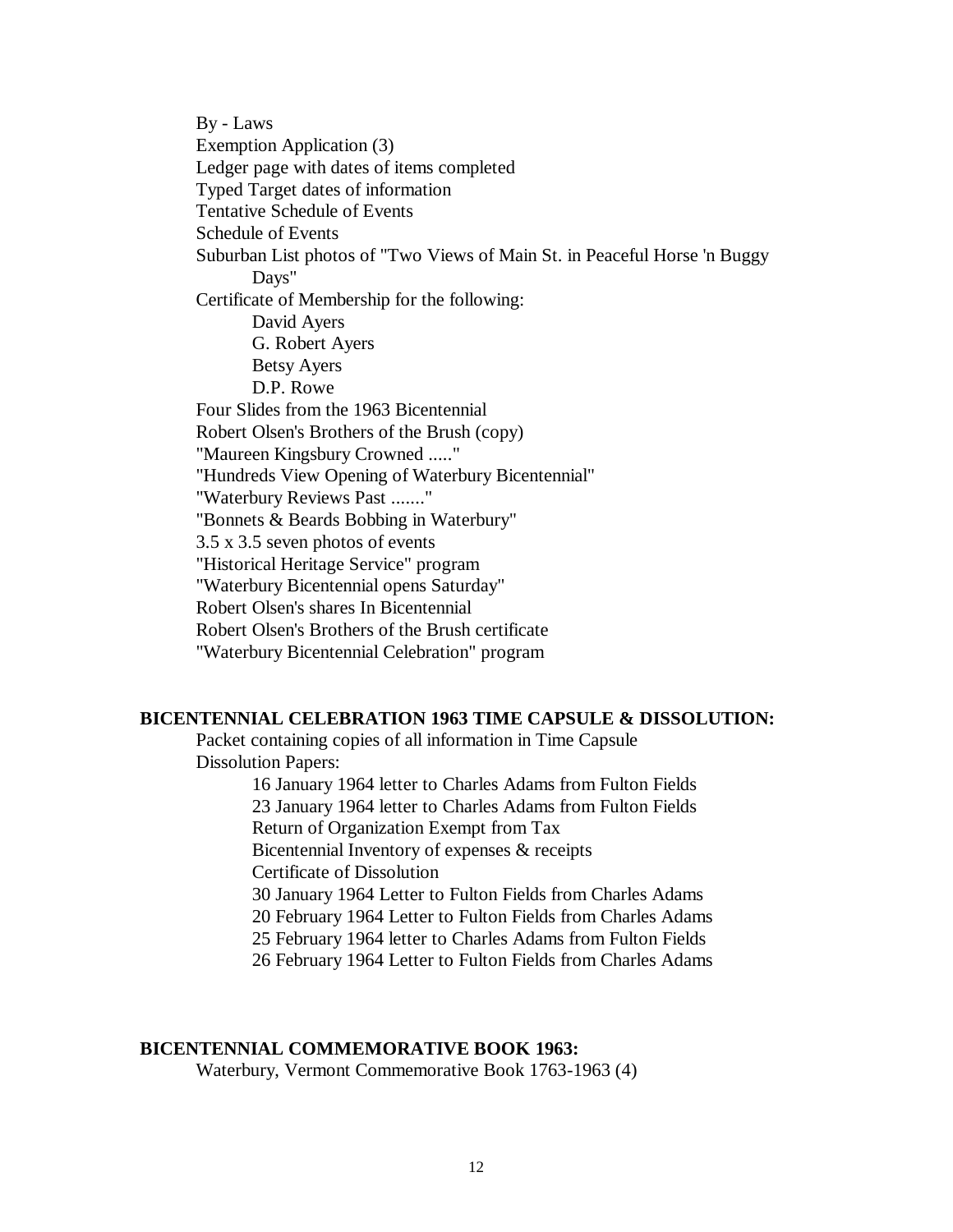#### **BICENTENNIAL PAGEANT SCRIPT:**

Script from the pageant "Trails to thruways"

## **BICKFORD, MAY:**

2.5 x 4 photo of May Bickford (difficult to read)

## **BICKNELL, DON:**

"Bicknell Stays Until Job Is Done"

## **BIDWELL, GEORGE M.D.:**

Photo at 90 years old (4) 1938 photo of Dr. & Mrs. Bidwell Photo of Dr. Bidwell by fireplace 5 x 10 photo of Dr. Bidwell 2 copies of Listina Bidwell's birth certificate Dr. & Mrs. Bidwell's wedding invitation (Katrina Landt) 2 poems by Stella Willard about the doctor. 1 unsigned poem about him 90th birthday news article "Waterbury Physician Recalls 50 years as Country Doctor" News article on 80th birthday. 2 profiles, one by Listina Bidwell and one by Joan Lamere 5x7 negative of Dr. Bidwell "Dr. Bidwell dies at 90" "Church Filled for Funeral Rites of Dr. Bidwell" 5 x 7 of Dr. Bidwell "Dr. Bidwell" by Lyle Woodward 4 x 6 photo of his house taken in 1974 Copy of 1911 news article about medical fees See: Bordeaux family See: Profiles to be Published

#### **BIGELOW, PAUL**:

Christmas card Survey Bill 1950 "Paul Bigelow" by William Lowe Paul Bigelow obituary E-mail from Rose Barnes Farkas See: History of Waterbury

## **BINGHAM FAMILY:**

4 x 5.5 photo of Leroy Bingham 3.5 x 5 photo of Dorothy Griffith ( sister of Amy Griffith Bingham) 3 x 4 photo of Ida Griffith, mother of Amy & Dorothy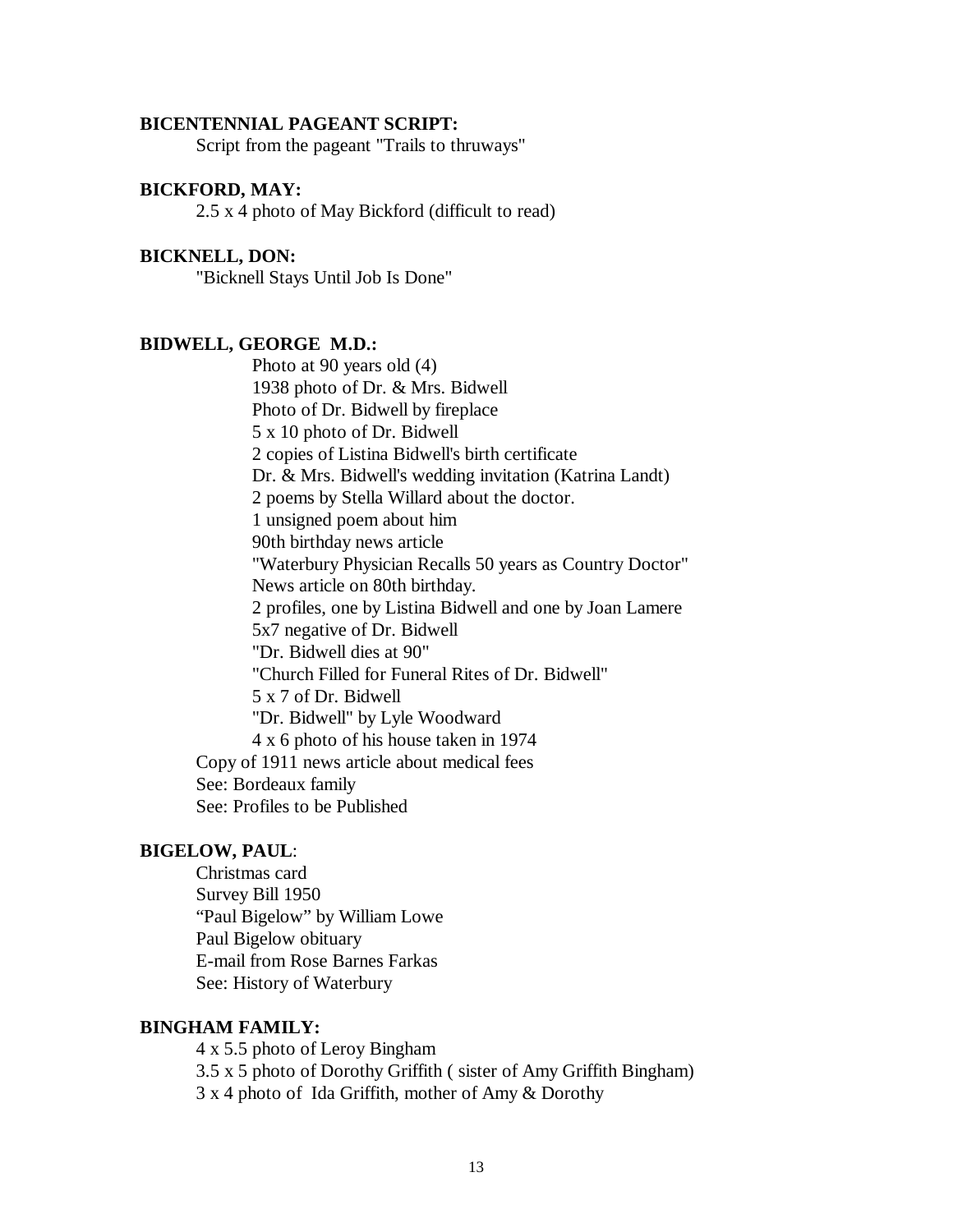## **BISSETTE FAMILY:**

Richard Bissette

#### **BLACK SMITH SHOPS:**

Story by Alton Wheeler See: Carpenter, Henry

## **BLODGETT, B.E.:**

Bill Blodgett sent to H.L. Mills 1906

#### **BLUSH FAMILY:**

"A Former Waterbury Girl" 1903 Alice Blush Rublee

#### **BLUSH HILL:**

6.5 x 8.25 photo of Warner Moody's house on Blush Hill "Blush Hill subdivision awaits Act 250............" 1975 See: WDEV

# **BLUSH HILL COUNTRY CLUB:**

"Waterbury Country Club Two Day Benefit ................." Photocopy of Dillingham Cottage" Sugar House at Country Club - 3 photos & 2 negatives 2 clippings 30 August 1956 "Blush Hill Country Club House Being Constructed .............." 13 June 1928 Waterbury Inn Golf Course Opens to Play this Week .................." 2 photos of Woman on bench at Golf course Club House Photo 5 x 7 photo of Club House 5 x 7 photo of course 4 x 4.5 of Dillingham Cottage with 7 people on or near porch 7 x 11 photo of Harry Whitehill & others on Porch of the Cottage "Blush Hill Country Club" by Ken Sabin

## **BOARDMAN, DANIEL:**

20 x 27 poster dated August 1836 selling Daniel Boardman's estate

#### **BOARDMAN, MERTON:**

Obituary with photo. 3.5 x 3.5 photo of Merton Boardman

## **BOEKER FAMILY**:

1897 letter from John 2 1945 letters to Wealtha 1935 letter to Wealtha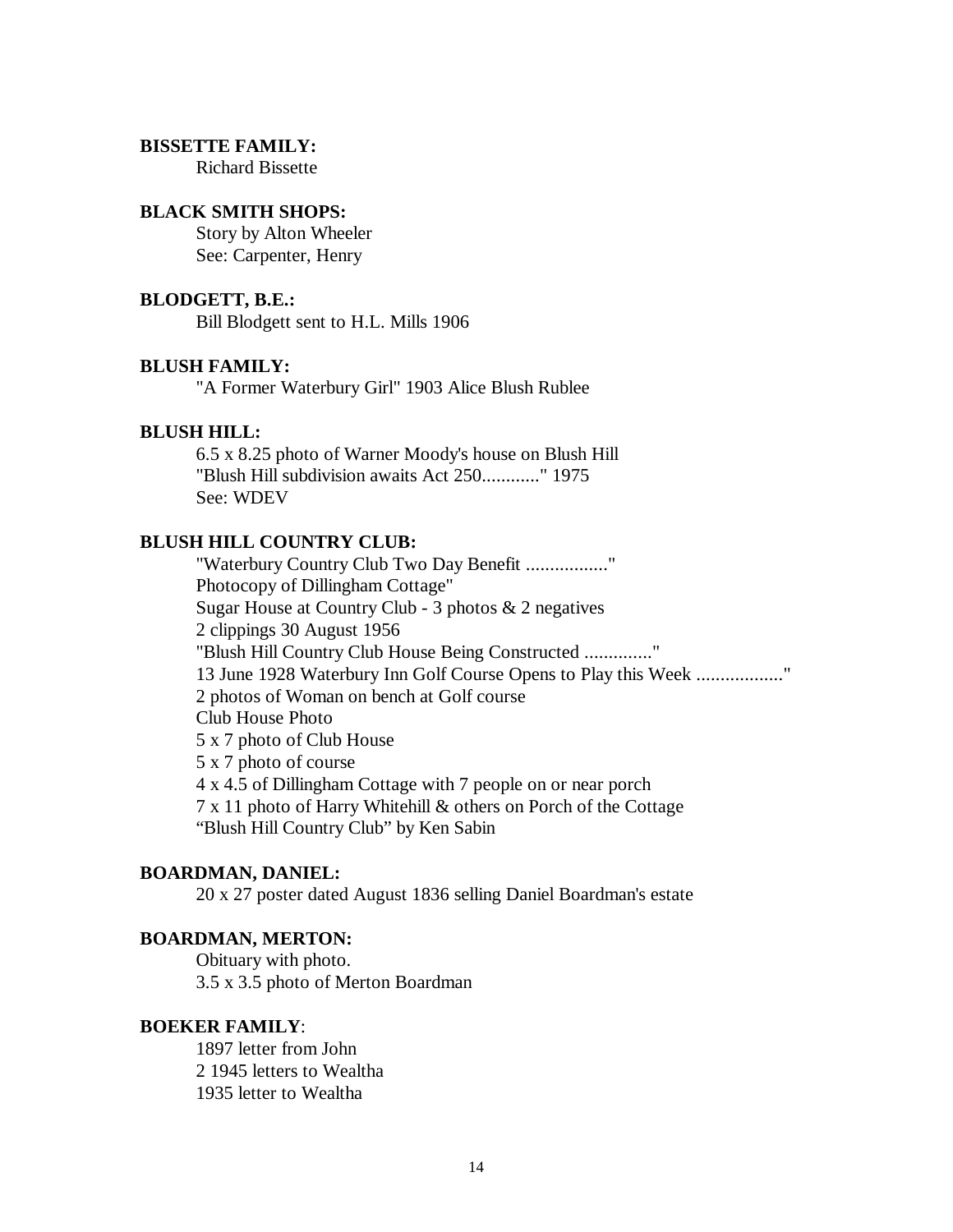2 undated letters to Wealtha

1908 letter from School Superintendent

22 November 1932 letter to Wealtha from Elsie

Wealtha Boeker's firs composition

Letter to Alice Boeker from "Brisa"

See: Stearns Family

Alice Boeker's 1898 poetry writings & copying

February 18, 1885 article on August Boeker

Letter to Alice from R.J. Putnam 18 October 1908

Obituary - Alice Boeker

Weltha W. Boeker calling card

"Helen's Dove and Other Stories" found in Boeker estate items

April 1935 letter to Weltha Boeker from Annabelle

2 x 3 envelope "Miss Anna Boeker" - modeling school, contains 1.5 x 2 photo of

4 girls sitting on a roof

Photo:

2.5 x 4 photo of two girls Girl in Plaid Dress 4 x 6 photo mounted of August Boeker Alice Augustine Boeker 1907 Alice Augustine Boeker 1895 3 x5 mounted photo of Weltha Boeker Unidentified woman with a camera Wealthy H. Boeker from Ray Hart Unidentified woman taken by Dale Unidentified woman taken by Houston Unidentified male taken by Cady of Waitsfield Unidentified house Paul Wallace Hardy Leslie Boeker Edward 25 Dec. 1892 Dorothy Boeker Jessie Wheeler, Anna Boeker, Katrina Laudt, Alice Boeker, Lulu Durand Margaret Farrell, 25 July 1898 Wayne Boeker

## **BOLTON DAM**:

4.25 x 7.5 photo mounted of Bolton Dam 4 mounted photos of Dam from Elizabeth Downer 5 x 7 photo from glass negative 1901 Copy of photo of Dam after 1927 Flood 5 x 7 photo of Bolton Dam 1901 from glass negative (donated by Gleason Ayers) 4.5 x 7 photo mounted 1901 of Bolton Dam 6 x 8 photo of Bolton Dam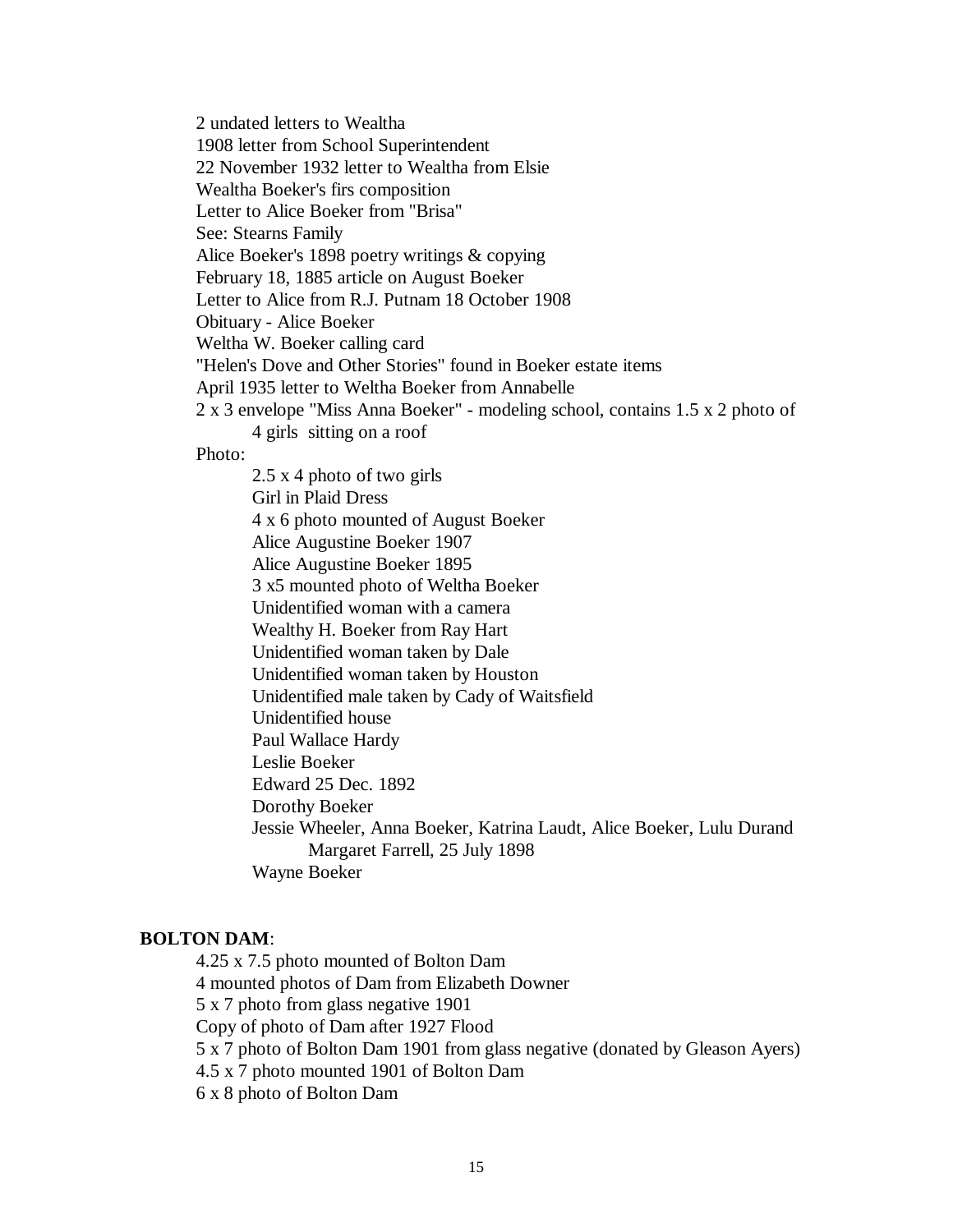4 x 5 photo mounted of Bolton Dam (corners broken off cardboard) HF 8 - I

4 x 5 photo mounted of Bolton Dam HF 8 J

4 x 5 photo mounted of Bolton Dam HF 8 F

4 x 5 photo mounted of Bolton Dam HF 8 E (blue tint)

5 x 7 photo of Bolton Falls dated Sept. 23, 1933

3.5 x 3.5 photo mounted of Bolton Falls HF8 G

3.5 x 7 stereopticon of Camel's Hump from Bolton Falls

4.5 x 7 of Bolton Falls in winter by G.H. Dale

3.5 x 5 color photo of Bolton Falls

3.5 x 4 color photo of area near Bolton Falls

2.5 x 3.5 photo of Bolton Falls

## **BORDEAUX FAMILY:**

2.5 x 4.5 1944 photo of Punch, Ethel, Shirley, Bernard & Carol 2 x 3 photo of B. Bordeau Article on Mia Bordeau (same or different family ?) 2004 letter from Elizabeth Bordeau about Dr. Bidwell "Waterbury Woman sentenced for Robbery" Mia Bordeau "Suspect pleads no contest in robbery attempt" Mia Bordeau

#### **BOWMAN, EDWIN:**

Copy of GAR Paper Copy of obituary 23 April 1895

#### **BOY SCOUTS:**

3.5 x 5.5 post card of interior of Boy Scout Cabin "History of Scouting in Waterbury" Photo from newspaper/Stanley Chase Pinewood Derby 1986 (Donald Kaiser's Cub master's shirt is in textile box)

#### **BOYCE, CRAWFORD & JAMES:**

James' diploma from Waterbury High School Crawford's Senior High card Photo Christmas card of Crawford's family Isabelle Brink Boyce's absentee excuse from High School Baby photo of Katherine Maxwell (mother of Crawford & James) 4 x 6 photo of Crawford Boyce

The society owns Katherine Maxwell Boyce's wedding gown & framed marriage certificate. Also in the collection are Crawford's WWII uniform and canteens. Sheldon Boyce's and Crawford Maxwell's foundry tools are part of the collection. Also Crawford Maxwell's WWI mess kit is in the collection.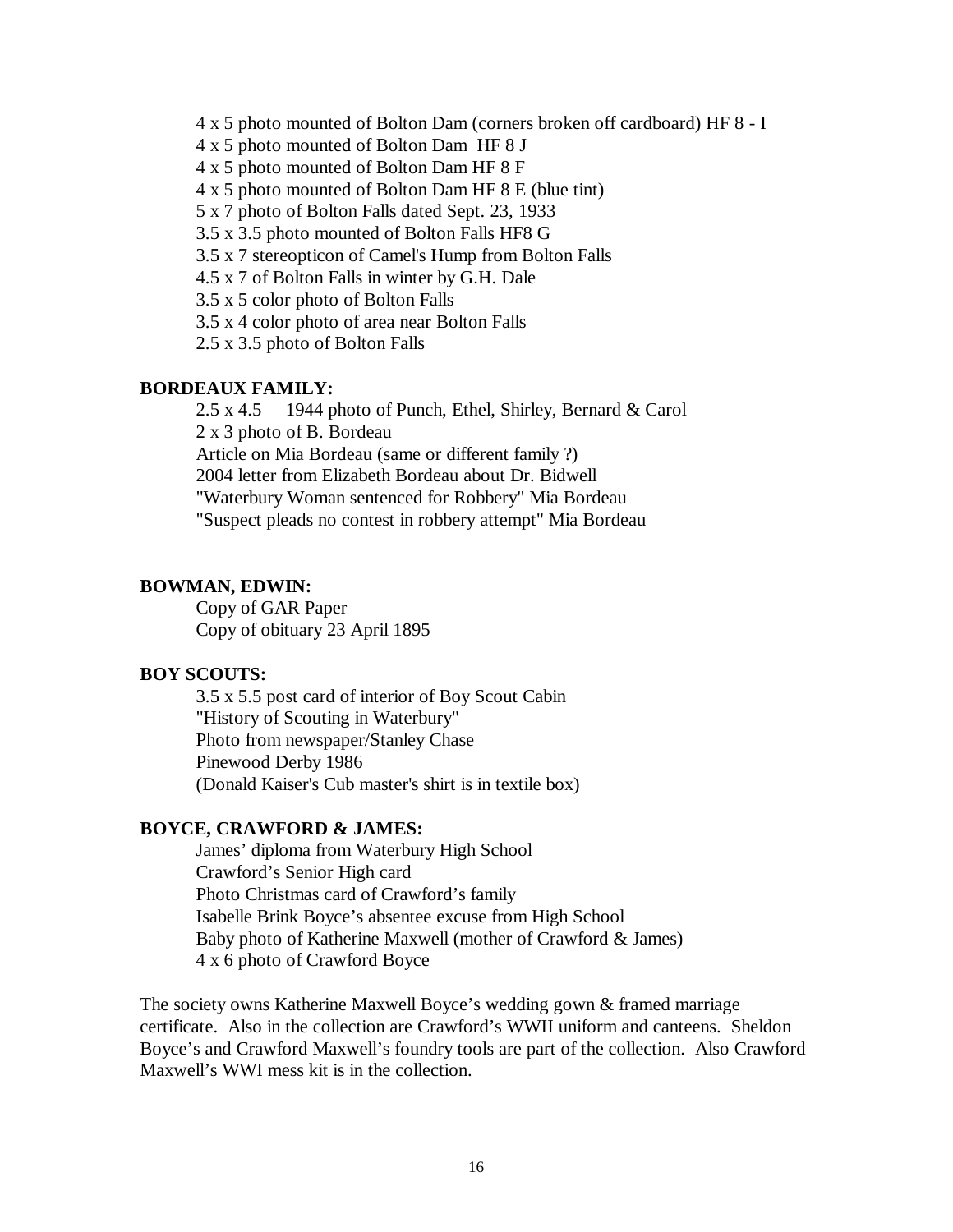#### **BOYCE FAMILIES:**

5 Dec. 1902 bill to Mrs. Jennie Nichols

5 x 7 mounted photo of Boyce Family at their home on North Main Street

4.5 x 6.5 mounted photo of Boyce Family at their home on North Main Street

## (Seth)

4.5 x 7 mounted photo of Boyce Family at their home on North Main Street (all identified)

6 x 8 of Will Boyce's Furniture & Casket Store on So. Main St.

7 x 8.5 photo mounted of Hiram Boyce's meat market on Bank Hill

4 x 7 mounted photo of Boyce Family at their home on North Main Street

4 x 5.5 photo mounted of Guy Boyce's store & Guy Boyce standing by door

5 x 7 copy of Boyce House on Mill Road Colbyville

Florence Boyce, March 1931, "Sunshine and cheer from Vermont" order blank Obituary for Flora Boyce

#### **BOYCE, W.J.:**

Sales receipt from W.J. Boyce for Jennie Nicholas

#### **BOYD FAMILIES:**

Post card of A.J. Boyd & O.D. Boyd family

#### **BOYTON, STUART:**

See: Amasa Pride, 29 July 1811 letter.

## **BREEN FAMILY:**

See: American Legion See: Miller, Francis & Ruby See: Graves, Eric & Merle See: Woman's Club "Colleen M. Stimson Engaged to Willard Breen" Colleen Breen – obituary Belle Breen's wedding invitation

#### **BRICK YARD:**

4.75 x 6.75 photo mounted of the people in two carriages & brick yard in background

#### **BRIDGES:**

"Waterbury" The Vermont Citizen 18 June 1874 "Heavy Metal" 28 May 1992 Smith Bridge repair "Soon the High Road" "Waterbury Roads & Bridges" - Union Street "Waterbury Work" 27 June 1997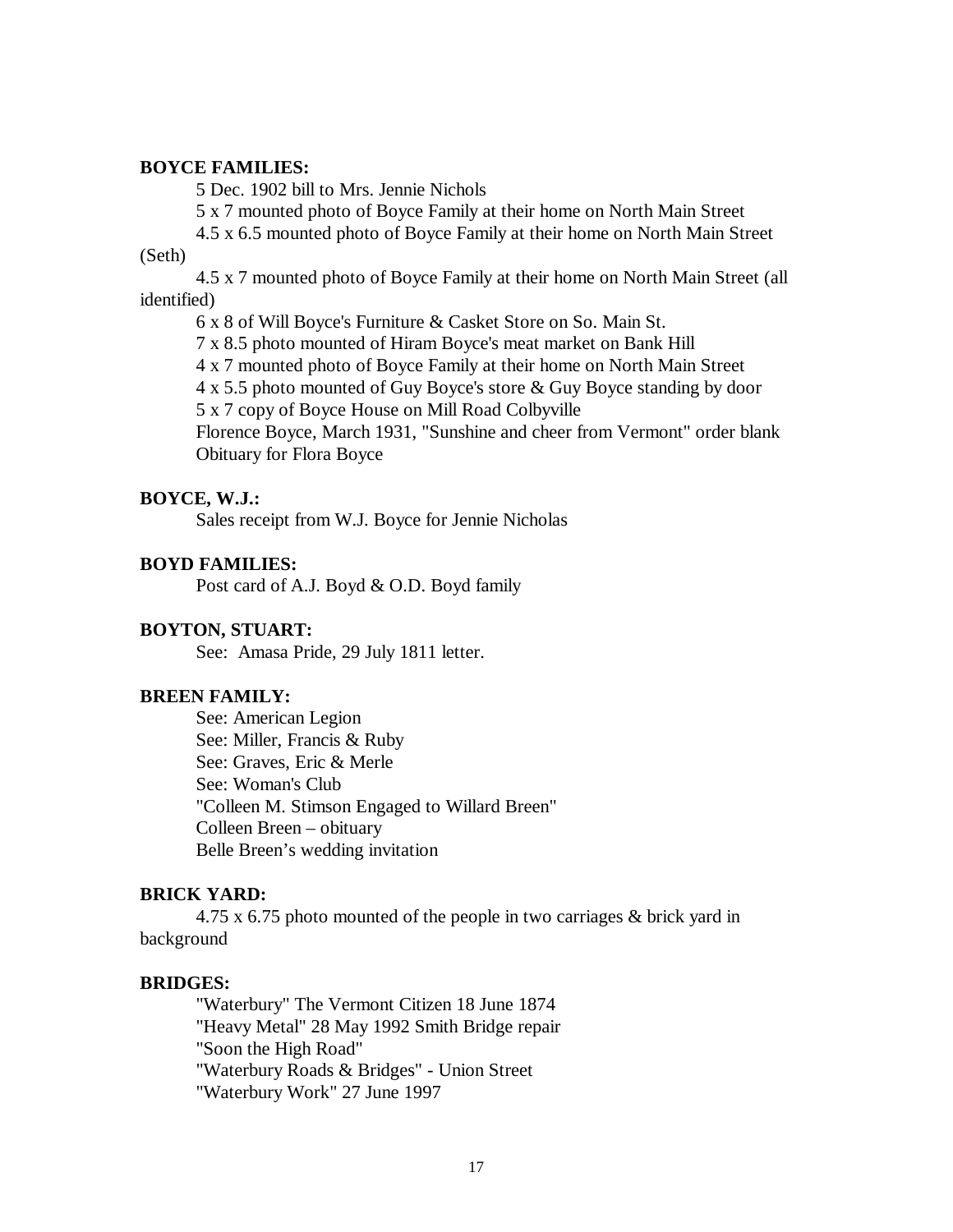"Plans Underway for Stowe Street Bridge" 2002 Photocopy of Foster Bridge Photocopy of Steel Bridge with boy near water Postcard of Mill Village Covered Bridge Postcard of South Main Street covered Bridge Postcard of covered Bridge "A Country Road in Waterbury" Postcard of Winooski Street covered bridge "Stowe Street Bridge Project starts this week" 2004 Locals coping with Bridge work" 6 October 2004 "Stowe Street Bridge Opening Delayed 8 x 10 photo of Guptil Road covered bridge - just before Kneeland Flats turn 1995 list of bridges Three 4 x 5 of unidentified covered bridge -glass negatives from Don Williams

#### Estate

See: Twin Bridges See: Winooski Street Bridge Controversy

## **BRISBIN & BRISBIN:**

Photo envelope Photo of the Store Alka-Seltzer Songbook stamped with Brisbin & Brisbin

## **BRISBIN, ERNEST:**

See: Flood 1927 Photos

#### **BRISBIN, WILLSIE**:

Resolution paying tribute to Willsie Brisbin 1949 1948 letter from Governor Ernest Gibson concerning Willsie Brisbin Undated article on J. Willsie and Willsie E. Brisbin 3.5 x 3.25 Photo of the Brisbin Family 1915

#### **BROOKS, GEORGE**:

Personal History by George Brooks "Rural Community Influences and Supports in Rehabilitation Program for State Hospital Patients" by G. Brooks

## **BROOKS, PAUL:**

Photos Marion Brooks 1932, 1996, 1998 (she was in Class of 1926) Book: "Yesteryear at Empire Grove" by Paul Brooks Poem "Vermont" by Paul Brooks Poem Compensations by Paul Brooks "Sugaring at Home" by Paul Brooks Song: "I Heard the Voice" music by Paul Brooks Paul Brooks recollections of retirement. Brooks genealogy of Methodist clergy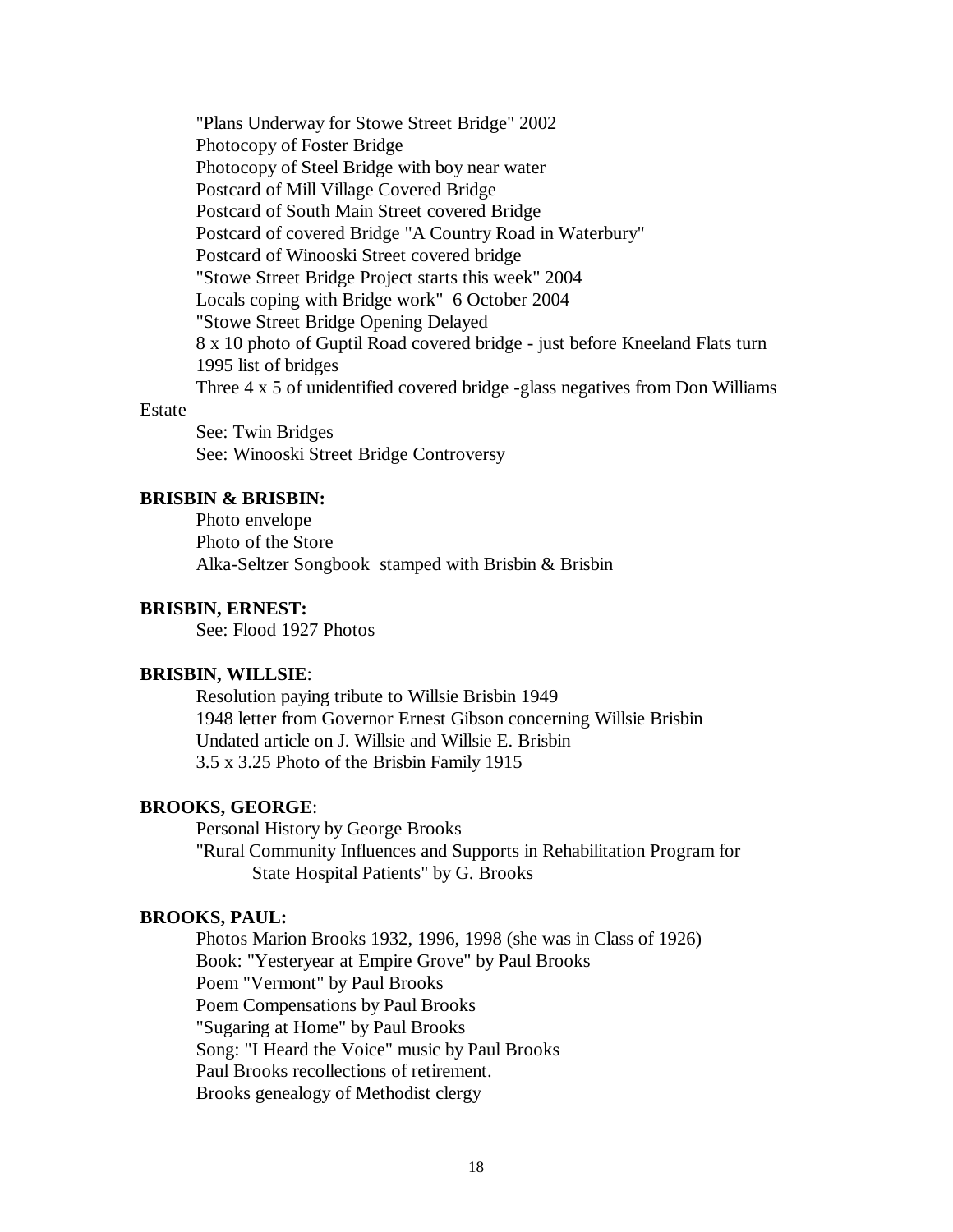Memorial booklet of Arlene Brooks Hamilton Poems by Paul Brooks: "Amazing", "The Spirit Dwells Within", "As we Proclaim Your Name", "Our Hearts Are Filled With Gratitude", Epsom Random Thoughts", " In Prose". The Saga of John Lathrop by Paul Brooks. Church bulletin from Portland, Maine Marion Brooks obituary 1997 Poems: "Remembering Marion Matthews Brooks" and "Marion" Family Tree

## **BROWN, DONALD - FAMILY:**

3 different obituaries for Glenola Brown Donald Brown's obituary

## **BROWN/SMITH GENEALOGY:**

Genealogy of Brown & Smith families 8 x 10 copy of a photo of Charles Brown family

## **BRUNELL, TED:**

See: Businesses

#### **BRUSA, HARRY**:

His funeral program. Letter by Muriel Brusa "Harwood Teacher Receives National Recognition" 10 October 1984

## **BRYAN, FRANK:**

"Yankee Politics in Rural Vermont" ""Friends & Neighbors Politics in Vermont"

#### **BRYAN, L.R.:**

See: Wells Family

## **BRYAN, WILLIS**:

UVM Political Science Professor Argues in Favor of Town Meetings 26 October 1978

11 (4 x 5) photos of Bryan homestead and Barnes Hill area from Willis Bryan's photos

# **BRYANT, SARAH:**

12 November 1827 invitation to Thanksgiving Ball

**BUGBEE, C.M., DENTIST:** Bill for C.R. Lyman.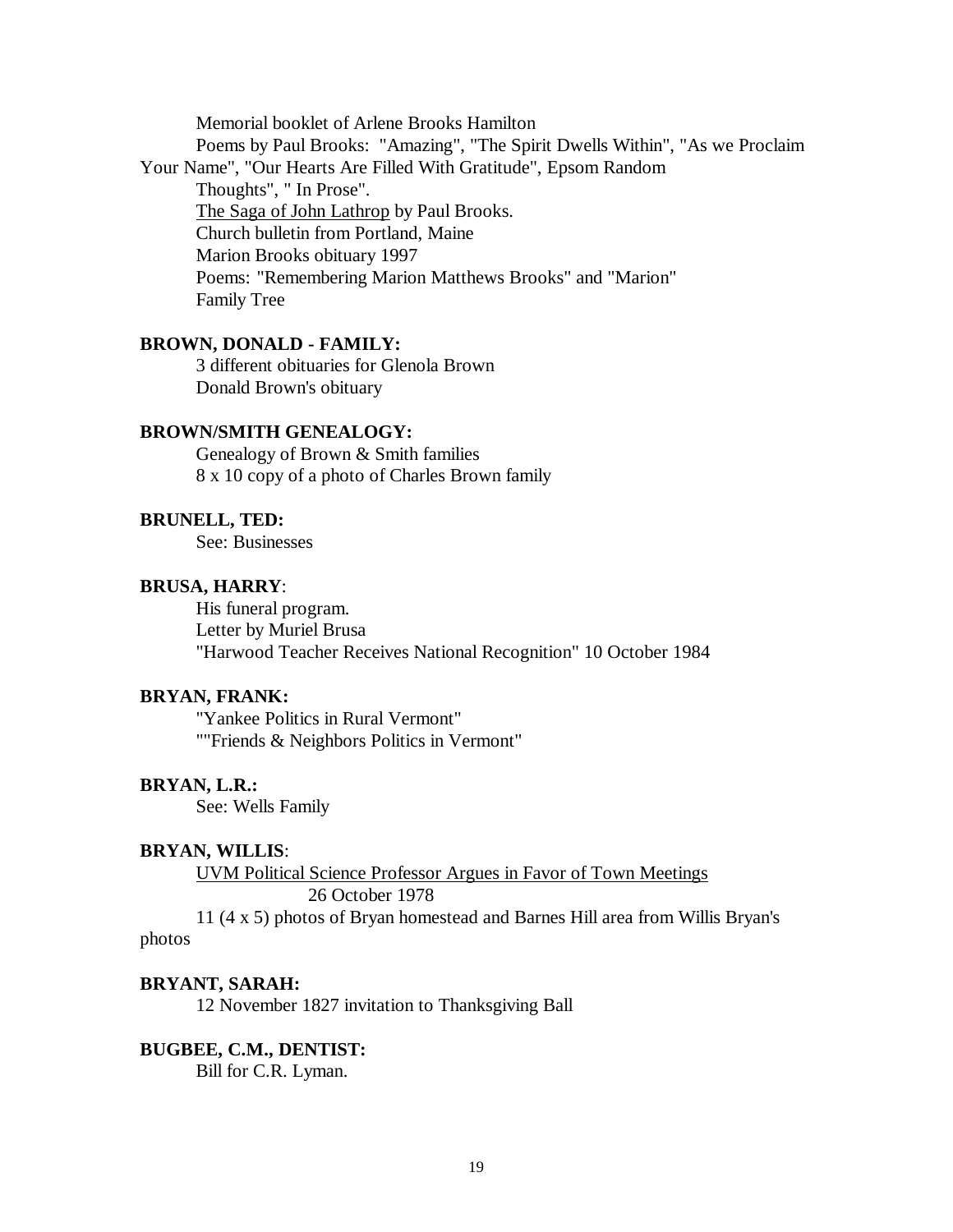#### **BURNHAM, ROBERT:**

Mary Burnham's wedding invitation Robert Burnham's wedding invitation Donald Burnham's Obituary

## **BURNHAM, IVAN**:

Ivan Burnham named on Plaque In Gettysburg 1962 See: Artists of Waterbury

## **BUSINESS ADS FOR WATERBURY:**

(5) Brochure "Waterbury Door to Fun" 1978 Waterbury Independent Business Directory 1976-1977 Waterbury brochure Business Ads from Calendar 1978 Brochure " Waterbury in the Heart of Green Mountains" 3 lists of past businesses (2) "Discover Waterbury" (2) "Waterbury among the Friendly Green Mountains of Vermont" "Where to go and what to do in Waterbury" "Northland Associates Winter Tours presents All Expense Week Ends At Waterbury Vermont" "Accommodations" (2) Waterbury Vermont Vacation Hints "Waterbury Vermont Lodging Guide" (3) Waterbury place mat advertising guides with map

"Escape to Vermont -- Waterbury, Vermont"

"Waterbury, Vermont" brochure

"The Churches of the Waterbury Area"

### **BUSINESSES:**

1921 businesses

"Main Street Businesses" by Robert Luce and Frances Spaulding

"Notes on the Corner Store, Hotels, and other Businesses"

3.5 x 5 photo of Downtown Bistro

(3) 3.5 x 5 photos of Design Guild

(2) 3.5 x 5 photos of Buy Monthly Publishing

"Tips and a recipe from the Mouse Trap Smoke House"

"What Makes Waterbury the Finest" 2003

"Alchemist spins Golden Brews in Waterbury"

"Vermont Liberty Tea Company"

3.5 x 5 photo of Sunflower Natural Foods sign

3.5 x 5 photo of John Roy and Glassworks employees

"Ted's Kar Kare" Ted Brunell

December 1879 Holiday Chimes with ads from Waterbury merchants (excellent condition)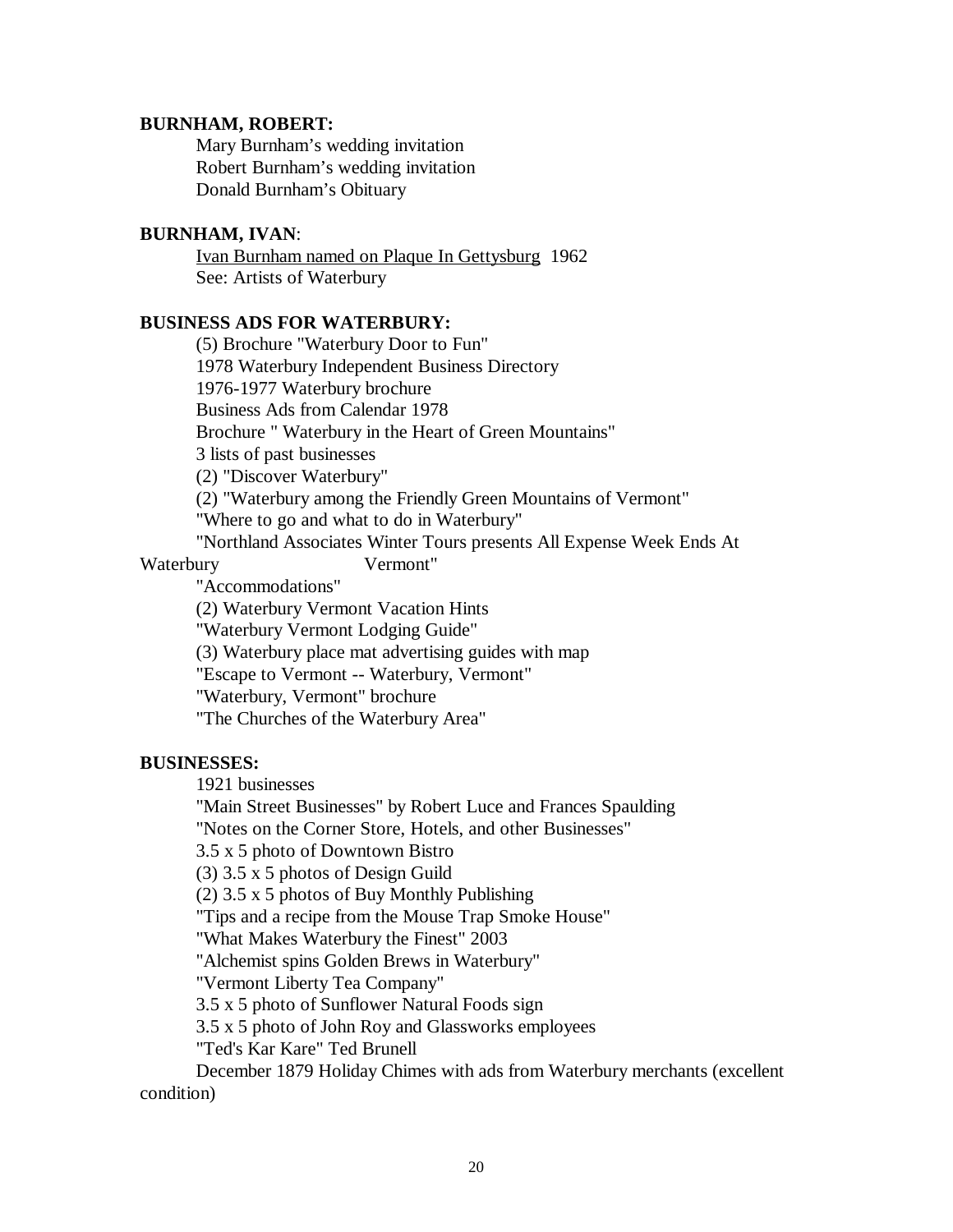1941 businesses from newspaper ads "Businesses & Industries" 1963 "Shaw's Unveils Waterbury plans" 2003 "Waterbury Shopping Center Gets land use permit" Stowe Street Emporium brochure 1994 "Now Chain Saws are used for Artwork" "New Industrial Park Opens in Waterbury" 1992 "Vermont Liberty Tea Company" 4 Seasons ad "4 Seasons Greenhouse & Gardens" "Waterbury's Growth part of An Evolutionary Process" 1986 "Ye Olde Jewelry Store" Ron Cantwell "P& C Grand Opening" Wheels Summer 2000 "Grand Opening" brochure for Green Mountain Chocolates, Cabot, Shimmering

**Glass** 

"The Merchants in the Waterbury area ........."1975 "Farmers' Market" Country Courier cover 18 August 1995 "Farmers' Market" Family Physical Therapy, Inc. flyer "A Taste of Belgium without leaving Waterbury" Vermonteur Belge "Grenier's Farm Stand & Bakery" See: Morse, Edward for "Phyz Ed" 3.5 x 3.5 photo of Marvin Bourne, Sis Deal, & Larry "Buy Monthly Publishing" "Station Lumber Rises ....." "Two Waterbury Businesses have thriving first year" Sunflower Natural Food Store & Full of Beans 2001 telephone list of businesses Jack Carter's business card "Waterbury Moves one step closer to a downtown Shaw's" 2003 "Microbrews" 20 September 2004 "Here's to Waterbury Beer" 11 October 2004 Zachary's take-out Menu 2004 "Waterbury Information Booth" 1983 "Waterbury reviews plans for new retail business" 2004 "60 apartment complex proposed........ ' 2004 "Soused? Waterbury man rides to rescue" Alan Aitken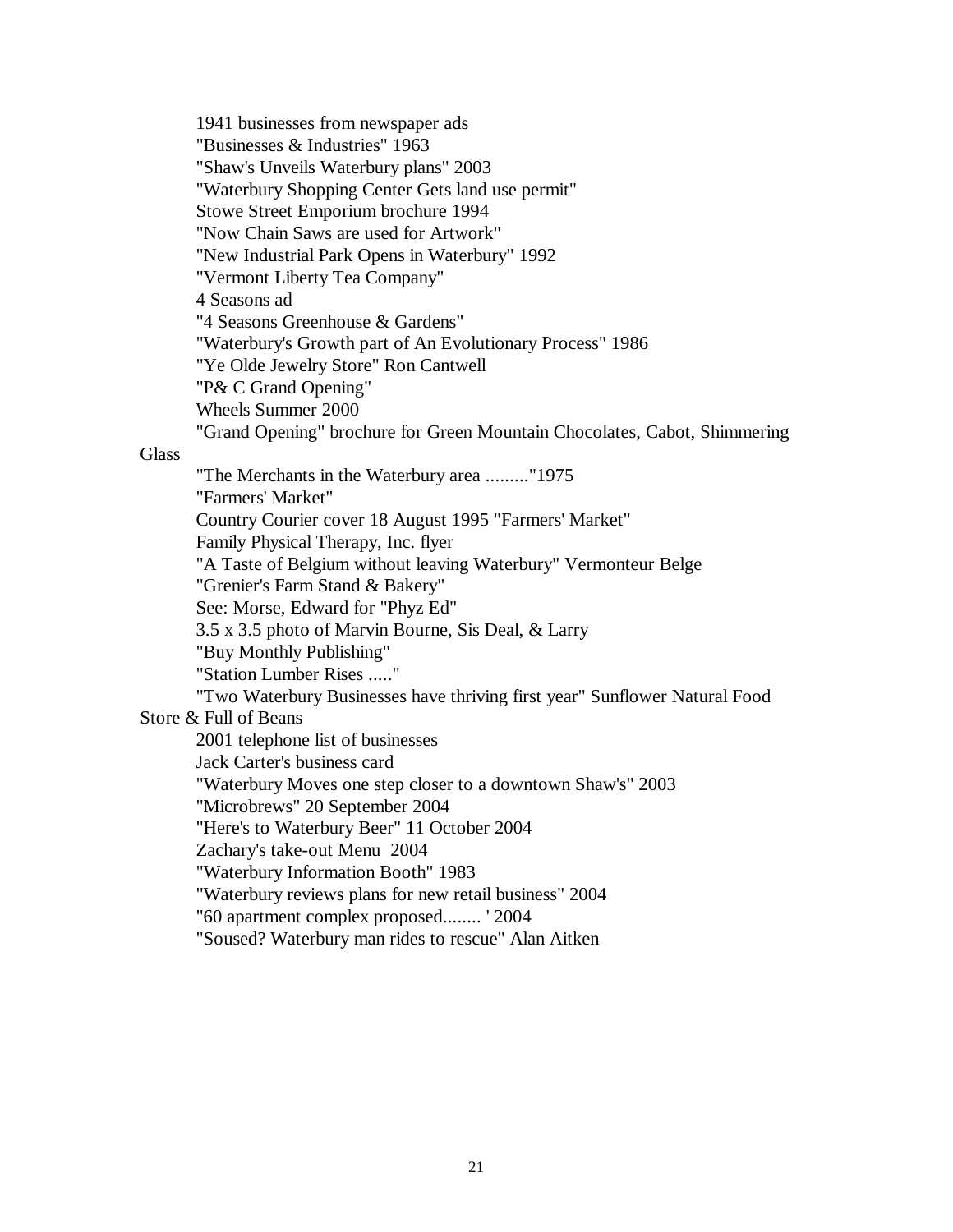## **BUTLER, EZRA**:

History of Ezra Butler -- unsigned Copy of 1812 letter from Jonathan Robinson Story of William Butler 1911 Inventory of the letters and receipts of Ezra Butler held by the Historical Society. Photocopy of inventory cards of Ezra Butler papers 1953 article on Ezra Butler August 1938 article on Ezra Butler 1825 catalogue of officers and students of university of Vermont 1871 meeting notice Letter from Abbey Hemenway to Russell Butler Photo copies of all of the above. Obituary for William Butler "Snowshoes Brought First Settler" 30 November 1958 Drawn likeness of Ezra Butler "Anticipating Anti masonry: The Vermont Gubernatorial Election of 1826" *Vermont History* Winter/Spring 2004 "History of the Baptists in Waterbury" deals mostly with Ezra Butler 1911 handwritten copy of article from Waterbury Record concerning Ezra Butler Ezra Butler article – unnamed book.

# **BUTLER STREET:**

See: Farrar's Addition

#### **BUTTERFIELD, JAMES:**

See: Graves, Eric & Merle

## **BUTTS, BENJAMIN:**

Genealogy by Judy Buss.

# **BUY MONTHLY PUBLISHING:**

See: Businesses

## **BUZZELL MILL:**

"Mills" (story of Buzzell Mill) by Alton Wheeler

## **CARDAZZO FAMILY:**

4 X 6 photo of Mary Cardazzo 4 X 6 photo of Alba Cardazzo

#### **CALLAHAN FAMILY:**

Letter from Penny Gravina 2002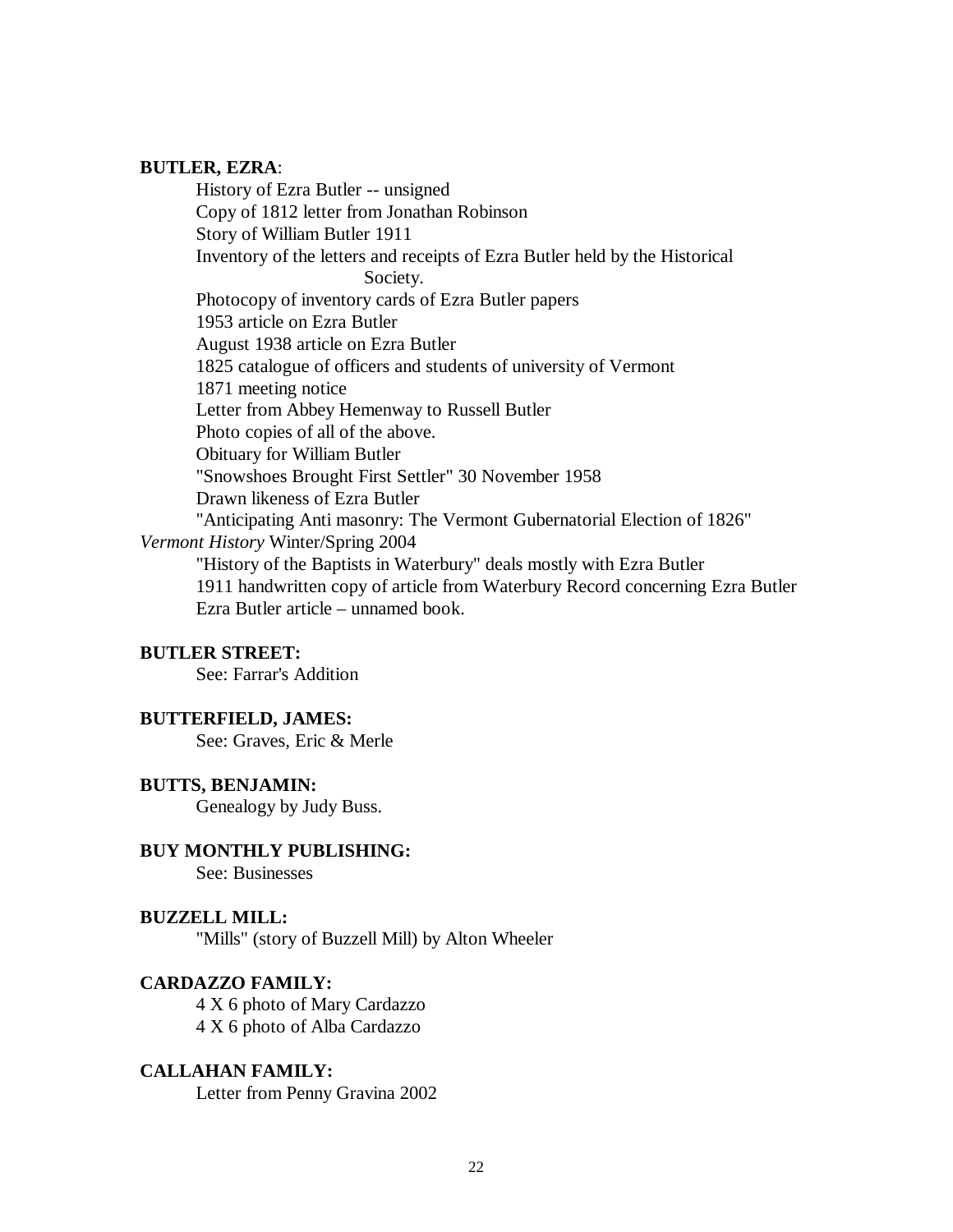Frank Callahan obituary 1919 Mrs. Frank Callahan obituary 1935 Frank H. Callahan obituary 1953

#### **CAMEL'S HUMP:**

Camel's Hump Hiking Club Guide 3.5 x 5 photo of Camel's Hump Club July 1909 "Waterbury Turns on Friday 28" Star ................" 12 December 1968 "Camel's Hump Directors Take Action on By-laws" Camel's Hump Park and Draft of H-82, 7 January 1969 (2) "Camel's Hump" by Alice Post - Photostatic copies of stereopticon views 23 June 1919 Callahan Trail with people on it - not identified "Two Vermont Mountains" by Daniel Cady "Camel's Hump" by Dorothy Catchapaw Camel's Hump Fire 1903 3.5 x 5 photo of Camel's Hump from I89 Two 3.5 x 6 photos of the huts on Camel's Hump Two 2.5 x 3.5 photos of the huts on Camel's Hump 3.5 x 5.5 postcard of Vincent Towne & his team delivering supplies 3.5 x 5.5 postcard of men constructing the building Two 5 x 8 photos of the men constructing the building - key to identify See: "Disasters, Accidents, & Murders" for "Known Rescues on Camel's Hump"

#### **CAMEL'S HUMP BOMBER CRASH:**

"Plane Crash on Camel's Hump" by Kirt Zimmer 1994 "Jimmy Wilson, Crash Survivor ......."1945 "Camel's Hump bomber crash 60th Anniversary Dinner" "Bomber Crash Remembered" People In the News - Bomber Crash Anniversary Poster advertising the Dinner of Remembrance October 16, 2004 Vermont Life, Autumn 2004 "Crash on Camel's Hump" Green Mountain Guard, October 2004 "Crash on Camel's Hump" Green Mountain Guard, November 2004 "Crash on Camel's Hump"

## **CAMPBELL FAMILY:**

"Waterbury soldier arrives in England...." Robert Campbell "Arrive in England" Robert Campbell 5 x 7 photo mounted of Burt & Agnes Campbell's Store on Bank Hill 2.5 x 4 photo of a horse and rider  $\&$  an elephant going by the store on Bank Hill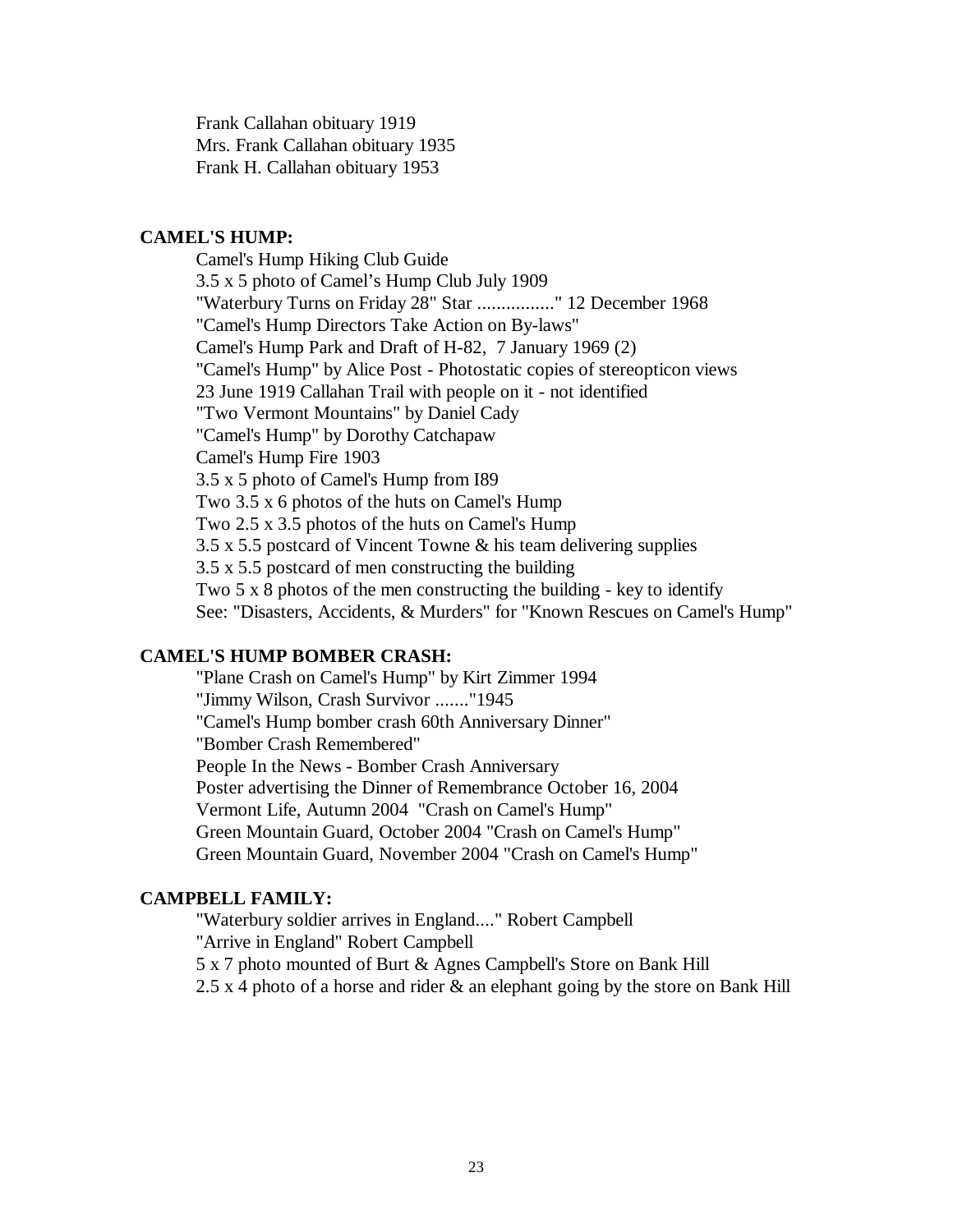## **CAMPBELL, HAROLD DENNY:**

1926 Plane in Randall Meadow 4 photos of Denny 1 photo of him in cockpit Letter written in 1945 to Ed Griffiths about Daniel Marshall Monument Dedication 14 June 2004 "Major General Harold Denny Campbell" by Brian Lindner "Campbell Memorial Dedicated" June 2004 Postcard invitation to Monument Dedication Photo & Article By Brian Lindner E-mail about the death of Ryan M. Campbell, grandson of Harold Denny Campbell "Aviator's marine service spanned two world wars" by Charles Jones (Marine

#### Times)

"General Campbell of Marine Corps Fame Dies at 60"

#### **CAMPI FAMILY:**

3.5 x 5.5 Post card sent to Emilio Campi from Luigi Rinoldi 30 July 1912 See: Comolli Family

## **CANALIE FAMILY:**

See: Camolli Family See: Del Guidici Family

#### **CANERDY, MARK:**

(2) 4 x 5.5 mounted photos of Mark Canerdy - same pose

#### **CAREY, MICHAEL:**

See: WDEV

## **CARPENTER, ELSIE:**

Photocopy of Elsie Carpenter at the Falls now under water at the Dam Elsie Carpenter's obituary Elsie Carpenter's VFW ritual book Letter from Judy (Carpenter) Harriman

## **CARPENTER, GEORGE**:

World War I photo of him. Genealogy

#### **CARPENTER, HENRY:**

6 x 8 mounted photo of Henry Carpenter in his Blacksmith shop

#### **CARPENTER, MATT:**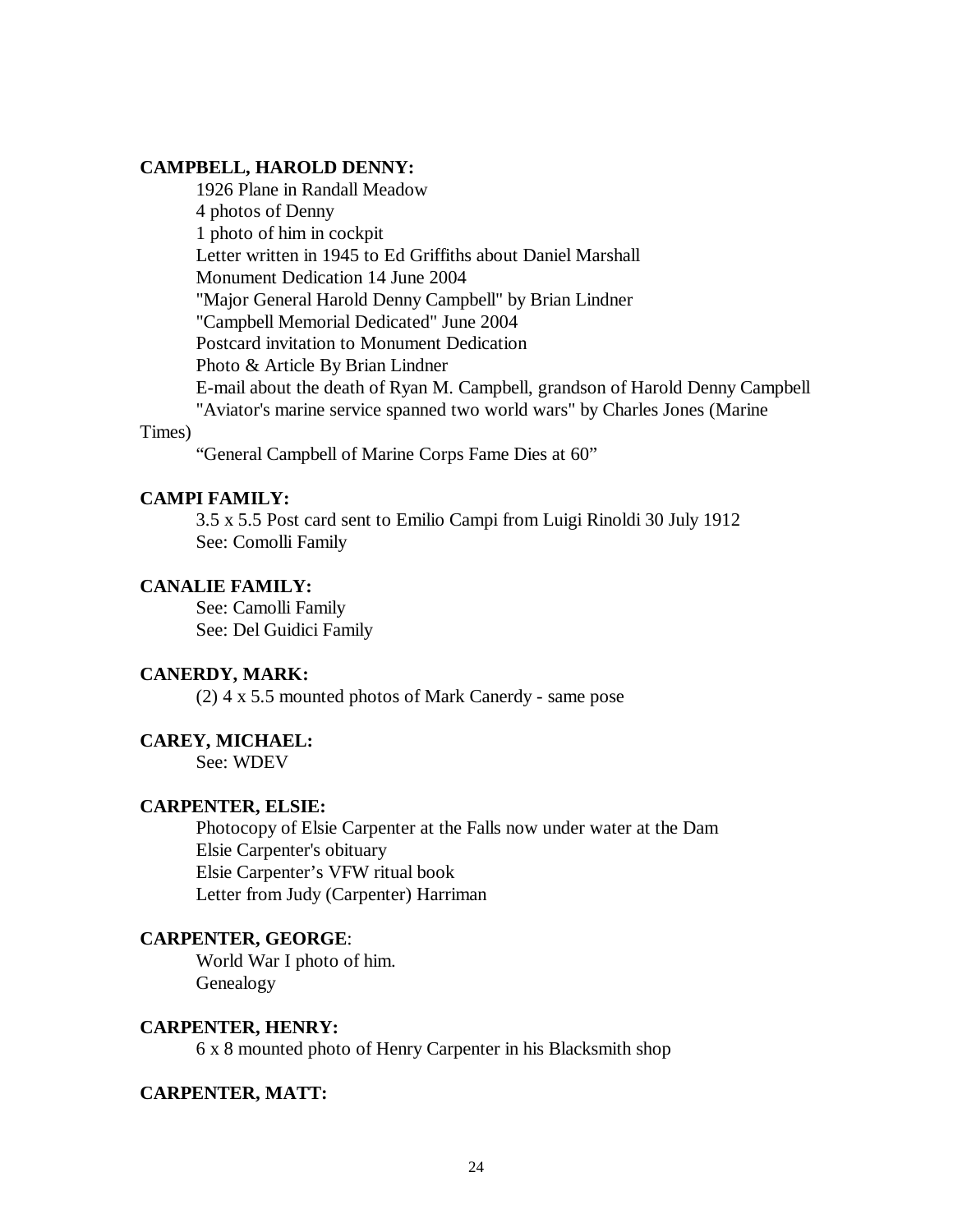Two undated letters and one envelope. 4 October 2000, *Moretown Matters* "Matthew Carpenter"

#### **CARPENTER, ROBERT - FAMILY:**

4 x 6 photo of Helen Carpenter Obituary - Helen Carpenter Grace Obituary - Orrin Carpenter Obituary – Robert Carpenter "Miss Verla Carter Exchanges Vows with Edwin Long" See: Wheeler Family - photo of Luther Carpenter taken by Gordon Wheeler

## **CARPENTER, W.E.,**

W.E. Carpenter, Druggist of Waterbury advertising on "New Book of Songs" c. 1893

#### **CARPENTER/JONES**:

Genealogy Photo of front of Carpenter House 4.5 x 5 Christmas Card of Carpenter House / D. Jones Photo copy of the house Betsey Partridge Carpenter story Descendants of William Carpenter "Daniel Carpenter House" Waterbury Historical Society meeting: "Dan Carpenter's House" 1976 10 March 1844 letter from Dan Carpenter from United States Military Academy "The Old Colonial Shop" brochure (2) (Painting of the front door of the Carpenter House is in the Vault) "Carpenter House Celebration Cookbook" History of Carpenter Family - undated article Dan Clayton Carpenter Obitutary 2.5 x 4 Photo of Will Carpenter 2.5 x 4 Photo of Matt Carpenter

#### **CARR, ELIZABETH:**

Betty Carr's invitation to Ronald Reagan's inauguration

#### **CARROLL, W.H.:**

See: Adams Family

#### **CARTER, JACK:**

"The Store Next Door"

#### **CASEY, FRANCIS:**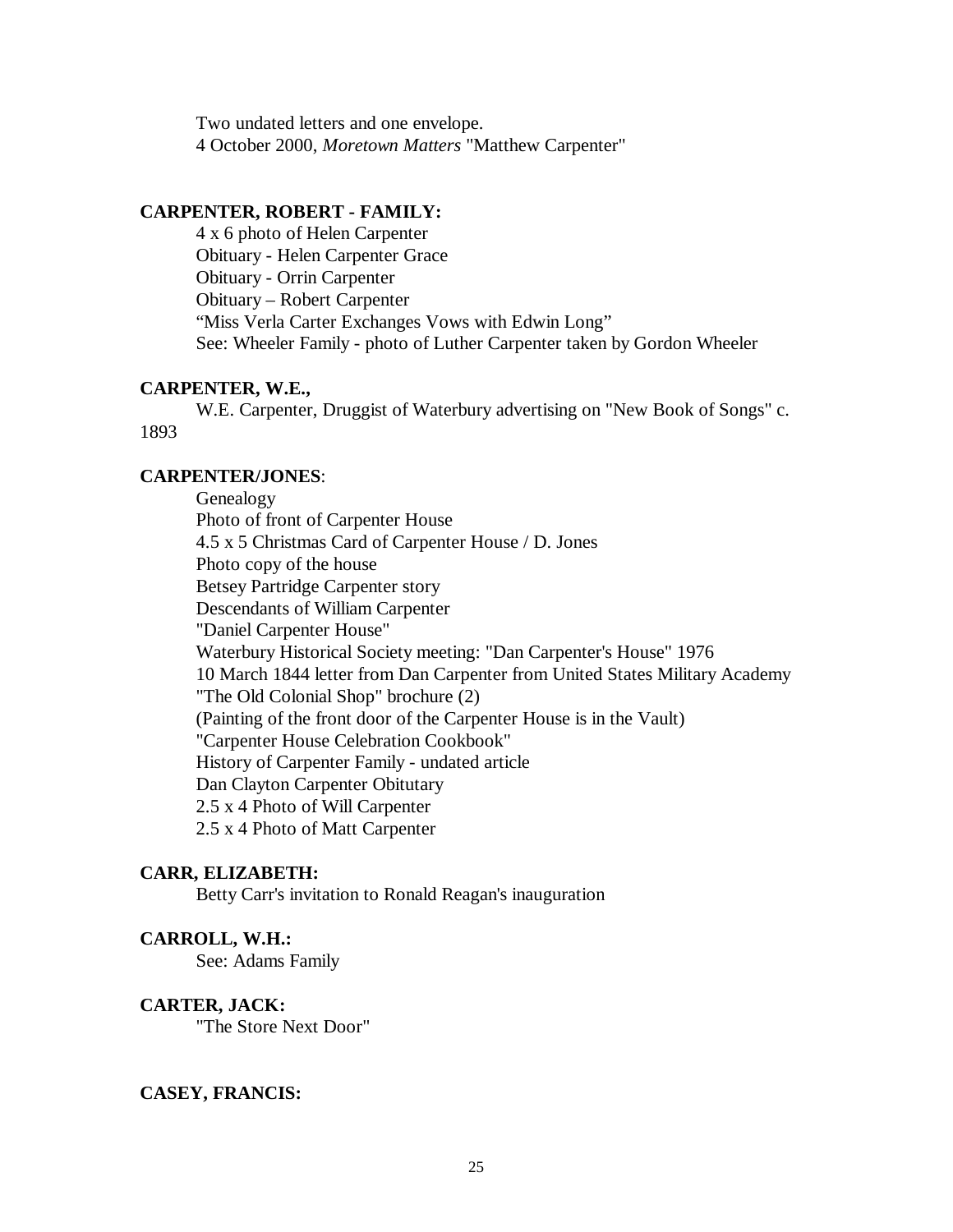8.5 x 11 scanned copy of photo of Francis Casey

## **CASEY, TIMOTHY:**

30 December 1887 Maurice Dailey vs. Timothy Casey

#### **CATCHAPAW FAMILY:**

Dorothy Catchapaw's "Stories in Verse and Song Lyrics from Vermont by a Vermonter"

#### **CENTONZE, JACK & DONNA:**

"Reading Classic Children's Stories" 10 November 2001 letter by Jack Centonze "Berlin Firefighter Remembered as Special" Victor Centonze

#### **CHADWICK FAMILY:**

"Chadwick" 2002

## **CHAMPNEY FAMILIES:**

Michael Champney obituary & funeral program

## **CHASE, STANLEY**:

1978 Green Mountain Independent article Funeral Service Program Stanley's 1927 story rewritten in Friends of the Winooski "Smiling Over Unspilled

## Milk"

Interview with Stanley Chase about the Great Depression Envelope from Chase's Art Store 1983 letter to Rosalie Chase thanking her for years of Scouting Certificate of Appreciation for Rosalie Chase Photos:

3.5 x 6 Winter at Chase House on Randall Street (6 different)

2 x 2.5 of Chase House & area (3)

3 x 4.5 of House (2 different)

3 x 4.5 of Stanley Chase & Primo DeRochi

3 x 4.5 of a Old Crow Billboard

2.5 x 3 of two unidentified children on Randall Street

- 2.5 x 4.5 of Stanley leaning against a car with 3 other men
- 2.5 x 3.5 of Stanley leaning against a car with 4 other men
- 2.5 x 3.5 of Stanley by the green house with two women & one man
- 2.5 x 4.5 of Stanley and Francis at Jewett's Farm

5 x 7 (2) of Stanley Chase at the opening of the Northfield Bank in

## **Northfield**

3.5 x 5 Postcard of the Chase Home

(3 different) 3.5 x 4 postcards of camping donated by Stanley Chase Square Dance Calls from Stanley Chase Collection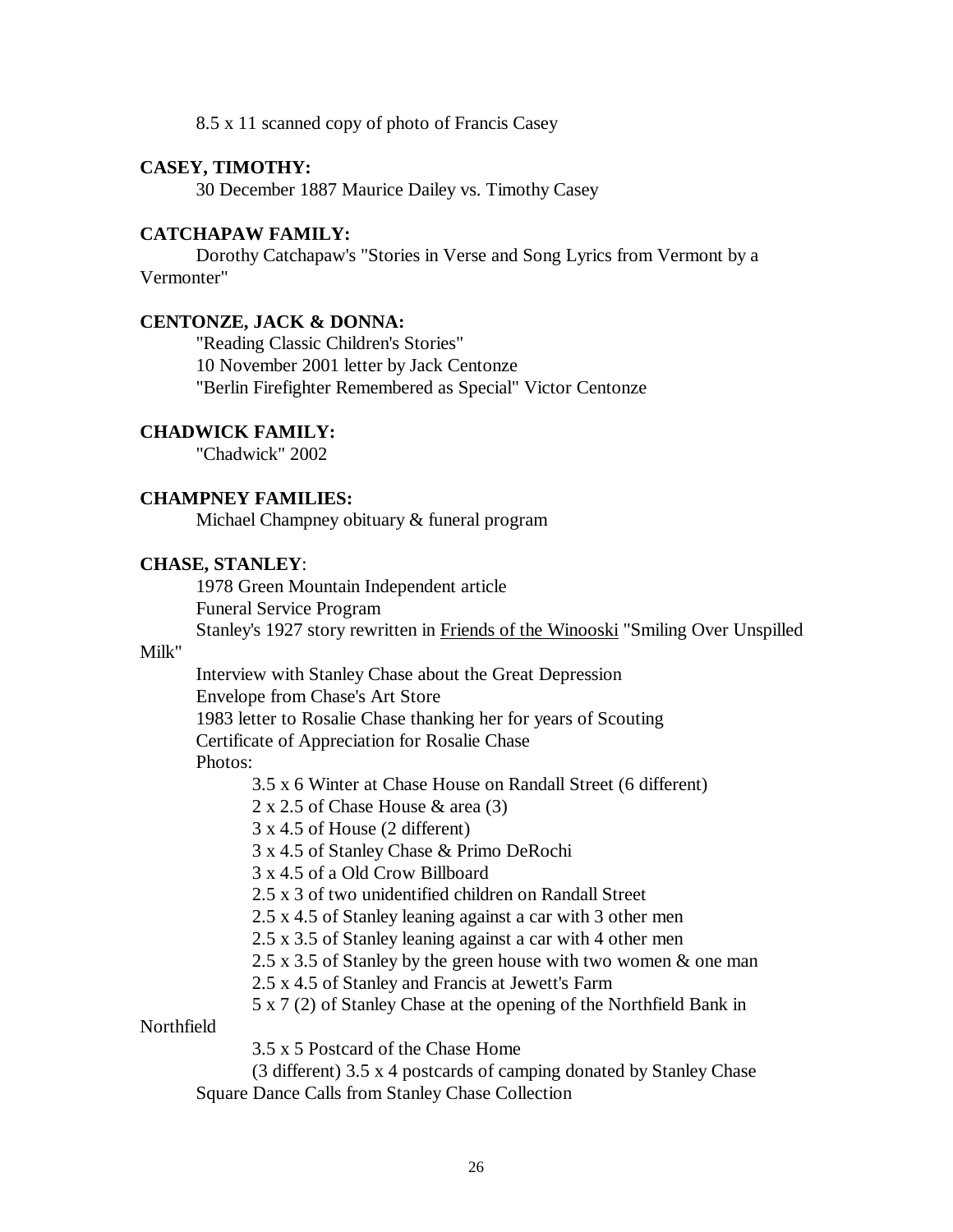See: Red Cross See: Boy Scouts

### **CHASE, WARREN - FAMILY:**

"Cadet Jack Chase of Waterbury Carries Story of Academy Life". "Waterbury Brothers Return" 30 July 1963 "Sculptor's artistic roots run deep in Vermont" 2 January 2003

### **CHENEY, RITA:**

2.5 X 3.5 photo of Rita Cheney

#### **CHESLEY FAMILY**:

3 page letter 9 Sept. 1963 from Marjorie Dows about George Chesley Family. 4 page letter 14 Aug. 1963 Marjorie Dows - George Chesley. Wedding invitation of Charles Chesley & Bethany Powers

#### **CHITTICK FAMILY**:

"Eileen Ashley, Airline Stewardess is future bride of David R. Chittick" Forest H. Ashley obituary David Chittick's obituary Robert Chittick's obituary "Chittick Child Baptized" See: Artists of Waterbury See: Vermont State Hospital See: Vermont State Hospital - Employees

#### **CHIODI FAMILY:**

See: Comolli Family 4 x 6 photo of Rena Chiodi and Leo Aylward

#### **CHAPLIN FAMILY:**

1937 – "Father nearly lost life rescuing family from burning building"

#### **CIVIL DEFENSE**:

"What to do about emergency Sanitation at home"

"How to earn your Home Preparedness Award" Mrs. M. LeMay from 3 Warren

## Court

" The family fallout shelter"

"Clay Masonry Family Fallout Shelters" February 1960

"What you should know about National Plan"

Unused metal Vermont Civil Defense shelter sign

## **CIVIL WAR IN WATERBURY:**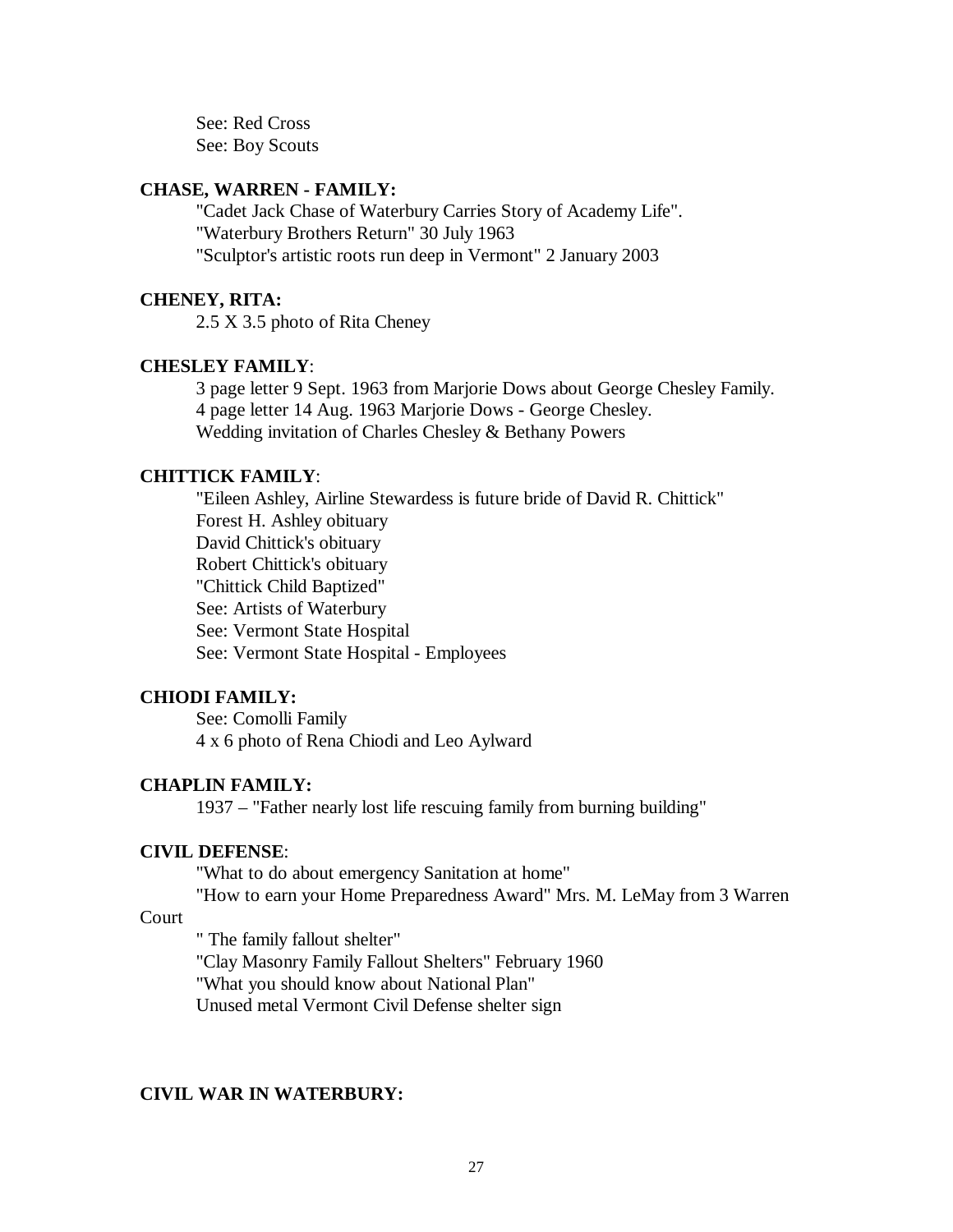Letter written from "Camp Near Fairfax County" to "Mother" no signature, does mention Waterbury people.- Prescott

"Vermont At Gettysburg July, 1863 and Fifty Years Later"

#### **CIVILIAN CONSERVATION CORPS:**

Sixth District Gazette 22 October 1938 Supplement Sixth District Gazette 22 October 1938 Farewell Photocopy of Sixth District Gazette 22 October 1938 Supplement Photocopy of Sixth District Gazette 22 October 1938 Farewell "Mrs. Roosevelt Visited CCC Camp in Waterbury" 10 July 1933 photocopy "Waterbury CCC Camp Progresses, Swimming Pool" 29 June 1933 Photocopy "A Day in the Life ..." photocopy 23 photocopies of photos and explanations of CCC around the state Photocopy from "Vermonter" - 'A Day in the C.C.C.' Copy of an Ad for washing taken in by Olivia Pinkham Photocopy of district bowling schedule and Checker Tournament 1937 CCC Yearbook (kept in vault - too large for file.) Statement of profit & Loss "Com'on In" - for new enrollees Stowe Guide & Magazine Winter /Spring 2009-2010 CCC Fire December 23, 2009 Waterbury Record "Terror on Christmas" by Brian Lindner See: Galo, George See: Waterbury Dam - Photos

## **CIVILIAN CONSERVATION CORPS: FIRE**, **December 25, 1935**:

Photocopies of newspaper articles

Photocopies of a more complete set of articles (a second set will be stored in The  $CCC$  box.)

"Fire - Officer's Quarters - Building #44" Listing of Key Personnel by Brian Lindner

# **CIVILIAN CONSERVATION CORPS: FIRE INVESTIGATION**, **December 1935**:

Part 1

Part 2 both are spiral bound copies of the fire investigation which covers 316 pages total donated by Brian Lindner

#### **CLARK FAMILIES:**

Joe Clark's obituary Albert Clark's obituary Geraldine Lyon Clark obituary Rachel Prescott Clark obituary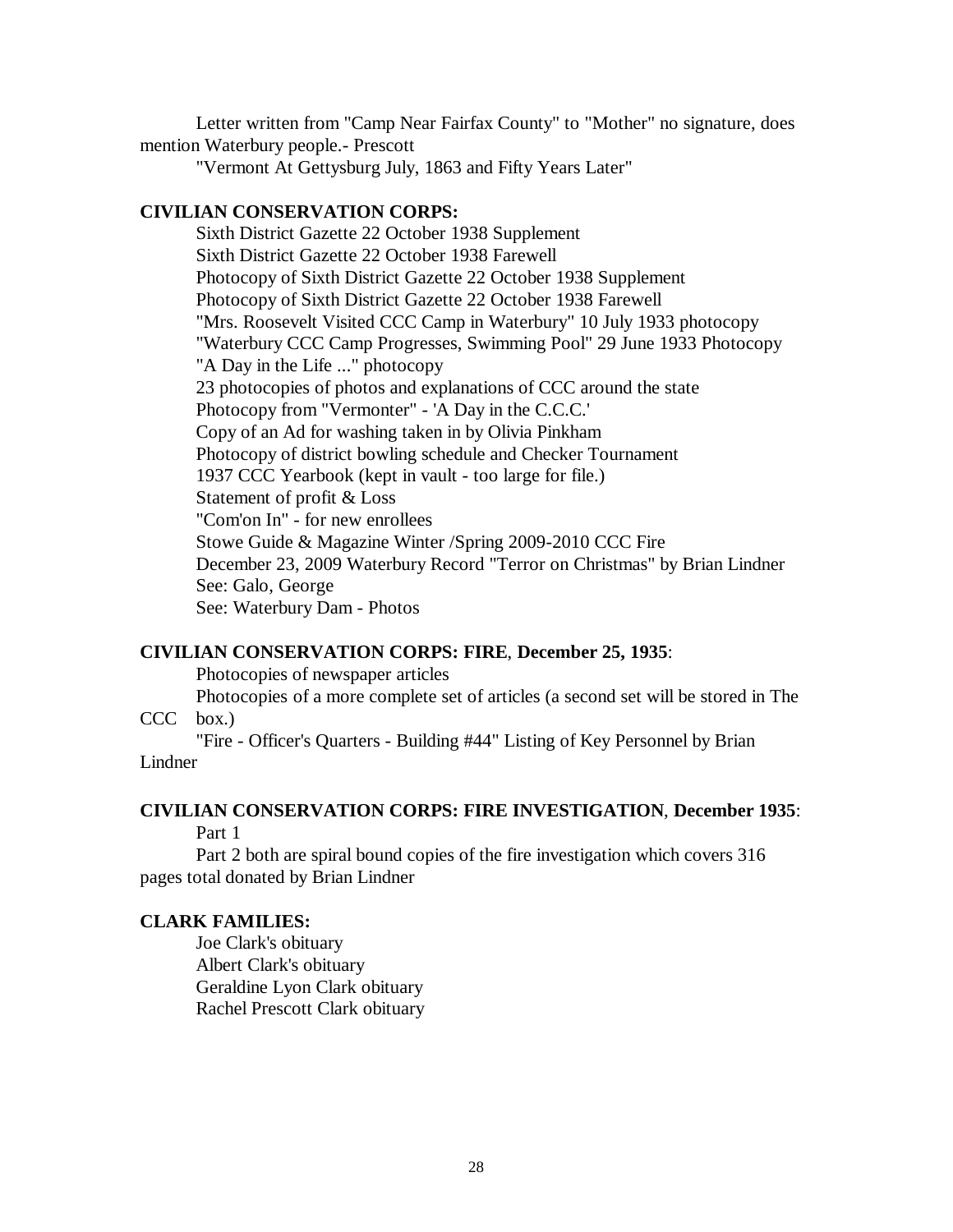#### **CLARK, W.B.**:

3.5 x 5 photo mounted of wagon and driver in front of a store -- donated by Marion Clark

See: Warren, C.C., photo donated by Marion Clark of Warren office. W.B. Clark is featured.

See: Bands See: Waterbury Savings Bank

## **CLASS OF 1957:**

"Tragedy Stalks Waterbury Class of '57" "Fourth Member in Class to Meet Violent Death" "Waterbury Girl Killed in Fall from Horse" Caroline Belisle "Pistol Wound Fatal to Boy at Moretown" Merle Lewis "Backels Boy 17 Dies in Baseball accident "Fourth Member in Class to Meet Violent Death" Billy Woods

### **CLIFTON, JAMES**:

Interview by Ken Sabin See: Emerald Rebekah Lodge 4 x 6 photo of Charlotte Clifton 3 different obituaries for Charlotte Clifton Charlotte Clifton's 75th year in Eastern Star James Clifton's obituary

# **CLEMENT FAMILY:**

# **Clement's Tavern**:

Profile by Ken Sabin Photo of Clara, John, and George Clement "Nat'l Jr. Alpine Champion to be Honored With Plaque" with photo of John

#### Clement.

"At 78 Mrs. George Clement of Waterbury Cooks for Average of 100 persons

Dailey"

"Clement's Boarding House" 14 May 1930 Photo George & Clara Clement "Favorite Recipes of Famous Taverns" 2 x 3 school photo of George Clement 2 x 3 school photo of John Clement Clement's Tavern business card with a joke on the backside See: Profiles to be Published

## **CLOUGH FAMILY:**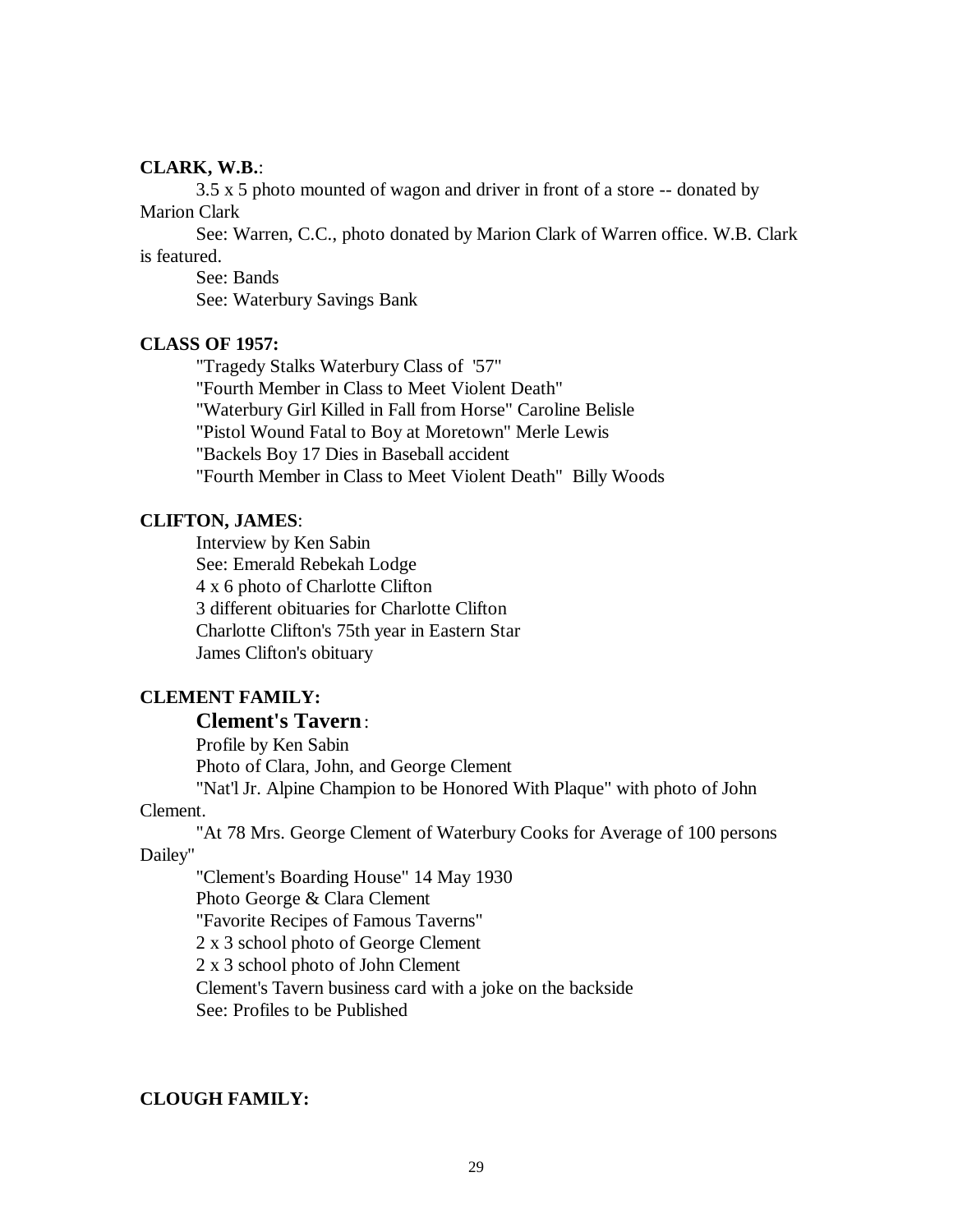See: Military Profiles - Theron Clough "Elderly Moretown Couple Killed ......." 4 x 5 photo of the Clough home 5 x 7 copy of a photo looking from the Clough home toward the Winooski River 3 x 4 photo of Theron, Clifton, & Leon Clough 3 x 4 photo of Theron Clough & friend 3 x 4 of Leon Clough 3 x 4 of Leon and Theron as children

2.5 x 4.5 of Theron Clough in New Zealand

## **COFFEY, EVERETT**:

March 7, 2002 article about Village Merger Letter from Kingsbury construction 10 February 2004 Letter from Larry Frasier Letter from C.A. Perry 12 January 2004 Elect Everett Coffey notice Letter from Everett Coffey Letter from Everett Coffey: running for Select board Letter from Everett Coffey: Village President Letter from Everett Coffey: Representative Letter from Everett Coffey 1 November 2002 Letter from Everett Coffey 15 March 2002 "Waterbury Medical Association Expanded" Two different "Elect Everett Coffey" cards Elect Everett Coffey for Vermont House

## **COFFIN, MOSES:**

See: Randall Family letters

### **COFFRAIN, ENOCH:**

See: Atkins, Horace, contract

#### **COFFRIN, HENRY:**

16 May 1914 letter of reference from G.E. Moody

4 x 6 photo of Lucretia Coffrin on porch of N. Main St. home

6.5 x 8.5 photo mounted of G----- Travers, Ellie Robinson, Grandma Ryan, Lizzie Coffrin & Evalina Coffrin

Evalina Coffrin wedding invitation

## **COFFRIN, JOHN:**

See: Stone Family, letter in Pension papers

## **COLBYVILLE AREA:**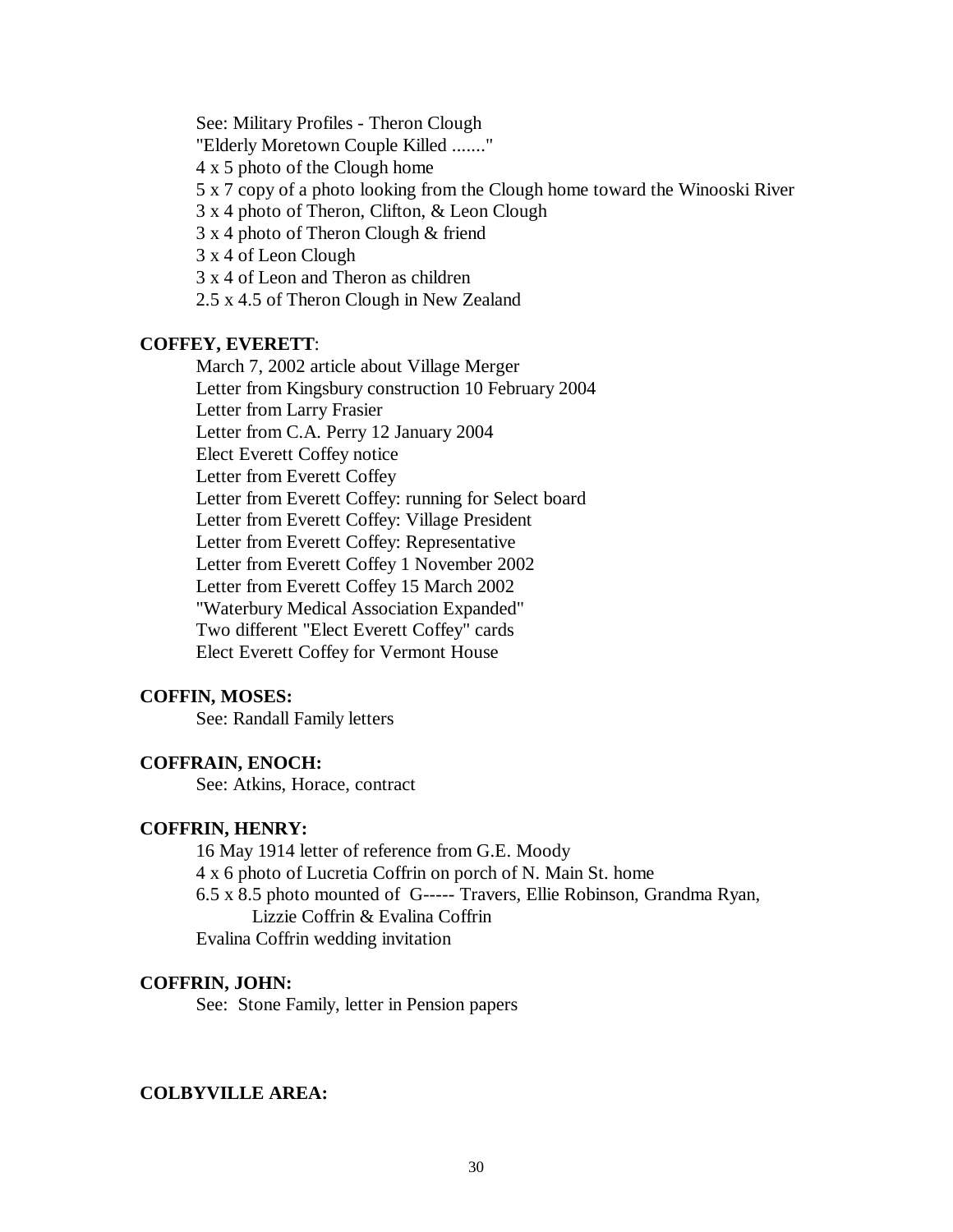Written by Alton Wheeler "Waterbury Sketches" 4 x 5 mounted photo of "Colbyville Crowd" 4 x 6 photo of interior of Sports World 4 x 6 photo of exterior of Sports World Two 3.5 x 5 of information booth - one in fall & one in winter 4 x 5 photo of Richard Hough's car parked in Colbyville Copy of Photo of Colby Brothers mill See: Towne Family - Daniel

#### **COLBY, GEORGE**:

Photo of Factory (ragged edges but shows clearly behind a house) 8.5 x 11 photo of the interior of Colby Factory Colby Genealogy Model home plans Alton Wheeler's article about Colbyville "Waterbury's Colby Mansion Brought Back to Life" 4 Patent Documents for the Clothes Wringers Advertisement " Are You going to Build a Model House, George J. Colby, Architect Waterbury, Vt." on envelope addressed to Russell Butler Photocopy of brochure "house Planning a Specialty!!! Plans Embracing Economy & Conveniences of a Model House" Colbyville Area by Alton Wheeler "Colby Bros." unsigned August 1871 Photocopies of Colby ads Note from Alton Wheeler about meeting George Colby's grandson 9 Photocopies of pages from The Household, April - December 1871, published in Brattleboro, Vt. containing articles on household architect by George J. Colby Photocopy of ad "A dollar Steam Engine" and of Colby's Wringer Ad for Anderson's Butter Boxes, Successor to Colby Manufacturing 3.5 x 5.5 postcard of baby in a Colby Carriage "The Colby Wringer with Moulton's Patent Rolls" booklet 5 x 6.5 photo in a folder of Mr. & Mrs. Paul Colby & family, grandson of George **Colby** 

See: Wheeler Family for information on Wheeler's owning the mill

### **COLBY, ELLEN:**

Ellen Colby calling card

#### **COLBY, ETHEL:**

See: Flood 1927 Letters

#### **COLD HOLLOW CIDER MILL:**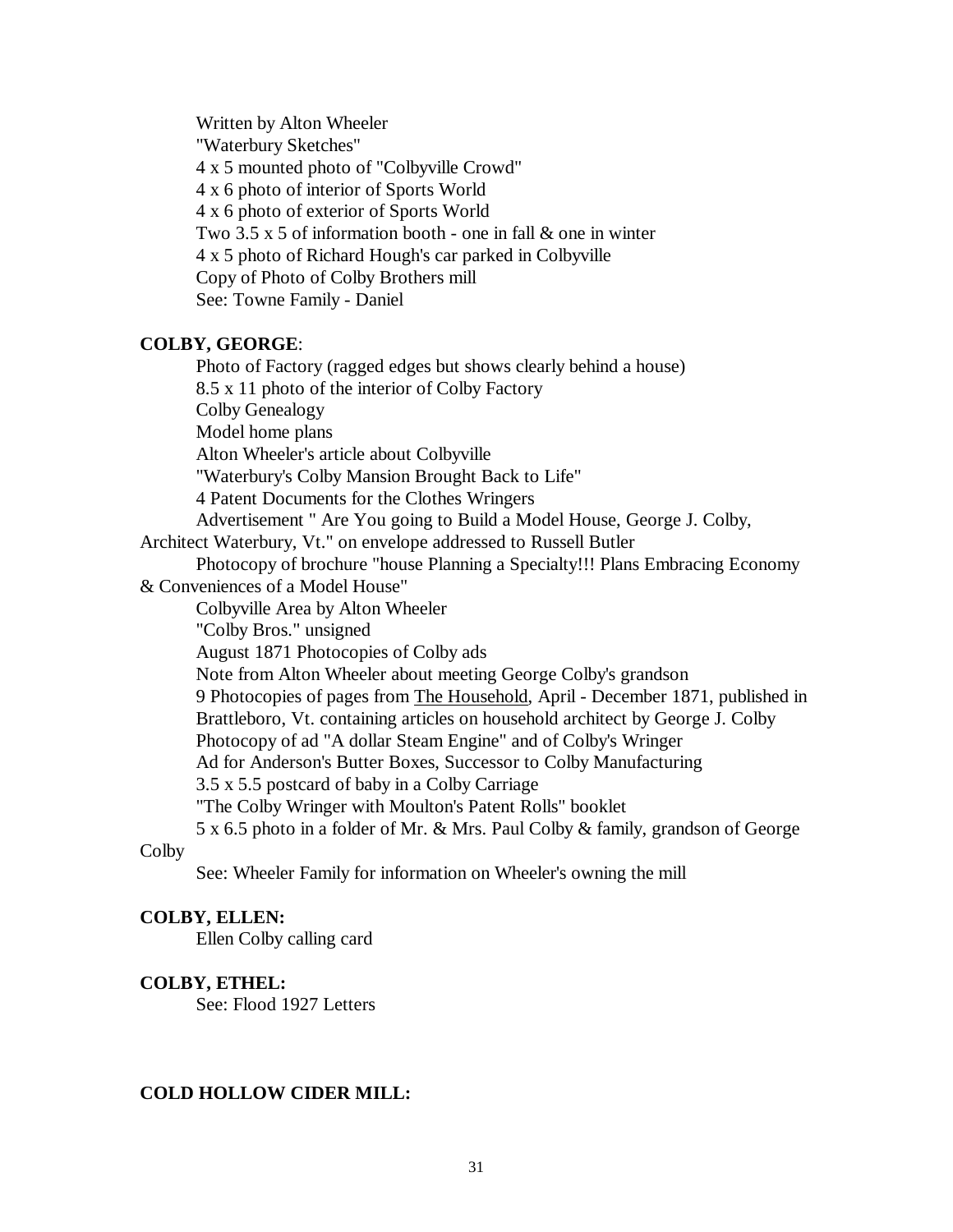"Cold Hollow Cider Mill ........" 1986 "Cold Hollow Cider Mill Sold" 2000 (2) Cold Hollow Cider Mill brochure Paul & Gayle Brown's Staff letter 11 February 2001 "Propelling His Passion" Eric Chittenden 5 x 7 of new and past owners

#### **COLE, DANIEL:**

Post card of Daniel Cole meat cart

## **COLLEY, ELISABETH:**

See: Green Mountain Lodge

## **COLLINS & MEAKER**:

1947 Delaval Year Book from Collins & Meaker 1949 Delaval Year Book " " " "

## **COLLINS, LEON:**

See: Military Profiles

## **COLLINS, WILLIAM:**

William Collins – obituary Ferdinand Collin's obituary "Waterbury Girl severely injured ......" Emily Collins Trinity College Graduates - Emily Collins See: Collins & Meaker See: Sargent Family See: Waterbury Savings Bank for photos

## **COLSON, FRANK:**

See: Creameries

#### **COMOLLI FAMILY:**

Obituary for Joseph Comolli

"Miss Comolli Is Prospective Bride of Mr. Grinnell"

2.75 x 4.5 Photo of Mrs. Comolli, Mrs. Del Giudice, Mrs. Palmer, Mrs. Chiodi, Mrs. Sandretto, and Mrs. Campi(3 different ones)

2.75 x 4.5 Photo of Mrs. Silvia Annetta Canalie & her sister-in-law Mrs. Canalie

2.75 x 4.5 Photo of Mr. & Mrs. Comolli, Mr. Campi, Mr. & Mrs. Dominoni & Neva Campi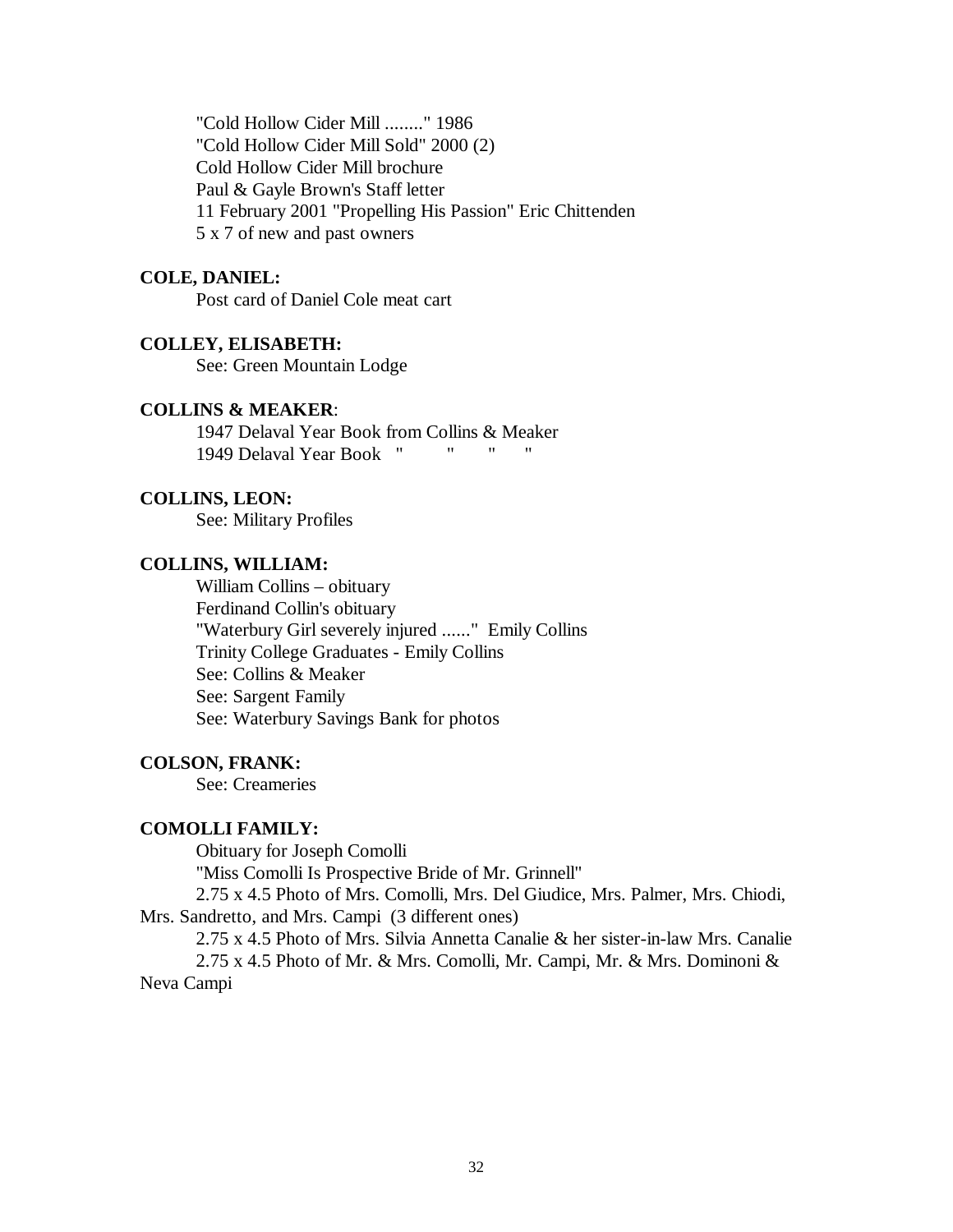## **CONGREGATIONAL CHURCH - WHITE MEETING HOUSE:**

29 July 2001 Anniversary programs 2 Photos of building 1991 & 2001 4 x 5 photo of Church 3.5 x 3.5 Church 1969 3.5 x 5 of front walkway "The First Commandment" Ladies Union play Program Concert program 23 January 1906 "Notice for ye People" 9 March 1915 Supper The White Meeting House 21 November 1940 program "Waterbury Celebrates Our Christian Unity" 20 June 1982 "The Waterbury Congregational Church" history (2) Programs In honor of the 25th Anniversary of the Ordination of Rev. C. Arthur Hazen" "Open House Held for Rev. and Mrs. C.A. Hazen" Installation of Rev. Walter Lawson Cooley 1962 Program from Rev. Theodore Bacheler 1949 "The White Meeting House" History Highlights "Celebrating the Bicentennial of Statehood of Vermont ................." 1991 "Going Back to the Place of Vision" 1963 "Waterbury Congregational Church" 1963 "Historical Highlights" "Waterbury Congregational Church" "Congregational Church" Alton Wheeler "Luce, Frederick" Unsigned Handwritten "Waterbury Congregational Church" "The White Meeting House" services 21 November 1940 1919 list of donations 1947 sign during heat wave Photocopy of church with school behind it "Waterbury Congregational Church" 1994 Pamplet "Harlem Minister's Visit to Ben & Jerry's ................." 4 January 1895 letter of Alma Joslyn's subscription toward building fund 4 December 1804 letter from Richmond of subscribers to Elder Webster "Confession of the Faith and Covenant adopted by the Congregational Church of Christ in Waterbury" 15 January 1824 list of members and amounts donated 28 November 2000 letter from Brian Lindner with information for grand request E-mail from Pat McCabe on same 4.5 x 6.5 photo of Rev. Boicourt 3.5 x 6 photo of Rev. Kellogg & 1908 Boys Club "New Associate Secretary Assumes Office ......" Rev. Edward S. Treat "Congregational Secretary Begins Duties .......... Rev. Chauncey Adams "Street Mishap Brings Death to Mrs. Adams" "Rev. Walter L. Cooley Is New Pastor of Waterbury Church"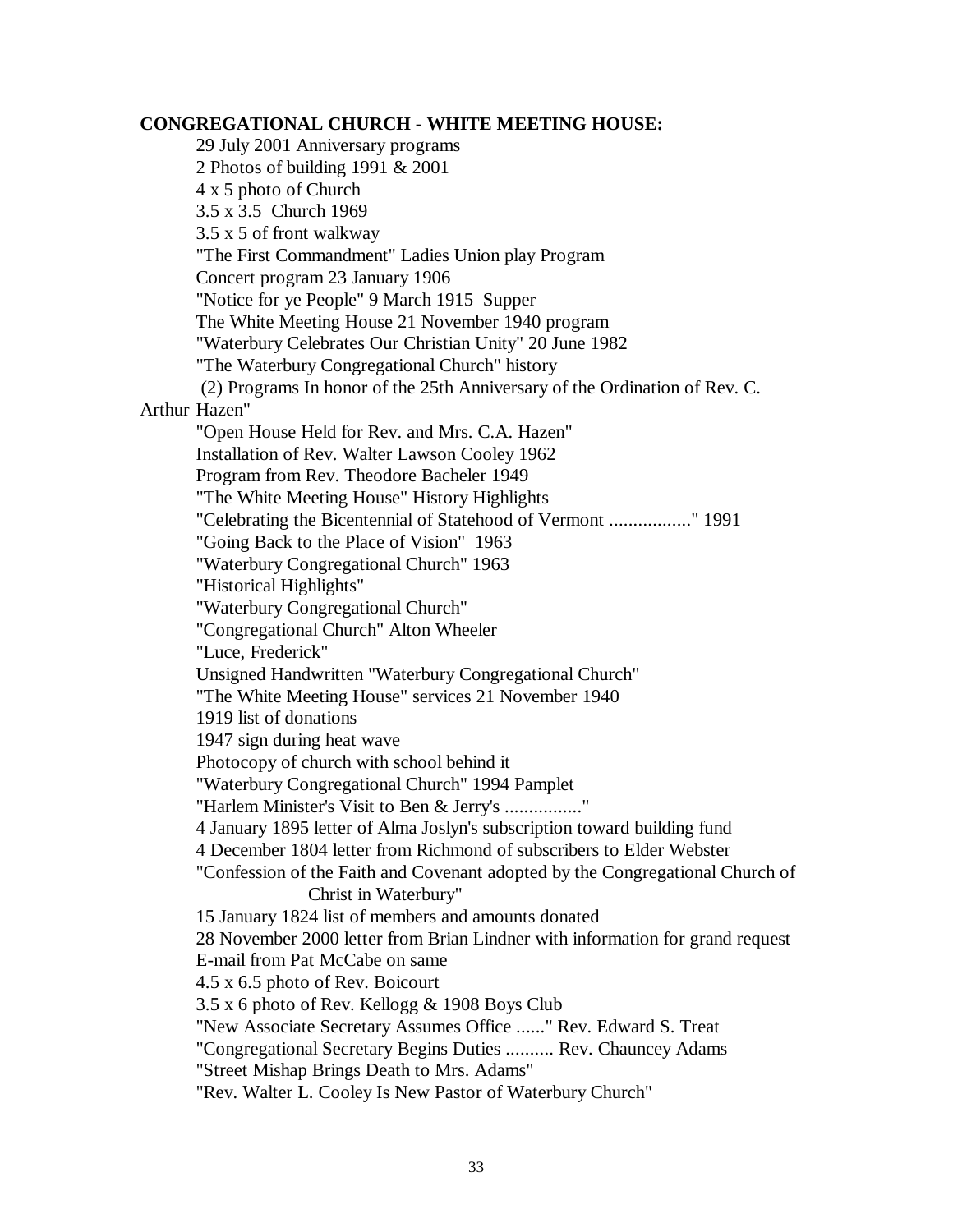Manual of the Congregational Church 1945 (2) Ladies' Union Calendar 1934, 1935, 1936, 1937,1938 (2), 1939 Mrs. R.B. Perry' s Receipt for Ladies' Union Dues Program 23 June 1996 (2) "Happy Birthday white Church" 3 photos 3 x 5 of addition to Church 2003 3.5 x 4.5 photo mounted - early photo of church & school taken by Lucius Wells 4 x 6 postcard of the Congregational Christian Endeavor Float 2 x 2.5 photo mounted - early church 4 x 5 copy of early church 3.5 x 4.5 reprint of the interior 4 x 6 postcard of exterior 1968 Spring Concert Program "New Minister Took Path Less Traveled" Peter Plagge See: Graves Family See: Sheldon, Charles

#### **CONTI BLOCK & FAMILY:**

"Waterbury Block Burns ......." 1981 Eleven Kodachrome slides of 1981 fire taken by Warren Chase "Wreckers Finish off Burned Buildings" "Congratulations to the Contis" "Conti's Appliance & Bedding" Photos:

3.5 x 4.5 four with firemen still there

3.5 x 4.5 eight of tearing down

3.5 x 4.5 three of new building

#### **COOK, ANNIE:**

2 February 1879 letter written by her

## **COOLEY, ERWIN:**

Appointment to Deputy Sheriff 3 Dec. 1901

# **COOLEY MANUFACTURING /COOLEY - WRIGHT MANUFACTURING:**

"Cooley-Wright Manufacturing" 12 June 1977 David Josko letter about Cooley-Wright The Cooley Spray Hoods - catalog (3) The Cooley Spray hood diagram (5) "Cape Ann Power Dories" Copy of obituary of William Cooley American Precision Museum paper & postcard "The Cooley System" - catalog 19 July 1995 letter to Brian Lindner from The Franklin Museum, Windsor, Vt. Photocopy of a Cooley ad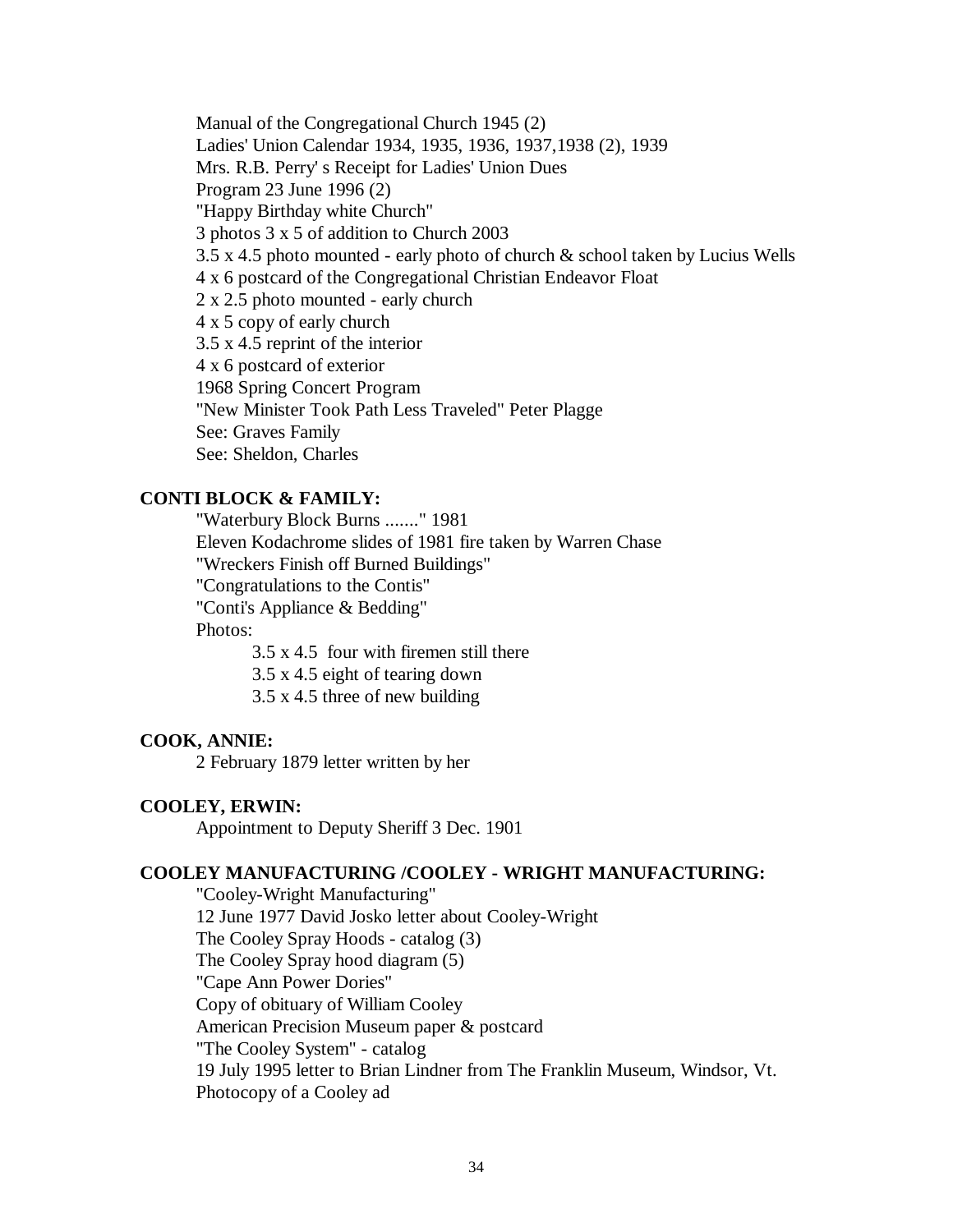L.C. Wrisley (agent for Cooley) bill to William Cooper 19 August 1891 L.C. Wrisley (agent for Cooley) bill to M. A. Cooper 31 July 1899 189- bill from Cooley Manufacturing, Co. to C. R. Lyman 27 November 1900 bill for C.R. Lyman 189- bill with no buyer listed \$29.87 22 September 1902 receipt from Chancy Lyman signed by Erwin Cooley Hand written biography of William Cooley William Cooley Family draft by Gleason Ayers "Remember When" "Description of Campe Ann Power Dory" 3 "Cooley Tells of Early Gas Engines" 1941 (2) originals & (3) copies 4 Butter Made with Cooley Creamers 1887 (copies) 17 May 1929 bill from Cooley Wright for the American Legion for GAR markers "The Wright Ring' booklet "The Cooley System" March 23, 1992 letter from Harriet Cooley Stemples

# **COOLEY MANUFACTURING /COOLEY - WRIGHT MANUFACTURING: PHOTOS:**

Photos: (all photos are from glass negatives donated by Gleason Ayers.)

5 x 7 interior showing work area & engines

5 x 7 engine -- 13 different photos of engines taken inside

5 x 7 large engine inside building

5 different 5 x7 taken with train in background

5 different 5 x7 with large engines taken outside

5 x 7 engine taken outside

5 x7 of taken outside of two large "paddle wheels" facing So.Main Street

 $(2)$  5 x 8 of boat

8 x 10 of engine inside building

5 x 7 engine outside building facing buildings toward the tracks (2)

7 x 9 mounted photo 16 to 20 horsepower engine

5 x 7 of the boat outdoors

Three 5 x 7 of interior looking at engines in front of two windows

3 x 6 mounted photo of engine

4 x 5.5 photo mounted of "the Jackson"

Four different 5 x 8 of view of canopied boat

5 x 7 of engine in a wooden housing - outside (2)

8 x 10 of two photos (not cut apart) two men with engine & horse drawing a boat behind the Methodist Church, one 5 x 7

8 x 10 uncut two photos of engines

4.5 x 6 of valve of an engine

8 x 10 uncut two photos of engines

8 x 10 uncut two photos of engines

(2) 8 x 10 of interior shot with giant engine & man standing with it

(2) 8 x 10 interior of engines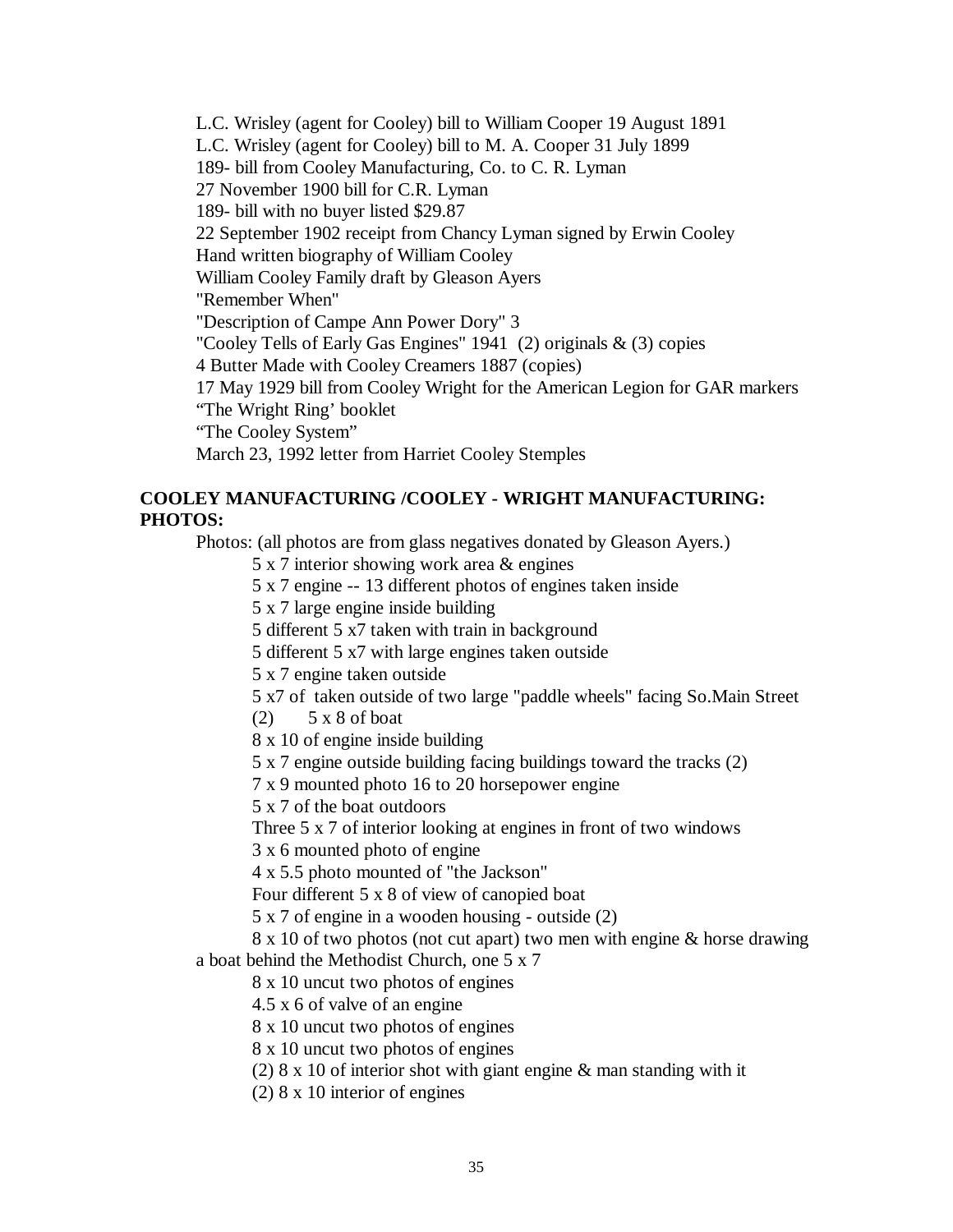(2) 8 x 10 photos of the same engine with a white backdrop

8 x 10 uncut photos 2 of the same boat in with canopy different views

8 x 10 uncut photos 1 of boat with canopy & 1 with three men in front of a

## tent -two in uniform

8 x 10 sheet with 2 photos of the same man in different poses

8 x 10 sheet with 2 exterior photos of engines & one of a man

8 x 10 sheet with 3 exterior photos of engines

8 x 10 sheet of 2 exterior photos of engines & 2 interior photos of engines 5 x 7 of William Cooley

Two different 8 x 10 photos with men near large engines inside the building October 1943 photos 4 x 5:

Four of 6 men looking at documents

Two of men pouring lead from large vat

Two of men pouring lead from small vat

## **COPPER MINING IN WATERBURY:**

Story by Ralph Putnam

## **COTE, COLIN:**

2006 news clippings of his boat trip

#### **CREAMERIES:**

See: Blacksmith Shops- story by Alton Wheeler Two different photos of the Randall Street Creamery Alton Wheeler's short history of E. Towne's Creamery Booklet "Vermont Dairy Farm" from E.R. Towne 3 (3.5 x 5) of Whiting Milk Company in 1959 3.5 x 5 photo of Homer Bannister dressed to work Whiting Waterbury Center Creamery ( Frank Colson) See: Moody, Mark -- Winnisquam Farms

## **CRESCENT CLUB:**

3 November 1916 Crescent Club Annual Banquet

#### **CRESSEY, MARY:**

Flowered calling card.

#### **CROSS, E.W.:**

See: Wells Family

# **CROSSETT BROOK SCHOOL:**

9 Issues of Middle Ground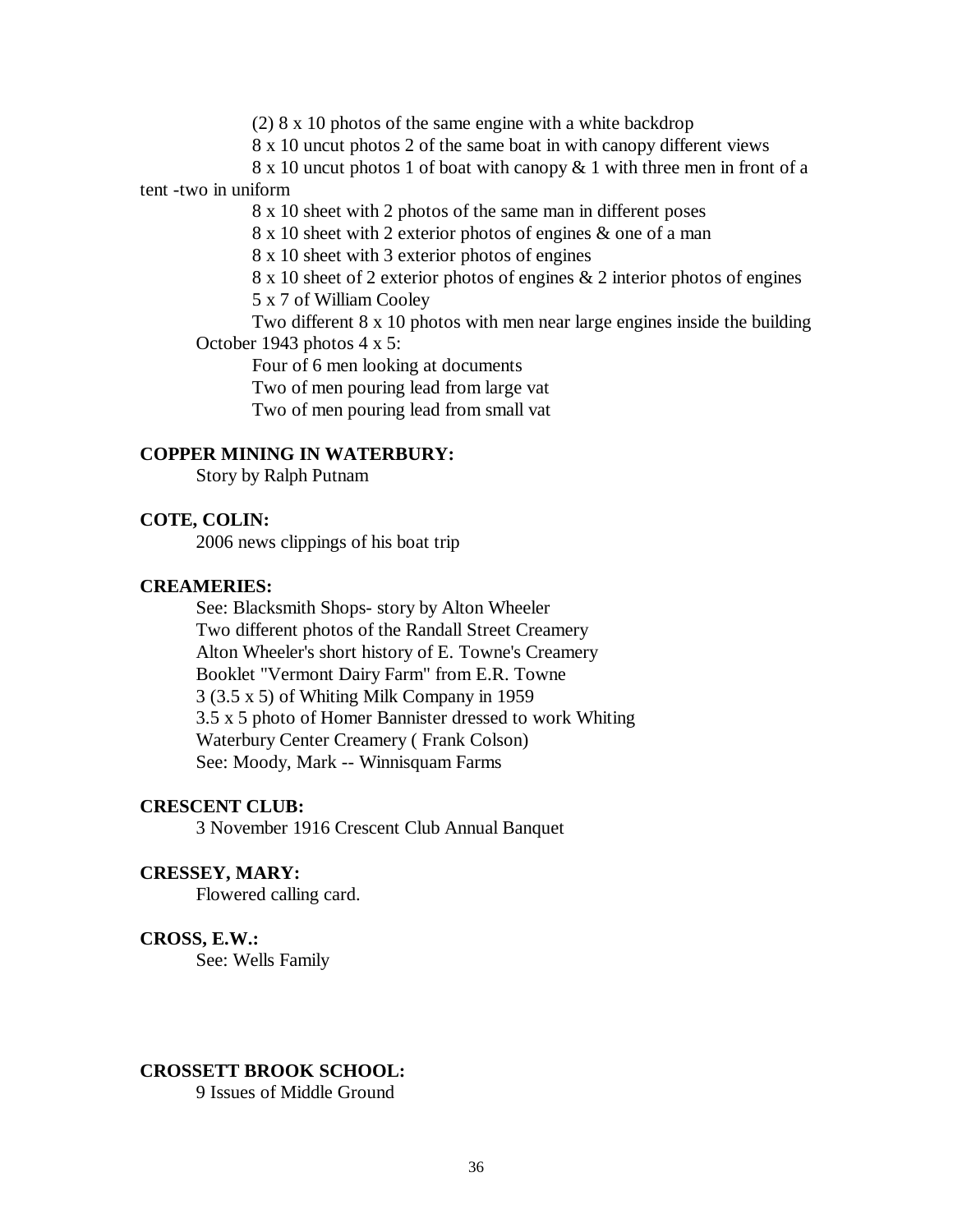"Government & Citizenship Award" Photo Girls' Basketball team with photo "Waterbury Duxbury news and Views" 19 June 2001 "School Play Reveals Bullying dynamics" 20 January 2005

### **CROSSETT FAMILY:**

"In Horse & Buggy Days" by John Crossett Shonio "Dan Downing" by John Crossett Shonio Map of Crossett Hill by John Crossett Shonio

## **CROSSETT HILL CEMETERY:**

Report done 1 June 2004

## **CROSSETT, MARY (BREEN):**

Undated school story about her Cape is in the collection

### **CROSSETT, T.H. & ROXANNA:**

See: Parker Family for photo of her house. Roxanna Crossett's obituary

### **CROSSETT, VERN - FAMILY**:

Photo of Crossett Family at their Perry Hill home In museum is the Crossett milk can stencil donated by Cornie Hough See: Pike Family - photo contains Crossett family

# **CROSSMAN FAMILY:**

"Crossman Buys Ryder Block"

## **CULLEN FAMILY:**

Wedding invitation for Margaret Cullen

### **CUMMINGS, E.W.:**

See: Newhall, Family

## **CUMMINGS FAMILY**:

Barbara Cummings 1966 basketball letter and pin Barbara Cummings McGrath obituary

## **CURTIS, ROBERT & SHIRLEY:**

 $60<sup>th</sup>$  anniversary

### **CURTIS, RONALD & AUDREY:**

Marriage with photo of Kelly Curtis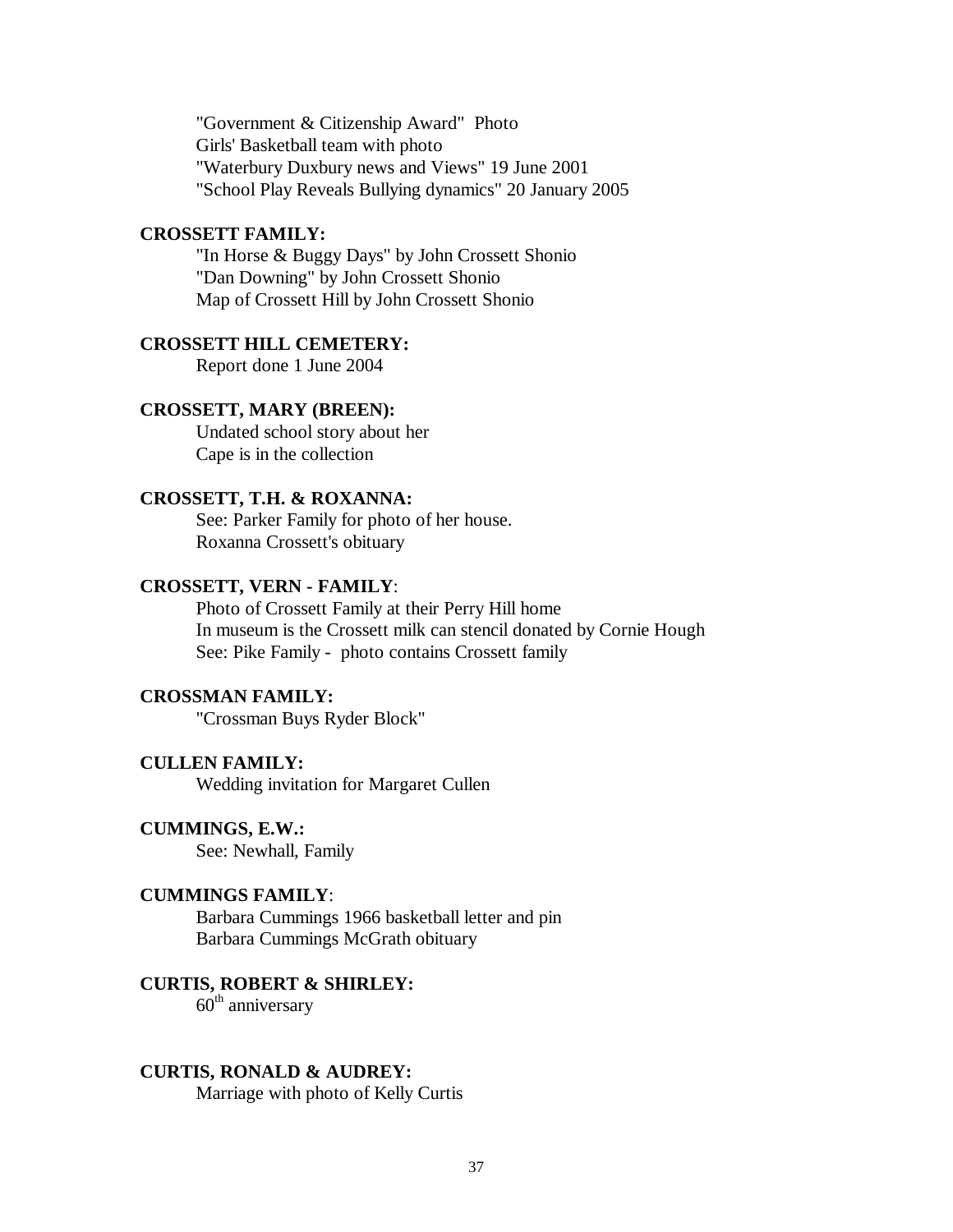### **CUTLER, HEATHER**:

3 x 4.5 photo of Heather Cutler 2009 letter about Heather Cutler from St. Lawrence University

## **CUTTING, HARRY**:

**Obituary** Article from Waterbury Record "Chins Up, Carry On" 1945 Article about Legion's Service for him In Memory "Go Forward Christian Soldier" "Miss Jean Driscoll and Wayne Cutting United in Marriage" "Miss Jean Driscoll guest at Showers" Wayne Cutting's obituary Photos: Gladys & Norris Harry & Ladies (listed) Harry, Ruth, Wayne, & Beverly Harry, Gerald Hughes, Fino Savoini Smith house on Intervale Avenue Phillyis Smith Harry with Mrs. Chiodi, Mrs. Dominone, Mrs. Savoini, Rena Chiodi, Mrs Giacomini Mrs. Smith with Gladys, children & Harry

## **DAGGS, CHARLES:**

Gravestone of Charles Daggs Waterbury Vital Records page of Charles Daggs' death August 10, 1867 article "Cast in God's Acre"

### **DAILEY, MAURICE**:

See: Casey, Timothy

### **DAIN FAMILY:**

4x6 Photo of Sally Dain "Miss Sally Turns the Page on Successful Library Career" "Shop Caters to the Community" 20 October 2004

### **DALE CORRECTIONAL FACILITY:**

"Dale Correctional Facility in Waterbury Receives Grant" "Woman's Prison Delayed - Again" "In the End, it's still a Jail" 20 January 2000

### **DALE, G.M. PHOTOGRAPHER:**

4 x 6.5 unidentified girl & woman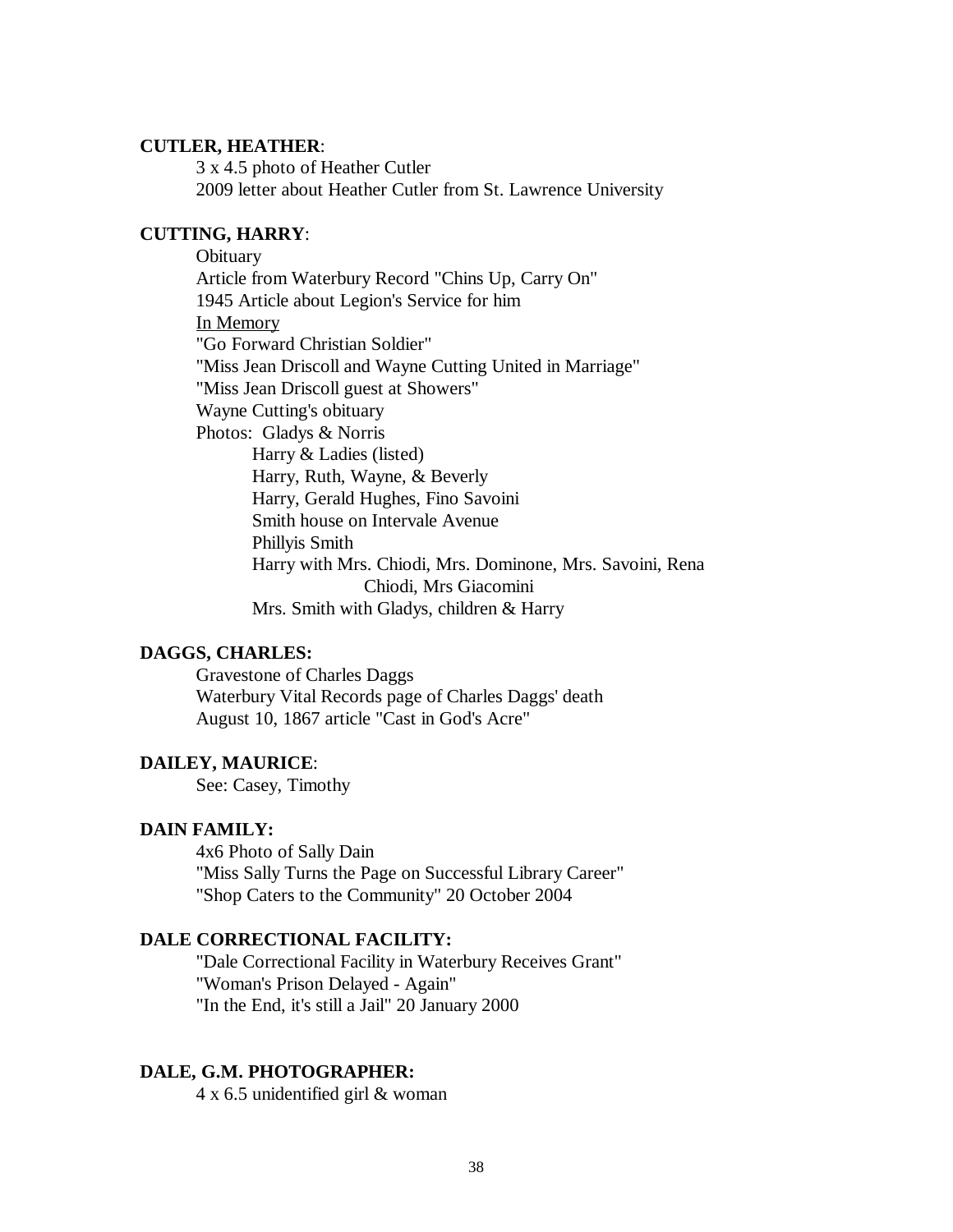4 x 6.5 unidentified man & woman (There is a box of his photos from his shop.)

### **DALLEY, BRAMAN & RUBY:**

Puzzle numbers Drawing book – "To Ruby Abare From Floyd Duprey" Ann Dalley's ABC Book Story of Charles Lindbergh by Ruby Abare Correspondence from Ruby's time working for Thomas Watson March 28, 1999 newspaper of interview of 1927 Flood Various clippings with Ruby referenced Buttons from travels "Sweet Story of Old" by L. Haskell, 1904 Drawing by Evelyn Wheeler of Winooski Guide for Catholic Young Women by Rev. George Deshon, 1873.

### **DAVIS, CLARENCE – FAMILY:**

Davis Farm 2008

## **DAVIS FAMILIES:**

Genealogy by Lloyd Davis Eunice Davis – vital records copy Charles Davis obituary Ann Sophia Davis obituary Hira Davis 99<sup>th</sup> birthday Hira Davis 100<sup>th</sup> birthday Hira Davis obituary Joseph Davis obituary

## **DAVIS, RALPH - FAMILY:**

Four Generations - 22 January 2003 clipping Letter from Taste of Home Taste of Home covers that Helen Davis had recipes. Photo of Helen Davis with her quilt 1.5 x 2 photo of Helen & Ralph Davis –  $50<sup>th</sup>$  anniversary

## **DAVIS, W.F.:**

5 x 7 photo of W.F. Davis

## **DAVISON'S FURNITURE:**

History of Davison's Furniture by Brian Lindner Davison's Colonials catalogue 6 Magazine ads with Stanley Ripley pictured Wood samples Address label 10% off coupon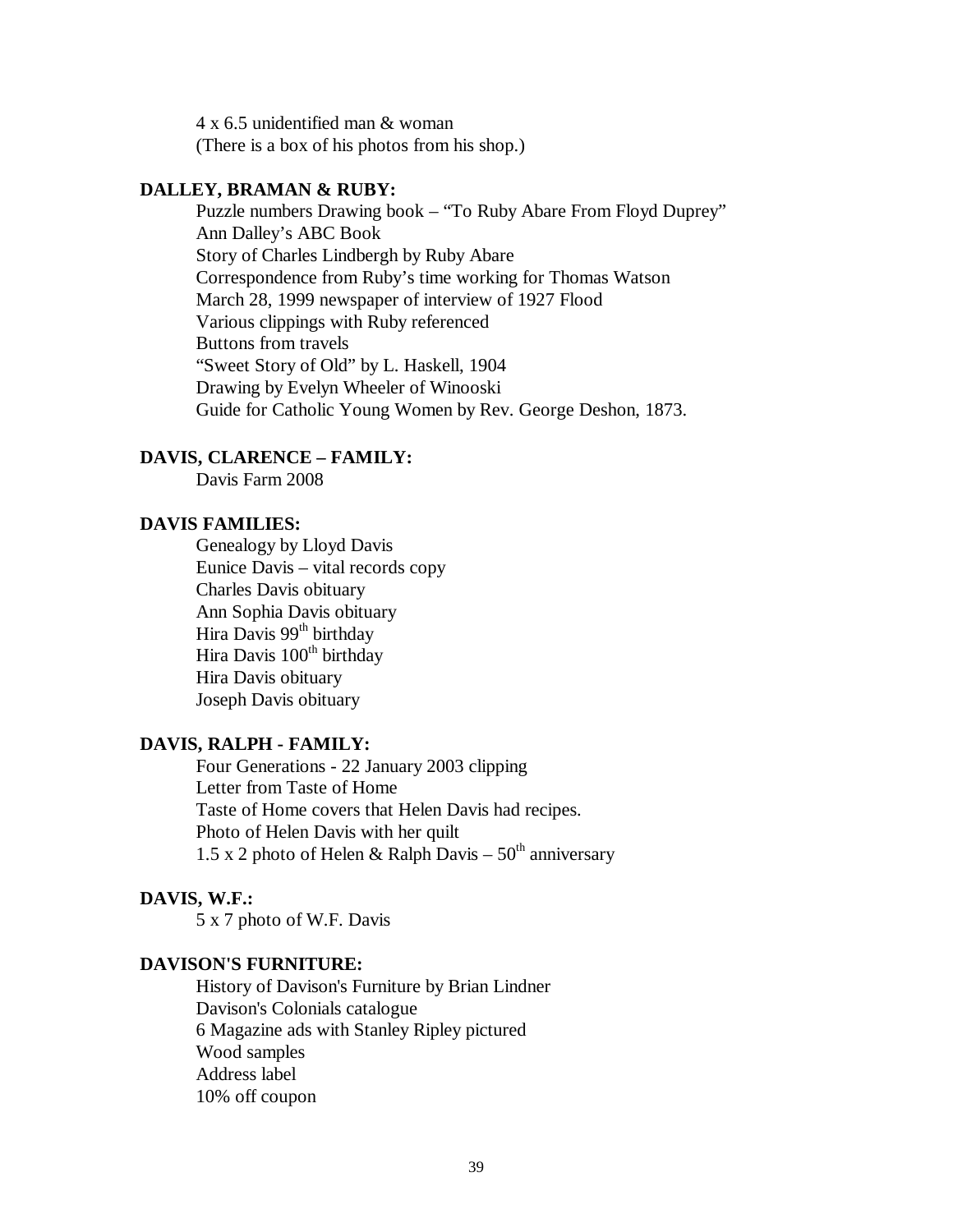1977 article "Window on Waterbury" 1977 Rutland Herald "At Davison's' Quality is the Watchword" See: Waterbury Airport Association "Davisons Carry on the Tradition" 1964 "Show Davison's Work in Filene's Yankee Festival" 1946

## **DAYCARES:**

4 X 6 photo of Gladys Lattrell of Hunger Mt. Children's Center 5 x 7 of Waterbury Children's Space

## **DEAL, WILLIAM:**

4 x 6 photo of William Deal fox hunting "A Salute to William Deal" (2) Photo of William Deal with cane. Photo copy of John Deal

#### **DEAN, HAROLD - FAMILY:**

Harold Dean's obituary

## **DEANE, WILLIAM:**

See: Vermont State Hospital - Employees

## **DEAVITT, JOHN:**

Green Mountain Whittlin's 1988 & 1989 issue with his diary. (photocopy)

### **DECELL FAMILY:**

4 x 6 photo of Roland Decelle Death of Martha Decelle Flora Drugg Obituary See: Blacksmith Shops story by Alton Wheeler

### **DEFORGE FAMILY:**

See: American Legion & Auxiliary

## **DEGUISE, NAPOLEON**:

2 photos of him carving Article on his Permanent wave machine. Nap Deguise's obituary Funeral Service Record Letter from Kathy Germana (Granddaughter) October 26, 1940 article about his mural Lady of Flood poem written by Nap Deguise (2) Article from January 1, 1944, Saturday Evening Post "Yankee Craftsman"

# Genealogy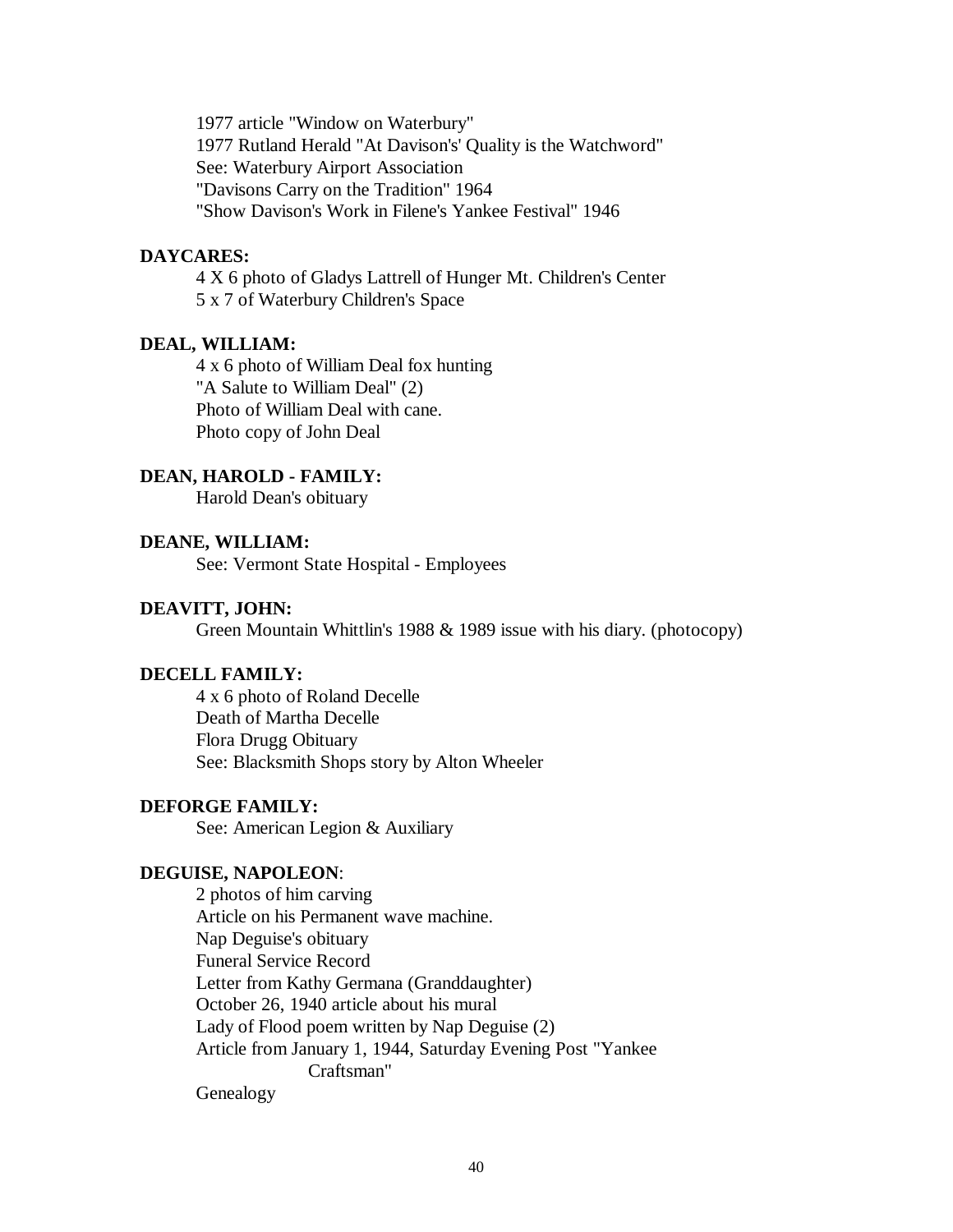1949 article "Shaves for Pay, Whittles for Free" Newspaper article showing his carvings 4 x 6 photo of Nap Deguise with his motor bike See: Harriman Family See: Profiles to be Published

## **DEL GUIDICE FAMILY:**

"Capt. Amore Del Guidice" "Del Guidice Moved up" 3 x 4.5 photo of Dario & Gina Palermo, Maria & Lorenzo Canale, and Era Delgiudici Alphonso Del Giudici obituary Mrs. Alphonso Delguidici obituary

See: Palermo See: Camolli Family

### **DELONG FAMILY:**

"Senior of the Month: Alice DeLong

## **DELPHIA FAMILY:**

See: Food Shelf "Hunter donates venison to needy"

#### **DEMERITT, B.R.:**

Mr. & Mrs. Bertram Demeritt's 50th Anniversary photo (2) Photo of Roy Demeritt 5 x 7 of B.R. Demeritt Obituary of B.R. Demeritt Waterbury Record article with Photo Demeritt Co. bill to Don Williams 1 August 1940 Copy of a photo of Women husking corn "The Demeritt Company" 8 x 10 of Bertram Demeritt 4 x 5 photo of Bertram Demeritt "Youthful Waterbury Strikers…" Lillie Demeritt's DAR application See: Waterbury Savings Bank

## **DEMERITT FAMILIES:**

George Demeritt's World War I draft card information Obituary for Josephine Demeritt Cleve & Gertrude (Presby) Clive Demeritt's World War I draft card information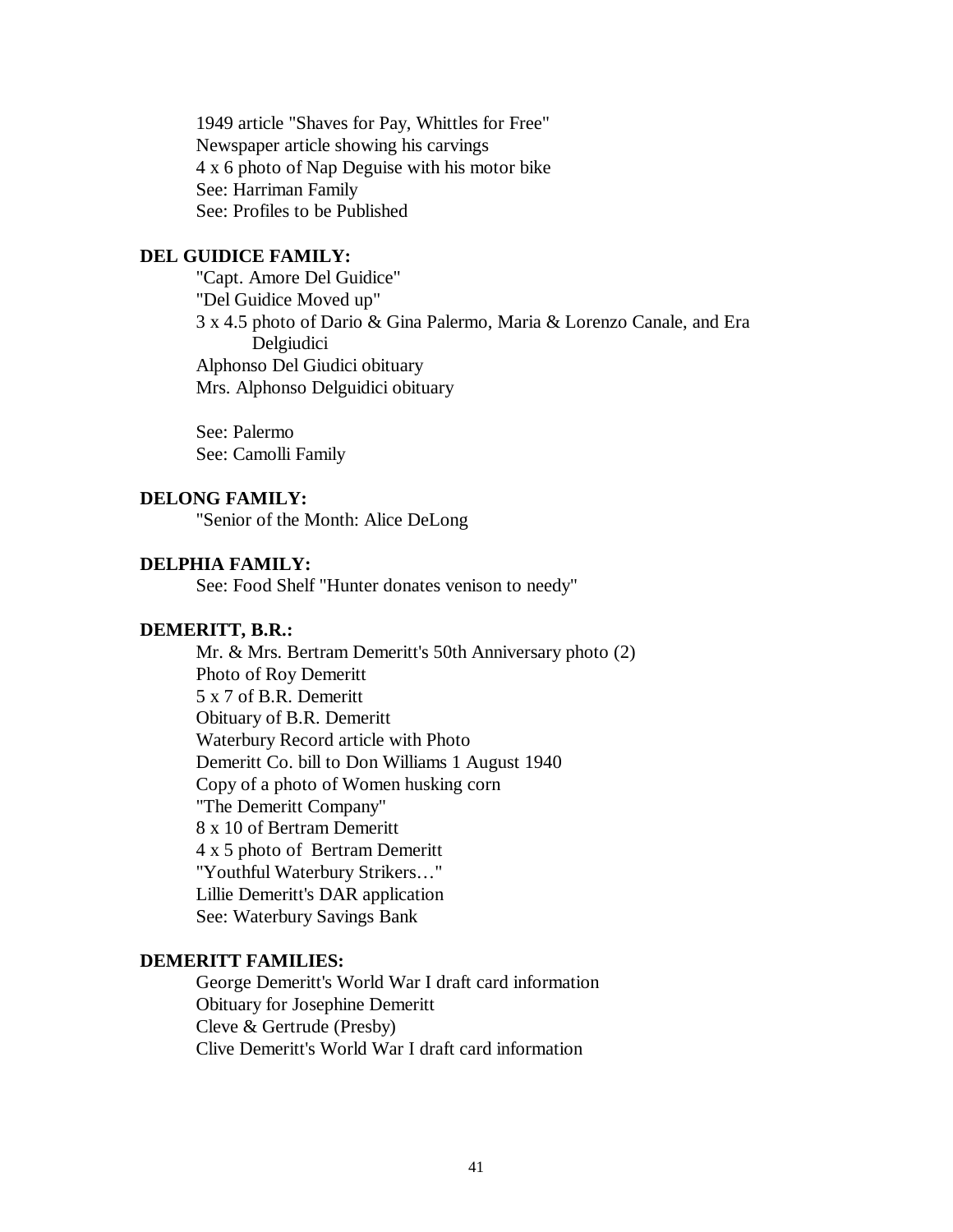### **DEMERITT, LAURA:**

Photo of Laura Four photos of Laura in the nursing home Photo of Jesse Demeritt with the Moodys Demeritt house on Union St., photo Photo of Laura sitting behind her desk Demeritt family party article Laura's Teacher's Certificate Obituary of Richard Demeritt Land Record Jesse Demeritt's birth certificate Laura Demeritt's teacher's contract at Vergennes school Demeritt genealogy and family reunion Pages from 1978 UVM Reunion Book Laura's Marriage and divorce papers 3 large photos of Laura in Washington DC Richard and Jesse Demeritt's marriage certificate Biography on Richard Demeritt Biography on Richard Demeritt from Encyclopedia Vermont Biography

# **DERBY AND BALL- DERBY, BALL, & EDWARDS:**

See: Mason, William See: Edwards Family

### **DE ROCHI**, **PRIMO - FAMILY:**

Primo DeRochi's obituary 28 March 2004 letter from Ted DeRochi 24 January 2004 letter from Ted DeRochi 15 January 2004 letter from Ted DeRochi 30 October 203 Primo's basketball transcript 26 June 2003 letter from Ted DeRochi 24 December 1919 photocopy of Mr. & Mrs. Villa (Primo's mother & stepfather) 24 February 2004 letter from Ted DeRochi with 2.5 x 4.5 photo of his Grandmother Villa's restaurant See: Chase, Stanley for a photo

#### **DESIGN GUILD:**

See: Businesses

# **DESORDA FAMILY:**

6 August 2001 Press Release for Desorda's Martial Arts 6 February 2002 Press Release for Desorda's Martial Arts Photo of students at Desorda's Martial Arts 15 May 2003 Press Release for Desorda's Martial Arts (2 different ones) Obituary for Ruth Mary Jane Desorda (2 different)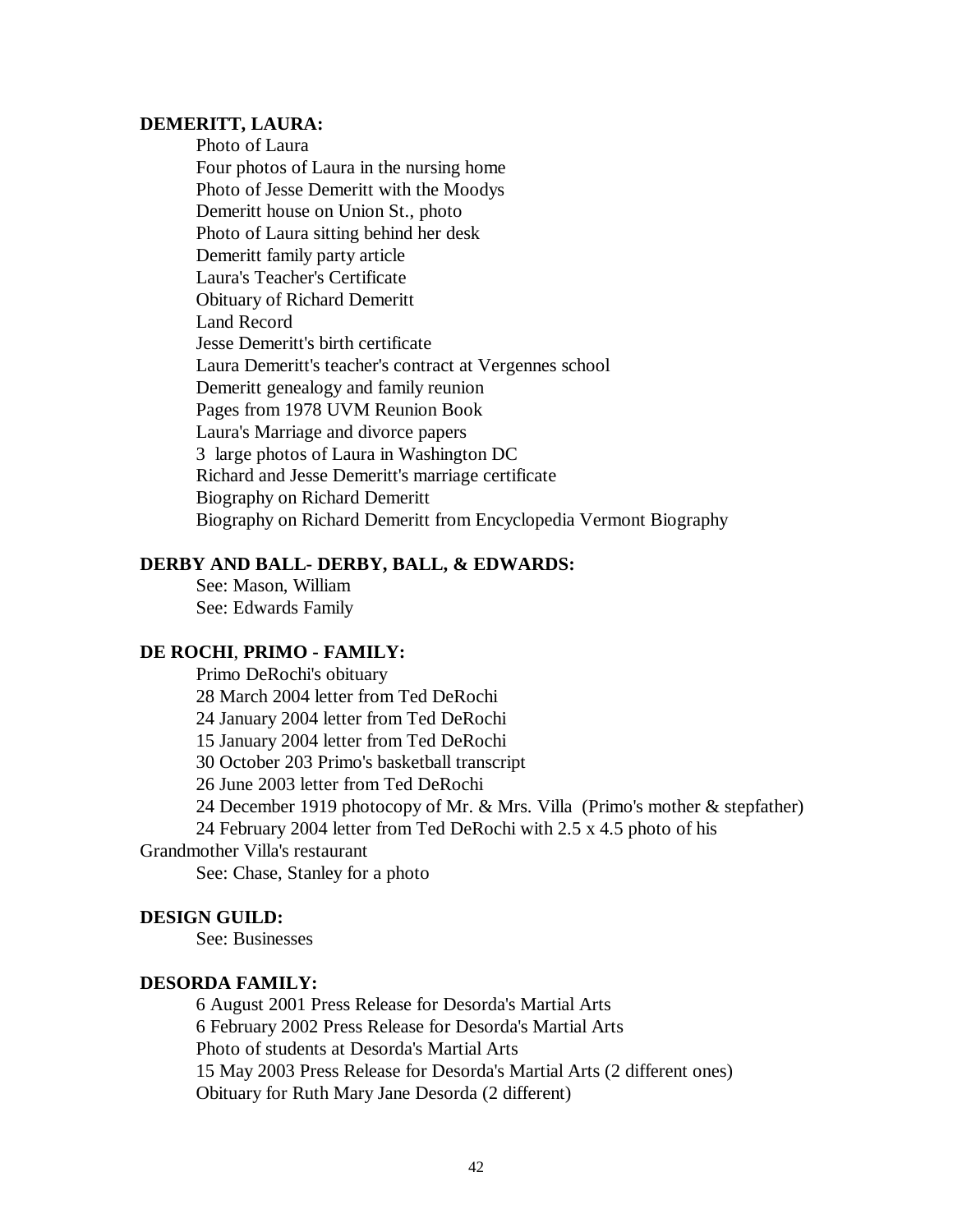# **DETTONI FAMILY:**

3.5 x 4 mounted photo of Luigia & Mario Dettoni

### **DEUEL, NAAMAH:**

1932 Estate of Naamah Deuel

## **DEVINE FAMILY:**

Photo of Gwen Devine 3 x 5 photo of Gwen Devine Andrew Devine's engagement

## **DEWEY, GEORGE ADMIRAL:**

Life of Admiral Dewey

## **DISASTERS, ACCIDENTS & MURDERS:**

"Murders in Waterbury Area" by Brian Lindner "Known Rescues on Camel's Hump" by Brian Lindner "Train Accidents in Waterbury Area" by Brian Lindner "Driver's Plea Not Guilty in death of Man Struck by Car...." Romuald Portelance "Inspectors Open Investigation Into Death of two in Week end Crash at Waterbury Grade Crossing" - Gilbert Pierce & Francis Whitworth (injured were Betty Sollace & Thomas Bressette) "104 Chimneys damaged by Quake" 21 September 1944 "Death Car" Clement Allen See: Flood 1927 See: Flood 1936 See: Hurricane 1938 See: Clough Family -railroad accident See: Emmett Family - Hit & Run accident See: Hopkins, Dr. Harry - auto accident See: Longe Family - accidental shooting See: Meaker, Alice - Murder See: McCaffrey Family See: Railroad, Central Vermont See: Waterbury Inn - Dark History by Brian Lindner See: Whittemore Family - shooting See: Woods, Billy - car accident

## **DIBBELL FAMILY:**

Leslie Dibbell's obituary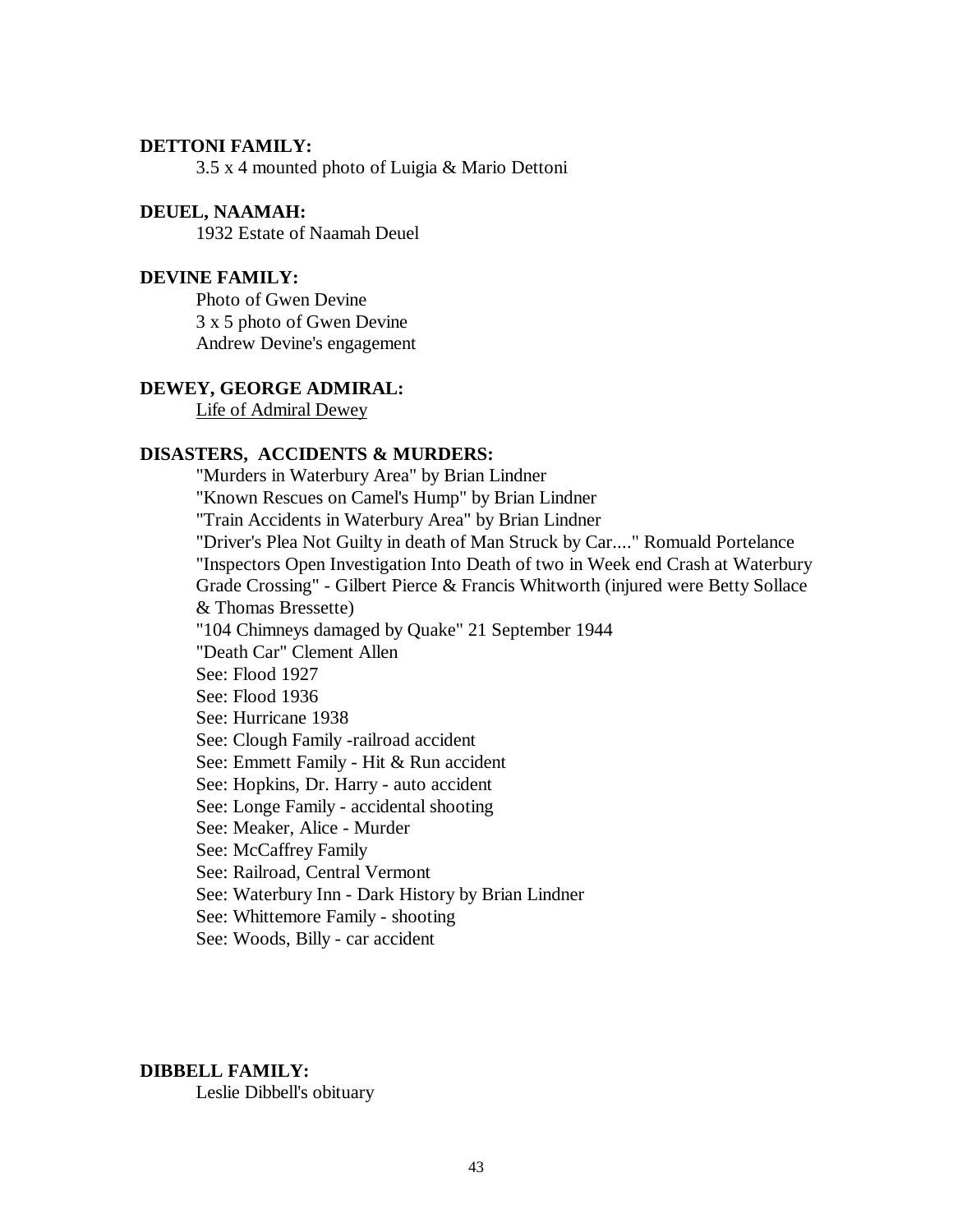"Fence Fixer" Nelson Dibbell Letter by Helen Dibbell

# **DILLINGHAM FAMILY:**

| A Little Pioneer, story of the first Dillingham who settled at Waterbury Center, by                                                                                                                                                             |  |  |  |
|-------------------------------------------------------------------------------------------------------------------------------------------------------------------------------------------------------------------------------------------------|--|--|--|
| Miriam I. Kimball.<br>(3)                                                                                                                                                                                                                       |  |  |  |
| Paul Dillingham's signature as Justice of the Peace on ordered dated Nov. 15, 1834<br>Paul Dillingham's trip to Congress in 1842                                                                                                                |  |  |  |
| Gov. Paul Dillingham's proclamation for days of Humiliation, Fasting, and Prayer,<br>April 19, 1866 and April 13, 1867                                                                                                                          |  |  |  |
| Invitation, June 15, 1870 to Gov. Paul Dillingham to open an account with the<br>Security Bank of New York                                                                                                                                      |  |  |  |
| Charles Dillingham's letter to "My dear Father" dated New Orleans, June 30, 1871<br>In a long yellow envelope with "Gov. Lewis" and other handwriting on it are:<br>William P. Dillingham's notification, dated Jan 2, 1865 of qualification to |  |  |  |
| act as Notary Public to Dec. 21, 1866 and a letter from the Executive Department<br>of the State of concerning his commission                                                                                                                   |  |  |  |
| William P. Dillingham's signature and seal                                                                                                                                                                                                      |  |  |  |
| Card, dated May 17, 1886, from UVM and State Agricultural College                                                                                                                                                                               |  |  |  |
| addressed                                                                                                                                                                                                                                       |  |  |  |
| to Jacob Foss in care of Hon. W.P. Dillingham                                                                                                                                                                                                   |  |  |  |
| Letter to "My dear Dillingham" from Henry Oviatt, Sept., 4, 1884                                                                                                                                                                                |  |  |  |
| Item in Waterbury Record Sept. 10, 1895 about improvements on the fine                                                                                                                                                                          |  |  |  |
| residence of                                                                                                                                                                                                                                    |  |  |  |
| Ex-Governor Dillingham                                                                                                                                                                                                                          |  |  |  |
| "Senator William Paul Dillingham" in The Vermontor, Nov. 1900                                                                                                                                                                                   |  |  |  |
| Dillingham, William P. President McKinley, addressbefore the Vermont                                                                                                                                                                            |  |  |  |
| Commander, Loyal Legion, Nov. 19, 1901                                                                                                                                                                                                          |  |  |  |
| Address before the Joint Assembly, State of Vermont Oct. 15, 1902                                                                                                                                                                               |  |  |  |
| Senate manual 1907                                                                                                                                                                                                                              |  |  |  |
| Montpelier Seminary Bulletin, V. one, No. 2 May 1911. Cat. 1911-12 Senator<br>Dillingham was President of the Board of Trustees                                                                                                                 |  |  |  |
| William Paul Dillingham, An Appreciation, by Henry S. Wardner, 1923                                                                                                                                                                             |  |  |  |
| Letter from Senator Dillingham's son Paul to Max Ayers, dated Bardwell Hotel,<br>Rutland, VT, March 13, 1967                                                                                                                                    |  |  |  |
| "A Dillingham Reminiscences"                                                                                                                                                                                                                    |  |  |  |
| Vermonter article: "Senator Dillingham" by H. S. Wardner                                                                                                                                                                                        |  |  |  |
| Proclamation 16 March 1866                                                                                                                                                                                                                      |  |  |  |
| "William Paul Dillingham" booklet by Henry Wardner                                                                                                                                                                                              |  |  |  |
| "A Salute to William Deal" detailing the Dillingham house                                                                                                                                                                                       |  |  |  |
| Lydia Dillingham's tax bill 1882                                                                                                                                                                                                                |  |  |  |
| 3 x 3 photo of Paul Dillingham                                                                                                                                                                                                                  |  |  |  |
| 4 x 5 photo of William Dillingham                                                                                                                                                                                                               |  |  |  |
| 21 September 1876 letter to Paul Dillingham from William Moffat<br>4 February 1848 Letter to Paul Dillingham                                                                                                                                    |  |  |  |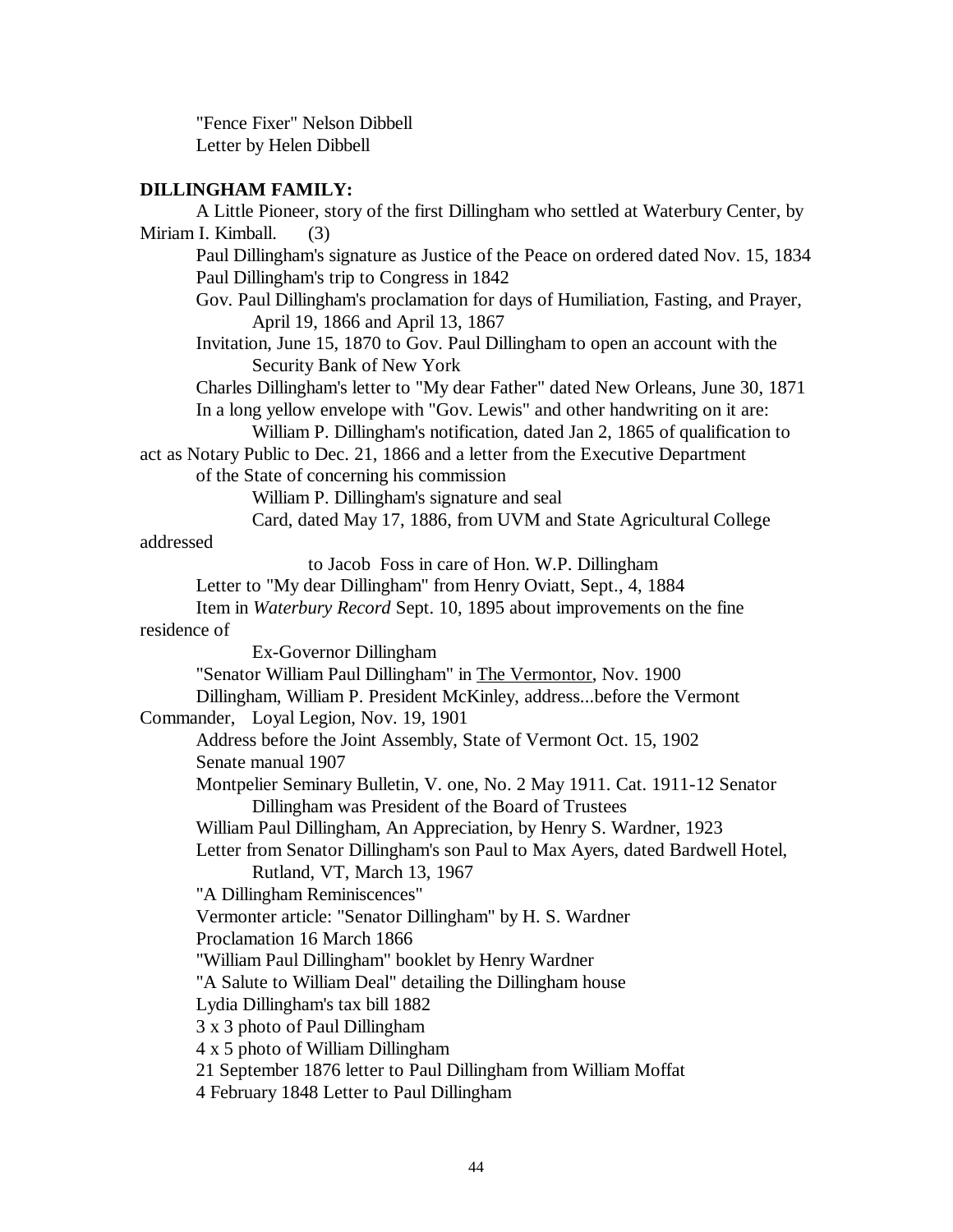25 March 1834 Letter to Paul Dillingham 20 December 1883 Waterbury National Bank Quarterly meeting – postcard addressed to W.P. Dillingham Article on Paul Dillingham – unnamed book Article on Frank Dillingham – unnamed book See: Waterbury Savings Bank for photo

### **DODD, VIRGINIA:**

See: Artists of Waterbury

#### **DOON FAMILY:**

14 photocopies of deeds for James Doon

### **DOW, EARL - FAMILY:**

2 January 2004 story by Calvin Dow "Men & their Guns" by Calvin Dow

"A Vermont goes to China, Burma, & India" by Calvin Dow with 4 x 6 photo of him with Jinx Falkenburg.

See: Rowe, Dascomb story by Calvin Dow See: Haseltine Family story by Calvin Dow Rialto Theatre by Calvin Dow January 2003 Calvin Dow's Waterbury High School Memories The Search for Energy by Calvin Dow Calvin Dow's Story about his mother Nov. 11, 2009 "Danbury Veteran reflects on his Changes" Jan. 2010 Story about John Graves Waterbury Center 1925 by Calvin Dow with photo of 5 year old Calvin Six month Honeymoon by Calvin Dow

### **DOW, EDMUND – FAMILY:**

"\$25,000 Fire Levels Large Dairy Barn Near Waterbury" Obituary: Edmund "Buster" Dow, Jr. Ramona Dow Culver Richard Taft

### **DOWNING FAMILY:**

4 x 5 photo of Bert & Phoebe Downing See: Crossett Family

### **DOWNTOWN BISTRO:**

See: Businesses

### **DOYLE, LIBBIE (ROBY):**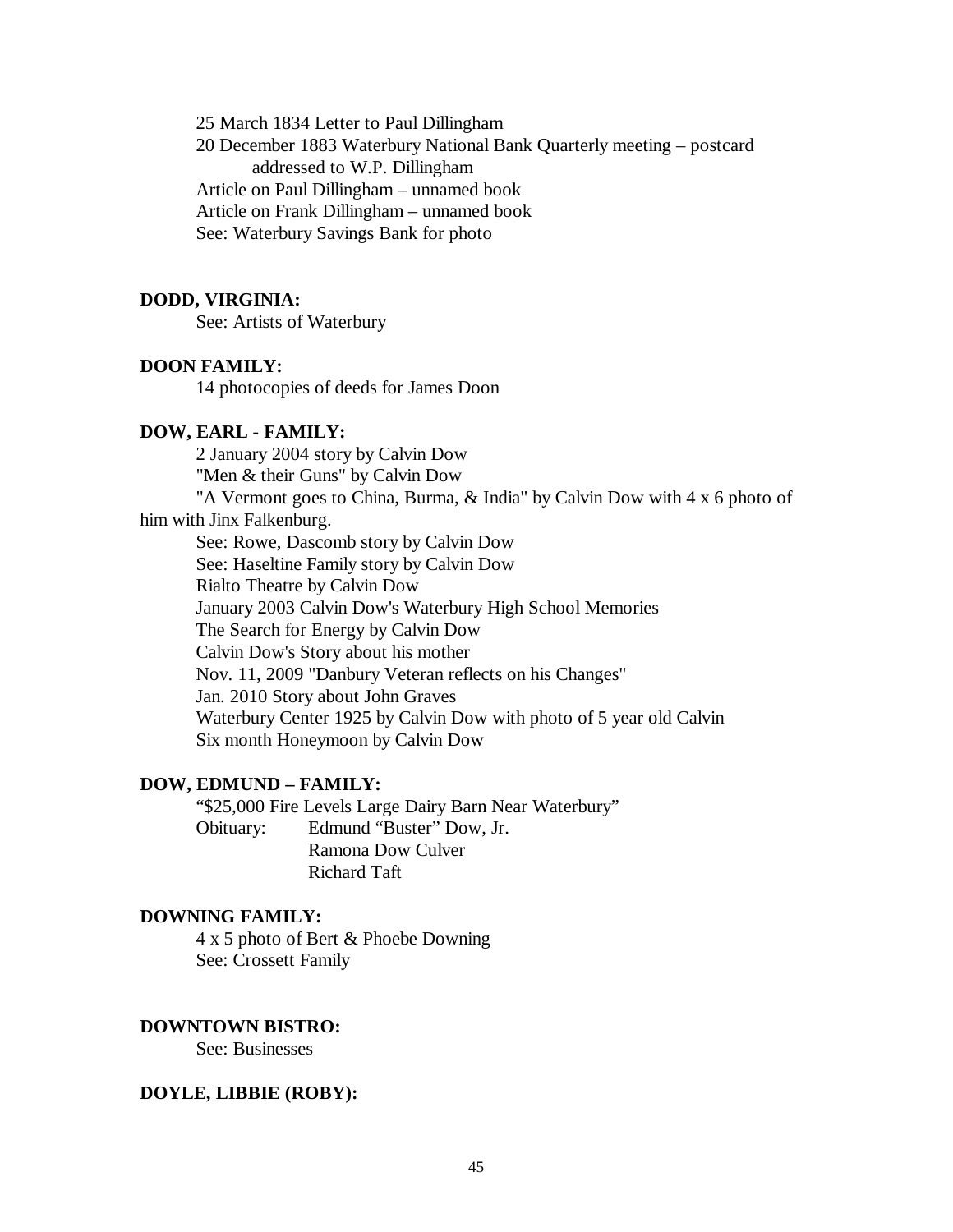2.5 x 4 photo of Libbie (Roby) Doyle

#### **DRAPER, KEVIN:**

8 X 10 Photo

### **DRUG STORES AND PHARMACIES:**

See: Vincent's Pharmacy See: Modern Pharmacy

### **DUCAS FAMILY**:

V.K. Ducas funeral 1951

### **DUFFUS, ROBERT:**

Duffus Recalls Incidents of Waterbury Boyhood, Waterbury Record, 1944 From All I Gather, by Charles E. Crane "Inside Every Man Is the Boy of Ten" Book review of Williamstown Branch: Impersonal Memories of a Vermont Boyhood by Frederick H. Guidry "A Native Returns" by Harold Bergman Remember When"? A School Picture in Williamstown Robert L. Duffus, journalist, Author, Editorial Writer, 1944 A Vermonter in Fiction Writing, reprinted from the *Barre Times* in the *Waterbury* 

### *Record*,

Oct. 1, 1930 Letter to Katherine E. Adams, Nov. 4, 1937

## **DUMAS FAMILY:**

Dr. & Mrs. Raymond Dumas' retirement 3.5 x 4.5 3 x 3 photo of Dottie, Jan, and Mary Dumas Funeral Program for Dr. Raymond Dumas (2) 3.5 x 4.5 photos of Jan Dumas' house "In Loving Memory of Mrs. Dumas" "Doc Dumas Will be Missed" Vermont Life Winter 1952-3 " Country Vet"

## **DUPREY FAMILIES:**

Obituary of Orville Duprey Obituary of Norman Duprey Photo of Amos Duprey

#### **DUXBURY, TOWN OF:**

Grunberg Haus Photo of Duxbury Sign.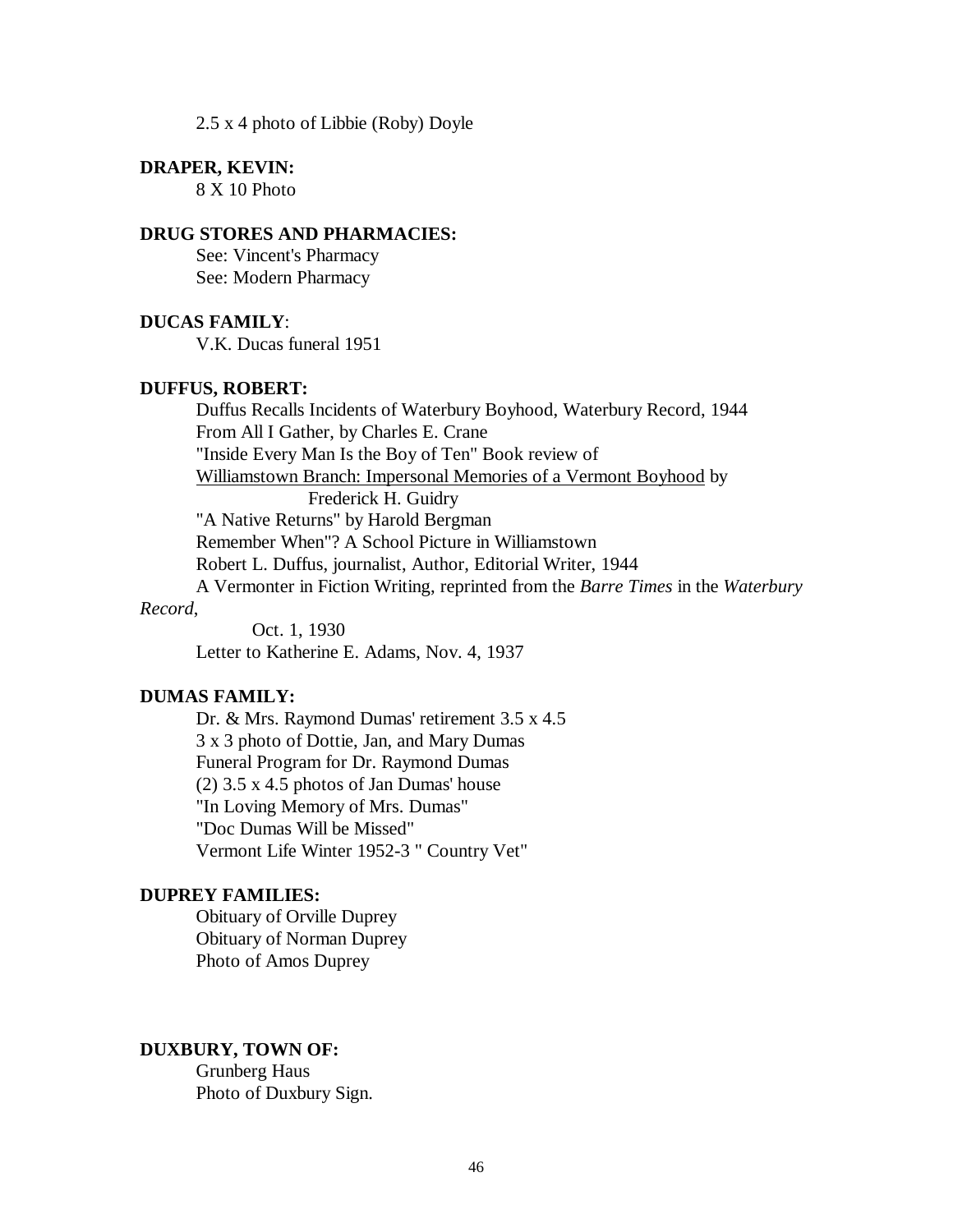Duxbury Elf Shelf "Scrabble Hill Post" "Crossett Brook Children's Center Located in the Former Duxbury ............." "The Little School that Did ...." 18 June 1997 5 x 6.5 photo mounted (damaged & badly taped) Hayden School - identified "Five Residents appeal Duxbury Road Downgrades" 7 October 1999 "Duxbury History" by Mrs. Homer Kennedy "S. Duxbury Launches Drive to Save Old Church" "A Brief History of Duxbury" 4 x 6 photo of pond in Duxbury 4 x 6 photo of South Duxbury Cemetery (2) 4 x 6 photo of Sprague Cemetery Newspaper photo of Duxbury Corner School "Duxbury Flood Takes Bridges" 1925

### **DWINELL, ELVIRA:**

See: Warren, Lucius

### **DWYER, JOHN REV.:**

Biography

# **EARL TOWNE WATER TREATMENT FACILITY:**

Opening Day Dedication Six photos of building the facility

### **EASTERN MAGNESIA TALC CO.:**

1930 Waterbury Record article 2 copies of "History of Waterbury Talc Mine" unsigned Photo of workers outside the mine Vermont Life Winter 1951-2 "talcum Pwder Under our Mountains"

## **EASTMAN, BURNS:**

2 x 3 photo of Burns Eastman dated 1913-14 3 x 4.5 photo of Burns when graduated UVM

## **EASTMAN, HAROLD - FAMILY:**

Poem by G. E. Eastman Albert Eastman Obituary See: Aylward Family See: Bessette, Evelyn

## **EATON, RALPH:**

"Peoples Academy up-to-date."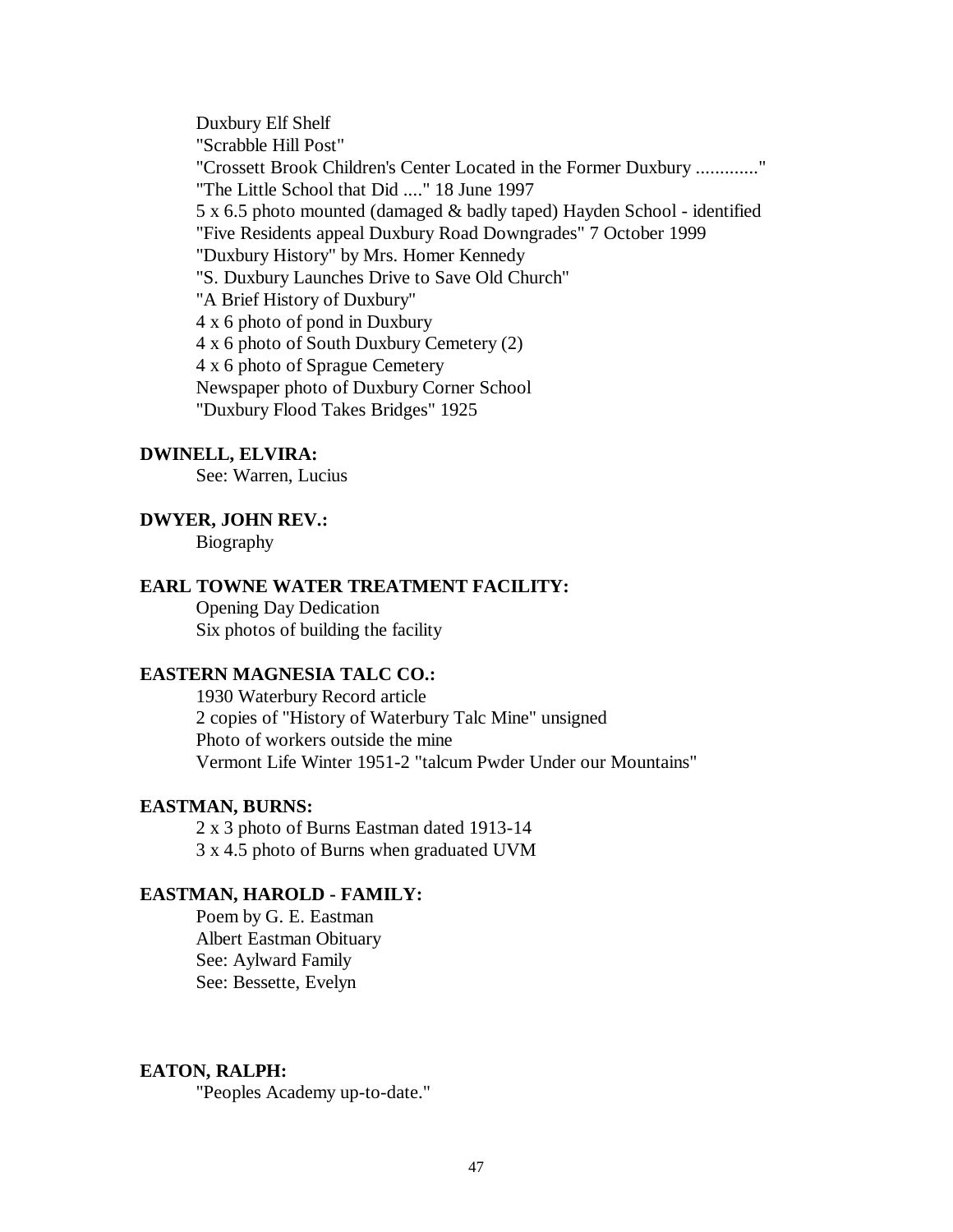Frank Eaton's obituary

### **EDGERTON, JOHN:**

See: Wheeler Family

### **EDWARDS FAMILY:**

4 x 6 photo in folder of Norris Edwards Beulah Miller obituary "Waterbury Elementary School Teacher Retires" Beulah Miller "J.S. Edwards to Sing in Radio City Hall" 1991 letter about the Edwards Family from Mariam Childs "A New Industry" – Edwards & Edwards 1911 See: Derby Ball See: Mason, William

### **ELDRED FAMILY:**

"Philippine family finds Vermont ........" "No East or West at Christmas"

# **ELDREDGE FAMILY:**

Undated article about Robert Eldredge "The Eldredge Co., Inc." a history 4x6 of Ed Eldredge with Sally Dillon "Waterbury Sugaring Plant .............." "The Perennial Mill and Garden Shop" James Eldredge:

Copies of the following papers: Citation from Andrew Johnson Sketch of his life Typed copy of his obituary Copies of his pension papers

### **ELIAS, STEPHEN:**

"Champion Certified Record of Income" from Stephen Elias' corner Restaurant"

5 x 7 photo mounted of counter and two people in Steve's Corner Restaurant

3.5 x 5 post card of Corner Restaurant sign

Leather Menu holder: "Our Mother's Quality and Service" Menu **-** Corner Restaurant**"** contains three page menu

#### **ELLIOT, HOBART:**

26 July 1904 hand copy of wedding anniversary from Waterbury Record. Isaac Hobart's pension papers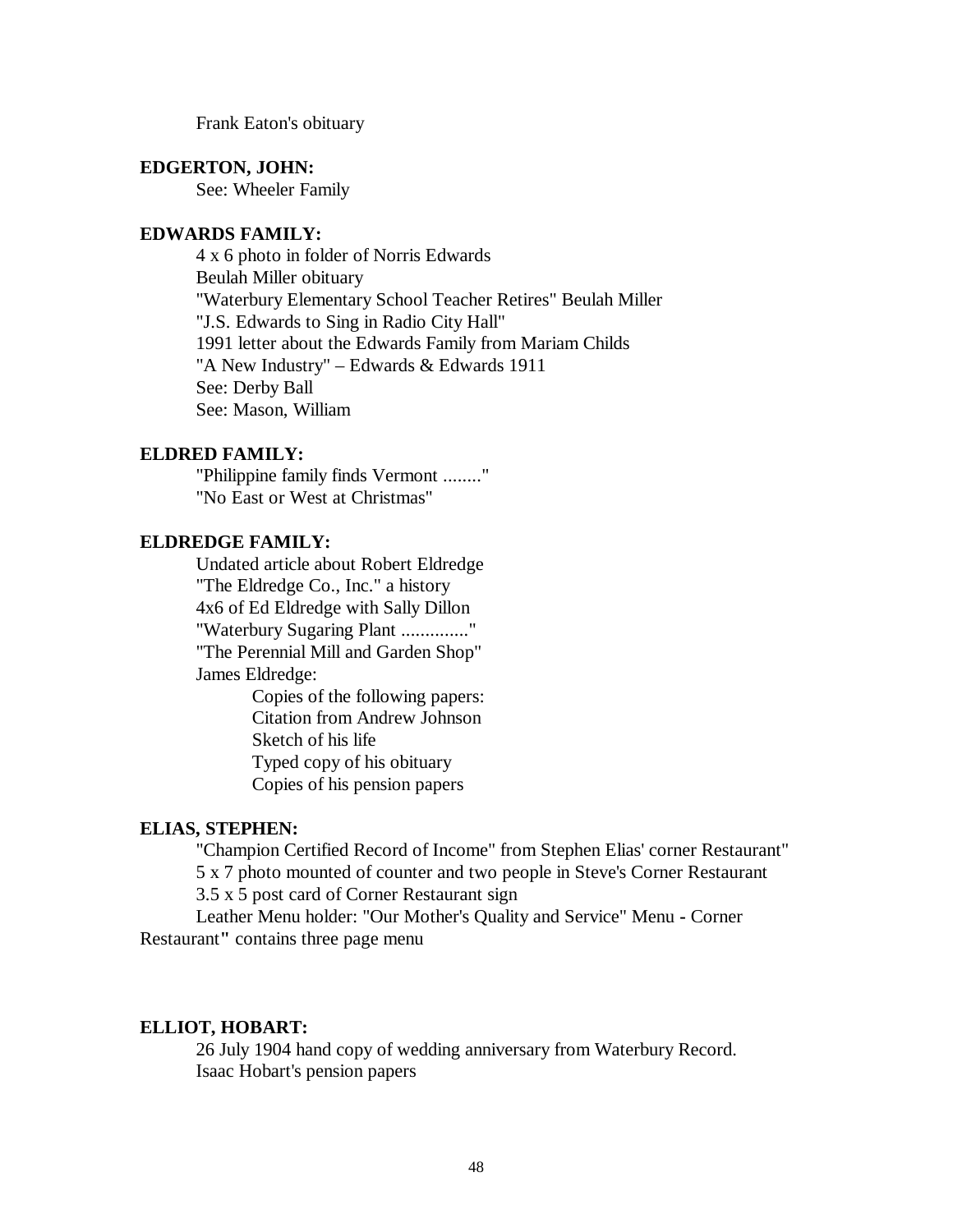#### **ELM STREET:**

See: Ayers Family for photo of O.L. Ayers store 2 different 3.5 x 5 photos of "old school house" on Elm Street - moved from Congregational Church yard News photo of new parking lot 2002

## **ELM TREE - LAFAYETTE (1824):**

"Help" by Lois Sabin "Elm Older Than First Settler Being Cut Down"

## **EMERALD REBEKAH LODGE #33:**

3 undated Press Releases "Emerald Rebekah Lodge Supports CVHHH" 2000 "Honored for 75 Years Membership" - Charlotte Clifton with photo 1927 Flood List of members who received support "Mrs. Wiggs of the Cabbage Patch" program 9 February 1906 7 December 1928 Lodge Meeting November 7 & 8 , 1929 "Deal 'Em Over" Waterbury Opera House 100th Anniversary "Mrs. I.W. Burnham State Chairman" Cook Book 1986-87 4 (3.5 x 5) photos of Rebekah's presenting labels to Waterbury Elementary School 3 (3.5 x 4) of Annie Marden being honored 3.5 x 4 of Gertrude Lease's 80th birthday 3.5 x 4 of Cora Howes 50th anniversary in Rebekah's 6 (3.5 x 4) of Agnes Taft and Helen Sandretto 50th anniversary

## **EMMES, SAMUEL:**

See: Wells Family

### **EMMETT FAMILY:**

Genealogy of Emmett family by Norm Emmett "Edgar Emmett, Hit-Run Victim, Dies of Injuries"

## **EPWORTH LEAGUE**:

Scan of 1902 program

#### **EVANS - BRYAN:**

1903 Pe-ru-na Lucky Day Almanac advertising Evans-Bryan

#### **EVANS FAMILY**:

4 x 5.5 mounted photo of Carl & Earl Evans taken by E.T. Houston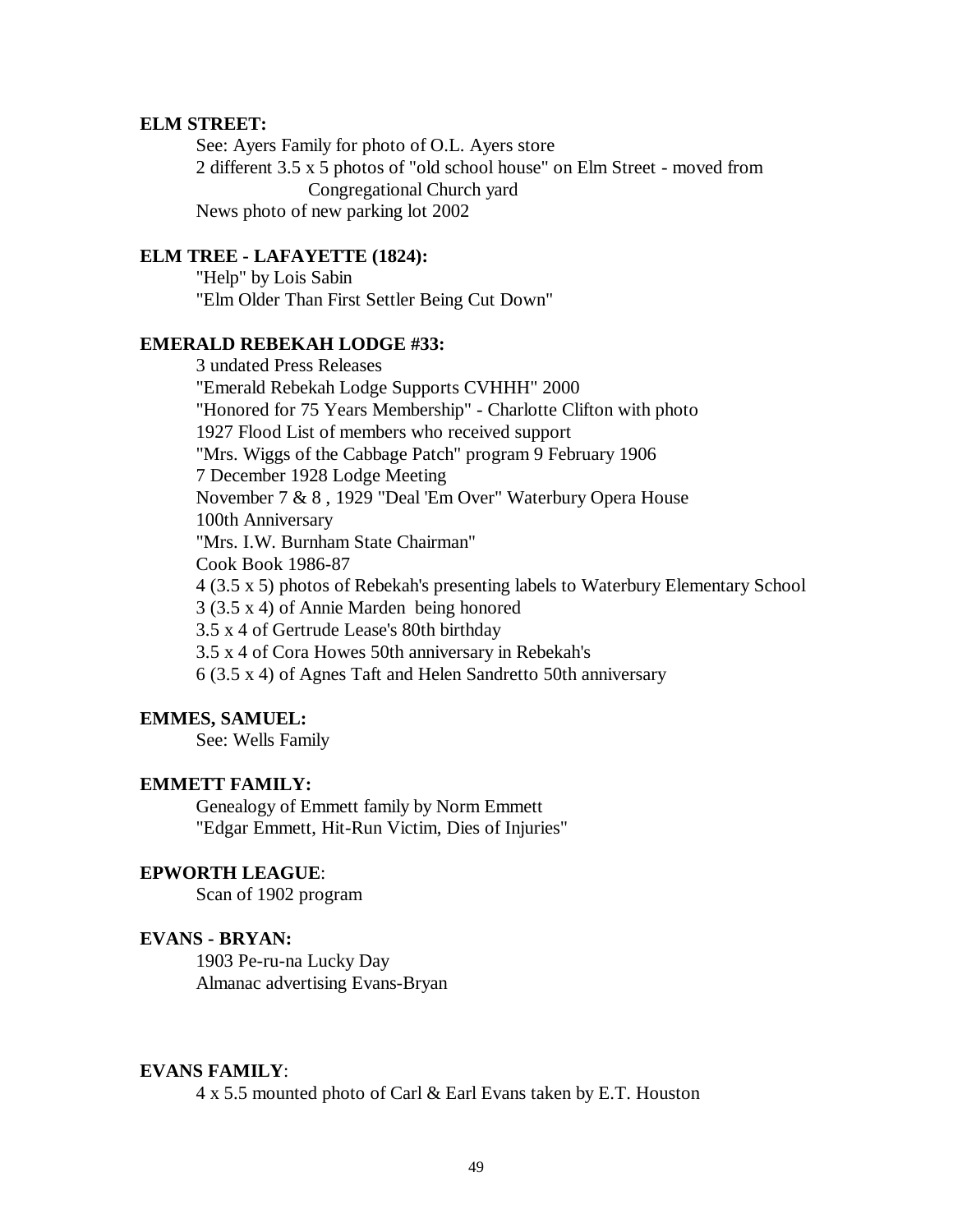3.5 x 5.75 photo Carl Evans Irving Evans letter from newspaper 1941

# **EVENING STAR:**

24 February 1860 handwritten edition- Waterbury

## **ENVIRONMENTAL INVENTORY OF WATERBURY:**

September 1971

## **FACTORY GANG:**

4 X 5.5 photo mounted of "Old Factory Gang at Waterbury"

# **FARGO FAMILY:**

Genealogy

## **FARMS:**

"Waterbury's Agricultural Heritage"

### **FARNHAM FAMILY:**

Vermont Bugle Jan. 21, 1949 with Francis Farnham mentioned twice 1936 Lucius Farnham's graduation invitation & card

## **FARR FAMILY:**

Award for Dorothy Farr- press release Photo January 2000 Dorothy Farr won Ski-doo Photo of John & Dorothy Farr 3 (3.5 x 6) photos of Farr's Roadhouse 4 x 6 photo in folder of Dorothy Farr presented framed photo of Capital building 4 x 6 photo John Farr III 3 x 5 photo John Farr Jr. 3 x 5 photo Dorothy Farr 3 x 5 photo John Farr, Sr. 5 x 7 photo Dorothy Farr

# **FARRAR'S ADDITION:**

History of Farrar Addition by Frances Spaulding (original and 2 copies) Maps of the houses by Frances Spaulding Two different 4 x 6 photos Intervale Avenue

5 x 7 of Farrar's Addition entitled "Birds-eye view of Waterbury"

## **FARRINGTON, THOMAS:**

See: Wells Family

### **FIELDS, DON:**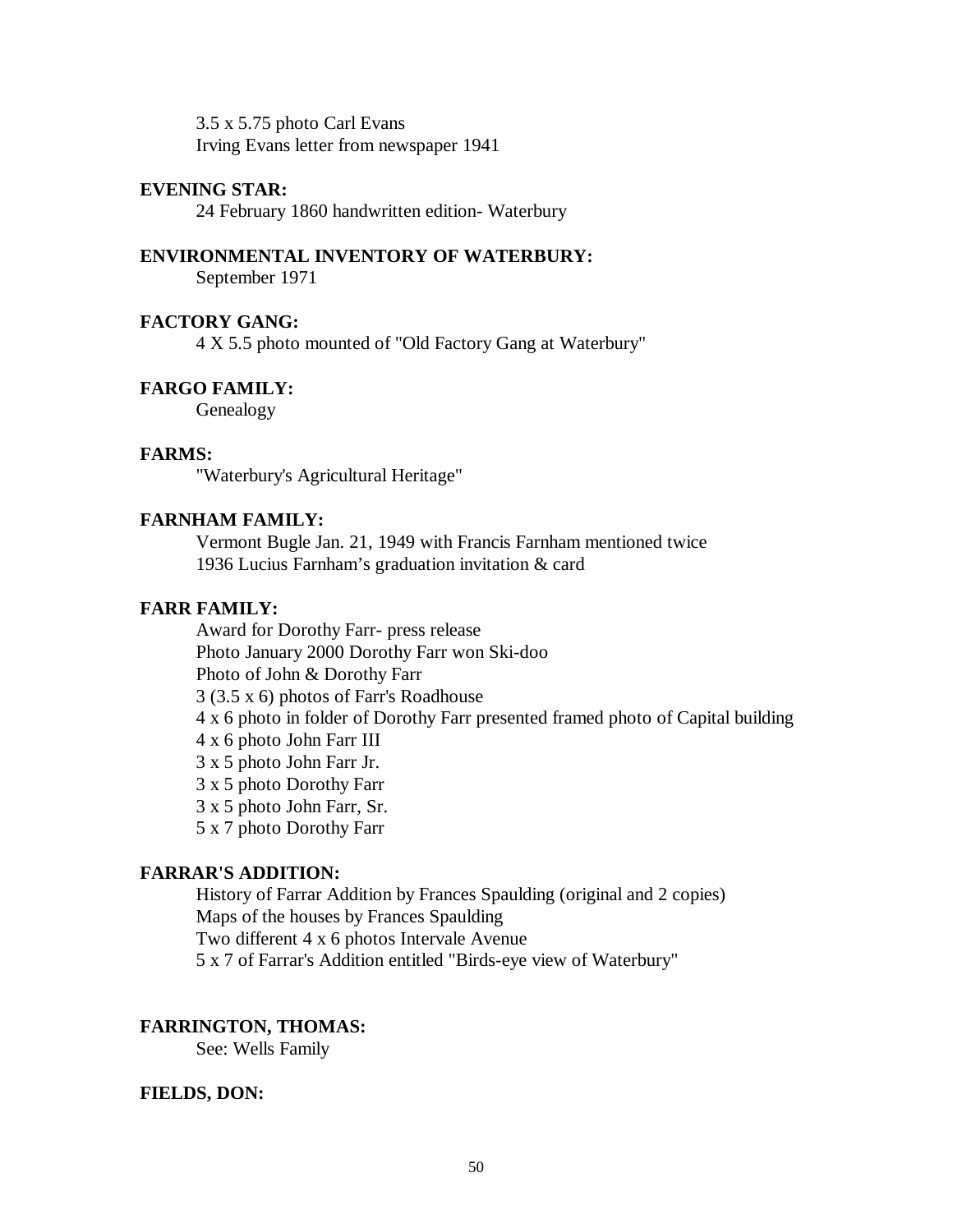"Take a Ride with Vermont's Pony Boys" "Don Fields 'Cowboy King' Dies" "Stepping out" "A Tribute to Vermont's Don Fields" Four 3.5 x 5 photos of Don Fields & the Pony Boys Obituary for Evelyne Fields "Don Fields & the Pony Boys" CD 2004 "A Fiddling Legend" 3 December 2004

### **FIFE & DRUM CORPS MUSTER AUGUST 5-7, 1994:**

(5) 3.5 x 5 photos of the parade "National Muster of Fife & Drum Corps"

# **FINN, ED:**

News clipping dated Feb. 27, 1994 Obituary - Ed Finn 3 x 5 photo of Ed & Sally Finn

### **FIRE DEPARTMENT - VILLAGE:**

Copy of the Log 2002 Calendar Waterbury Fire Department 3rd Annual Ball - 22 Nov. 1950 program Clippings: Gateway Fire Dec. 30, 2002 Crossett Fire Feb. 13, 1878 Woodward Fire July 31, 1878 Burleigh Store Fire July 30, 1879 Green Fire Sept. 11, 1947 Talc Truck fire Sept. 18, 1947 "Fire Chief Defends Department In Waterbury Chimney Blaze" 4 April 1949 Boat Purchased August 19, 1931 Clement's Tavern Fire Dec. 27, 1945 Underpass Accident Nov. 4, 1954 Tannery Fire Nov. 21, 1899 Eldredge Company fire Dec. 11, 1929 Thank you for Pat LaRock Donation Ed Eldredge memorial Service Ed Eldredge Obituary C.C. Fisher New President Waterbury Fire Departments' home Town Hero - Sally Dillon Arvad's grease fire 2002 "It's about time Waterbury had a new fire truck" Photo from 1924 "Four businesses burn to ground" February 2, 2005 "Fire guts four Waterbury Businesses" January 28, 2005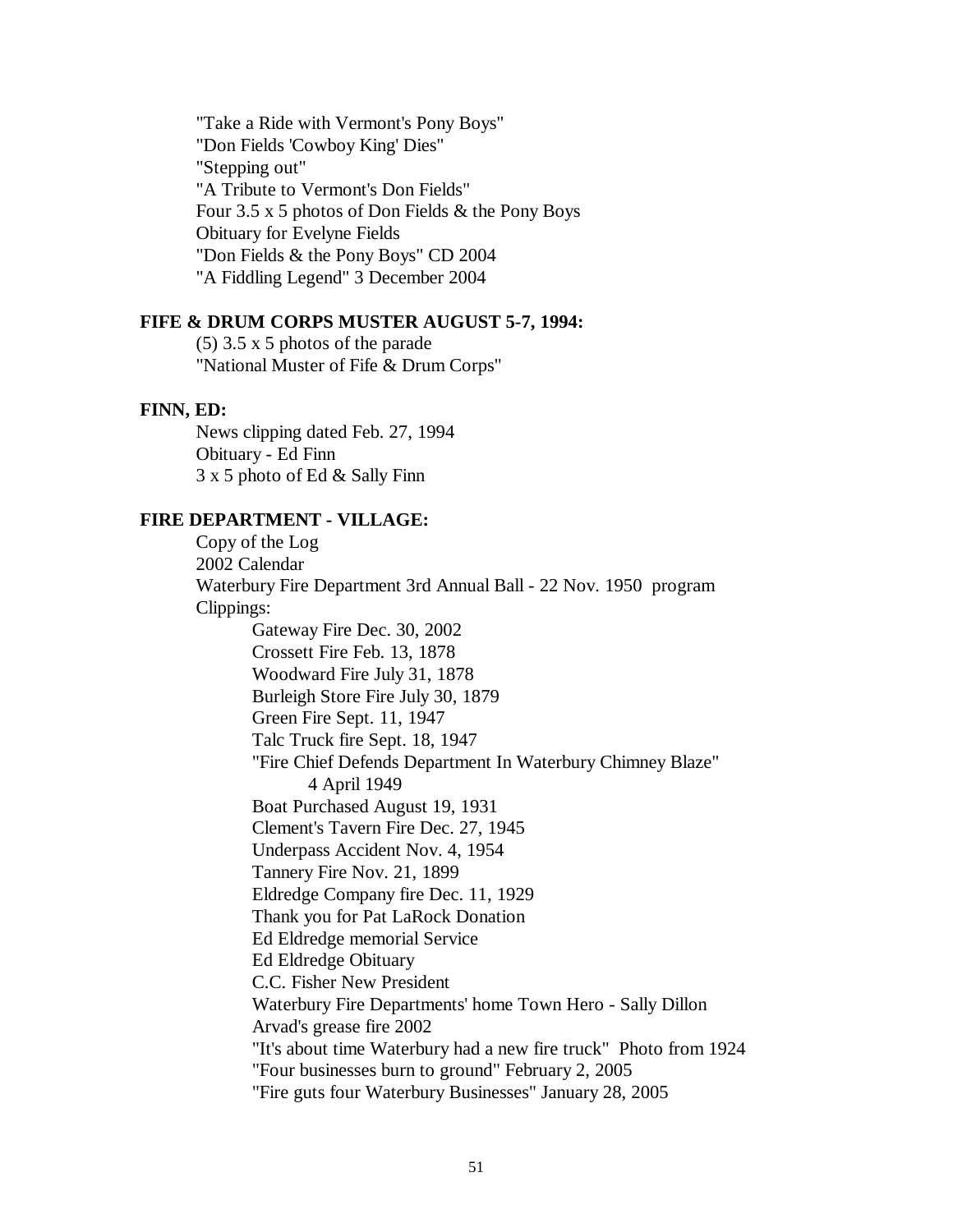"Fire destroys four Waterbury Businesses" February 3, 2005 Waterbury Fire Department History 1915-1999 New Truck January 27, 1995 By-laws 1874 Obituary of Raymond Haggett Two Photos of the Seth Warner 1955 photo 8 x 10 Fire Department crew<br>1956 " " " " " " 1956 " " " " " 1924 Parade photo Fire Code Signals Card 18 photos of Nursing Home fire in Colbyville Photo - Kevin O'Brien, Brittiany Christie, David Jennison Annual publication of the Fire Department - November 21-22 1930 Waterbury Historical Society program, January 2002 presented by Charles Adams Fire Department Ready for a Parade - photo - 1940s Photo: Sally Dillon & Bev Young FDNY Memorial Service 2002 "Fire Fighters Receive Level 1 Certificate" "Issue of Fire Fighters Drinking divides Town" 26 March 2002 History of Village Fire Department Waterbury History 101 - Fires in Waterbury "Accident closes interstate" 9 May 2003 "Waterbury Voters to Decide on Fire Truck" 2002 "Waterbury Village Voters approve fire truck" 2002 "Voters Approve New Fire Truck" 2002 5 x 6 photo of fire station renovations taken by Helen Barry 2.5 x 3.5 photo of front of station with Neil Fisher & Albert Williams Waterbury Fire Department 3rd Annual Ball Program 3 x 5 photo decorating for Christmas 3 x 5 photo of firemen with trophies Card of fire code numbers

## **FIRE DEPARTMENT - VILLAGE - HISTORY:**

2 drafts of the Village Fire Department history by Robert Grace

### **FIRE DEPARTMENT - WATERBURY CENTER:**

History of Fire Department Clipping from 1960 or 61

### **FISH & GAME CLUB:**

See: Waterbury - Stowe Fish & Game

#### **FISHER, NEIL:**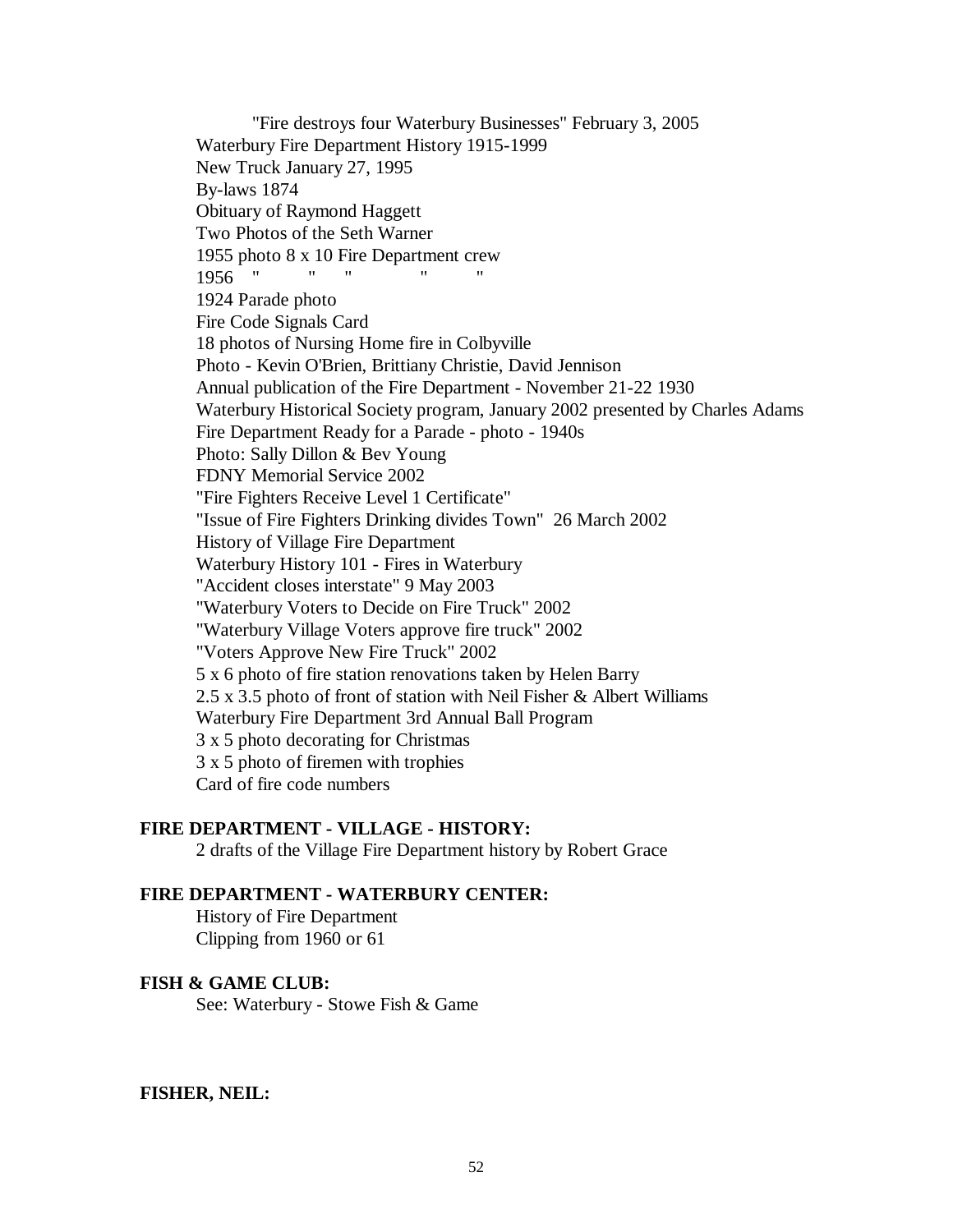News Clipping March 10, 1971 In Memoriam Feb. 23 1956 article Profile by Ken Sabin See: Profiles to be Published

## **FISK, EARL OWEN:**

Military information

### **FISK FAMILIES:**

C. J. Fisk 1903 copy of dog license

## **FISKE, FREMONT:**

Biography of Fremont Fiske March 30, 1978 "After 47 Years Fremont Fiske Can't Get Enough of Kids". Story on Dwight Fiske

## **FLANAGAN FAMILIES:**

Elizabeth Flanagan's wedding invitation

## **FLANDERS FAMILIES:**

3 x 5 photo of P. Howard Flanders (Skip)

#### **FLANNERY FAMILIES:**

"Commander Tells of Seaman Flannery's Death" 4 x 5 photo of ship USS Harding See: Military Profiles for Thomas Flannery, Jr. & Raymond Flannery See: Hopkins, Dr. Harry

## **FLATOW, WALT:**

Walt Flatow's obituary 4 x 6 photo of Marie Flatow

### **FELD FAMILY:**

"Librarian's Legacy in books, laughter" – Trish Feld Marriage of Kate Feld

### **FLINDALL, KATIE:**

3.5 x 5 photo of Katie's Jewels Katie's Jewel's card

#### **FLINT, EDNA:**

See: Wheeler Family

#### **FLOOD 1927:** (newspapers)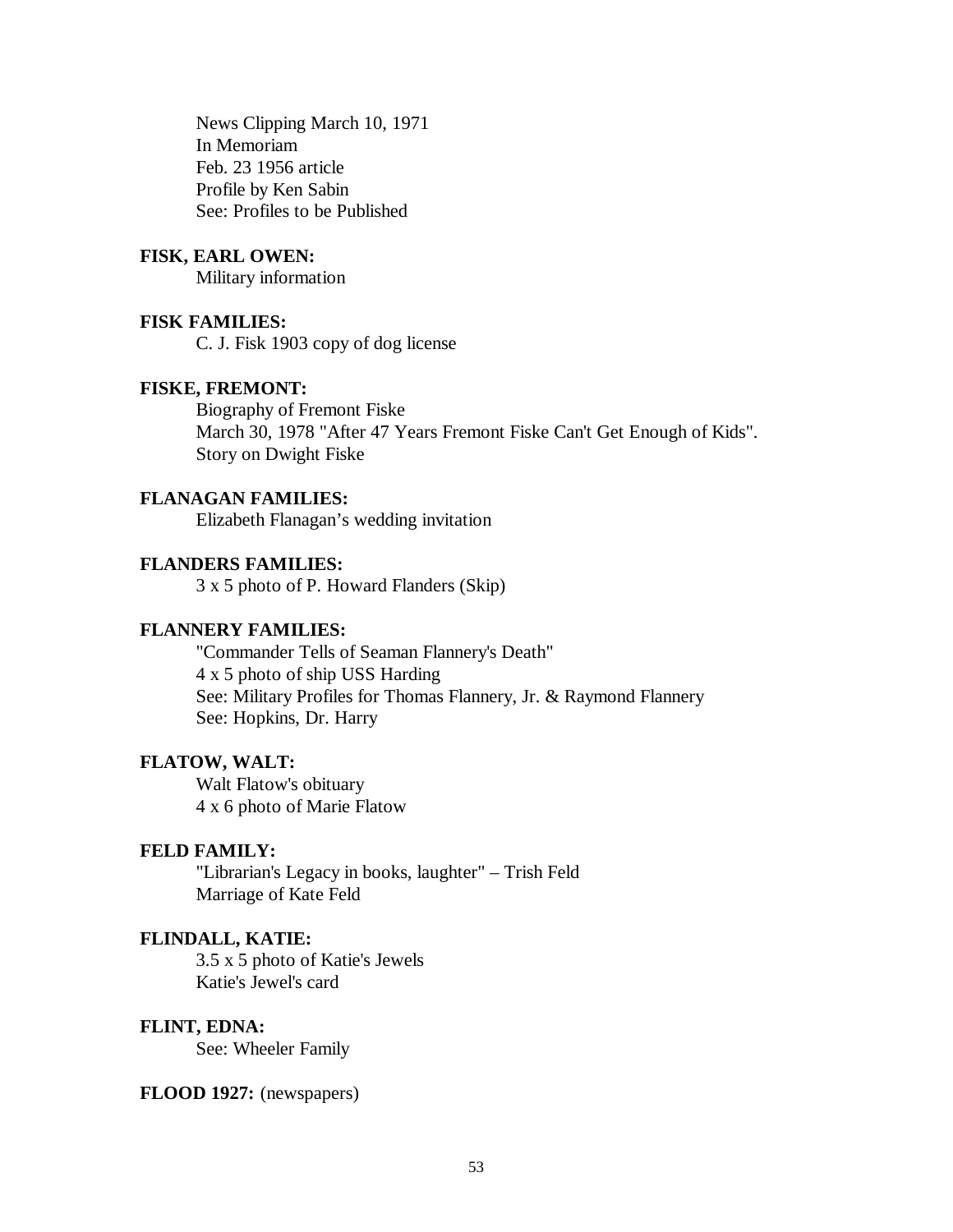#### Waterbury Record Nov. 16, 1927 (2)

| " | " | Nov. 30, 1927     |
|---|---|-------------------|
| " | " | Dec. 28, 1927 (2) |
| " | " | July 4, 1928      |

### **FLOOD 1927 BULLETINS:**

One complete set 1 of #1 Relief reached Waterbury 3 of #3 Known Dead 1 of # 5 & one photocopy 5 of #6 Relief reaches Waterbury/ Sanitation 6 of #7 First Mail reached Town 6 of #8 Rescue party reaches Bolton 4 of #9 Cleaning Cellars 5 of #10 Use of Water Ad from V.L. Perkins Ad from newspaper 2 "Notices to All Citizens" by Roy Demeritt

# **FLOOD 1927: File # 1**

Bulletin No. 1 " " 7 "Notice to all Citizens" "Our Lady of the Flood" by N. Deguise Alton Wheeler's Log Book of people who helped with cleanup. Flood Letters Literary Digest Flood Story Nov. 26, 1927 Thanksgiving Day card announcement See: Sargent Family See: Bessette, Evelyn

### **FLOOD 1927: File # 2:**

"Telephone Topics", Dec. 1927 photocopy Vermont History, Fall 1977, photocopy "The Flood" Nov. 3 & 4, 1927, Montpelier, VT. This Is Vermont Nov. 1, 1949 article The New England Flood by Julia Shipman Montpelier Evening Argus 10 November 1927 Montpelier Evening Argus, 18 November 1927

# **FLOOD 1927**: File # 3:

Booklet on the Flood -- no cover.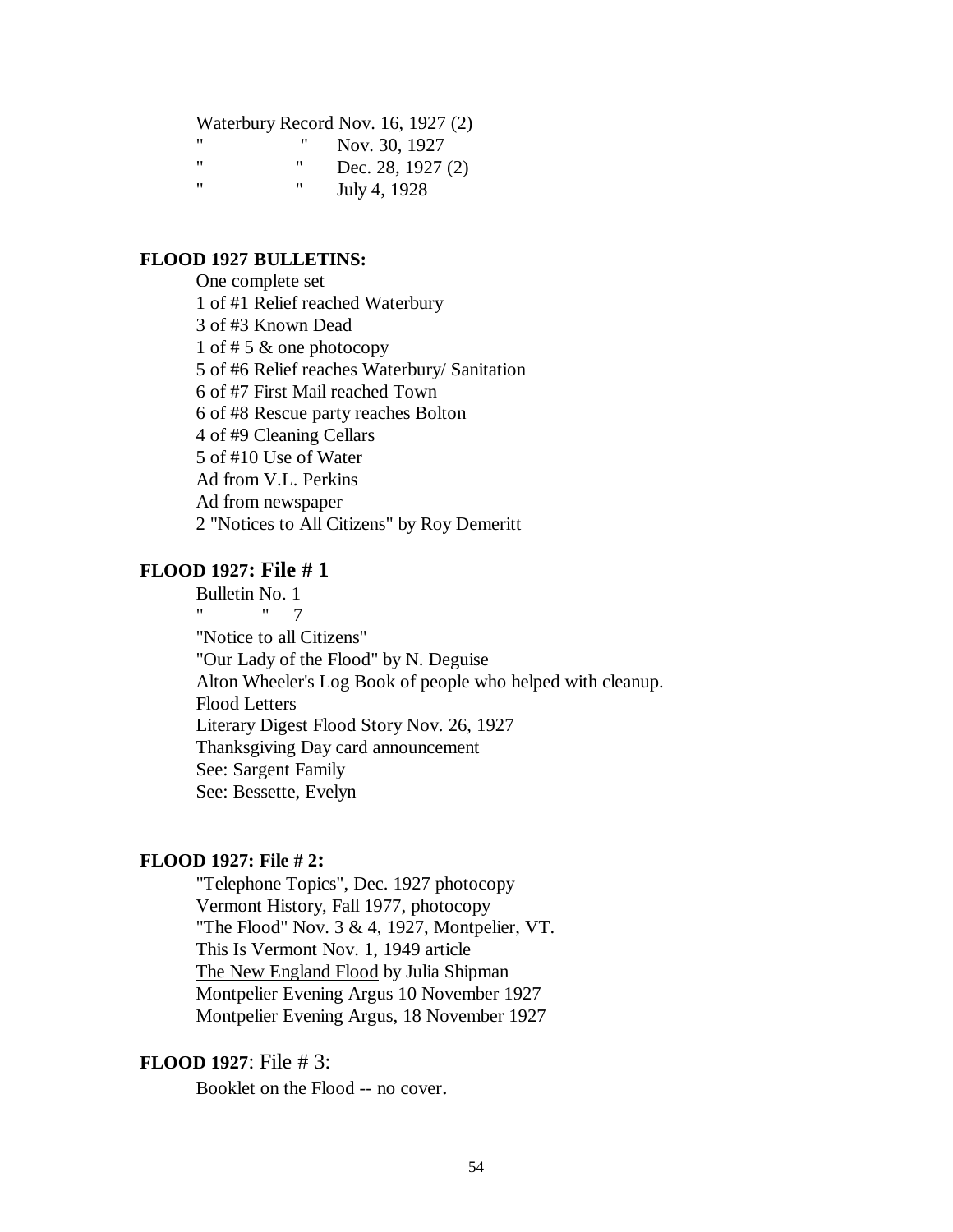Stories and Pictures of the Vermont Flood Nov. 1927 (3 copies) The Flood, Nov. 3 & 4 1927 Montpelier Lights and Shadows of the Vermont Flood of 1927 Local Phases of the New England Flood by Julia Shipman

## **FLOOD 1927 File # 4:**

Photo of Waterbury, Connecticut check. Views of New England Floods. Town Meeting Jan. 9, 1928 16 letters concerning the donation. News clippings of Flood. "Train Arrived Sunday" 1 February 1928 Article on Mrs. Frank Lamb. The Rutland Evening News, Nov. 5, 1927 "The Vermont Flood" speech by Hon. Ernest W. Gibson "Vermont Flood Relief Corp. Organizes" 8 December 1927 pamphlet "The Vermonter" subscription "51 Views of the Vermont Flood" Notice to officers One Meal (blue meal ticket) Central Vermont Railway booklet "The Vermont Flood" speech by Ernest W. Gibson Red Cross forms

### **FLOOD 1927:**

When the Water Came to Waterbury: 1st Edition, 2nd Edition (2 copies), & Last Edition.

### **FLOOD 1927:**

Vermonter Magazine in Floodtime Vermonter 1928 Vol. 33, #5 & #6 Vermonter Vol. 32 # 8 Floodtime of 1927 by Luther Johnson.

#### **FLOOD 1927:**

Two Teachers (Brown & Jennings) Letter to Charlotte Brown from George Carpenter

## **FLOOD 1927- LETTERS:**

Mrs. Frank Lamb's letter describing her experiences James Holway's stories he had heard Alton Wheeler's memories 17 November 1927 Letter to Mildred Boyce from Ethel Colby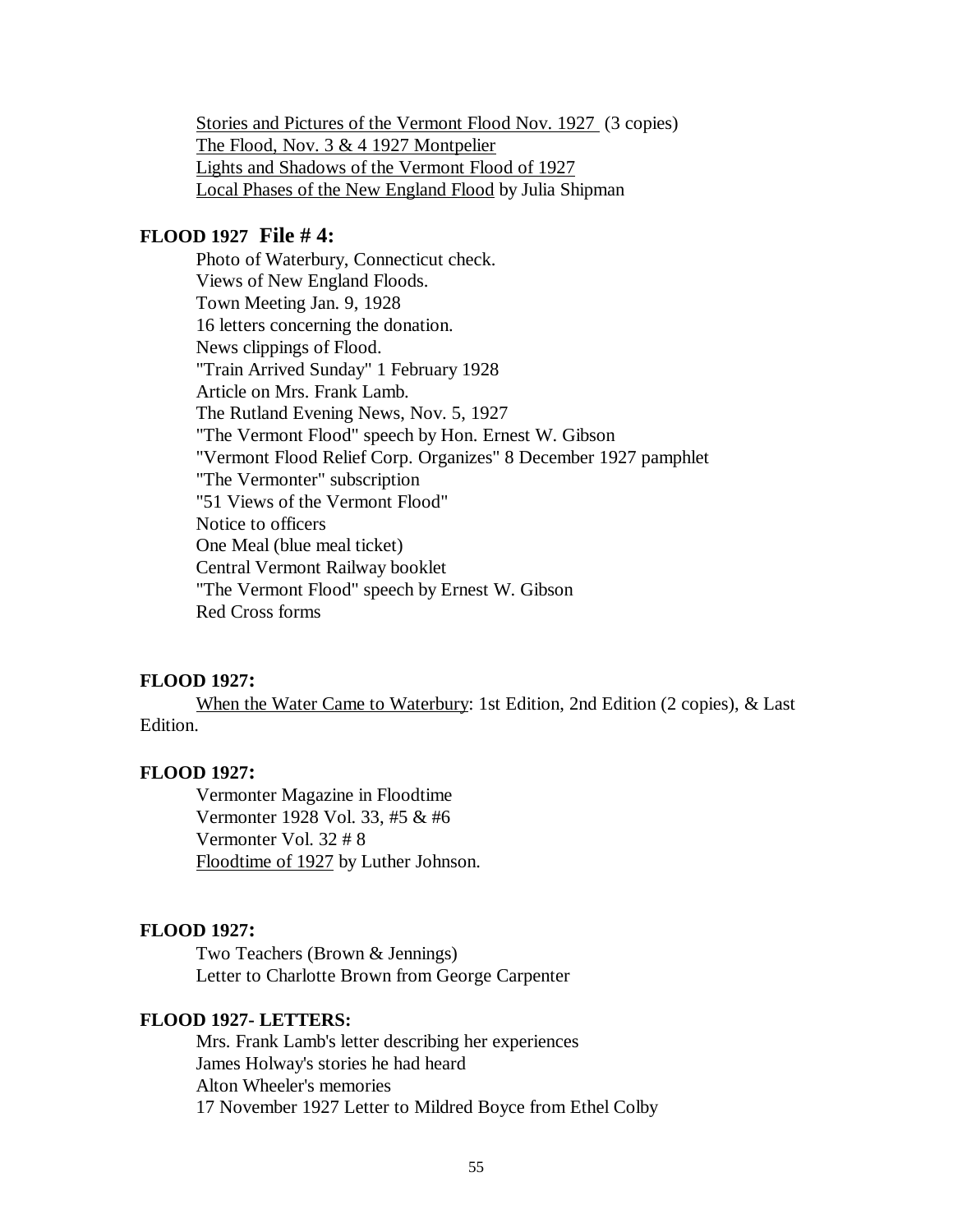Letter by Virginia Bailey describing Flood Two letters to Don & Thelma Grout from his Mother (copies) 5 June 2000 letter from Maurice West 7 November 1927 letter from "Mary" to "Martha" - found in the wall of the Colby Apartment building

## **FLOOD 1927 PHOTOS:**

5x 7 of Henderson's Barn 1927 Flood 5 x 7 of Henderson's House 1927 Flood Photocopy 8 x 10 "Owned by a Widow" Photocopy 8 x 10 "Maloney & Lamb Homes" 5 x 7 Vermont State Hospital "Cleaning up mud on Front lawn in front of 1 South 4.5 x 6.5 "Criminal Yard wall washed away" Vermont State Hospital Ernest Brisbin's house "university of Vermont Students in Waterbury, Vt." 5 x 6 photo mounted of dinner at Congregational Church Photocopy of House after flood Photocopy of when the train arrived Photocopy of interior of Catholic Church after cleaned up 8 x 10 photo mounted of Union Street Bridge 4 x 5 Main Street flooded  $3.5 \times 5$  photos: 2 at top of Bank Hill with casket floating dumping debris into Butler's Pond Cleaning the streets 2 at Congregational Church work crew Donavon House 2 of crews by creamery at Butler Street 2.5 x 4 of wreckage 7 x 10 photo album donated by Sam Smith: 2.5 x 3 photos Main Street Railroad Track Milk Train Winooski Street Town's House Donavon's house, Duxbury Main St. Foundry St. Randall St. Ran Wasson Farm Bolton Road Bolton Road **Cemetery** Lamb's Barn

Hospital Meadow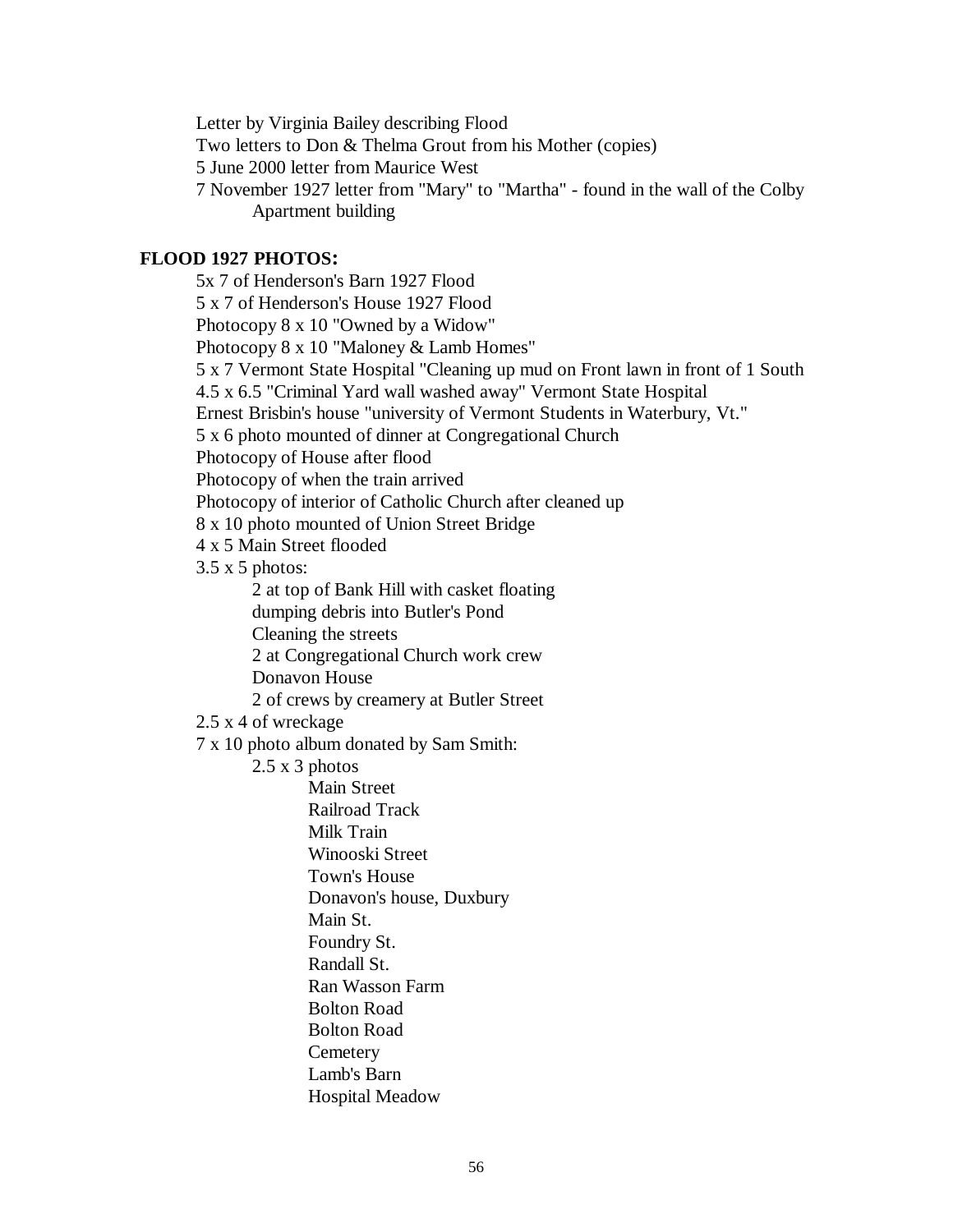Main Street Bridge Main Street Bridge Main Street Bridge Railroad Bridge, Bolton Road Railroad Bridge, Bolton Road Railroad Bridge, Bolton Road Winooski Street Duxbury Side Union Street Smith's Store Stowe's Crew - Bridge men Main Street Copp. coffee & donuts

Postcards:

"Flood Wreckage at Upper Main Street ......" "A Wrecked home in flood Stricken ...." "Flood Scene on Main Street" "Flood Scene rear of Randall Street Showing Vermont State Hospital " Looking down railroad tracks behind Railroad Street Flooded meadow behind VSH 2 street scenes Bank Hill (2) Flood Wreckage on Lower Winooski Street Flood Wreckage on Lower Winooski Street First Train Wrecked Bridge South Main

### **FLOOD ANNIVERSARY 1927 - 50th Anniversary :**

(3) "Flashes from 1927 Flood" 10 November 1977 "Over 850 Pack School to Hear ....." Flyer for Program "CBS to film Commemoration" "Flood Commemorative earns four minutes on CBS" "Old Timers Remember 1927" "CBS Films 1927 Flood ........" "Full Measure of Cooperation" Clayton Jones "Flood Tales Abound in Waterbury" 2 photos of flood

### **FLOOD ANNIVERSARY 1927 - 75th Anniversary :**

3 x 5 (14) Photos of temporary display at the Dillingham House 4 x 6 (5) Photos of temporary display at the Dillingham House 4 x 6 of Fred Wood at display 4x 6 photo of Lorraine Fava, Fred & Gordon Wood  $4 \times 6$  (19) of the Dinner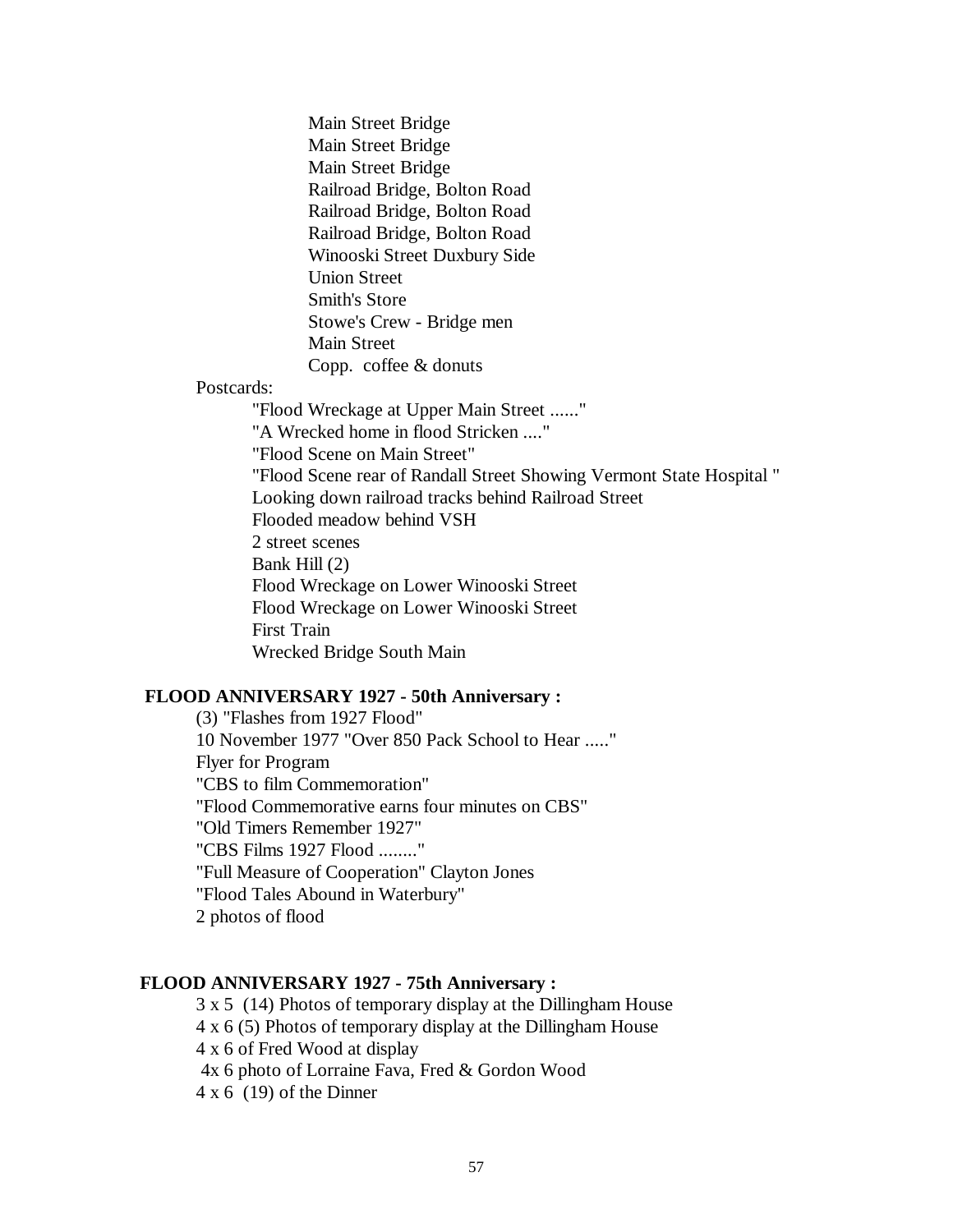Guest Book from the display "WHS Marks 1927 Flood Anniversary" 3 November 2003 Free Press Poster for the Remembrance Dinner "The 1927 Flood in Waterbury" 30 October 2002 "75th Anniversary of the Flood of 1927" 23 October 2002 (2) "Waterbury Will Carry On" "Remember Food after the Flood" 3 November 2002 "Waterbury Remembers" 15 October 2002 75th Anniversary Dinner ticket 4 x 6 Gordon Wood & Don Welch 4 x 6 Jeb Wallace & Don Welch (2 different) 4 x 6 Don Welch & Lorraine Fava 4 x 6 Gordon Wood & Don Welch 4 x 6 Don Welch CD of "Remembering Hell and High Water"

### **FLOOD FUND 1955:** Waterbury, Vermont to Waterbury, Connecticut

Newspaper articles from 1955 flood assistance

The Original Check and a copy of it.

Photos (identified) of men looking at the 1927 Book,

Photo by bank of money Flood thermometer

List of People from Waterbury, Vt. who donated to Waterbury, CT. in 1955

#### Flood.

List of people from the Woman's Club who donated. Letter from Waterbury, Connecticut Letter from Alberta Kerner Notes and letters from people donating money.

### **FLOOD 1936:**

The Great Flood of 1936

Augusta, Maine newspaper March 14, 1936: article on Waterbury Flood. 3.5 x 6 photo of flooding at Twin Bridges with trucks

## **FLOOD - FLASH 1973:**

"Rains Bring New Flooding in State" - shows house in Colbyville Seven different 3.5 x 3.5 photos of the flooding

### **FOOD SHELF:**

4 X 6 photo of Food Shelf representatives 3 x 5 photo of sign (2) "Hunter donates venison to Needy" Rick Delphia

## **FOREST, DR. JEAN LOUIS PHILIPPE FOREST:**

See: Vermont State Hospital - Employees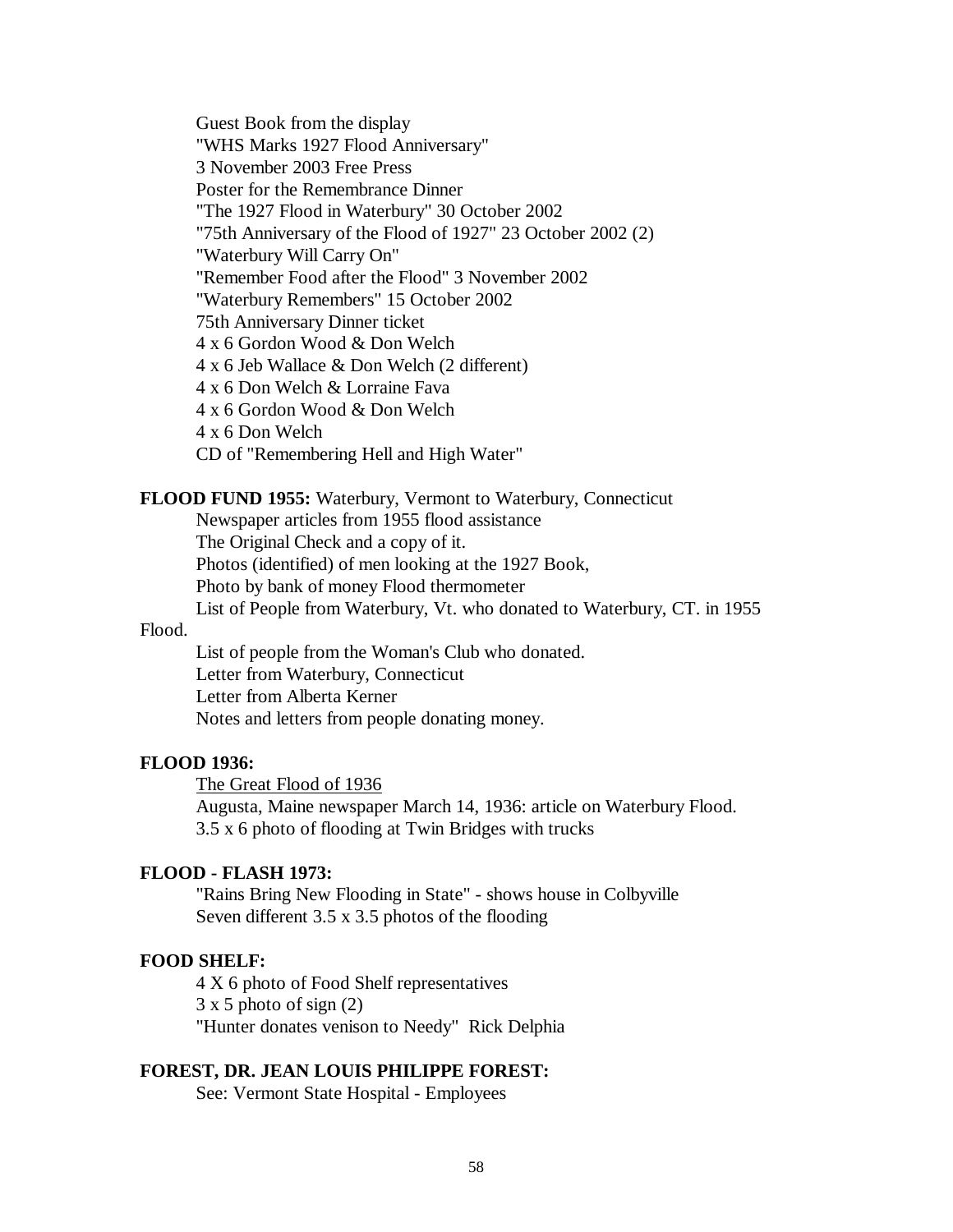### **FORKEY, CLAIR:**

See: Artists of Waterbury

### **FOSTER, EBENEZER:**

May 8, 1878 article Photo Obituary (typed & photocopy) Two Biographies Record of Leonard Robinson Foster Family Cedars Inn Ad GAR page photocopy Service Record Four photocopies of home GAR meeting notes Funeral Notice Three photos of gravestones of his & his family Reprint of 29 August 1905 article "Old Soldiers' Reunion"

# **FOSTER, J.A.:**

Photocopy of picture of J.A. Foster

## **FOTO FACTORY:**

Photo envelope 1977 (Waterbury Center)

### **FOUNDRY:**

See: Cooley Wright Manufacturing

### **FOUR H CLUB:**

"Children Collect \$105 for Jimmy Fund"

## **FOURTH OF JULY CELEBRATIONS:**

4 x 5.5 postcard of 4 July 1912 parade 2.5 x 4.5 five photos of the same parade on Bank Hill area - good pictures of

#### stores

Press releases about 2002 events 9 (3 x 5) photos of parade in the year Father Logue was Grand Marshall "4th of July Committee" 2003 "Wagon the Flags" 1993 "Waterbury Celebrates Holiday" 1993 "Hundreds line the streets.........." 1959 3.5 x 5 of 1960 parade 1964 Waterbury High School Band on float 1987 parade with Cornie Hough as Betsy Ross 4 x 5 1987 parade 3.5 x 4 of Legion Auxiliary in front of Fire Station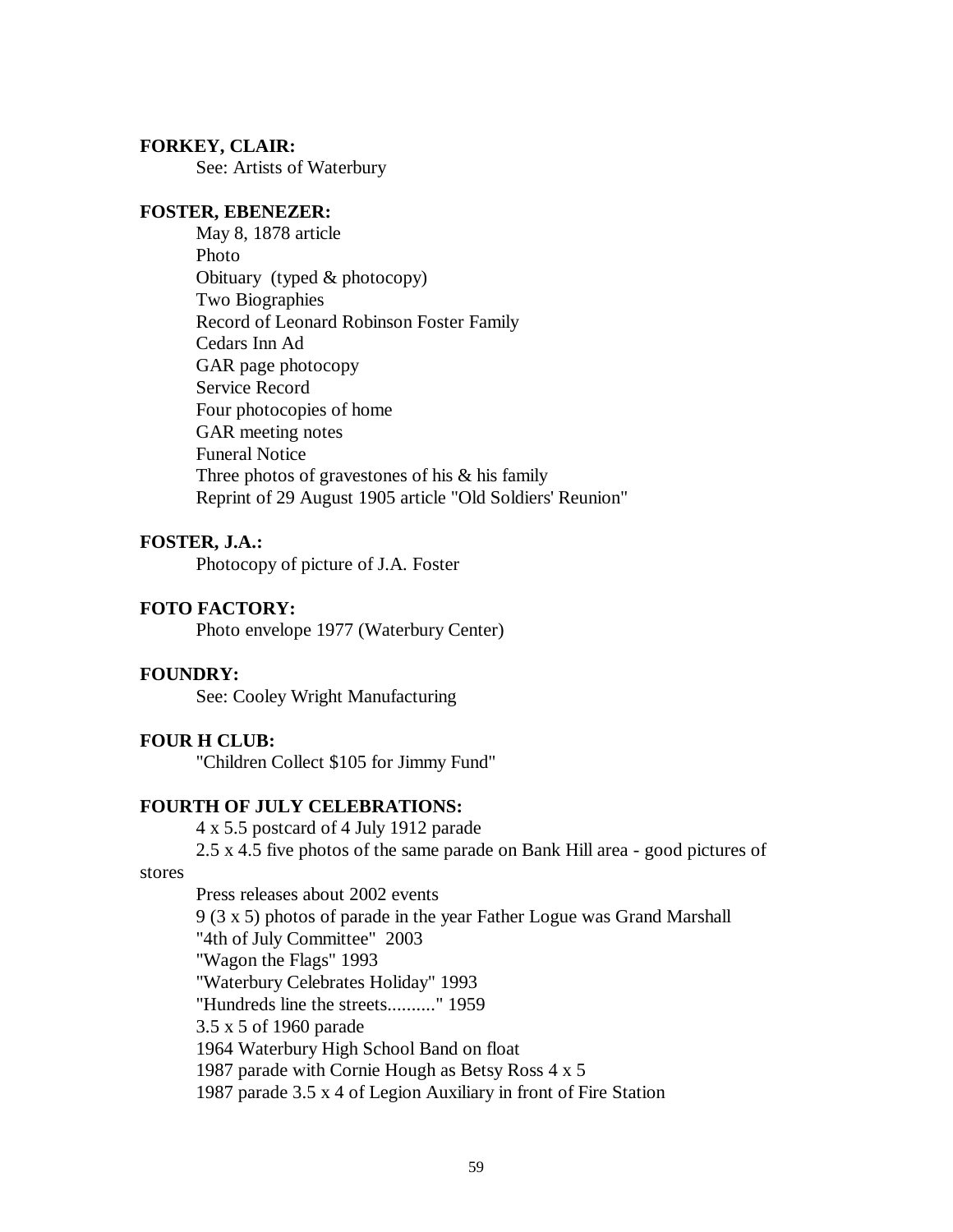3.5 x 5 of unidentified year taken from the Wells Apartments "True Colors" 3 July 2002 1912 Christian Endeavor Float with people identified 3.5 x 5 postcard (7) 3 x 5 photos of 1989 parade 1994 article 18 June 2004 letter from Jerry Chase about the band 30 June 2001 list of events 28 June 2003 list of events & press release 10 (3 x 5) photos of the 2003 parade 2004 Press Release and 2004 list of events 2004 parking pass "Parading Patriotism" 4 July 2004 2 (different) 3 x 5 unidentified year 6 (different) 3.5 x 3.5 photos of unidentified year - truck has date on plate 8 different 3.5 x 5 photos of unidentified year- Marine Corps honor guard one 3.5 x 5 photo of 1960 parade Two photos 3.5 x 4.5 of the Waterbury Elementary band - unknown year 12 different 3.5 x 4.5 of parade unknown year

## **FOWLER, JOHN:**

26 May 1915 letter to John Fowler from Universal Book and Bible House

### **FRANCO**/**MARTINO FAMILIES:**

2004 letter from Leonard Franco concerning Martin(o) family

### **FRASER, ROGER:**

Annual Knights of Columbus Anchor Award program 22 August 2002 letter about Roger winning award Anchor decoration from the table

### **FREEMAN FAMILY:**

8 x 10 scan of J.O. Freeman with his horse 15 February 1908 Montpelier Green House bill for J.O. Freeman Photocopy of Homer Freeman in front of his store next to Waterbury Center

#### Community Church

Lena Freeman obituary "Nancy Freeman" with photo

## **FRINK FAMILY:**

4 March 1967 letter from William Frink concerning Albert Frink of Waterbury. See: Woodward, Daniel Demmon

#### **FROST BURKE & COMPANY:**

See: Wells Family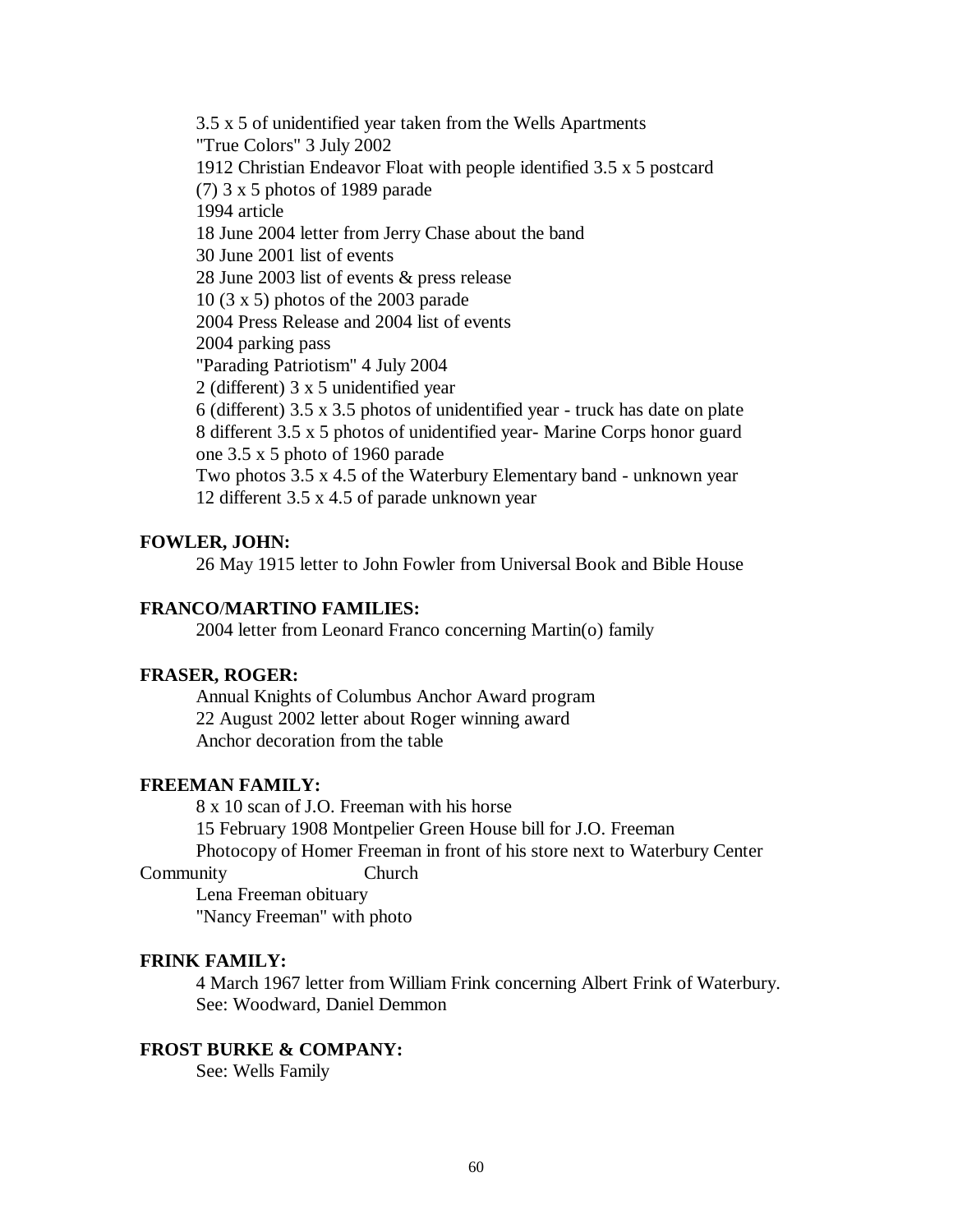## **FULLER, EZRA:**

See: Pike Family

# **FULLER, FLOYD:**

Photocopy of photo of Floyd Fuller

# **FULLER, IDA MAY:**

28 June 1966 letter concerning Ida May Fuller

## **FULLERTON FAMILY:**

See: Somerville Family

## **FULLERTON FAMILIES:**

James Fullerton's Ink Blotter Ad (2) Dean Fullerton's wedding invitation See: Somerville Family

## **GAGE, NATHANIEL:**

Profile - notice that profile is in Brian's Military files

# **GALE FAMILY:**

Copy of letter written by George Gale, born in Waterbury, from Elkhorn, Feb. 4, 1842.

Refers to his sister, Hannah, the poet. The copy is from Arthur T. Leith, son of Martha Gale.

Tributes to George Gale in newspaper clippings dated May 3 & 10, 1934

"First Love" poem by Hannah Gale

"Fifty Years Ago" The Press, LaCrosse, Wis., Dec. 14, 1897

Invitation to Luces' 59th anniversary

S.S. Luce Passes away, Feb. 19, 1908, Mrs. Luce , Dec. 18, 1907

Arthur Leith's letter of explanation and envelope with locks of hair belonging to

Caroline Randall, Louisa Craig, Persons Lyon, Samuel Wing, Nina Barron,

## and B.G.

18 November 1936 letter from Arthur Leith

4 January 1937 letter from Arthur Leith

Undated obituary of Mrs. Martha E. Leith

Upstairs in the locked case in the Museum is a book of poems by Samuel Slayton and Hannah Gale Luce

Judge Gale reports on Lincoln's inauguration ceremonies.

*Vermonter* article August 1946 about Hiram Gale

Copied information from the Waterbury Record concerning the Gale Family and Luce Family

# **GALO, GEORGE:**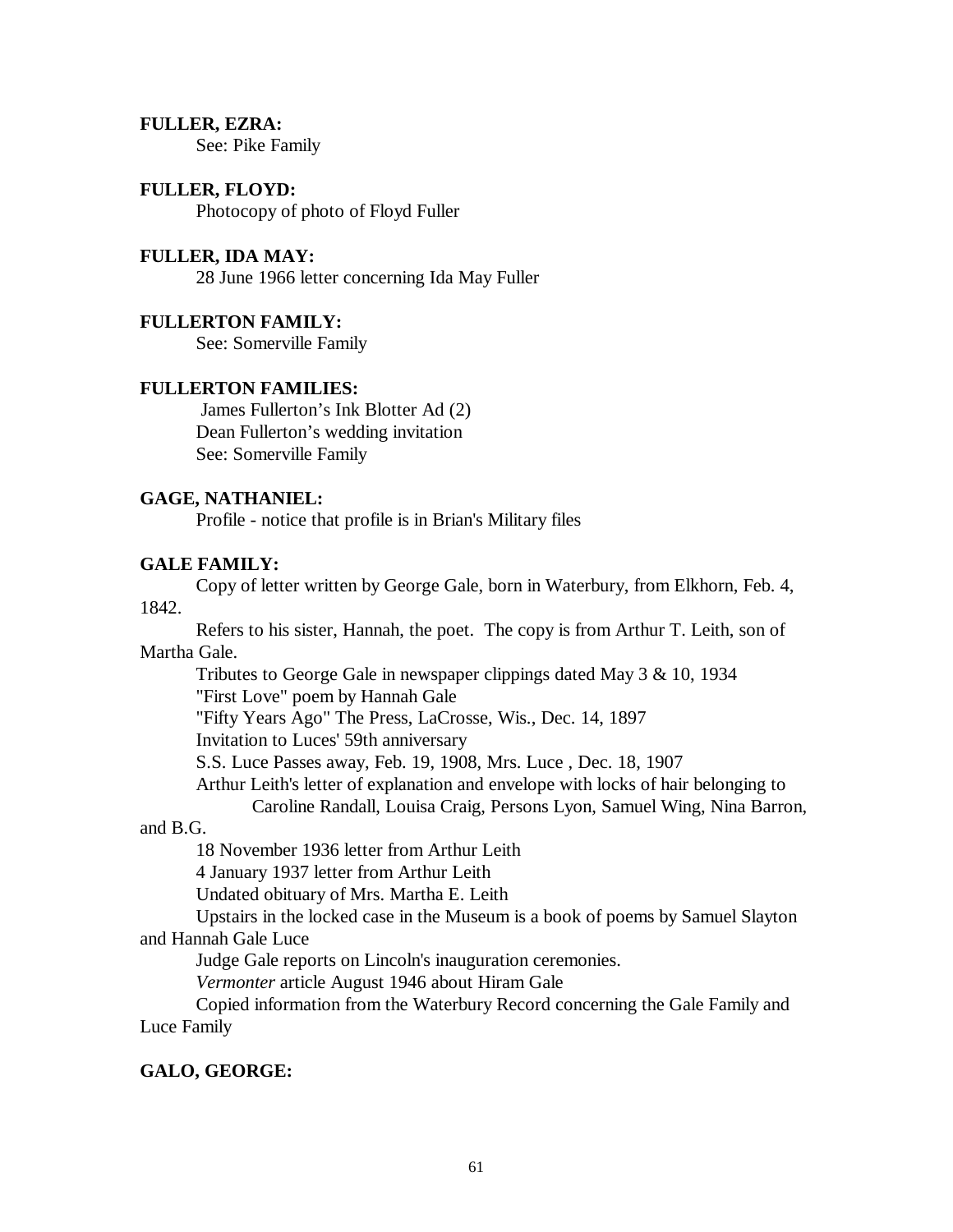"The 191st Company The Civilian Conservation Corps: A Year in the Life of a

CCC.

Recruit" by George Galo

### **GARAGES & CAR DEALERSHIPS:**

"J.H. Messer, Garage" 14 May 1930 "Sunoco" card from Kevin Wells Foster Motors cards: Arnold Eastman, Lloyd Franks, Dave Bent See: Wheeler, Harold

# **GATEWAY MOTEL:**

"Fire Crews Avert Damage ..............." 5 February 2004 "Waterbury Gateway Motel Auction April 2004" 2004 "Gateway Burns in Waterbury" 30 December 2002 1963 Advertisement "Waterbury Fire Takes Toll on Housing" 6 January 2003 "Whither the Gateway?" "Gateway Purchase supported" "Why is Wells House Important" Gateway ad 1973 "Preliminary plans for Gateway complex filed" 2004 "Waterbury motel could be restored" Letter 20 January 2003 William Shepeluk to Paul Bruhn Letter 11 November 2003 Tom Stevens to Governor Douglas E-mail 12 November 2003 Tom Stevens to Jan Marinelli Letter U.S. Small Business Administration to Tom Stevens E-mail 12 November 2003 from Tom Stevens See: Randall Family See: Fire Department - Village

## **GENERAL STORES - COLBYVILLE:**

Caforia's Meats & Deli card "F.D. Davis, Merchant" 14 May 1930

# **GENERAL STORES - WATERBURY CENTER:**

"TJ's Sold ..............." 1 October 2003 "Rexford's Operating IGA" 1970 "The Corner Store" 25 June 1992 (TJ's) "Waterbury Center General Store Sold" "Era Ending at Popular Waterbury Center Store" 15 October 1998 4 x 5 photo of General Store facing the green See: Freeman Family

### **GENDREAU FAMILY:**

Obituary Donald Gendreau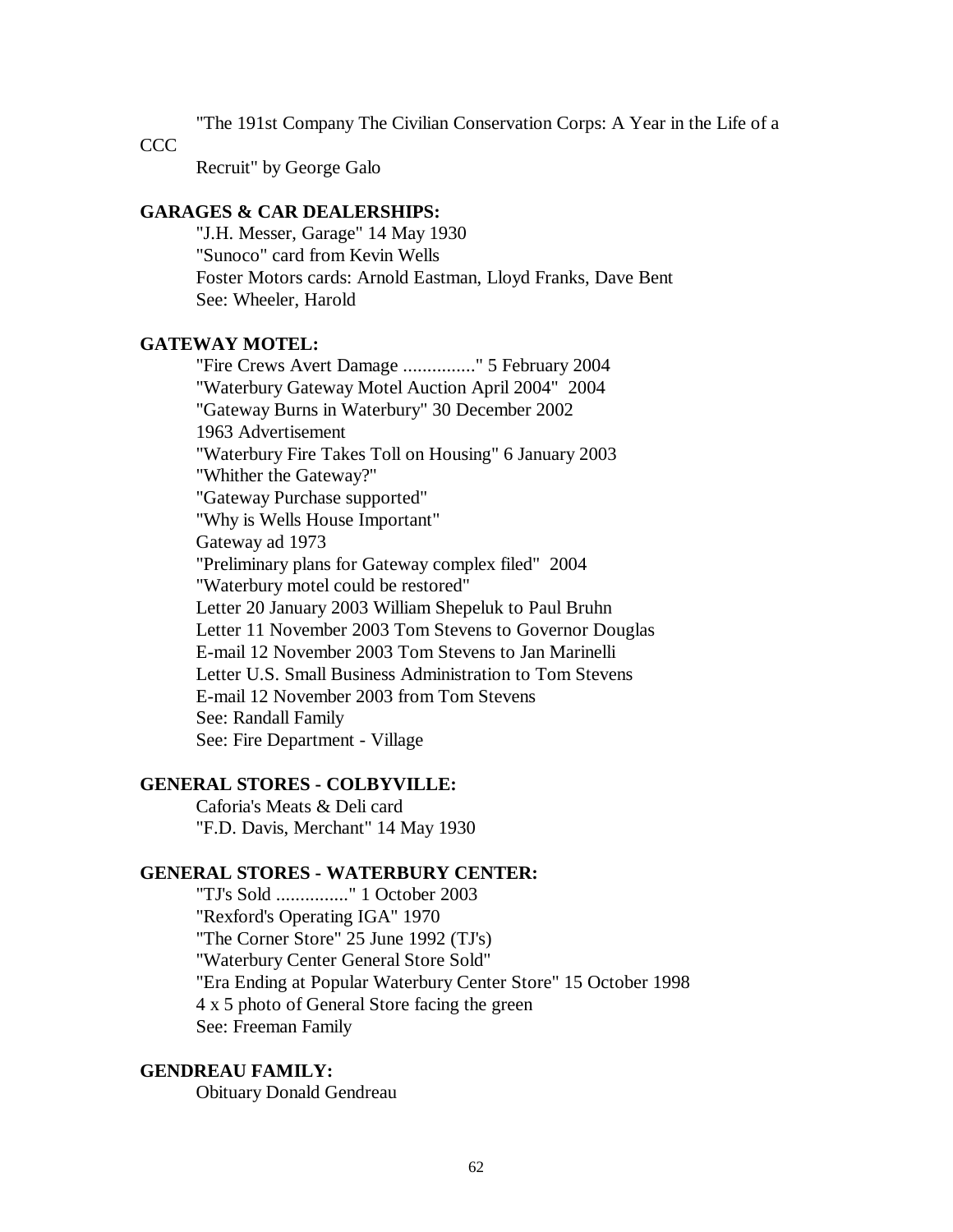24 May 2007 clipping Thunder Road August 10 clipping

## **GENTER, MYRON:** Obituary Myron Genter

**GERLACH, RALPH:** Two different political flyers Obituary for Linda Gerlach

**GILE, BLANCHE FINKLE:** "Song of the Onion River"

**GILMORE, JAMES A.:** See: Wrisley Family

## **GILLETTE, CYRUS AND GEORGE:**

2.5 X 4 photo of Cyrus Gillette 2.5 x 4 photo of George Gillette

## **GIRL SCOUTS:**

4 x 6 photo of Charlene Izor, Karlene Santor, Donna Joslyn, Sheila Kennedy, Jeanine Cooley, Patty Sabin

## **GOFF, GILBERT:**

Profile Nov. 28, 1990 article Frances Goff's Roll of Honor List of Roll of Honor from World War II in Congregational Church See: Profiles to be Published

### **GONYON, JENNIFER:**

See: Abaire Family See: Harriman Family

### **GOODELL, MELVIN:**

3.5 X 5 Photo of Melvin Goodell

## **GOODREAU, ALICE:**

See: Artists of Waterbury

**GOUGH, CURTIS & DOROTHY:** Dorothy Brown Gough by Linda Kaiser

## **GOVE, BILL:**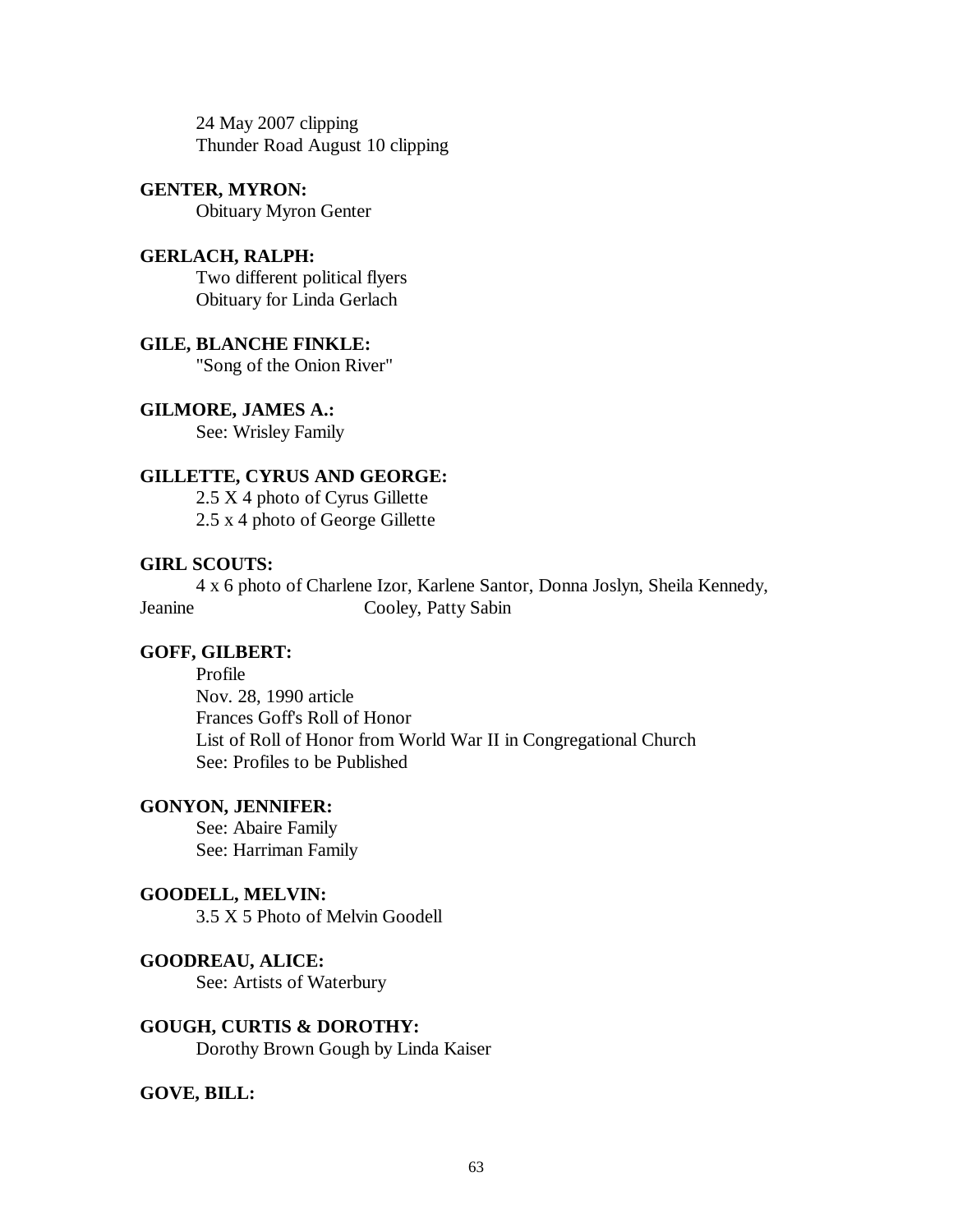See: Settlement of Little River by Bill Gove

### **GRACE FAMILIES:**

See: Murray, Pat See: Carpenter, Robert

## **GRAND ARMY OF THE REPUBLIC - EDWIN DILLINGHAM POST:**

GAR Post registry is in vault & box of indexed GAR items in vault 30 May 1885 Waterbury Post in park - stereopticon 1910 roster of Officers and Members 24 October 1868 General Orders No. 4 4 January 1869 Headquarters of grand Army of the Republic

## **GRANDFIELD FAMILY:**

Lila C. Grandfield's funeral card

### **GRANGES:**

Duxbury:

Dillingham Grange Fire (2) "State to Probe Cause of Fire .........." Dillingham Grange History by Frank Griffin 1972 Dillingham Grange Observes 55th Birthday Waterbury: Waterbury Grange 237 History by Roland DeCelle 1972 "Waterbury Grange Head Tells Facts about Lincoln........." Richard Williams "Mrs. Nettie Pike is Honored for 60 Years ..............." "Cinderella Rose" Program 29 July 1938 "History of the Waterbury Grange" "Waterbury Grange held successful fair" Past Masters List 1915-1990 4 (3.5 x 4.5) photos of Roger Grenier's 16th anniversary as Master 4 x 5 photo of Grange 4 x 5 photo of Grange 100th anniversary of Grange (4) 3 x 5 1993 Christmas program 3 x 5 Joanne Dumas receiving flowers 4 x 6 photo of Waterbury Center Grange float - identified 1924 Clippings: Four Waterbury Teenagers Take Seven Degrees in Grange in Six Months" Regular Meeting 1935 "Grange Officers" 1962 "Young People of Waterbury Grange Conduct Program" "It's a Husky Grange Family From Vermont" "Grange Holds 6th Annual Fair" "Grange Fair Cleared \$700" 1933 Program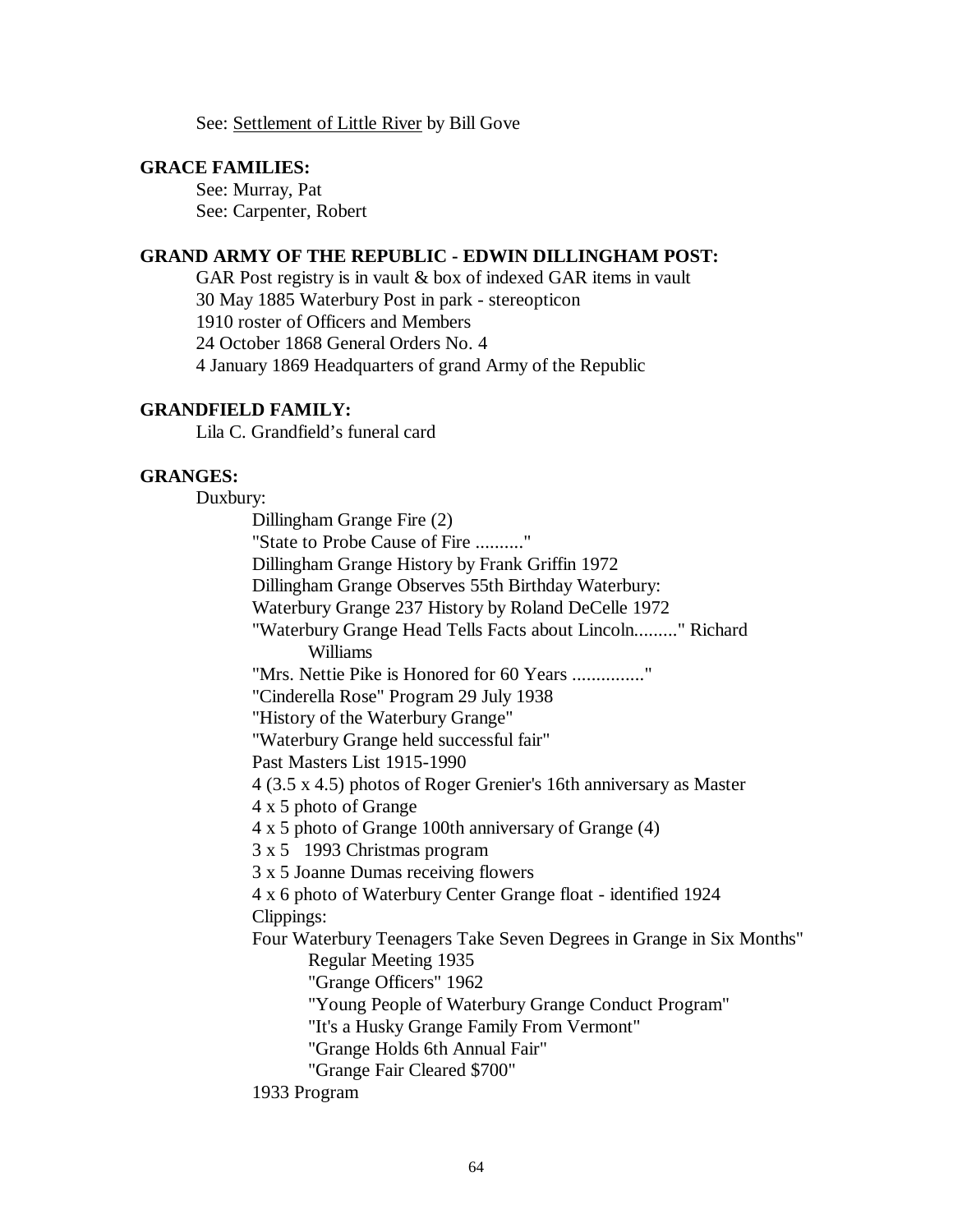### **GRAVES CEMETERY - DUXBURY;**

List of people buried.

### **GRAVES, C.C.:**

See: Waterbury Savings Bank for photos

See: South Main Street

5 x 6.5 photo mounted of C.C. Graves & family in front of his house on So. Main

3.5 x 5.5 postcard of Thelma Dea., Avis Ashley, Ruth Gibbs, Hazel Chase, Bernice

Graves, Ruth Chase, Nellie May Dillingham, Dorothy Boeker

"Charles C. Graves" 1901 article

# **GRAVES, ERIC & MERLE:**

Engagement of Mary Graves  $50<sup>th</sup>$  wedding anniversary – Eric & Merle Graves Merle (Graves) Moreau obituary Obituary of Eva Graves Breen James Butterfield obituary 8 x 10 photo of Paul Graves in the Waterbury Bank 3.5 x 5 photo of Barbara Butterfield See: American Legion for photo of Eva Breen

# **GRAVES FAMILY:**

Photocopy of Luther Graves' farm off Lincoln Street 4 x 6 photo Christmas card from Luther & Mabel Graves with grandchildren Obituary of Irene (Graves) Davis Photo & military record of Herbert Levi Graves Mabel Graves and children 4.5 x 5.5 photo mounted Mabel Graves on the steps of the Green Mountain Lodge Copy of photo of Herb Graves, Mirt Morey, and George Sawyer Copy of a postcard of Herbert Graves and his oxen on Stowe St. Building Agreement with Frances Graves & Josiah Graves & the Congregational

# Church

Copy of 5 x 7 photo that hung in Graves home - thought to be Congregational Church

"Waterbury Ctr., (1930s) by John Graves 2004 E-mail from John Graves 22 April 2004

#### **GRAVES, J.S.:**

John Seabury Graves' obituary John S. Graves' Funeral program See: Dow, Earl for story on John Graves

### **GRAVES, LEONARD:**

Biography of Leonard Graves by Elizabeth Woodmansee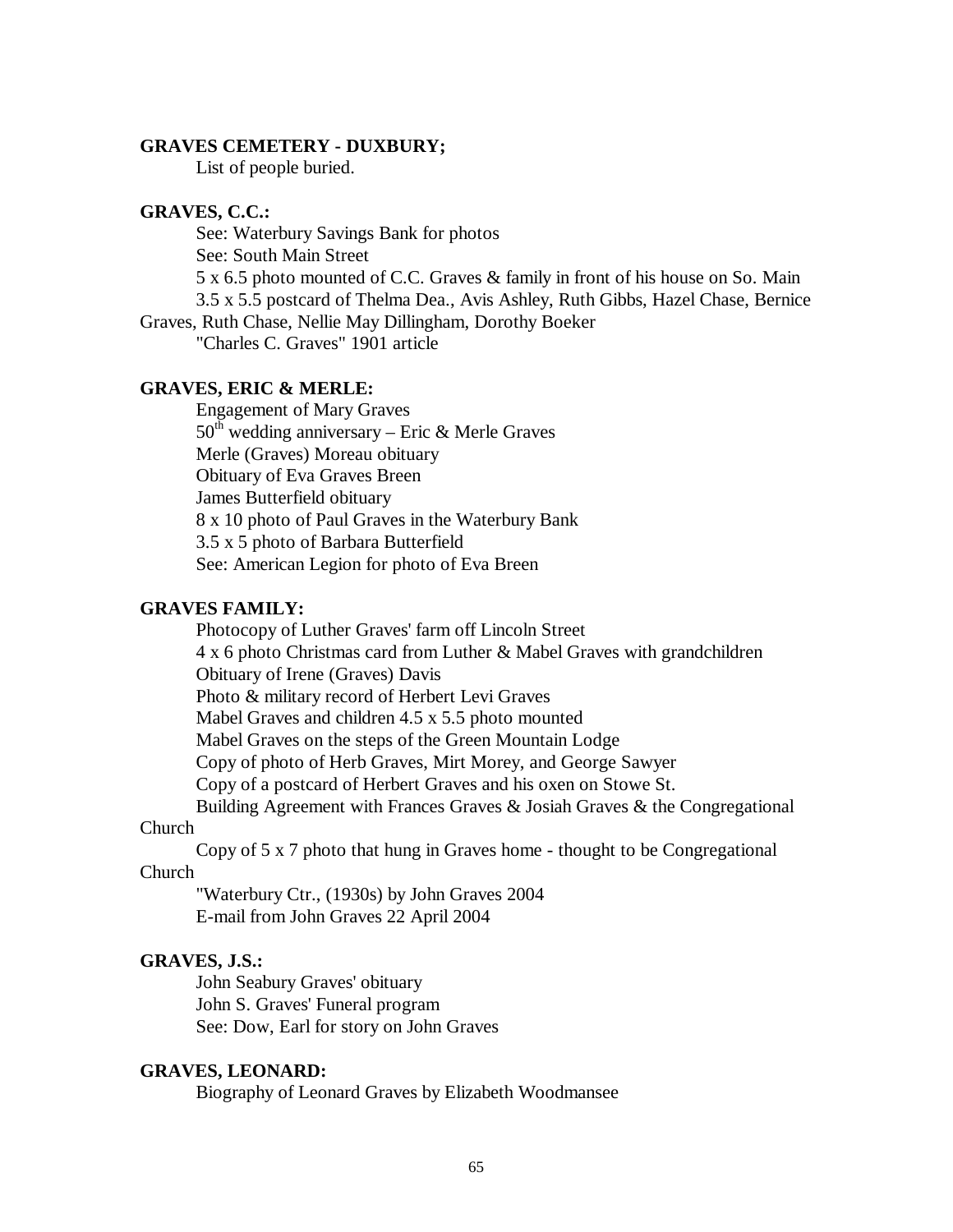# **GRAY, IRA:**

Photocopy of obituary. Two articles concerning Cushman Gray 1905 See: Little River Free Will Baptist Church

# **GREEN FAMILY:**

4 x 5 photo of John Green in uniform 4 x 5 photo of John Green's funeral flag Linda Green funeral notice John Green's house fire See: Military Profiles **-** John Green See: Abair for Vern Green

### **GREEN MOUNTAIN CLUB:**

Six photos of fire 1 5x7 main barn "Long Trail Season Warms Up" "Press Release 27 January 2003 "Hiking club to Rebuild After Fire" Press Release: 16 August 2002 Press Release 16 October 2003

### **GREEN MOUNTAIN COFFEE ROASTERS:**

Photo of Cate Baril 4 x 6 photo of Bob Steller 1999 8 x 10 & 4 x 6 photos of building Letter about safety drive "Coffee Company has Right Blend for Business" 31 January 2000 Ultimate Spirit Award - Walter Delaney "Green Mountain Coffee Tries to reheat amid cool spell" 11 November 2002 "Coffee Roasters strengthens Honduran relations" 3 (different) 4 x 6 photos of unidentified man at Coffee Roasters Vermont Life Summer 1981

### **GREEN MOUNTAIN LODGE:**

2 Green Mountain Lodge brochure (Elisabeth Colley) See: Graves Family

#### **GREEN MOUNTAIN SEMINARY:**

"Building Restoration" "Green Mountain Seminary" Central Vermont Community Land Trust brochure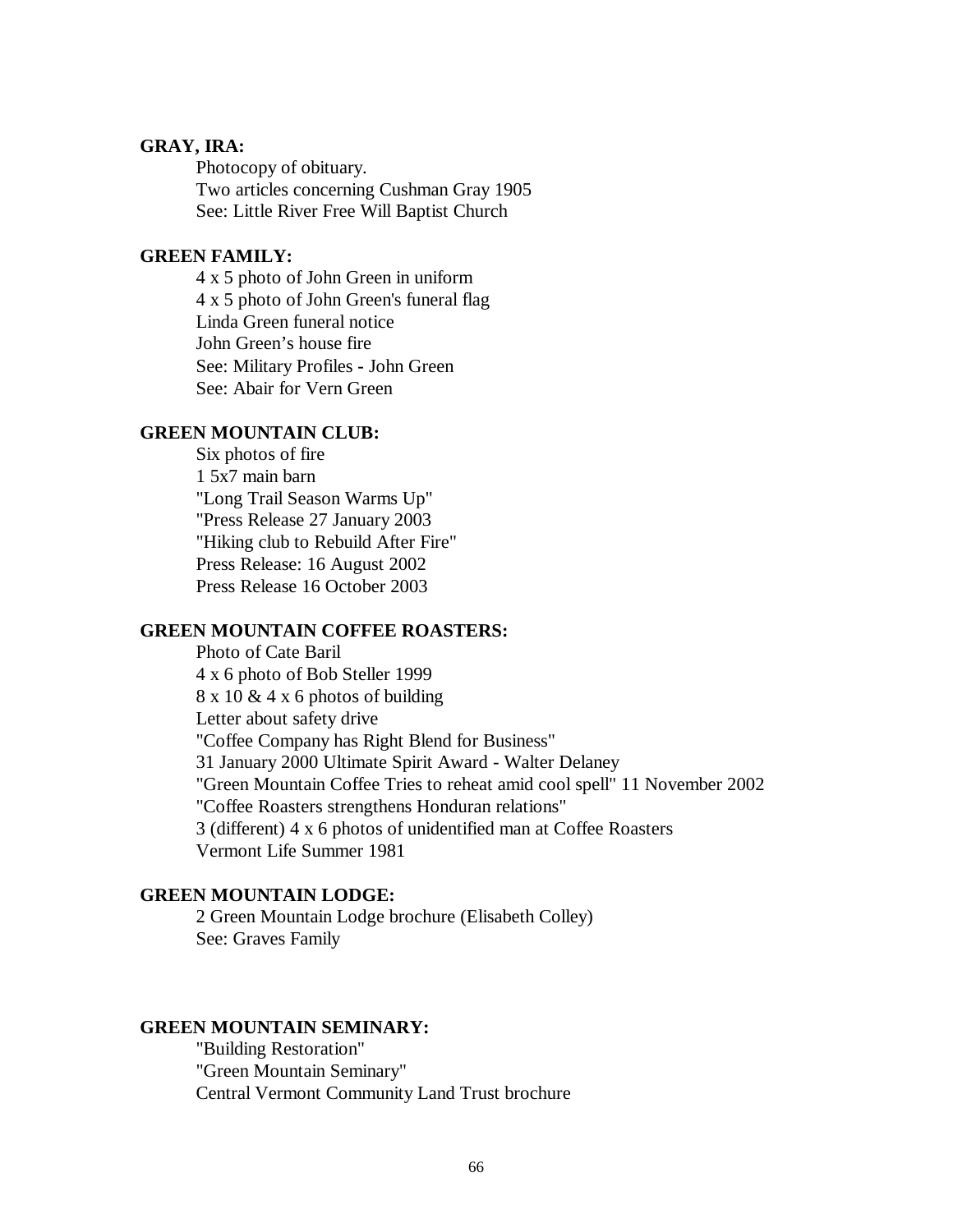Green Mountain Seminary closing Exercises 18 February 1876 "Seminary Building Sold" 1974 "Move Under Way to Preserve Waterbury Center Schoolhouse" "Former Seminary Head" obituary for Elizabeth Colley Vermont Life Summer 1972 "Fine Old Buildings…"

## **GREEN MOUNTAIN SEMINARY - PHOTOS:**

Stereopticon: 3.5 x 5 Green Mountain Seminary 4 x 6 Photo of Seminary 3 (4 x 6) of remodeling 2001 5 x 7 take 1888 of group on front steps Students outside the building 1869 Undated Students outside & sitting in windows

### **GREEN MOUNTAIN SEMINARY - CATALOGS:**

See: Wrisley Family

1869-1870 Green Mountain Seminary Officers and Students (2)

1881-1882 Catalog for Green Mountain Seminary (2)

1883-1884 Calendar for Green Mountain Seminary and Minard Commercial

## College (2)

1885-1886 Catalogue for Green Mountain Seminary and Minard Commercial College

1887-1888 Catalogue for Green Mountain Seminary and Minard Commercial College (2)

1888-1889 Catalog for Green Mountain Seminary

1888-1890 Catalog for Green Mountain Seminary

1889-1890 Catalog for Green Mountain Seminary (2)

1892-94 Catalogue of Green Mountain Seminary (3)

1896-1897 Catalogue for Green Mountain Seminary and Minard Commercial

#### College

The Alumni Association of Green Mountain Seminary 1889-1890 (2 of same class) Graduation photos - unidentified Photo of unidentified female student

## **GREENE, WALLACE, Sr. & MRS. A.B. (COOLEY):**

21 December 1904 Bill from her store Cooley-Green wedding "New Firm Greene & Knowles" 1908 1907 article about purchase of store Millinery ad 1912 "Business Embarrassment" 1911 1913 article about millinery shop

#### **GREENE, WALLACE:**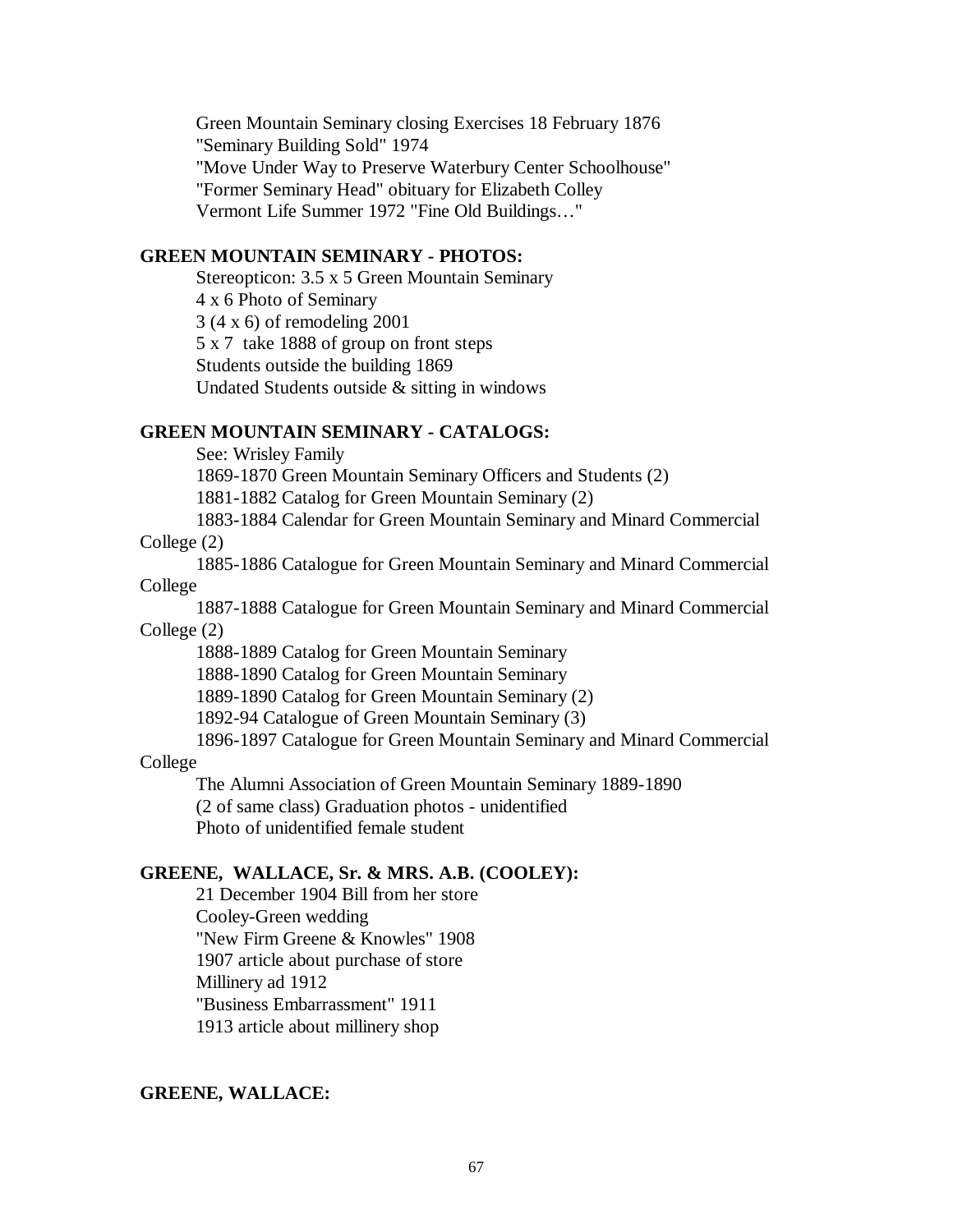1996 article Article from Marine Corps History Center Photo as a child US Marine Corps in Crisis by Keith Fleming "General Wallace M. Greene, Jr." See: Military Profiles

## **GRENIER FAMILIES:**

See: Grange Roger Grenier - obituary Waterbury Grange honoring Roger Grenier 2.5 x 3.5 photo of Harriet Grenier

## **GRIFFITH**, **C.M.:**

4 x 5.5 photo mounted of C. M Griffith's Harness & Blankets Shop located on Bank Hill

### **GRIFFITH, IRENE:**

See: Artists of Waterbury

### **GRIGGS, J.C.:**

13 Sept. 1892 advertisement for store at 21 Stowe Street.

#### **GRIST MILL - MILL VILLAGE:**

4 x 6 mounted photo of Seabury Upper Falls taken by F.E. Williams 4 x 5 photo of the falls 3.5 x 3.5 photo of the falls 8 x 10 photo of falls behind the Grist Mill 3.5 x 5 postcard of falls behind the Grist Mill - winter scene "The Grist Mill" by Pauline Moody "Grist for the Mill" Seabury Grain Company 1930 "Area Architects Pick their Favorite Buildings"

#### **GRISWALD, HUGH:**

See: Stone Family, letter in Pension Records

### **GROUT, DON:**

2 November 1939 Waterbury Record with Ida Grout's obituary Copies of three letters from Ida Grout to her son after the 1927 Flood Don Grout – article unnamed book

#### **GROUT FAMILIES:**

Betsey Grout obituary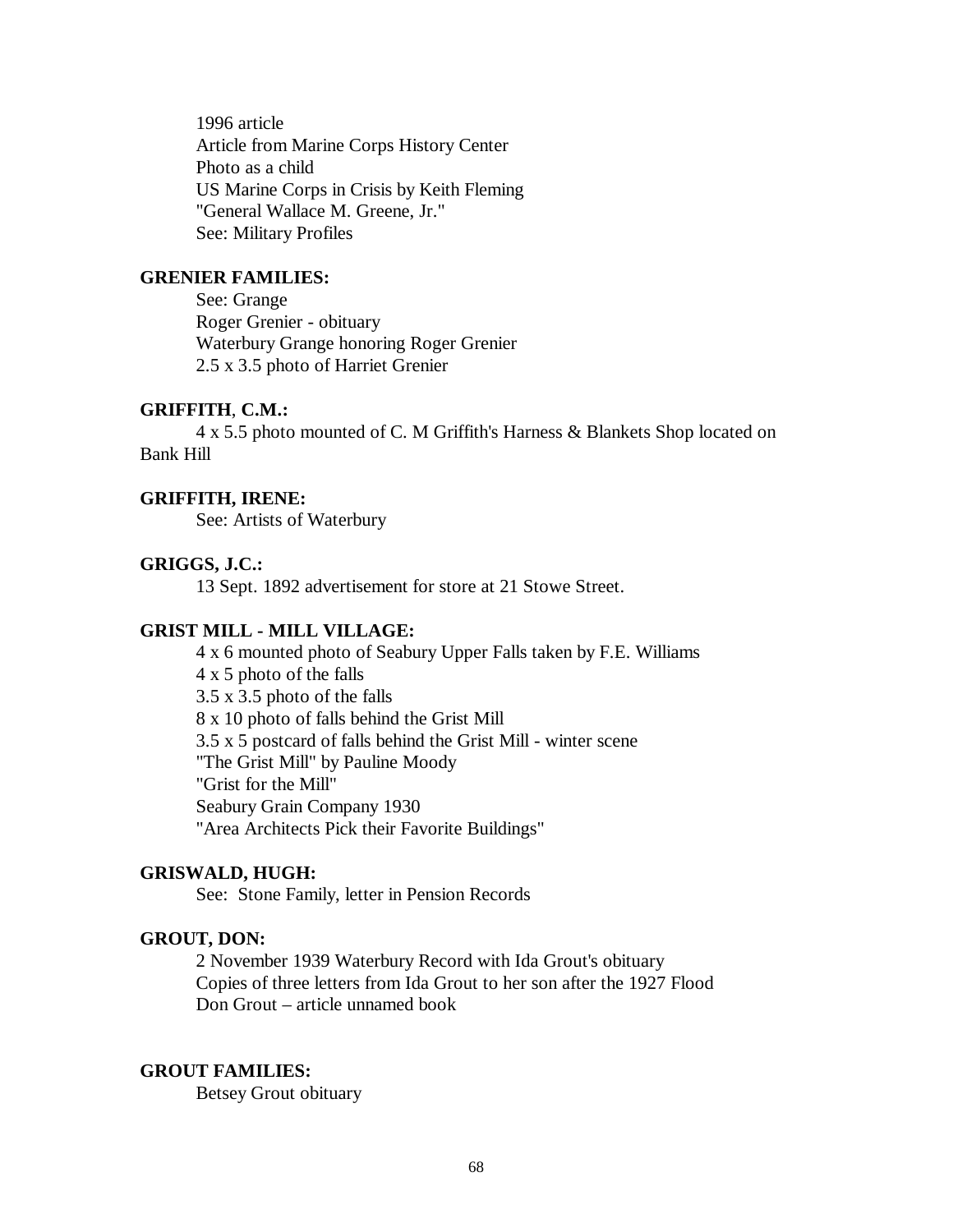Bernard Grout Obituary Information on Major Lyman Grout

### **GROUT, HAROLD & ROSELMAN - FAMILY:**

Roselma's Funeral Program "A Service of Dedication" Harold and Rosemarie Grout-Marx "Cousin Harold's Trading Post"

### **GUILD, FRANK & GUILD FAMILIES:**

Photo of Frank Guild making first dial call in Waterbury Keith Wallace Award 5x7 photo of Frank Guild Biography by Ken Sabins "Legislator's Job Not Done At End of Day's Session" "Keith Wallace Award" Frank Guild's obituary See: Profiles to be Published See: Woodward, Lyle for 2 November 1939 article

## **GUILD HILL:**

House for sale ad

## **GUPTIL FAMILY:**

See: American Legion Mary Guptil Powers obituary 4 x 5 photo of Guptil House Photocopy of the Guptil Farm "The Search for the Father of Isaac Guptil" 2001

## **GUPTIL'S GULF:**

1941 Goodrich Almanac advertising Gulf Station Christmas Card

## **HAINES STORE:**

See: Joslyn, Ernest

### **HALL, AMELIA:**

Poem from 1846 & a lock of hair

### **HALL, SONNY & LINDA:**

"Two Killed in I-89 Pileup" Eyewitness: I-89 was icy before crash" Linda Hall's obituary

## **HALL, WHEELOCK:**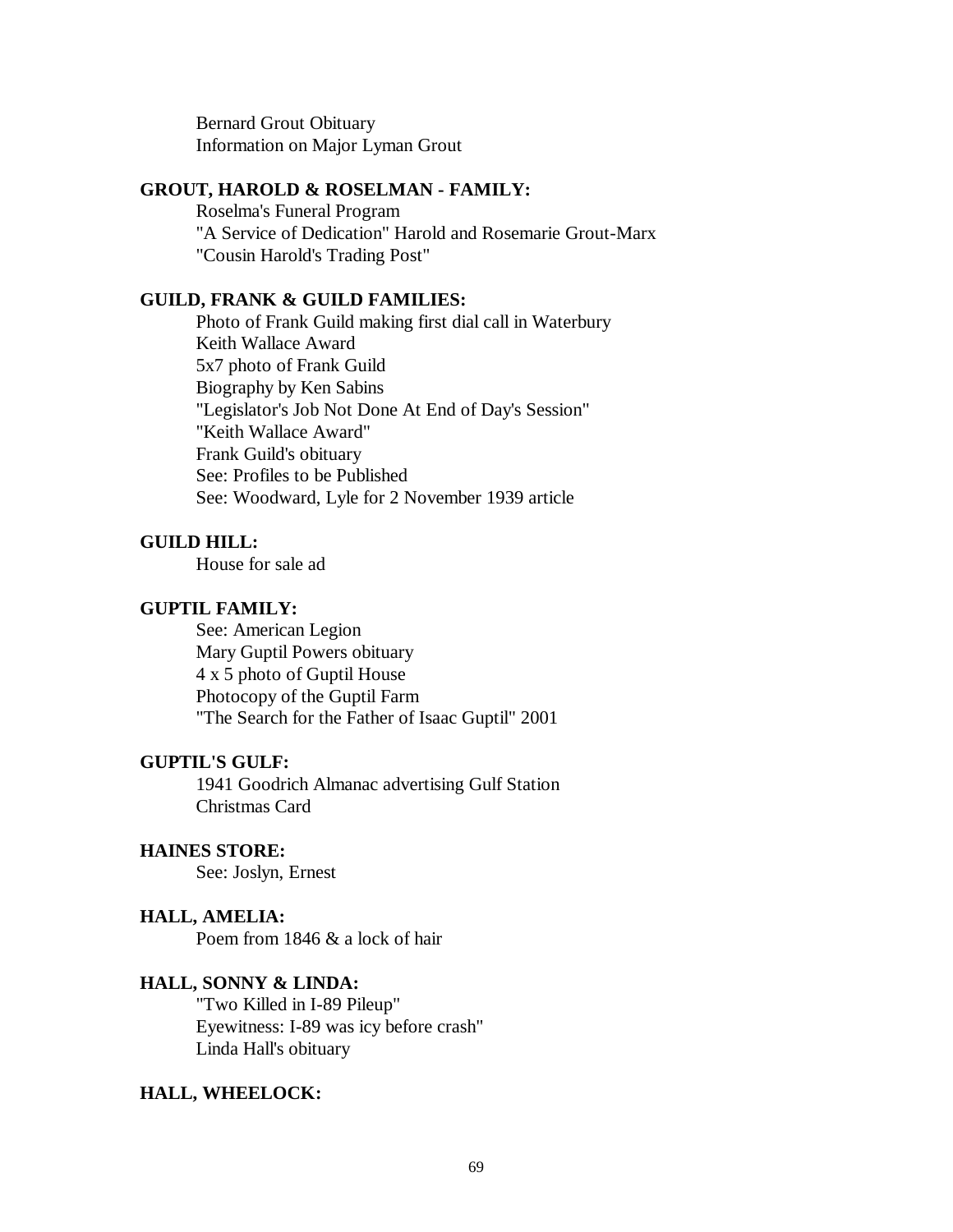See: Wells Family

### **HALLOWEEN 1899:**

5 x 6.5 photo mounted of Halloween Party

### **HAMEL FAMILY:**

Belle Hamel's wallet Sympathy card from Fire Department Sympathy card from Methodist Church William Hamel receipt from Methodist Church (2) Isabel Hamel – Poll tax 1951 William Hamel – Poll tax 1951 Isabel Hamel – Poll tax 1958 William Hamel Bill from Cecil Percy Union Mutual Fire Insurance – W.  $&$  Isabell Hamel

### **HAMILTON, WILSON:**

See: Wells Family

# **HANDE , FRANK:**

Biography Biography of Frank Hande by Lyle Woodward

## **HARRIMAN FAMILY:**

Gerald Harriman - obituary Fay - Walker Wedding 2004 "Moretown Woman's death leaves hole in community" Jennifer (Abare/Hoyt)

## Gonyon

"Woman Killed in two-vehicle crash" Obituaries for Jennifer Gonyon

## **HARRINGTON FAMILY:**

Newspaper articles WWII about Leslie Harrington Photo of the German Soldier's items obtained by Leslie Harrington See: Bordeau Family See: Peiter, Clara

### **HARRIS, MAURICE:**

5 X 7 photo mounted of Harris' Taxi stand

# **HART FAMILY:**

Genealogy 2 Photos of Leonard Hart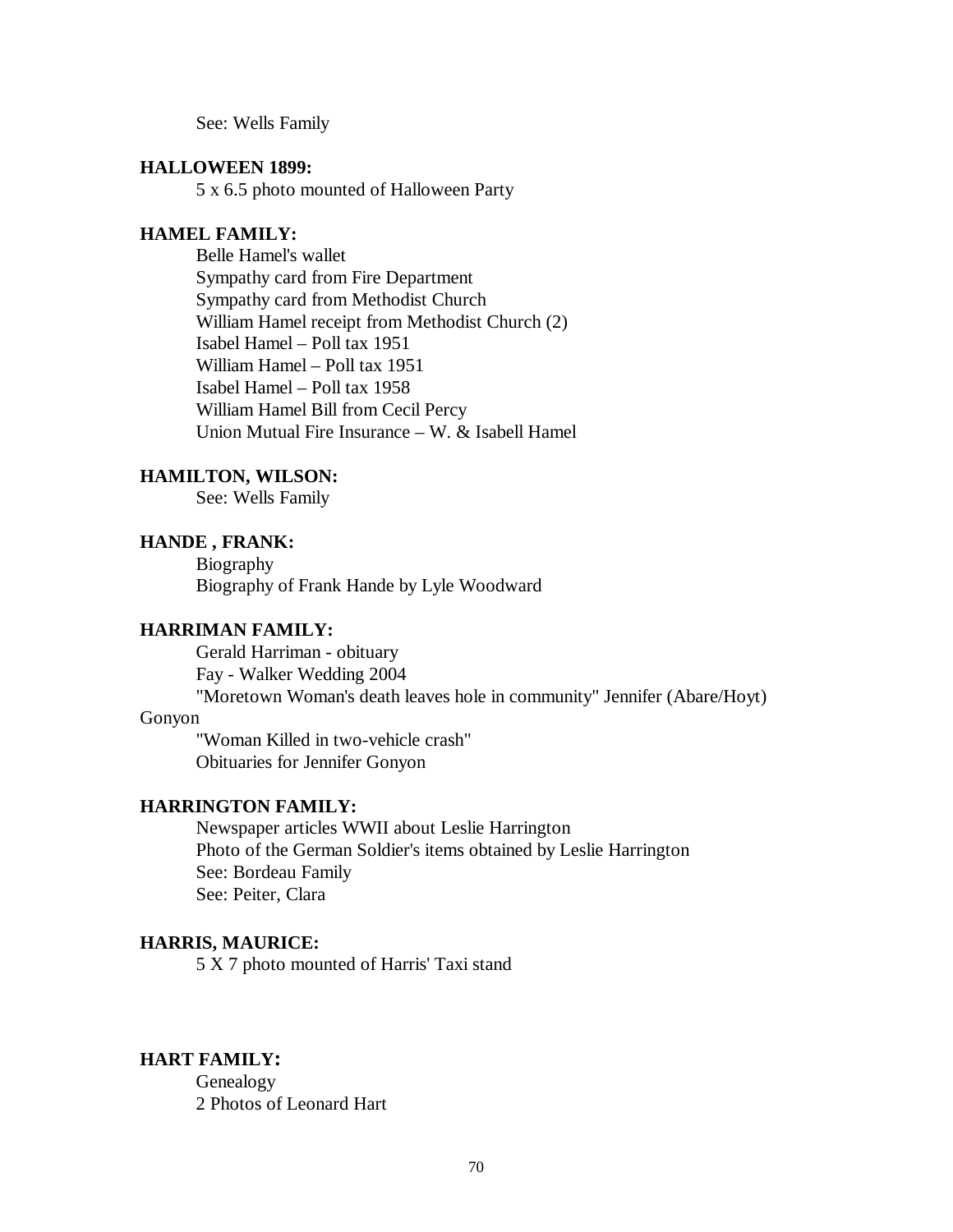Copy of Leonard Hart's Application for GAR organization Leonard Hart Obituary

## **HARVEY, D.T.:**

Livery Bill

## **HARVEY, FORREST - FAMILY:**

"Marilyn K. Harvey becomes the bride of Francis DeForge"

### **HARVEY, HARRY**:

Biography Dec. 15, 1990 from "Harness Horse"

## **HARVEY, JAMES - FAMILY:**

"Monkey Business" Free Press Weekend 12 April 2001, James Harvey, Jr. Vermont Magazine - Special Issue Page 25 "James Harvey" "Vermont's James Harvey Gives His Jazz a Personal Stamp" 10 May 2002 "Be Grateful for Harvey's latest CD" (2) "The Pacemakers" Jim Harvey's race horses "Fantastic Year for Jim Harvey's Fillies" Christmas Photo of the James Harvey children

#### **HARWOOD, CHARLES B**.:

5 X 7 photo of Dr. Harwood two obituaries for Dr. C.B. Harwood School Dedication Biography of Dr. Charles Harwood Brian Harwood in the band 5x7 negative of Dr. Harwood See: Squier, Kenley See: Hurricane - 1938

## **HARWOOD UNION HIGH SCHOOL:**

5 x7 photo of Dr. Charles Harwood (School was named for him.) See: School File Cabinets for individual classes "Six town Union School Study Group ......................" "Ground Broken for \$2.1 Million Union High School" "Henry Huntington of Harwood High Staff Merits Vermont Teacher of Year

#### Award"

24 January 2003 cover from Country Courier

## **HASELTINE FAMILY:**

Photo of Palisades Photo of Haseltine home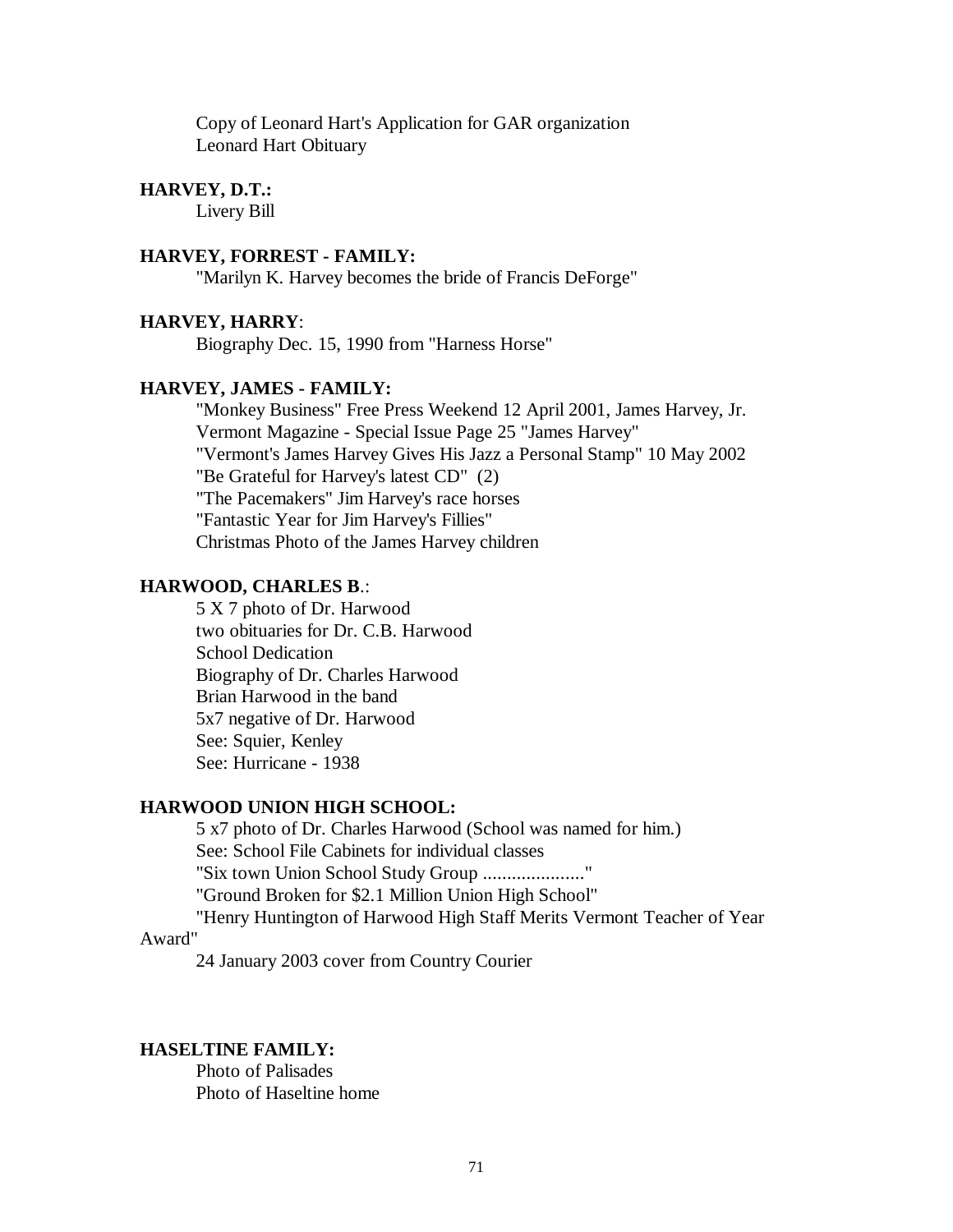"New Life for Old Houses" article Tribute to Doc Haseltine by Calvin Dow 2.5 x 4 photo of Robert Haseltine in uniform 3 x 4 photo of Robert Haseltine & his wife See: Military Profiles **-** Robert Haseltine Holden Haseltine's obituary

### **HATCH, CHARLES:**

See: Boyce Family - photo of Furniture & Casket Store

## **HAVENS, A.C.B.:**

"First Edition Poems" by the Hermit of Hunger Mountain "Frances Stowe Havens" "Hermit of Hunger Mountain ...."

### **HAWLEY, F.A.:**

See: Wells Family

### **HAYES FAMILIES:**

Two different 5 x 7 photos mounted both of Anna & Julia Hayes at their house on 108 South Main Street "After 53 years Leslie W. Hayes weds Sweetheart" 1957

John Hayes - See: Wells Family 8 x 10 of Julia & Anna Hayes on Anna's  $100^{\text{th}}$  birthday

## **HAZEN**, **REV. C.A.**:

See: Congregational Church

### **HEMN, ISAAC:**

See: Wells Family

### **HENDERSON, E.V. EDDIE'S RESTAURANT:**

Obituary Eddie Henderson Obituary Evelyn Henderson "E.V. Henderson, Restaurateur for 25 years Honored" "Eddie's Restaurant" by Ken Sabin "20th Century" story of Eddie's Restaurant "From Eggs and bacon to 'clams' 8 December 1977 See: Flood 1927 Photos

## **HENRY FAMILY:**

Two letters 1913 about soldiers' monument Ad from John Henry & Co.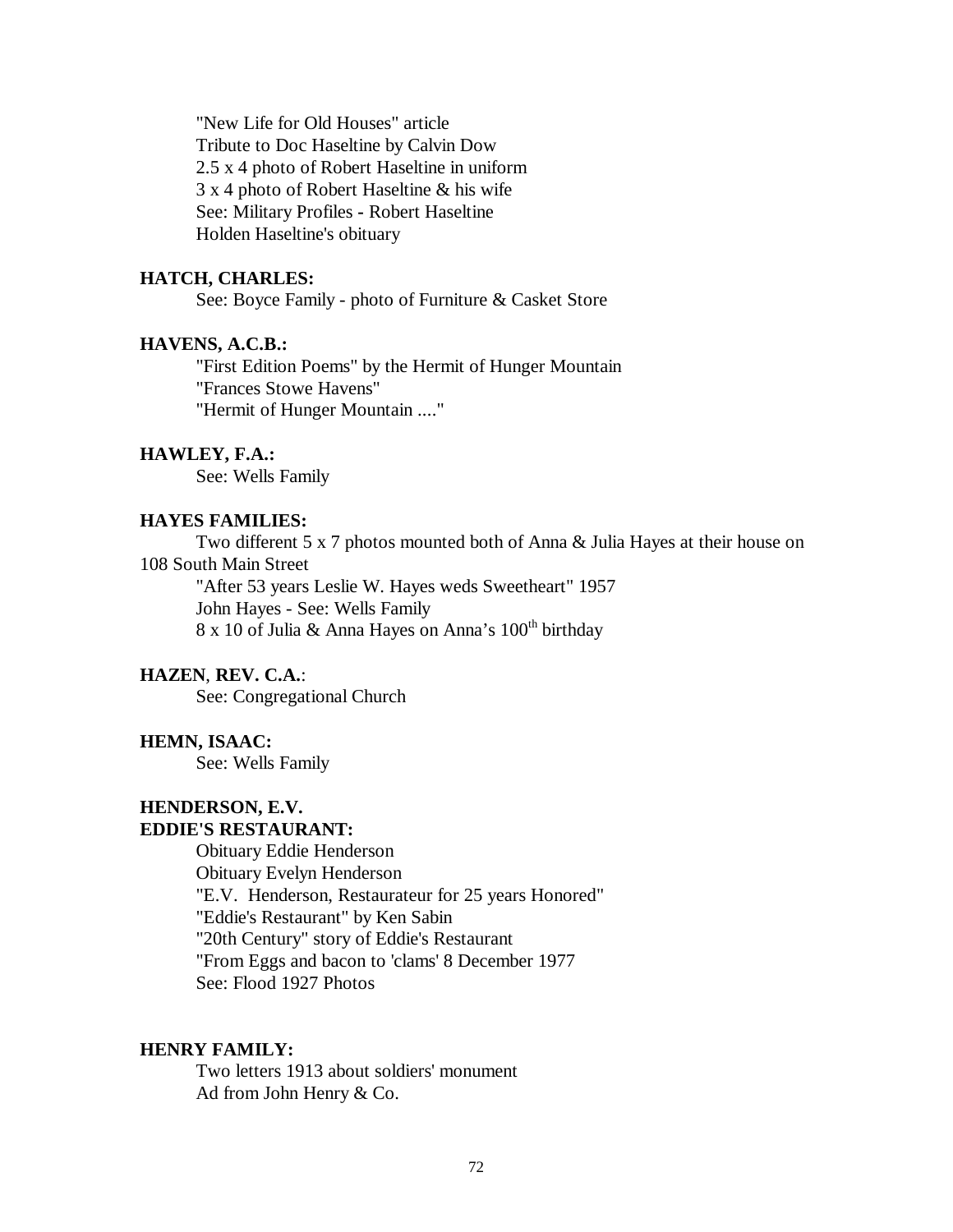Shipping notice August 2, 1867 Letter dated June 13, 1866 Barnes, Henry, & Co. bill, June 12, 1866 Henry Co. bill dated December 16, 1868 Bill, John Henry & co. December 16, 1868 Marguerite (Henry) Spencer's obituary William Wirt Henry article – unnamed book 4 x 6 photo of Medal of Honor Plaque for James Henry

# **HEWS FAMILY:**

Three pages from 1843 Family bible with vital records recorded.

# **HICKS, AURELIA (ALLEN):**

Biography Spoon belonging to her is in the display case.

# **HIGHWAY DEPARTMENT:**

7 (3.5 x 5) photos of construction of the Elm Street Parking Lot 4 (4 x 6) photos of 2003 paving of Main Street & Winooski Street "Road Paves Path Toward Waterbury Businesses" October 1994

# **HILL, HENRY**:

March 1886 Court Case

## **HILL, JOHN:**

Genealogy

# **HISTORIC HOUSE DATES:**

26 forms returned from residents with information about their houses.

#### **HISTORY OF WATERBURY:**

Vermonter 22 January 1984 1998 calendar with photo of Waterbury "People of Waterbury Center" by Marion Moulton 1858 Maps of Waterbury Village 3 maps of Village (1960s) 6 Walking tours Central Vermont Walking Tours brochure Waterbury Sketches (3) 3 maps of Waterbury issued by The Suburban List Highlights in Waterbury's History "Surveying" by Paul Bigelow "Here's Waterbury......." by Lyle Woodward "Revolutionary War" by Lyle Woodward "Waterbury: A Flourishing town" Burlington Free Press 24 February 1922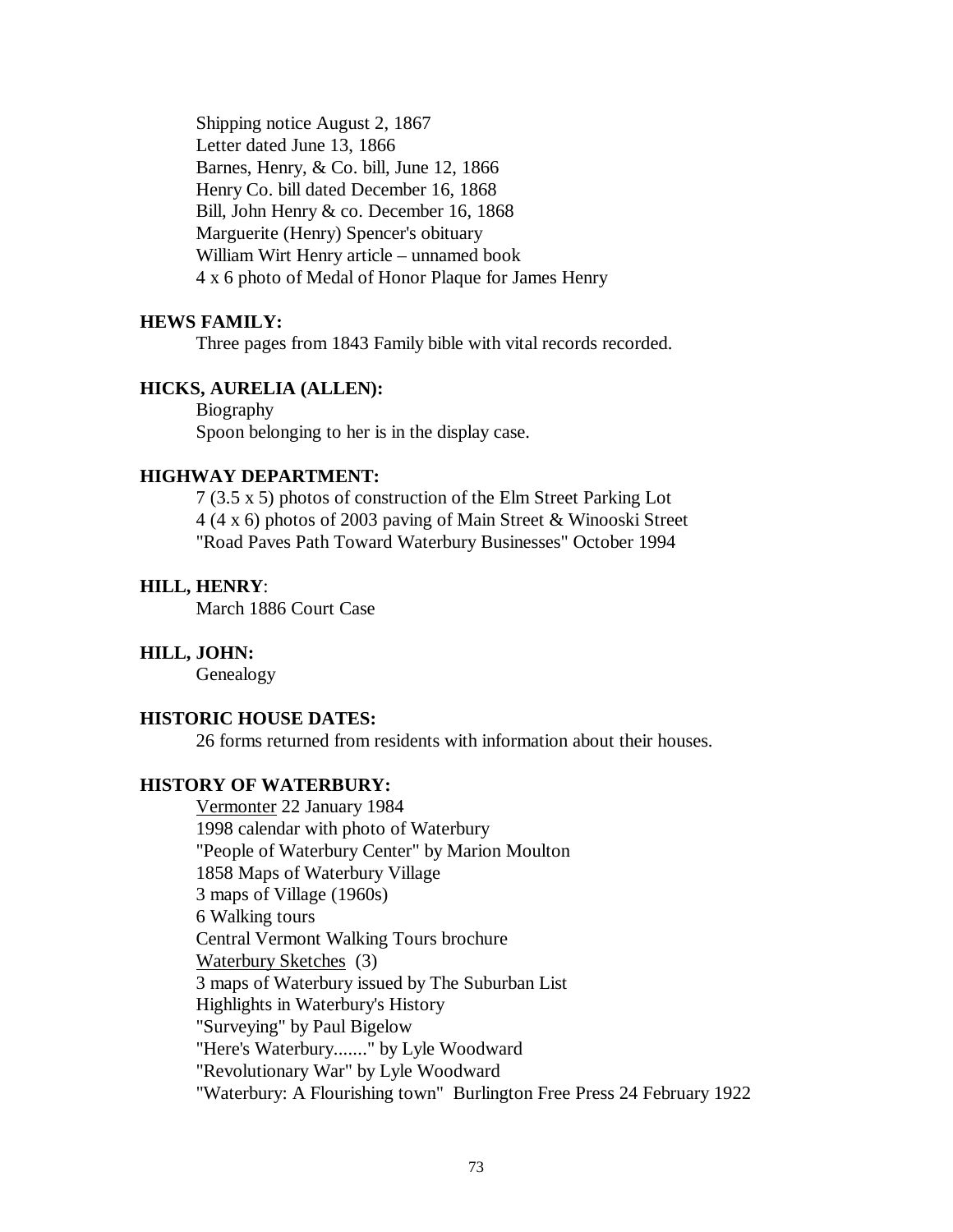"This is Waterbury" Lyle Woodward Waterbury section of "Place Names" by Swift "Association Session Recalls Waterbury history" 1973 "Building a Sense of community in Waterbury" undated Waterbury Quiz "An Editor Recalls Early Days in State Native of Waterbury 1937" "Eastern Hills" by Alice Post "MONEY Magazine Ranks Waterbury as "Idyllic Town" 8 December 1993 "MONEY Magazine Spotlights Waterbury as Boom Town" Town Plan 1979 "Three Vermont Governors from Waterbury" by Bill Doyle "From the Past....." 1975 Stowe Reporter History through the years "This is Waterbury" 1941 Photography of old map of Waterbury "Celebrate the Century"

## **HISTORY OF WATERBURY - TIMES ARGUS:**

Vermont Sunday Magazine: 3 May 1992 "WDEV" Vermont Sunday Magazine: 8 March 1992 "Waterbury Renaissance"

# **HISTORY OF WATERBURY - WORLD NEWSPAPER:**

Articles from the WORLD

#### **HISTORY OF WATERBURY**, **VERMONT 1915 - 1991:**

Notes from the meetings Financial Information Permission from Kenley Squier, Peter Miller, Herbert Hunt, Corrections for a reprint "Book Charts 20th Century Waterbury" 1991 Book List 2004 with book listed in it

# **HITCHCOCK, ROBERT**:

Biography Civil War Times April 1992

### **HODGE FAMILY:**

See: Newhall Family

#### **HOFFMAN, WINONA:**

Times Argus article April 5, 1993 "The Birthday Lady" 5 April 1997 John Hoffman's Obituary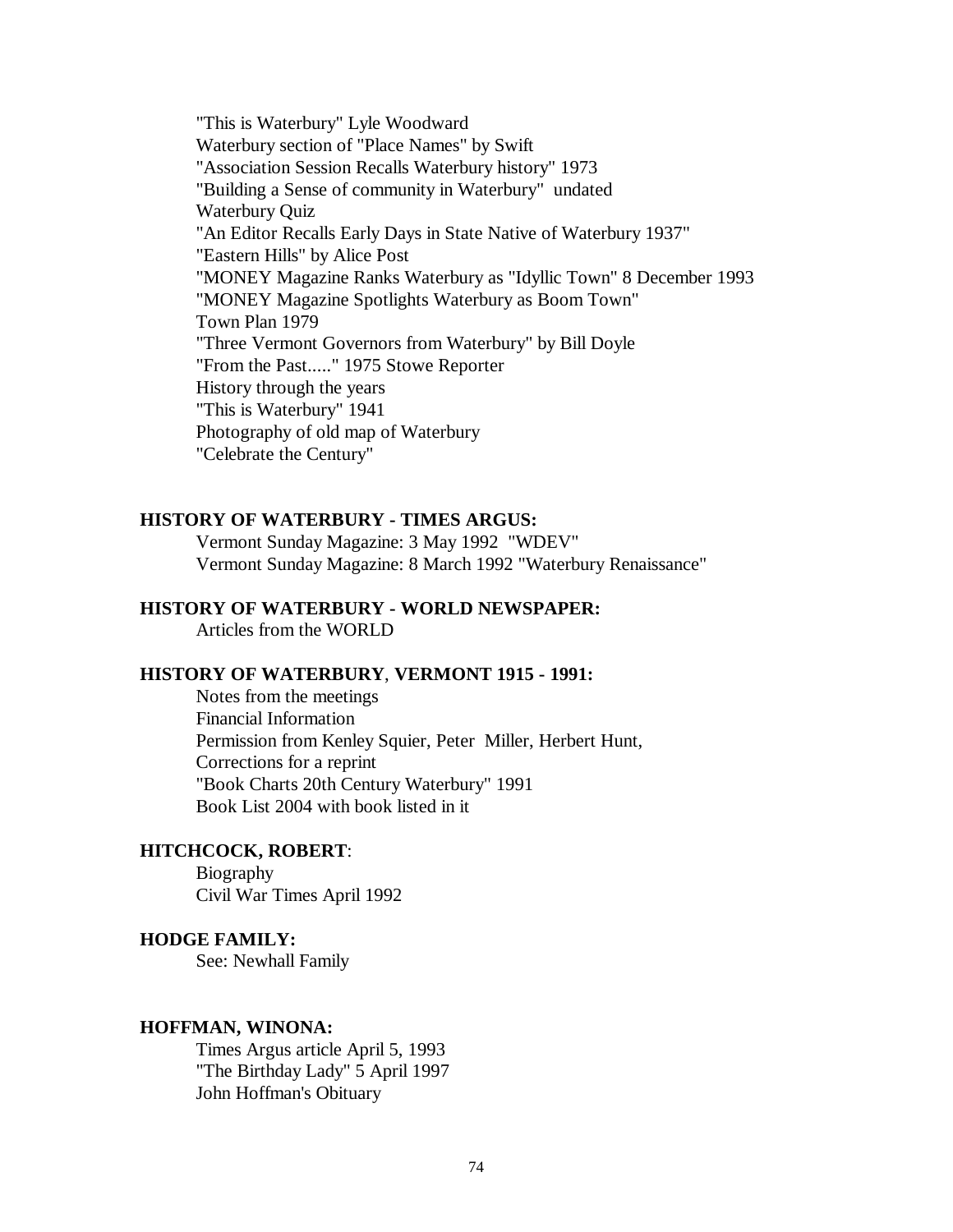John Hoffman's ad for Legislature Interview with Winona Hoffman 2002 Vermont Journal "The Last House in Waterbury Center" by David Goodman

#### **HOLLOW ROAD:**

Two 3.5 x 7 stereopticon of Hollow Road

3 x 5.5 postcard of trestle & Green Mountain Seminary

3.5 x 7 Stereopticon of the Hollow Road before the trestle

#### **HOLMES, C.C.:**

"Mr. & Mrs. Holmes to Hold Open House...."

"Mr. & Mrs. Holmes Their Golden Anniversary"

"1932 Holmes' Meat for your Table" Recipe booklet from Holmes Market,

## Waterbury

5 x 7 of C.C. Holmes Market with Ed & Bernard Towne with Keith Hooker 5 x 7 of Ruth Holmes class - she is only one identified 1951 Waterbury High School Commencement program – Lane Hooker Class of 1924 – Rita Holmes class

Class of 1924 graduation invitation – Rita Holmes

# **HOLMES, GEORGE:**

1913 photocopy of letter from newspaper

#### **HOLMES, JOSEPH:**

See: Janes, Dr. Henry - medical history

# **HOLY CROSS CEMETERY:**

1956 By Laws (3) 1973 By Laws (2) 1934 By Laws

## **HOLWAY, JAMES:**

James Holway obituary. Copy of Letter written 4 May 1944 Poem: "The Wonderful World we Live In"

#### **HOME BUREAU CLUBS:**

History of Thatcher Brook Home Bureau "What is NEHC?" "Jimmy fund Drive" 4 H Club photo "Town & Country Extension Homemakers"

# **HOME DEMONSTRATION CLUBS:**

1927 Center Home Dem club - some identified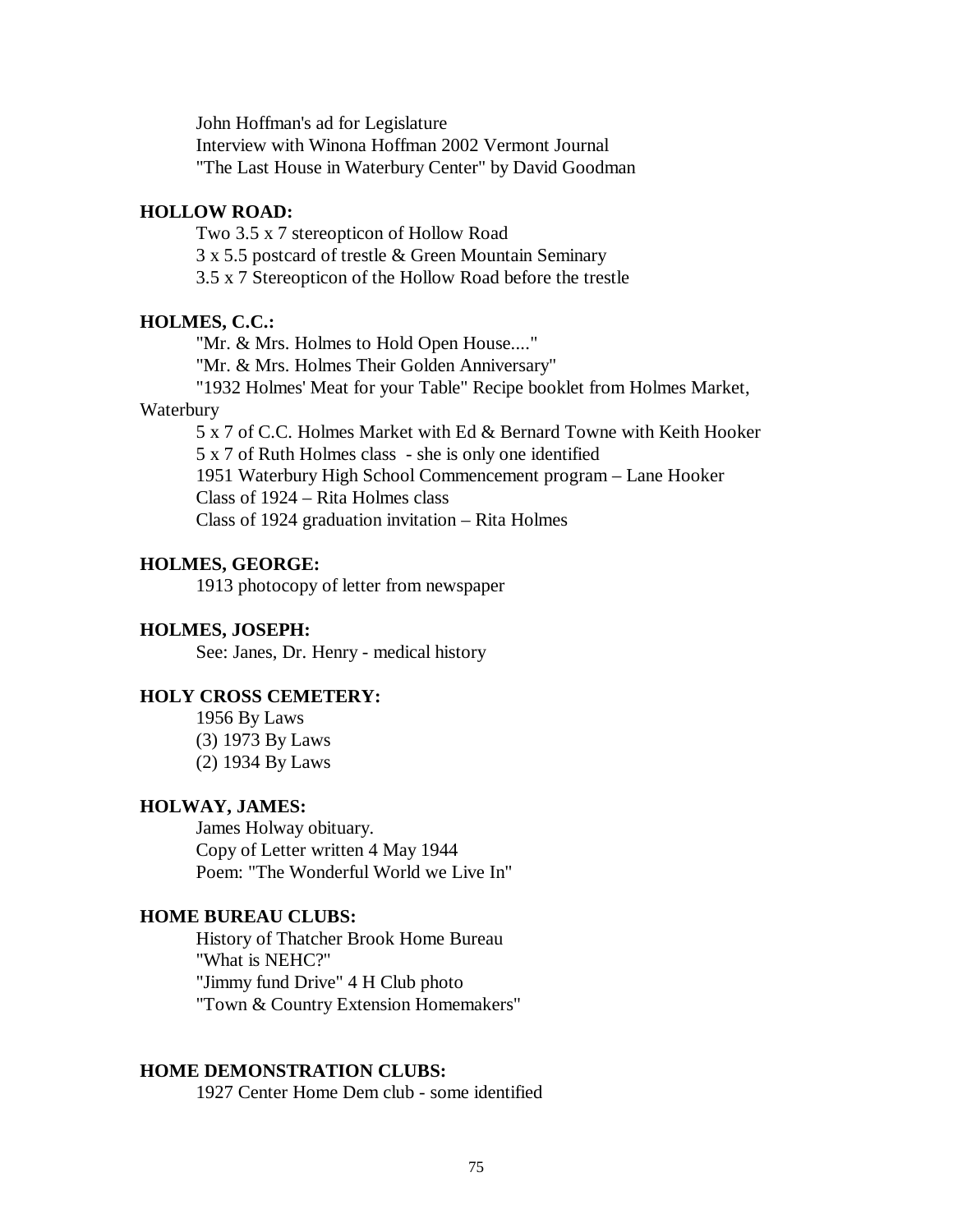"Home Demonstration Group Has Pot Luck ......" 1961 3.5 x 5 photo of Home Dem group - Identified

# **HOME & GARDEN SHOW:**

11th Annual Booklet 2004 9th Annual Booklet 2002 5 photos from 2002 show "Waterbury Rotary's Home and Garden Show" 24 March 2004 4 x 6 photo of Jack Carter "Best Booth" 2004

# **HOOKER, DR. EMORY G.**

4 x 6.5 photo Obituary of Dr. Hooker

# **HOOKER'S BOARDING HOUSE:**

(2) 7 x 8 Ernest Joslyn, E.T. & Ida Houston & Laura Yetta on porch with 1 man & 5 women at Hooker's Boarding House

## **HOPE CEMETERY:**

Photo of Luce monument Article about White stone - undated 2004 police press release of vandalism Waterbury Cemetery Assoc. envelope

# **HOPKINS, DR. HARRY:**

31 July 1924 "Two Children Killed near Waterbury" 1 August 1924 "Hold Inquest at Waterbury" "Automobile Victims are Improving" "Inquest Held at Waterbury" 2 August 1924 "Second Death from Accident" "Hopkins Loses License" "Accident Victims Improving" "Burt Lavelle, Second Victim Of Physician's car to Die" "Second Victim of Automobile Accident" "List of Death car victims increased as B. Lavelle Dies" "State to Probe Deaths by Auto at Waterbury" "Another Victim in Auto Crash" 4 August 1924 Waterbury Column - Raymond Lefevre burial "Hold Services for auto Victim" "Take Licenses Indefinitely of Two causing Fatalities" "Hold Services for Auto Victim" 6 August 1924 "Toll of Death two" "Funeral of Raymond Lefevre" "Funeral of Burt Lavelle" "Many from out of town attended Funerals of Accident Victims"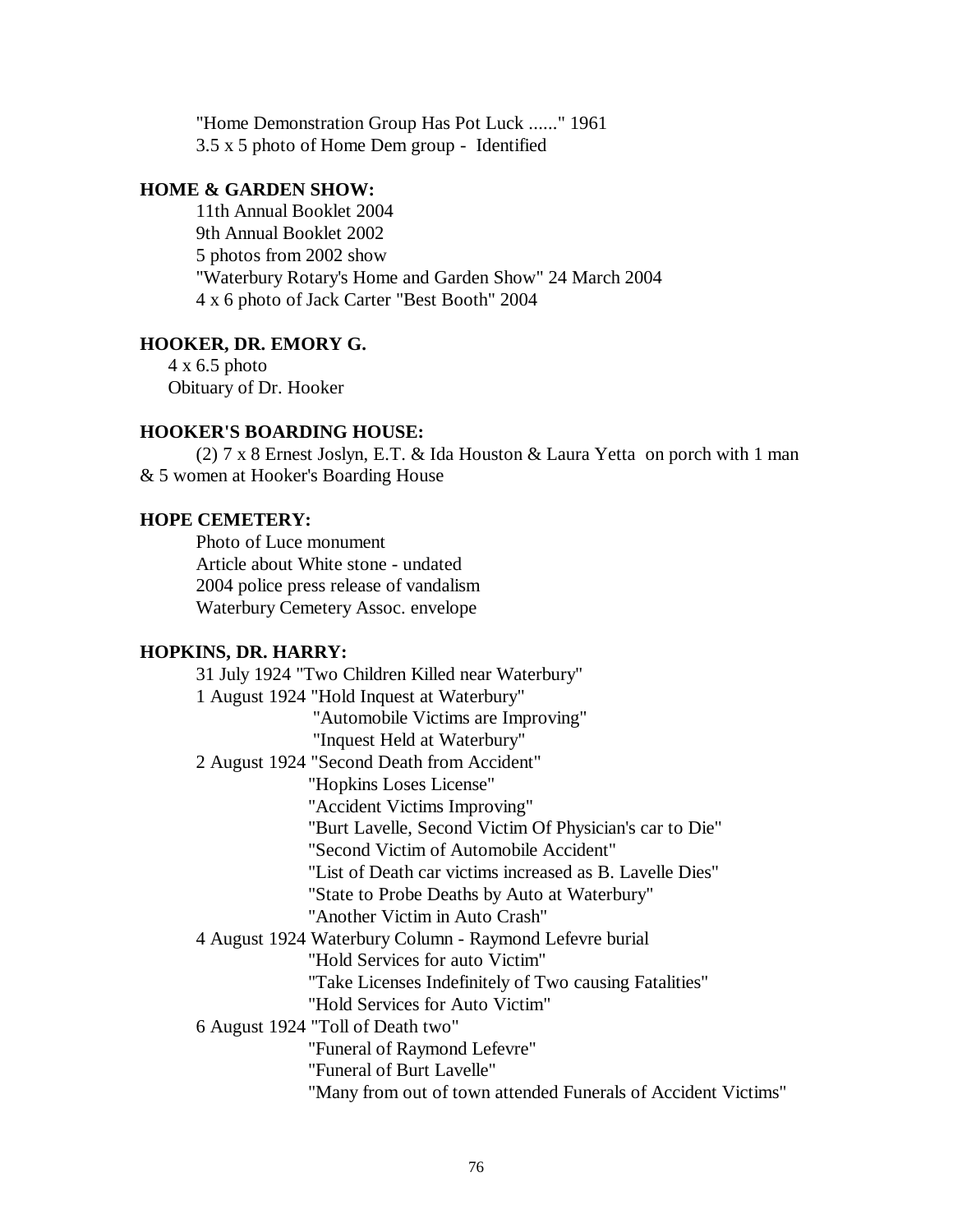13 August 1924 "Accident Victims Improving" 3 October 1940 "Dr. Harry D. Hopkins Died Yesterday Morning" March 2000 "The Waterbury Historical Society" August 2000 "Waterbury's Forgotten Tragedy" "Cast of Characters" by Brian Lindner "Waterbury's forgotten Tragedy" by Brian Lindner 7 x 10 photo of Dr. Hopkins

# **HOSPITALITY FARM:**

"Death Knell Sounds for Hospitality Farm while Highway Forges Ahead in Waterbury"

# **HOUGH FAMILY:**

Edwin Hough's poll tax bill Poems by Cornie M. Hough Obituary Richard Hough Memorial Service: Richard Hough **See:** Ricker Mountain **See:** Colbyville - Richard Hough's car **See:** Abaire Family **See:** American Legion Auxiliary – photos of Cornie Hough

#### **HOUSES, HISTORY OF:**

"Park Row" "National Trust" small part of survey "Your Home town & Mine" Lyle Woodward - burning of Salmon's garage & other

## fires

"Cooley's Addition"

#### **HOUSING STUDY:**

Waterbury Housing Study booklet

#### **HOUSTON, E.T.:**

8 x 10 photo of the interior of the shop with Florence Joslyn See: Bands See: Joslyn, Ernest See: Hooker's Boarding House photo

## **HOUSTON, E.T. -UNIDENTIFIED PHOTOS:**

Photos of E.T. Houston that have not been identified:

4 x 5.5 photo mounted - man holding newspaper woman sitting beside him

#### **HOWES FAMILY:**

See: Emerald Rebekah Lodge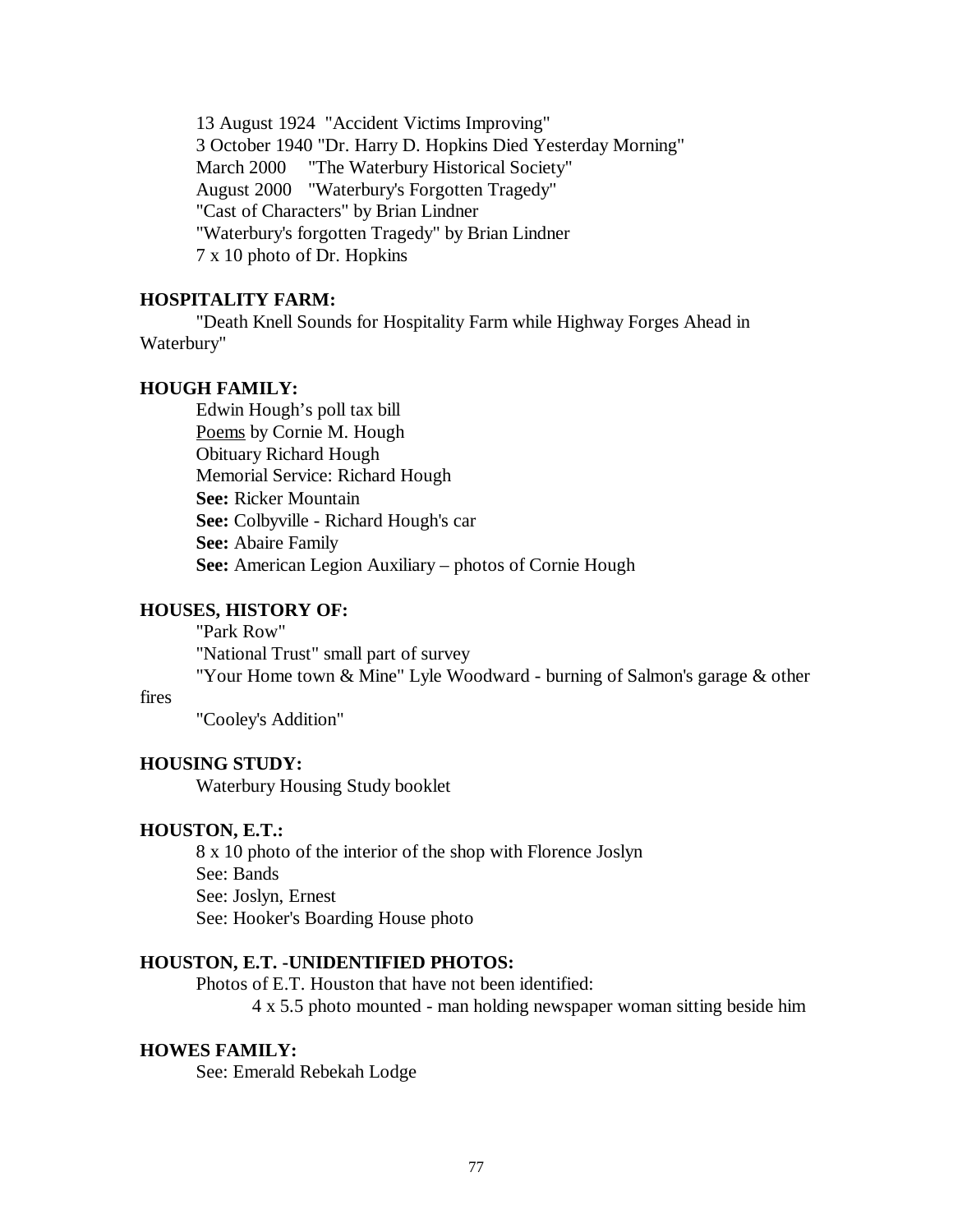#### **HOWLAND FAMILY:**

"Wayne Howland" 3.5 x 5 photo of Alice Howland

## **HUDSON, JOHN:**

A letter by E. R. Reiner about Hudson Family

## **HUMPHREY, CHARLES:**

See: Stone Family, letter in Pension Records.

**HUNGER MOUNTAIN CHRISTIAN ASSEMBLY:** Church bookmark

# **HUNT, HERBERT:**

See: Vermont State Hospital, History of

# **HUNTLEY, ALEX:**

Wedding invitation for Alex Huntley & Grace Tabor

# **HUNTLEY, EBER:**

Eber Huntley article – unnamed book.

## **HURRICANE - 1938:**

Story by Brian Harwood 22 September 1938 Waterbury Record 29 September 1938 Waterbury Record 5 x 7 photo of wrecked WDEV tower

#### **HUSE FAMILY:**

Emory Huse obituary

# **ICE CENTER:**

"Washington West Ice Center Opens" 17 December 2003 "Ice Center Grand Opening" 28 January 2004 18 December 2003 letter from Charles Taylor Invitation to Opening "Memorandum of Understanding" Free Press letter to editor by Kendall Stafford 14 February 2003 letter from Scott Rathke "Ice Center Grand Opening" March 2004 "The Ice Center" February 2004 14 photos

# **ILLUSTRATED CANISTER:**

Spring 1873 Waterbury newspaper (donated by Williams Family)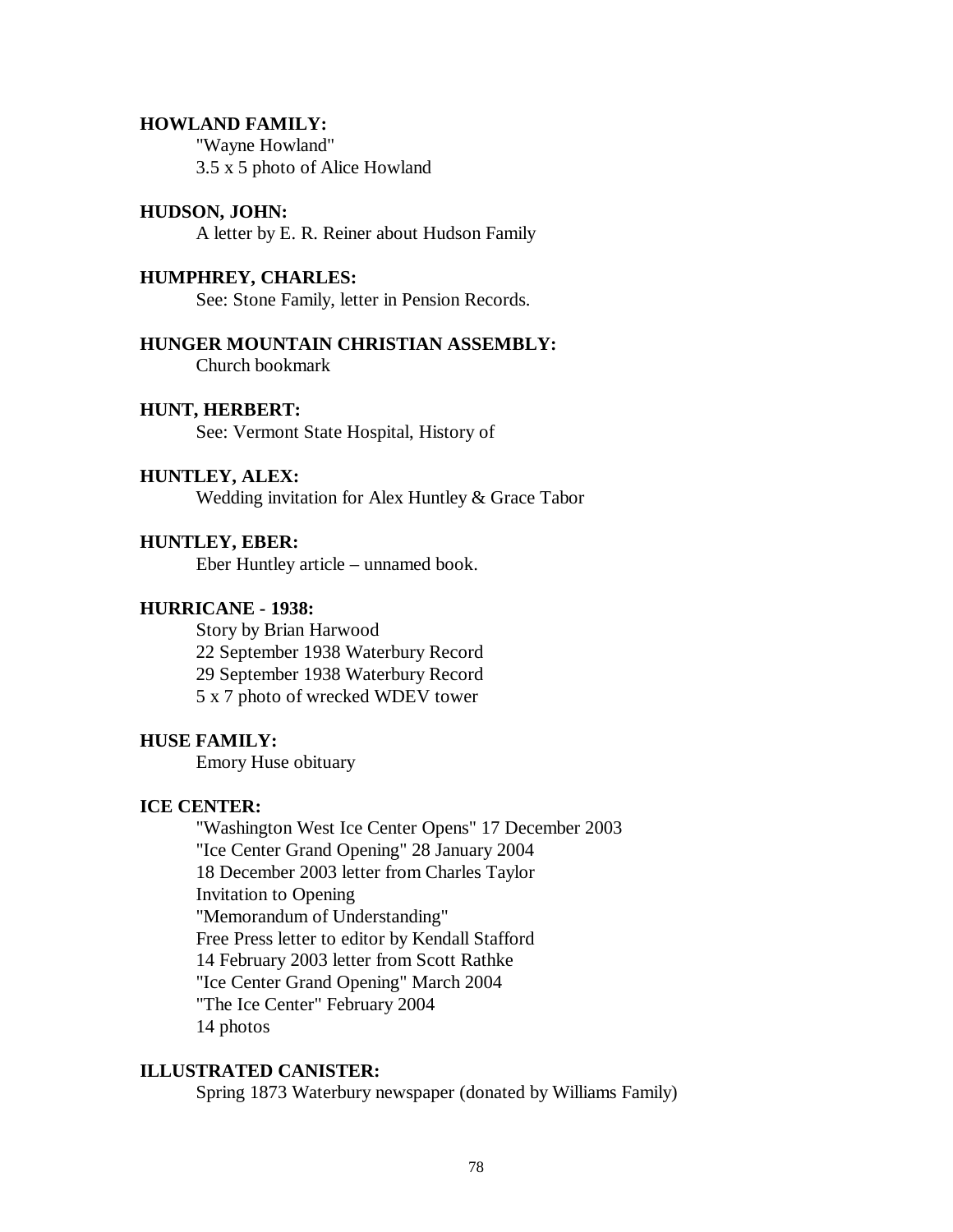## **INGALLS, JOSIE:**

2.5 X 4 Photo of Josie taken by C.B. Cheney

# **INGHAM, DR. H.A.:**

See: Wells Family

# **INNS, B&B, ETC.:**

"William Hall Sr." Holiday Inn Opening 1972 Acorn Inn 15 January 1978 (Gregg Hill - Ostler Family) Press Release & Photo Gail McCain - 1836 Cabins Mt. View B&B, Walter Frey - photo Brochure from Waterbury Inn (former Clements' Tavern) "Thatcher Brook Inn" November 2002 "A Change to the 'Best'" 2004 "A New Look" 2 August 2002 (2) "Former Holiday Inn Spills the Beans on Switch" 14 August 2002 6 x 9 postcard of Holiday Inn, Blush Hill (2) Inn at Thatcher Brook Falls menu "The Inn at Thatcher Brook Falls" See: Adams Family

#### **INTERVALE AVENUE:**

See: Farrar's Addition

## **IRISH, MAX:**

"Max Irish" "Waterbury Fixture Hangs up Apron" 7 July 2001 "Waterbury Butcher Considers Retirement" 5 July 2001 "I'Deal Market" February 2001 "Custom cutters like Maxi are a dying breed" "Maxie's Ideal Market says Goodbye" December 2004 "End of an Era" 2004

#### **INTERSTATE 89:**

See: Hospitality Farm

5 x 7 color photo of sand formation taken by Elsie Carpenter

Two photos from the newspaper, undated, construction and after near Exit 10

5 x 7 of construction with Camel's Hump in background

5 x 7 of construction just west of Waterbury

"Exit 10 Gateway to Waterbury"

(2 different) 3.5 x 5 photos of building the interstate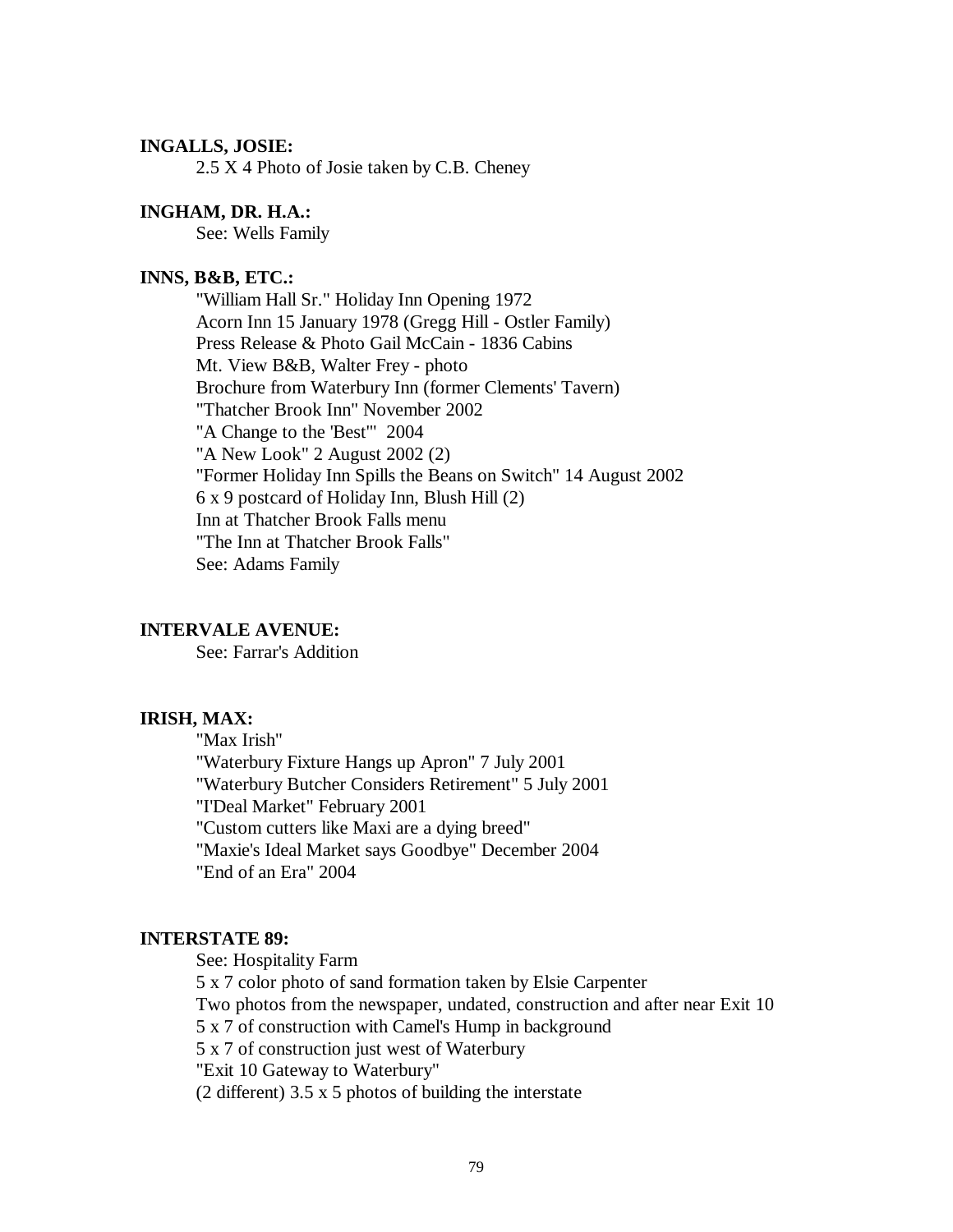# **IZOR FAMILIES**:

See: Military Profiles for Paul Izor 1978 Izor Brothers Calendar "Rescue Boy From Drowning"

# **JACKOW, JAMES**:

23 Nov. 1868 estate of James Jackow attached.

## **JANES, DR. HENRY:**

Copy of a letter by Jonathan Letterman with reference to Henry Janes Dr. Janes' calling cards two kinds (11 Surgeon & 13 Chelsea, Mass. address) Calling cards he received from:

M. Lerurier

Levi Woodbury

Lewis Cass

M. Dickerson

Le Chevalier de Cacon

Mr. Van Buren

Major General Mascomb

6 x 8 photo mounted of Janes' house around 1900

3.25 x 5.5 postcard photo of Dr. Janes sitting in chair

3.5 x 5.5 silhouette of Dr. Janes hat (2 & they are reverse of each other.

# Mechanics Fair)

3.5 x 5.5 silhouette of Dr. Janes without hat (2 & they are reverse of each other. Mechanics Fair)

49,000 Wounded Soldiers Passed through His Hands" by Pauline Moody

1995 correspondence with the author, Gerard Patterson concerning Dr. Janes

Copy of Dr. Janes Visitation book along with the original

1856 Expense book

1857 Accounts book

"Surgeon General's Office, Army Medical Museum" **-**Rufus Pray

"Surgeon General's Office, Army Medical Museum" **-** William Gilbert

"Waterbury hoping to Preserve Home of Union Doctor"

"Blood, Sweat, & Tears" by Howard Coffin

Letter from Gary Maslow with return letter from Brian Lindner 7 November 1999

"Famous Civil War Surgeon to be Featured in Heritage Weekend ...."

"A Beloved Citizen Passes"

"Dr. Henry Janes"

"Dr. Janes' Trunk given to Gettysburg Park Collection"

Poster for Birthday Party 24 January 2003

30 November 1998 Lois Sabin's comments on Library building Committee concerning Dr. Janes

Photocopy of Dr. Janes GAR application "Country Doctor" by Pauline Moody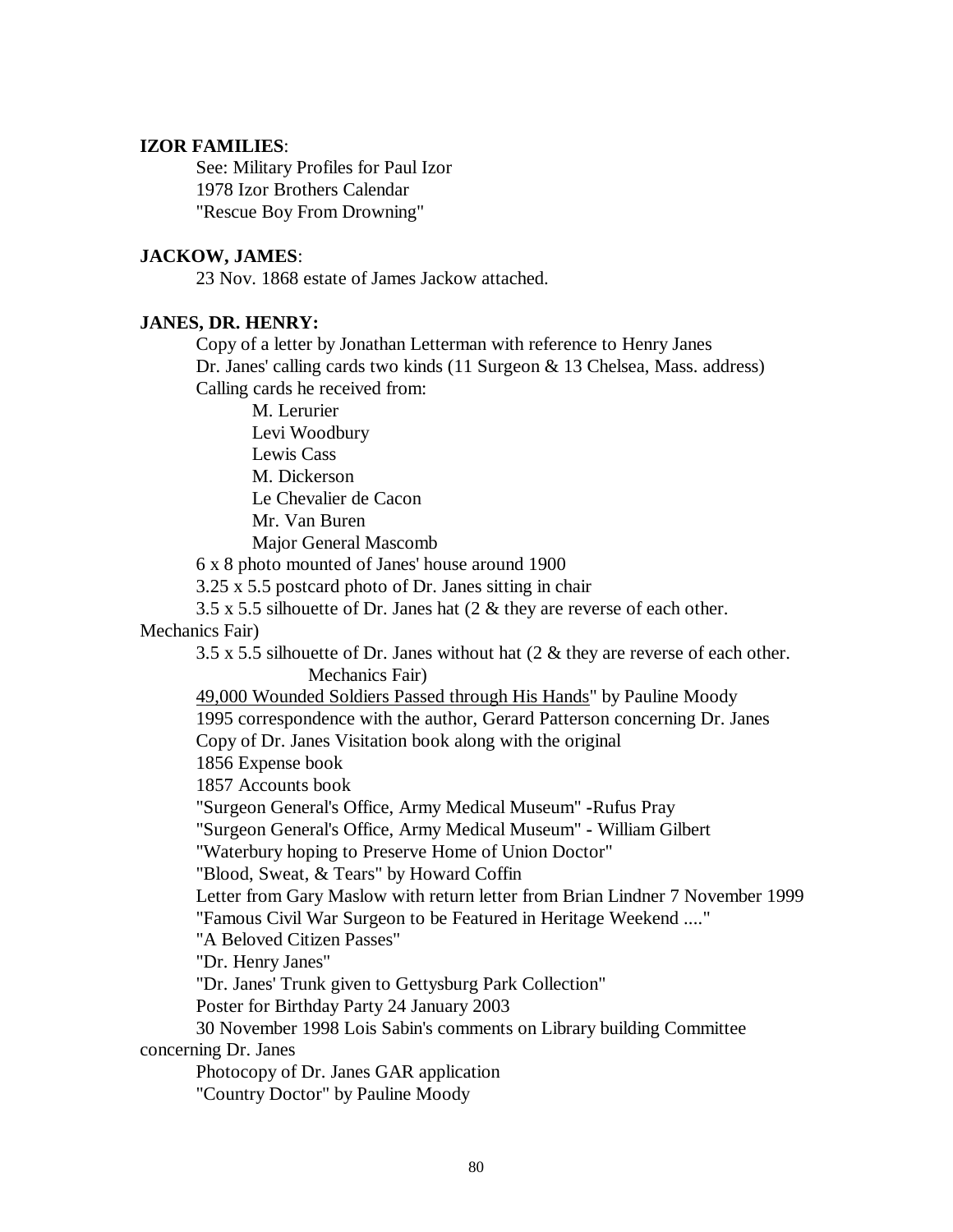Dr. Janes by Lois Sabin

"The Hospital that became a College" by William Shepard

"49,000 wounded soldiers passed through his Hands" by Pauline Moody and one photocopy of same

"Who was Johnathan Letterman" Internet article containing info on Dr. Janes "Why is the Profession of Killing More generally Honored than that of Saving

#### Life?"

20 January 1865 Telegram by Alex H. Haff 8 July 1865 telegram to Dr. Janes 6 x 8 photo mounted - Dr. Janes in Library "Dr. Janes" copied from Child's Gazetteer "Remembering Dr. Janes" 8 x 10 photo of the house (copy) 4 x 5 photo of the house from book or newspaper 24 October 1978 letter from Alton Wheeler about Dr. Janes Microfilm and fiche of the Gettysburg records Joseph Holmes' medical history Military Stone description Typed copy of portion of John Brooks Wheeler's book "Memoirs of a Small town Surgeon" 8 x 10 reprint of photo of Sloane Hospital See: Nicholas, Jennie

# **JANES, DR. HENRY - MEMORIAL DAY, MAY 30 2004**

Poster/invitation (2) Biography for invitation 29 May 2004 Free Press Calendar Program "Memorial Day 2004" World Article photos by Wesley Kaiser 21 April 2004 letter from Lestyn Mattison, Governor Douglas's Scheduler

# **JANES, HENRY F.:**

Article Henry F. Janes – unnamed book. See: Pride, Amasa

#### **JANES STATE MARKER:**

Application process for State Marker

# **JENKINS, POLLY:**

See: WDEV for photo & poem

#### **JEWETT, EDGAR - FAMILY:**

See: Yellow Bus Line 1937 Calendar Jewett & Son Edgar Jewett obituary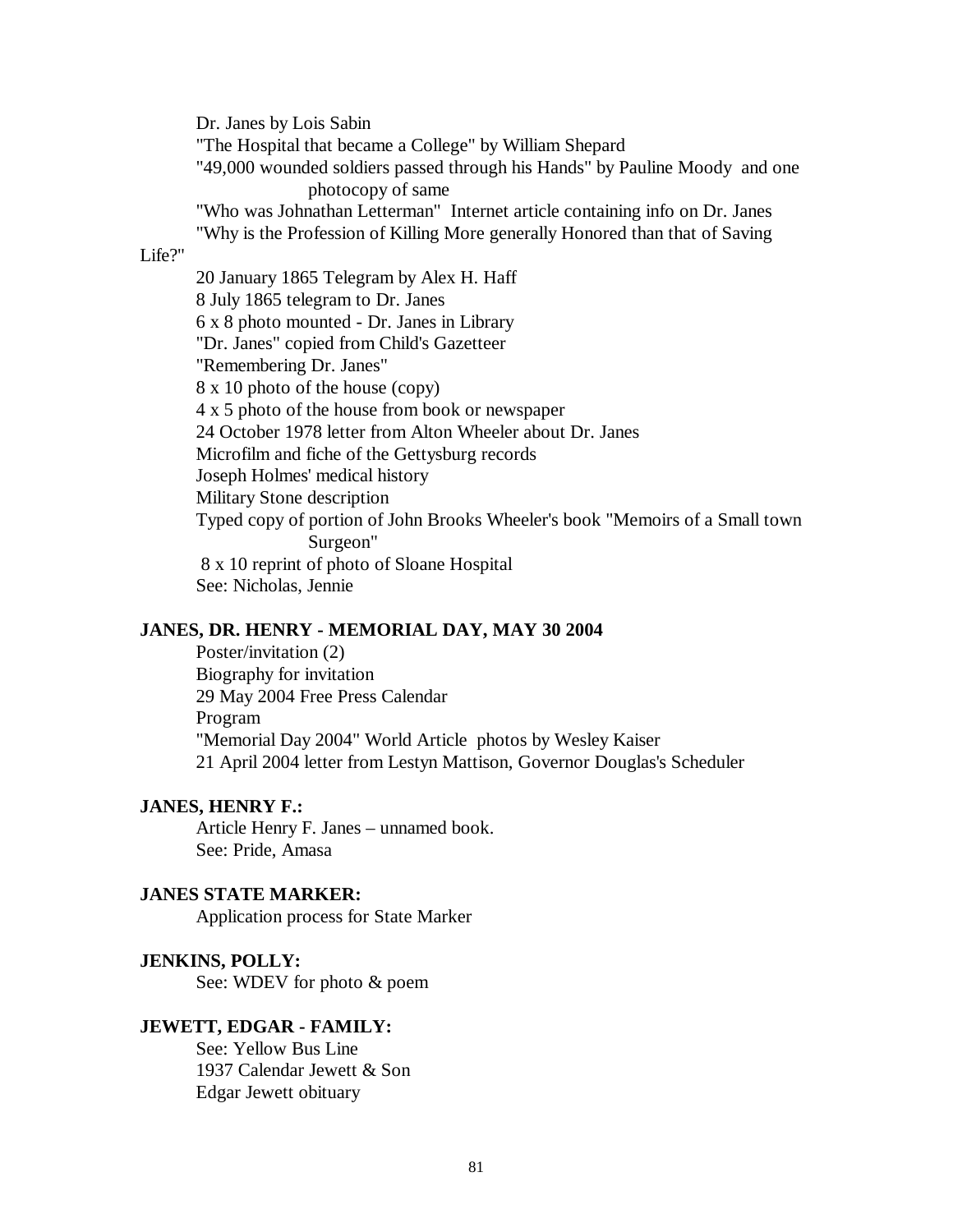# **JOHNSON CEMETERY:**

"Waterbury Cemetery Restoration Unlikely" "Super Highway, Town Dump Hide a Forgotten Cemetery" 5 (3.5 x 5) photos of graves 2007 articles on Lovina Noyes grave being dug up (2) 4 x 6 photos of Lovina Noyes' grave

## **JOHNSON, DEAN:**

Photo of Dean Johnson in WWII Navy Uniform See: Grange for photo & story on Billy & Nancy Johnson

# **JONES, FLORA & ZEPHERINE:**

29 July 1941 article 23 Oct. 1997 letter of Zepherine's death. Flora Jones' obituary Brent Bartlett's wedding article Brent Bartlett's Obituary "Former Waterbury Woman Dies in Crash" Senata Bartlett

# **JONES, ROBERT & BETTY:**

"Scholarship keeps Memory Alive" Obituary for Dale Thurston Jones "In Memoriam" Dale Jones "Jones Memorial Scholarship Awarded" with 4 x 5 photo of Bob & Betty Jones with Michael Charbonneau & James Ploof "Catching Up With Folks" 3 x 5 photo of Jones family Robert & Betty Jones 50th Wedding anniversary "Jones 50th"

# **JONES, STEPHEN:**

Biography by Lorraine Hughes Invitation to S. Jones Grave marking. "Early Settler Remembered" by Jennifer Gordon 2 Grave marking programs Photos:

3.5 x 5 of Lorraine Hughes with marker

3.5 x 5 Marker

3.5 x 5 Stephen Jones gravestone

3.5 x 5 Lorraine Hughes giving speech

3.5 x 5 National Guard

3.5 x 5 DAR Official speaking

4 x 6 of Legion and crowd

4 x 6 of crowd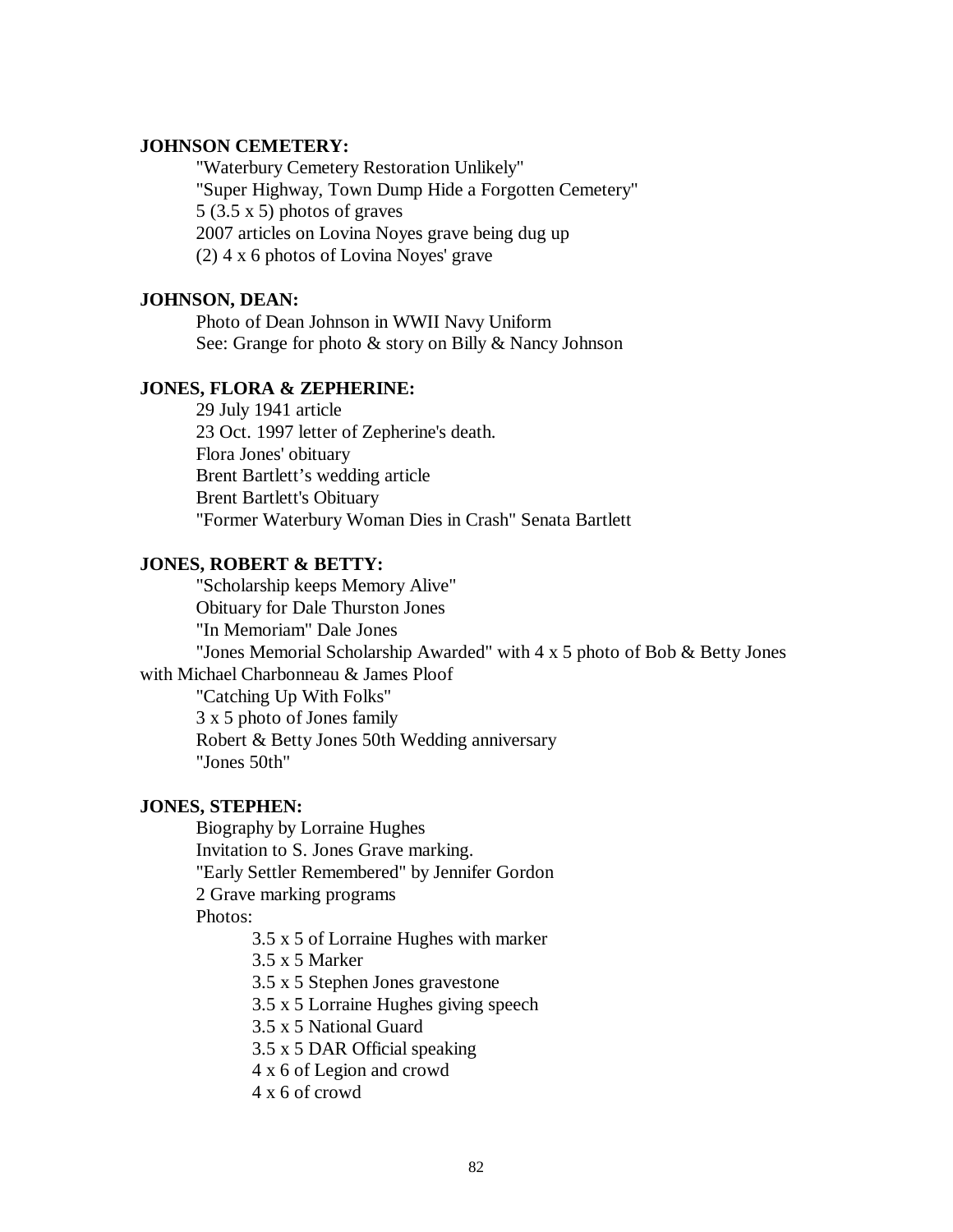4x 6 of Boy Scouts

4 x 6 of Lorraine Hughes

4 x 6 of Lorraine Hughes uncovering marker

4 x 6 of Chris Palermo & Brian Lindner

4 x 6 of crowd

4 x 6 of Stephen Jones stone

4 x 6 of Center Church

4 x 6 of Betty Jones giving a tour of Church (3)

(2) 4 x 6 of Lorraine Hughes receiving bullets from Guardsmen

# **JOSLIN, SAMUEL:**

10 May 1837 attaching estate by David Sheple & Hira Richardson

# **JOSLYN, BERTHA:**

2.5 x 4 photo of Bertha Joslyn 4 x 6 photo of Bertha Joslyn 4 x 6 oval photo of Bertha Joslyn 3 x 3 photo of Bertha Joslyn in later years 1904 -1905 Randolph State Normal School report card Diary for 1911 Joslyn genealogy by Laura Skeels Letter to Bertha from Eda about family genealogy Bertha's local genealogy Bertha's list of families and dates Chamberlain Genealogy Fan shaped chart on lined paper of Joslyn, Chamberlain, Waterman Genealogy Bertha's Joslyn genealogy done on gray wrapping paper 8 October 1925 letter by Bertha Joslyn requesting Genealogy information on Thayer family of Sharon Photo Album labeled BJ1 b State Board of Education Certificate 1 July 1925 State Normal School Diploma 22 June 1905 Recommendation from Randolph Center Normal School, June 1905 Recommendation from Randolph Center Normal School, 7 June 1905 Trinity College mailing to Bertha "Miss Bertha Joslyn, Retiring ..............." 3.5 x 4.5 photo mounted of a school - came from her estate Small notebook of genealogy  $&$  writings by Bertha plus lists of her students Small notebook of copied poems Stereopticon of school  $&$  students with her name on back 3.5 x 6.5 History of her life in her hand writing See: Joslyn Ernest (her brother)

## **JOSLYN, ERNEST**:

Photos: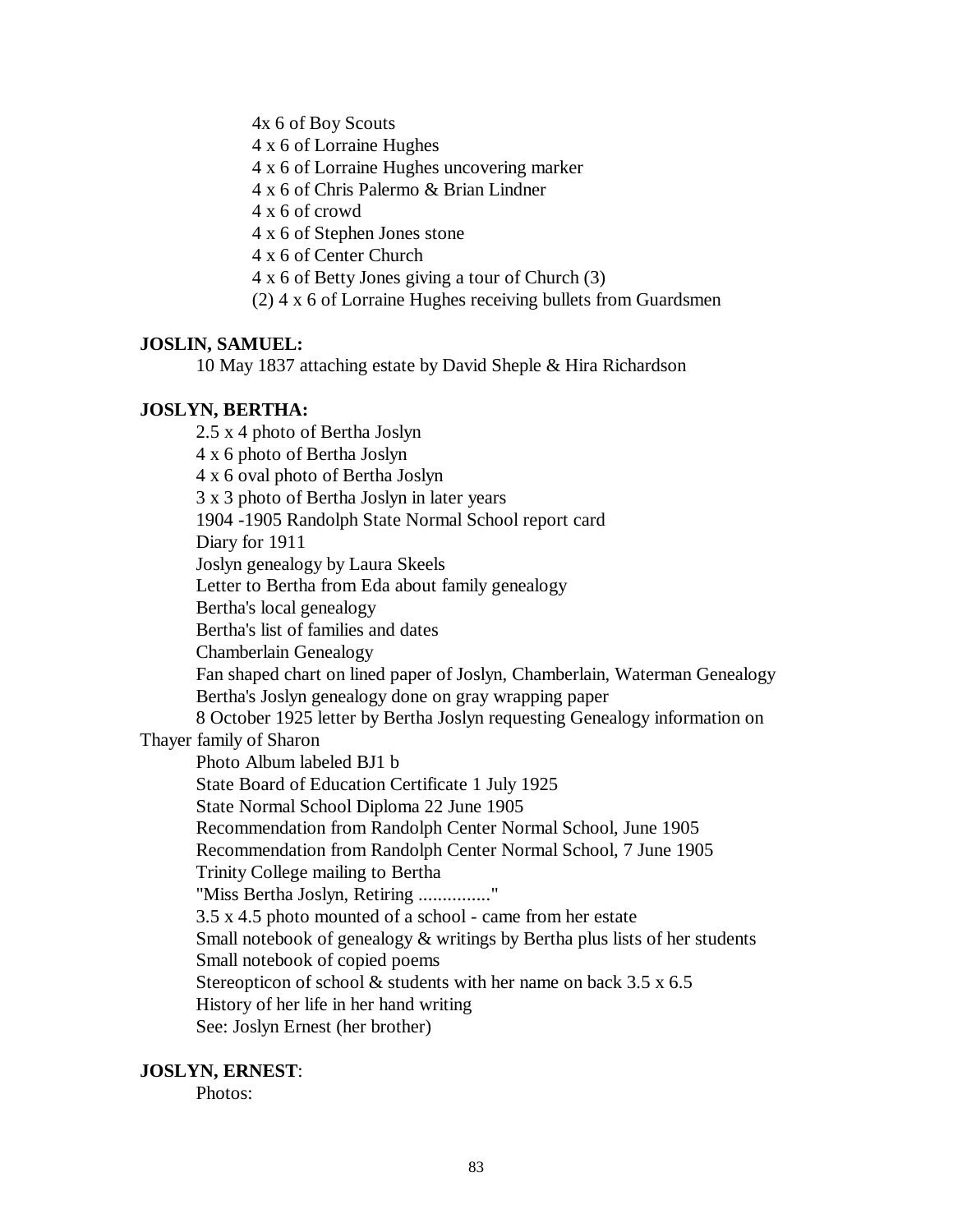8 x 10 Ernest Joslyn in Haines Store (also smaller photo on backing of

same view)

8 x 10 " sitting on a barrel 8 x 10 " " on Stowe Street with Haines Cart 8 x 10 " behind building in winter 5 x 9 Ernest Joslyn 4 x 5.5 of Ernest Joslyn 3.75 x 5.5 Ernest Joslyn is the only one identified of six people 2.5 x 3.5 oval mounted of Ernest Joslyn 4 x 6 photo mounted with Ernest Joslyn & six unidentified men 4 x 5.5 mounted with Ernest Joslyn & 8 unidentified men 4 x 5.5 mounted with Ernest Joslyn & 8 unidentified men 4 x 4 oval photo mounted Ernest Joslyn with Dan Carpenter and one other man 3.5 x 4.5 photo mounted Ernest Joslyn in field with two other men - one sitting on a rock 7 x 9 photo of Florence Joslyn at E.T. Houston's store Ernest Joslyn's obituary Florence Joslyn's obiutary 3.5 x 5.5 postcards addressed E.E. Joslyn, State Distributor War Savings (7) See: Joslyn, Bertha (his sister) See: Hooker's Boarding House See: Houston, E.T. for photo of Florence Joslyn

# **JOSLYN, JESSIE:**

Obituary Jesse Joslyn "Entertainment at Montpelier" Jesse Joslyn home

#### **JOY FAMILY:**

Benjamin Joy's business card. "A Collection of Poems" by Avis (Joy) Warren

## **JUDSON, D.R.:**

See: Wells Family

## **JUVENILE CENTER IN WATERBURY:**

"Plan for Jail ................" 2 February 1982 "Juvenile - Jail Opponents to Seek Public Hearing" "Corrections Department Should Heed Waterbury Protests" "Easton Joins Hines Controversy" "Detention Center Opponents Appeal to Governor ..................." "Committee Skeptical of Center" "Waterbury Angry at State Over Jail"

#### **KAISER FAMILY:**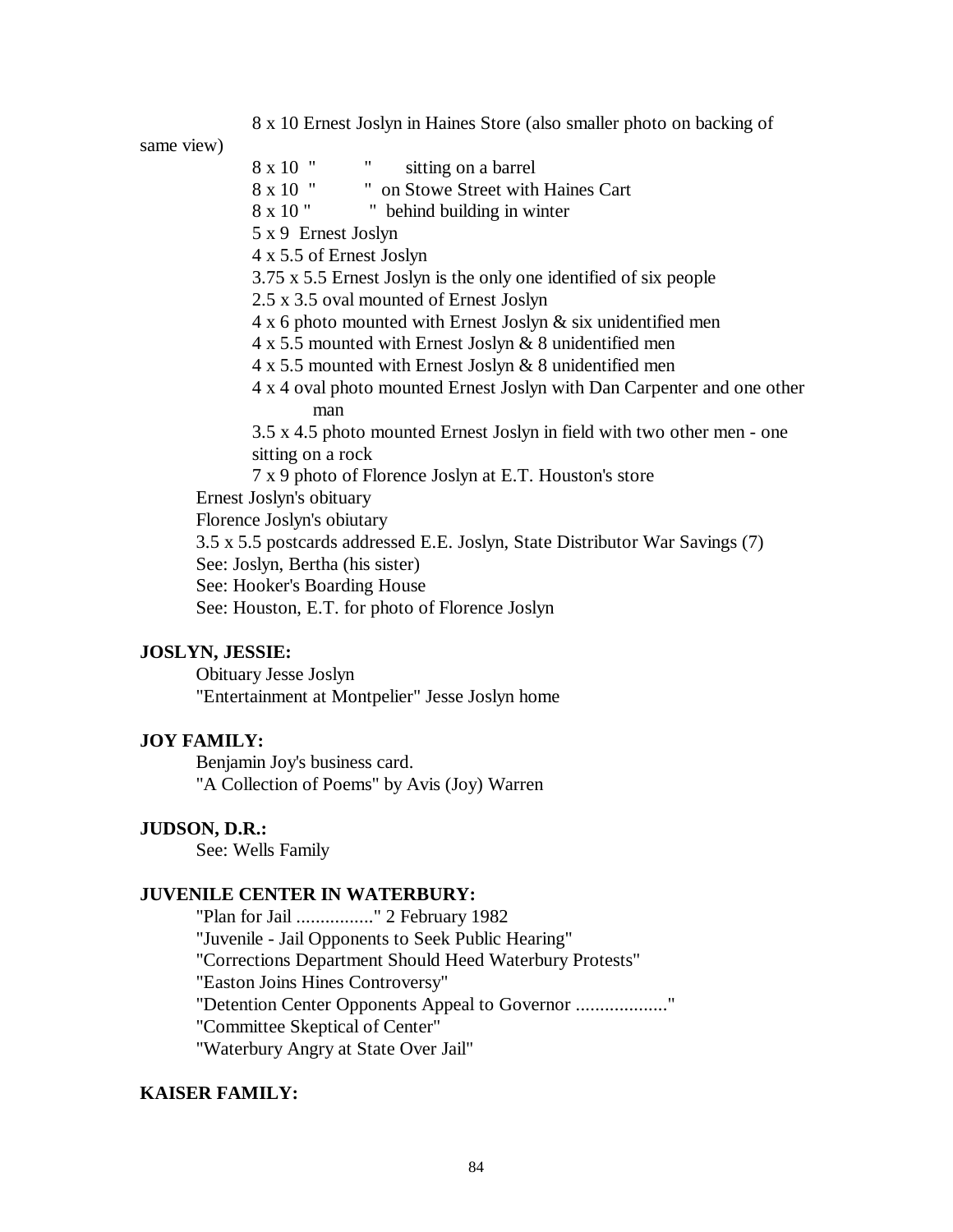Obituary of Nancy Kaiser Ayers Marriage of Dennis Kaiser & Madalene Demeritt Dennis Kaiser accident See: Abaire Family See: Hough Family See: Little River Free Will Baptist Church article by Linda Kaiser See: Reform School article by Linda Kaiser See: St. Andrew Church - Wesley Kaiser

## **KARL SUSS COMPANY:**

Photos: Ted Bettes Peter Heinz Dr. Suss "Foreign Firm calls Waterbury Home"

# **KEEFE FAMILY:**

Margaret Keefe's wedding invitation

## **KEITH, LESTER:**

See: Military Profiles

#### **KELLER & LOWE, INC.:**

Stationery from the business

### **KELTY, JOHN:**

See: Wells Family

# **KENNAN, GEORGE:**

Letters from Col. George Kennan (in Waterbury from early 1790s to his death in 1830) to his son Thomas (a clergyman in upper New York State) dated July 15, 1816, June 30, 1817, August 3, 1818, and January 29, 1820.

Letters from Prof. George Kennan to Town clerk Sept. 3, 1971 and to Mrs. Alice Post, Sept. 26, 1971.

# **KENNEDY, HOMER - FAMILY:**

Poem by Dorothy Kennedy

#### **KENNEDY, KIMBALL, Sr. - FAMILY:**

Kimball Kennedy, Jr. obituary "Kennedy among first of War time graduates" Harold Kennedy Burlington International Airport: A Pictorial History -- photo of Harold Kennedy

# **KENNEDY, MARK:**

Article from Contemporary Crisis 1988 written by Mark Kennedy.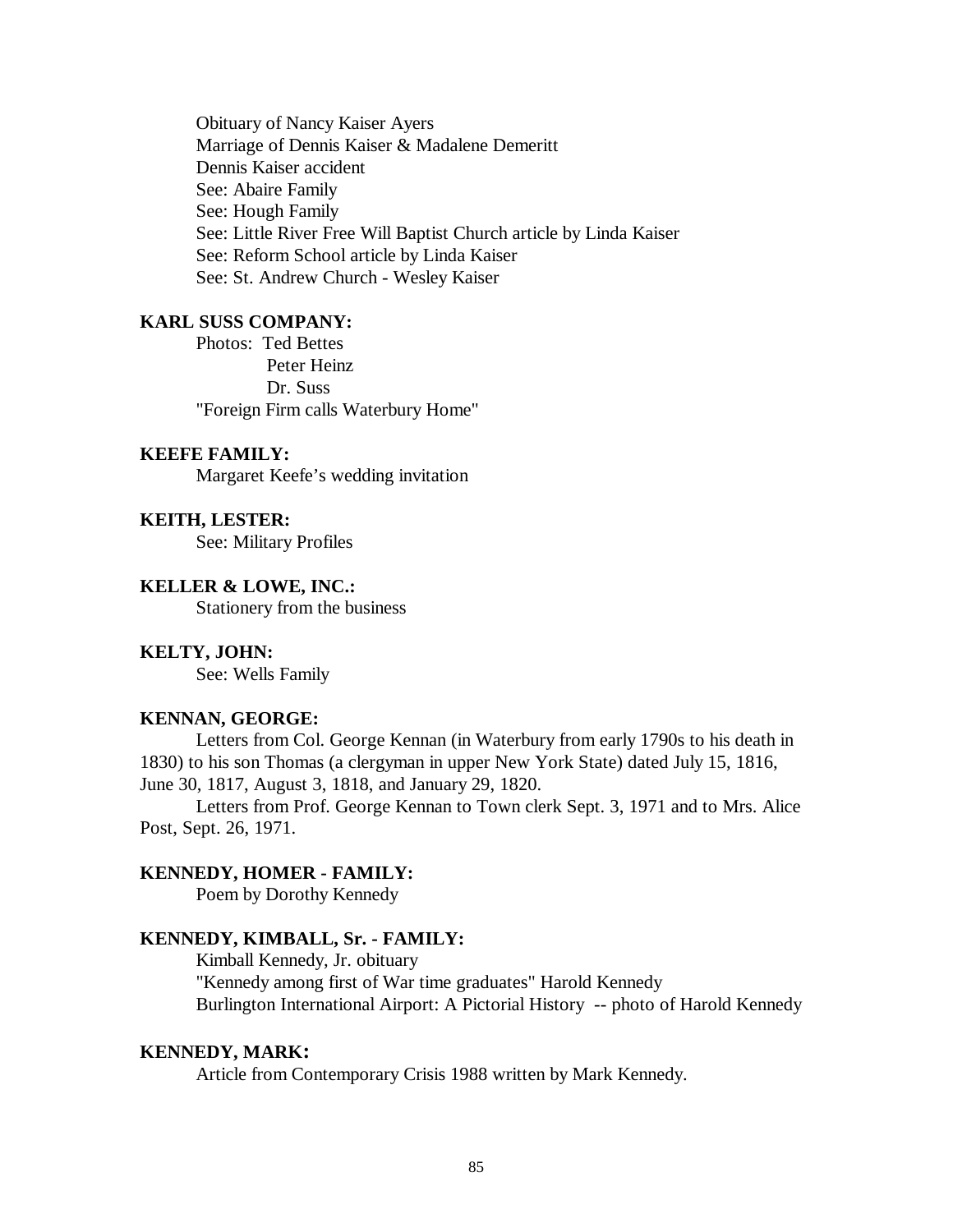# **KENYON FAMILY:**

"Iron Kettle Holiday Story Bring History Study to Life"

# **KEW, BERNARD:**

"Takes College Teaching Post" September 1973 21 March 1979 letter from St. Alexis Hospital to Mrs. Bernard Kew Dedication page of St. Alexis Hospital's Quarterly November 2003 letter from Susan Kew Burge to Linda Kaiser describing Bernard Kew

# **KIDS FEST:**

Photos: Dinoman Sam & Phillip Smith

Kim Boyd, Scott & Maggie Rathke, Robert Dositis, Dawn & Sophie

# Minter, Sally Dain

Kids Fest brochure

# **KIMBALL FAMILY:**

Lois Mary Kimball

# **KING, JOHN - FAMILY:**

See: American Legion & Auxiliary Laminated obituary for John King John King obituary & funeral notice Carriveau's Gulf ad with photo of Frank, Pat (King), and Mike Carriveau Doris King Engagement Patricia Corriveau Obituary

#### **KINGSBURY, LAWRENCE - FAMILY:**

"It took 24 Years" 5 x 7 of Barbara Kingsbury at Chittenden Bank

## **KNAPP, WARD - FAMILY:**

"Ward Knapp: Story teller from way back responsible for Middlesex History" **See:** Kenyon Family See: Merriman "A History of Waterbury" by Ward Knapp See: Waterbury Dam

# **KNEELAND FLATS:**

4 x 7 Stereopticon looking down Kneeland Flats about 1874 3.5 x 5 photo of the Towne House 4 x 5 photo taken on Kneeland Flats in 1988- Mt. Mansfield 4 x 5 photo taken on Kneeland Flats in 1988- Camel's Hump

2 x 3.5 Kneeland Flats 1937 (2 different)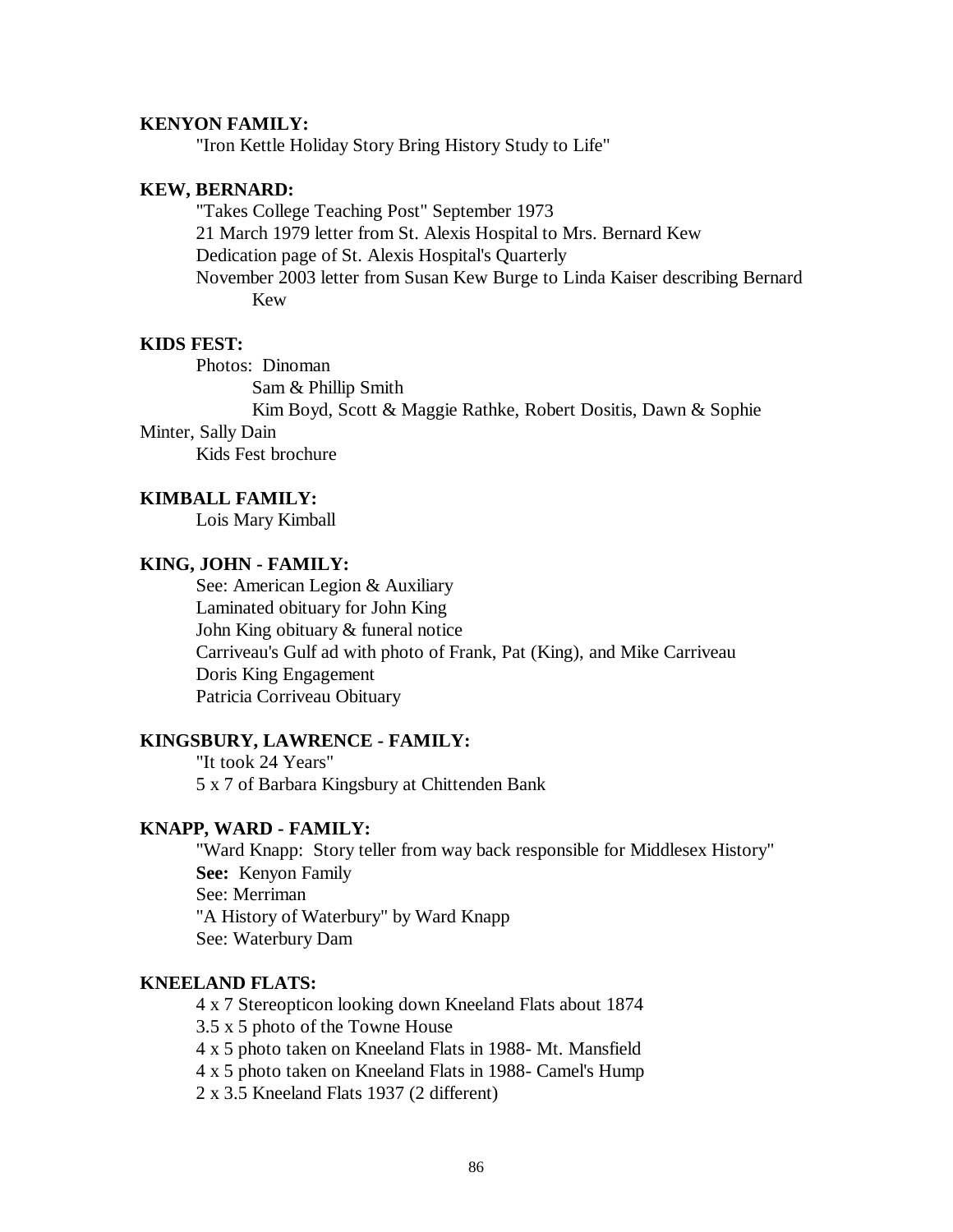## **KNIGHT, SILAS:**

20 October 1861 letter from Silas Knight to Addie

## **KNIGHTS, CHARLOTTE:**

See: Smith's Store

# **LAFAYETTE FAMILY:**

"John Lafayette Missing" "Etched in Stone" Rolland & Irene Lafayette Retiring from WORLD "Roland Lafayette, Jr. Named Principal of Jackson High" with Photo. See: Military Profiles "A Family's Legacy". "The Man Who Never Returned" John Lafayette, Stowe Reporter 29 June 2000 See: Artists of Waterbury

# **LAFOUNTAIN FAMILY:**

See: Bennett, Floyd

## **LAMB, FRANK:**

Frank Lamb's obituary Mrs. Frank Lamb's clipping about 1927 Flood Caroline Lamb's Obituary

# **LAMBERTON FAMILY:**

3.5 x 3.5 photo of Viola Lamberton and her sister Elsie Clark

# **LAMSON, J.F.:**

See: Wells Family

## **LANCASTER, MOSES:**

See: Wells Family

#### **LAPITRE, ELSIE:**

4 x 6 photo of Elsie LaPitre

#### **LARKIN, JEFFREY:**

Two brochures of Jeffrey Larkin running for State Representative

#### **LAVINE, JOSEPH:**

Justice Writ 10 April 1883 Nelson Pierce vs. Joseph Lavine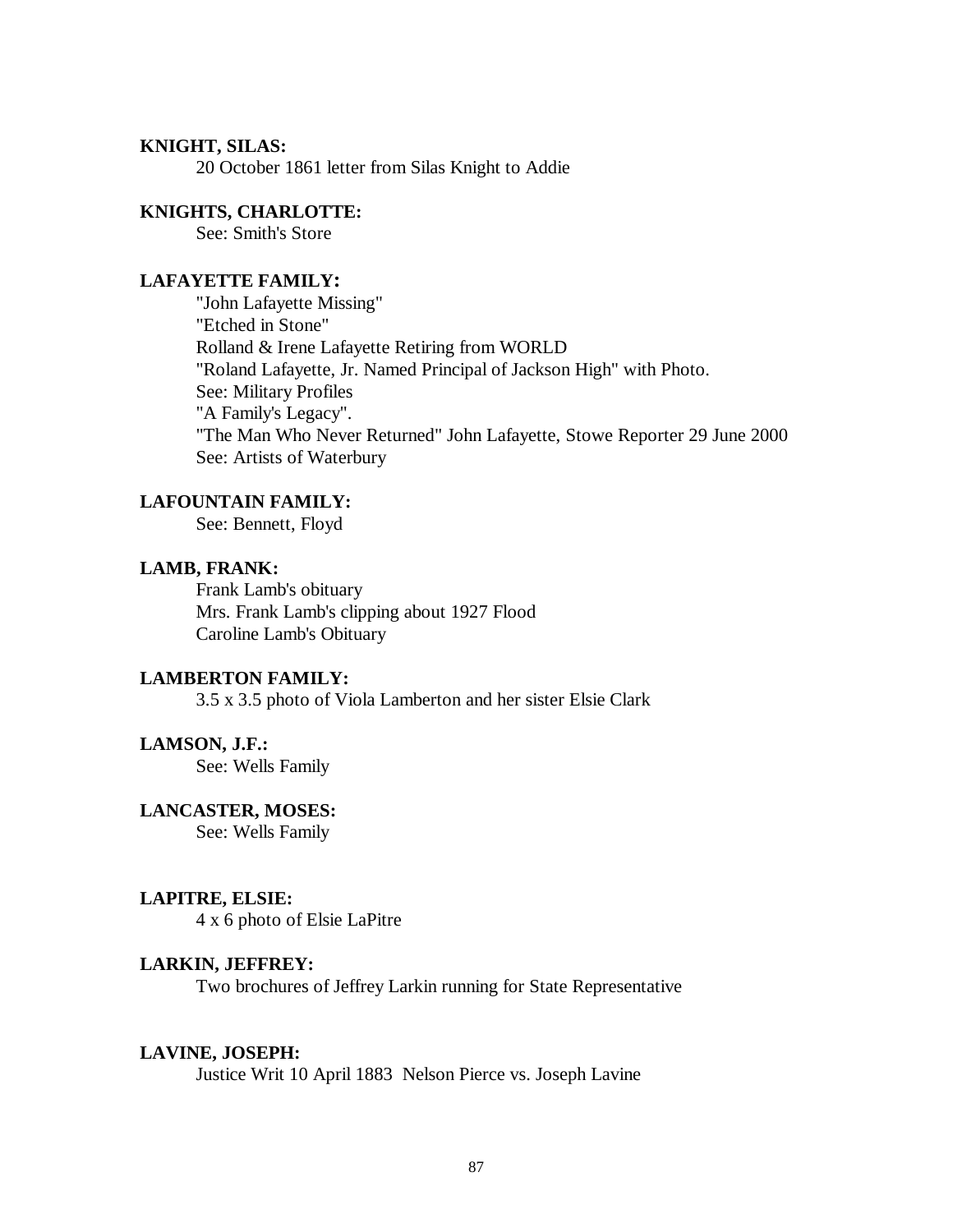#### **LAVELLE FAMILY:**

See: Hopkins, Dr. Harry

#### **LAWRENCE, JAMES:**

Sheet of stationery from his business

# **LEASE, GERTRUDE:**

See: Emerald Rebekah Lodge Gertrude Lease's obituary

# **LEBARON FAMILY**:

"The Story of 22-P-4, 19 February 1942"

7 March 1997 Letter to Brian Lindner concerning memoir of Della Nichols LeBaron Swasey.

Copies of letters: 15 August 1945, 23 August 1945, 8 November 1944 Letter to Lois Sabin 24 June 1997 Copy of 7 February letter from Della Nichols. 8x10 photo of LaBaron Family take 1939 "Second Week of August 1942" "LeBaron Cables "Alright" Five Days Before Story of heroism ..........." "Marilyn LeBaron and Alan Townsend Engaged to Be Wed" "Notes on Dascomb P. Rowe"

#### **LEBARON FAMILY - BOOKS**:

"Between the Wars" by Allen LaBaron. "Black Shoe, Brown Shoe" by Allen LaBaron

#### **LEFEVRE FAMILY:**

See: Hopkins, Dr. Harry

#### **LEGIONNAIRE'S DISEASE 2002:**

"Another Case of Legionnaire's Disease"

"Legionnaire's Disease Probe Continues"

"Legionnaire's outbreak continues to expand"

"Legionnaire's Outbreak now at seven cases"

"Two more cases of Legionnaire's Disease found"

"Waterbury residents concerned about Legionnaire's disease"

"Legionnaires' mystery points to Waterbury"

"Waterbury Unfazed by Legionnaires"

#### **LEITH FAMILY:**

See: Gale Family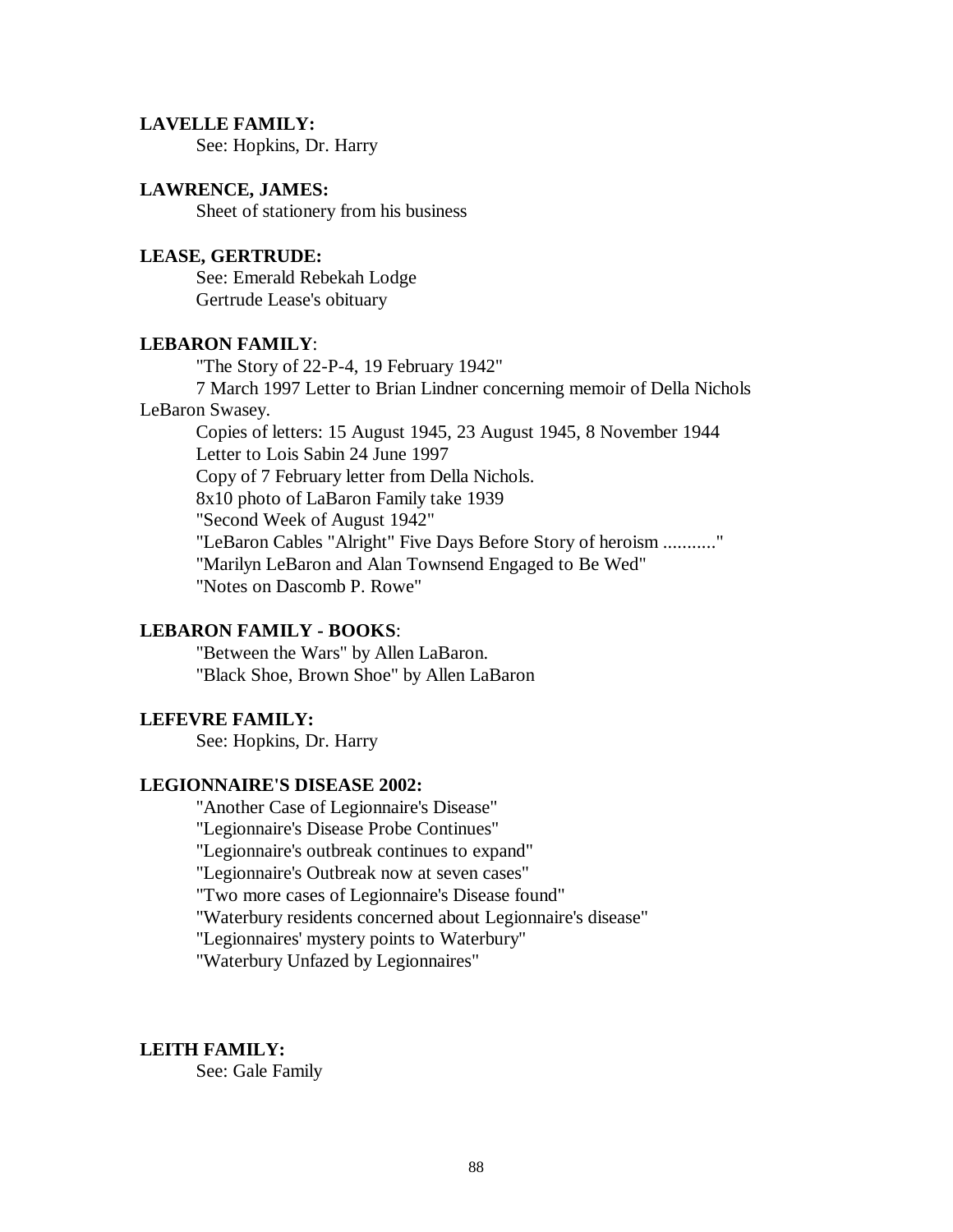## **LEMERY FAMILY:**

See: Obituaries See: Bicentennial Celebration 1963

## **LEWIS FAMILY:**

Genealogy of Joseph Lewis by Jerilyn Ormsby. 9 September 1987 letter to Mr. Lewis 14 September 1987 to Mr. Lewis Letter to Gleason Ayers from Brian Lewis 3 February 1987 Letter from Brian Lewis Sketch from Gazetteer of Bolton about Asa Lewis 24 October 1986 letter about Lyman Lewis from Brian Lewis Photo of Gordon Lewis with Family

# **LEWIS, LYNN & LUCILLE:**

Lynn Lewis "Green Hills of Vermont Obituary Gordon Lewis Photo of Lynn & Lucille's family

# **LIBRARY RADIO BROADCASTS 1969-1971**

Transcripts from all the Broadcasts

## **LIBRARY RENOVATIONS PROJECT - 1993:**

"\$275,000 Library Renovation Bond on Waterbury Ballot" February 1993 Exit 10 "News From the Library" "Waterbury Selectmen oppose library Expansion" Notes and letters concerning the meetings - full collection of events

# **LIBRARY RENOVATIONS PROJECT- 1999 Bond Vote Failure:**

Brian Lindner's file on the process

## **LIBRARY STOCK SALE:**

18 June 1857 Edwin Dillingham 19 February 1889 Charles Sheldon 27 August 1887 Jasper Lyman 2 January 1858 Hellen Amelia Sherman 30 May 1857 Ellen S. Lamson 7 September 1857 E.S. Newcomb

# **LIFTON FAMILY:**

See: Artists of Waterbury

#### **LINCOLN, ABRAHAM:**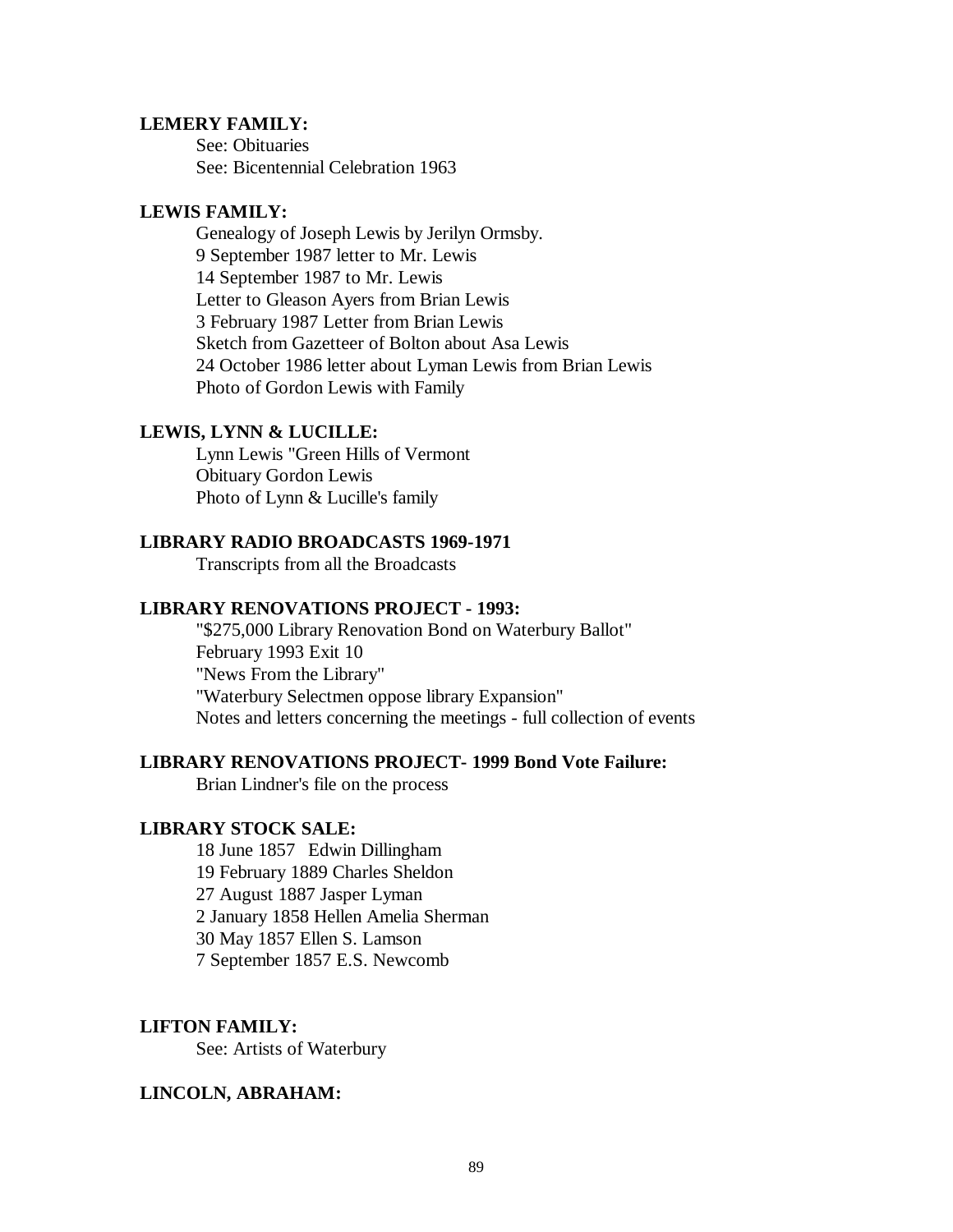"Tad Lincoln" obituary "Lincoln's Great Grandson plans additional gifts...."1959 "Rumors of War" 1861 clipping "Vermonter, Great-Grandson of Lincoln ........" "Vermonter gives Lincoln Watches to .........."

# **LINCOLN STREET:**

Brookside Farm owned by Luther Graves, Phillips Family, & Kelly Family Aerial View Christmas Card of farm when Phillips owned it 5.5 x 4 Two different 4 x 6 of 8 Lincoln Street

## **LINDNER FAMILY:**

"Stowe Guide" Winter/Spring 2001-2 article by Brian Lindner "Stowe Ski Patrolman Returns to his Roots."

Kenneth Lindner's Memorial Service Program (2) "Spur" Brochure & envelopes. Kenneth Lindner's Obituary (2 different) "The Future of the Past" 14 July 2002 "Home Town Heroes" February 2004 "Memorial Planned for B-47 Crash" National Life Group 2009 Annual Report "Experience Duty"

# See: Campbell, Harold Denny

#### **LIONS CLUB:**

Short history of Lions Club in Waterbury "Waterbury Girls Team honored by Lions"

# **LITTLE RIVER FREE WILL BAPTIST CHURCH:**

Record Books are located in vault

"Little River Baptist Church" 21 August 1935

3 April 1847 letter by Julius P. Hall concerning statements made by Ira Gray about Free Will Baptist Church (Ira was minister)

Three 4 x 6 photos taken 2001 of house at 57 Highland Avenue, Stowe (used to be Little River Free Will Baptist Church, moved at the time of the Dam)

"Little River Baptist Church" by Stella Moulton (newspaper article)

"Little River Baptist Church" by Stella Moulton (typed copy)

"Little River Baptist Church" for the 1991 history book

"History of the Baptist Church" by Esther Wood

"Little River Free Will Baptist Church" by Linda Kaiser (includes pew design and photo of

the Church)

25 August 2001 letter from Charles Adams to Linda Kaiser concerning Church building

See: Waterbury Center Free Baptist Church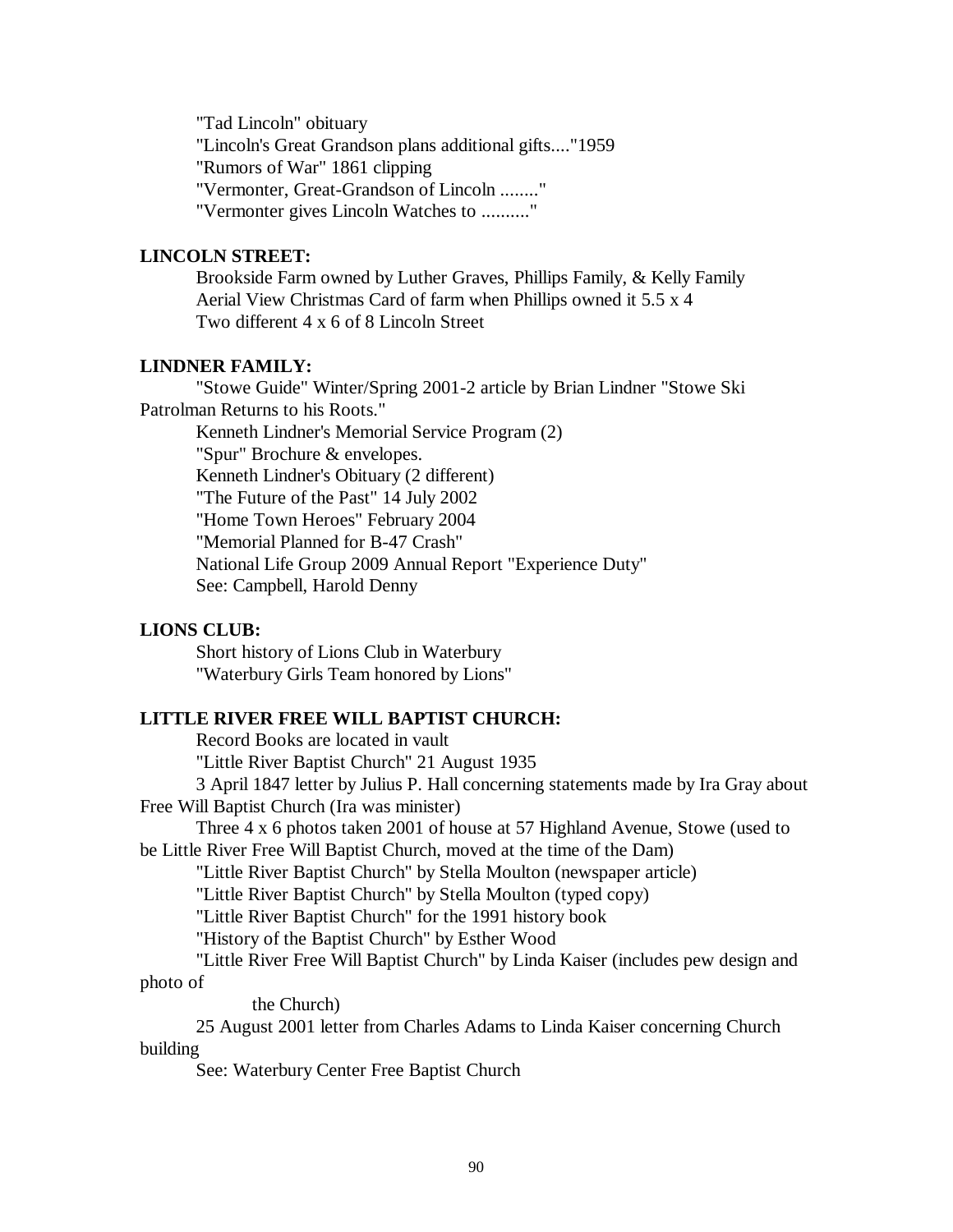See: in the vault are books of the Little River Free Will Baptist Church donated by Herschel Smith family

"History of the Waterbury River Free Will Baptist Church from 1840 - 1890" by Herschel Smith written in 1890

"Last Service of Worship"

6 x 8 photo mounted of Hershel Smith's Sunday School Class - all identified

# **LITTLE RIVER PROJECT:**

See: Waterbury Dam See: Waterbury Dam **-** Corps of Engineers manuals See: Waterbury Dam - Photos See: Civilian Conservation Corps

# **LOCKE, GEORGE:**

3.5 x 4.5 mounted photo of George Locke given to George Ather

# **LOGUE, LOUIS REV.:**

"Chaplain At Waterbury State Hospital" "Silver Jubilee of Fr. Louis Logue" "St. Andrew Church, Waterbury Has Centennial Observance" "Silver Jubilee Celebration ......." "Rev. Louis Logue honored on silver Jubilee ..." 2 Obituaries of Louis Logue 2 Funeral clippings (different) 3 photos of Louis Logue Biography of Louis Logue by Frances Spaulding "Nearly 500 parishioners and friends gather .............. " 1978 "Father Logue" Town Report Dedication to Father Logue 2 Funeral Programs Article from 1978 about Father Logue. Drawing of "Father Logue's Camp" done in 1977 5 x 7 photo of Father Logue, Father Dywer, & --- 4x 6 photo of Louis Logue See: Profiles to be Published See: Vermont State Hospital - Cemetery See: Vermont State Hospital See: Fourth of July Celebrations

# **LOOMIS CEMETERY:**

1940s map of Loomis Cemetery "Court May Decide Status of Waterbury Cemetery" "Loomis Hill Cemetery work Begun by Waterbury Grange" 1962 30 photos of the stones & cemetery 8 Black & white photos of the cemetery being cleaned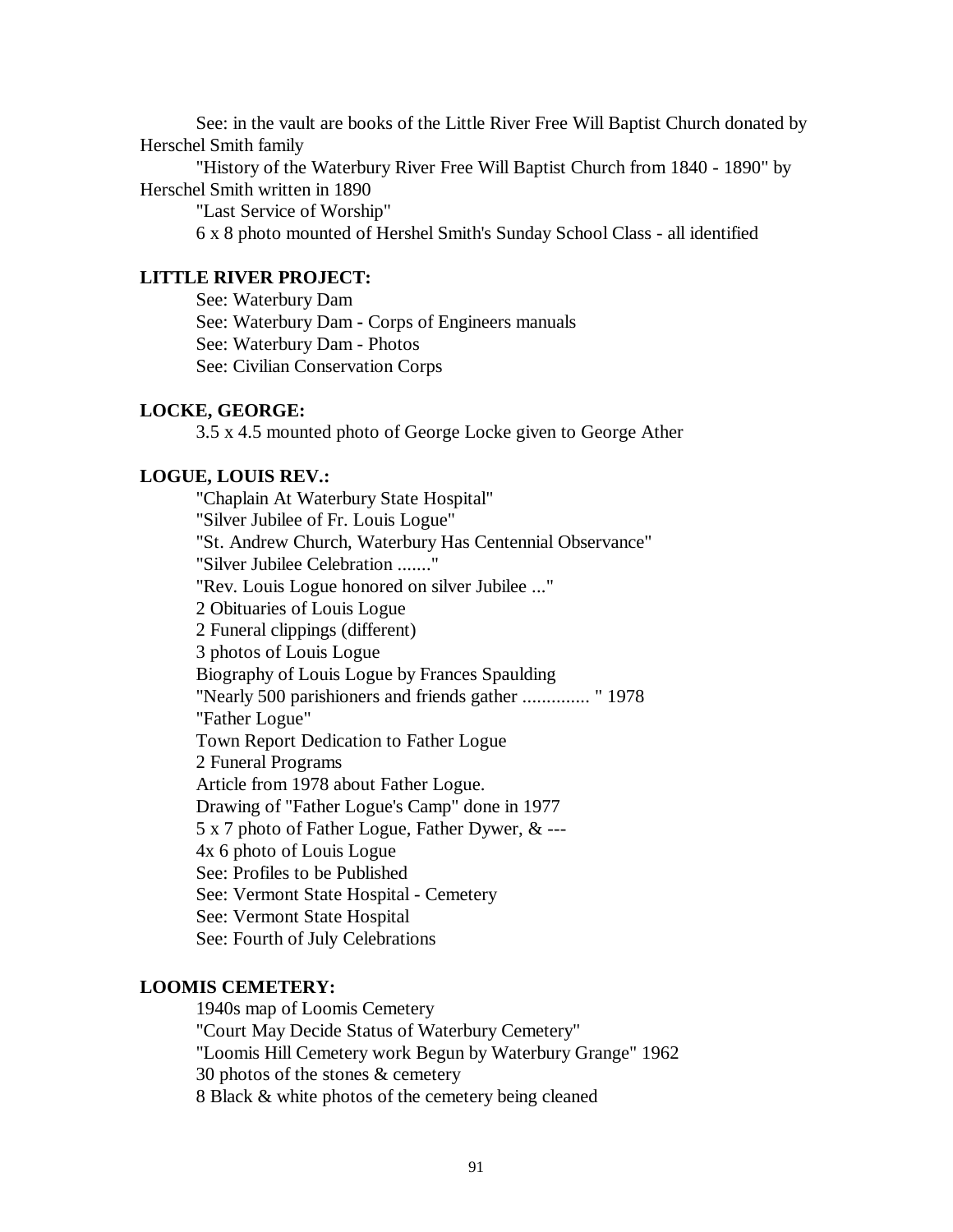# **LOOMIS HILL:**

"Waterbury's Eastern Hills" by Alice Post

# **LOOMIS, SILAS - FAMILY;**

Genealogy "Trustee of the 7th School District" Payments & names 9 July 1829 list of items purchased from A.J. Richardson 11 December 1811 concerning the estate of Lemuel Atherton 10 July 1832 note for \$2.50 Silas Loomis' lease to the School District 7 on 2 March 1847 11 January 1802 agreement with School District 22 March 1799 letter to Silas from Ephriam Loomis 19 -------- 1831 bill for Silas Loomis 30 July 1832 \$30.00 to Silas Loomis Undated paper with jury foreman's statement of "guilty" 9 December 1846 Elam Loomis' bill Undated long lists of families in the area - extremely fragile \$4.23 bill - no date 26 January 1833 bill for butter bought from Silas Loomis List of building materials Ashel Raymond's order for butter 2 November 1829 17 July 1830 Silas Loomis bought nails, codfish, etc from A. Richardson 14 March 1832 \$3 was received from Silas Loomis by William Godfrey 2 August 1830 letter to Silas Loomis about selling a pair of --------- 9 May 1820 letter to Silas Loomis from Oslem(?) Loomis of Torrington, CT 10 April 1802 to Silas from Beldad Loomis, Torrington, CT 8 August 1802 letter to Silas from Ephraim Loomis, Torrington, CT Photocopy of an article concerning Silas Loomis and teacher contract for Nancy

# Atkins.

See: Loomis Hill See: Loomis Cemetery "Waterbury's First Families - Loomis" Grandmother Loomis' recipes June 20 1796 Ephriam Loomis Letter to Silas (from Ollie May Estate)

## **LONGE FAMILY:**

Bertha Joslyn Longe obituary "Funeral Held for Waterbury Shooting Victim" Roger Longe See: Parker Family See. St. Andrew Church

# **LOVELAND, SOPHIA:**

2.5 x 4 photo of Sophia Loveland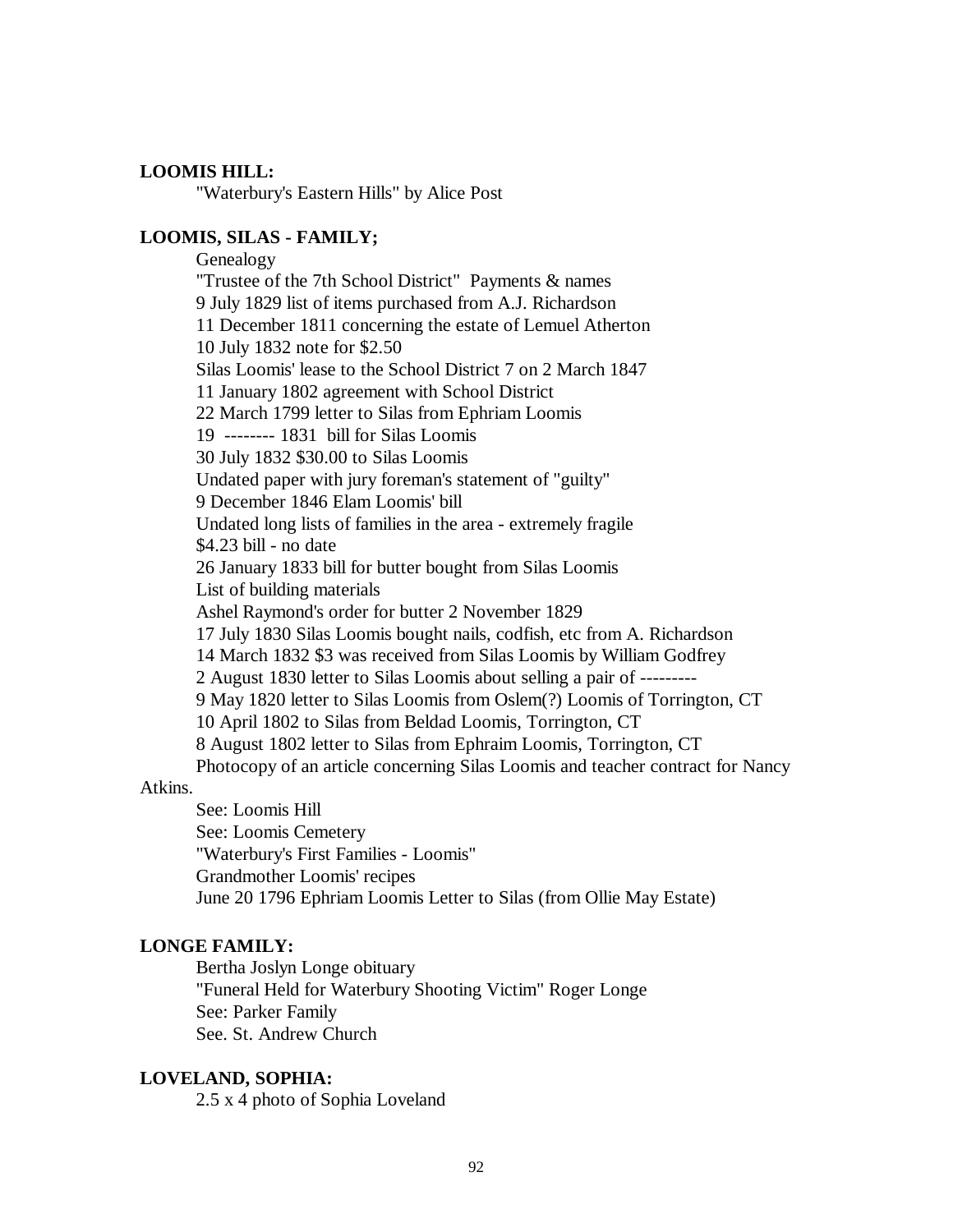# **LOWCOCK FAMILY:**

3 x 5 photo of Gary Lowcock See: Whittemore Family

# **LOWE, RAPHAEL:**

"Fire Destroys Barn"

## **LOWELL FAMILY**:

2 Store ads

#### **LUCE, F.C. - FAMILY & STORE:**

"Final Tribute Paid in Waterbury to Frederick Luce"

"Rep. Luce Describes Appalling Conditions in Female Wards at Vermont State Hospital"

24 March 1953 "Thumbnail Sketch of Kathleen LeBaron Luce" by Kathleen Luce "David Luce" 10 November 1977 Obituary for Burton Luce (2) & Funeral notice Fred Camp Luce by Burton Luce "New Faces at F.C. Luce" "Marjorie Luce Given National Service Citation" "Miss Marjorie Luce Honored" "Over 400 Meet to Pay Tribute to Retiring Marjorie Luce" "Fred Camp Luce" by Frances Spaulding "Twist-o-Hill Lodge" brochure "Luce's Once Sold Cars" "Robert E. Luce" Robert Luce's Church Service program 2 (different) 3 x 5 photos of Nancy & Bob Luce "Waterbury Heights or Wisell Mountain" "Fred Luce, Veteran Official at Old Orchard, Dies at 94" See: LaBaron Family "History of the F.C. Luce Co." 1983 "New Faces at Luce's" 1978 "Luce Brothers Incorporated" 1930 "F.C. Luce Retires" 1940 "Winooski river Takes Life of Scoutmaster" Frederick Luce Brochure Twist-o-Hill Lodge 2.5 x 3.5 photo of Twist-o-Hill Lodge F.C. Luce Levi ad Ink Blotter 3 x 5 photo of Margaret & David Luce 2003 Country Courier cover of house designed by David Luce Undated color Thanksgiving Day postcard signed "The Luces" Burton Luce, Jr. obituary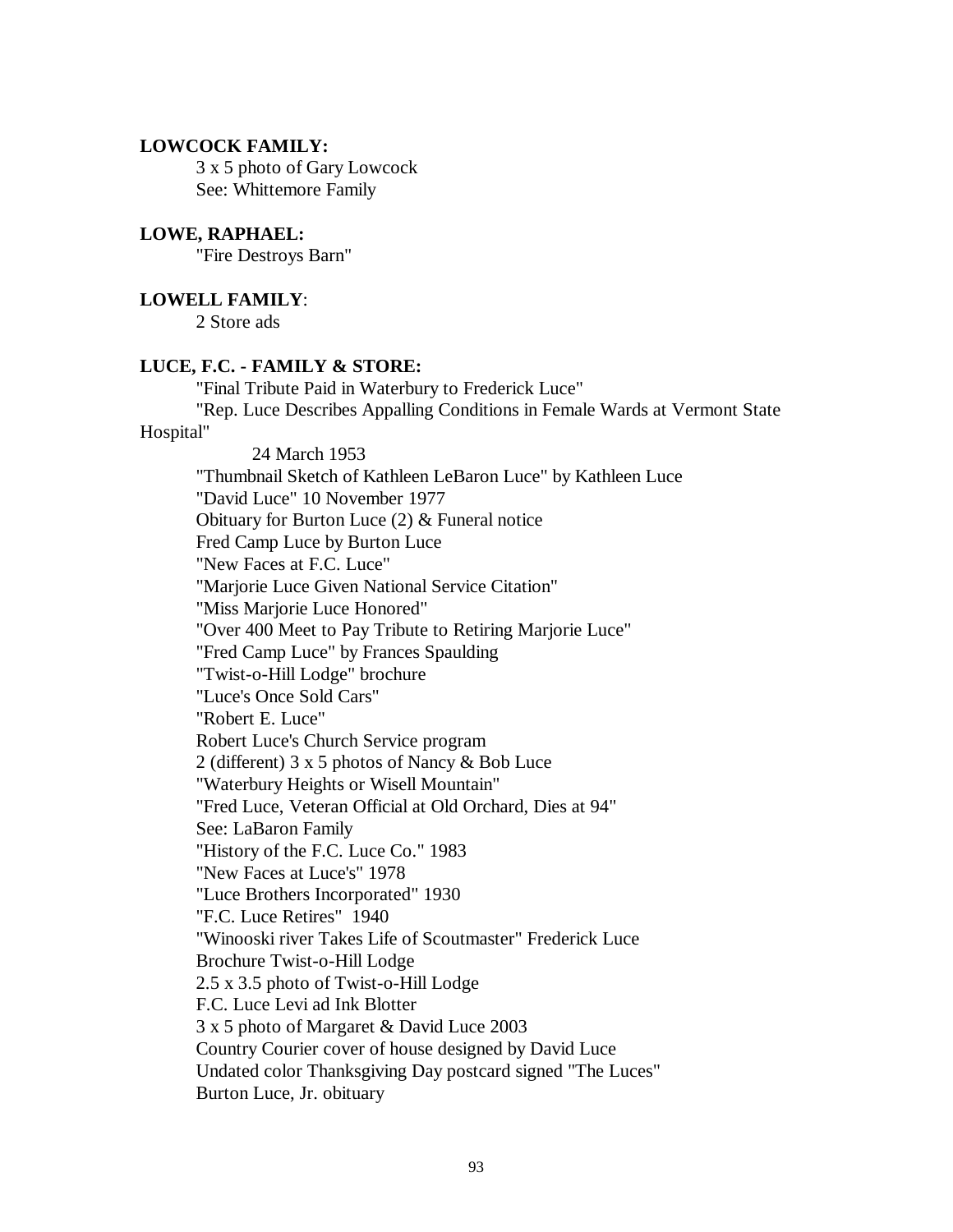3.5 x 5 of Margaret & David Luce Obituary Nancy M. Luce See: Artists of Waterbury See: Congregational Church See: Profiles to be Published

# **LUNGE, HAROLD - FAMILY:**

Biography by Barbara Lunge Harold Lunge obituary Harold Lunge, Jrs. Obituary WWII Draft registration of Harold Lunge, Sr.

#### **LYFORD, W.J.:**

25 Aug. 1903 bill to Jennie Nichols

## **LYMAN, C. R.:**

**See:** Moody & Luce **See:** Bugbee, C.M., Dentist **See:** Scott, O.E., Jeweler **See**: Warren, C.C. **See:** Cooley - Wright Manufacturing 1 Sept. 1902 bill from Charles W. Richardson 23 Oct. 1899 bill from Moneyweight Scale Co. 2 Sept. 1899 bill from Lake Champlain Provision Co. 24 June 1899 bill from Lake Champlain Provision Co. 14 July 1899 bill from Lake Champlain Provision Co. 16 June 1899 bill from Lake Champlain Provision Co. 1 Sept. 1899 letter from A.E. Eldredge. 3 Aug. 1899 bill from Burlington Grocery Co. 6 Sept. 1899 bill from Walker Grocery Co. 12 Sept. 1899 bill from West Stone Co. 2 Oct. 1899 bill from West Stone Co. 4 Sept. 1902 Letter to C.R. Lyman from Vermont Local Option League. 7 August 1899 bill to Miles McMahon from C.R. Lyman 11 Sept. 1899 letter from West, Stone, & Co. Haywood Company Coupon ticket Book No. 66084 Genealogy information 1908 Grand List statement from Town of Waterbury.

# **LYON FAMILY:**

Lemuel Lyon's 15 March 1855 original deed from Lemuel to Lewis Clarke signed by him, Helen Jenkins, & Josephine May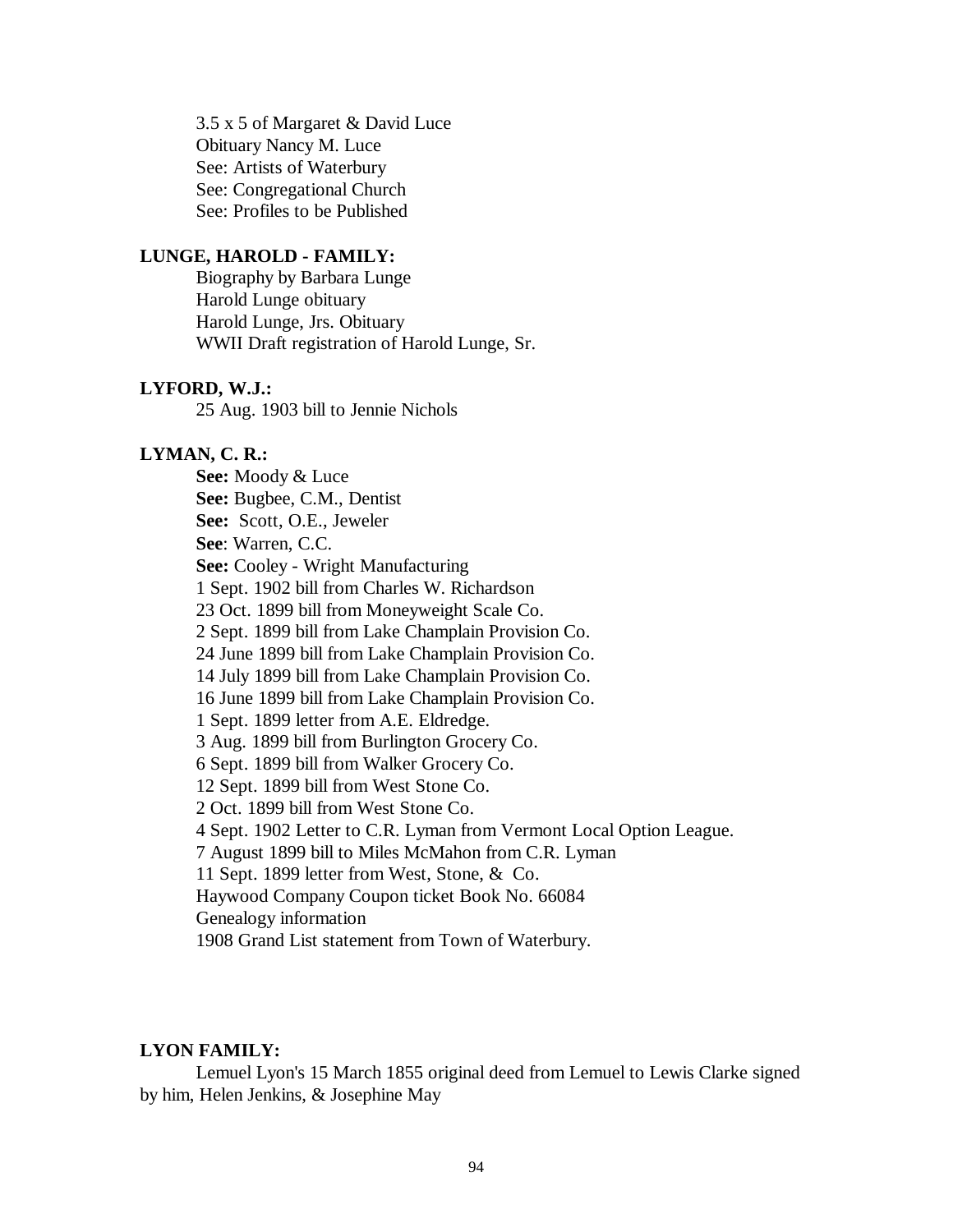8 x 10 photo of Lyon/Thurston Reunion - identified Letter from Lisa J. Clark Wernhoff 1997 explaining her donation Photo copy of Lyon Family 1902 - no one identified "Flying fortresses, slide trombones and a dog named George ..." Paul Lyon "A Salute to William Deal" tells of the Lyon Homestead Obituary: Geraldine Lyon Clark "Mrs. .A. Lyon Died" (10) 4 x 6 photos of storm damage - trees knocked down - undated Martha Lyon obituary See: Waterbury Center Community Church

#### **LYRIC THEATRE:**

Undated August Program

## **MAGNAGO, JOHN/COTA, DOROTHY:**

Correspondence pertaining to John Magnago's search for his biological mother, Dorothy Cota & his biological father. Contains photos, photo copies, adoption information

# **MAGNUS, E.W. - FAMILY:**

2.5 x 3.5 photo of front of Randall Street home 2.5 x 3.5 photo of Gene "Tubby" Magnus 3 x 3 photo of Sue Magnus 1960 4 x 6 photo in folder of William Magnus Mrs. Susan Magnus obituary

# **MALONY FAMILY:**

See: Waterbury Inn See: Waterbury Inn - 50th Anniversary of Fire Photocopies of Veronica & Kathleen Malony Photocopies of the baby-sitter Joanne Collins O'Neil 4 x 6 photo of Veronica & Kathleen at Dorothy hall's 5 x 7 copy of Veronica's 5th birthday - identified Copies of 4 exterior photos Photo Kathleen & Veronica Molony Scrapbook in vault done by Carolyn Hough (contains ashes of fire) Photocopies of Newspaper articles: "Edmund Malony ..... Dies" "Waterbury Inn Fire Mystery ..." "Shaking and Tearful Brown .................. " "Richard Brown, Waterbury Fire ................" "Mystery Still Veils Strange Death of Mrs. E.P. Molony ............." "Molony Says he Honestly Believes Wife Not Murdered ................." "Waterbury Hotel Owner found Dead .........." "Abare Says Foul Play Indicated .............."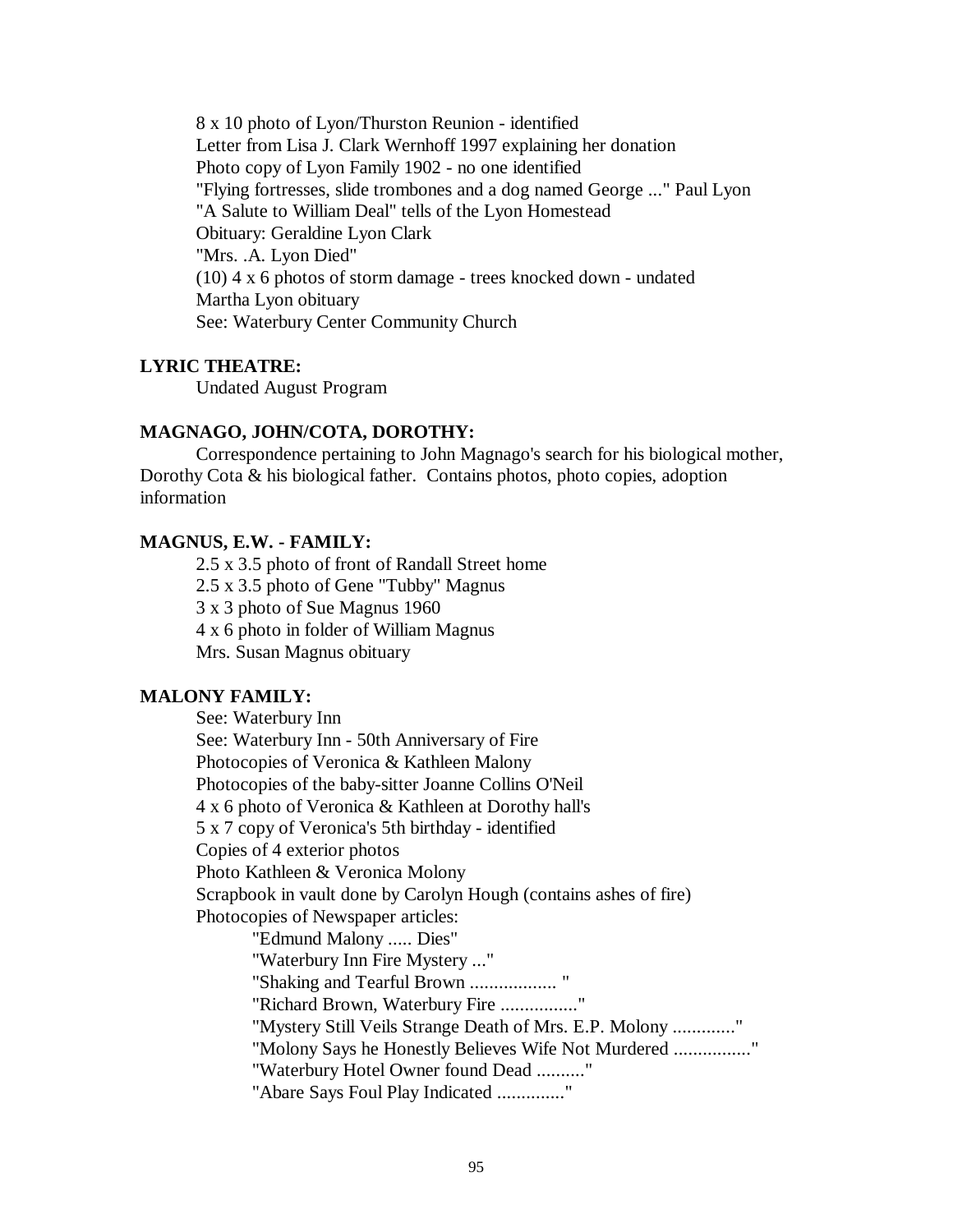"Police Baffled in Probe .............." "Mrs. Malony's Ankle was Sprained ............." "Abare Says Sleep Potion Not Yet ..............." "Progress Outline Give Press in Molony Case" "Less Suspicion of Foul Play ............." "Molony Death solution eludes Police" "Authorities Determined to solve ............." "First Degree Murder Ruled Out .............." Letter written by Kathleen Barclay to Molony sisters Copies of photos: Veronica & Kathleen Edmund Malony Pauline & Edmund Malony 2 of Veronica Malony as toddler Veronica & Kathleen Malony with Rachel Stanley and Patricia Hall 6 taken after the fire by Ruth Smith Postcard of Lobby with fireplace burning Portion of Police Report Four 4 x 6 photos of Ruth Smith Hough, Kathleen Smith Barclay, & Kathleen Malony

## **MALTER, JOHN:**

Calendar with photo taken by John Malter "Motherboards & Monitors"

## **MANNING FAMILY:**

Gracia Manning's wedding invitation (2) Mary Manning's wedding invitation

## **MAPLE STREET**:

Two different 3.5 x 5.5 post cards of Maple Street from Seminary 4 x 5 of Maple Street from Seminary Photocopy of Maple Street scene 3.5 x 5 postcard of Maple Street (1940s ?) 3.5 x 5 postcard of Maple Street old view 4 x 6 Photo of Maple Street 4 x 6 of house across from Maple Street Cemetery 4 x 6 Photo of Maple Street

# **MAPLE STREET CEMETERY:**

Grave lot layout as of 22 June 1997 (107 pages) "Waterbury Center's Place of Repose" 19 May 2004 2 different photos of the Cutting stone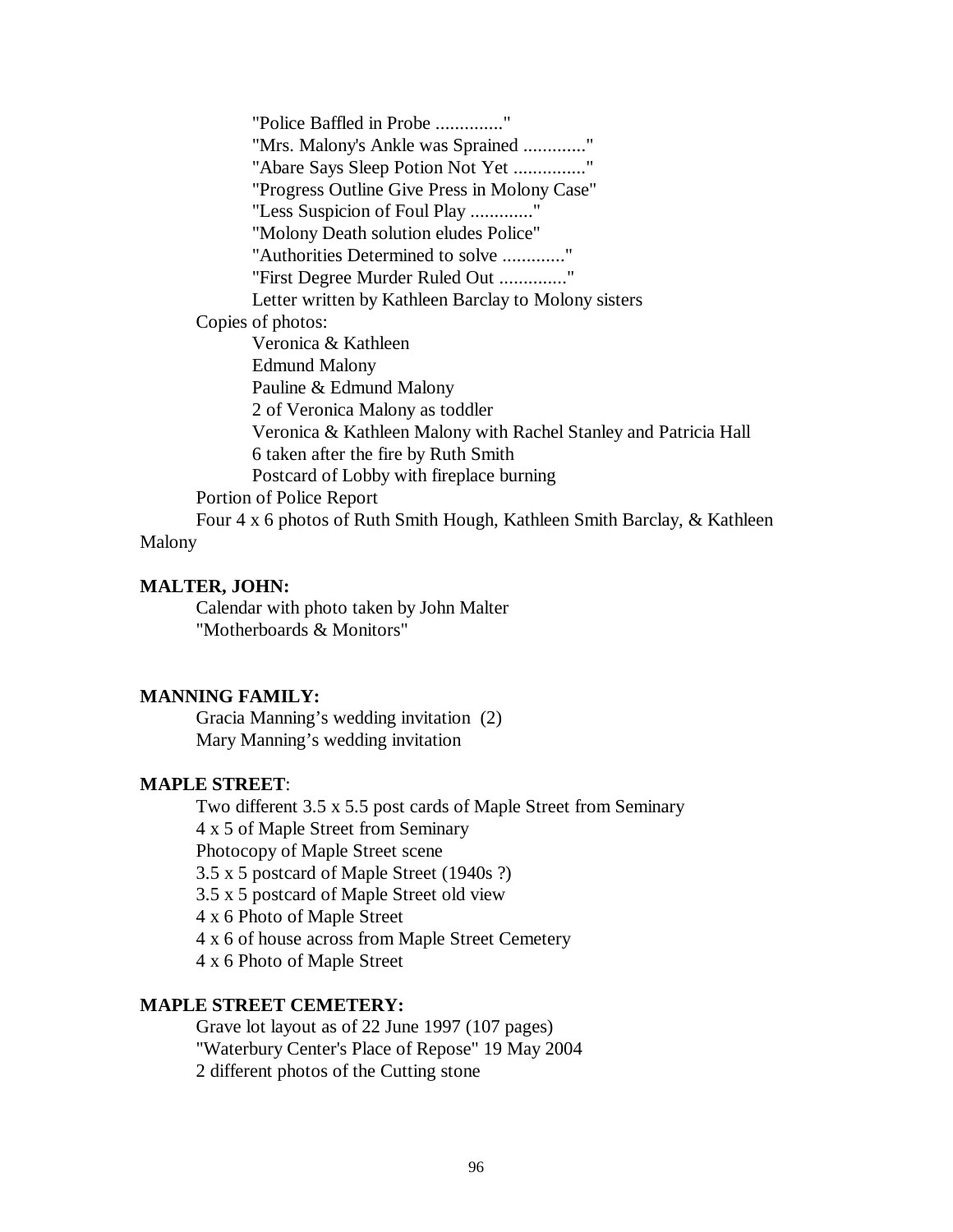#### **MARCHI FAMILY:**

Obituary: Lincoln Marchi Obituary: Mrs. Lincoln Marchi See: Rialto Theater : Albert Marchi

# **MARDEN FAMILY:**

See: Emerald Rebekah Lodge See: Stearns Family "Waterbury Man Killed in Crash .........." Chris Kaigle "Waterbury man Dies ............." Chris Kaigle Obituary Christian Kaigle Annie Marden obituary Hilda Marden's obituary 1923 Obituaries for Marion & Richard Davis "Hector Marden Died ......." 1939 Descendants of Hector Marden

## **MARKHAM, EDWIN:**

"A Prayer" 1933

# **MARRIAGE RECORDS OF THE REV. MULFRED D. BULLARD**:

Booklet containing copies of records.

# **MARSHALL, DANIEL**:

Who's Who In America 38th Edition 1945-1975. 1944 news clipping "Fought in Battle of Hellzopoppin Ridge." See: Campbell, Harold Denny 4 x 5 photo of Dan Marshall cleaning his rifle in South Pacific Dan Marshall's Christmas Letters

# **MARSHALL FAMILIES:**

Harold Marshall - obituary Lila Marshall – obituary Harold Marshall's report cards (6 of them) Harold Marshall's  $8<sup>th</sup>$  grade class 1937-1941 Marshall Co-op "Chainsaw Masters" Milo Marshall (Also see Bettis Family)

# **MARSHALL, LORENZO - FAMILY:**

7 x 9 mounted photo of Mr. & Mrs. Lorenzo Marshall and Fred Marshall at their Gregg Hill Home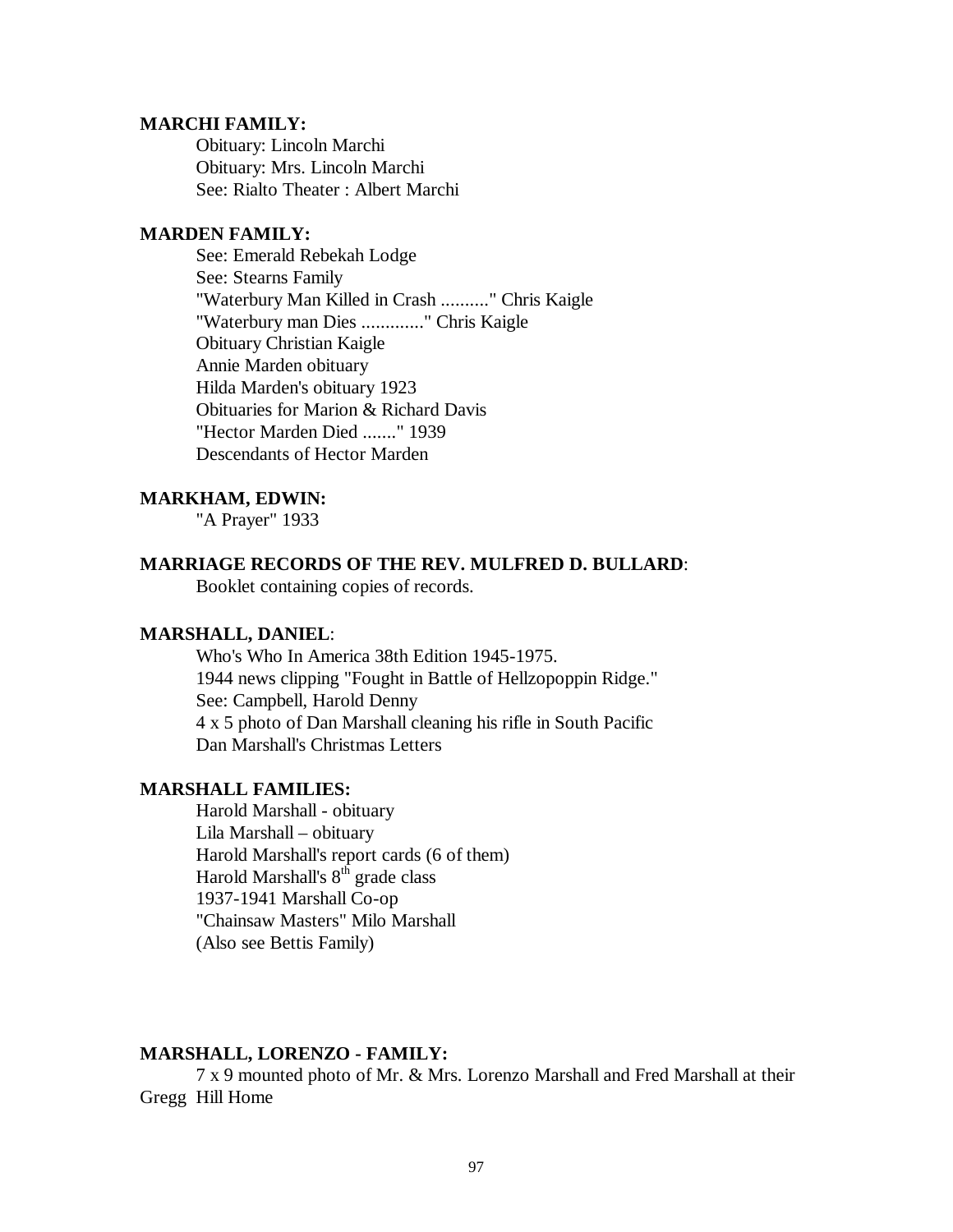# **MASON, WILLIAM - FAMILY:**

"Remembering William V. Mason" "Waterbury Plant Helps Nation' Skiers ....." "Waterbury's Colby Mansion Brought Back to Life" 5 x 7 Alcazar Books & Records - employees with Joan Pelton "Now Lieut.-Col. William V. Mason" "Scythe Snaths to Skis in 100 Years" Benjamin Mason - obituary 4 x 6 photo of Mary Mason See: Wheeler Family - photo of Bill Mason taken by Gordon Wheeler

# **MARTIN, BERNARD:**

"Efficient Young Montpelier Bookkeeper.............." (2) Jeffrey Martin's obituary Three 4 x 5 photos of Bernard Martin October 1943 Letter about Bernard Martin from Karen Sandretto

# **MARTIN, FRANK E. – FAMILY:**

1990 letter from E. M. Martin concerning information about the family Photocopies of photos of Elizabeth Martin, Edna Martin

# **MARTIN, WAYLAND - FAMILY**:

Wayland "Pete" Martin's funeral program Mary Martin's obituary Mary and Wayland's wedding invitation & napkin from the reception.

# **MAXWELL FAMILY:**

See: Boyce, Crawford and James.

#### **MAY FAMILIES:**

May Family genealogy by Sandra McGrath Bolton School photo of May children and others from Sandra McGrath

# **MAY, OLIVE V.:**

"Turkey Day in 1870" by Zelta Norcross, Boston Sunday Globe, 20 November 1955 (2)

"Senorita Shifts From Slopes to Frying Pan" by Charlotte Gilbert, *Times Argus*, 16 March 1963

Anonymous Gift to Essay Contest Honors Late "Aunt Ollie" May - February 1960 "The Fountain Closes After 43 Years" *Stowe Reporter,* 3 September 1970 Death of Miss Ruth Norcross Ollie May obituary

Zelta Norcross' obituary (2)

3 x 4 framed photo of Zelta Norcross on the May Farm with horse & Collie dog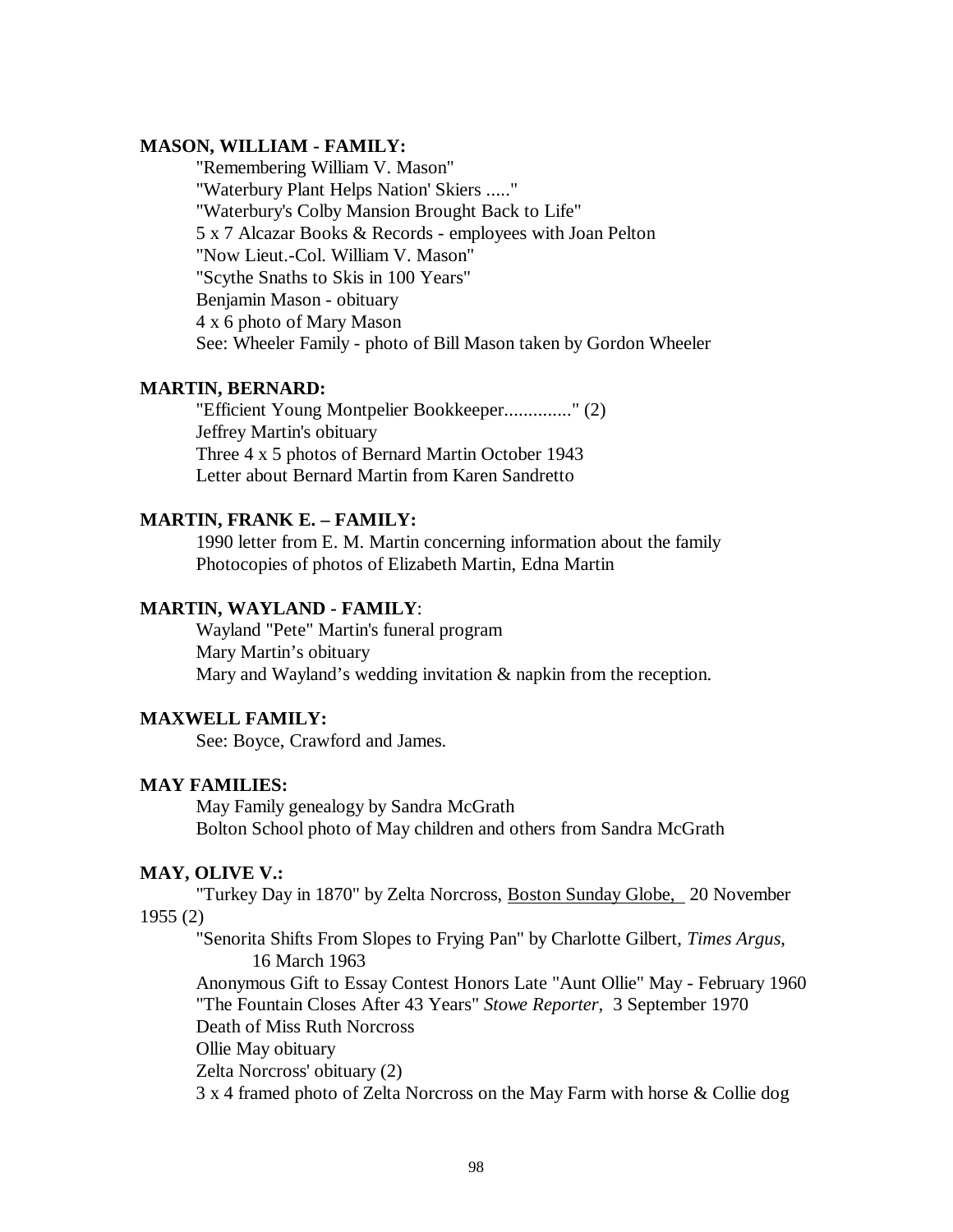# **MAY, OSCAR**:

2 scanned photos of the May Farm

5 x 7 of Oscar May in the snowy woods

2 different scanned 8.5 x 11 photos of the May Farm – one before the addition and one after the upstairs addition.

#### **MCCAFFREY FAMILY:**

"The Waterbury Horror" 23 March 1882 *News & Citizen*

## **MCCUEN FAMILY:**

Obituary on R. McCuen Raymond McCuen article

## **MCGRATH, MINNIE:**

See: Restaurants & Eateries

## **MCLEAN, JOYCE**:

See: Artists of Waterbury

## **MEAKER, ALICE - MURDER:**

May/June 1996 American Heritage, page 100, Windsor article

# **MEAKER, RALPH - FAMILY:**

Ralph Meaker obituary Newspaper photo of John Meaker January 2005 See: Bicentennial Celebration 1963 See: Collins & Meaker See: Waterbury Savings Bank See: Waterbury Savings Bank **-** Photos See: Woodward, Lyle for 2 November 1939 article

## **MERRIMAN FAMILY:**

See: Wells Family - Merriman, Isaac Horace Merriman Family in front of their home 6 x 8 photo mounted

#### **MESSIER, LIONEL FAMILY:**

"Winonah and Elizabeth Griffith, Sisters, have Troths Announced" 8 x 11 photo of the Barber Shop with Lionel Messier & Joe Comolli as barbers, seated is Dutch Anair "Henry Messier knows when to snip" Times Argus 7 April 1981 "Business Brooming" Dick Messier "Guarding His Locks" Lionel Messier 16 May 1963 Photos: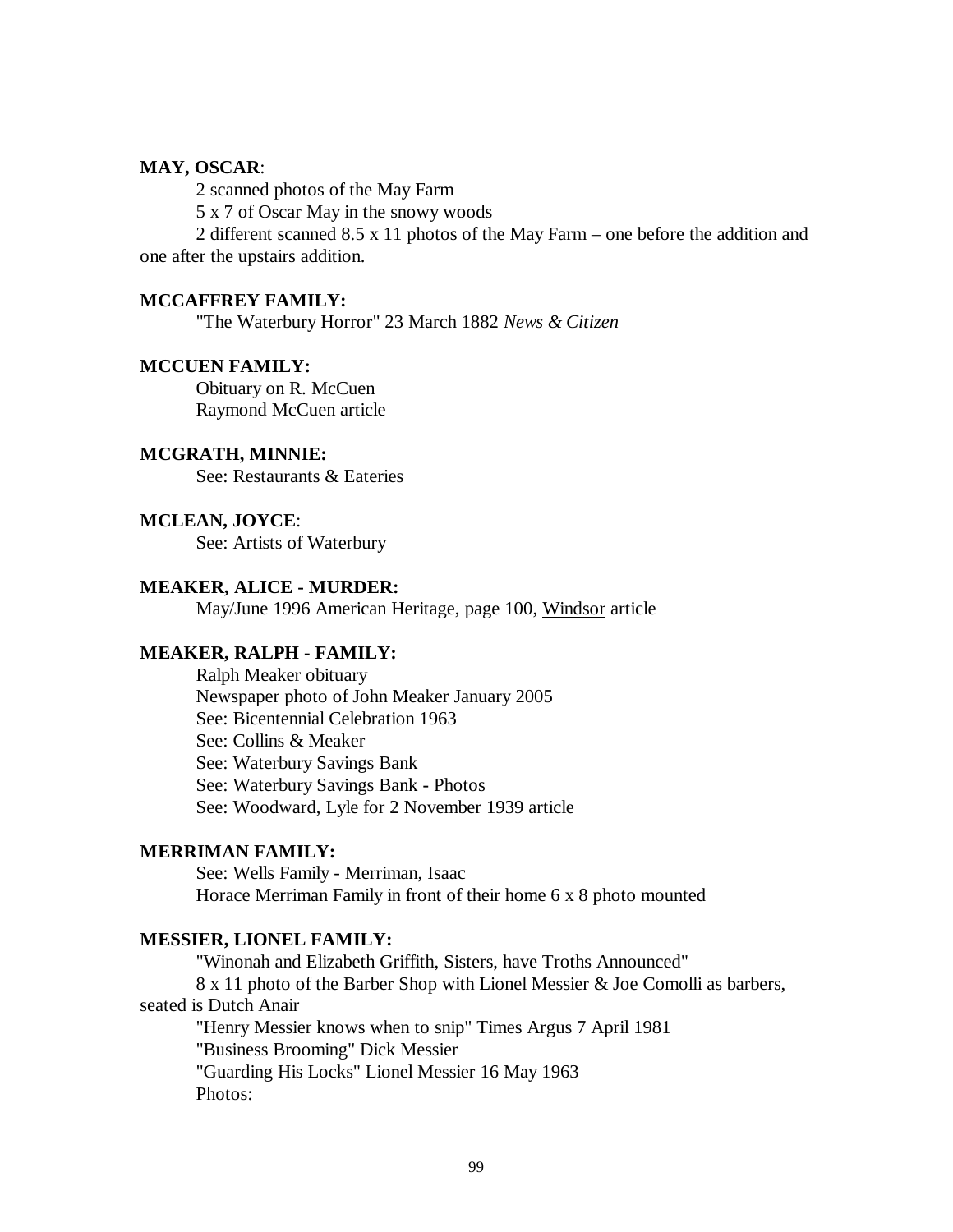3.5 x 5 of exterior of shop

3 x 4 of exterior of shop

3.5 x 5 of exterior of shop in winter

3 x 4.5 of exterior of shop in winter with Lionel Messier

3.5 x 5 of interior with Dick Messier & Charles Adams

3.5 x 5 of interior with Dick Messier & Charles Adams

3.5 x 5 of interior with Dick Messier & Bruce Lewis

3 .5 x 5 of interior of the shop (2 different)

5 x7 of interior with Dick Messier & Bruce Lewis

5 x7 of interior with Dick Messier & Eddie Severance

Dick Messier's business card

Copy of Dick Messier's story of Waterbury which was used in Historical Society newsletter.

Obituary for Richard Messier

## **METCALF, HARRIS:**

See: Sargent Family

# **METAYER FAMILIES:**

2 different obituaries for Leo Metayer "Ernest Metayer's Engagement to L.I. Girl ..........." only photos "Ernest Metayer, dies"

# **METHODIST CHURCH:**

Program 21 February 1873

Handwritten article copied from 1911 Waterbury Record concerning the Church **Conference** 

Methodism in Waterbury, Vt. by Stella Willard

"Highlights in History of Wesley Methodist Church" by Stella Willard (4)

"Notes of Interest about the History of the Methodist Church"

"Waterbury Methodists" by Rev. Dr. Frost

"Wesley Methodist Church" Stella Willard

"Davenport, Dillingham and Moody Families instrumental in building Waterbury

# Church"

5 August 1967 "Methodism in Waterbury" by Rev. R. J. Chrystie "Wesley United Methodist Church" 1997 (2) M.E. Church 12 December 1915 Program Wesley United Methodist Church 3 October 1993 Program Wesley United Methodist Church Program 4 July 1976 Ladies' Aid Society Calendar 1923-1924 Ladies' Aid Society Calendar 1935 Wesley United Methodist Church 1963 "Insurer Sues Former Church Minister 30 March 2000 Handwritten list of ministers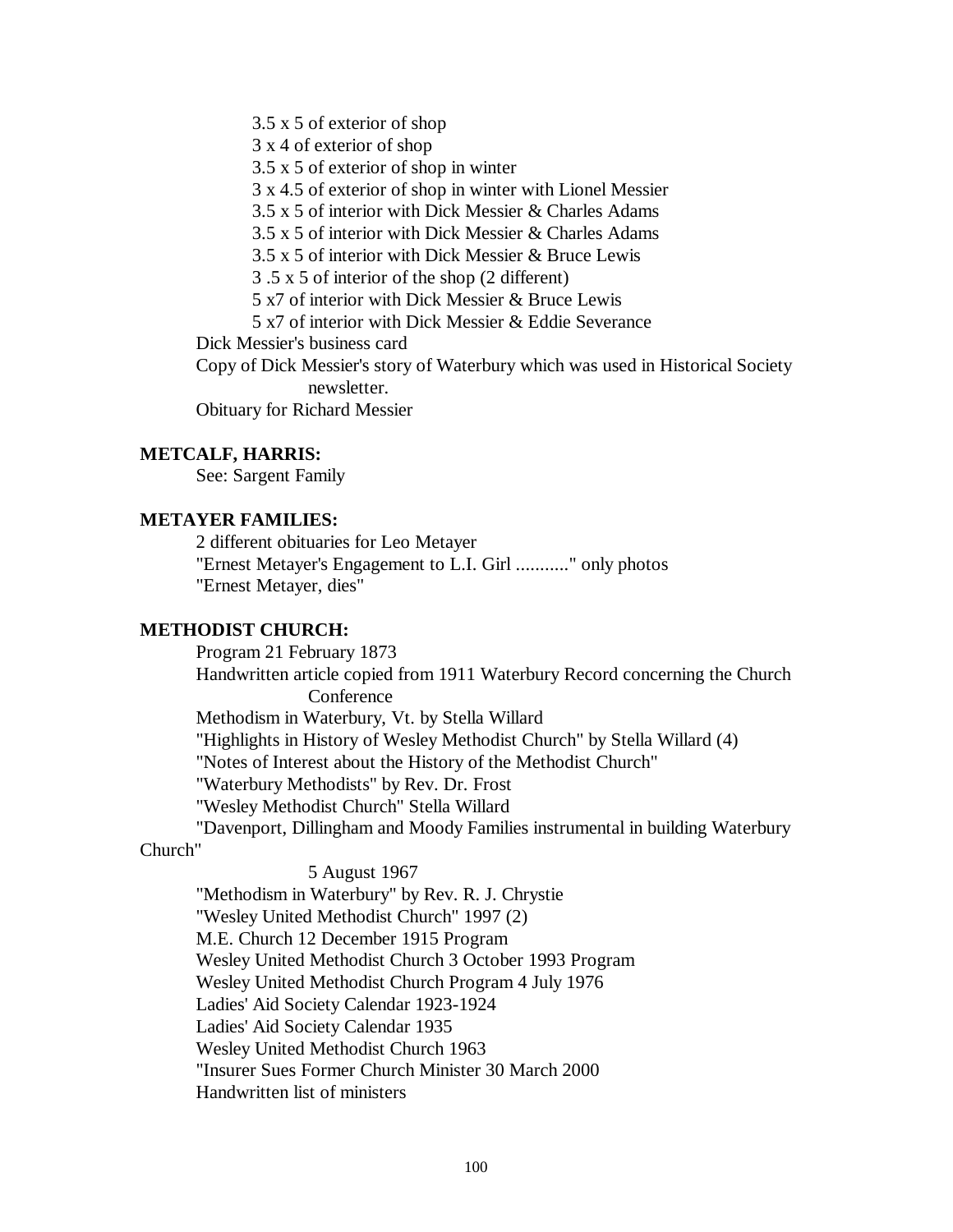"Waterbury Church at Centennial" "Choir Selections to Range from ..........." Winnie Wrisley director "Rev. Farmer Appointed to Waterbury .........." "Reconstruction for Wesley United" 1977 Invitation to meet Rev. Alfred B. Perry 1948 150th anniversary service program 4 x 5 photo of Church 4 x 5 postcard - colored by Marguerite M. Minard Welsey Methodist Episcopal Church bulletin November 26, 1926 Obituary for Rev. M. E. Genter

## **MICHAEL'S ON THE HILL:**

Winter/Spring 2003-4 issue of Stowe Magazine, Page 120. Flyer from Michael's on the Hill "Michael's On the Hill"

# **MIDDLESEX NOTCH:**

"Old Surveying" copied from Waterbury Record 22 November 1911

# **MIER, CARMEN MARY:**

5 x 7 High school senior photo of Carmen Mier

# **MILITARY PROFILES:**

Profiles of men lost in WWI, WWII, Korea, & Vietnam with photos (2 sets). Perry Aldrich Thomas Flannery, Jr. Theron Clough Leon Collins Wallace Greene Robert Haseltine Paul Izor Lester Keith John Lafayette Robert Reynolds "Church Filled for Memorial for Rob Reynolds" Raymond Flannery Earl Sevene

# **MILLER, E.G.:**

Waterbury Laundry & Dry Cleaners (cardboard hot mat advertising )

#### **MILLER, FRANCIS & RUBY:**

"3 Vermonters die in Bizarre Crash on Interstate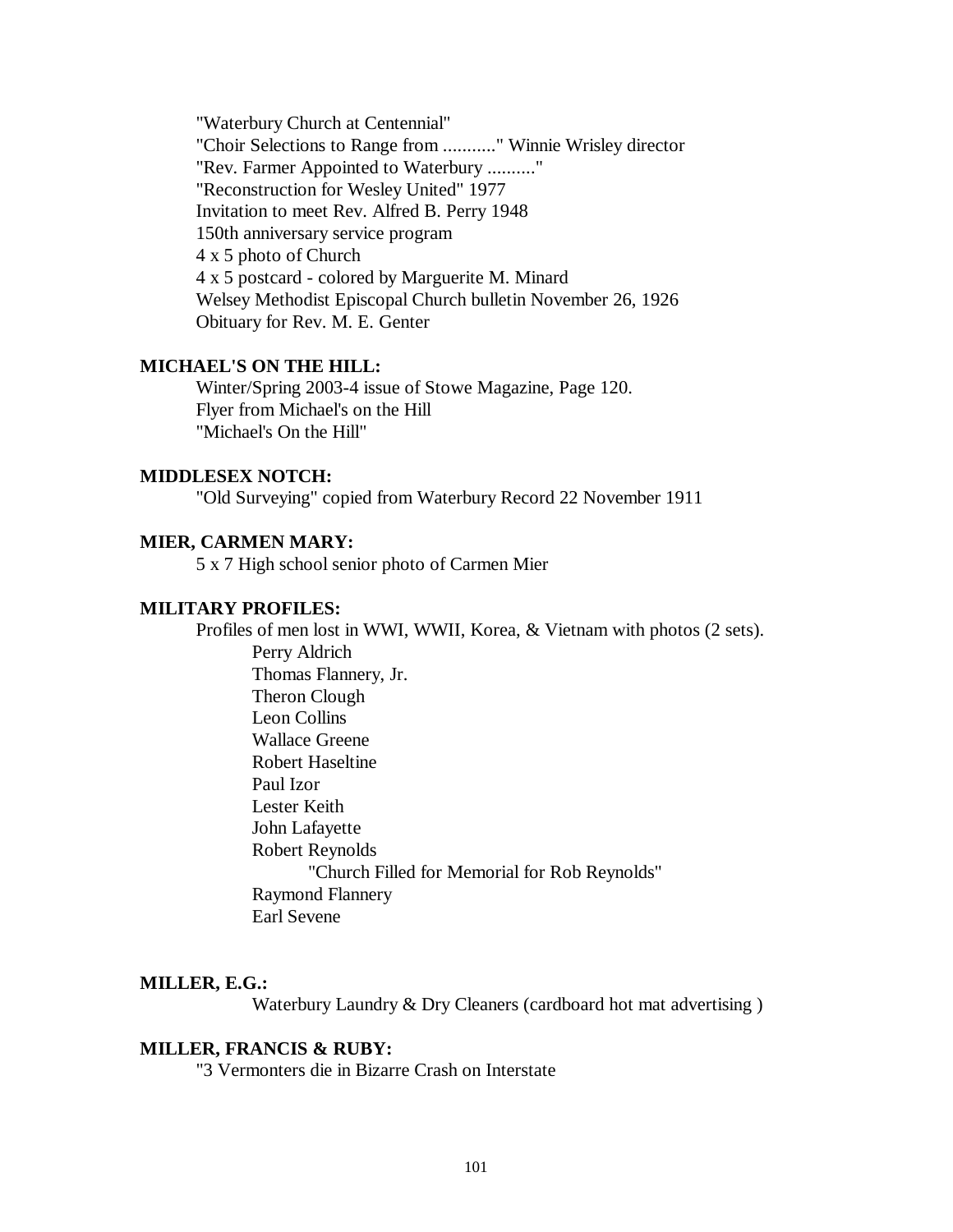## **MILLER, PETER:**

Vermont Sunday Magazine July 22, 2001

#### **MILLER, SAM & MARY - FAMILY:**

Photo of Ted Miller

# **MILLINGTON'S IGA:**

Ad for grocery sale (WWII years)

## **MINARD FAMILY:**

3 x 4 mounted photo of Marguerite Minard taken by Rockwood of Waterbury, VT 5 x 6 photo in folder of Dr. W. F. Minard by Rockwood of Waterbury, VT 4 x 6 of Dr. W.F. Minard

# **MODERN PHARMACY:**

See: Williams, Don "Waterbury Building to be Razed" 9 May 1977

## **MODERN WOODMEN:**

History of the Modern Woodmen in Waterbury

#### **MONROE, PROF. WILLIAM:**

4 x 6 postcard photo of Monroe with dog. William Monroe calling card. "Vermont Loses a Friend" Two different obituaries. Scottie's death card 29 October 1930 Flowers card for George Whitney sent by Theron Dean 17 December 1930 "In Memoriam" for Prof. Monroe Biography of Monroe from Burlington Free Press 1967 "Prof. will S. Monroe, 76 Dies Here; Built 48 Miles of Skyline Trail" 1936 "Professor Will S. Monroe" by Victor H. Johnson "Professor, Naturalist, He lived for 14 years at Foot of Camel's Hump" by Jan Morse "Professor Will Seymour Monroe" by Alice DeLong 1967 "The State Park That Isn't" by Mavis Doyle. Letters from Monroe to Theron Dean: 14 November 1930 14 December 1930 15 December 1930 16 December 1930 15 January 1931 28 January 1931 19 February 1931, Letter 23 13 April 1931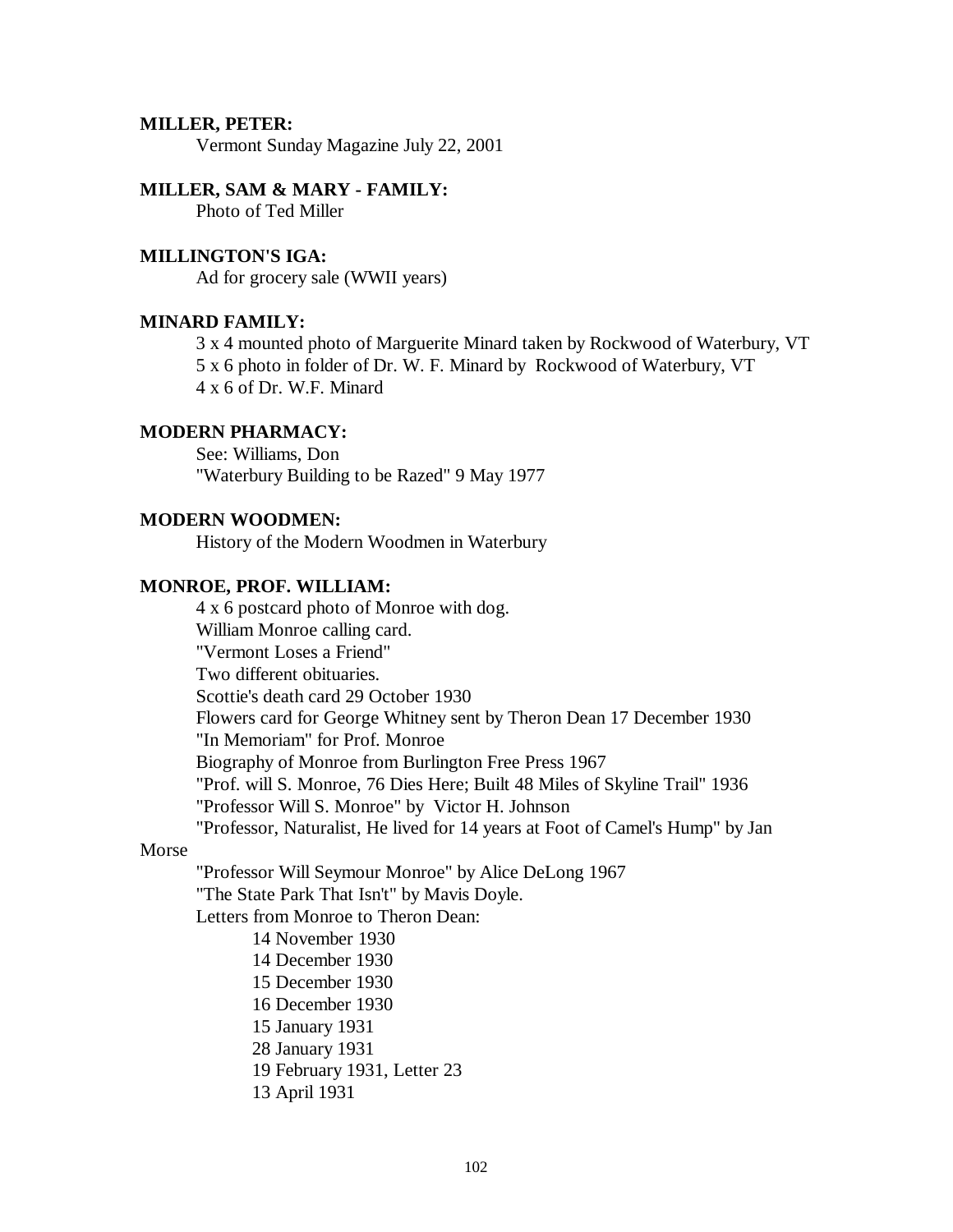15 July 1931 Letters from Monroe to Douglas Broadhurst: 16 February 1931 25 March 1931 Letters from Douglas Broadhurst to Theron Dean: 26 March 1931 5 April 1931 25 April 1931 Letters from Theron Dean to Douglas Broadhurst: 4 March 1931 25 March 1931 18 March 1931 16 April 1931 Copy of Telegram from Theron Dean to Douglas Broadhurst: 18 March 1931 Letter from Margaret Holden to Prof. Monroe: 25 November 1930 Letter to Theron Dean from Raymond Torrey: 7 December 1930 22 March 1931 Letter from George Whitney to Theron Dean: 30 November 1930 Letter from Theron Dean to George Outerbridge: 25 March 1931 Letter from Helen Holloway to Theron Dean: 24 November 1930 Letter from Theron Dean to Helen Holloway: 27 November 1930 Letter from Theron Dean to George Whitney: 27 November 1930 Letter from Theron Dean to Jefferson Bruce: 13 May 1931

# **MONTGOMERY, MAURICE:**

4 X 5.5 photo of Maurice Montgomery and his wife Vanitla Coffrin

# **MONTGOMERY WARD:**

1977 Calendar

## **MONUMENTS:**

Soldier's Monument Contract and Specifications - original contract 3 Photos of Dedication of Soldier's Monument 30 May 1914 2 photos 30 May 1914 in Hope Cemetery with soldiers Two different 3 x 4 photos of Soldier's Monument "Headstones Inside the Waterbury Village Library"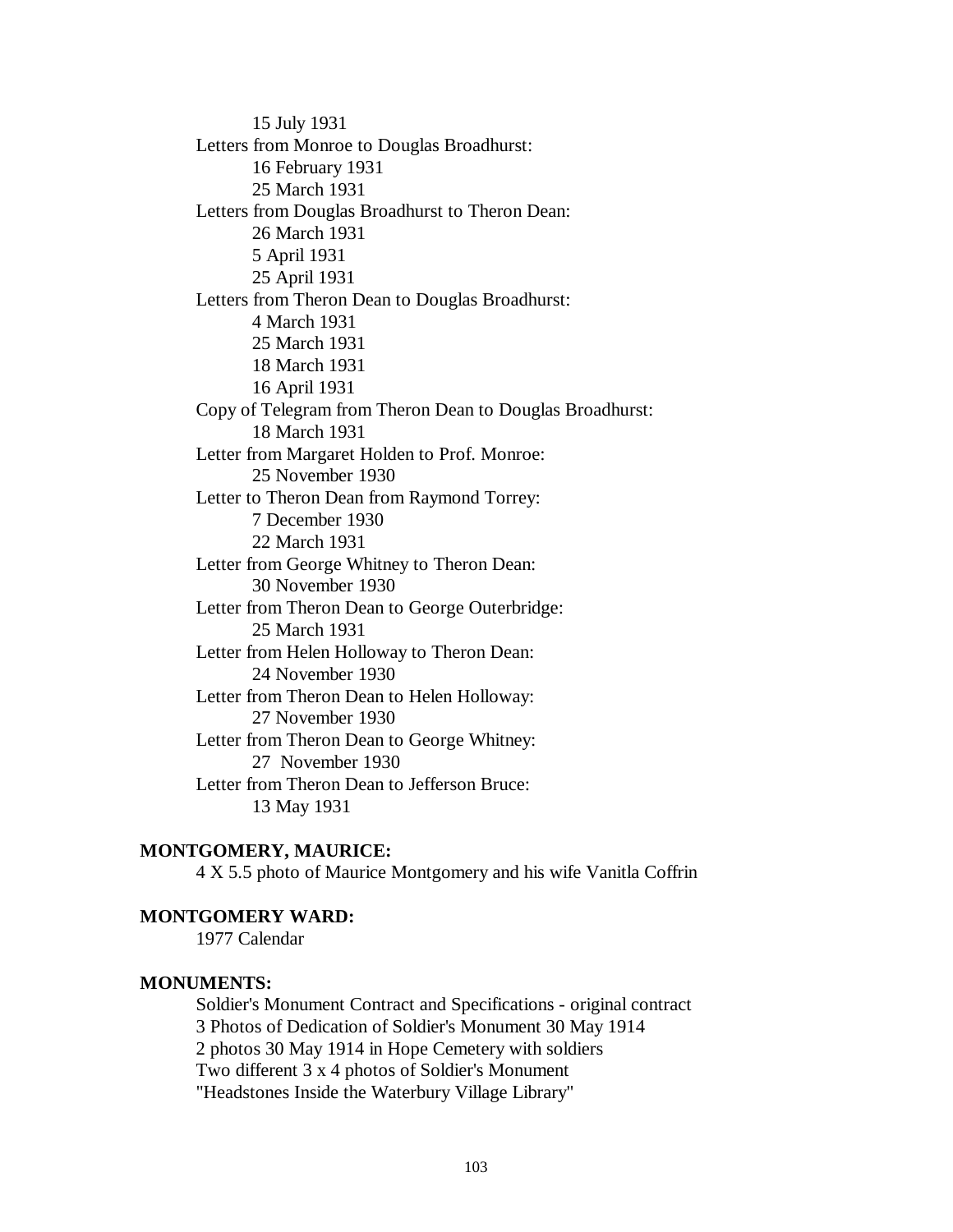Photo of the dedication of Vietnam and Korean Memorials "Korean & Vietnam Monuments" "Monument Dedication" by Brian Lindner "Dedication Ceremony" 10 June 2000 program Two Photos of Monuments in Park with star flower beds 3.5 x 5 photo of Monuments in Rusty Parker Memorial Park See: Campbell, Harold Denny

# **MOODY & LUCE:**

29 January 1902 Bill of sale to Chauncy R. Lyman. Admiral Dewey \$10.00 bill advertising Moody & Luce. A bill for January 1906 Admiral Dewey \$100.00 Bill advertising Moody & Luce

# **MOODY, G.E.:**

Photocopy of photo and house Moody genealogy Article on Elisha Moody Obituary - Mrs. Elisha Moody "Mrs. Moody Died in Her 79th Year" (Jennie Towne Nicholas Moody) G.E. Moody's biography from encyclopedia Vermont Biography Written copy of obituary for Mrs. George Chesley, daughter of Elisha Moody Written copy of obituary for Mrs. Lucia Eddy Moody Written copy of "Mrs. Elisha Moody Receives many tokens from Friends ...." Information on Calvin Moody See: Nicholas, Jennie

## **MOODY, JUSTIN:**

1893 letter to Justin Moody from Post Master General

1890 Proclamation of Justin Moody as Post Master

1883 Proclamation of Justin Moody as Post Master

1879 Proclamation of Justin Moody as Post Master

1875 Proclamation of Justin Moody as Post Master

1871 Proclamation of Justin Moody as Post Master

1867 Proclamation of Justin Moody as Post Master

1865 Proclamation of Justin Moody as Post Master

# **MOODY, LEWIS NATHANIEL:**

Sugar Making in Vermont

#### **MOODY, MARK:**

Drawing of Mark Moody and story from undated newspaper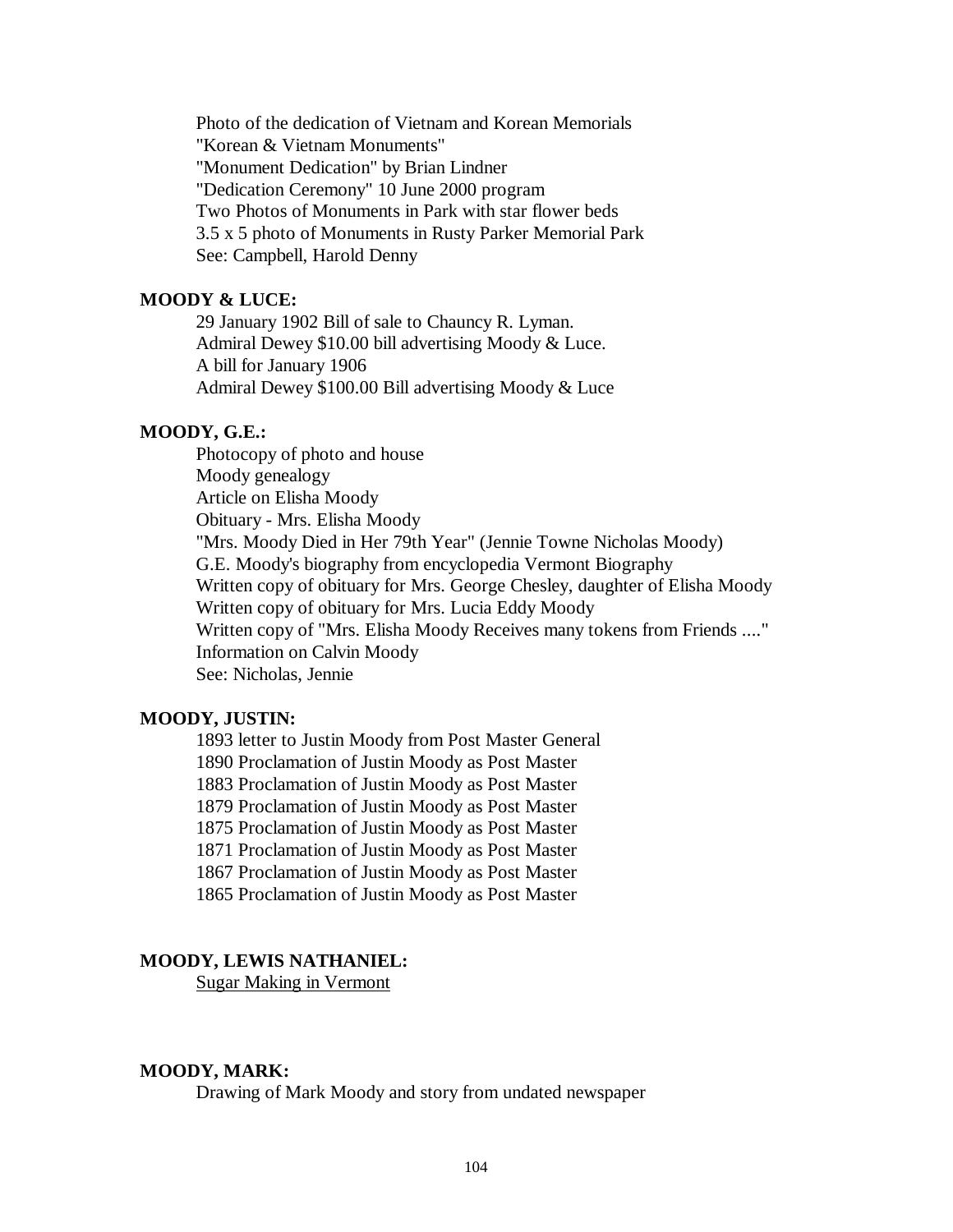"Miss Moody will Eat an Apple a Day ..........." (2) 3 x 4 photo of Mark Moody 1900 wedding invitation

## **MOODY, PAULINE:**

Pauline Moody's obituary

Massachusetts' Deborah Sampson by Pauline Moody (1 missing cover & 1 in good condition)

Vermont's School children Need More Library Service" by Pauline Moody

(missing cover)

Supplement to Vermont's School children Need More Library Service" by Pauline

# Moody

Pauline Moody by Bobbee Hirsch & Dan Marshall "Are You Taking Care of Your Books" by Pauline Moody Who's Who in Library Service 1966 Unsigned short biography of Pauline Moody "Day in a Vermont Library" by Pauline Moody 8 x 10 photo of Pauline Moody 5 x 7 photo of Pauline Moody 2.5 x 2.5 photo of Pauline Moody 4 x 6 of Helen C. Moody 4 x 4 photo of Florence & Pauline Moody in 1967 Reference from Dartmouth College Library for Pauline Moody "Be Kind to Books" by Pauline Moody See: Blush Hill - photo of Warner Moody's home See: Grist Mill See: Janes, Dr. Henry See: Profiles to be Published

# **MOORE, RUTHERFORD FAMILY:**

CD of Stanley More 7-24-2009 Photos of meeting with Rev. Stanley Moore 7-24-2009 Obituary for Rev. Stanley Moore

## **MOTT, WALTER:**

1898 UVM graduation invitation

#### **MOREY FAMILY:**

See: Graves Family

## **MORRELL, CHARLES:**

See: Railroads, Central Vermont

#### **MORRILL, WILLIAM:**

September 21, 1954 filing with Town Clerk for patent – phonograph description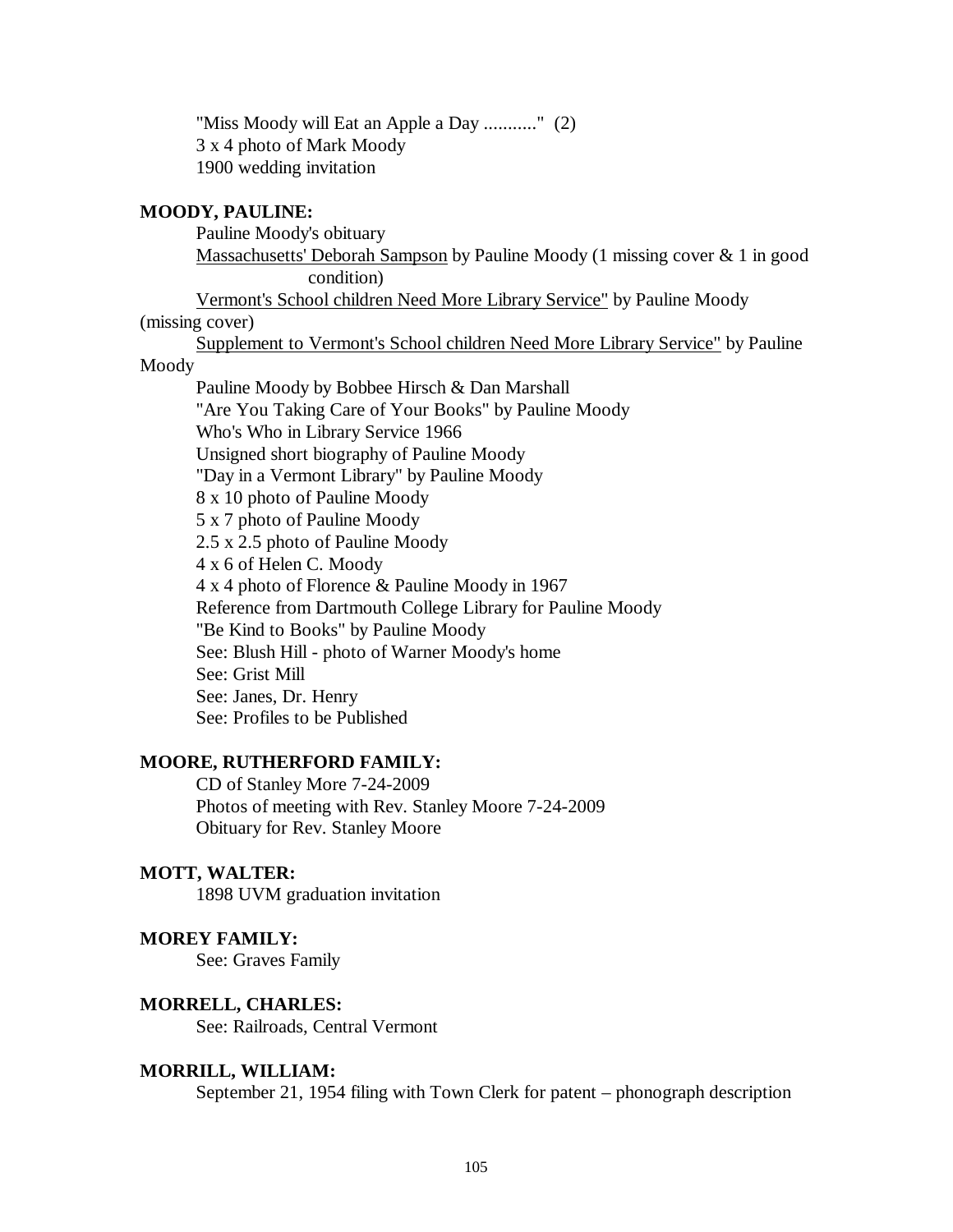June 8, 1955 filing with Town Clerk for patent-blueprints Sheet music of "Echoes of the Pied Pipers of Hamlin by Wm. C. Morrill Advertisement for the Eradicator Biography in his own handwriting Explanation of invention by William Morrill Collection contains two records of his Rats Collection contains large mailing envelope for records Article from Vermont Life Copy of clipping of funeral

## **MORSE, EDWARD - FAMILY:**

David Morse's business, "Phyz Ed" "Phyz Ed" Brings Fun & Fitness to the Waterbury area" Edward Morse Mowing his lawn 24 April 2002

# **MORSE, ERIC:**

"Eric Morse Stakes Claim on Title of Vermont's Best Runner" "Morse Code" 28 July 1996

# **MORSE FAMILY - FRANK & Minnie:**

Photo of Hugh, Rex, Blanch, Minnie & Frank, Perry Hill farm 5 x 7 of Minnie & Frank Morse in folder Rex's Birthday Party Photo Emma M. Morse obituary 3.5 x 3.5 photo of Rex Morse, Lyle Woodward, & Dwight Stimson 3.5 x 5 Rex Morse in South Pacific 3.5 x 5 Rex Morse in South Pacific 4 x 5 unidentified man - photo in folder - came from Emma Morse Estate 3.5 x 4.5 photo of Rex & Emma Morse with third person 2.5 x 3.5 photo of Emma Morse 2.5 x 3.5 photo of Emma Morse and 4 other women (2) Obituary for Rex Morse

# **MORSE, FAMILIES:**

See: Artists of Waterbury Photocopy of Leo Morse & his brothers Obituary for Clyde Morse Obituary for Roland Morse Obituary for Sylvia Morse Obituary for Ina Morse "Miss Alice Morse Guest at Shower" "Miss Alice Morse becomes bride of Raymond Devine" "Miss Frances Redmond, Mrs. Alice Devine, and Alan Morse Honored"

#### **MORSE, WARNER:**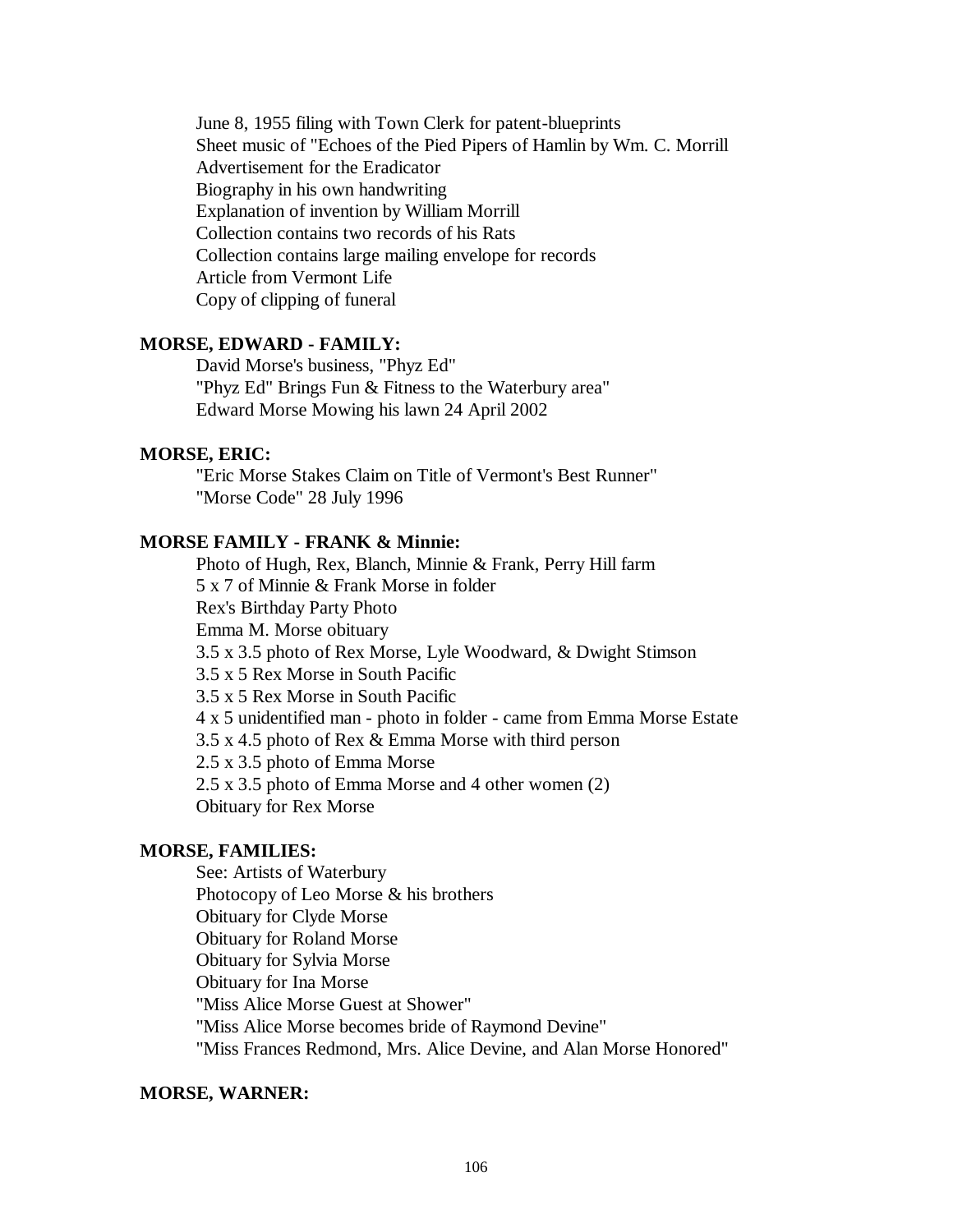Warner Morse story by Dan Marshall Photocopy of photo of Warner Morse

# **MOULTON, MARION:**

Thanksgiving 1947

# **MOUNT MANSFIELD ELECTRIC RAILROAD:**

Roland DeCelle's map of MMERR Copy of a ticket Photocopy of "Your Home Town & Mine" by Lyle Woodward "Back to the Time of the Trolley" George Rahilly Maps of the railroad Alton Wheeler's story of MMERR (3) Dorothy Burt Wilkins Story of MMERR 1987 and Supplement includes 5 x 7 glossy of MMERR on trestle Photo copy of "Humming Through the Valley" by Donald Valentine, Jr. "The Story of the Short Line" Roland DeCelle Copy of "Mt. Mansfield Electric Railroad makes Las Run" "Mt. Mansfield Electric Railroad" by Dr. Edwin Steele "Mt. Mansfield Electric Railroad" by Lois Sabin 29 & 30 May 1987 Helen Day Art Center Exhibit 6 May 1987 Gleason Ayers letter to Dot Wilkins 18 May 1987 Gleason Ayers letter to George Rahilly 19 December 1986 Gleason Ayers letter to George Rahilly 22 December 1986 George Rahilly letter to Gleason Ayers 30 December 1986 Gleason Ayers letter to George Rahilly 30 December 1986 letter to Roland DeCell from Gleason Ayers "Mount Mansfield Electric Railroad" by Gleason Ayers "Walking Tour of the Mount Mansfield Electric Railroad" Jerry Chase "Building New Trestle" July 27, 1909

# **MOUNT MANSFIELD ELECTRIC RAILROAD - PHOTOS:**

7 x 8 photo of the MMERR on the trestle 5.25 x 8.5 trestle with Steam Engine taken by Willie M. Gibbs 3.5 x 6 of steam engine on trestle 3.5 x6 station at Center Park Postcard of MMERR 7 x 8 of MMERR on trestle & 5 x 7 of same photo Snow scene of MMERR behind barn in Shutesville 2 large photocopies of trestle 6.5 x 6.5 long shot of trestle by Seminary MMERR on track 2.5 x 4.5 photo of Electric Locomotive & freight car Spring 1932 Photo scan of MMERR on trestle going toward church Two photos cut from a calendar - one of trestle, other of trolley car at the park (2) 4 x 5 copies of postcards of the trolley at the park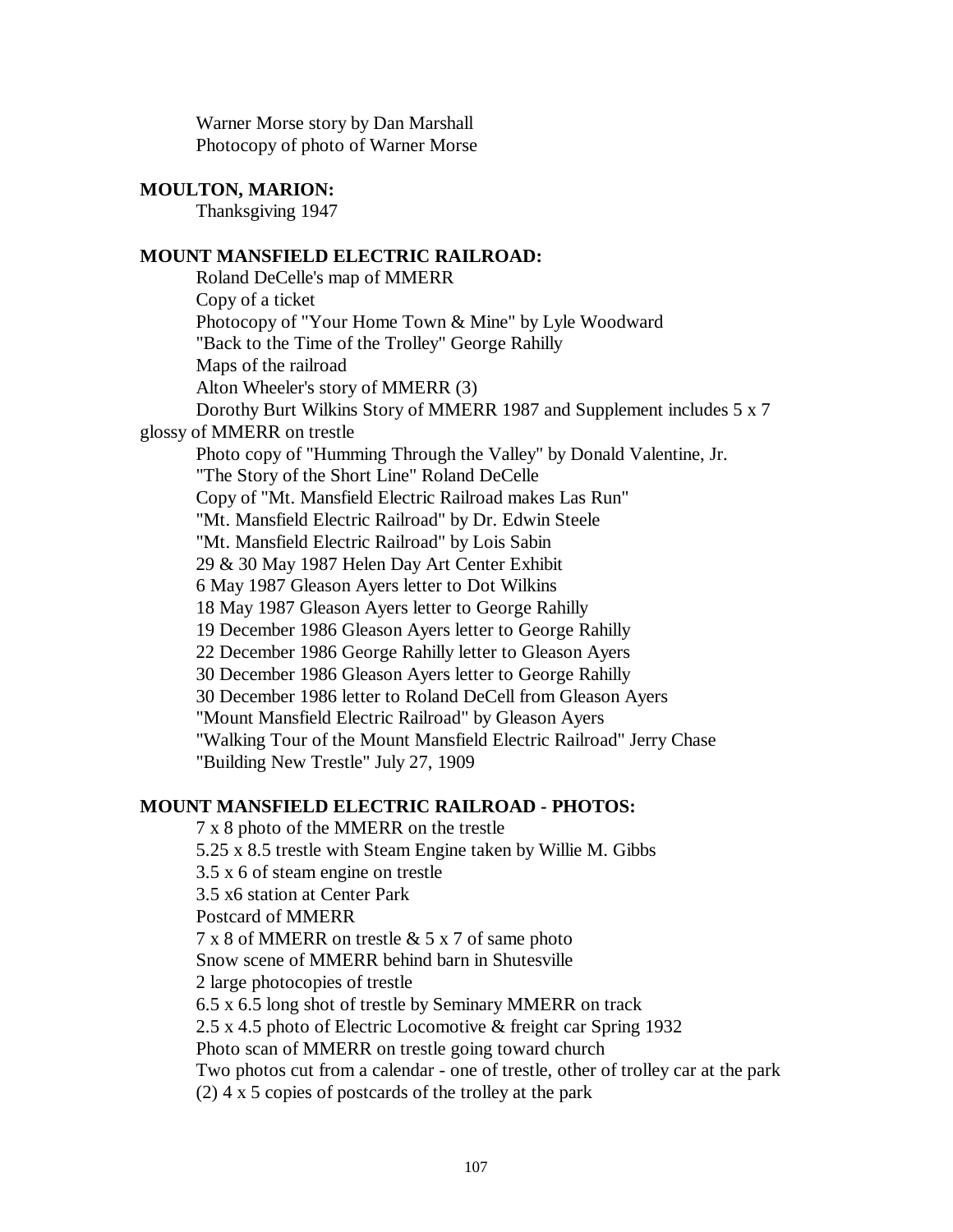3 x 5 postcard dated 21 October 1911 to W.F. Anderson 3.5 x 3.5 photo mounted of the first engine that went on the MMERR CD of Mount Mansfield Electric Railroad - Jerry Chase

#### **MURDERS:**

See: Disasters, Accidents, & Murders

# **MURRAY, FAMILIES**

4 x 6 photo of Pat Murray 1990 Letter from Caroline Murray Pellon Helen Murray's wedding invitation

# **MURRAY, ROBERT**, **MD:**

Justin Murray's obituary 2.5 x 3.5 photo of Carlie Murray

## **MURRAY, ROBERT P.:**

Letter about Velco Routing "Confessions of a Vermont Realtor" autographed copy in book case.

# **MUTUAL AID SOCIETY:**

14 June 1888 Colbyville, organized with list of members Undated clipping about Society

# **MYERS, HYMIE:**

Joan Myers Gibson's Memorial Service Program Joan Myers news clipping concerning Miss Vermont Photographer 1958 See: Artists of Waterbury

## **NATIONAL GUARD - WATERBURY:**

"Waterbury Opens Drive for Promised Armory" Clipping: Orrin Carpenter & Raymond Sawtelle. "Attention" 1950 map of Camp Picket, Va. where the Waterbury Guard were deployed for one year

# Photos:

2 x 8 photo of Co. B at Camp Aiken 1937 4 x 5 of Ken Sabin leaving on the train with Co. B (3 the same) 3 x 4 of Co. B. 1939 3 x 4.5 of Co. B 1939 2.5 x 4 of farewell for Co. B 4 x 5 of Ken Sabin & Red Riley 4 x 6 of Co. B at Camp 3 x 5 of Co. B shooting 3 x 5 of Co. B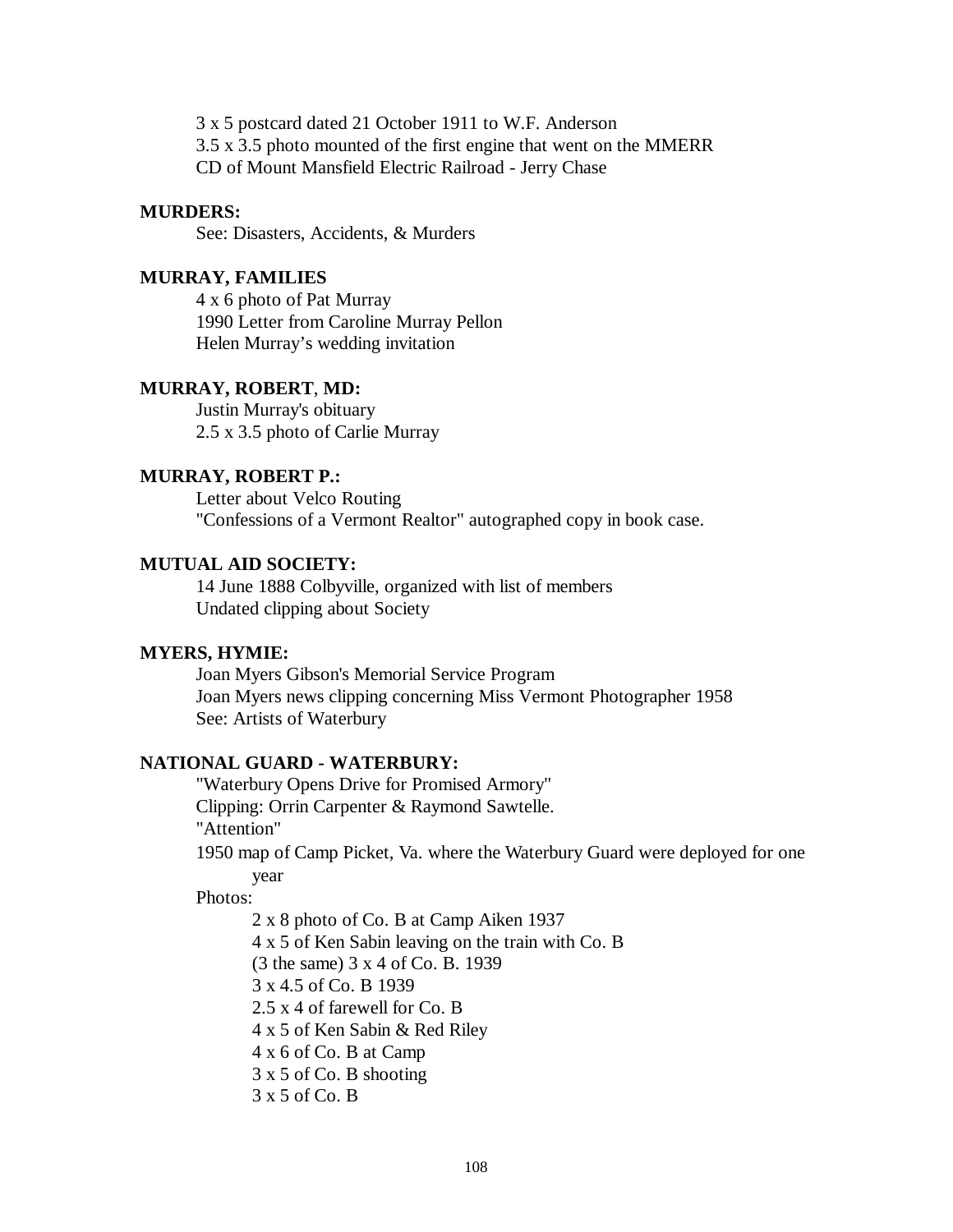5 x 7 photo of Co. B 4 x 5 of plaque 3.5 x 4 of the Armory Dedication with Emma Morse 3 x 4.5 photo of Guard unit training before they were mobilized in WWII

# **NELSON, NORMAN - FAMILY:**

Norman Nelson obituary Theda Nelson Obituary See: Waterbury Savings Bank for photos

# **NEWHALL FAMILY:**

Ruth Newhall's 1902 tax bill 29 May 1899 letter to Ruth Newhall from E.W. Cummings Ruth A. Newhall's calling card Matt Newhall's calling card 7 x 8.75 photo of house of Art & Lucelia Newhall with them standing outside it. 4 x 5 photo of Nora Newhall Hodge House 29 August 1937 See: Woodward, Daniel Demmon

# **NICHOLS, JENNIE:**

**See:** Boyce, W.J. **See:** Lyford, F.H. **See:** Moody, G.E. (contains obituary) See: Perry, Ollie 24 June 1902 Bill from Johnson Bros. Post Office Box Receipt from 1899, 1901, 1905 Receipt for payment of bill from Dr. Janes 1905 Jennie Nichols wedding invitation to G. W. Moody 7 X 9 mounted photo of Nichols family taken by a brick house 5 x 8.5 sheet of 4 photos – not identified but in the collection from Ollie Nichols family 3 x 4 photo of Fontinelle Nichols 2.5 x 4.5 photo of Fontinelle Nichols 2.5 x 3 photo in a pink folder of W. D. Nichols 3.5 x 6 photo of Fontinelle Nichols 2 x 3 Photo of Fontinelle Nichols in nurse's uniform 2 x 3 photo of Mary Jane Coffrin, also copy of the same photo in a small gold frame 4 x 5.5 mounted photos of Jennie, Fontinelle, & Ollie Nichols 4 x 4 mounted photo of Fontinelle, & Ollie Nichols and Rosa Gibson 4 x 5.5 photo of William Dean Nichols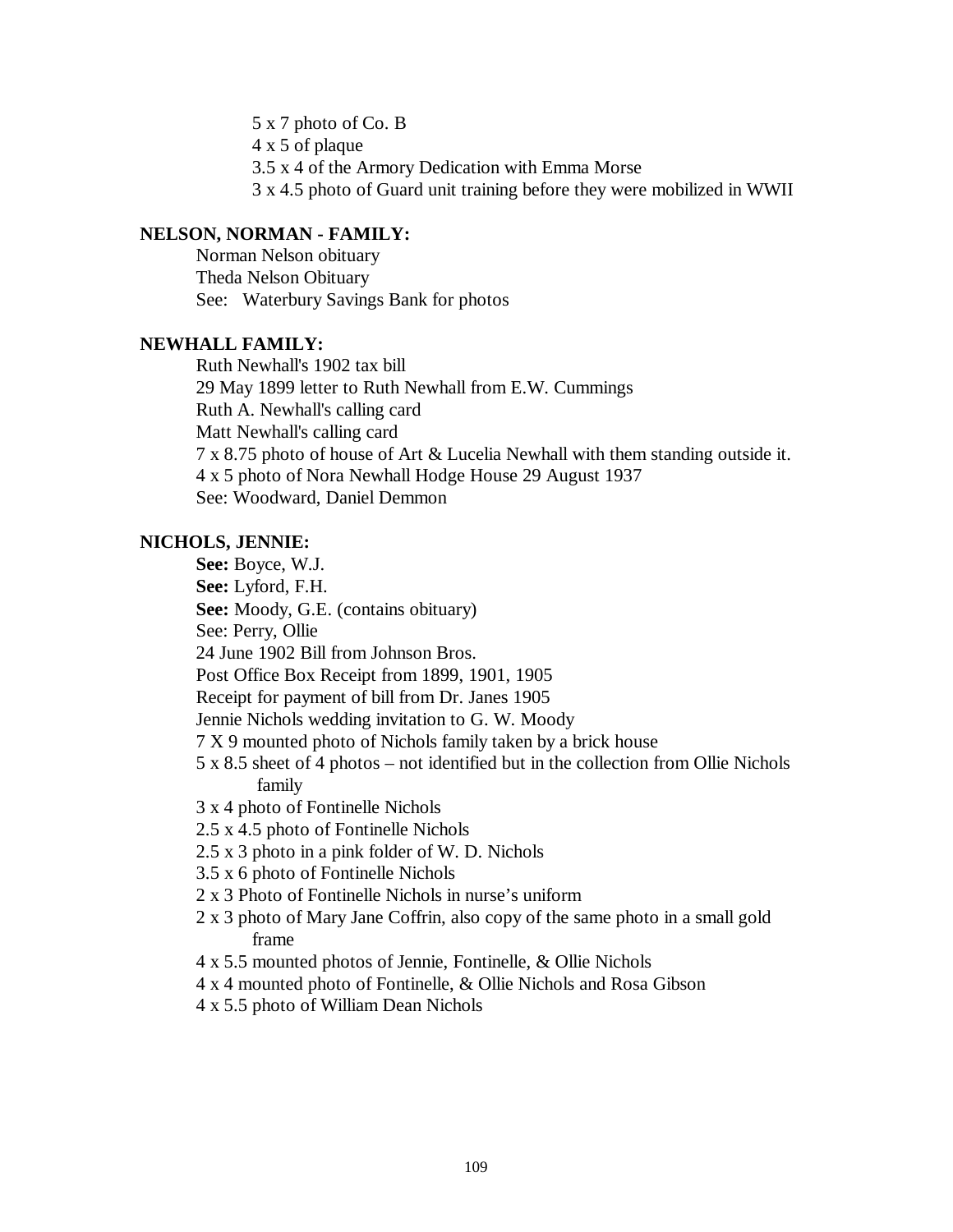#### **NORCROSS FAMILY:**

See: May, Ollie

# **NORTH MAIN STREET:**

- 5 x 7 of Butler's Pond & Village from Sunset Hill
- 5 x 7 of Butler's Pond & Village from Sunset Hill (2 different)
- 3.5 x 5.5 post card of Dillingham House & Congregational Church

Two different 3.5 x 5 winter scenes 68 N. Main

3 x 4.5 photo of intersection looking toward Dillingham House

- 6.5 x 8 photo mounted Butler's Pond North end of town
- 5 x 7 photo mounted "North Main Street; Looking from top of Hill toward twin

#### Bridges"

4.5 x 7 Photo mounted of North Main Street heading North to Underpass

3.5 x 5.5 postcard of Main Street near Stowe St. intersection

- 4.5 x 5 photo House at end of ramp
- 4.5 x 5 photo House at end of ramp
- 4 x 5 photo Dac Rowe's House across from Library

2.5 x 3.5 photo of Library

5 x 7 photo mounted of the Chase house next to the Janes home

4 x 5 photo of Wells Apartments

3.5 x 4.5 photo of Wells Apartments (2)

Five 4 x 5 photos of houses around the Wells Apartments

Eleven 3 x 5 photos of houses around the Wells apartments

See: Boyce Family

See: Reform School

See: Janes, Dr. Henry

See: Guptil's Gulf

See: Vincent's Pharmacy

#### **NUTTING, JOHN:**

"Vermont New Hampshire Nicaragua witness for Peace" by John Nutting 1984 (4) 4.5 x 6 note cards: Inukshuk, Camel's Hump in winter, Early Morning

# Mansfield

Camel's Hump

#### **OBER, E.R.:**

12 Aug. 1958 letter to Douglas Rath.

27 July 1956 letter from Douglas Rath about E.R. Ober.

3.5 x 7 stereopticon card of house - photo taken by E.R. Ober

# **O'BRIEN FAMILIES:**

Patti O'Brien - Cancer Survivor, Stowe Reporter 4 May 2004 "Living in another Land makes one appreciate US" Patricia O'Brien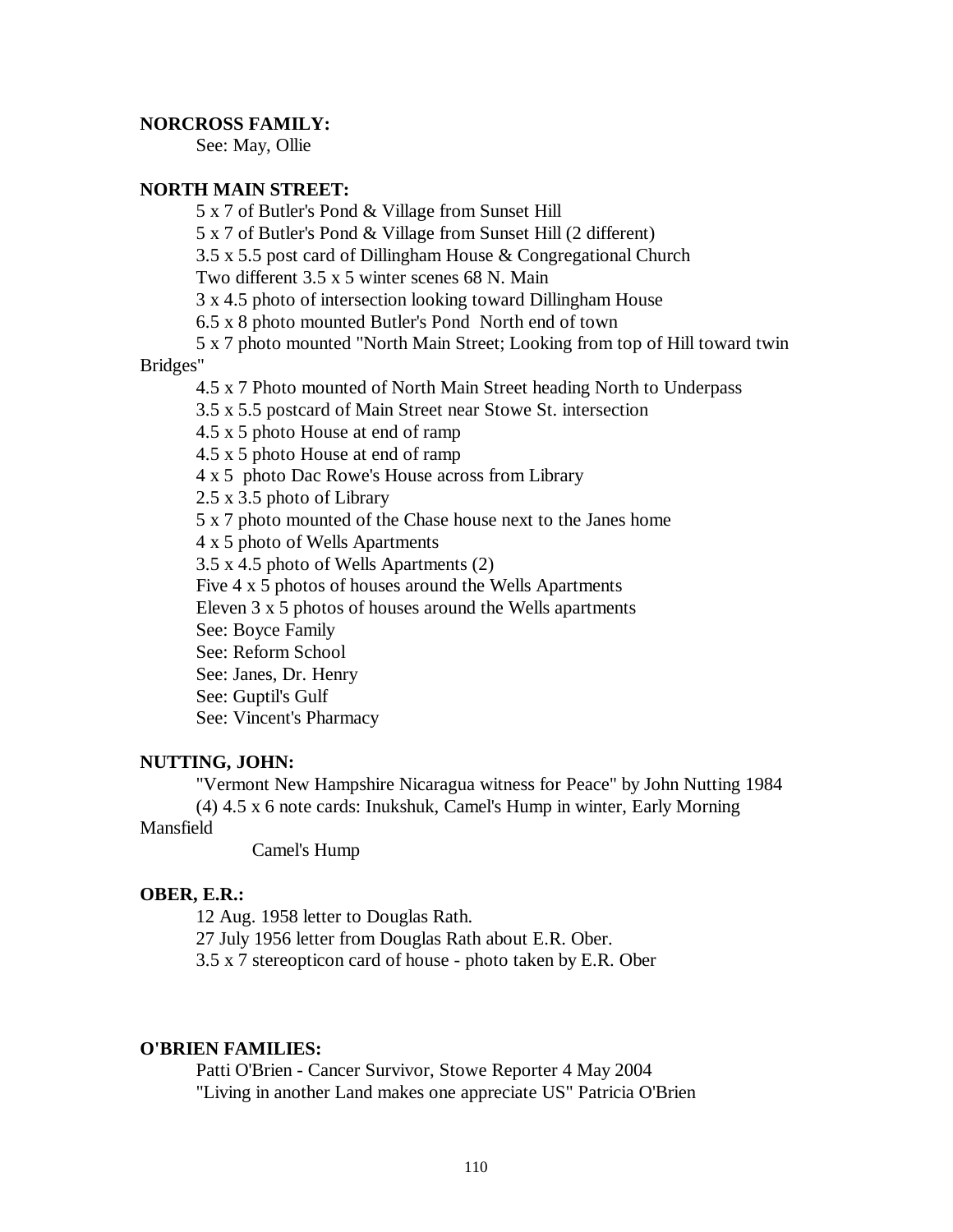# **O'CLAIR, ORRILLA (OLLIE):**

2 different booklets of her poetry Biography by James Holway. Photocopy of obituary "The Rosary" which came from her belongings. Paper doll which came from her belongings "Vacation Notes" 1939 "A Vermonter's Prayer" "Mrs. O'Clair of Waterbury Dies......" "Naughty Mariett" play program found in her belongings 3 x 5 photo mounted of O'Clair Granite Shed List of students in Ollie O'Clair's Sunday School classes 4 x 6 photo of O'Clair Granite'' Orrilla Somerville's wedding invitation to Clifton O'Clair

# **O'CONNOR FAMILY:**

Letters from Norman Staub concerning the O'Connor Family

# **OLD HOME WEEK:**

(3) Souvenir Book August 11-17, 1901

# **OLD STAGECOACH INN:**

Brochure of History of the Inn (2) Two brochures with Barwicks as owners "Historic Stagecoach Inn To Reopen" 1993 Photo of John Barwick 4 x 5 photo of Inn 2000 2 (4 x 6) photos 1989 of the Inn 3.5 x 5 photo of Inn with carved eagle "Haunted" 25 October 2001

## **OLD WATERBURY CENTER CEMETERY (ROUTE 100):**

Marion Moulton's list of the graves 4 x 6 photo mounted of Freeman and Godfrey stones (7) 3.5 x 5 photos of Stephen Jones family stones 4 x 6 photo mounted of stones with flowers decorating them - 1990 comments from Stanley Chase

# **O'NEILL & COLLINS:**

1941 Calendar

## **O'NEILL BROTHERS:**

17 September 1896 bill to O'Neill Brothers from W.H. Blodgett Co.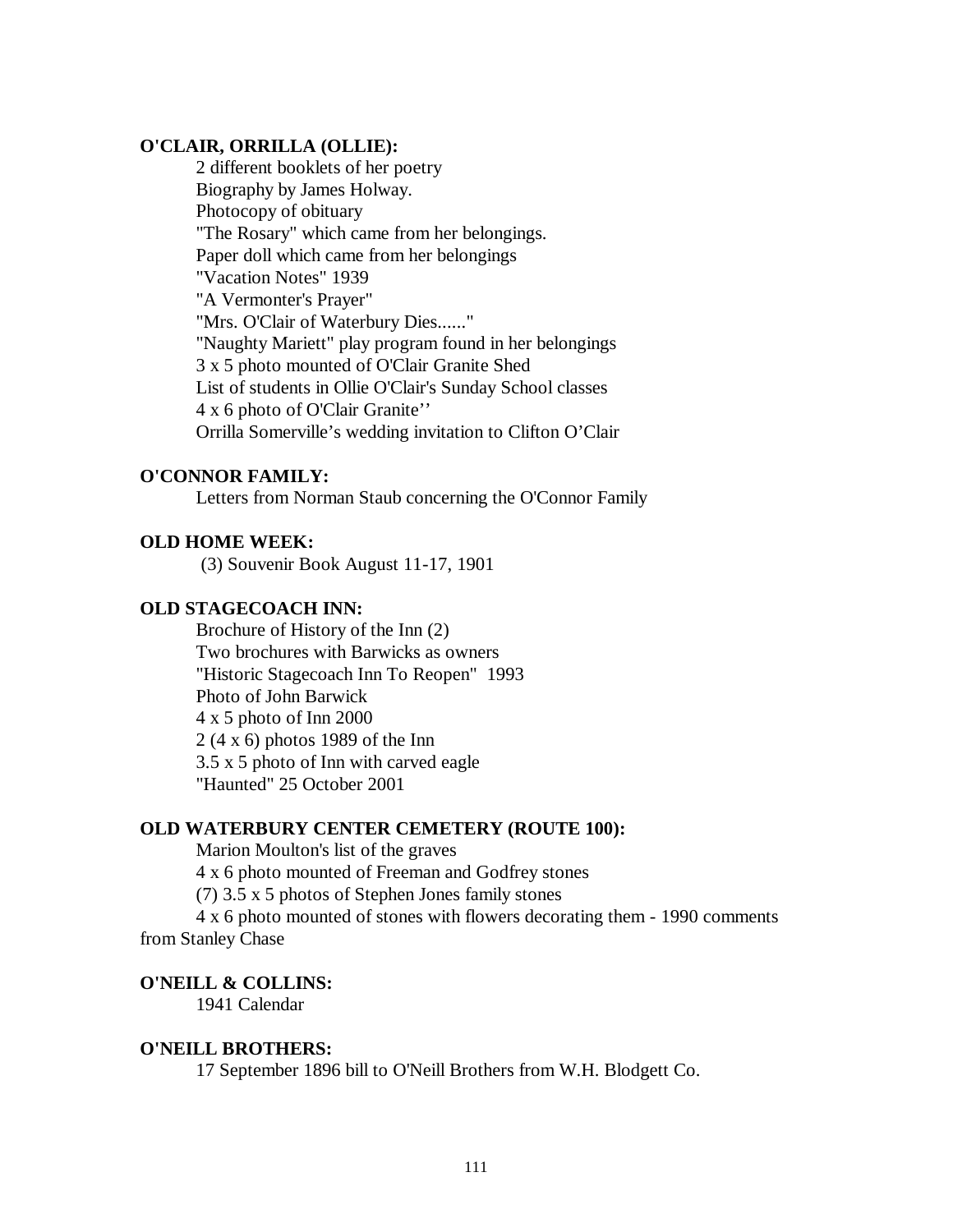#### **O'NEILL, DR. J.C.:**

See: Sargent Family

# **OPERA HOUSE:**

Grand Minstrel Carnival 7 & 8 June 1906 "The Village Post Office" play program, no date Ticket 1914-15, Waterbury Lecture and Entertainment Bureau 28 May 1902 Program for Sacred Hymns & Tunes "Aunt Lucia" program for play May 22nd "The Goddess" "Waterbury Opera House" Program 9 June 1930 "Valley Farm" no date "Under Auspices of Waterbury Cemetery Association" "When Betsy Ross Made Old Glory" 29 May 1923 Waterbury Graded School August 1924 program Minstrel Mimics, Jan. 22-23, 1930 at the Opera House by Iroquois Camp.

#### **ORDWAY, ZOE:**

See : Artists of Waterbury

# **ORTON, CARL , M.D.:**

"Dr. C.B. Orton, Waterbury, Cited for Long Practice" See : Artists of Waterbury

#### **OSTLER FAMILY:**

See: Inns, B&B, etc.

# **PALERMO FAMILY:**

Elvera DiPietro obituary 3.5 x 5 photo of Chris Palermo 3 x 2 photo of Chris Palermo See: Comolli Family See: Del Guidici Family

# **PALISADES:**

See: Haseltine Family 4 x 7 mounted photo of Palisades

#### **PARCHER FAMILIES:**

American Politics Composition 1891

#### **PARK ROW:**

4 x 6 of Park Row and Depot 4 x 5 of Park Row 4 x 5 of fire in 1940s See: History of Houses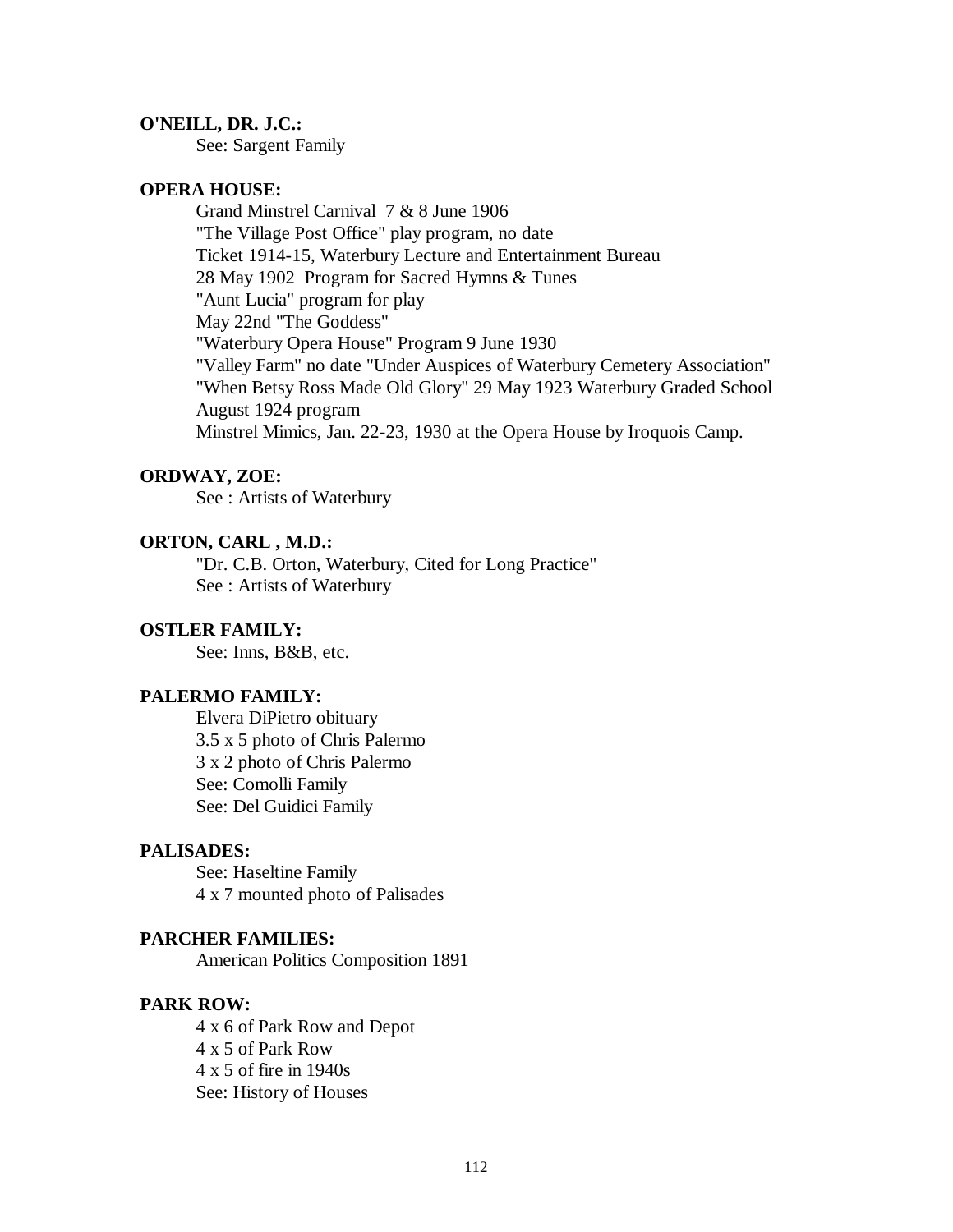#### **PARKER, REV. C.C.:**

(2) Early History of Waterbury

## **PARKER FAMILY:**

Photo: Robert Chapin Parker in a Buggy Robert Chapin Parker Parker House at 51 South Main Street 4x5 oval of Robert Chapin Parker 3.5 x 3.5 of Parker House Article about Mr. & Mrs. Charles Parker Biography of Craig "Rusty" Parker by Kenley Squier "Doctor Goes to aid of Radio announcer" "Listeners Stunned as Broadcaster Rusty Parker Suffers Hear Attack" "Radio Veteran Parker Dies" Rusty Parker's obituary "Parker's Death End of Era at WDEV....." Political Cartoon "So Long Rusty" "Final Tribute Paid to Parker" "Parker Service Reflected Wishes ......" "Parker Memorial Fund Begins" "Waterbury ready for Parker Memorial" "Park Dedicated ............" "47 Years of WDEV" by Rusty Parker Memories of Rusty by Longe Family Park Dedication "Final Tribute Paid to Parker" Poster for dedication of the Park 2 Dedication programs for Rusty Parker Memorial Park See: Profiles to be Published

## **PARKS, LEON (SAM) & MARY ELLEN:**

U.S. Army WWII enlistment record

# **PARRO FAMILY:**

"Wouldn't a Little Girl Have Fun Here" Obituary Ernest Parro

## **PATRICK, JOHN:**

8 x 10 of John S. Patrick

#### **PEASE, GERALD:**

Letter 3 November 2001 Article "Remembering Gerald Pease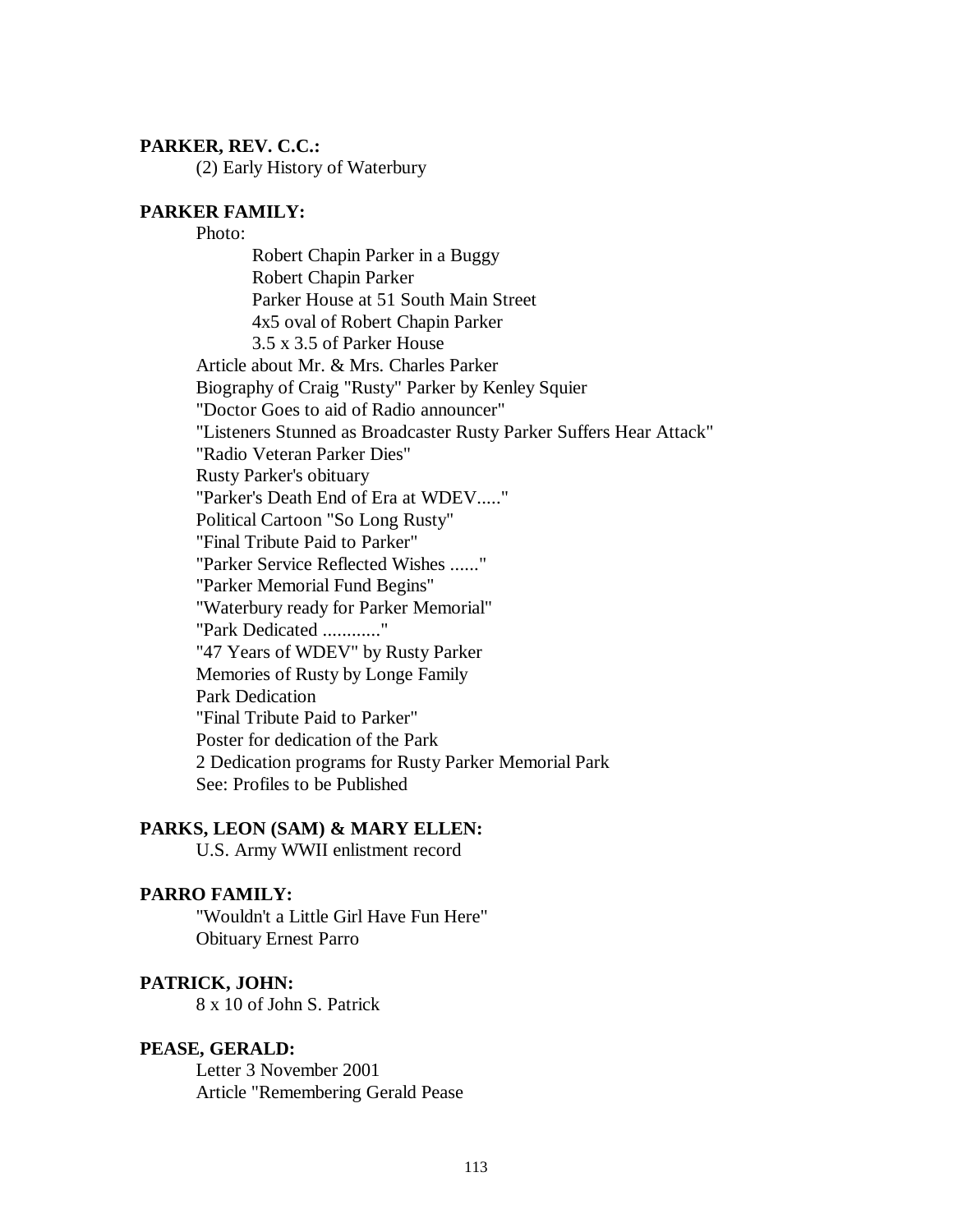# **PECK FAMILY:**

In Memory of Jessica Peck (2) Middle Ground 6 June 2003 Jessica Peck's obituary (2) "Fire Guts Waterbury Home" 2 June 2003 "Waterbury girl, 12, injured in house fire" 3 June 2003 "Girl Remains Critical After fire" 3 June 2003 "Waterbury Girl dies from fire Injuries" 4 June 2003 "Jessica Peck Dies After Fire Destroys Home" "Jessica Peck Family Fund"

# **PECK, LUCIUS:**

See: Waterbury's Famous People

# **PELKEY FAMILIES:**

Obituary of Ruby Parizo Obituary of Doris Pelkey

# **PELTON FAMILY:**

See: Mason, William

# **PEOPLE OF WATERBURY - PHOTOS:**

3.5 x 7 Stereopticon (1874 era) people harvesting hops or grapes 2.5 x 3.5 photo of Ethel Colby, Wayne Corse, Florence Joslyn, Nellie Kimball, Ida Stanley, Rose Corse, Mrs. Torrey, Ollie O'Clair, Ernest Joslyn, Mrs Evans, Lucy Evans 4.5 x 7 mounted photo: Mrs. Hutchinson, Mrs. E.E. Bamforth, Mrs. James Fife, Mrs. A.I., Mrs. George Bidwell, Mrs. Robert Knowles, Mrs. W.J. Boyce, Mrs. Havey Henry, Mrs. Alice Smith, Mrs. Tewkesbury, Mrs. W.B. Clark, Mr. Eugene Stanley, Mrs. Dorwin Cooley, Mrs. James Hattie, Mrs. Charles Robinson, Mrs. C.C. Warren, Mrs.

Harry Brown, Mrs. George Randall, Mrs. Charles Haines, Mrs. F. B. Kellogg, Mrs. Orlo Ayers, Miss Estella Redmond, Mrs. W.J. Redmond,

Mrs. D.D. Grout

5 x 7 photo of 20 children dressed for a play or some event - not identified

3.5 x 5 postcard from Stanley Chase -- pictured are 8 adults in costume.

3.5 x 3.5 photo of Mary Harriman, Fran Spaulding, Rose Grout, Mary Tripp, Bee Cooley, Rosalie Chase, Thelma Backels, Annie Marden

4 x 5 photo of Lorraine Brigham & Harriet Elliot

4 x 5 photo of Dan Ryder, Bob Luce, Mildred Steele, \_\_\_\_\_\_\_\_\_\_\_\_\_\_\_\_, Dr.

Ed. Steele Earlyn Chittick, Rupert Chittick, Marjorie Luce and Carl Orton.

8 x 10 photo of people dressed up-- appears to be 1950s, early 60s as Dr. Harwood is in the photo.

4.5 x 6.5 photo mounted of large group of local people-- unidentified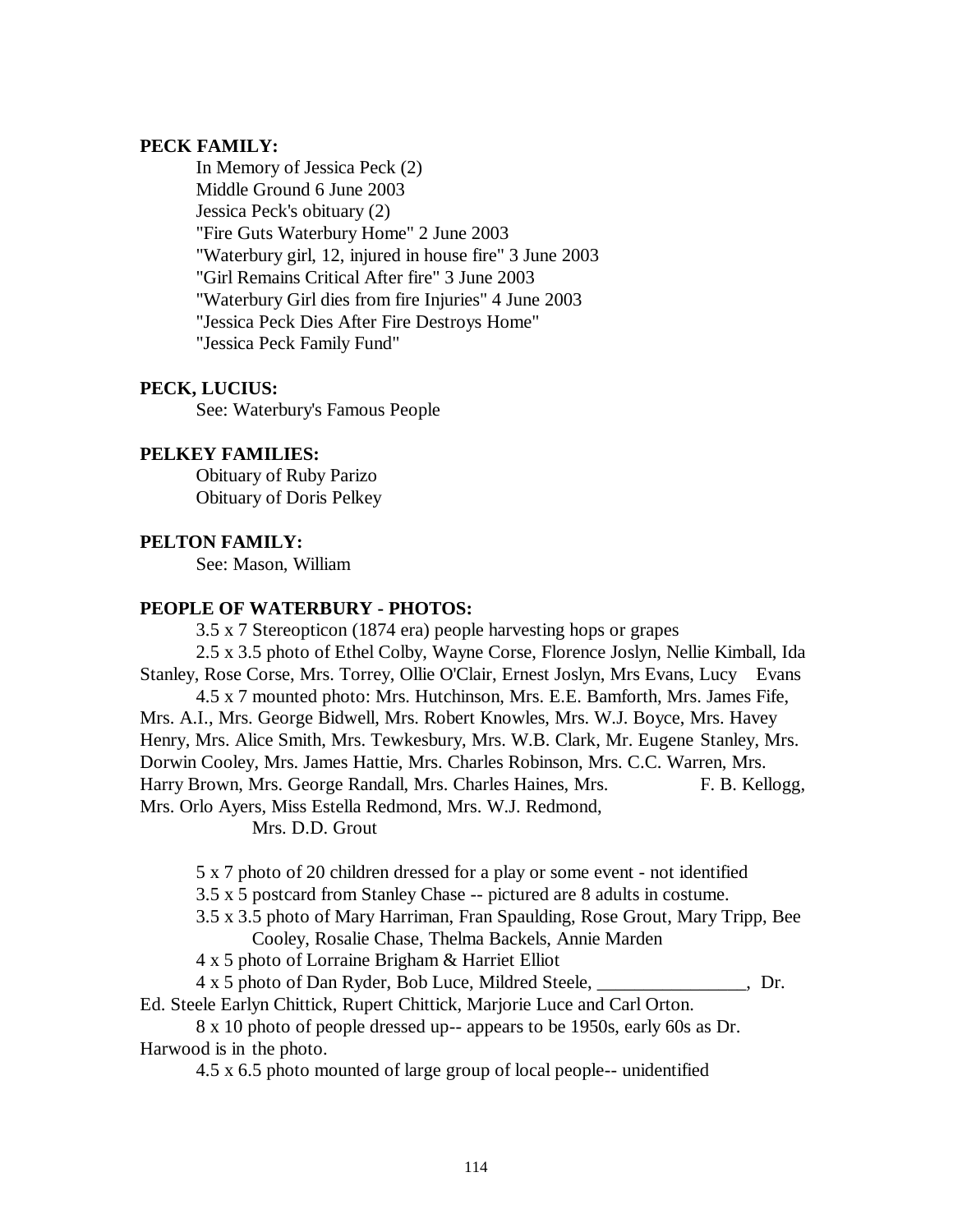2.5 x 3.5 Photo of Steven Waldo 1962

3.5 x 3.5 photo of Kay Forbes

3.5 x 3.5 photo of Ann Harvey and Roy Walker

2.5 x 3.5 photo of Bessie Wiltshire

"American Born Tucker Children to Meet English Grandparents for First Time"

undated

Two 3.5 x 5 photo of Adam Bilbrey

3.5 x 5 photo Jackie Spence 3.5 x 5 photo Sarah Alberghini 3.5 x 4.5 photo mounted of a picnic in Waterbury - unidentified

7 x 9 photo mounted: B. A. Merriam, Mrs. W. R. Ray, Lillian Fifield, Mrs. Alfred

Ray, Lewis Carpenter, Jennie Edwards, Margaret Cunningham, Addie Ayers,

Cyprus O'Neill, Jean A. Dean, Cora Petty, Elizabeth Campbell, Mrs. O'Neill, Luna

Morseley, --- Jakway, A.R. Smith, ---- Mandingo

"Christina Jones to Become Bride of Gerald Smith (2)

"Sharlia Bohannon Wed in Waterbury to Delbert Palmer"

"Stanley Named Disaster Head of Red Cross" Robert Stanley

"Graduates" 1959 Janice Littlejohn

"Girl is rescued after wet ride through Culvert" Sheila Raymond

"Getting Ready for Opening night" Richard Williams

"On ETV" Dot Parkhurst and Eleanor Martin

"Lowe - Curtis" Deborah Curtis & Kenneth Lowe

"300 Honor Miss Ruth Phillips ....."

"Re-elect Ted Willis"

"Andrew Lord" 1988

Article & photo of moose shot by Jack Sweet 1958

"Moose on the Loose" 1957

"Elderly Couple charged in threats" Donald and Patricia Farnham

3.5 x 5 photo of D. Brisbin, Mrs. Clair, Mrs. Chase, Mrs. Abbott, Mertie Palmer,

Etta Graves, Mrs. Whitney, Sarah Boicourt

Isabell Bailey -  $2.5 \times 3.5$  photo (2 different) &  $3.5 \times 5$  photo

"Photographers to pick Queen" Judith Ann Gibbs photo

"Garland Fletcher, Former Waterbury Resident, Wed in Ohio"

"Corp. John Quinn"

"Pfc. Gerald L. Marshall"

Poem by Jessie Wheeler Greene

"Atwood 60th" Everett and Iola Atwood

Two 2 x 3 photos of George Chalifoux on a 8 x 10 sheet of So. Main Street

photos

3.5 x 5 photo of Linda Merchant

"Ann Harvey and Richard Williams win ............" undated

"Man Charged with Domestic assault" Sarkis Hand

Poems by the following people:

Rev. Moody "Fixing the back pasture fence"

Marion Davis "Thanksgiving"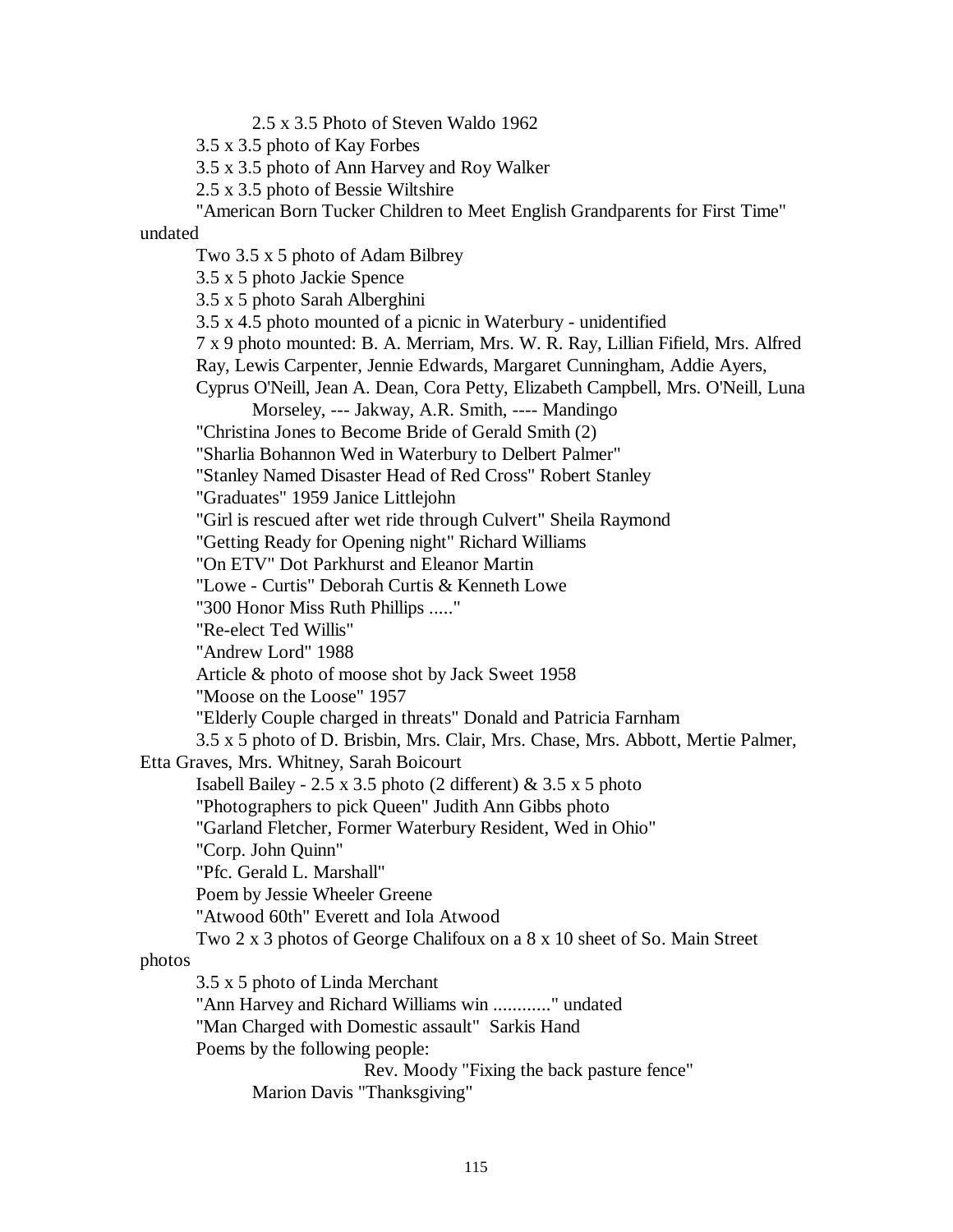#### Harold Patch "In Memory of Lee Minott:

#### **PERCY, CECIL:**

"Steeple Jack" by Hanson Carroll See: Hamel Family, includes a bill from Cecil Percy

# **PERKINS, ERNEST:**

3 obituaries and a funeral notice for Ernest Perkins Obituary fro Harriet Perkins. See: Guild, Frank

# **PERKINS, V.L. / FURNITURE & FUNERAL**

"New Funeral Chapel Opens In Waterbury" V.L. Perkins Company - history. 1944 Calendar

#### **PERRY HILL:**

3.5 x 5.5 postcard of Middlesex Notch Road off Perry Hill

3.5 x 5.5 postcard looking toward Camel's Hump from above Keefe Farm

2.5 x 3.5 photo of school house & Frank Morse's house 1935

2.5 x 3.5 photo of turn to Keefe farm & next house on right headed toward Lincoln St.

See Crossett, Vern

## **PERRY, OLLIE:**

1948 photo - Clearwater Follies "Ollie Perry's Still a Kid" 1907 Graduation photo Photo Robert Perry with airplane 4 x 5.5 photo mounted of Robert Perry in 1892 Obituary Jennie (Coffrin) Nicholas Moody 5 x 7 photo of South Main Street House with car and four people 4 x 6 of Perry Granite Company (2 different ones) 4 x 8.5 mounted photo of house on Seabury Place 2 x 3 photo of Ollie riding a bull 2.5 x 4.5 photo of Ollie on snow shoes 1919 8 x 10 of Ollie Perry in costume 3 x 5 of Ollie and Fontinelle Nichols, ruth Valcourt & Amy & Doroth Griffith on Camel's Hump 5 x 8 Mounted photo of Ollie Amsdern 5 x 7 of Robert Perry & his deer, 1937 6 x 6 photo of Harry & Margaret Perry –  $50<sup>th</sup>$  anniversary 2 x 3 photo of Ollie Nichols on Camel's Hump6 x 9 black page from an album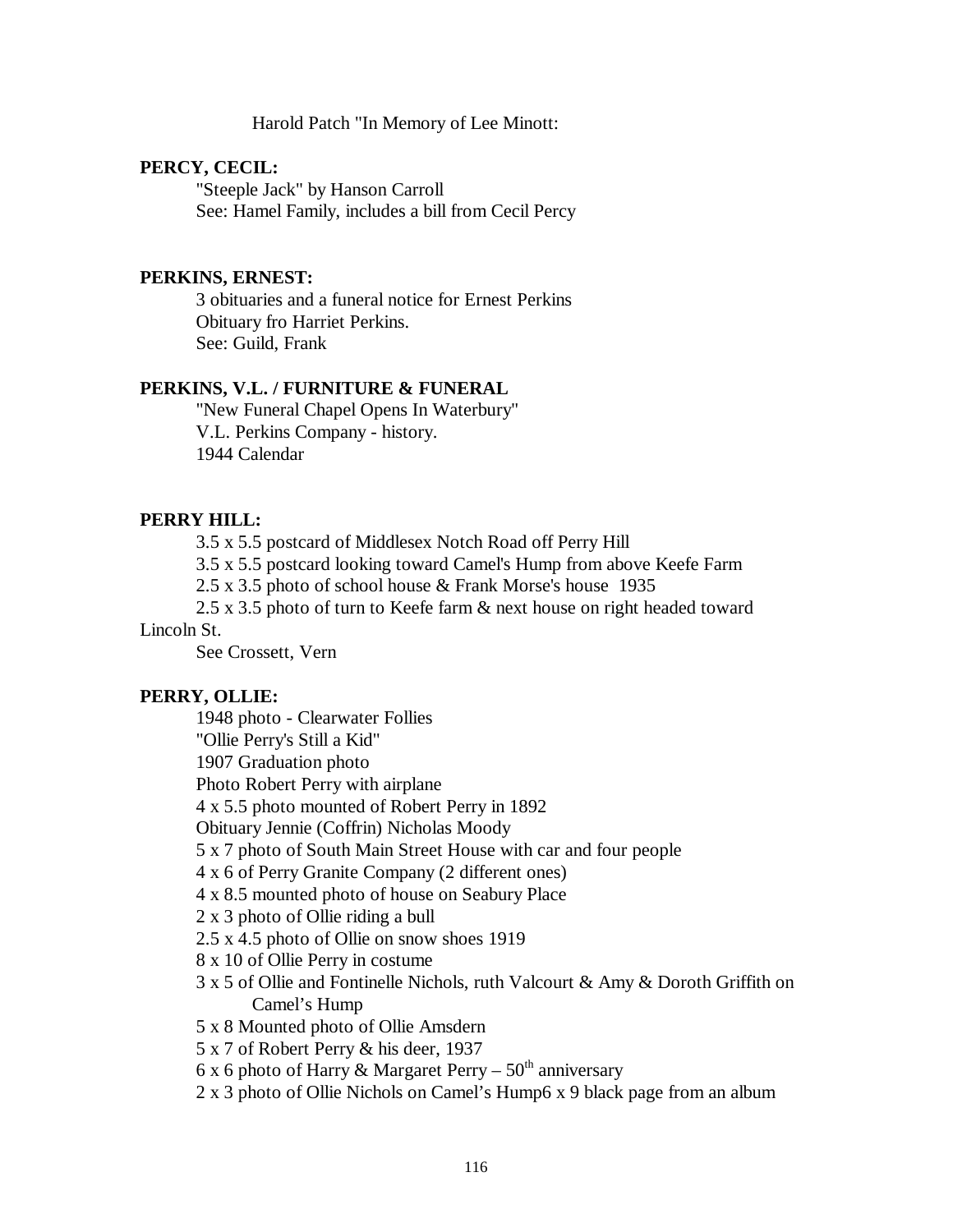with seven photos of Ollie Nichols

4.5 x 6.5 mounted photo of Ollie Nichols at age 8 September 25, 1896 2 x 3 photo of Ollie and Fontinelle Nichols in a sleigh See: Nichols, Jennie

# **PHILOMATHEIA CLUB:**

5 x 7 photo mounted of the club members

## **PIKE FAMILY:**

Calling card for Jesse Pike 1935 Article "It's a Husky Grange Family From Vermont" "Resident Meets Mr. Coolidge" Photos: 3.5 x 5 E. Ralph Pike & John Coolidge Pike Family 1920 (identified) Pike Farm Rt. 100 with 3 sisters identified Pike Family by farm house Herbert Pike 1909 Pike Farm on Ricker (also Ezra Fuller Place) Saw Mill 3 different Pike Home (Also Gideon Ricker Place) Herbert Pike farm (also Ezra Fuller) 4 x 6 photo of Pike family gathering – named Obituary for Myra Pike Bertha Pike's autograph book 2.5 x 4 inches (1885) 1881 photo cut from a magazine showing John Pike & Saw rig. See: Grange

#### **PIERCE, BURT:**

3 x 4 photo of Burt and A. Pierce in front of their house about 1910

#### **PIERCE, NELSON:**

See: LAVINE, JOSEPH

## **PIERCE, SCHUYLER:**

1976 letter from Mrs. David Howard

#### **PIERIAN CLUB:**

1904 - 1905 Programs 1905 -1906 Programs

#### **PIERTER, CLARA:**

V-Mail Letters written by Clara Pierter to Ethel Harrington: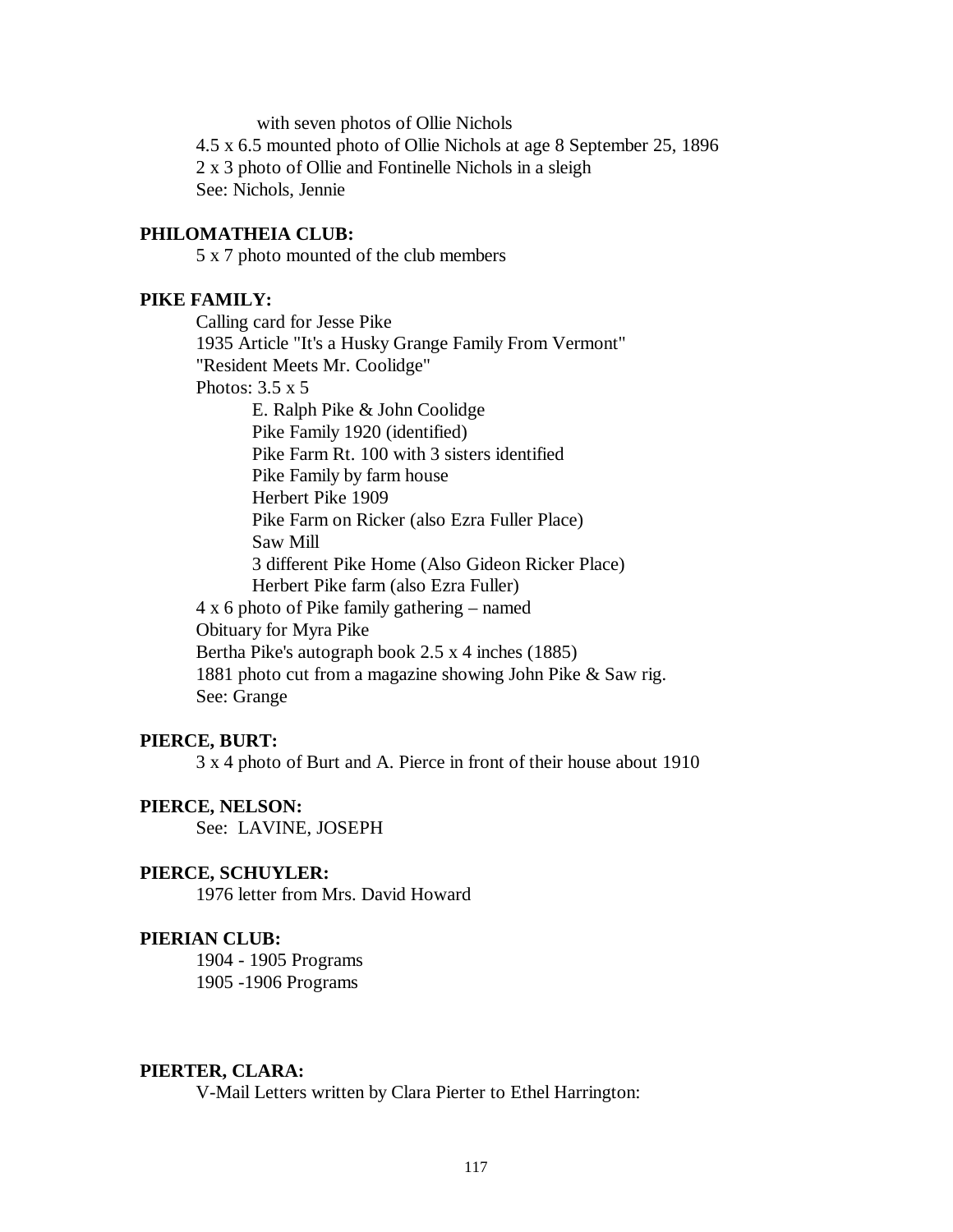5-19-43 England 14-11-43 Ireland 8-5-43 22-7-44 26-4-44 23-4-45 13-3-45 6-15-45 4-3-45 20-9-43 6-6-43 6-22-44

# **PILGRIM PLYWOOD:**

Four Sheets of Stationery Photo #31 Experimenting to make colored veneer 1936 12 different photos of the area and machinery Clippings: "New Industry in Waterbury" & "Will Employ 35 Men". Two mileage ration stamps mileage ration Car ID two records of ration stamps "New Concern will Locate in Waterbury" 5 August 1924 2.75 x 4.5 photo of Log going into machinery

# **PIRIDER, PATRICK:**

See: Wells Family

#### **PLANK ROAD:**

25 February 1949 "Century Old Record of Lamoille County Plank Road Company...."

# **POLLANDER, BEA:**

See : Artists of Waterbury

## **POOR FARM:**

See: Hospitality Farm - history

#### **PORTER FAMILIES:**

27 April 1903 bill for H.H. Porter Death of Helen Porter Harvey Photos of Porter Family

# **POST, ALICE:**

Letter dated 17 march 1958 from Free Public Library Commission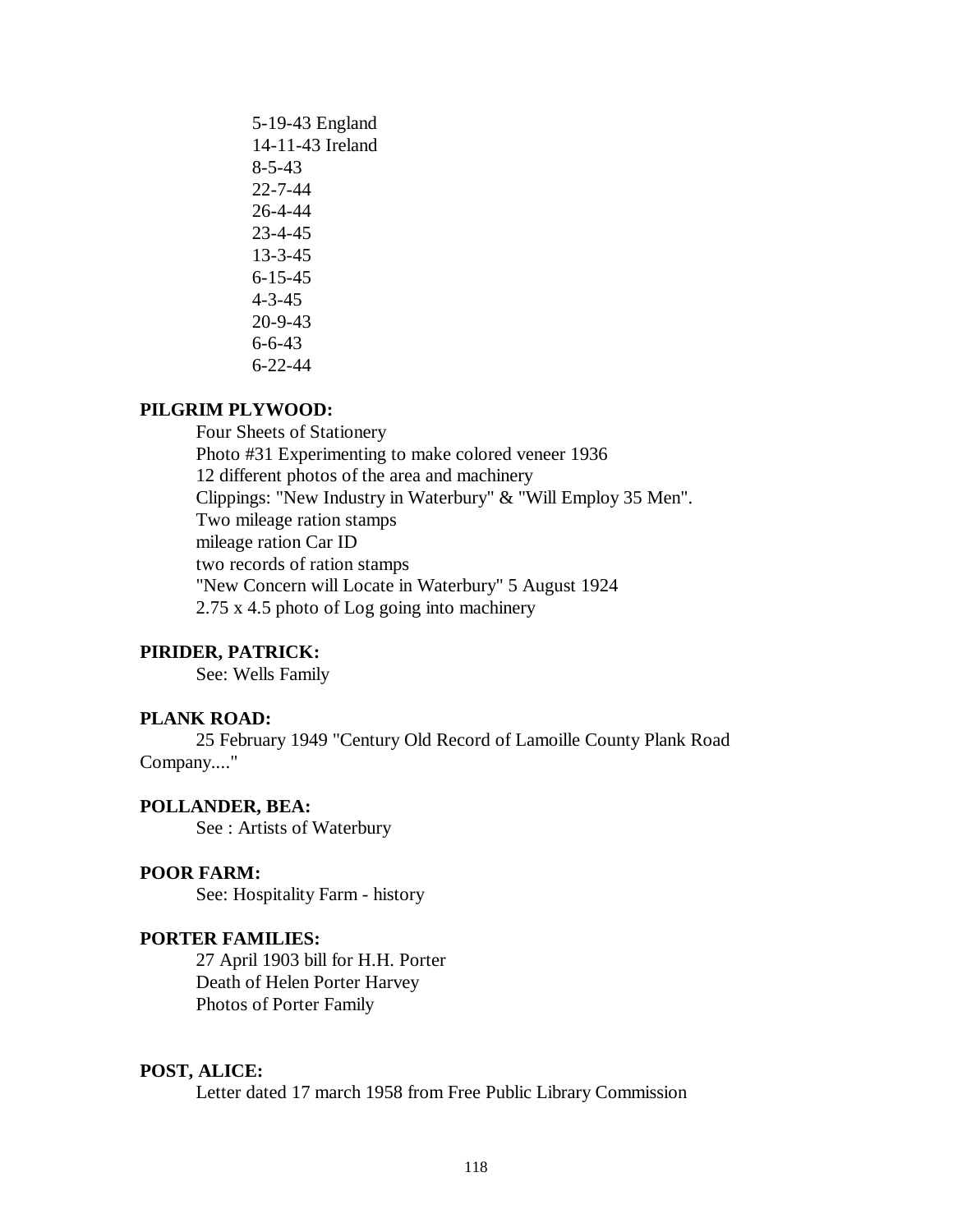Story of Radio Library Promotion Short Biography 2 March 1974 "Mrs. Alice Post Resigns as Waterbury Librarian" 2 copies of "Waterbury's Eastern Hills" (one original copy) 4 x 5 negative of Alice Post 3.5 x 5.5 color photo dated 2/13/47 addressed to Mrs. Ralph Post "Waterbury Center Landmark" See: Loomis Hill See: Kennan, George See: History of Waterbury See: Camel's Hump See: Waterbury Record See: Shaw Mansion

## **POSTAL SERVICE:**

List of Post Masters

(3) Waterbury Center Post Office Sesquicentennial 1840-1990

2 stamped addressed envelopes with Vermont Stamp - postmarked Oct. 6, 1991 Historical Society owns the stamp that was used to cancel these

# **POWERS FAMILY:**

See: Chesley Family

#### **PRATT, LEONARD & CLARA:**

See: Abaire Family See: St. Andrew Catholic Church

## **PRATT, WILLIAM:**

3 x 5 photo of Mr. & Mrs. William Pratt

# **PRIDE, AMASA:**

3 copies "Amasa Pride, Waterbury's First Merchant and Inn-Keeper" by Alice Post 27 March 1821 Inventory of the Estate of Charles Pride signed by Henry Janes "A Salute to William Deal" tells of the Pride home. Folded paper envelope addressed to Mr. Hubbard Hill, Middlesex, Vermont 29 July 1811 to Amasa Pride from Thomas Kingsbury 28 March 1818 letter from Brookline Mass 1 October 1822 Indenture by Cyrus Hill 1811 receipt for Amasa Pride 1813 receipt for Amasa Pride 5 June 1872 Deed 22 May 1838 Hannah Hill Letter concerning the death of Isaac Hill Deed concerning the Gov. Butler property (undated) Newspaper clippings: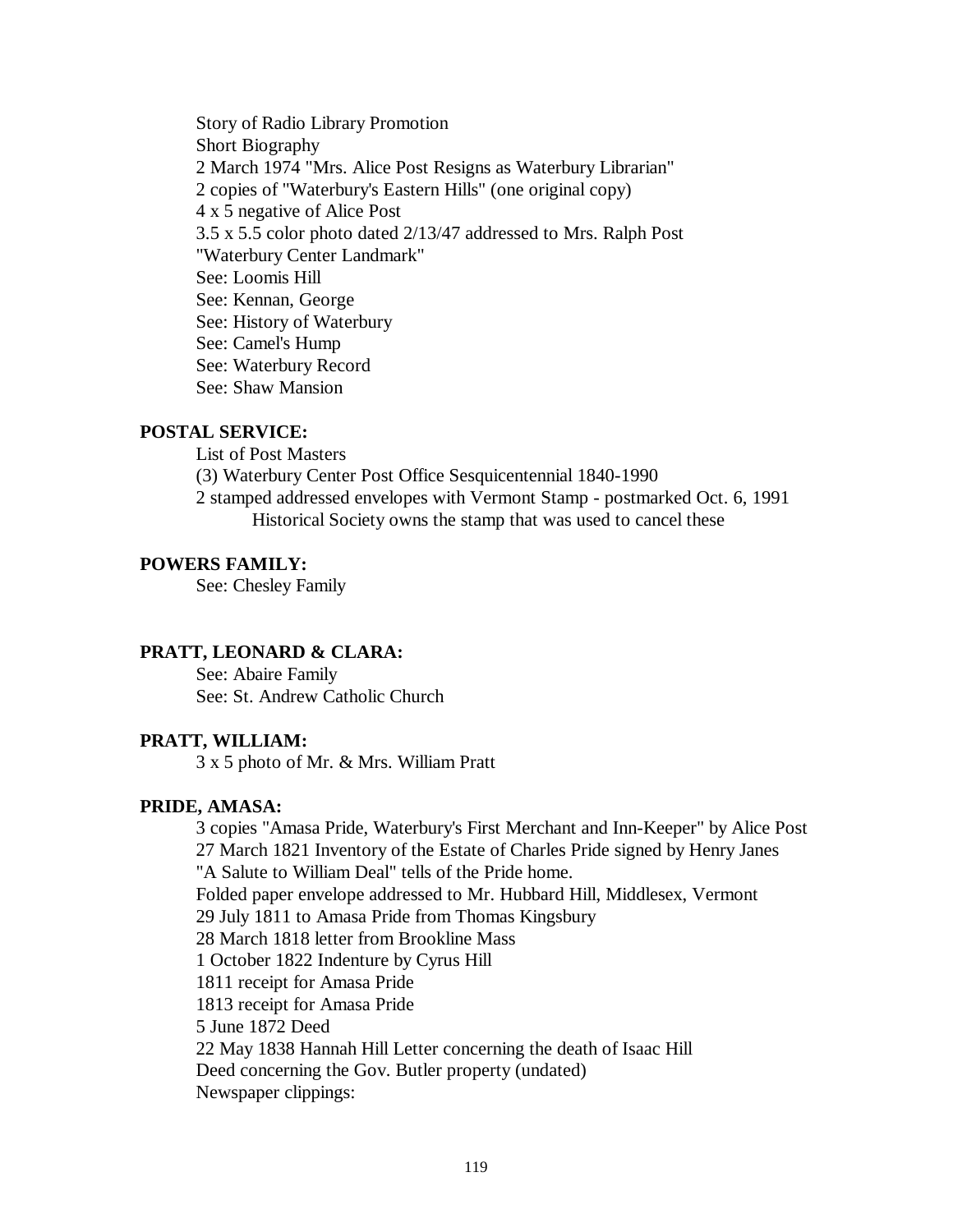Martha Caldwell funeral "Snowstorm in July" on Camel's Hump Caldwells camping Death of Mrs. Martha Caldwell Martha Pride marriage Fred Caldwell died Frank Caldwell died Marriage of Don Carlos Caldwell

# **PROFILES TO BE PUBLISHED:**

Adams, Charles Bailey Arnold, Roy Baker, Newton Bidwell, George Clement, Clara DeGuise, Napoleon Fisher, C.C. Goff, Gil Guild, Frank Logue, Louis Luce, Fred Camp Moody, Pauline Parker, Craig Ricker, Justin Rowe, Dascomb Somerville Family Spaulding, Frances Squier, Kenley Squier, Lloyd Wallace Keith Willard, Paul Wood, George Woodward, Lyle Wrisley, Gladys

# **PROHIBITION/TEMPERANCE:**

"Facts speak louder than Prejudice" "To the Voters of Waterbury" "Plea for the Boys" Copy of a poster for the Ladies of Temperance Home Lodge

# **PROSPECT STREET:**

See: Farrar's Addition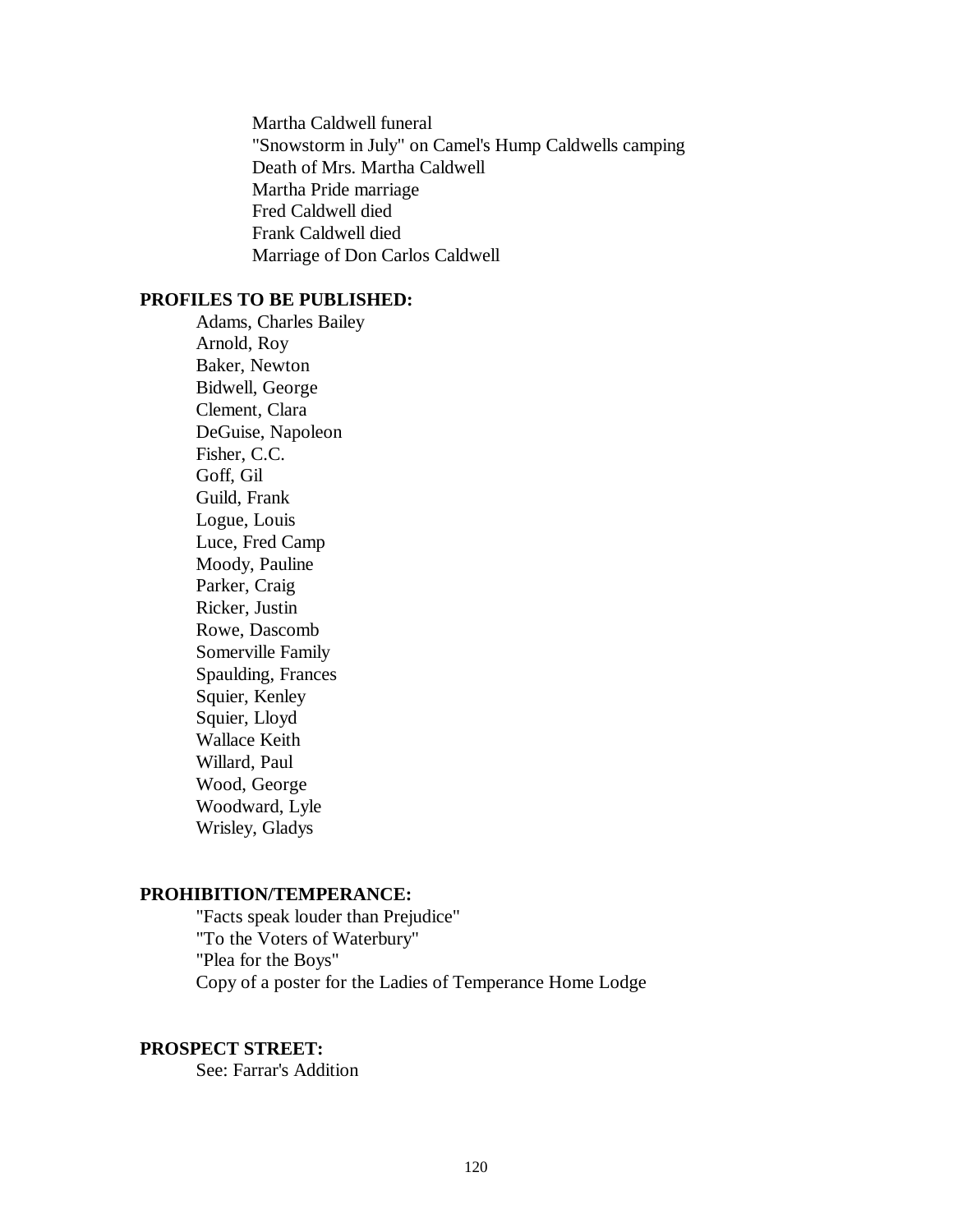## **PUTNAM, RALPH:**

"History of Town of Waterbury Vermont" by Ralph Putnam "In 1786 It Was Moos, Not Turkey" Outline History of Waterbury, given at Waterbury Woman's Club meeting 25

October 1941

Sketch of History of Waterbury Ricker Mountain Ralph Wright Putnam, Burlington Free Press 21 September 1931 "Ralph W. Putnam Traces Some Vermont History At Stowe" See: Copper mining in Waterbury

# **QUEEN ESTHER CHAPTER:**

"Donates to Harwood Community Network" story & photo. "Chapter 7 Entertains Grand Officers" 22 November 1977 Grand Minstrel Carnival 7 & 8 June 1906 3 (3.5 x 3.5) photos of members  $2(3.5 \times 5)$  photos of members

# **QUINN FAMILY:**

Photo of William & Freda Quinn & Family

#### **RAILROAD, CENTRAL VERMONT**:

Photo Wood fired Railroad locomotive with Woodstock Railroad - Gleason Ayers Internet photo of Waterbury Railroad Station

"Train Wreck" 27 January 1906

5 postcards labeled 11 March 1923 train Wreck.

"Fatal Wreck of Boston - Montreal Express Early This Morning Near North Duxbury.." 11 March 1924

"Spectacular Wreck Tuesday at Noon" 25 April 1940

"Railroad Investigators Open Probe Into Cause of Split Switch.........." 24 April

# 1940

3 November 1999 Letter from Brian Lindner concerning the restoration of the

Station

Revitalizing Waterbury, Inc. 2002 Enhancement Program 8 September 1881 Fitchburg Railroad to Waterbury, Vt. 9 September 1881 Merchandise transported by Central Vermont Railroad 10 September 1881 Merchandise transported by CVR (2 different ones) 12 September 1881 Album of Central Vermont R.R. Scenery "Railroad Station Renovation......" 18 November 2002 "Barre Railroad " "Residents Hear Bridge Options" 18 November 1999 "Central Vermont Railway History Told by Morrell" "Excursions to Boston" 8 October 1901 "Renovated Waterbury Train Station Could Serve......."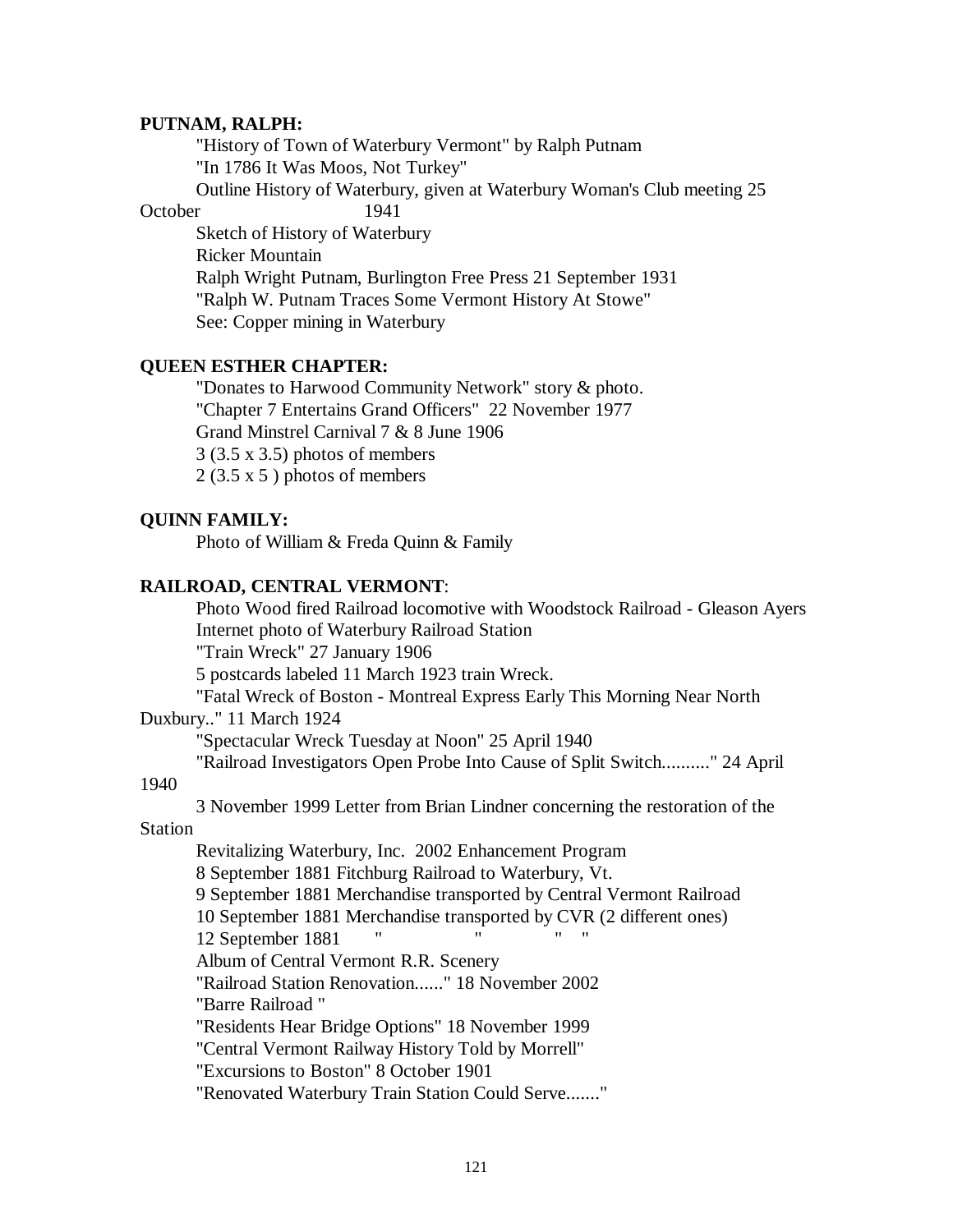"Waterbury Celebrates 150 Years of trains" 30 September 1999

See: Disasters, Accidents & Murders for list of Train Accidents in Waterbury area

5x7 scanned photo of depot about 1900

5x7 scanned photo of 1941 wreck of train at Eldredge Mill

1997 scanned photo of the Railroad Depot

22 October 1997 letter from Brian Lindner for use with grant writing

5 x 7.5 mounted photo of locomotive & train at the Railroad Depot

"Waterbury's Railroad Station to be Dedicated" 1974

"How They Boosted State" 1927 April

4 x 5 Photo of Ed Deavitt

4 x 5 Photo of Jim Taylor

4 x 6 photo of wreck at Eldredge's Mill

10 different 3.5 x 5.5 photos of 24 February 1940 train wreck

"Train station restoration effort boosted by GMCR" 2005 January

Four different 3.5 x 5.5 photos of men on train cars at Waterbury station from Don Williams collection.

5 x 7 photo of railroad station (3)

3.5 X 5 color postcard of railroad station

Two 2 x 2 photos attached of railroad station

# **RANDALL FAMILY:**

"Nearly 100 Years Old" - Randall House

Photo of Sally Randall

Photo of George Randall's Birthday Party 18 September 1910 identified Obituary - George W. Randall (2)

Copies of letters: Fran Ryder had the originals in 1974

14 July 1846 letter to Electa Akeley from Moses Coffin

27 January 1882 letter from H.C. Akeley to Electa Akeley

25 March 1879 letter from H.C. Akeley to Electa Akeley

6 March 1882 letter from Blanch to Electa Akeley

16 September 1845 letter to George Akeley form Daniel Randall

19 April 1827 to Mother from G.W. Randall

19 March 1830 to Mother from G.W. Randall

12 September to Mother from G.W. Randall

8 August to Mother from G.W. Randall

Mother from Bettie? (difficult to read name & date)

Story of Pearl Randall Wasson by O.L. Ayers

Dan Randall's wedding

George W. Randall article – unnamed book

See: Wasson

# **RANDALL STREET:**

Photocopy of photo of Randall Street before 1934 13 September 2001 letter from Pat Murray about Randall Street 3.5 x 3.5 photo of house on Randall Street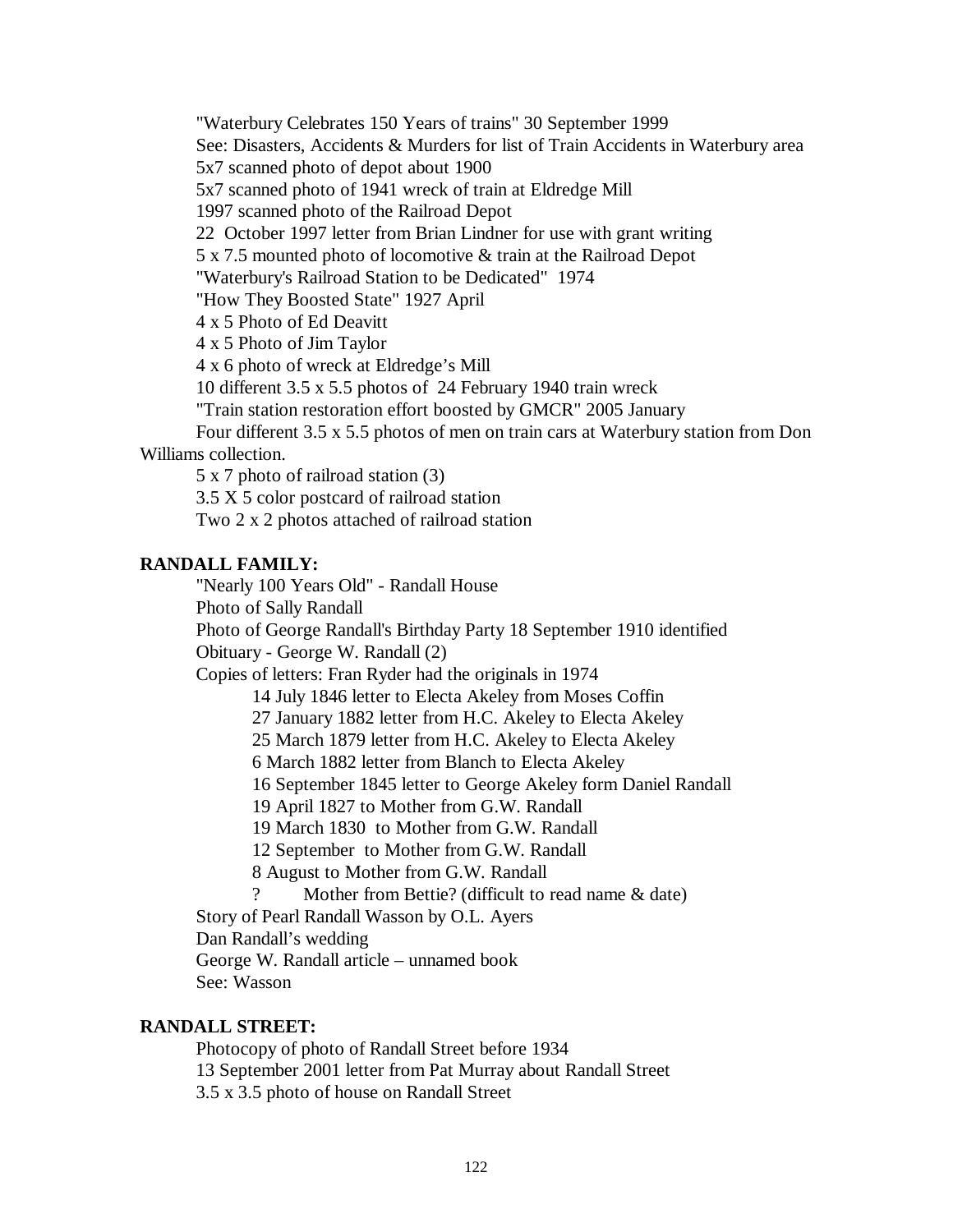3.5 x 5 photo of Ayers house on Randall Street

#### **REAL ESTATE AGENTS:**

Press Release from Valerie Zimmerman

5 x 4 photo of Valerie Zimmerman

4 x 6 photo of Valerie Zimmerman

2 x 3.5 photo of Valerie Zimmerman

3 x 5 photo of Valerie Zimmerman

Valerie Zimmerman's brochure for sold property

2.5 x 3.5 photo of Judy Forregger (2)

2.5 x 3.5 photo of Mary Alice Edmonds(3)

2.5 x 3.5 photo of Stuart Ramsdell

2.5 x 3.5 photo of Michelle Verchereau

3.5 x 3.5 photo of Alex Cawley

Alex Cawley business card (2)

3 x 3 photo of Alex Cawley

2 x 3 photo of Brad Chenette (2)

3.5 x 5 photo of Bob Allatadt

3.5 x 5 photo of Jack Hurlbut

3.5 x 5 photo of Joanne Keating

# **RECREATION - WATERBURY:**

"Governor Opens Recreation Path" December 1993

"Waterbury Path Construction Begins" October 1993

"Waterbury Recreation" by Rachel Hudson

Page from undated Calendar with picture of Waterbury skating rink off Butler

# **Street**

5x7 photo undated of Squirt Hockey

4x6 photo undated of Squirt Hockey

"Waterbury Throws a Party" 6 January 2003

"Waterbury Skate Park Answers a Dream" 23 October 2002

"Waterbury Skate Park Closing" February 2003

Vermont Dist. 4 Champions photo - identified, undated

(9 different) 3 x 5 photos of the Little League parade thanking the sponsors -

# undated

2000 fireworks display New Year's Eve two 8 x 10 5 x 7 Bowling Team - Women's 1950s

#### **REED, JOSEPH:**

See: Wells Family

# **REFORM SCHOOL:**

Typed copies of "State Reform School" 22 June 1866 Vermont Watchman (2) "Burning of the State Reform School" 18 December 1874 Burlington Free Press "Burning of the Reform School" 25 December 1874 Burlington Free Press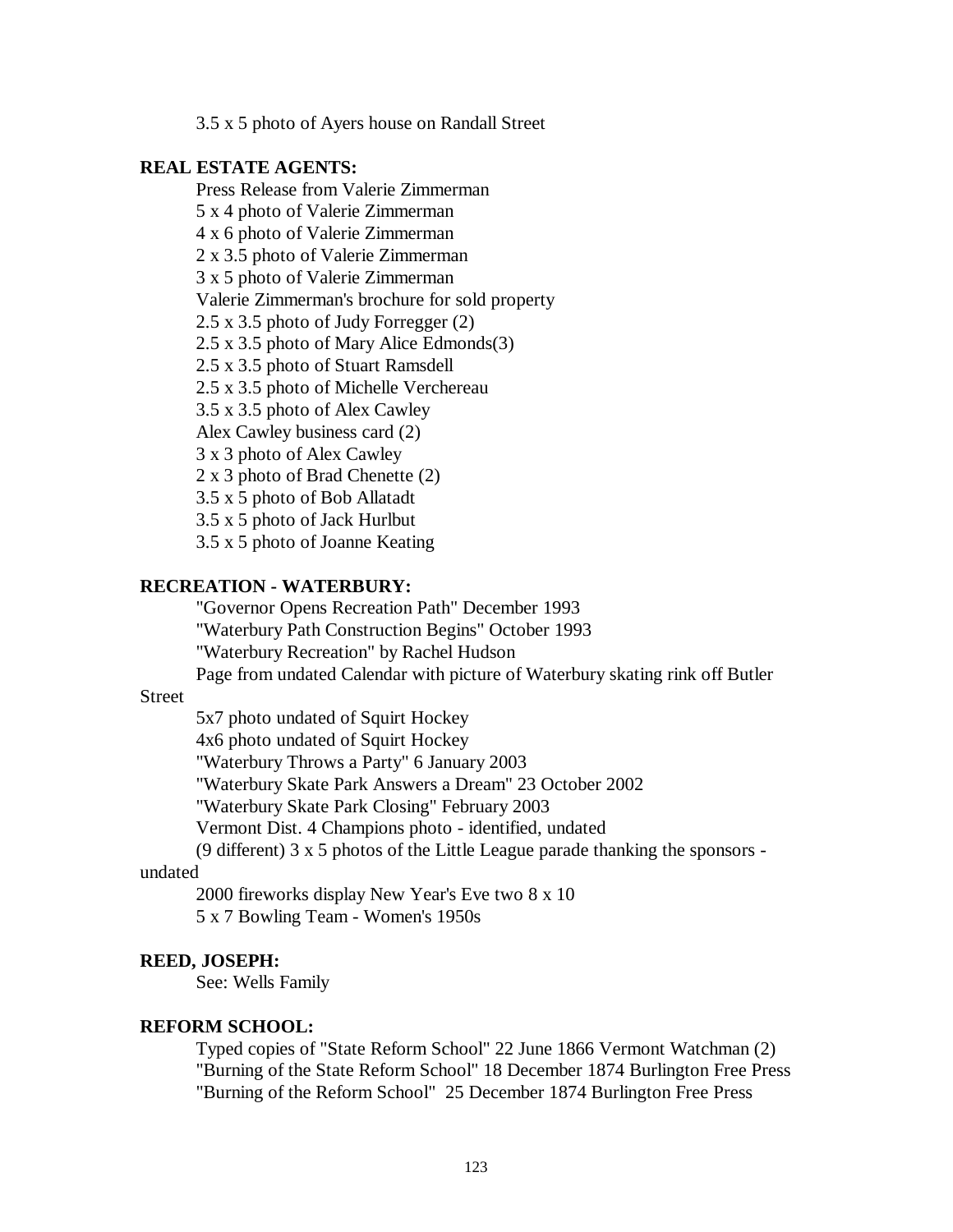"Vermont Reform School Burned" 19 December 1874 Vermont Journal "The Reform School Burned" 16 December 1874 Green Mountain Freeman "Destructive Fire in Waterbury" 16 December 1874 Vermont Watchman "Burning of the Reform School" 16 December 1874 Lamoille News Leader "State Reform School" by Linda Kaiser with photocopies of map and stereopticon

cards

"A Glance Into the Past" 16 November 1981 Burlington Free Press Stereopticons:

#71 State Reform School Building Waterbury, Vt. (3.5 x 7) #72 Dormitory State Reform School Waterbury, Vermont (3.5 x 7) Looking down the street from Reform School (3.5 x 7) Reform School from West Side (4 x 7) Reform School and Inmates, Waterbury, Vermont by C.B. Cheney  $(3.5 \times 7)$ Reform School and Inmates, Waterbury, Vermont by C.B. Cheney (4 x7) Reform School Street, Waterbury, Vt. (4 x7) Reform School after the fire - man is standing in rubble (4 x7) Scanned copies of the Stereopticons

# **REDMOND, ESTELLA:**

Pillsbury Flour Contest Winners sheet with Estella winning \$5.00 Estella's essay Envelope mailed in 1901 sending her essay in information back to her Photo "In Waterbury Town" by Mrs. W.J. Redmond

# **REIGEL, WILLIAM:**

Retirement September 2003 2 3x5 photos of Bill Reigel

# **RESTAURANTS & EATERIES:**

"Donovan Couple in Business 25 Years" Waterbury Wings menu Kellee's Creemee & Grill menu Villa Tagara Closed Hong Kong Chinese Restaurant menu Jing Ji's Eggrolls & Dumplings 5x7 photo of Mist Grill Chef Jason Bathgate Mist Grill History "Mist Grill Serves Up A Sensual Delight" "From Bejing Opera to Egg Rolls" -- Jing Ji "The Mountain view Restaurant" Menus (3) Holiday Inn- Blush Hill "Park Row", 20 March 2003 "Full of Beans offers............" 2 October 2003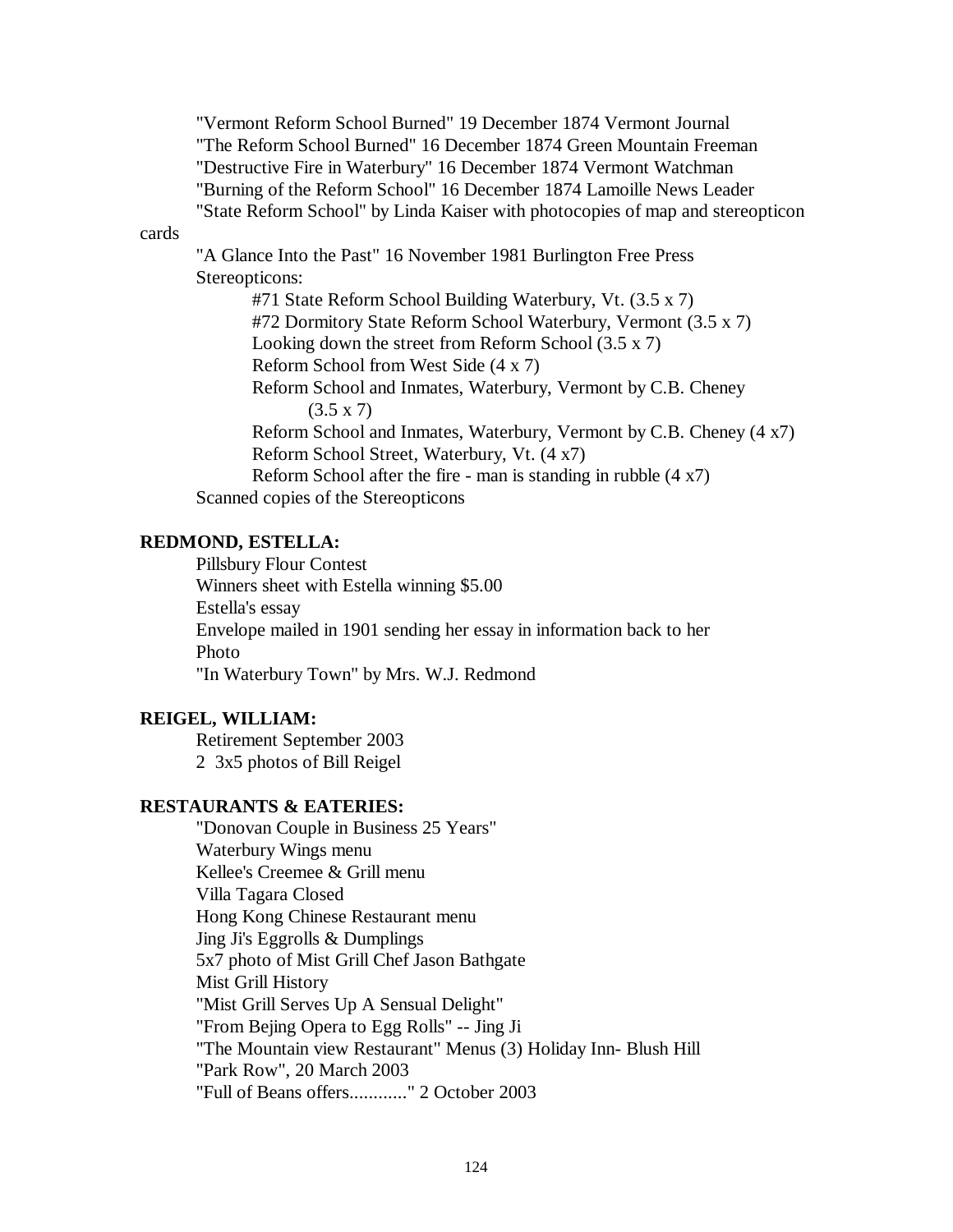"Waterbury Wings offers 8 Choices" 2 October 2003 "The Waterbury Cafe" 14 May 1930 Minnie McGrath Waterbury Wings menu Scribner's Village Deli ad Menu from Heritage Inn - Nick & Voula Zontanos managers "Friendly warmth and good food at Tanglewoods" February 3, 2005 "Tanglewoods, a family business for 19 years" See: Elias, Stephen

#### **REVITALIZING WATERBURY, INC.**

2004 Fund raising campaign

# **REVOIR, KARLIN:**

3 x 4.5 photo of Karlin Revoir 2007 letter from St. Lawrence University about Karlin Revoir

## **REXFORD FAMILY:**

"Waterbury Man Killed .............."

# **REYNOLDS, MILDRED:**

2 x 3 photo of Mildred Reynolds

## **REYNOLDS, ROBERT:**

See: Military Profiles

#### **RIALTO THEATRE:**

Photocopies of following: " 22 May 1929 "Talkie Movies for Waterbury"

20 April 1927 "Rialto Theatre Opens"

23 February 1927 "New Opera House Slated"

16 February 1927 "To Install Opera House"

25 June 1930 "Opera House Moved to Keegan Block"

16 April 1930 "Waterbury Opera House"

Deed to Keegan Block

Photo of model of Rialto done by Albert Marchi (Model is in the Museum) Three tickets to the movies

October programs Tegu's Rialto

August Programs Tegu's Rialto

5 x 7 of Stowe Street showing Rialto & Lyric theaters

See: Dow, Earl for Calvin Dow's memories of the theater

#### **RICHARDSON, AHIRA L.:**

4 June 1831 E. B. Richardson letter about Land 13 June 1834 letter from Charles Clark 25 January 1835 from George P. Butler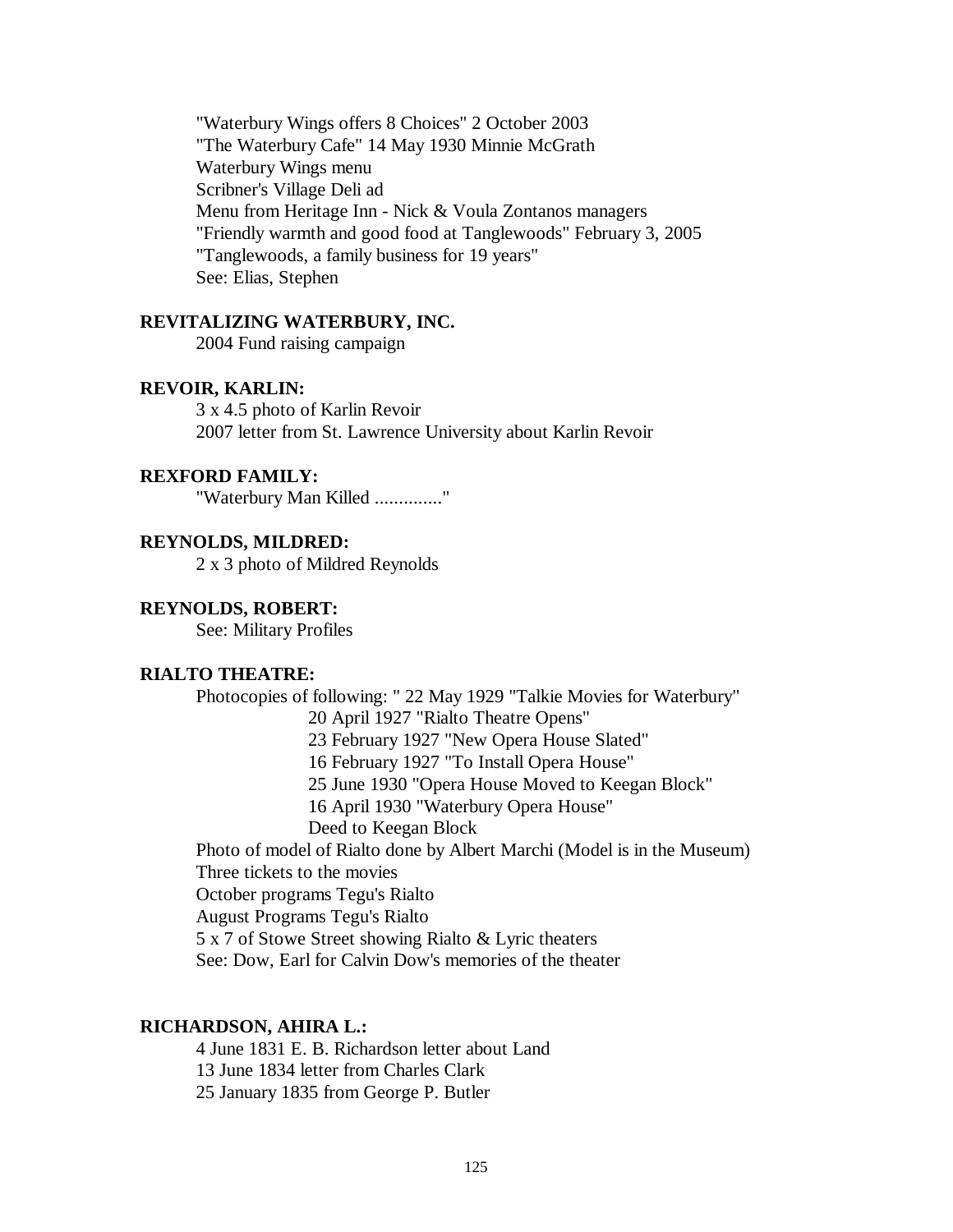List of goods from 11 October 1835 to 11 August 1836 21 May 1836 letter from George W. Collamey 2 November 1839 L. F. Hamilin letter 5 December 1839 auditors letter January 1842 Copy of Act Current January 1842 Copy return of newspapers & Pamphlets 1 April 1843 letter from Post Office Department 10 June 1843 letter (extremely fragile) 9 July 1843 from George Graham 19 December 1843 letter from Troy, NY postmaster 4 August 1834 letter from R.R. (written on blue/green paper) 8 July 1844 letter 1 May 1845 Julia Johnston letter 6 May 1845 Mrs. A. Perry bill for Mother's Magazine 14 May 1845 letter from Sarah W. Henry 21 May 1845 letter from James R. Stone, East Berkshire, Vt. 13 June 1845 receipt Luther Tucker 18 June 1845 George W. Barker Letter 12 July 1845 letter from R. Morris 24 January 1846 letter from J. Dean, Jr. January 1846 L. F. Hamilin letter 24 May 1847 W. B. Moffits Ahira S. Richardson's inventory of estate See: Atkins, Horace - contract

#### **RICHARDSON, CHARLES:**

See: Wells Family

#### **RICHARDSON, HIRA:**

**See:** Joslin, Samuel

#### **RICHARDSON, RADNER:**

See: Atkins, Horace - contract

# **RICKER FAMILY:**

See: Pike Family 3.5 x 5 photo of Ashley Ricker Raymond Ricker obituary Photocopy of 1914 letter from Dan Ricker See: Pike Family See: Ricker, Justin See: Ricker Mountain/Little River

#### **RICKER, JUSTIN:**

(2) Justin Ricker "Middlebury Summer "83"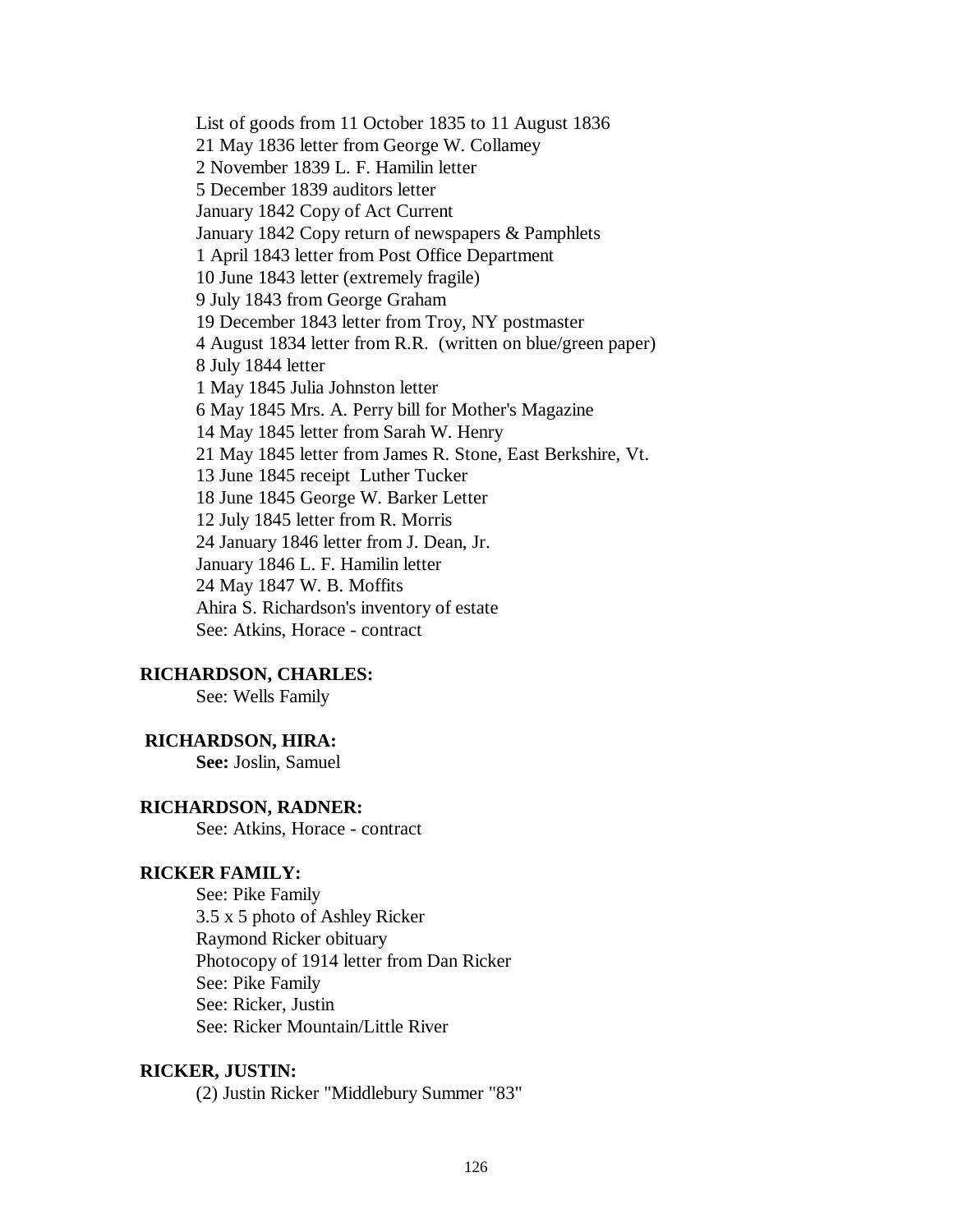(2) Articles from Internet about Theodore Roosevelt receiving news of McKinley's

death

Photocopy of news article of Roosevelt receiving news of McKinley Biography of Justin Ricker by Lois Sabin Letter from Mary Elisabeth Ricker Neithold Justin Ricker's Obituary Justin Ricker's biography Photo of Justin at his 100th birthday party Ricker Genealogy See: Profiles to be Published

# **RICKER MOUNTAIN / LITTLE RIVER:**

See: Settlement of Little River by Bill Gove "Ricker Mountain Speaks" by Lorraine Eastman (original & a copy) "Ricker Mountain" 1 October 1919 from Waterbury Record "Little River & the Waterbury Dam" by Edward & Janice Morse "Ricker Mountain" by Ralph Putnam List of families 1910 - 1915 Photocopy of Goodell house - last frame house "Little River" by Pauline Moody Cemetery stones copied by John Sweetser "Ricker Mountain" no author listed 24 x 31 map by Merton Burns 4 x 6 photo of Little River 14 x 16 map of Ricker Mountain drawn by Henry C. Hough Time Capsule Vermont Life Summer 1993 See: Gale Family

# **RICKER, WILLIAM:**

Waterbury Historical Society - William Ricker 3 x 5 photo of William Ricker's Company 3 x 5 photo of William Ricker with children 3 x 5 photo of William Ricker "Lt. William Ricker Reported Prisoner"

## **RIDLEY FAMILY:**

"Regarding the Ridley Family of Duxbury, Vermont" Ridley Station 3.5 x 3.5 photo mounted with four 1 x 1 photos of men in corners

# **RIGGS FAMILY:**

See: Barnes - Riggs

#### **ROADS:**

"Old Stagecoach Road" "Plank Road"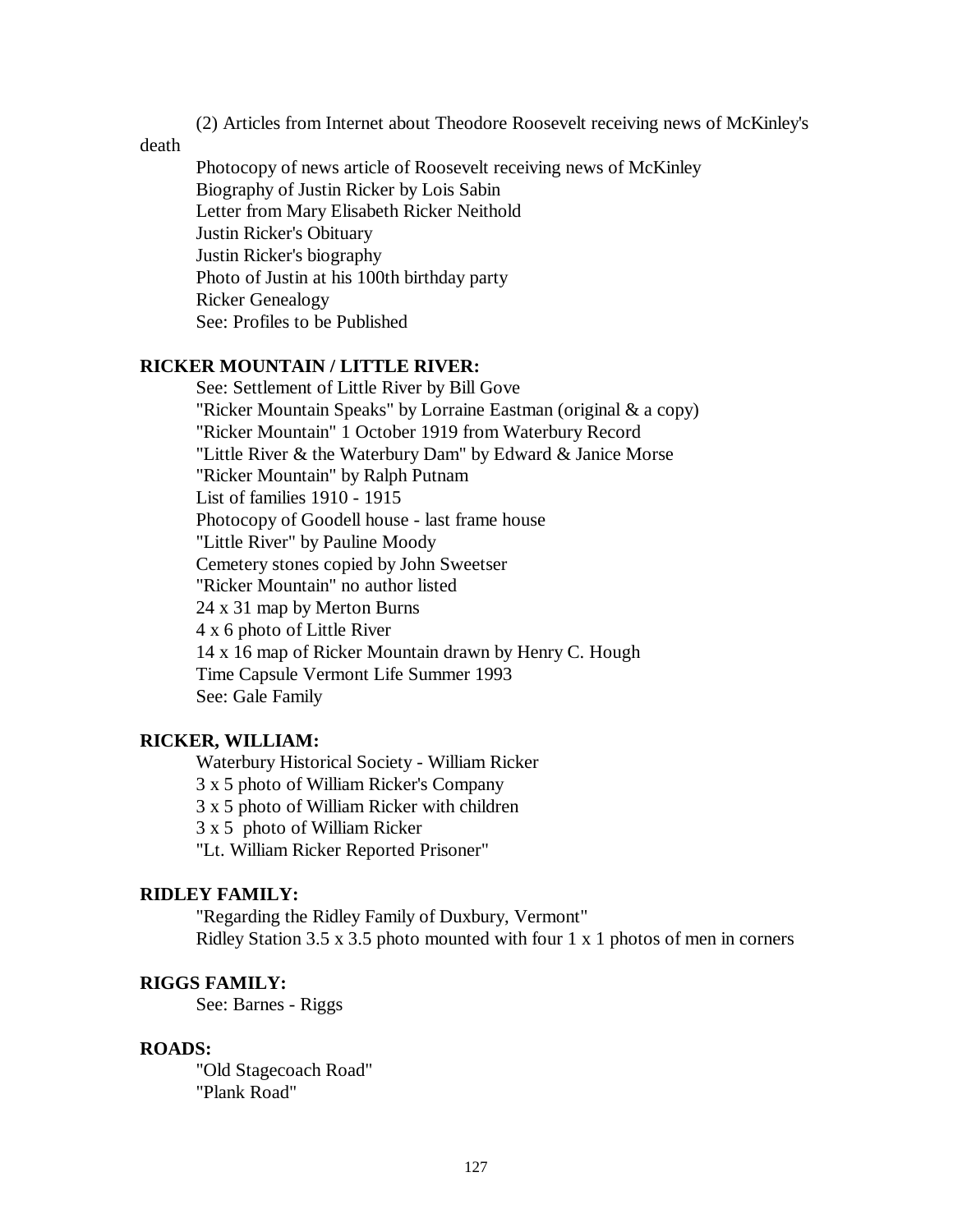## **ROBERTS, JIM:**

4 X 5 mounted photo of Jim Roberts with 2 women

## **ROBERTS, LUKE J.:**

Two Photocopies of bill to H.R. Pike 18 April 1904 4.5 x 6.5 photo mounted of Roberts Mill

# **ROBINSON, ALICE:**

See: Vermont State Hospital – Employees

#### **ROCK BRIDGE:**

Clippings of the school Rock Bridge Motel

# **ROGERS, CLEO FAMILY:**

50<sup>TH</sup> Anniversary of Cleo and Leona (Wade) Rogers 5 x 7 photo  $50^{TH}$  Anniversary of Cleo and Leona (Wade) Rogers Engagement of Judith Rogers Obituary Cleo Rogers Engagement of Leona Rogers Clipping 2008 of Leona's marriage to Tom Boprey

# **ROMPREY, BERNARD:**

"In 1945, four deaths shook VT." Obituary: Phyliss Romprey

## **ROTARY:**

Waterbury Rotary Club 9 February 1937 1978-1979 Program Clipping "Waterbury Arabs" "Waterbury Rotary to Celebrate 60 Years' Letter from Rick Darby "Concerts in the Park Receives generous Bequest" Courier 21 June 2002 "Minstrels of 1944" program 2 Photos of Concert in the Park 2001 Photo of Tom Badowski, Jack Carter, Stan Amadon 4 photos of Sunzilla 3 x 5 photo of Rotary meeting 3.5 x 5 photos of July 1985 Rotary Trip on train (7 different) Rotary Program Booklet 1971-1972

# **ROWE, DASCOMB P. - FAMILY:**

Ruth Rowe's obituary.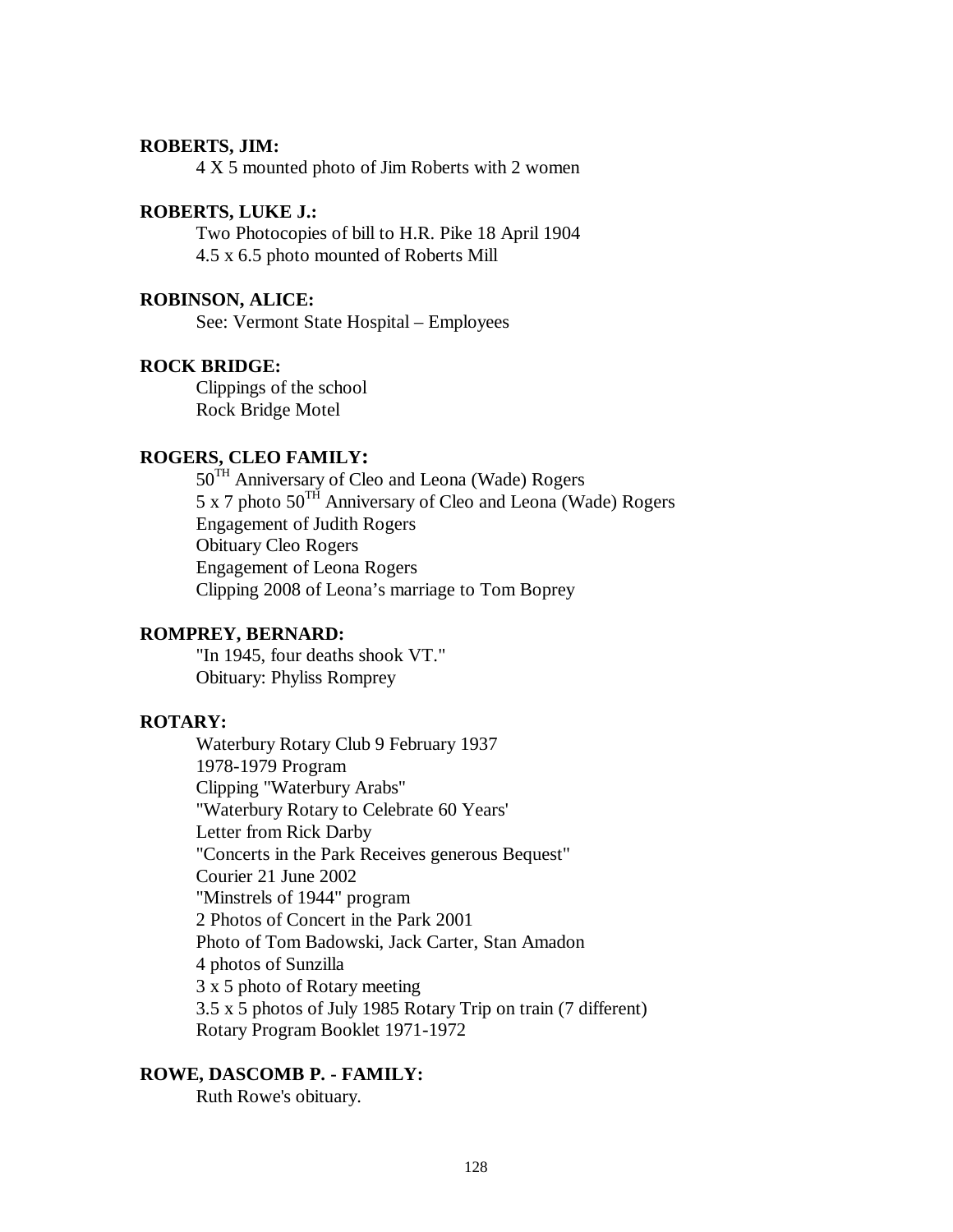Dascomb P. Rowe's obituary and 2 Funeral Programs "550 Honor Dac Rowe" (3) Photo of Dac Rowe with Mother & sister Biography by Ernestine Rowe Ritter Speech delivered by Lyle Woodward at Dac's Retirement "Waterbury Alumni Honor Dascomb Rowe" "Waterbury Alumni Association Pays Tribute to D. Rowe" Photo copy "Came from a Family of High Principals" "High Tribute on Retirement" "Story of a Small Town Legend" by Calvin Dow Letter to Vermont Life by Ernestine Rowe Ritter Spring 2002 Vermont Life with story of Dascomb Rowe's brother See: **LEBARON FAMILY**: "Notes on Dascomb P. Rowe See: Profiles to be Published

# **RUSTY PARKER MEMORIAL PARK:**

See: Parker Family Color copy of gazebo being decorated for Christmas 4 x 6 photo of the Park in winter

# **RUTLEDGE FAMILY:**

Jonathan Rutledge's wedding Connor Rutledge's adoption notice

## **RYDER FAMILY:**

Photo of Jean Margaret Ryder

## **SABIN FAMILY:**

James Sabin's Obituary and Funeral Program Photo of James Sabin Story of Albert Sabin from News & Notes "Sabin Named Citizen of the Year" -- Ken "Survivors Recall Rich Legacy of WWII tales" - Richard 3 x 5 Photo of Lois Knight Sabin "Gram Fisher Dies at 70 ...." Obituary for Raymond Sabin, Jr. Obituary for Raymond Sabin 2004 note from Lois & Ken Sabin 1949 advertisement from Quality Market Also see: Blush Hill Country Club

#### **ST. ANDREW CHURCH**:

History of St. Andrew Church 125th Anniversary St. Andrew's Catholic Church by Frances Spaulding (2 different drafts)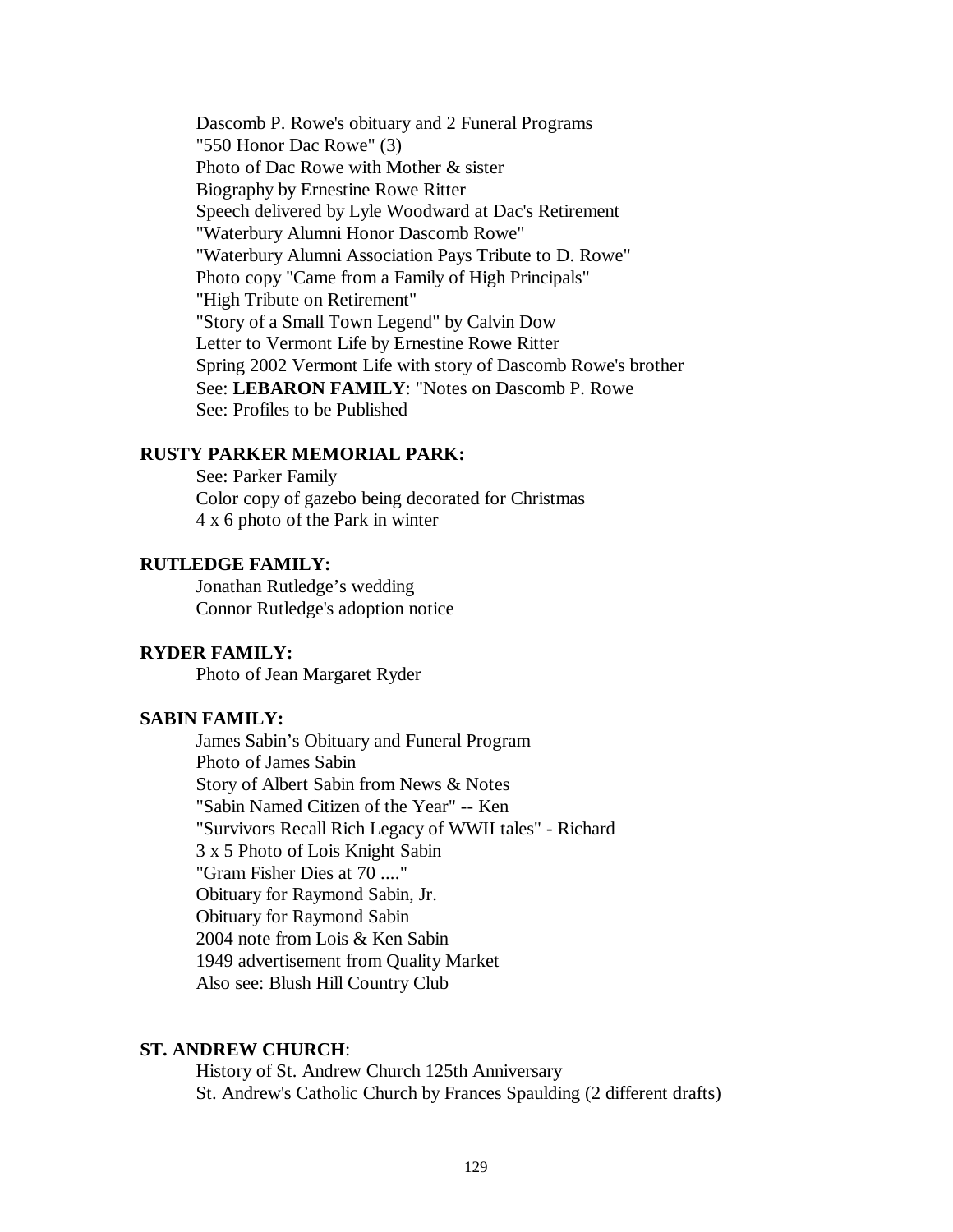St. Andrew's Catholic Church 1963 100th Anniversary Souvenir Program (5) 125th Anniversary Program (2) "125th Anniversary Celebration" 1984 Parish Directory 2003 & 2004 Spaghetti Dinner Announcements "St. Andrew's Parishioners Look to the Future with Faith in God ..........." Photocopy of old photo of church, house, and hall. Knights of Columbus newsletter Fall 2003 "50th Anniversary Celebration" 1970 Program Catholic Daughters & K of C (2) 60th Anniversary History plus list of Regents 1980 History of the Catholic Church 1965 See: Logue, Louis "St. Andrew's Church Redecorated" "Kenneth Longe Family Lights Steeple .........." 8 x 10 of interior 1965 "Our Lady of the Flood" original copy by N. Deguise "First Communion" undated "26 Children Make First Communion at Waterbury - 1958 Holy Communion - Robert Burnham "Final Tribute Is Paid to Fr. Robert Devoy" "Waterbury Youth Group Named First CCD Students of the Month" - Wesley Kaiser, Tyleen Kelly, Chris Callan, & Annemarie Edmonds. 4 x 5 photo of the Church Reprint of the Deguise Poem on folded stationery 3.5 x 5.5 postcard of the Church in color 3.5 x 5.5 postcard of the Church "Renovations wrap-up for St. Andrew Church" 2004 "Renovations of St. Andrew Church" "Waterbury Church completely overhauled" "Another Look at the St. Andrew Church Renovation" by David Luce 2005 St. Andrew Christmas card with interior photo

# **SANDRETTO FAMILY:**

See: Emerald Rebekah Lodge See: Camolli Family Article from Shane Sandretto

# **SANTAMORE FAMILY:**

"Grist for the Mill" - photo of Allen Santamore (same article is in **GRIST MILL)** Allen Santamore - obituary (2) 8 x 10 photo & seven 2 x 3 photos of Maynard Santamore & Lucille Kitteridge

# **SARGENT FAMILY:**

12 black & white 4 x 5 photos of finding Freda Sargent's bones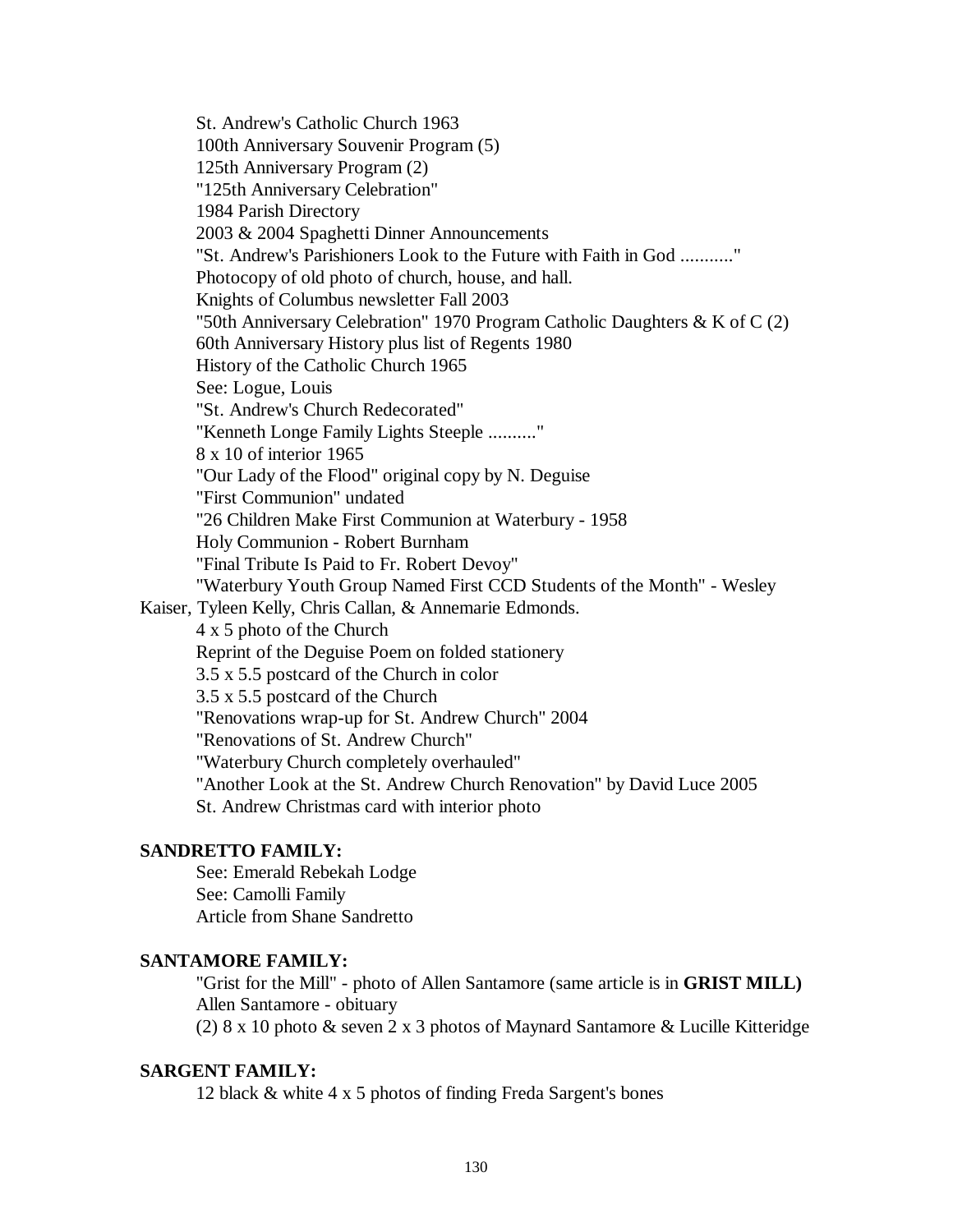"Discovery of Little Girl's Bones Recalls Dread Flood of 1927"

#### **SAWTELLE FAMILY:**

"Raymond Sawtelle, Jr. to enter US Air Force Academy" See: National Guard - Waterbury"

# **SAWYER, GEORGE:**

See: Graves Family

#### **SAYAH FAMILY:**

See: Stowebury Letter from Helen Dibbell concerning Sue Sayah 3 February 2003 Letter from Sue Sayah Letter from Glenda Ramey concerning Sue Sayah Vickie Sayah Lamb - obituary "Ice-Cutting Business ..........." 14 March 1964 3.5 x 5 photo of Sayah Family at Grange See: Steele Family - Edward & Karen - vote Steele, Miller & Sayah poster

# **SCAGEL FAMILY:**

28 April 1963 letter from Dora Buker. 18 February 1857 Washington Ball dance card Letter to E. Scagel from "Marm" 5 June 1862 E. Scagel letter to Emery & Eliza 4 April 1864 To Sister Ida from Flora 24 November 1866 to Emory from Mary E. Scagle Pages from *Harper's New Monthly Magazine* Attachment on goods of Emory Scagel 29 July 1870 Notice of invoice by Tilden , Green & Co. for Emory Scagel 17 June 1868 19 April 1870 bill from F.M McElroy - Came with Scagel papers 20 October 1868 E. S. Scagel bill from Folsom & Dearborn Purchase of Pews at Center Methodist Church "Book of Franklin" 23 May 1860 letter to E. Scagel from James ------ 14 January 1869 receipt from Wm. Wells 19 February 1870 Summons for Jurors 21 September 1862 letter from Theron to Emory

# **SCHOOLS, HISTORY OF:**

Federal Works Project School History by Alton Wheeler "District 19 Wants School" 12 February 1965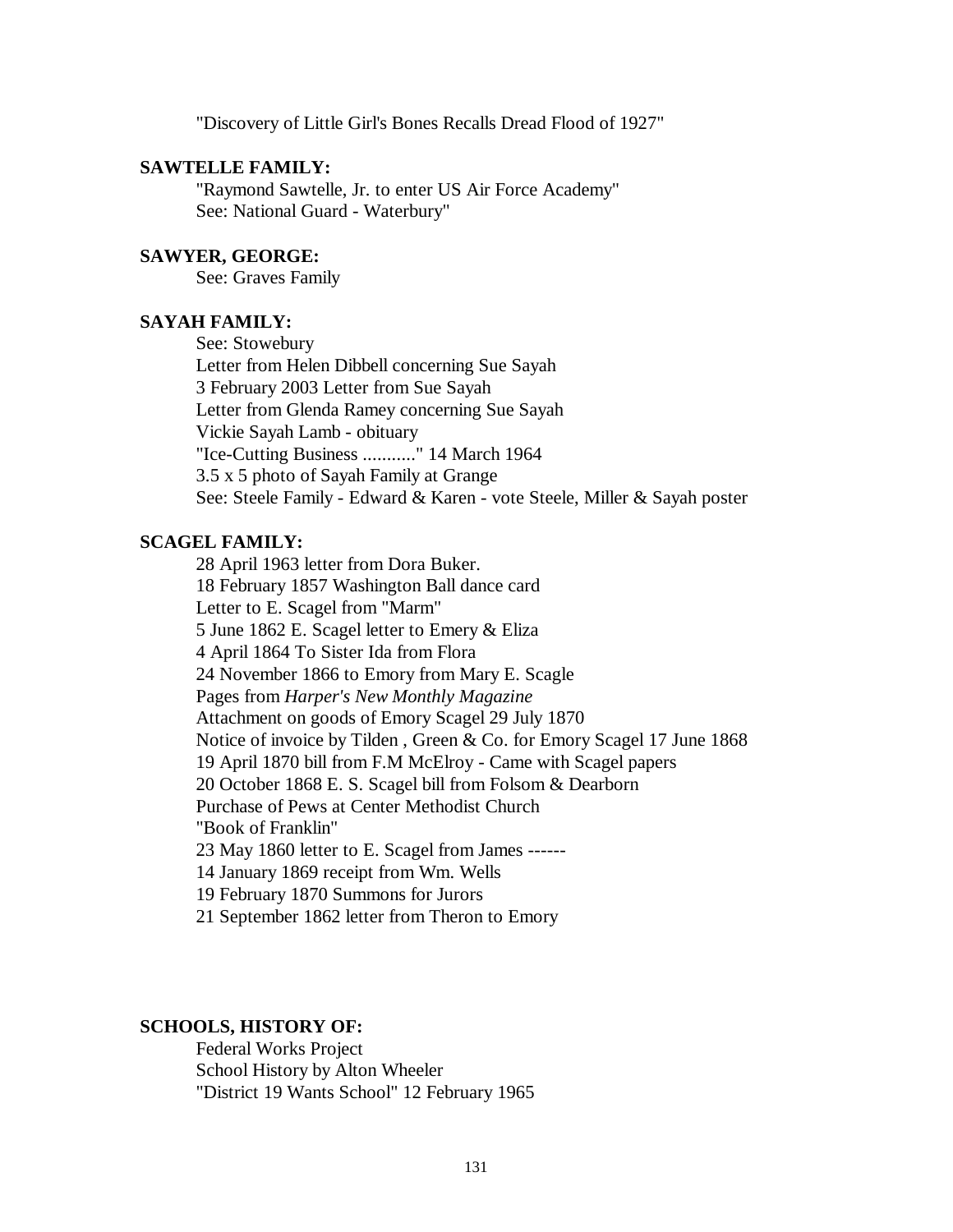Waterbury Village School 1925 Report of the Superintendent of schools for the Town of Waterbury 1876-7 "Waterbury Schools" 1963 School Report for the Town of Waterbury, Vt. 1911 (2) "Early Waterbury Schools" by Marianna Towne "Allotted Money From Federal Works Agency" "Early Waterbury Schools" Alice Post Two letters from Ollie May about early schools 1961 letter from Clara Pitts Wright 1957 letter from Estelle Redmond Boyce "Waterbury Rejects Plan to Build Two New Schools"

# **SCOTT, O.E., JEWELER:**

Photocopy of obituary. Bill to C.R. Lyman. Jewelry boxes from O.E. Scott are in the museum. 5 x 8 mounted photo of Mrs Orril Scott, Mrs Gertrude Scott, Hiram Scott, "Sister", and Orril Scott - taken June 1901 2.75 x 4 mounted photo of Marion Ocilla Scott, born April 3, 1910 Memory card of Marion O. Scott died 13 November 1893 5 x 7 mounted photo of interior of Jewelry Store: Guy and O.C. Scott 4 x 5 photo mounted of Guy Scott in a USN uniform Guy Scott's 1919 fishing License 4 x 5.5 photo mounted of Guy Scott by Dale 4 x 5.5 photo mounted of Guy Scott by E.T. Houston

# **SENIOR CENTER:**

December 2002 calendar 3 undated Press Releases Press releases: 12 September 2001 15 August 2001 14 February 2002 "Voice of the Elders" June 2004 3 photos of Isabelle Boyce 1 photo of Isabelle Boyce with others 2002 photo of kitchen "Boyce Retires" 3 x 5 photo of Seniors 3 x 5 of Isabelle Boyce, Glenda Ramey, and Rene Kaigle "Waterbury Awaits Spring Renaissance" 29 March 1993 Silver Voice: "A Dream Becomes Reality" "Waterbury Area Senior Citizens' Center" brochure "June's Lunch Menu" Calendar July 2004 3 x 5 photo of seniors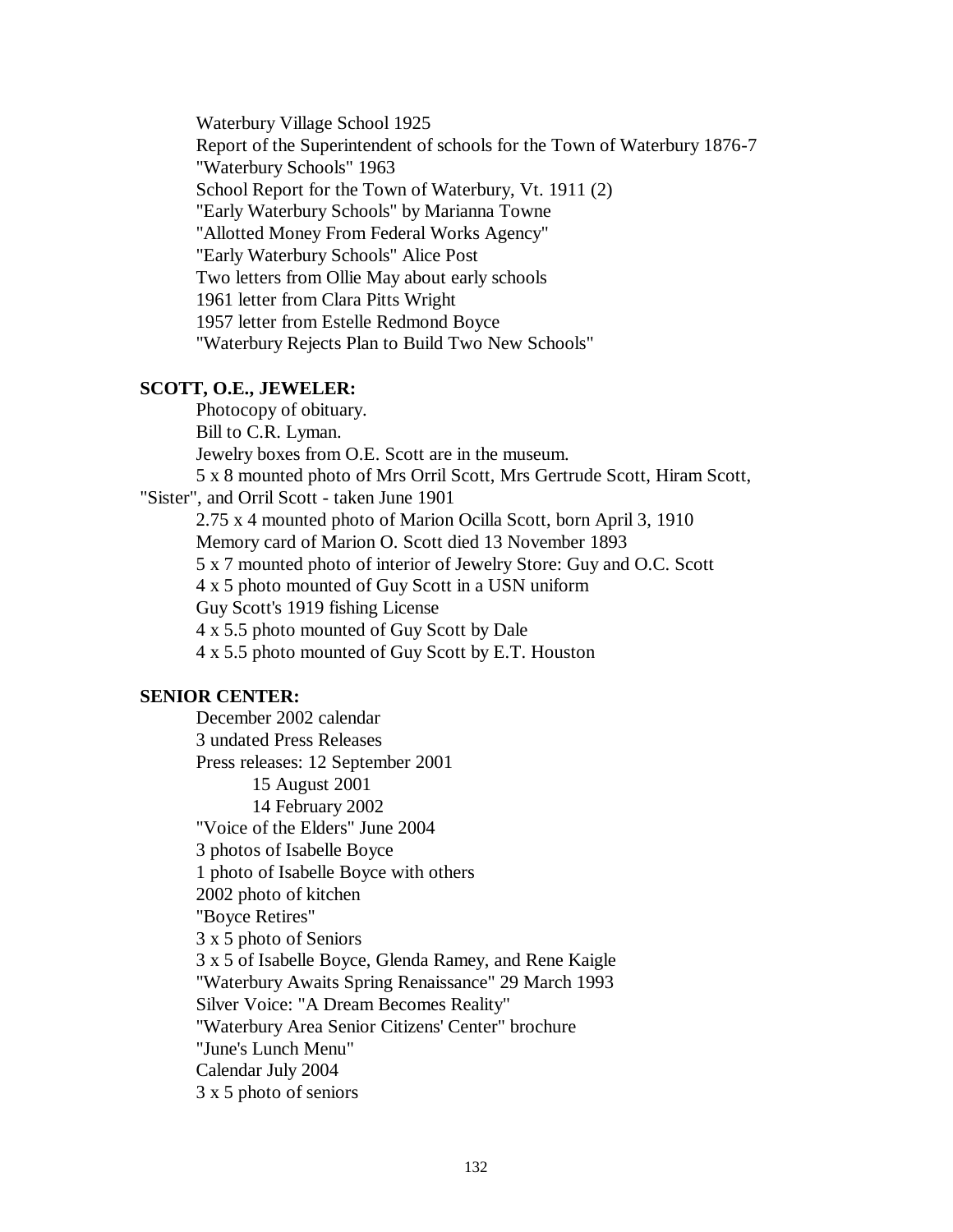28 May 1998 program Memorial Service 2004 brochure & mailing "Waterbury Senior Citizens Club, Inc." by Bernice White

# **SESQUI - CENTENNIAL:**

Poster Newspaper ad

## **SETTLEMENT OF LITTLE RIVER:**

"The Settlement of Little River" by Bill Gove 1973

#### **SEVENE, EARL:**

See: Military Profiles *Waterbury Record* 7 September 1944 "To Even Score for Chum......" James Stewart 2 Photos of Earl Sevene 2.5 x 4.5 photo of Earl Sevene & friend 3.5 x 4.5 photo of Earl Sevene & Desiree Rumone 3.5 x 4.5 photo of Earl Sevene & Desiree Rumone & others November 1998 Exit 10 on Earl Sevene by Brian Lindner

#### **SHARP SHOOTERS CLUB:**

Scrapbook in vault

## **SHAW MANSION:**

9 June 2002 letter by George Wood about Shaw Mansion "Mystery of the Shaw Mansion" by Alice Post (2) 12 August 1931 article of what happened to Shaw Mansion

#### **SHELDON, DR. CHARLES:**

**"**Noted Author Honored - Commenced His Career Here In Waterbury" Dec. 1941 articles (two)

"Dr. Sheldon Received Royalties on Book of \$6689.42, About 1 - 40 Cent per

# Copy"

Waterbury Record 7 March 1946. "What Would Jesus Do?" Foreword from In His Steps. "Life Is My Teachers, Part III" in Household Magazine, Jan. 1937. Sheldon edited Topeka Daily Capital. Issues 13 & 17 March 1900. All Time Best Seller List - In His Steps. "An Ideal Town" by Rev. Charles Sheldon 1888 Sermon

See: Congregational Church

#### **SHEPLE, DAVID:**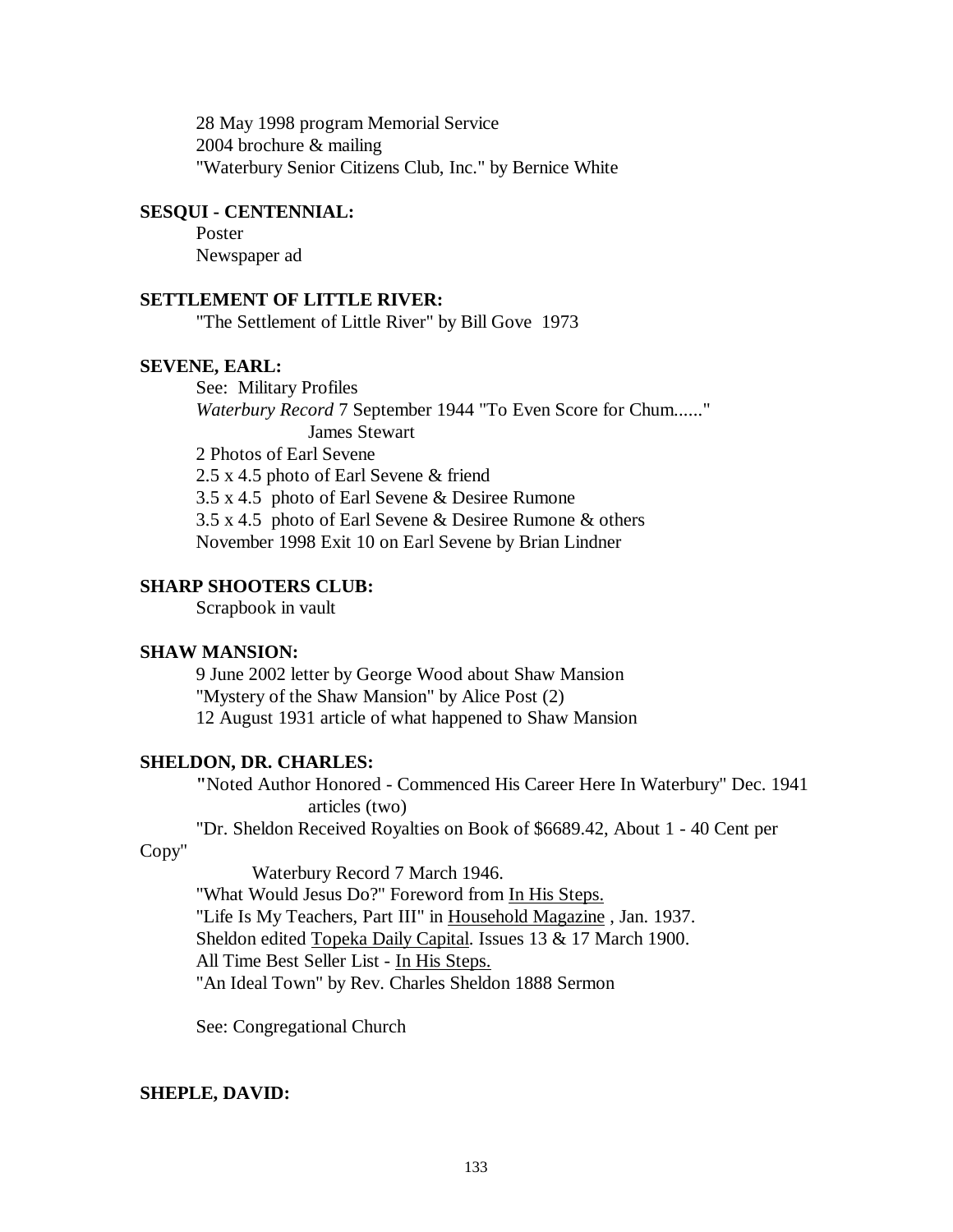**See:** Joslin, Samuel

#### **SHEPLE FAMILY:**

September 5, 1887 J.E. Sheple advertising card

## **SHONIO, JOHN CROSSETT:**

See: Crossett Family

## **SHONTELL FAMILIES:**

See: Ather Families

## **SIGNATURE QUILT:**

5 photos of the quilt

Letter to Brian Lindner from Victoria Foley - lists the Waterbury names on the

## quilt

#### **SIMPSON FAMILY:**

3 X 4.5 photo of Mildred Simpson in folder June 1935

# **SKI POSTER:**

New England Journal with picture of Waterbury Ski Poster

#### **SKI TOW - WATERBURY:**

26 January 1938 "News of Waterbury Ski Tow"  $(2)$  4 x 5 photos (4) 3.5 x 5 photos of Ski land E-mail to Brian Lindner from Marsha Zimmerman about Sunset Hill Ski Tow 1 Waterbury Ski Club Patch Folder containing Brian Lindner's research "Waterbury's Lost Ski Areas" 1942 aerial view Waterbury Ski tow Jan. 1938 - Spring 1938 Pinnacle Park Ski land Sunset Hill

# Two 4 x 6 postcards of Ski Posters made as fundraisers for Railroad Station

# **SKINNER**, **C.C.:**

See: Wells Family

## **SKINNER, E.A.:**

See: Wells Family

#### **SLACK FAMILY:**

Slack Christmas card advertising their IGA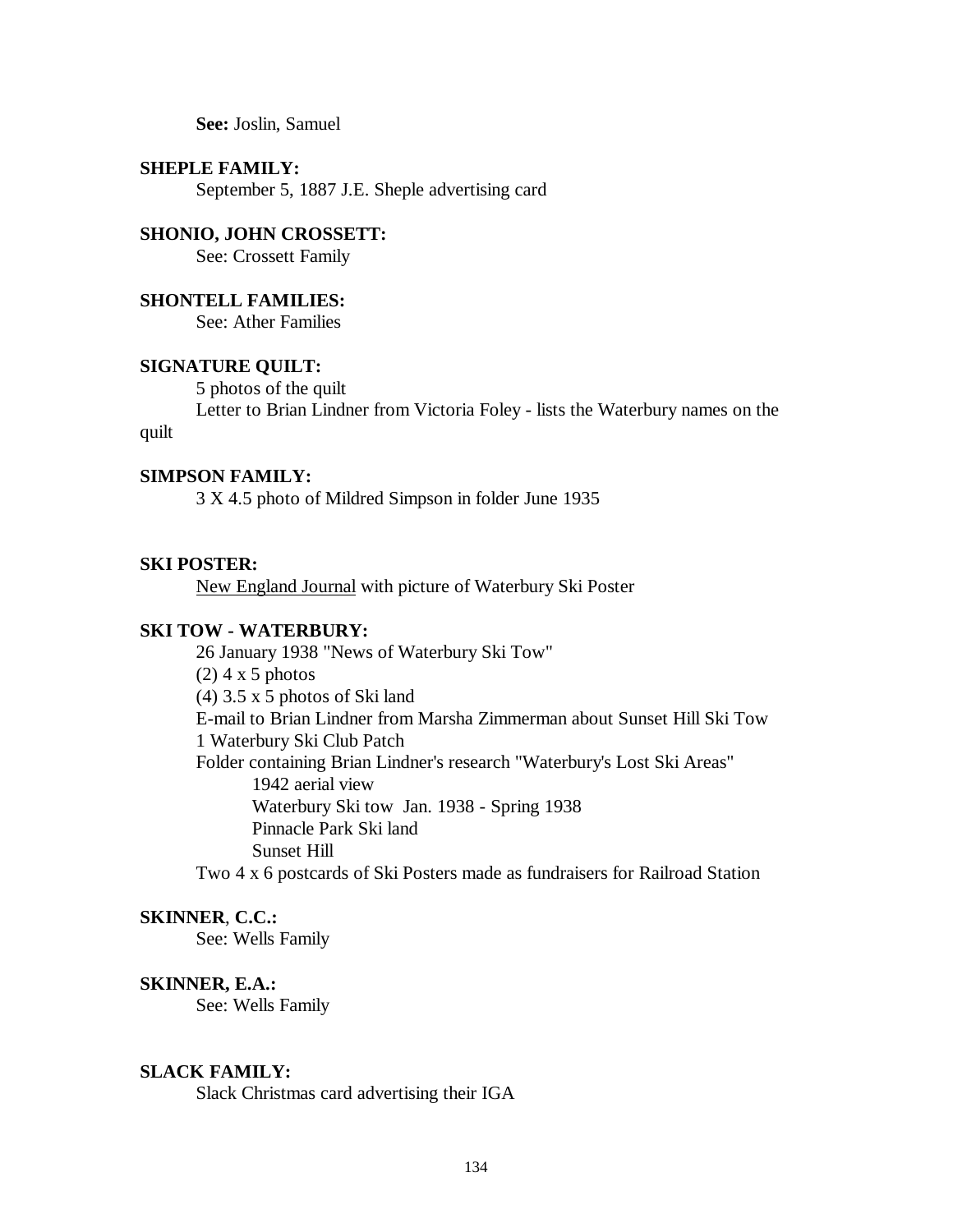# **SLEEPER FAMILY:**

See: Advent Christian Church for story written by Herbert Sleeper 4 x 5.5 mounted photo of Herbert Sleeper 1902 Jan. 19, 1993 letter from Helen Sleeper Fuller writing about her life.

# **SLOAN U.S. ARMY HOSPITAL:**

"The Hospital That Became A College"

#### **SMITH, DANIEL - DESCENDANTS:**

Genealogy by Malcolm Holway 1993 Photos - Joseph Herschel Smith & Ollie Sommerville (2) Arva Herschel Smith & Alice M. Sommerville Arva Herschel Smith (3) Individual negatives

#### **SMITH, GEORGE DANA:**

Biography & photo from "David Watkinson's Library" Page 89-91.

## **SMITH / LAWRENCE FAMILIES:**

"Joseph Lawrence Drowned........." 7 April 1928 See: Malony Family for photos of Ruth & Kathleen Smith 2003

## **SMITH, ZIBA - FAMILY:**

1852 -1863 (106 letters) written to Mary Smith by family & friends (copies) bound

## **SMITH'S STORE:**

Vermont Folklife Project - Smith's Store

# **SOMERVILLE FAMILY:**

See: Smith, Daniel Smith & Somerville ad for White Plymouth rocks Somerville Genealogy by Malcolm Holway Genealogy & History of Joseph Somerville History of Somerville House Photo & Historic Nomination of House Joseph Somerville Obituary 1910 Negative of photos Smith & Somerville History 1930 Fiske/Knight Family Tree History of Alice Mary Somerville Obituary - Death of Mrs. J.K. Fullerton Ad for Glenwood Rangers & Heaters Smith & Somerville bill to C.R. Lyman 1992 letter from Malcolm Holway about Somerville family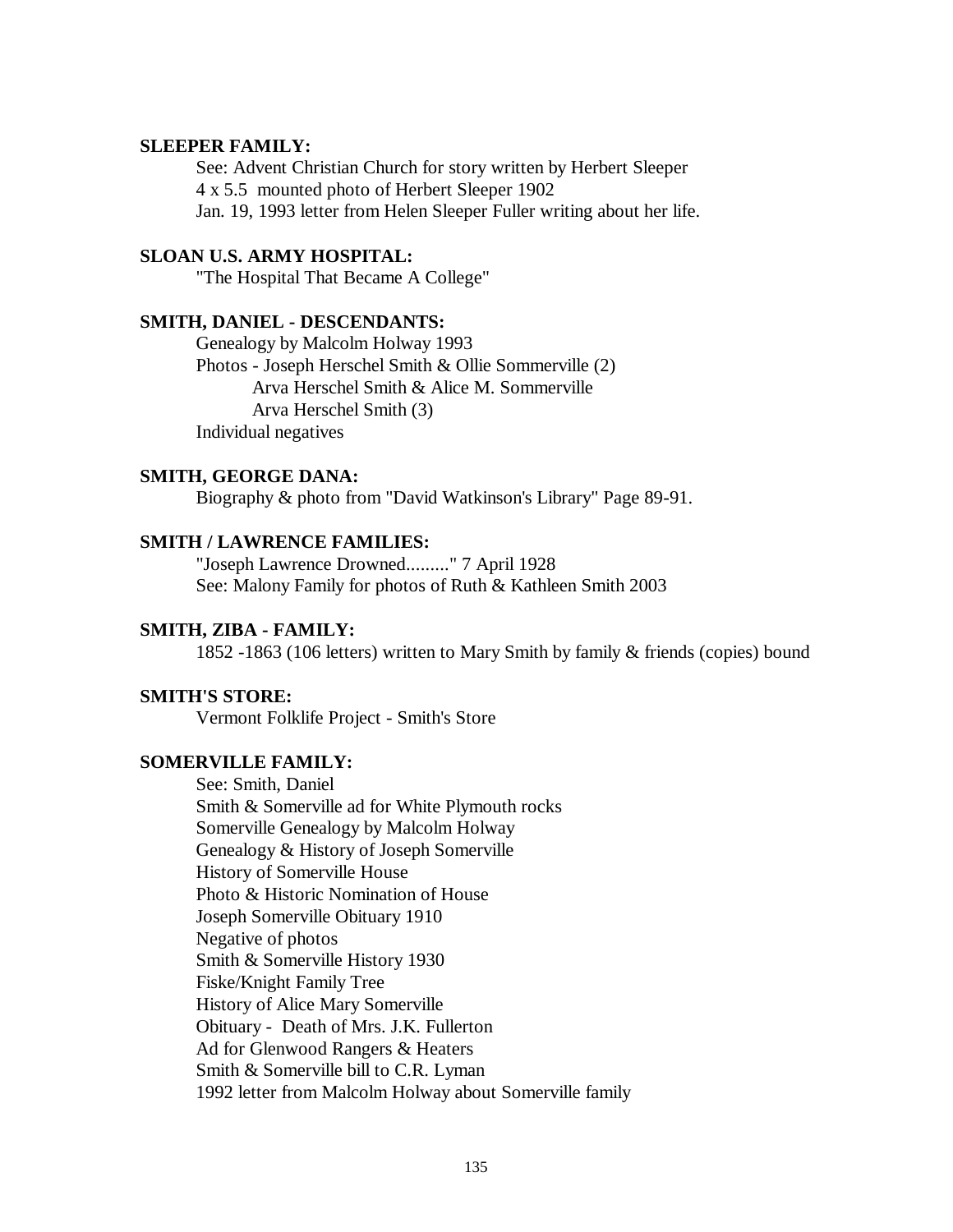5x7 Somerville/Smith Family eating watermelon (smaller copies) 5x7 Anne Somerville-Smith 5x7 Joseph Franklin Somerville 5x7 interior of Store (3 smaller copies) Photo Ava Herschel Smith 8 x 10 & three 2 x 3 photos Photo Joseph Somerville & grandchildren Kindergarten photo Genealogy of Somerville lines and related lines Orilla Somerville's wedding invitation (see O'Clair) See: Profiles to be Published

# **SOURDIFF, WAYNE:**

**Obituary** Photo of Daniel Sourdiff & news

# **SOUTH MAIN STREET:**

3.5 x 7 Stereopticon taken about 1874 of Town Hall 7.5 x 9.5 snowy scene of South Main Street, one person walking 3.5 x 5.5 postcard South Main Street near Waterbury Inn 3.5 x 5.5 postcard 3.5 x 5 (2) of Abuchon 3.5 x 5 behind Chevrolet dealership 3.5 x 5 (2) House on lower South Main 3.5 x 5.5 of the State Hospital front Copy of a photo of the house on South Main Street (2 houses up from NAPA) 2.5 x 6.5 of South Main Street Covered bridge 4 x 6 photo of house on right before hospital entrance 2 different 3.5 x 5 photo of town offices sign 2 different 3.5 x 5 photo of shopping center 3 different 3.5 x 5 postcards of the Waterbury Inn from different angles on Main 3.5 x 5 of rebuilt Conti Block 4.5 x 7 photo mounted "So. Main St. Below Bank Hill" by G.H. Dale 4.5 x 7 photo mounted "So. Main St. From Ft. of Bank Hill So." by G.H. Dale

5 x 6.75 photo mounted of C.C. Graves house on South Main Street

4.5 x 7 photo mounted of "Residence of Frank Atherton So. Main Street

Residence of C.C. Warren by G.H. Dale

St.

3 different 4 x 5 photos of Bridge on South Main Street

2 x 3 photos of Bridge on South Main Street

4 x 6 photo of Bridge on South Main Street

3.5 x 5.5 postcard of South end of village

3.5 x 5.5 photo of Bank Hill looking down S. Main

2.5 x 4 of houses at corner of South Main & Park Row

See: Boyce Family

See: Graves, C.C.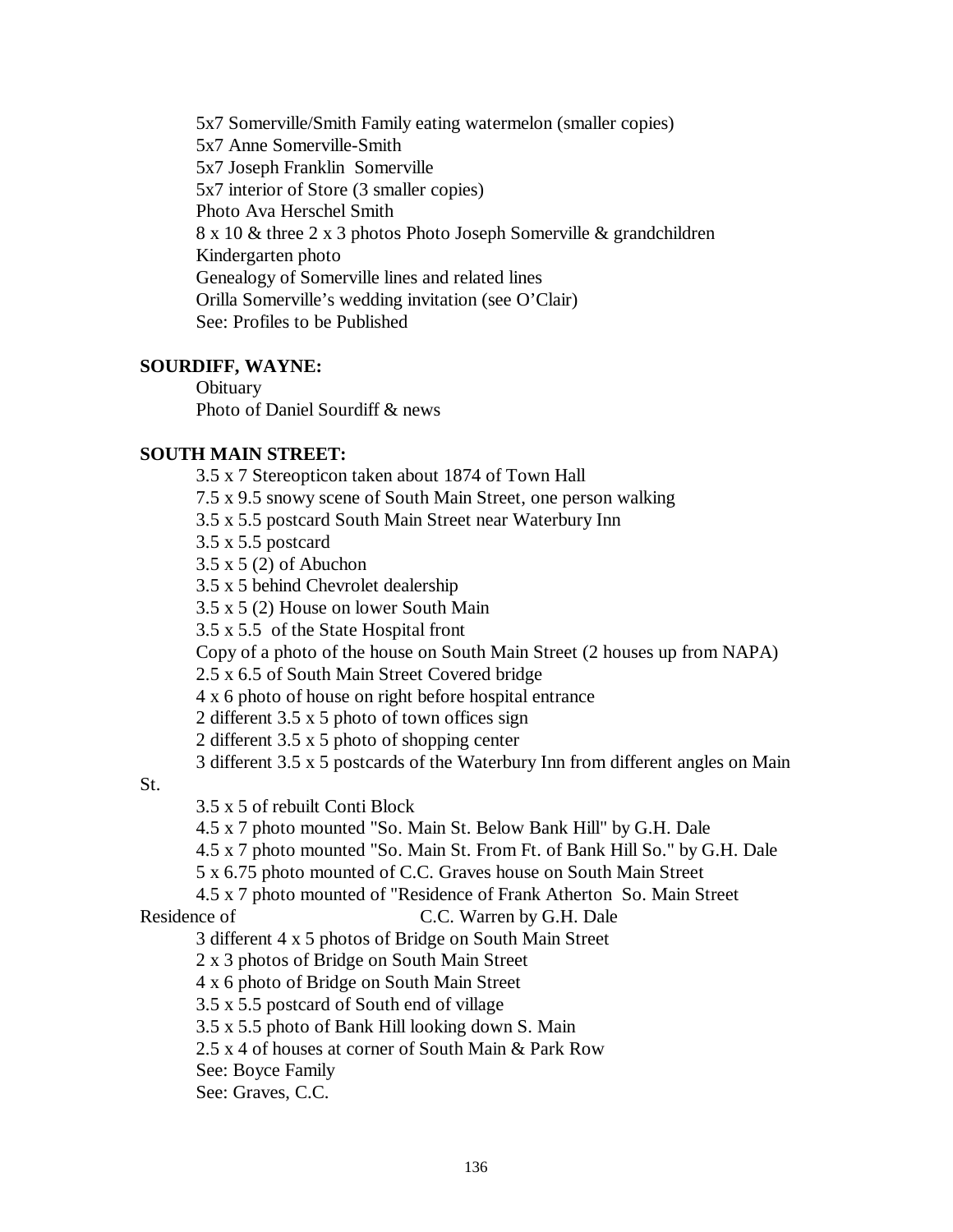See: Griffith, C. M. See: Hayes Families See: Parker Family See: Perry, Ollie See: Bannister, Homer & Edith See: Creameries See: Waterbury Inn See: Twin Bridges

## **SPALDING, JOHN:**

John Spaulding's obituary

# **SPAULDING FAMILY - ARTHUR & FRANCES:**

2 photos of Frances Spaulding Picard/Spaulding Family Newsletter See: Women of Waterbury essay Central Vermont Views: "History of Waterbury" by Frances Spaulding Biography of Frances Spaulding Frances Spaulding's obituary Howard Spaulding's Navy Liberty Pass, 16 May 1960 Pencil Sketch of Arthur Spaulding by Merritt Bennett See: Profiles to be Published

#### **SPICER FAMILY:**

Notes concerning vital statistics. Letter & post card from Margaret Hays 1970 letter to M. Hays from Alton Wheeler**.**

## **SQUIER, KENLEY:**

"WDEV: Vermont's Homegrown Public Radio" 3 May 1992 Biography by Ken Sabin "Local Boy Makes Good" by Dell Hill "Television Provides Wide Variety of Motorsports Events" "Waterbury Youth Becomes WBMS Staff Announcer" "Race Way" 14 May 2000 "Ken Squier" 25 July 1999 "Citizen of the Year: Ken Squier" 2002 "2002 Washington County Citizen of the Year" "Ken Squier" Citizen of the Year 2002 27 May 2001 Vermont Sunday Magazine Cover story Vermont Life Summer 2000 "Vermonters" See: Profiles to be Published

#### **SQUIER, LLOYD:**

New Year's Card - no date.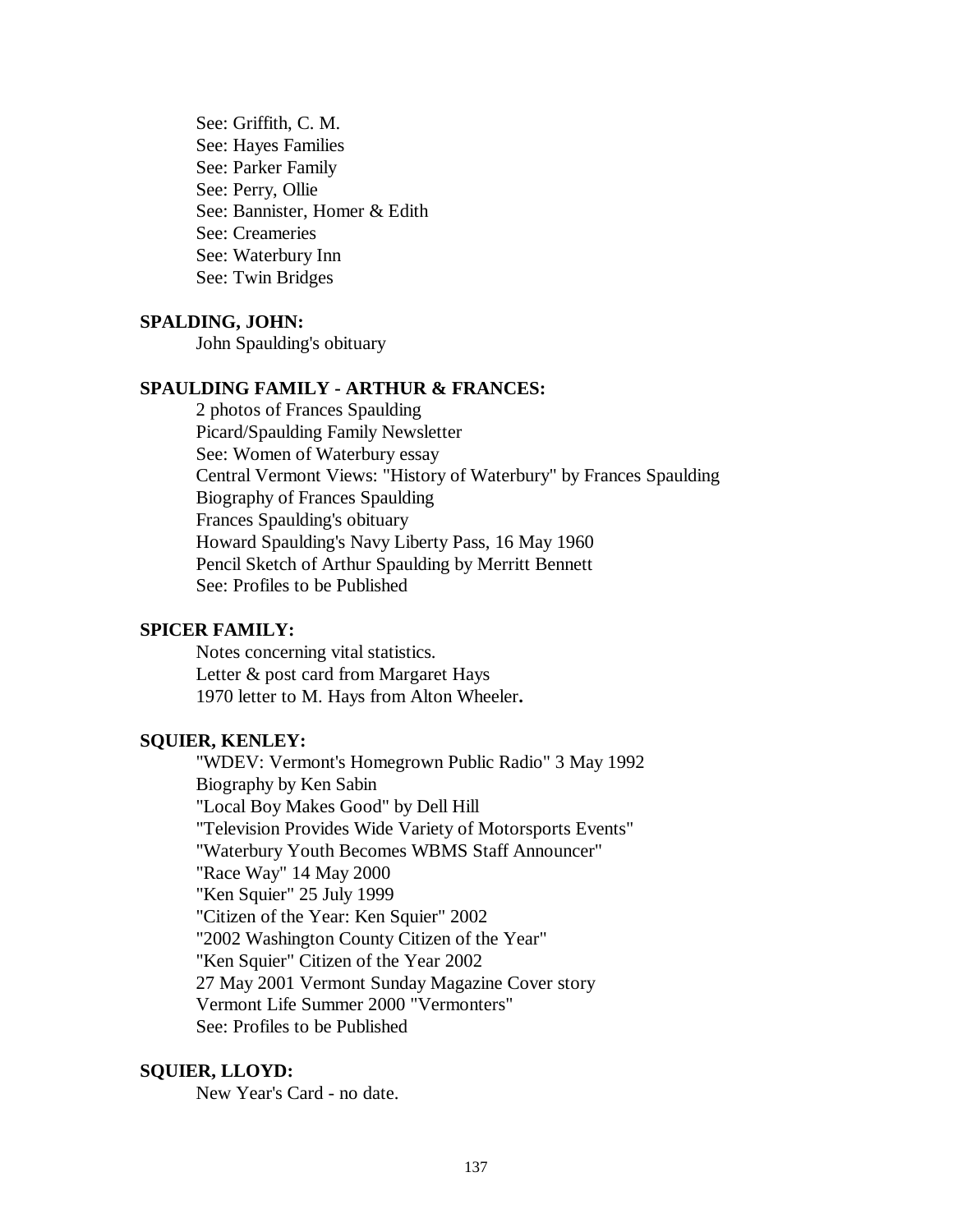"The Water Dowser" 1962 "On Hilltops" Photo taken of Painting of Lloyd Squier (2 ) "The Conversation Piece" 1962 card Photocopy of "The Old Squier Vermont's Radio Pioneer" 1976 "A Vermont Christmas Tree" 1961 (4) "Uncle Arthur" "The Conversation Piece" WDEV 1931-1981 souvenir "Highlight for Boys" " " " " "On Gramophones" "Vermont Shun Pikes" 1962 "He's the Squier of Waterbury & WDEV" 27 poems cut from the Suburban List "Huge Yule Card greets Trainmen" set up by Squier family Obituary of Lloyd Squier "Squier Funeral Held" "Lloyd E. Squier, co-Founders of WDEV dies at 78" "The Old Squier': Vermont's Radio Pioneer" Gift card for Maple Syrup from "Squier House" signed by Guy See: Squier, Kenley See: WDEV Squier's Maple Products - ad See: Flood 1927 When the Water Came to Waterbury See: Profiles to be Published

# **STEARNS, CYTHIA:**

See: Wells Family

## **STEARNS FAMILY:**

See: Boeker Family

31 July 1896 Letter to Sumner Stearns from O.J. Walker & Co. 9 October 1908 letter from Sumner Stearns to Alice 29 November 1908 letter from Sumner Stearns to Alice 25 January 1909 letter from Sumner Stearns to Alice 29 March 1909 letter from Sumner Stearns to Alice 9 April 1909 letter from Sumner Stearns to Alice Undated letter from Sumner Stearns to Alice Undated letter from Sumner Stearns to Alice Undated letter to Alice from Anna 3 March 1912 letter from Woodlawn, Washington 22 March 1922 letter from Paul C. to Sumner Stearns with envelope 10 September 1922 letter to Sumner Stearns from Alice 22 September 1922 letter to Sumner Stearns from Alice 9 April 1921 telegram to Sumner Stearns about the estate in Woodland Washington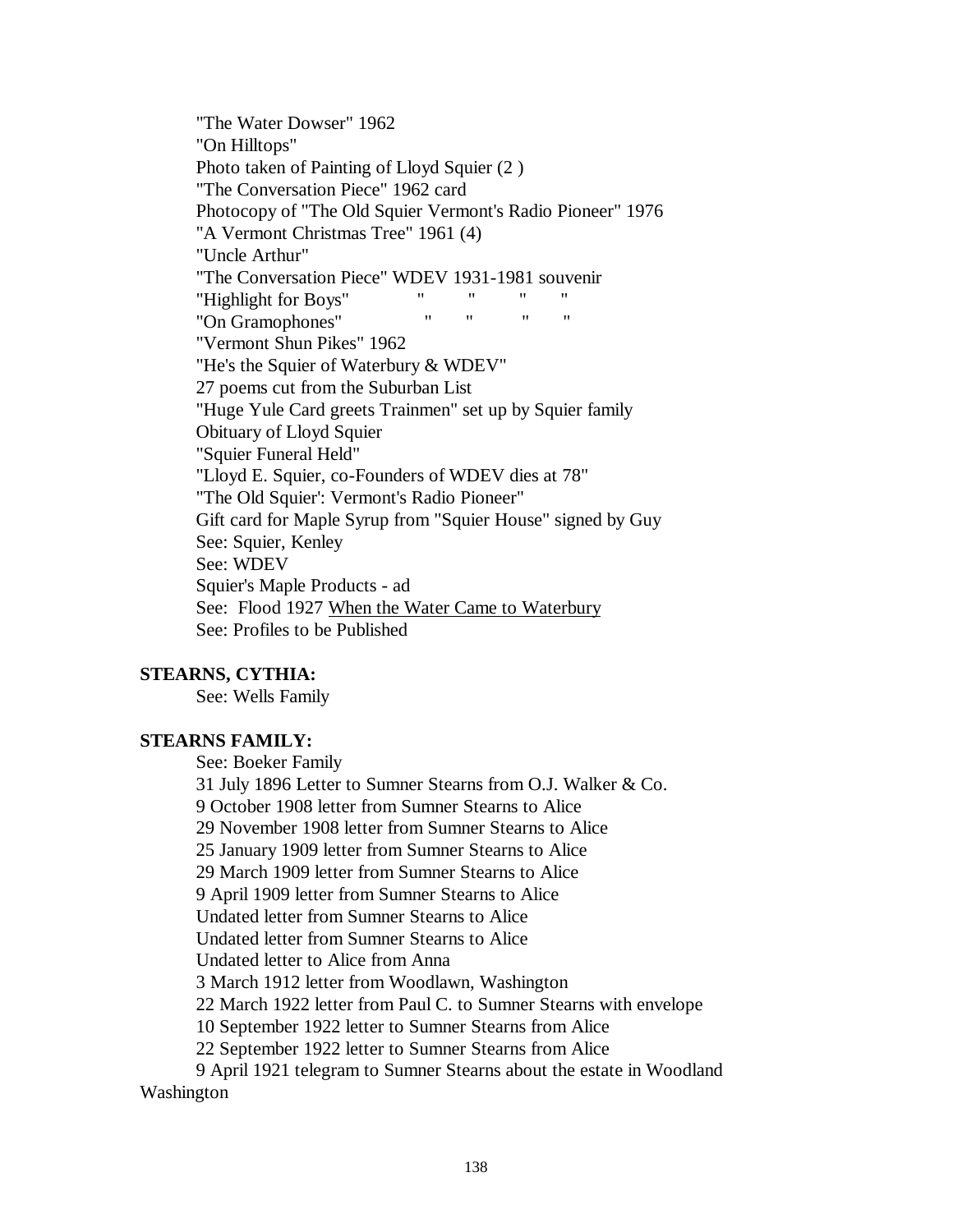2 different 1921 tax bill for State of Washington 12 September 1922 letter to Sumner Stearns from Ea. A. Bryant Inventory of Jonas Stearns' estate 22 December 1925 bill for Mary J. Stearns Probate 28 February 1927 bill to Estate of Mary J. Stearns from H.C. Whitehill 1 July 1926 bill to Estate of Mary J. Stearns to W.B. Clark 1 July 1926 bill to Estate of Mary J. Stearns to E.E. Joslyn 24 December 1925 bill for Jonas Stearns Probate 26 June 1926 Mary J. Stearns Estate 26 June 1926 Estate of Jonas Stearns 28 February 1927 Estate of Jonas Stearns bill from H. C. Whitehill 1 July 1926 bill to Estate of Jonas Stearns to W.B. Clark 1 July 1926 bill to Estate of Jonas Stearns to E.E. Joslyn 8 May 1932 letter to Sumner Stearns from F. Ward April 1935 Waterbury Savings Bank statement with checks written to the following people: N.R. Stearns J.K. Audy (2) Leighton Keith (5) F.D. Davis F.M. Gilmore (2) Vern Greene (4) Arthur Marden (7) H.W. Marden G.T. Evans Fremont Farnham (3) Dan Jones George Thayer Henry Ring (2) S.C. Wheeler R. Izor See: Water Department 26 February 1948 Sumner & Ivis Stearns investments A.M Kidder Co. 9 October 1948 Sumner & Ivis Stearns investments A.M Kidder Co. 26 February 1948 receipt for \$7033.30 from A.M. Kidder Co.

Norman Stearns' composition " Schopenhaur"

26 August 1944 Washington County Field Days from Stearns estate Cover of "Woman's World" with Stearns address on it

See: Grange

See: Winnesquam Farms

# **STEEL, FRED & EMILIE:**

Emilie's obituary with photo.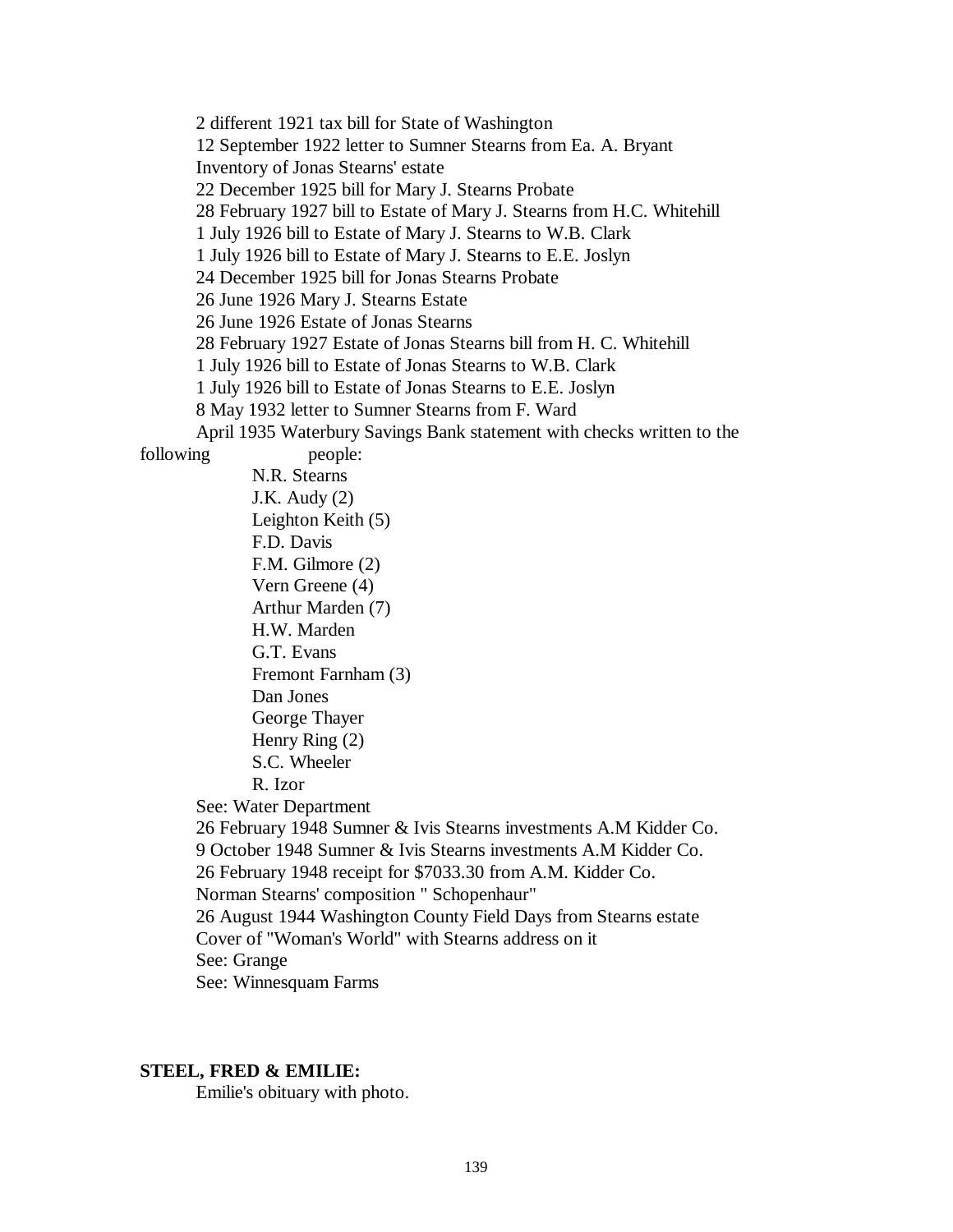#### **STEELE, DR. EDWIN:**

See: Mount Mansfield Railroad See: Camel's Hump Biography of Dr. Steele Three different  $3.5 \times 5.5$  photos of Ed Steele & his tractor

# **STEELE FAMILY - Edward & Karen:**

"Steele Homestead Recognition" October 1994 Photo of Rep Karen Steele Press Release: Gretchen Steele Thomas McLaughlin Wedding with photo News clipping of Gretchen's wedding "McLaughlin - Steele" Reelect Karen Steele brochure Karen Steele Biography Geraldine Garvey Steele - obituary "Rep. Karen Steele Retires from House" "Getting the Job Done" Vote Steele, Miller & Sayah 2 x 3 photo of Karen Steele 3 x 5 photo of Karen Steele 4 x 6 photo of Karen Steele at the Legion 4 x 6 photo of Steele house on Main Street 1970 Farmers' Almanac distributed by Steele's Inc.

## **STEVENS, CHARLES PHELPS:**

Charles Phelps Stevens article – unnamed book

#### **STEVENS, SAMUEL:**

See: Wells Family

#### **STEVENS, THOMAS:**

"The Dictionary Man"

## **STEWART, JAMES:**

See: Military Profiles 3 x 5 photo of James Stewart "In Remembrance" "Organ Perpetuates Memory of Missing Waterbury Tar...."

# **STIMSON & GRAVES BUILDING (FORMERLY KNIGHTS OF COLUMBUS BLOCK)**

"January Opening for Stimpson & Graves Building" December 1993 "Historic Renovation Begins on Waterbury Downtown" (2) Stimpson & Graves Block Grand Opening programs "Renovated Block to be Unveiled in Waterbury"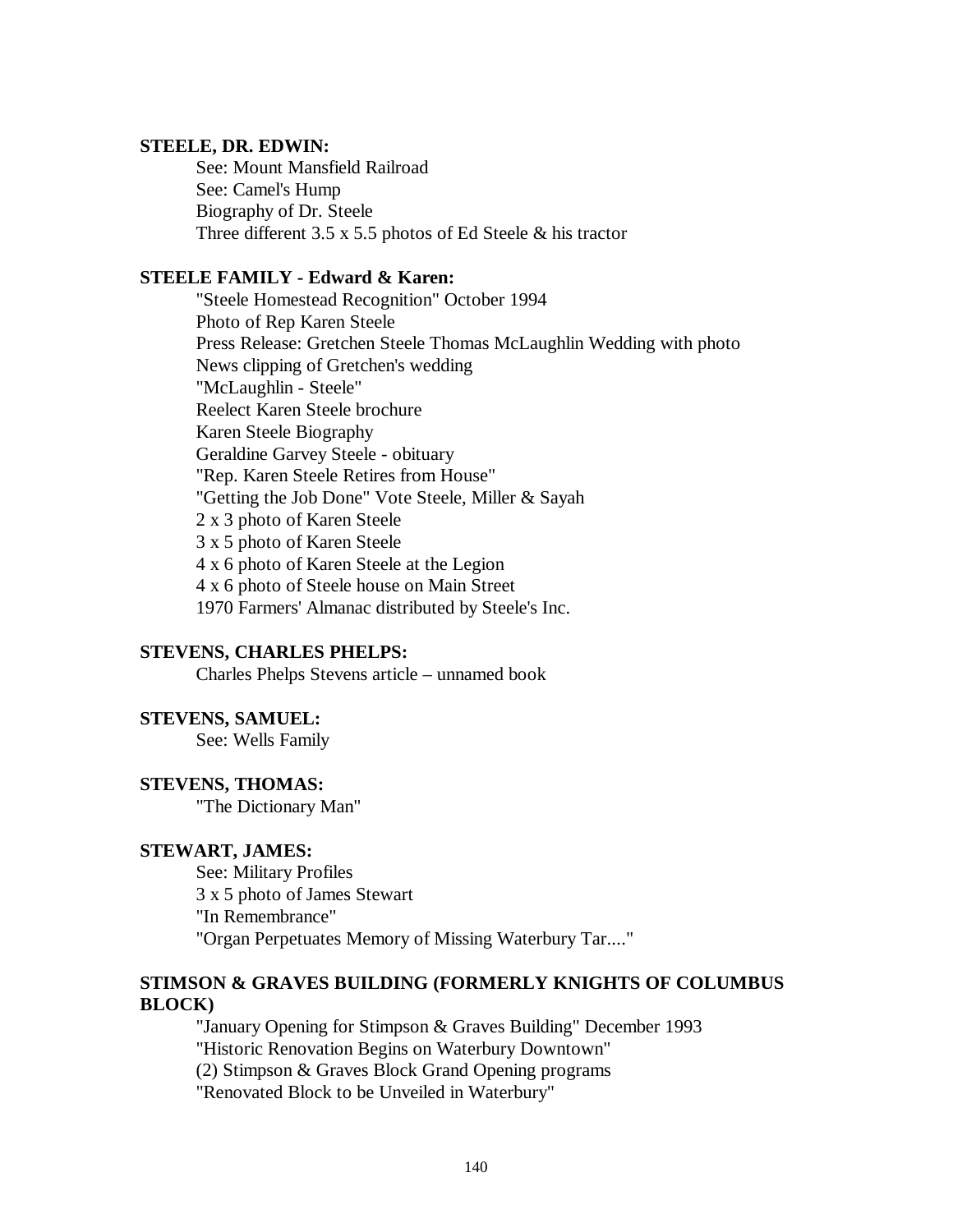Open House Invitation "Putting It in Place" "Miracle Happens for Waterbury" "Downtown Facelift .................." "Stowe Street sees a Ripple effect of energy" 1994 "Waterbury Celebrates Construction"

#### **STIMSON FAMILY:**

See : Artists of Waterbury

# **STODDARD, COLBY:**

See: Waterbury Romance

# **STONE FAMILY:**

Orvand A. Stone's Civil War Pension Records Obituary of Stephen Stone 1909 Story told by Harry Edwards about Stone family death See: Wells Family for Stone, Richard

# **STONE, REV. JOHN:**

16 January 1845 "Sister" addressed to Rev. John Stone and from Anna Hulburt Letter from Margaret Stone donating the letters Also, See: Benson, W.B. See: Knight, Silas

## **STOWE STREET:**

History of Stowe Street merchants from newspaper article

3.5 x 7 Stereopticon from bridge to Main Street

3 x 5 of Lowell's

(3) 3 x 5 of the Knights of Columbus Block & Lowell's IGA

3 x 5 of Locomotion formerly Bowling Alley

6 x 10 taken 1999

"Miracles happen"

4 x 6 photo of Tannery Flats (2)

4 x 6 photo of Dry Bridge

4 x 6 Knights Block (Senior Building)

3 x 5 Togo's (former Church, former meat market, former fabric shop, etc.)

3 x 5 (2) building by tracks (former grocery store, bowling alley, & Locomotion)

6.5 x 8.5 mounted photo of Stowe Street c. 1912

4 x 6 photo Stowe Street looking up Blush Hill from Bridge (before I89)

4 x 6 photo Stowe Street looking down Blush Hill toward the Bridge (before I89)

"Stowe Street Business Owners upset over bridge work" 2004

6.5 x 9.5 photo mounted circa 1912

3.5 x 5 photo of renovations of the Knights Block (3 different)

3.5 x 5 of Stowe Street in winter from Dry Bridge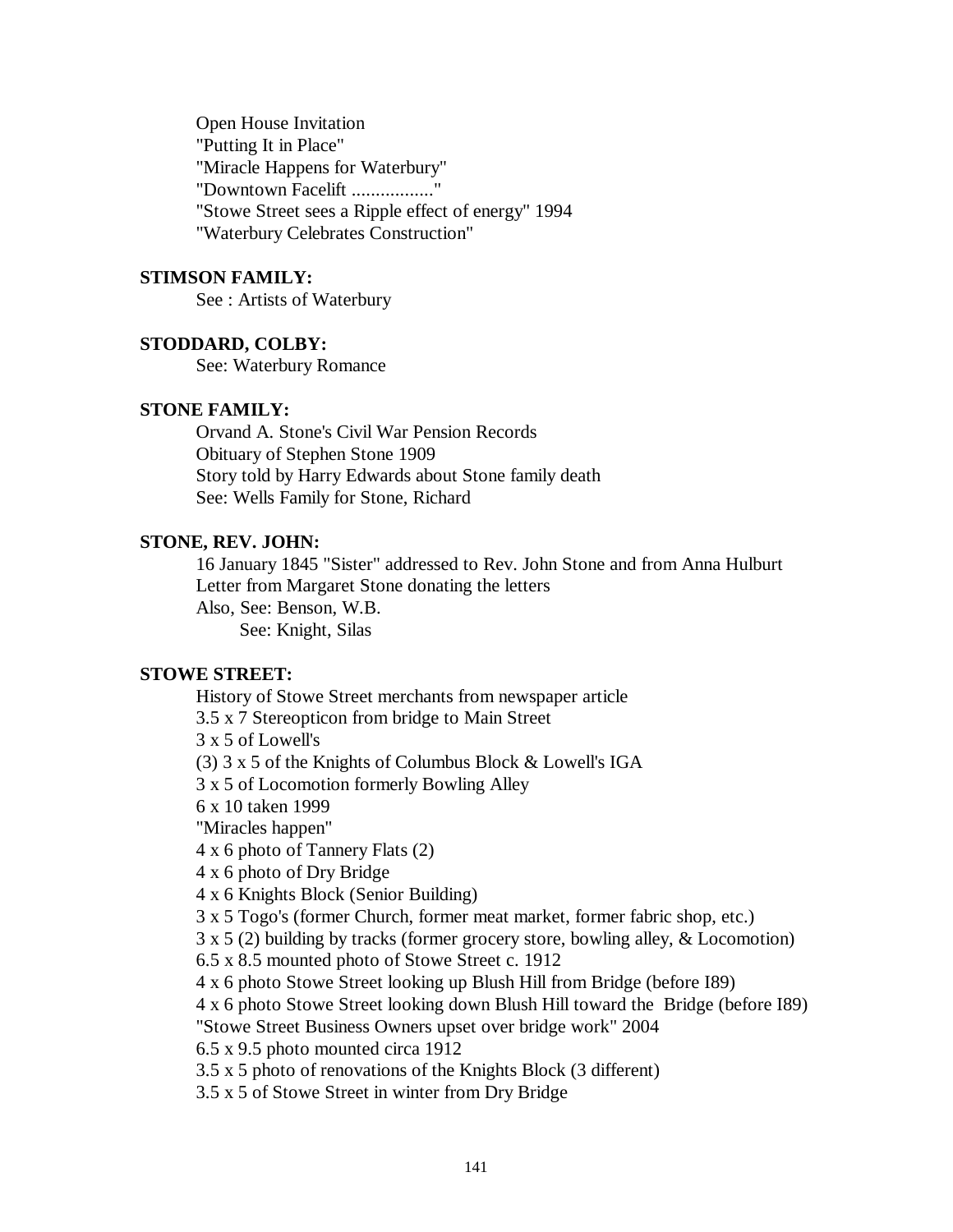3.5 x 5.5 of School 1940s 5 x 7 of Stowe Street from Dry Bridge Two 3.5 x 5.5 photos of Stowe Street (same) See: Bridges

#### **STOWEBURY:**

"Stowebury" by Pauline Sayah 1978

## **STOWELL FAMILIES:**

Harry Stowell married Ruth Stewart - invitation

#### **STRONG, A:**

See: Wells Family

## **SULLIVAN FAMILY:**

Katherine T. Sullivan information

#### **SUNDERLAND, MILTON:**

Correspondence from 1930s to 1960s At one time he owned *Waterbury Record*

#### **SUNSET DRIVE:**

Survey map of Sunset Drive

# **SUNSET HILL STAGE:**

4.5 x 7 photo mounted of 1888 Sunset Hill stage decorated - back view 4.5 x 7 photo mounted of 1888 Sunset Hill stage decorated - front view with driver

## **SWEET FAMILY - LOUIS & BUNNY:**

"Thursdays with Molly" Poetry by Louie Sweet

# **SWEETSER** FAMILY**:**

 See: Nap Deguise: January 1, 1944 Saturday Evening Post article - Arthur Sweetser

*In Context* page 4, photo of John Sweetser (2) "John F. Sweetser Honored On 90th Birthday" 3 x 4.5 photo of Freeman Sweetser in uniform Freeman Sweetser's obituary (2 different) Patricia Hebert Sweetser obituary

## **SWIMMING POOLS:**

July 30, 1930 article on opening of Waterbury swimming pool Four 4 x 6 photos of swimming pool at Cobb Hill & State Farm area.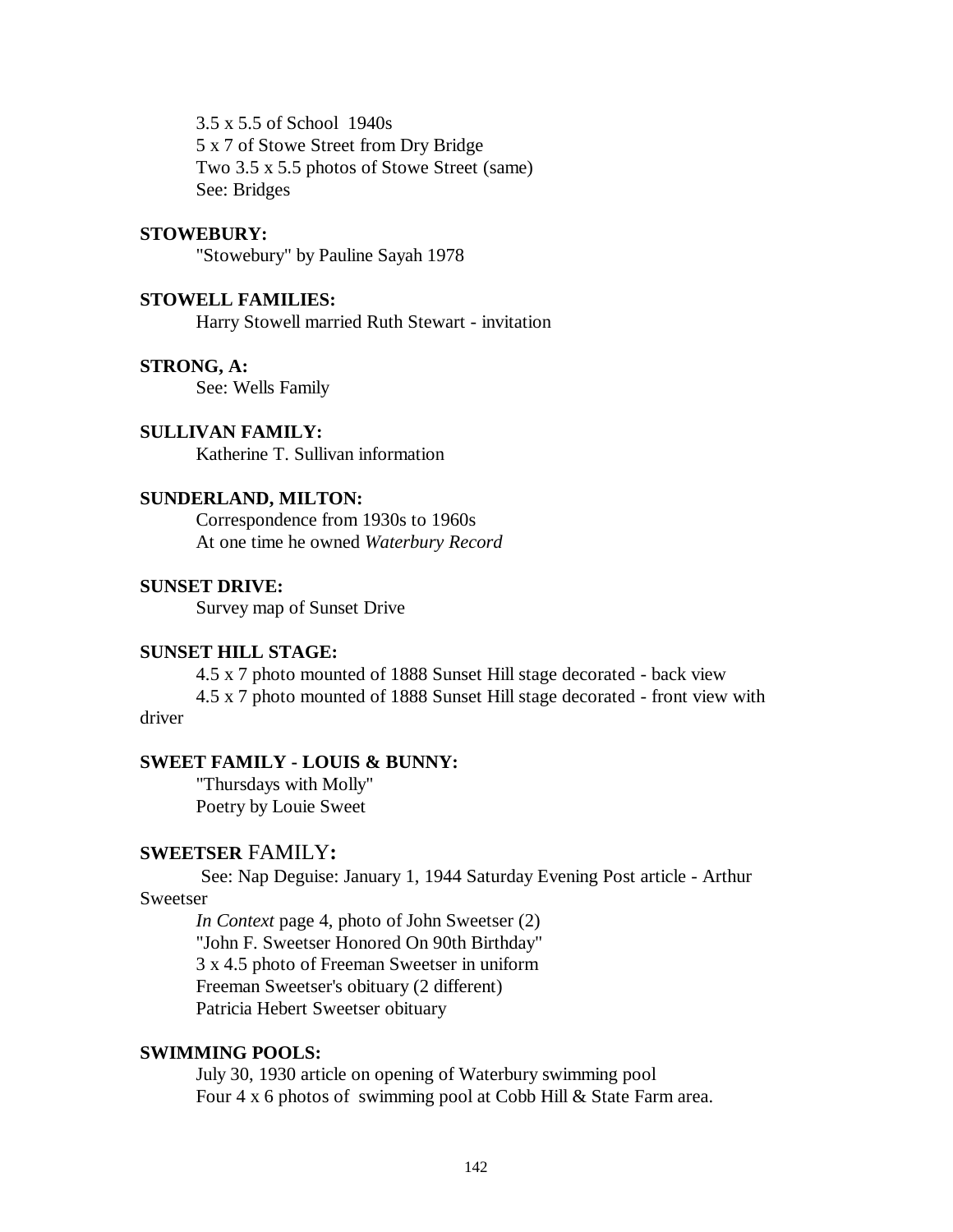# **TABOR FAMILY:**

See: Huntly**,** Alex

## **TADEJEWSKI, EDWARD & ELSIE:**

Biography by Sally Finn "Catching up on Folks"

## **TAFT, AGNES:**

See: Emerald Rebekah Lodge

# **TALBERT FAMILY:**

Undated clipping "Glimpse of the Past". "Memories of Vermont Early in Twentieth Century" "Vermont has Two" "Miss Talbert competing in state contest" "Beauty Queen" "Miss Dunkirk-Fredonia wins ...................." Uses Angora Rabbit's Wool to Spin for Clothes – Eva Talbert See : Artists of Waterbury

# **TALMAGE, REV. WILL:**

3.5 x 5.5 photo mounted of Rev. Talmage

#### **TANKARD, JOHN:**

Census records for various years for John Tankard & his family

# **THAT BEAUTIFUL VALE ABOVE THE FALLS:**

"That Beautiful Vale Above the Falls" by W. Patrick Yeager Index to book by Winona Hoffman

#### **THATCHER BROOK SCHOOL:**

2000-2001 Yearbook 5 January 2002 Primary News 6 Primary News "Economy, unemployment slow Thatcher Brook Expansion" "104 years old and Ready for More" "Behind the issues at Thatcher Brook"

# **THATCHER, PARTRIDGE:**

Copy of 1907 article about Bridge being inscribed with his name

#### **THOMPSON, LAWRENCE & KATHERINE:**

See: Hospitality Farm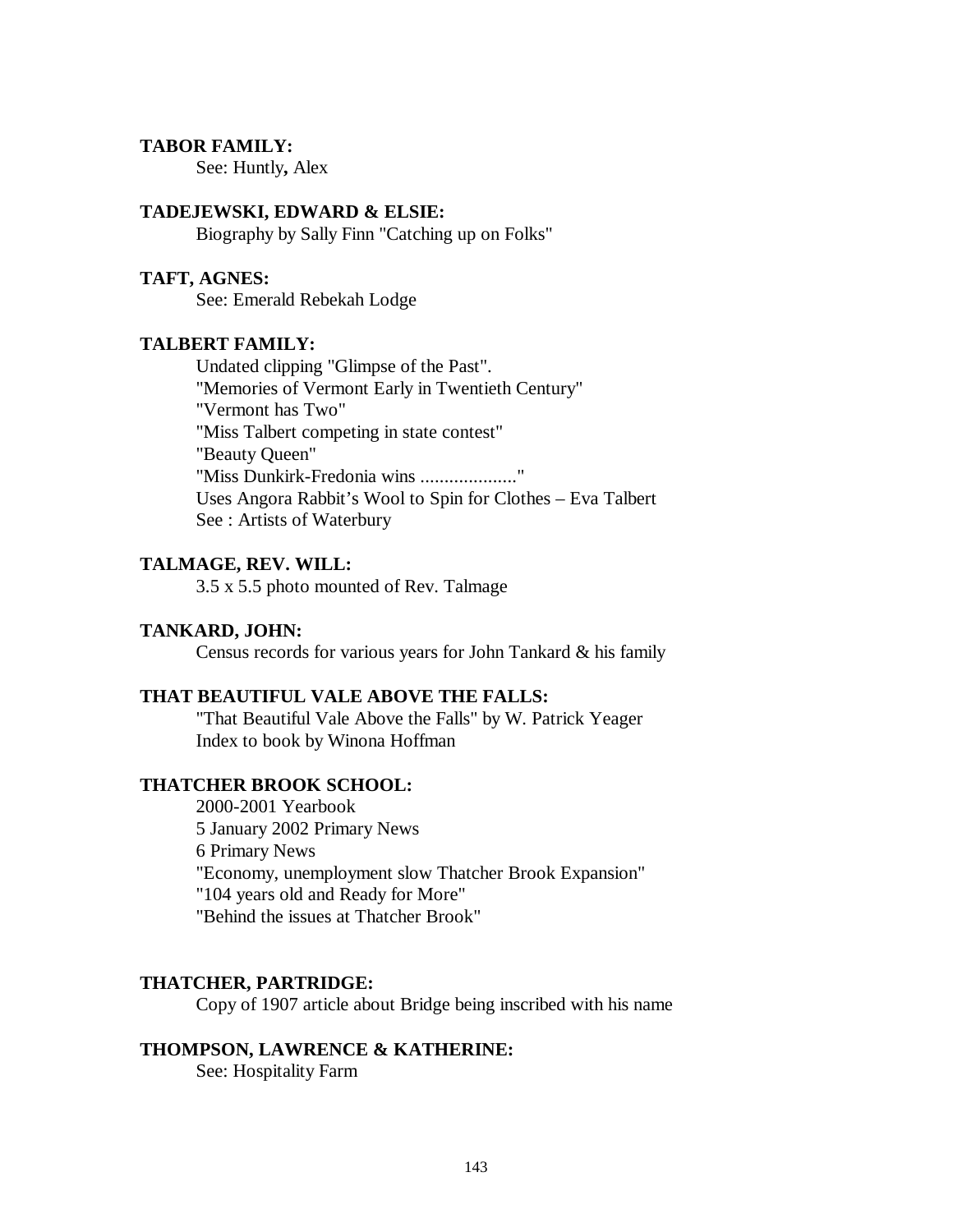## **THURSTON FAMILY:**

The Thurston Family by Henry Thurston, 30 July 1958. 3 x 5 photo of Jamie Lee & the Rattlers at Rusty Parker Memorial Park "G.I. Jive in the Jungle" Cyrus Thurston – obituary Daphine (Thurston) Graves Memories "CIA Death hits Close to Home" Jan 7, 2010 See: Jones, Robert & Betty

# **TIME CAPSULE KEY**

Key for the depot time capsule

## **TOWN, ELMER:**

Partial clipping with photo--no source. "Farmers' Lot Uncertain" undated.

# **TOWN REPORTS:**

1854, 1861, 1863, 1865, 1868, 1869, 1870, 1877 Financial Report of 1854

# **TOWNE, E.R.**

See: Creameries

## **TOWNE, EUGENE:**

See: Blacksmith Shops -story by Alton Wheeler

# **TOWNE FAMILY - DANIEL:**

Daniel Towne's obituary 1906 Towne Genealogy 1982 copy of "About Towne" 2 1984 letters about the Towne Family Association Earl Towne - funeral program Wedding invitation to Georgia Towne & Warner Moody wedding 1900 7 x 8.5 photo of Wheelock & Luke Town's house in Colbyville "Ceremony Unites Miss Lydia Langlois and Robert Towne Earl Towne obituary "Earle Towne of Waterbury Honored ............." "Waterbury Block Bought" 1949 Edward W. Towne "Picket Fences" sale of Mark Towne's house in 2004 3.5 x 5 photo of Roger Tibbets with his bear -- husband of Ida Towne Tibbets Obituary for Fred Towne See: World War II Waterbury - Vincent Towne's Ration Coupons See: Camel's Hump for photo of Vincent Town & his team

# **TRASK FAMILY:**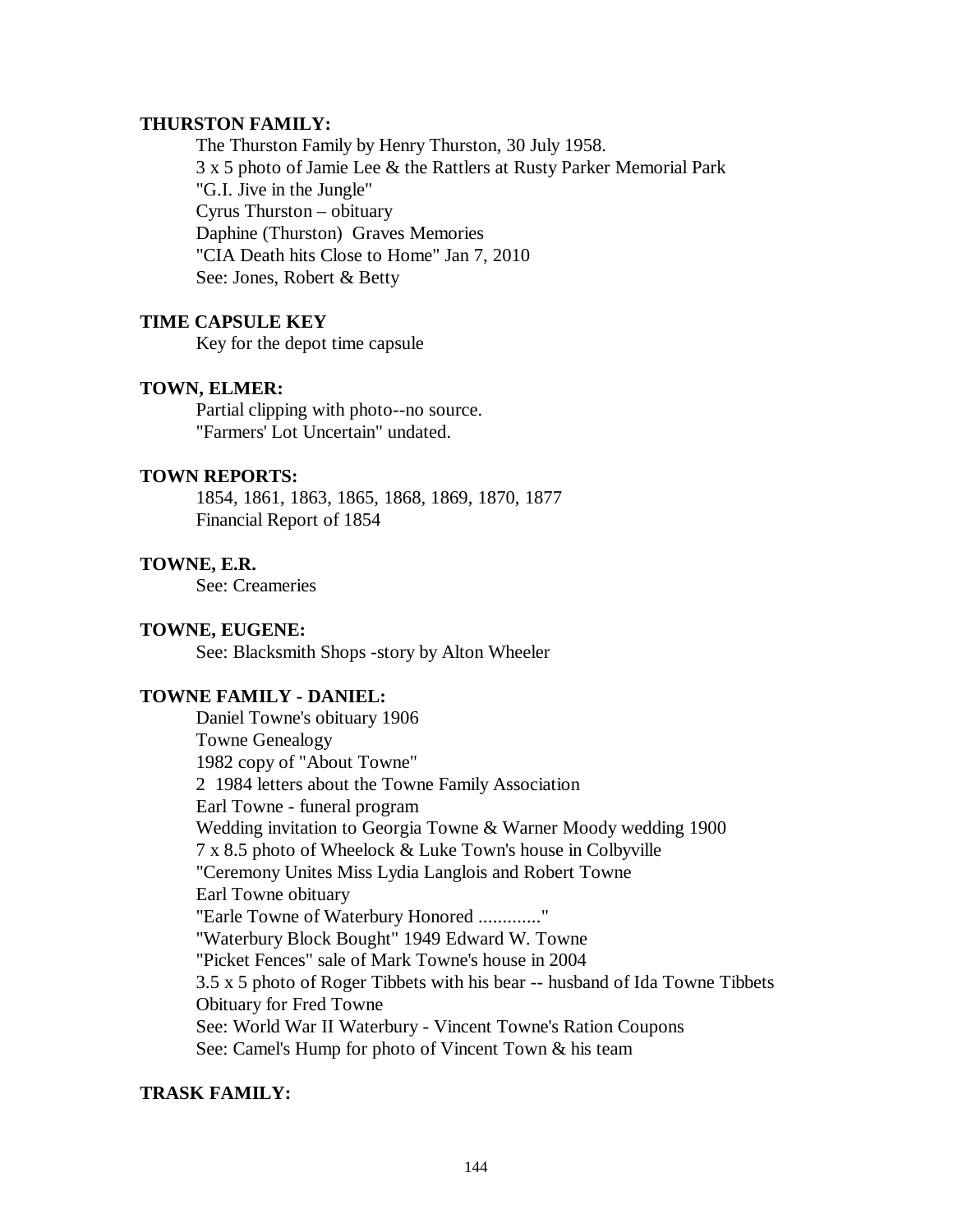Recognition : Nancy Trask Marguerite Trask obituary Brief history of Irwin A. Trask Irwin "Pete" Trask's World War II Navy Uniform (with the other uniforms)

## **TRUAX, SHELDON "BUD" - FAMILY**:

8 X 10 of Bud and his band Jeffrey Truax - obituary Andrew Donald Obituary - brother-in-law to Bud Truax Sheldon Truax obituary

### **TRYPHENA CLUB:**

1903 -1904 blank notebook

### **TURNER, SAMUEL:**

Family Record Turner CD with lists of hundreds of Turners

# **TWENTY-FIVE CLUB:**

16 September 1978 letter from Alton Wheeler explaining 25 Club "25 Club 1918-1919" Lists members & Officers 25 Club Program 27 April 1908 Ladies Night 25 Club Program 19 March 1909 Ladies Night 25 Club Program 4 April 1910 Ladies Night & Menu 25 Club Program 24 April 1911 Ladies Night (2) 25 Club Program 4 April 1910 Ladies Night

25 Club dinner 10 July 1924 & menu

Programs for 1916 - 1917 1917 - 1918 1919 - 1920 1921 - 1923 1924 - 1925 1925 - 1926 1926 -1927 1936 -1937 1937 -1938 1938-1939 1939 - 1940 1940 -1941 1941 - 1942 1942 -1943

2 Postcards addressed to Ralph Putnam 1944 -45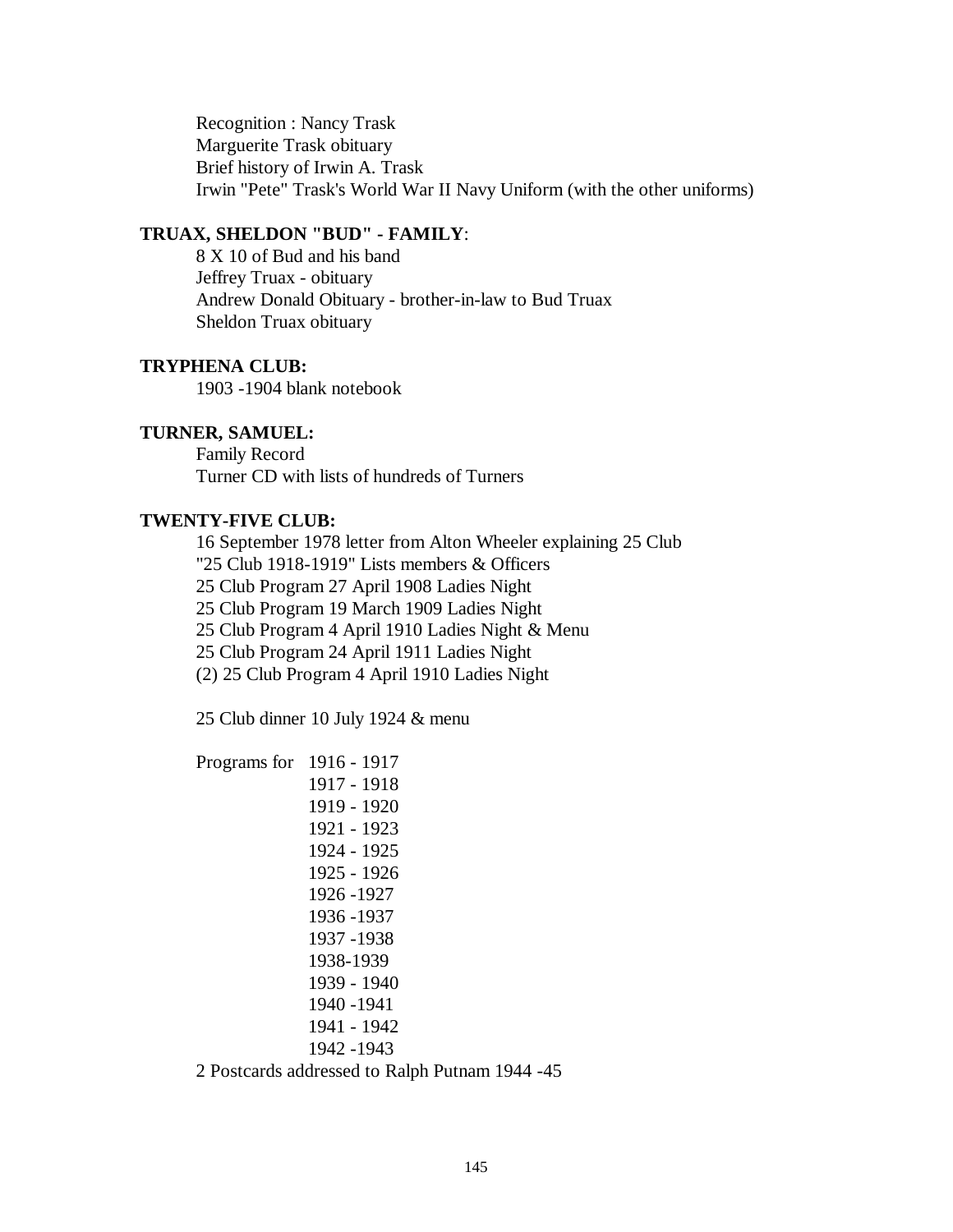## **TWIN BRIDGES - SOUTH MAIN STREET:**

"State to Rebuild Underpass in Waterbury" 26 March 1951 "On the Way Out"

"Building of New Underpass begins in Waterbury"

"Old Waterbury Underpass Torn Down"

"Waterbury Underpass Accepted"

"Rebuilding of Twin Bridges" 195-

6.5 x 7.5 photo steel girder passing Vincent's

6.5 x 7.5 photo using girder to support bridge

5 x 7 moving steel girder/ bill board in background

5 x 7 moving steel girder

5 x 7 train going over temporary bridge

5 x 6 concrete forms set

5 x 6 temporary bridge next to new

5 x 6 temporary bridge

4.5 x 5 of crane

4.5 x 5 of house and bridge

4.5 x 5 of bridge being repaired

1997 work on Union Street Bridge

# **TYLER, PAYSON:**

See: Wells Family

# **TYNDALL FAMILY:**

4 X 6 photo of Alice Tyndall

# **TYSON, ISAAC, JR.:**

See: Copper mining in Waterbury

## **UNION GRANITE COMPANY:**

6 x 7 mounted photo of men at Union Granite shed

5 x 7 mounted photo of men at Union Granite shed

"Union Granite Company: - lists the men that worked there in 1918

# **UNION STREET:**

3.5 x 5 Photo of house on the corner of Union and Stowe

3.5 x 5 photo of tracks from Dry Bridge

3.5 x 5 photo looking down Union Street in winter

3.5 x 3.5 photo looking toward the school from Union Street

3.5 x 5 Photo of house on Union Street

3.5 x 5 Photo of Lumbra house

3.5 x 5 Photo of Sullivan house

4.5 x 6.75 photo mounted "Union St. Looking North From Stowe St." by D.H.

Dale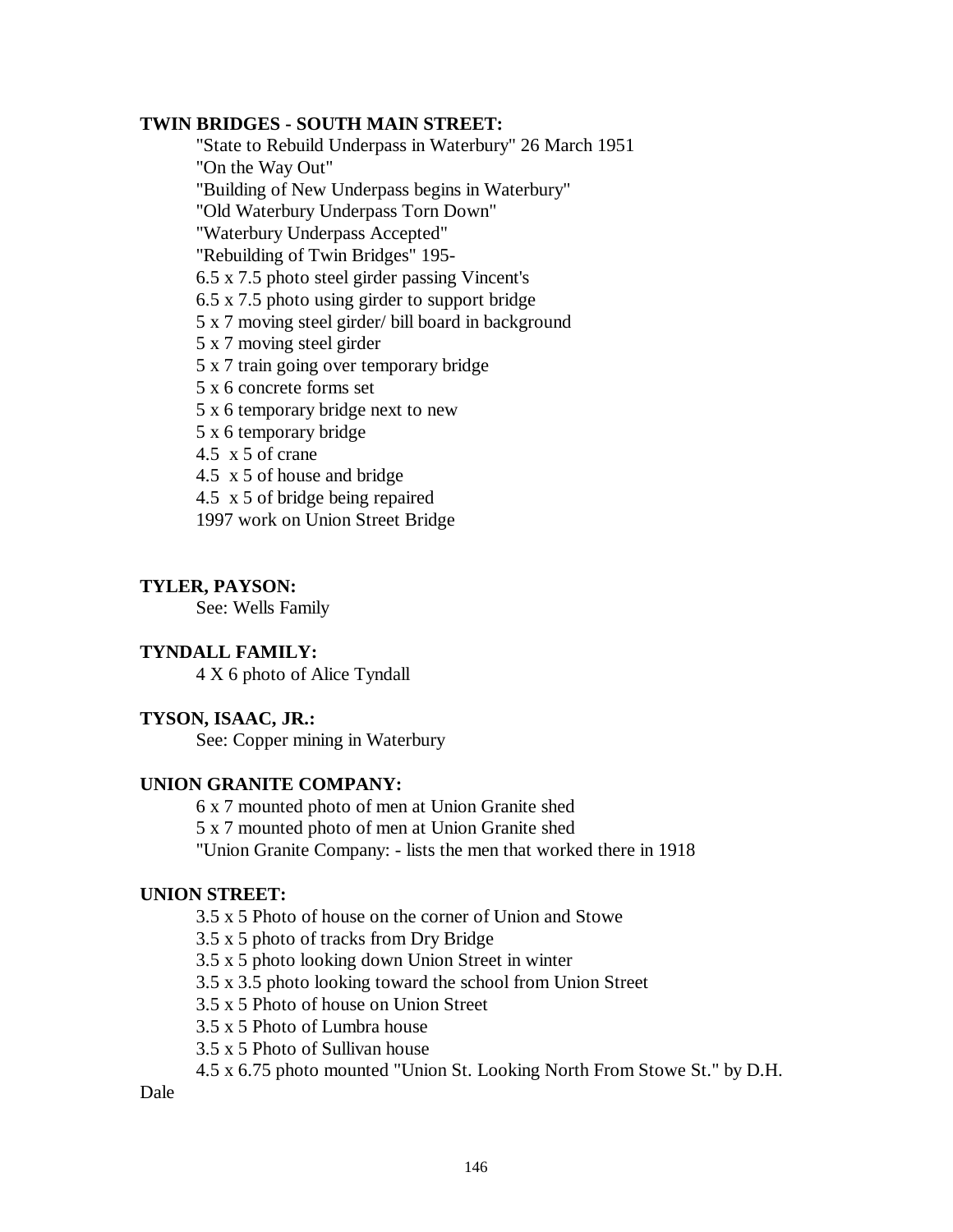## **UTTON FAMILY:**

50th Anniversary Cedric and Helen Utton Photo and details about Marie Rose Utton

## **VALLEY FAMILY:**

5 X 7 Photo of June Valley's Halloween Party News clipping of June Valley's Polly Pigtail Club

## **VAUGHN FAMILY:**

2 poems by Edgar Vaughn: Edgar Vaughn "The Letters that came too Late"

## **VAULT BREAK-IN 1993:**

Waterbury Vault Break-in letter from Police Chief Sourdiff "Suspects in Library Break-In Cited" "Library Break-In Solved"

## **VERMONT ANTI-SLAVERY SOCIETY:**

5th Annual Report 20 February 1839 6th Annual Report 16 January 1840

## **VERMONT BICENTENNIAL 1991:**

"The Gallery at Colby" program 4 x 6 photo of quilt on display

## **VERMONT CLAY STUDIO:**

"Clay Studio Changes Hands" 23 August 2003 2000 postcard from Clay Studio Photo Kathryn Wysockey-Johnson "Vermont Clay Studio Participates in Festival" 2002 Photo of Products 3 x 5

### **VERMONT CROSSROADS STORE:**

3 February 1952 article "Crossroads Store at Waterbury, Vermont". 18 December 1957 "Vermont Crossroads Store Owes Success to Customers' Yen for Atmosphere"

(2) Envelopes for The Vermont Crossroads Store 5.5 x 8.5

7 x 9 The Vermont Crossroads Store General Catalog for Fall and Christmas,

1955, and early 1956 addressed to Mrs. J. D bond Knoxville, Tenn.

8 x 5 The Vermont Crossroads Store 1952-1953 catalog.

## **VERMONT STATE HISTORIC SITES & STRUCTURES SURVEY:**

Section with photocopies of houses

### **VERMONT STATE HOSPITAL:**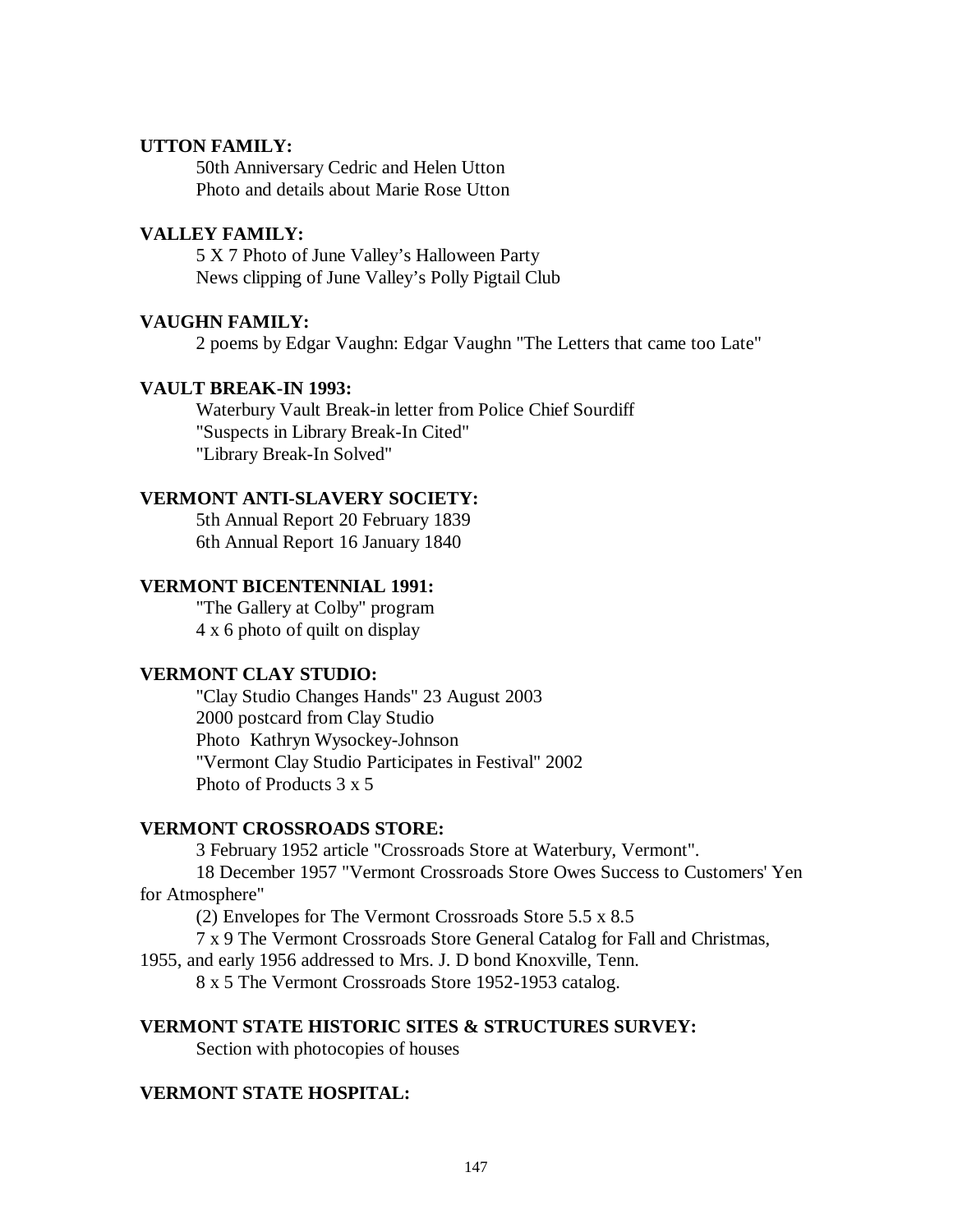"State Hospital Remains Waterbury's No. 1 Industry" Vt. Sunday news 30 Nov. 1958 page 15 "They're Winning the Fight at Waterbury" Vt. Sun. News 23 March 1958 Page 13 & 20 "Dr. Chittick Outlines Eight Pint Educational Plan for State Hospital" 7 Nov. 1944 "Sixty Per Cent State Hospital Patients Discharged as Either Cured or Better Says Dr. Chittick" undated "11 Teen-agers At State hospital Respond to School Experiment" "State Hospital School Helps Child Return to Normal Life" 1965 "Occupational therapists Show Work of Patients at State Hospital" by Helen Barry "Increased Budget Request of Waterbury hospital Is Based On Needs of Modern Medicare Service" "Job Training At VSH Considered a Great Success" Times Argus 11 June 196- Summary of book "Empty Beds" Photocopy of Father Logue "Stone Marks Forgotten Cemetery" "The Vermont State Hospital" 1963 "Waterbury Hospital Patients Lack Recreation" "Employees Complain of 'Sick Building'................." 24 July 1993 "Vermont State Hospital for Insane" "State Hospital Assists Waterbury In Achieving a Stable Economy" 1961 "State Hospital to close doors" February 2, 2005 "Draft report sets options for closing State Hospital" January 2005 "Strike two for state Hospital" February 2005

# **VERMONT STATE HOSPITAL - BARN FIRE:**

"Escaped Inmate Confesses setting Fire to Hospital Farm Barn" 9 July 1942 "Waterbury Silo Splits, Silage Spills" "Fire Destroys Barn" "Landmark Rte. 100 Barn on Fire" "Cause of Fire that Destroyed Barn Unknown" (2)

# **VERMONT STATE HOSPITAL - CEMETERY:**

"Stone Marks Forgotten Cemetery" 9 August 1999

## **VERMONT STATE HOSPITAL** - **EMPLOYEES:**

"Vermonter Again Head of National Nursing Group" - Alice Robinson "Vermont Nurse - Now a Patient \_ Writes First Novel" - Alice Robinson "Alice Robinson, Author-Nurse has House Away from it All" "Franklin County Group to hear........" Alice Robinson "Vermont's First Psychiatrist Retires Jan 28" Dr. J.L. P. Forest "Jeanne Forest 91, wife of Psychiatrist" 1993 "Dr. J.C. O'Neil ............Dies" "Two Hospital Employees Honored............" Christine Gillespie & Daniel Griffiths "Officials Attend Funeral Service for Dr. Stanley" Mrs. E.A. Stanley obituary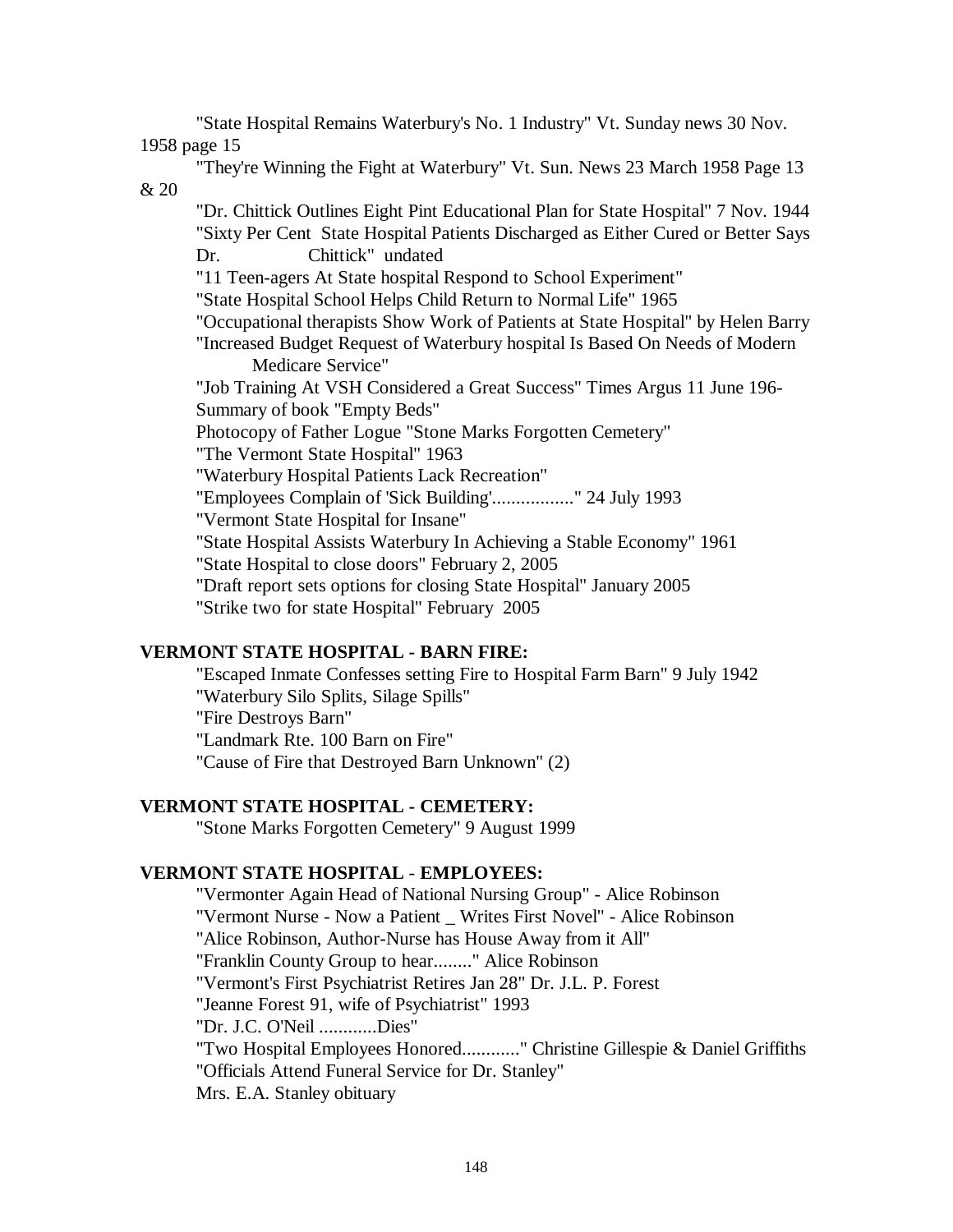"The Vermont Story" by Rupert Chittick, George W. Brooks, Francis Irons, and William

Deane

4 x 6 photo dated 20 April 1965, identified

"State's First Certified Psychiatrist Dies ........" Jean Louis Philippe Forest

William (Bill) Deane - obituary

Obituary for Claudia Stone

John Stark - obituary

"Favorite Delicacies" cookbook by Practical nurse Association of Vermont - many were employees of Vermont State Hospital

"The Vermont Story" by Rupert Chittick, George W. Brooks, Francis Irons, & William Deane

8 x 10 of 1969 Psychiatric technology class with names 1969 program Psychiatric technology class

# **VERMONT STATE HOSPITAL, HISTORY:**

Written by Herbert Hunt (2) incomplete

# **VERMONT STATE HOSPITAL** - **PHOTOS:**

8 x 10 photo (damaged) of the State Hospital Boiler Room about 1900

5x7 photo of hospital & grounds

5x8 photo of Hospital grounds with swings & 4.5 x 6.5 copy of same

5.5x7 photo album (1900-1910 ?) 15 photos of interior and exterior, staff &

patients

5.5x7 photo of State Farm House directly across river from VHS

4 x 5 mounted 1912 of back of Vermont State Hospital

3 Postcards of buildings

- 3.5 x 5 photo of Hospital in 1957
- 4 x 6 Photo of craft work of inmates
- 4 x 6 of Loom work with Ruth Phillips, RN
- 4 x 6 of area with tables and staff
- 4 x 6 of televisions arriving
- 4 x 6 with Herbert Jackman & Leonard Nockevck checking TV
- 4 x 6 of Rupert Chittick and Dan Ryder near TV
- 4 x 6 of Leonard Nockevck, Tom Lyman, T.E. Burns, and Dan Ryder near TV

4 x 6 of John Jenkins checking TV

- 4 x 6 of Dr. Chittick and Inmates looking at TV.
- 4 x 6 of hospital minstrel show
- 5 x 8 of Craft display
- 5 x 7 of hair washing area

# **VERMONT WATCHMAN:**

1901 Old Home Week Edition.

# **VILLAGE & TOWN OF WATERBURY:**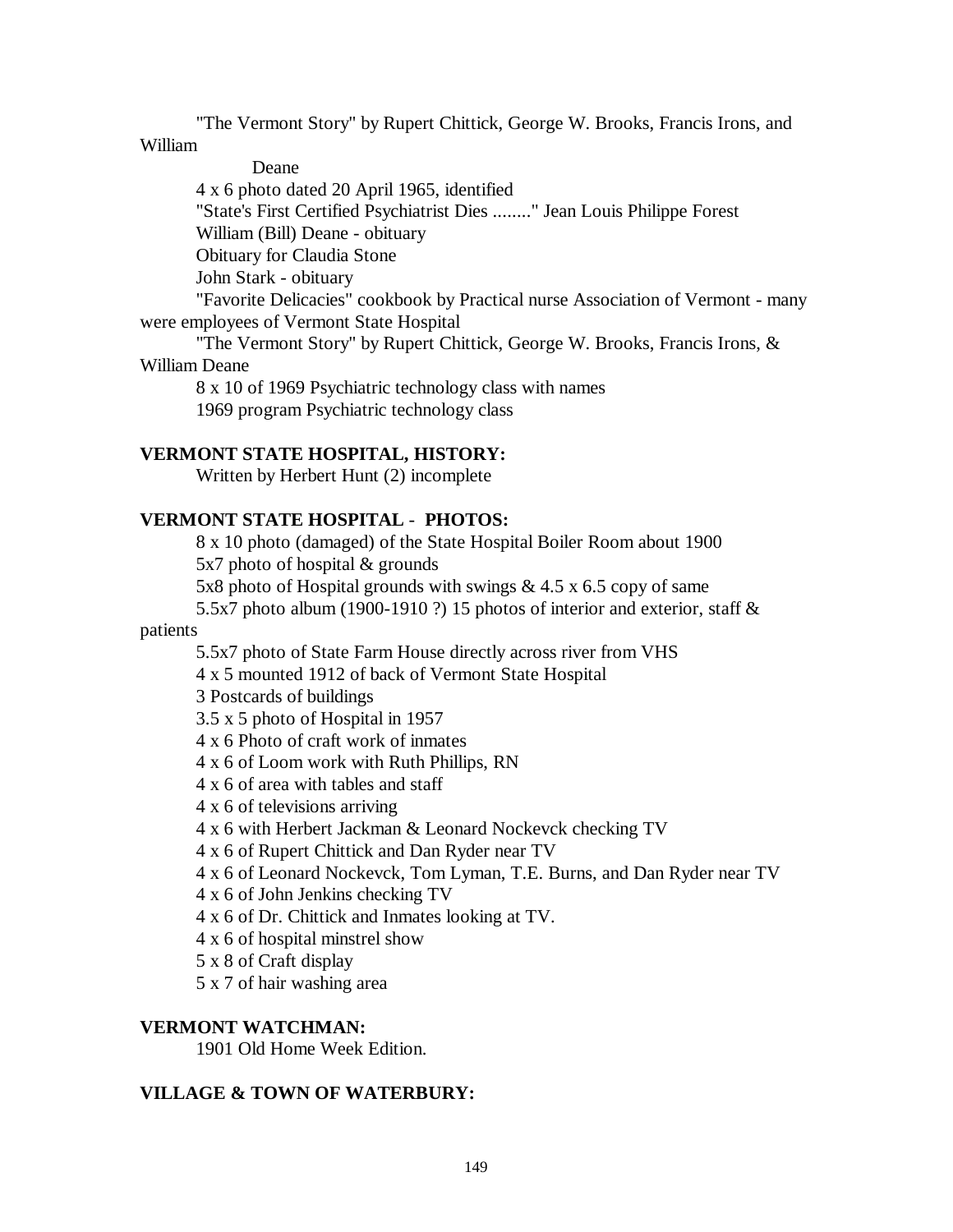Town & Village reports are available "Divorce in Waterbury?" "Waterbury zoning regs for ridges" "Waterbury Merger proposal presented" 2002 "Waterbury Merger Proposals raise Queries over Water Dept." "Village President race now a four person affair" 2002 Merger of Town & Village Waterbury Municipal Plan "For richer, for Poorer" "Waterbury Climate Cold, but not Fearful" 2003 "Waterbury names town manager" "Merger hearing draws crowd" January 2005 "Waterbury Voters overturn merger" 2005 "Rescission Passes" 2005

## **VINCENT'S PHARMACY & FAMILY:**

History of the building at 2 North Main Street Obituary Harold Vincent Val Vincent's "Re-Elect" door hanger "Vincent's Drug & Variety" Flyer for Vincent's Drug & Variety Four photos of Val Vincent (4) 3.5 x 5 photos of Val Vincent with Robert Dostis, Gov. Howard Dean 3.5 x 5.5 postcard (photo by Catherine Picard) of Vincent's Pharmacy 2.5 x 3.5 photo of Val Vincent 3-4-2010 "John Vincent Receives Community Service Award" 1-7-2010 "Final Countdown"

### **VON TRAPP FAMILY:**

"Rosemary Von Trapp Missing 60 hours walks to a home in Waterbury Center" "Baron George von Trapp dies at Stowe"

"Johanna Trapp winter is Sixth Trapp Family Daughter to Become US Citizen" "Dies in Childbirth" Martina Trapp Dupire"

"Johanna Von Trapp of Singing Family Married"

#### **WDEV:**

2 versions of history by Kenley Squier "Voices from The Hills" 19 May 1989 "WDEV: Vermont's Homegrown Public Radio" 3 August 1992 "WDEV 60th Year" "47 Years of WDEV" by Rusty Parker (3 copies) 2 photos 1933 studio on Blush Hill Photo of Polly Jenkins & her Plow Boys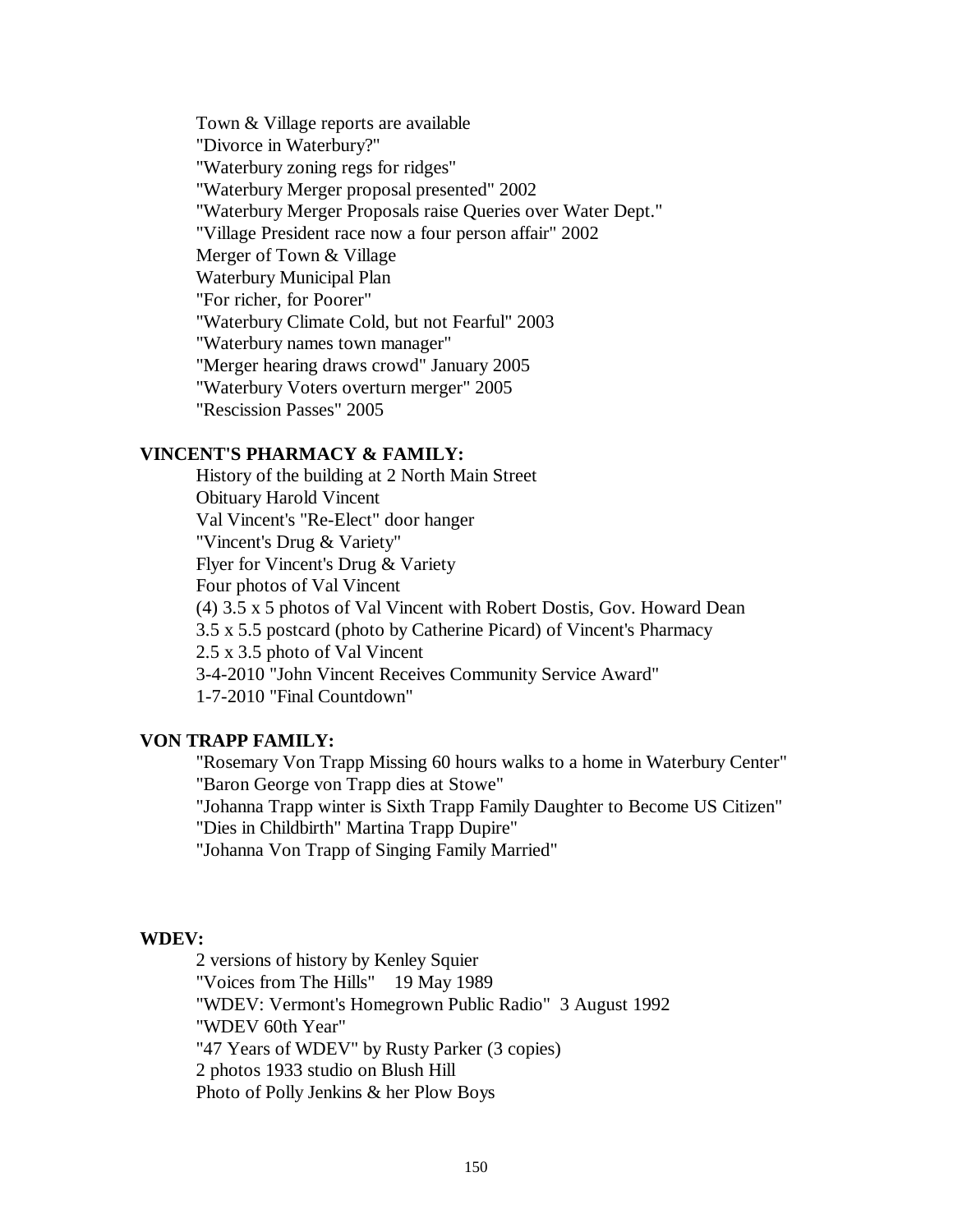"Polly Jenkins" poem "WDEV Celebrates 60 Years of Service" 21 July 1991 "Station WDEV Now Operating on New 18 Hour Schedule" 1948 "Radio Vermont Expands and Consolidates" WDEV Studio & Tower clipping Photocopy Harpers Magazine "Small World" "WDEV Eric Michaels Honored" "WDEV Radio Pioneer" "WDEV's Trading Post" - Dana Jewel 8 x10 photo of employees of WDEV 1999 11 September 1936 Waterbury Record schedule of radio programs "Mike Carey Signs Off" "550 Turns 70" Two 8 x 10 photos of Station employees in 1999 - identified 4 x 6 photo of the Blush Hill Station Vermont Life Spring 1978 Cousin Harold's Trading Post See: Hurricane - 1938

### **WALLACE FAMILY:**

"Wallace Farm" May 2002 Exit 10

Two Obituaries for Keith Wallace

Wallace: Solon from Waterbury Is Busy Farmer by Mrs. John A. Durkee 1949 Photograph in Food marketing for New England Autumn 1958

"Wallace - he's lived the Lives of two Men" Waterbury Independent, 27 October

### 1977

Keith Alton Wallace, Biographical Sketches of State Officers and members of General Assembly of 1977-78

Letter from Clyde Norcross to Lyle and Winona, 30 April 1969 "My Most Unforgettable Character" by William T. Wallace.

"Florence Richardson Wallace" from Mothers of Achievement in American History 1776-1976

"Wallace Homestead Celebrates Its Centennial Labor Day Weekend" October

1966

"100th Anniversary is Observed at Wallace Homestead...." An Introduction to Ornithology by George J. Wallace - copy in Library "Re-elect Keith Wallace" Obituary - Robert Wallace "Keith Wallace has Range Beyond Barn" 27 pages by Rosina Wallace. Photo as Town Moderator of Keith Wallace "Father, Daughter Honor Covenant With the Land" 1992 "Fresh Air on the Farm" "Cream of the Crop" 29 August 2003 "Fresh Air" August 2003 "Country air for city kids" 2004 Summer 1984 Vermont Life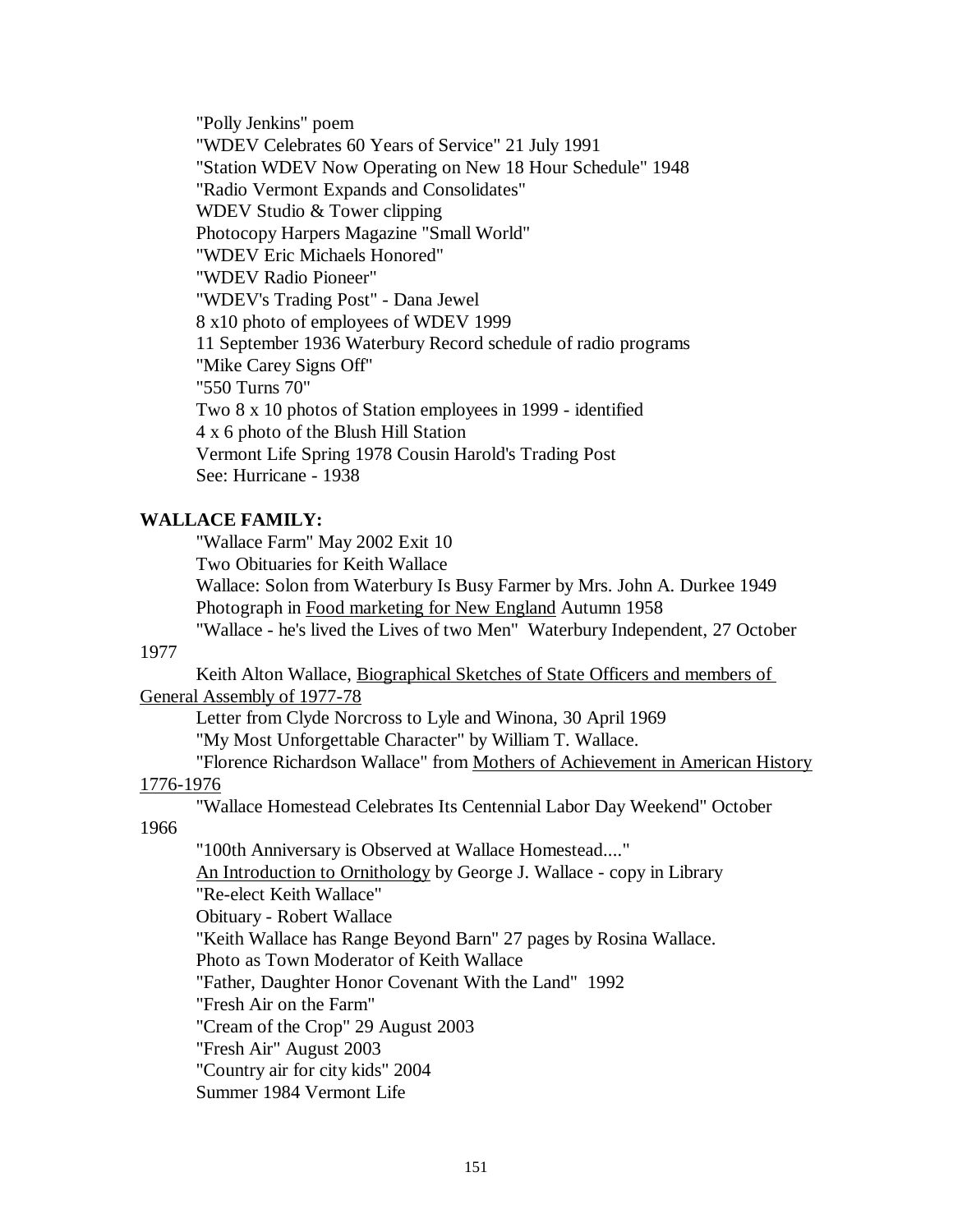See: Profiles to be Published

#### **WALLACE, HORACE:**

3 x 3 photo mounted of Horace Wallace and his mule Jack

### **WALLACE STREET:**

See: Farrar's Addition

### **WAR OF 1812:**

"Waterbury Men Who Volunteered to Fight in the Battle of Plattsburg"

#### **WARD LUMBER COMPANY:**

Ward Lumber Company invoice.

" Account Sheet.

Stationery.

31 December 1968 "Ward Land Sale is Completed"

"Lumber Company Applauds its Timber Project ........." 1978

## **WARREN, CHARLES C.:**

"Old Warren Mansion................" 2 October 1947

"CC Warren Had Town's First Auto Round House Garage" 30 November 1958 "When Auto tour Was News"

Bills for Lyman & Boyce from Warren Leather Company:

11 October 1900

19 November 1900

Gleason Ayers' letter telling how #1 license plate was found in Colbyville.

Envelope from Lion Tanner (3)

2001 Vermont Historical Flyer with photo of C.C. Warren Office

Profile of C.C. Warren by Lois Sabin

Warranty Deed - Charles C. Warren

Undated news clipping of C.C. Warren & Car

2 November 1899 Fire (copy)

Early photo C.C. Warren House

7 x 9 photo of C.C. Warren house

3 x 6 mounted photo of C.C. & Charlie Warren 15 June 1904 at Montpelier with

the car

Photo: 8 x 5 mounted of W.B. Clark, Charles Warren, and C.C.'s Secretary "Industries & Wealth of Waterbury"

### **WARREN, LUCIUS:**

Diary for 1888 kept by his Mother, Elvira Dwinell 1895 Diary kept by unknown person (these diaries came from Andrew Burleigh's house on Little River -- spot is under water)

152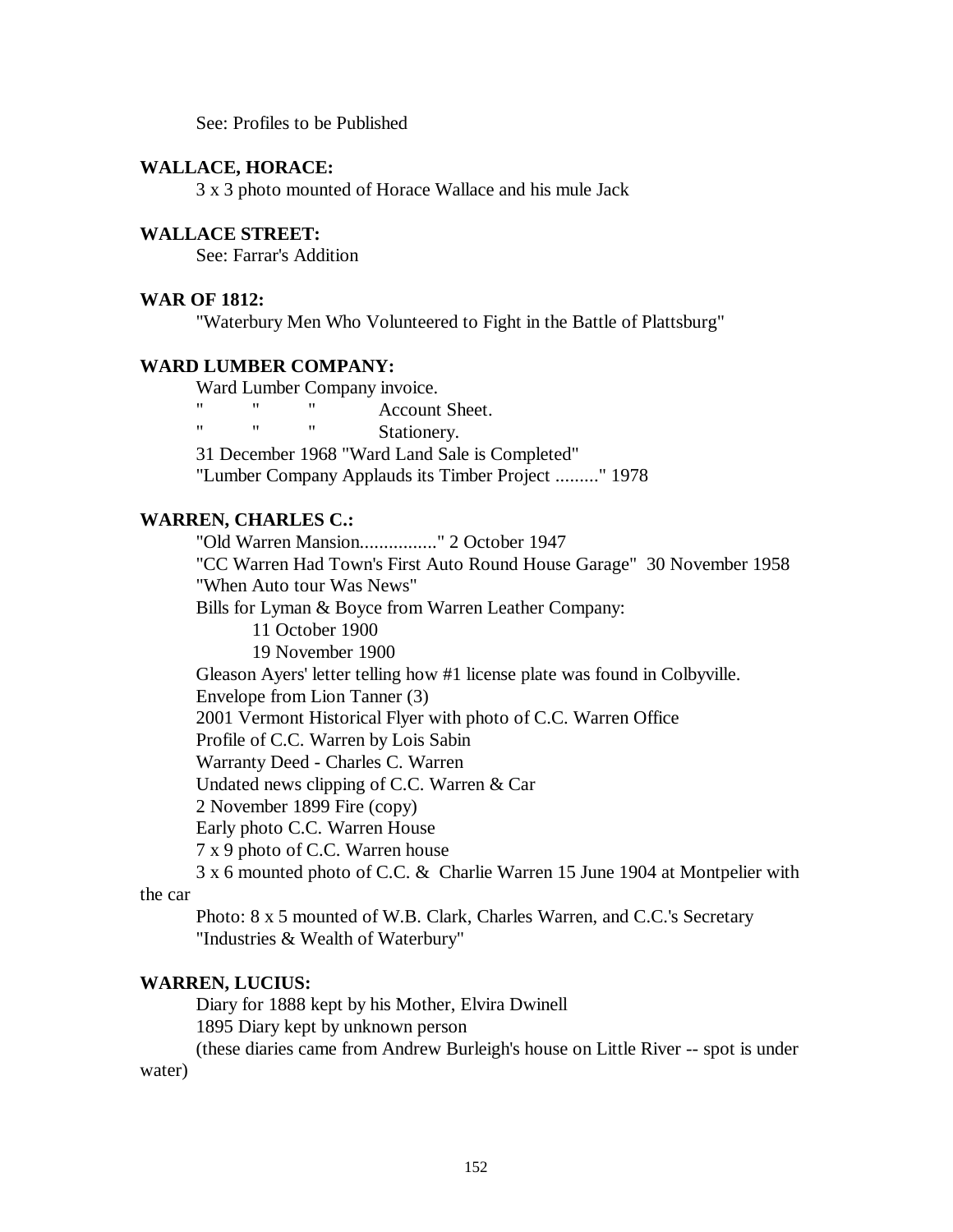#### **WASSON FAMILY**:

"Mrs. Wasson Dean of Women, Dead" "Sonnets & Lyrics" by Pearl Randall Wasson See: Randall Family Watson Lovell Wasson (2 copies) "Recent Deaths, Dr. W.L. Wasson" UVM Notes "Dean of Women, Mrs. W.L. Wasson of Waterbury to Fill Position Created by Trustees" - UVM Notes "A Word from Dean Wasson" 26 April 1922 "Dean of Women at University of Vermont Is Dead" 12 September 1922 "Mrs. Wasson, Dean of Women, Dead" "Tributes to Dean Wasson" 27 September 1922 "Resolution For Late Dean Wasson" 9 May 1923 "UVM's Lilac Day 1921-1945" by Tom Bassett "Profile of a First Land and Her Legacy" UVM Alumni Magazine, June 1975 "In Memorial" The Vermont Cynic 5 June 1926 Sonnets and Lyrics by Pearl Randall Wasson (4 copies) List of Pearl Randall Wasson's ancesters 4x6 photo of Dr. Wasson Pearl Randall Wasson as a child (2) photos Pearl Randall & Watson Wasson's wedding invitation Pearl's obituary

### **WATER DEPARTMENT**:

1 October 1907 - 1 April 1908 C. Chesley's Water Bill 1 October 1908 - 1 April 1908 C. Chesley's Water Bill 1908 "Yearly Water Rates for Waterbury Water Works" (2) 1936 water bills for Sumner Stearns 1988 revised article 12 1989 customer letter 1991 Program Narrative and budget detail 2001 Quarterly Report 2003 Quarterly Report

## **WATERBURY ACTIVITIES & CULTURAL CENTER:**

19 July 2003 Waterbury's Stowe Street Arts Festival

## **WATERBURY AIRPORT ASSOCIATION:**

Copy of 25 shares of stock in Waterbury Airport Association

Max Ayers certificate for five shares of stock of Waterbury Airport Association May 1, 1947

Copy of a letter from Edward Knapp 5 September 1947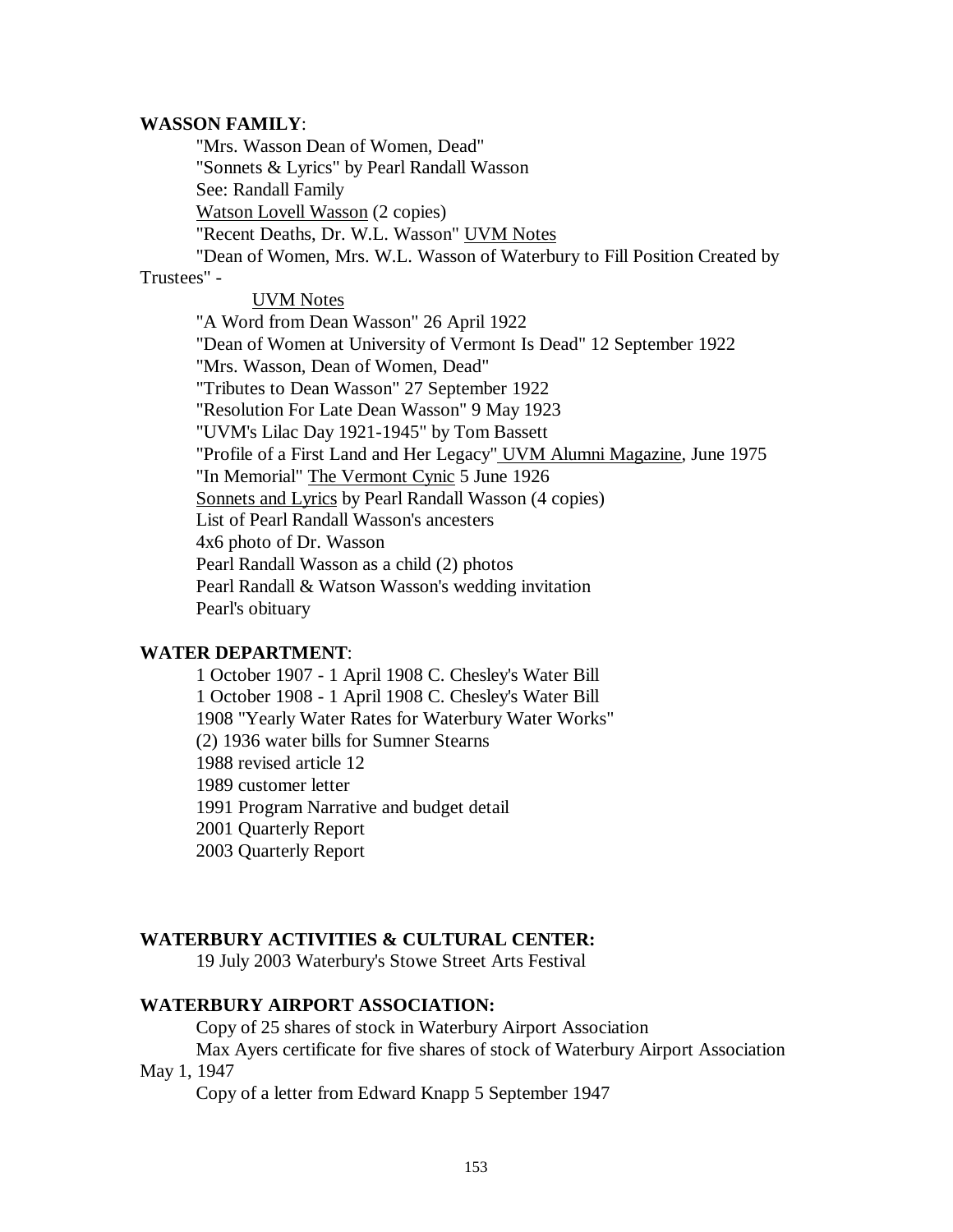"Airstrip Big Asset to Waterbury........." 11 September 1947 "to Sell 2500 Shares in Airport............" 17 April 1947 "New Airstrip Had First Landings...." 11 September 1947 "Approximately a Fourth of Airport Stock Pledged" 24 April 1947 "Expect out of State Air Nat. Guard Planes at Airstrip ......" 2 October 1947 "Dive Bombers Thrill Spectators ........" 9 October 1947 2 June 1958 letter to Edward Knapp by the Directors 27 June 1958 William Mason letter about State canceling lease 1 September 1960 letter about Charles Davison wanting to lease property (6) 4 x 5 photos of the plane crash 5 July 1957

### **WATERBURY ALLIANCE CHURCH:**

(7) 3.5 photos of Christmas event with Pastor Rinehart 4 x 6 photo of the Church "Opening Service Held" 1976

### **WATERBURY AREA COMMUNITY FESTIVAL 1996:**

(4) brochures Photocopy "Waterbury Gears up for First Community Festival"

## **WATERBURY ATHLETIC CLUB:**

3.5 x 5 postcard taken 1912 - people identified

### **WATERBURY BRIDGES THE 20TH CENTURY - BOOK:**

"Waterbury publishes a century of photos" "Waterbury History Book Wins Award" Copyright Certificate "Green Mountain Book Shelf" "Waterbury Bridges the 20th Century"

### **WATERBURY CENTER COMMUNITY CHURCH:**

5 November 1916 bulletin of Evangelistic meetings "The Old Peabody Pew" play program at Center Methodist Church (2) "History of the Methodist Church in Waterbury Center" by Mary Alger Moody

#### (also a

photocopy of the same)

"The Federated Church Waterbury Center 23 December 1959" Christmas program "A Hundred Years" by Walter Rice Davenport

"History of the Methodist Church in Waterbury Center" by Mary Moody "History of the Methodist Church in Waterbury Center" 1853 -1933 1987 budget

Waterbury Center Community Church 140th Anniversary 1833-1973 by Mary

### Barnes

Waterbury Center Community Church 150th Anniversary 1833-1983 (3) Waterbury Center Community Church 1963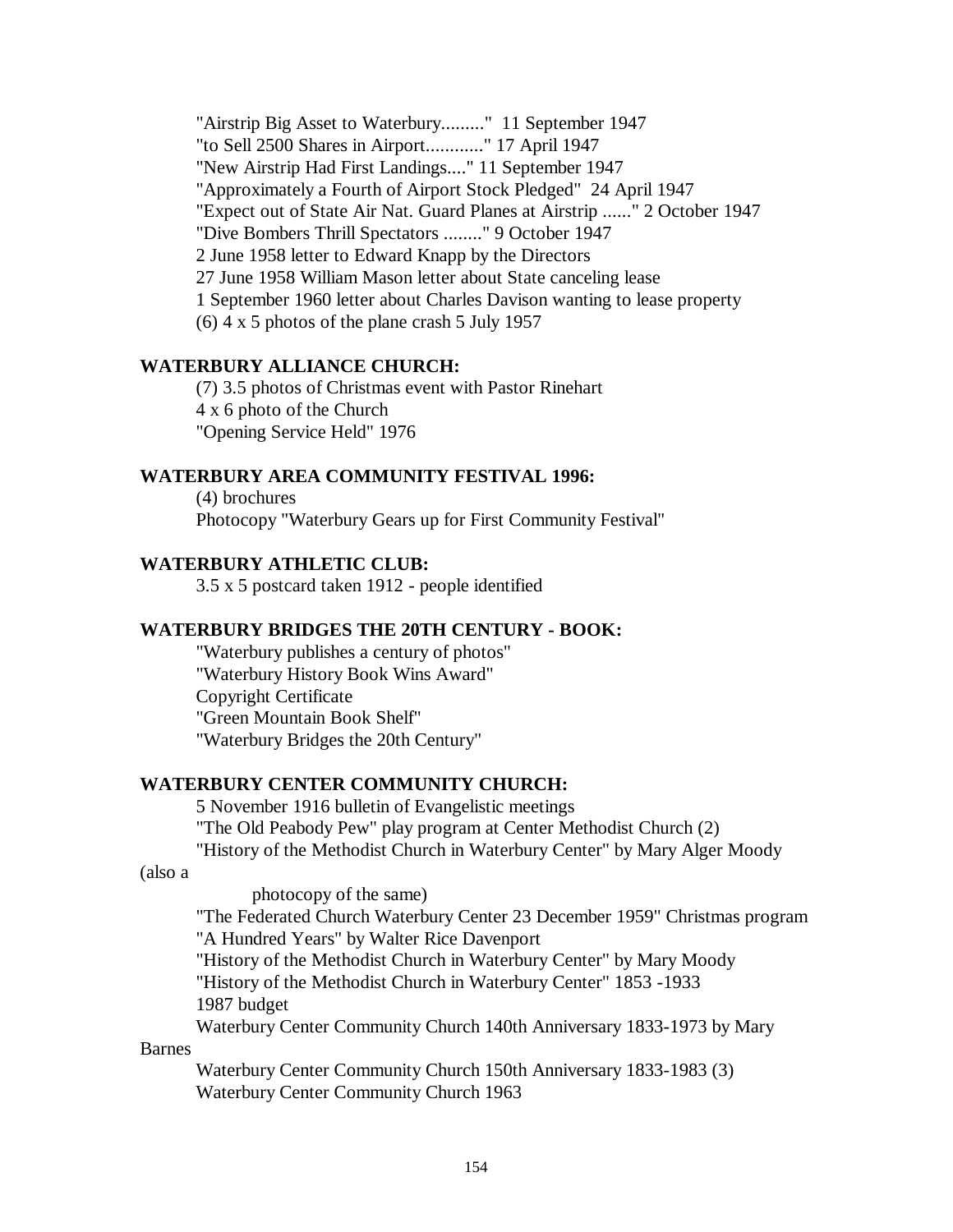140th anniversary program 2 scans of photos of the interior of the church for 140th anniversary "140th Anniversary Celebration" "Waterbury Ctr. Church to Note 140th Birthday" Waterbury Center Community Church 1963 (different from above) Waterbury Center Community Church 1991 "Cider Mill, Church Relations Sour" 4 x 5 photo of Church 4.5 x 6 photo of the Church 4 x 6 photo of the Church "Waterbury Center Church Honors Rev. Elizabeth Sanborn" In vault large photo of men who repaired parsonage roof 1919 - identified "Landmarks entered on Nat'l Register" "Wrisley Appointed Deaconess" 4.5 x 6.5 mounted photo of Church picnic at Lyon's farm Note paper with the Church on it

### **WATERBURY CENTER FREE BAPTIST CHURCH:**

See: Little River Free Will Baptist Church Gladys Wrisley's notes for history of church 12 January 1871 to 5 January 1930 "The Waterbury Center Free Baptist Church" for 1991 history "History of the Baptist Church" by Esther Wood "Book of Psalms" 1900 from Free Baptist Church (donated by Fred Wood) Copy of a photo of Church with carriage house See: Pease, Gerald

### **WATERBURY CENTER SCENES:**

30 photocopies of post cards

"The Center in the early 1900s" perhaps cut from a calendar

3 x 4 photo of route 100 "mall" or rental properties

3.5 x 7 Stereopticon "Mr. Clark's Store Waterbury Center" faintly written on

back.

4 x 5 scene towards the Seminary building from Loomis Hill

3.5 x 5 postcard of Mt. Hunger after the forest fire

3.5 x 5 postcard Hollow Road & Cemetery

3.5 x 5 postcard of the Valley

4 x 5 of Robinson House

3.5 x 5 of Park Gazebo

4 x 6 (3 different) fixing the Hope Davey Memorial Field

3 x 5 photo of Rick Davey

"The Center as it Was"

3.5 x 3.5 photo of Sunset Drive 1968

3.5 x 4.5 of Camel's Hump from Sunset Drive

### **WATERBURY CENTER STANDARD CHURCH:**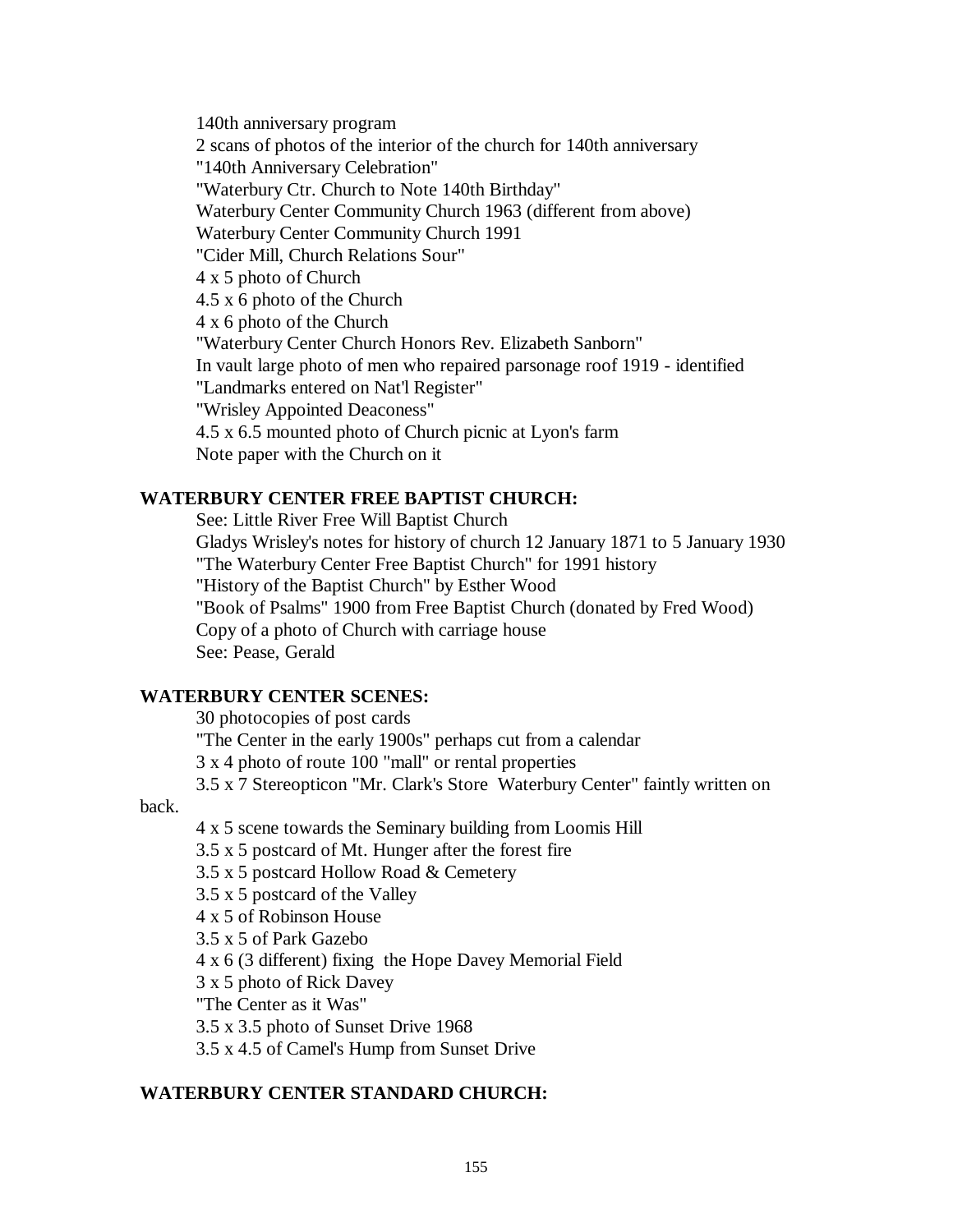"Waterbury Center Standard Church" history

## **WATERBURY COMMUNITY FAIR:**

2002 Brochure (2) 2003 Brochure & flyer

### **WATERBURY DAM:**

Photocopies: "Waterbury Dam" sign Camp Smith (2) "Director Fechner Presented Shovel" "Waterbury Dam Delivered to State" Farm House 1935-38 Waterbury Dam Brochure 12 photos copied and explanation of work on the Dam (2) 11 photos copied dam & construction "Waterbury Dam Turns 60" 9 October 1998 Country Courier "Little River Being Turned into Big Lake" 1935 "Waterbury Dam Formally Delivered ............" 20 October 1938 "Little River Project" 17 June 1936 "87 Feet of Water" 30 March 1938 "Survey for the Little River Dam" 20 October 1938 "Dam fix Will Strand Reservoir Users" "Waterbury Dam" 1935-8 brochure "Work Starts on Little River Dam..." 1935 "Flood Control Project Starts" "No eminent danger of dam failure ...." 1977 "Dam Today" "The Dam" 2002 "Depression dream Tames the Wild Winooski" "The Completed Little River Dam, Waterbury, Vt. 5 June 1935 newspaper "Little River Flood Project Officially Opened" "Waterbury Dam gets \$4 Million from feds" December 2001 "Waterbury Dam Gets \$6M for Repairs" 20 November 2003 "Reconstruction of Waterbury Dam begins" 2002 "Waterbury Dam a Year Later" 2001 "Waterbury Dam Rehabilitation Project" 2000 "Waterbury Reservoir Boating Guide" "Update on the Waterbury Dam" May 2001 "Yes, Virginia there is a Waterbury Reservoir" 1986 "Campers Return .........." "This is Little River ........" "Little River" 1963 2 different History Hikes "Dams Only Fractionally Filled" 1947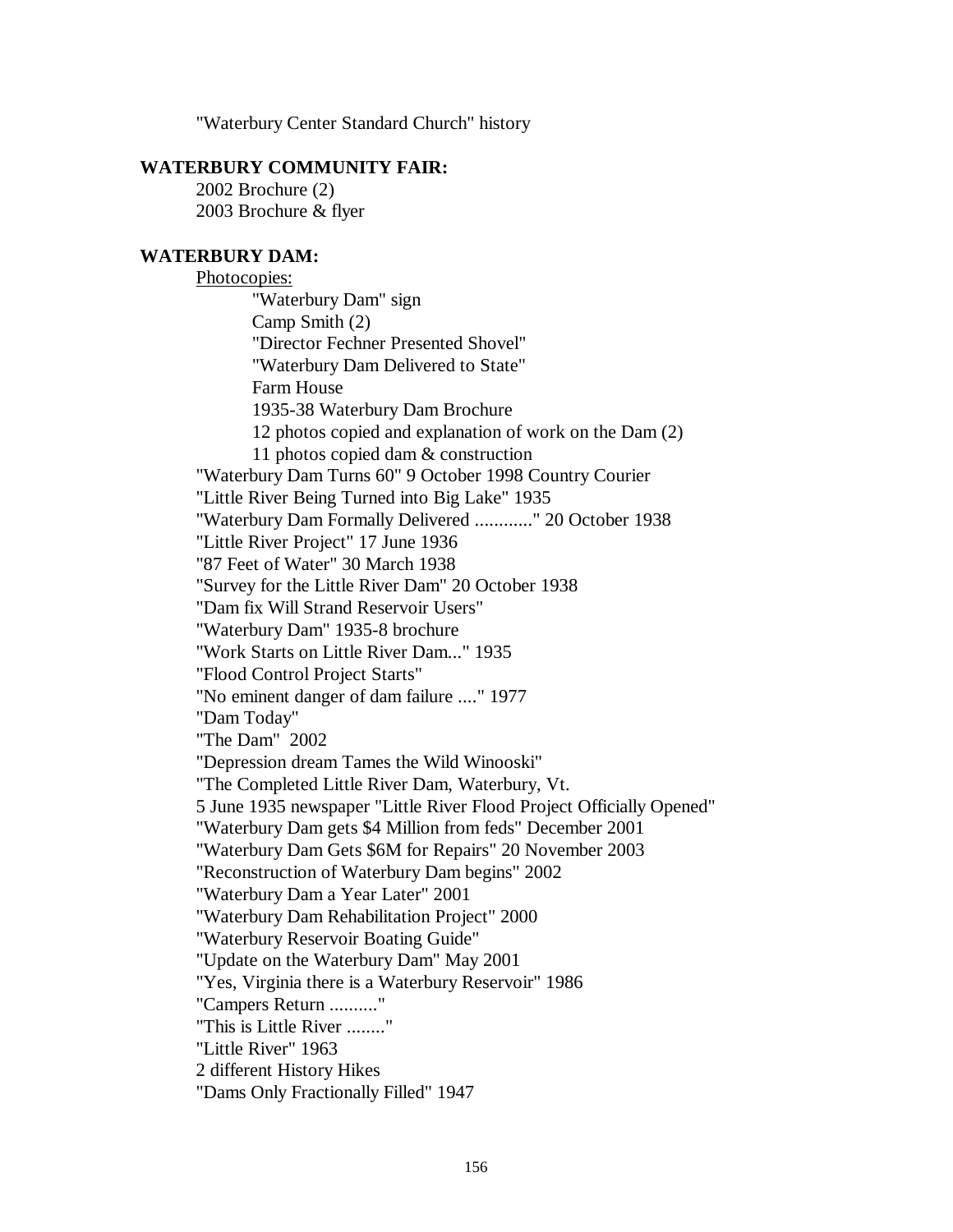"this Valley May Not Become Big Lake" 10 May 1977 Managers "Do we have to Lose more" "Drained Reservoir Tells Story" 24 June 2001 "Dam Repairs to begin in June" 9 April 2002 "Another Camping season" "Public Hearing Use for Reservoir" "Waterbury Waits as Reservoir Fills" "Water Depart, Memories Flow" 1981 (Ward Knapp) "Work Nears Completion" "Dignitaries Lend shovels to dam repair" 20 August 2002 See: Civilian Conservation Corps See: Waterbury Dam - corps of Engineers Manuals See: Waterbury Dam - photos See: Carpenter, Elsie

## **WATERBURY DAM - CORPS OF ENGINEERS MANUALS**:

"Flood Control Winooski River, Vt." by Corps of Engineers U.S. Army 1938 "Waterbury Dam & Reservoir Maintenance Manual" September 1959

## **WATERBURY DAM - HISTORICAL & ARCHAEOLOGICAL MAPPING:**

March 2004 Corps of Engineers Reports

#### **WATERBURY DAM -PHOTOS:**

8x10 Group photo with Harry Whitehill back row 5th from left 8x10 #4 Platform dignitaries 8x10 #5 Platform dignitaries 8x10 "Ground Breaking" #13 8x10 "Ground Breaking #11 8x10 #12 Crowd & Dignitaries 4x6 of building the face 5x7 Working on dam 5x7 spill way construction 8 x 10 aerial photo 1938 Camp Smith & Dam (6) 3.5 x 5 photos of Dam in July 2003 5 x 7 Dam Construction (4) 4 x 6 of the Camp Grounds 1 4 x 6 of Goodell House 2 x 4 of dam 5 x 7 of mill area before construction started 5 x 7 of dam in mill area after construction Postcard "Little River Dam, Waterbury, Vt E-1305F Photos all 3.5 x 4:

2 of Camp School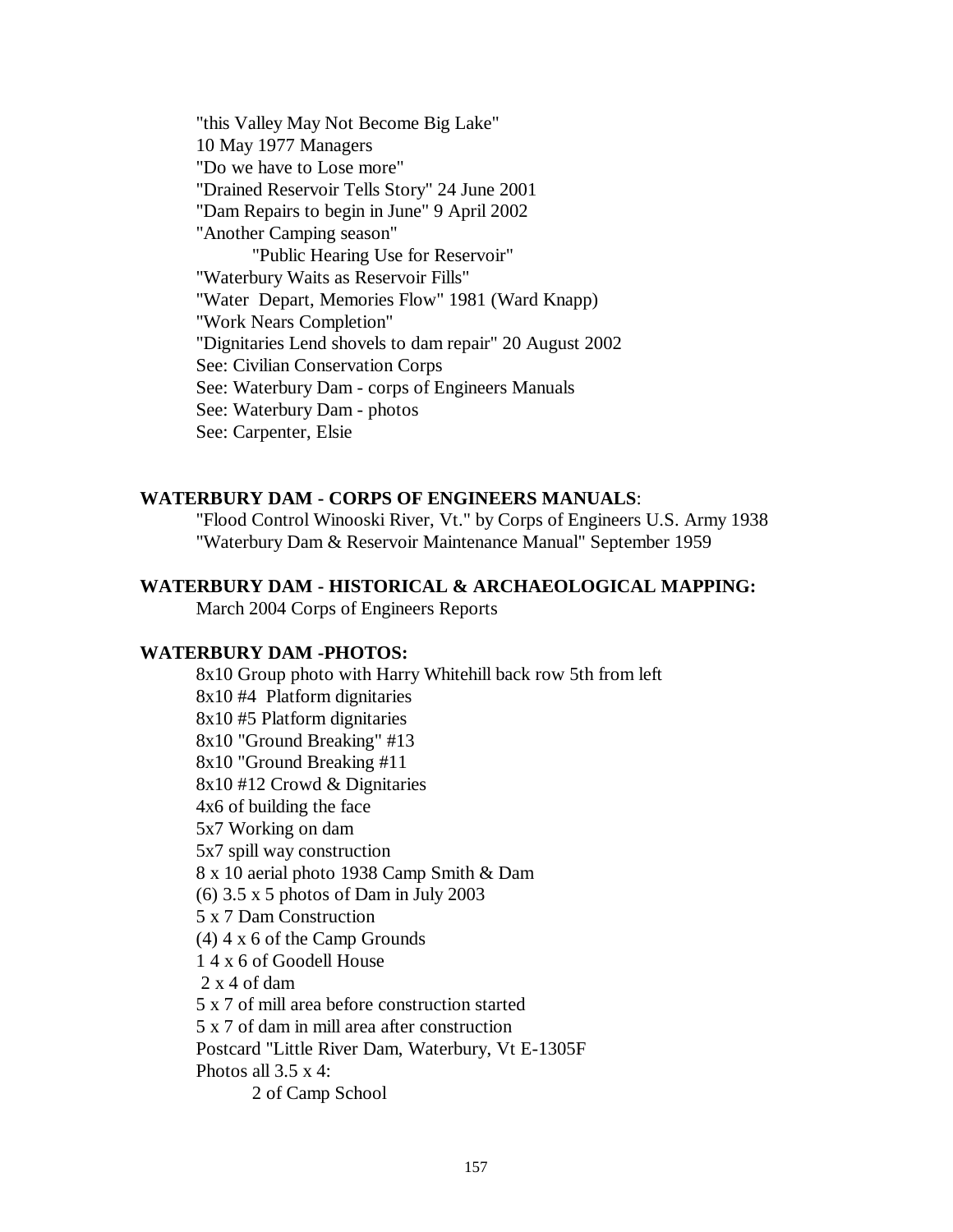"blast at Quarry" Shovel and truck "1935" Long shot of area "top of the dam" sign Long shot of barracks Farm in distance Truck by Rock pile 2 Leather Work Dept. at Camp Smith Room with tables and benches Finished dam All the photos on a poster board Dam Barracks with beds, etc. 2 different of baseball game Split shot of construction equipment "Top of Dam" looking back at buildings Man reading in a room with fireplace 2 Camp School - two men Dining Room with cups on tables Dining Room with table clothes & meal set Camp Hospital with 6 men At start of tunnel Dynamite crew & foreman - 11 men Dynamite crew - 3 men Dynamite crew - 1 man "At Start of Quarry" December 1935 Trucks lined up "Near 1108 Co." Men walking near barracks Long shot of dam area in winter (2 different) "1109 & 1108 Co." Snowy scene - men visible Barn "Sixth District Head Quarters" 2 different long shots of dam area - trucks can be seen coming into the area "E.D. Garages" 2 different winter scenes long shots of buildings Winter scene with men gathered beyond equipment Winter scene long shot of area

### Photos:

3.5 x 5 color photo of sign 2 different 3.5 x 3.5 photos of the dam from Sunset Drive

## **WATERBURY DUXBURY SCHOOL DISTRICT:**

Union 45 is Alive pamphlet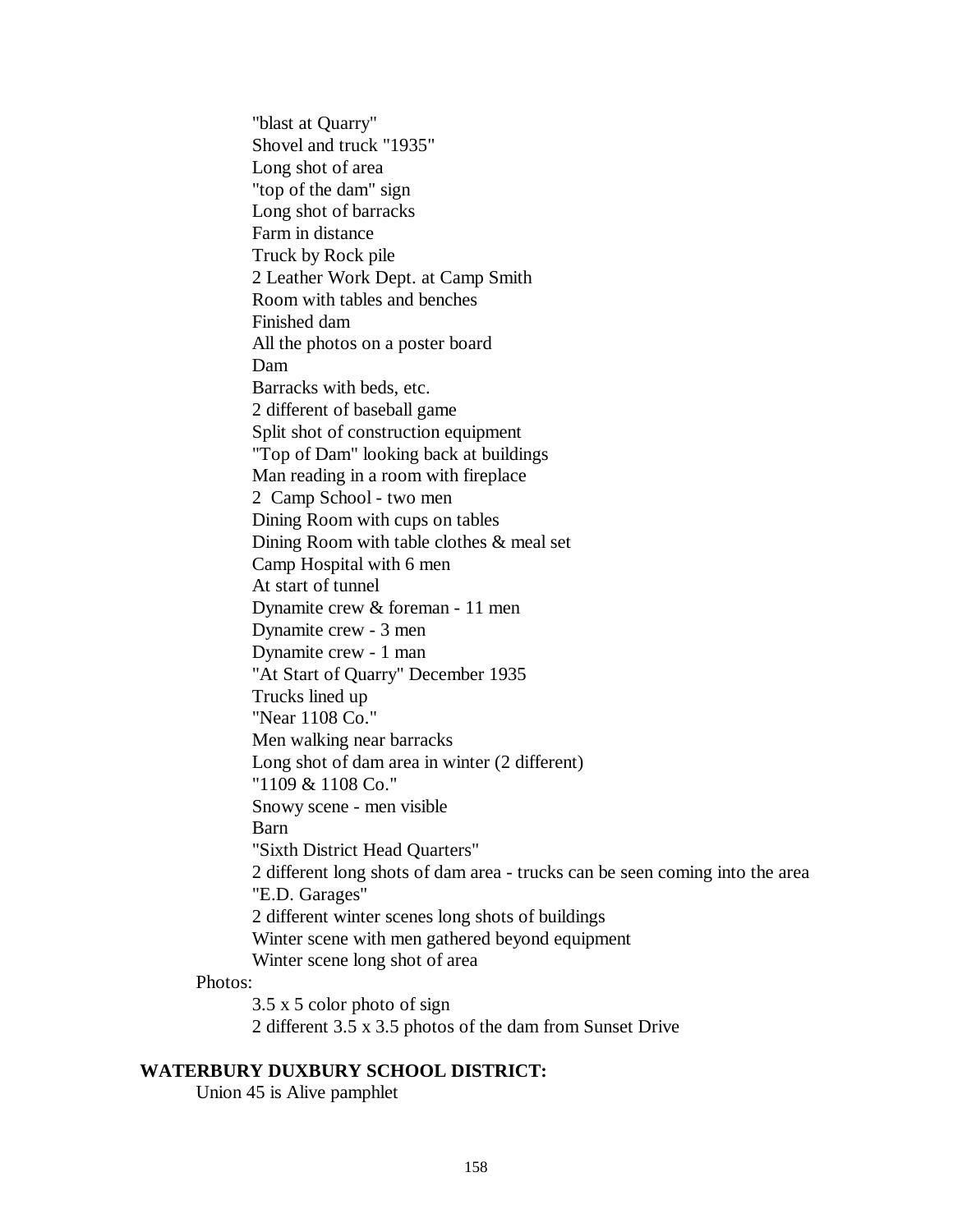"Thatcher Brook: Fresh Paint, New Start" "Renovation Project" "Putting Kids First" 2005 Budget Issue 1, January 2002 Land Use Plan 22 January 2004 5 News & Views

## **WATERBURY ELEMENTARY SCHOOL - RULES & REGULATIONS 1980:**

Booklet of Rules & Regulations

#### **WATERBURY'S FAMOUS CITIZENS**:

Peck, Warren, Janes, Wells, Dillingham, Stone, Lee, Adams, Duffus. "Lucius Peck"

## **WATERBURY FESTIVAL PLAYERS:**

"A theater grows in Waterbury" July 27, 2006

## **WATERBURY HISTORICAL SOCIETY:**

*In Context* Spring 2004 *In Context*, Spring 2003 *In Context* Spring 2001 2002 Historical Society Picnic July 2002 Times Argus Photo of Picnic 14 July 2002 "The Future of the Past" 2004 Activities "Association Session recalls Waterbury History" 30 April 1973 "Memorial Day 2004" World Article photos by Wesley Kaiser "Waterbury Historical Honors Members" by Linda Kaiser "Pride's Passion for Public Good Shared with Historical Society" 3 February 1967 "Waterbury Society Discusses Little River......" 31 July 1961 "Waterbury Historical Society Reviews Life of Prof. Monroe" 4 August 1967 "Camel's Hump Lore Related for Waterbury Historians" 1 November 1962 "Herbert Hunt Jr. Traces History of State Hospital" August 1965 "Association session Recalls Waterbury history" April 1973 "Waterbury Historical Group Hears Talk on Early Days of Colbyville" "Dr. Wood Speaks" "Waterbury Historical Society Reviews Life of Professor Monroe" Spring 2004 advertising flyer (8) 4 x 6 photos of the April 2001 meeting (16) 4 x 6 photos of the July 2001 picnic Vermont Heritage Weekend Passport 1999 Vermont Heritage Weekend newspaper 1999 March 2000 letter from Rotary with 4 x 6 photo of booth at Home & Garden

Show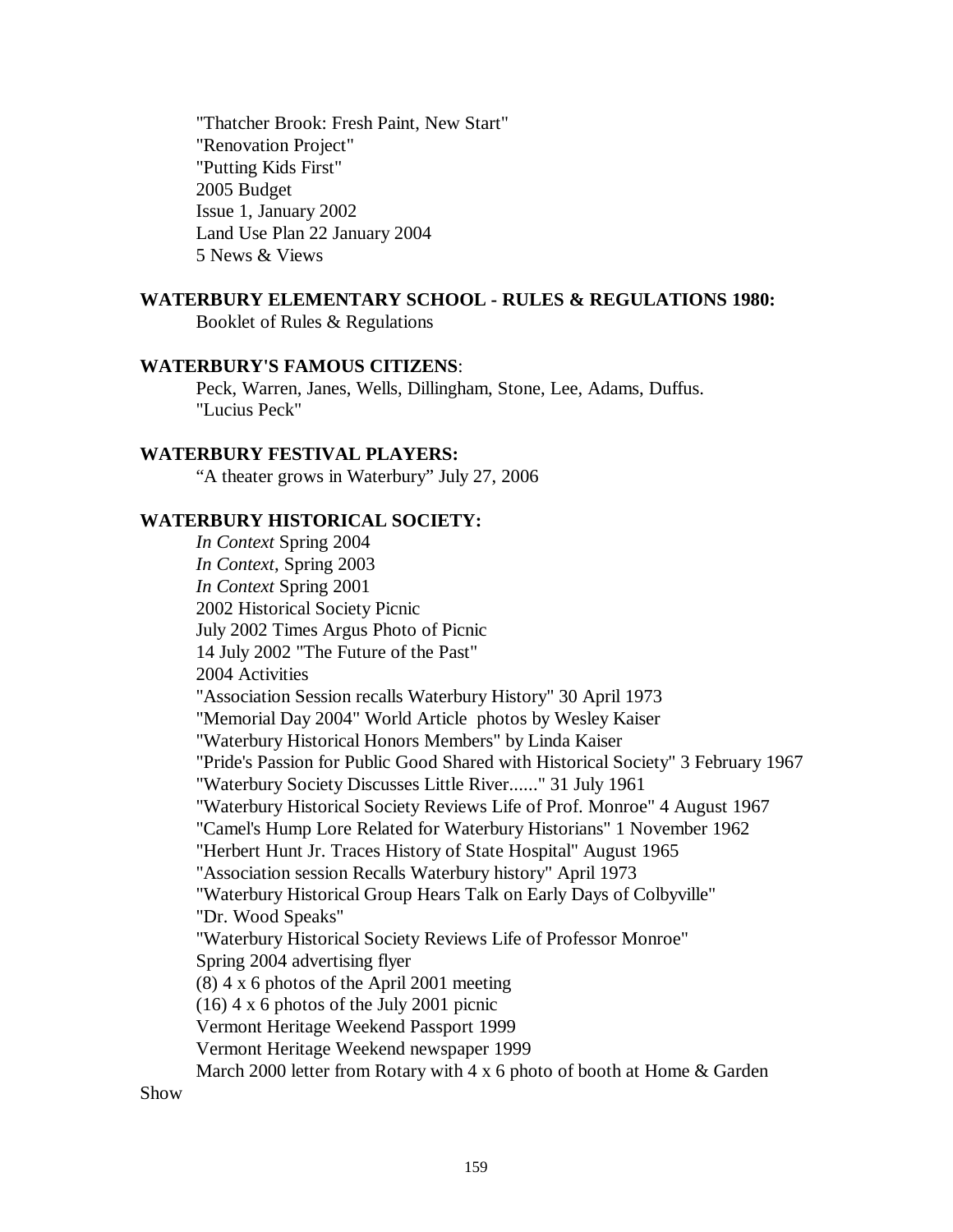"Fabulous faceless Fashions" "Memorial Day"

## **WATERBURY ICE COMPANY**:

Sign to put out when ice is needed See: Izor Families

## **WATERBURY CONSERVATION COMMISSION:**

"Waterbury Meeting Held to gain interest in Brook" Thatcher Brook

## **WATERBURY INN:**

Color Photocopy of postcard 8 x 11 of the Inn 5 x 7 photo mounted "Waterbury Hotel" "Waterbury Inn Site Sold to Floyd Arkley" "Century Old Inn Burned in 1953" 13 photocopies of postcards & photos of the Inn Brochure of Waterbury Board of Trade Banquet at the Inn 26 January 1909 Photocopy of ad from 1940s Enlarged copy of photo of deer, Buster & May Photo taken by Don Williams Waterbury Inn note paper written by Mrs. George Slack to Miss Boeker Copy of menu Postcard of Inn #P8197 Photo taken by Gwen Miller (slide also) write up by Brian Lindner "Then and Now" Brochure "With Skiers in the Know it's the Waterbury Inn" 4 x 5 of the Fire at Waterbury Inn (3) 4x 6 photos of Waterbury Inn - two of interior See: Blush Hill Country Club

### **WATERBURY INN 50th ANNIVERSARY FIRE:**

See: 2 Videos on Program in vault "Another Side of the Story" by Kathleen Smith Barclay 20 November 2003 letter from Kathleen Malony

### **WATERBURY MEAT & GROCERY COMPANY**:

Two photocopies of 28 May 1896 bill from Chase & Sanborn 3 receipts: Jan Buck, G.J. Patterson, & G.B. ---------

#### **WATERBURY MEDICAL ASSOCIATION:**

"Unsung Heroes" 30 September 1999 Unsung Heroes April 2000 Center Post Page 2 4 x 6 photo of employees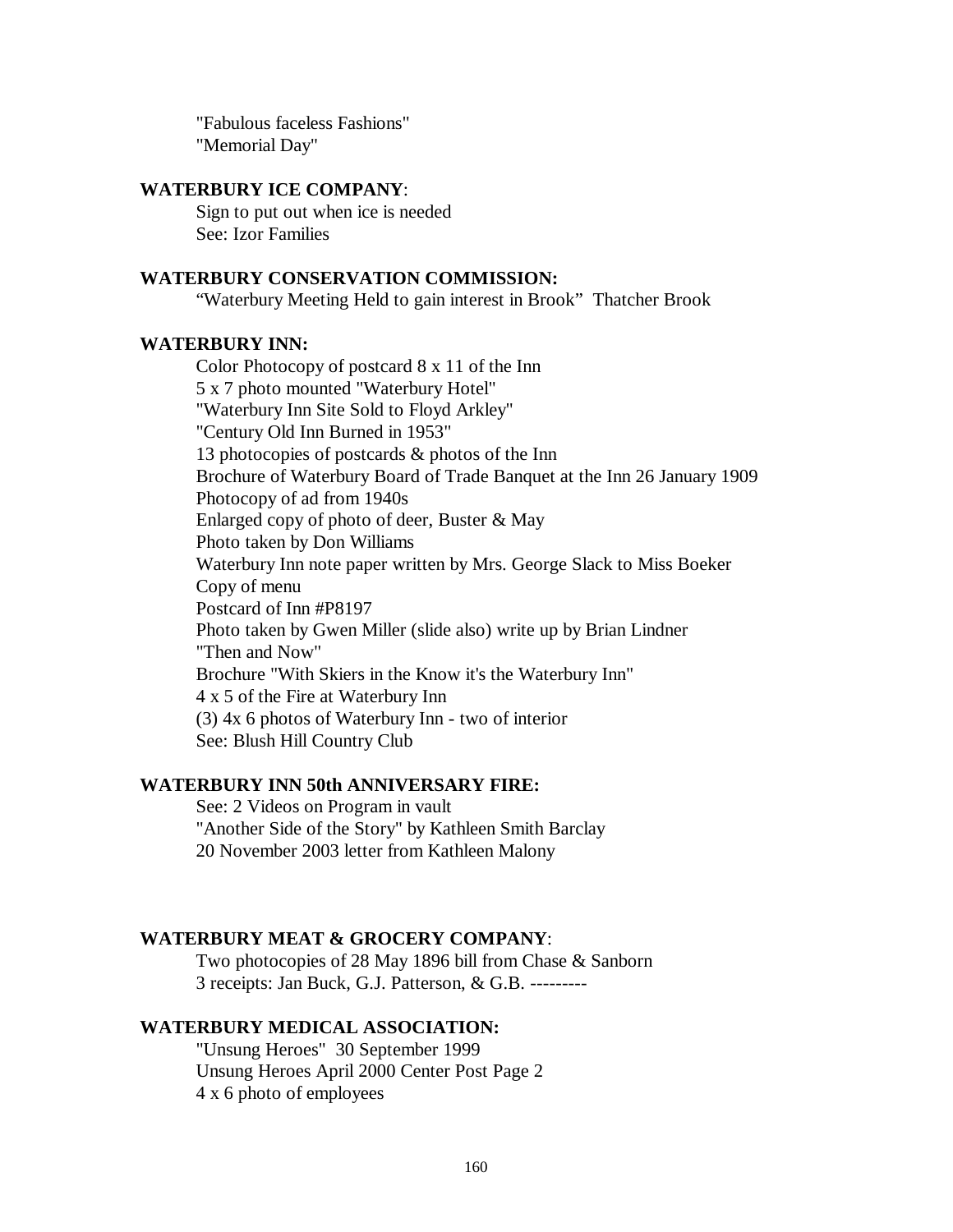4 x 6 photo of Jodi Grout 4x6 photo of the employees identified Unsung Heroes press release (2) 3 x 5 of new building on South Main Street "Medical Association to Expand" See: Coffey, Everett

### **WATERBURY MIRROR:**

10 September 1932 newspaper

## **WATERBURY PUBLIC LIBRARY:**

2002 Estimates for repair of the slate roof 2003 letter from Miles Family 3 Photos of the first Waterbury Bookmobile 2003 photo at Halloween 2002 letter from Rebecca Higgins 3 April 1991 News from The Waterbury Public Libraries "129 Attend Library Open House" 1986 "News from the Waterbury Public Library" 30 August 1943 Plan of portion of the Janes Lot "A Small town Library With Far reaching Goals" 1985 3 brochures on the Waterbury Public Library vote 1993 "\$275,000 Library Renovation Bond on Waterbury Ballot" 1993 "Waterbury Says No ............" 1993 "What's New at the Library" by Mary Katsamatsu 2 different "News from the Library 1987 by Bobbee Hirsch (23) 4 x 6 photos of the Library floors after carpets, etc. were stripped off 2001 Brian Lindner's Library card (last ones before computer)

### **WATERBURY PUBLIC LIBRARY ASSOCIATION:**

1911 Waterbury Public Library Association Book (2) 1913 Waterbury Public Library Association Book 1967 book mark from Waterbury Town Library 1955 Registration Book Library Association Treasurer's Report 1888 - 1907 1888 Waterbury Public Library Catalogue 6 January 1937 Report Library Trustee Guidelines 1916 Annual Report of the Public Library Association 1963 Waterbury Public Library history "Library Notes" 1966 "Who's Who in Library Service" 1966 Waterbury Agricultural Library Catalogue "History of the Waterbury Public Library" 1966 (2) by Alice Post History by Mary McAdam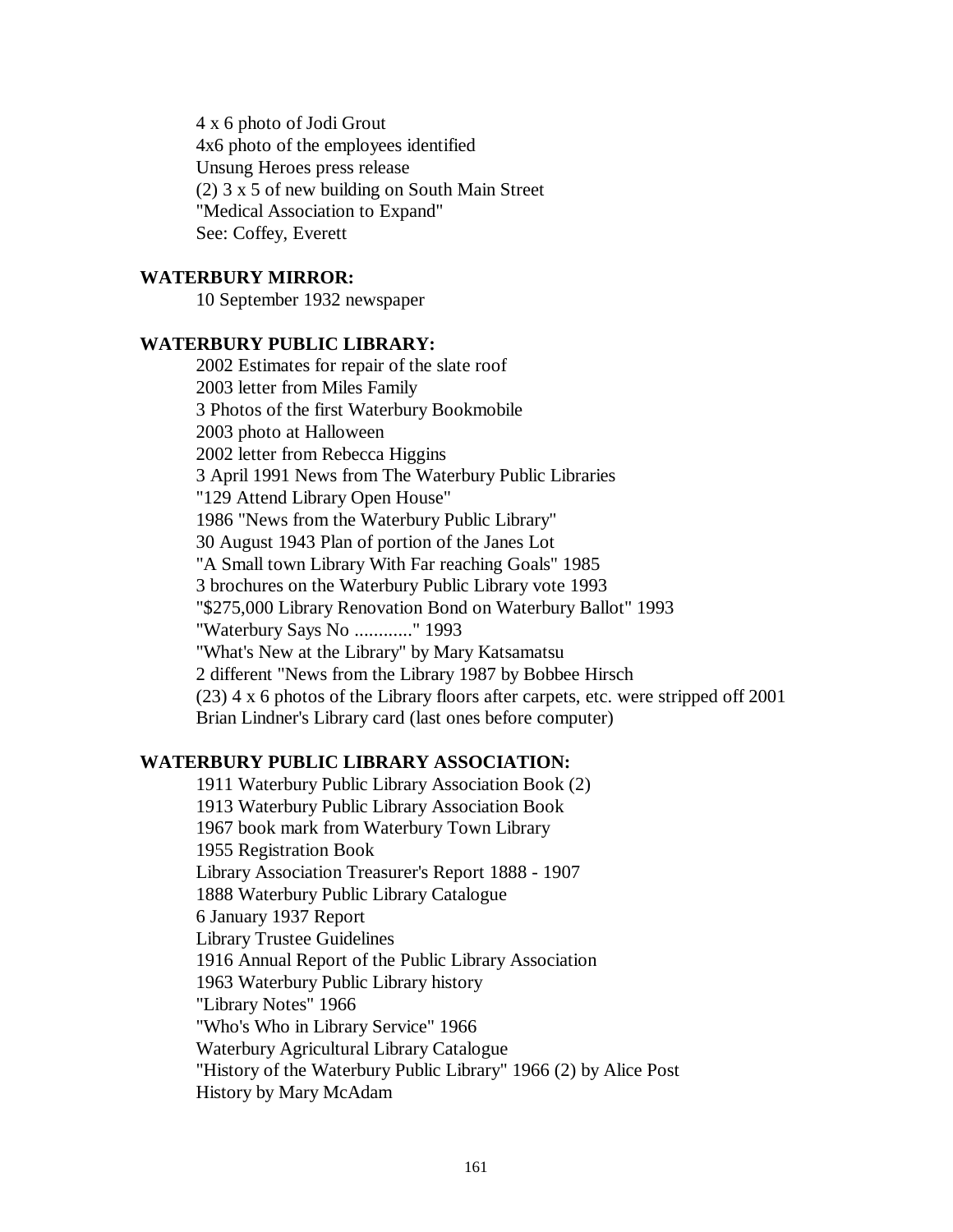"Waterbury Libraries" a history "Proposed Public Library for Waterbury Center" (5) "History of the Waterbury Public Library" 1966 (2) by Alice Post newspaper clipping Library Policies 1967 Clippings: "Librarians Coffee Hour Planned" Feb. 1974 Waterbury-1974 Tax Counseling Workshop "Community College, Libraries Running Joint Research Project" 2 April 1974 "National Library Week" 1974 "Waterbury Public Library Receives \$1000 Grant" 1972 "Library Week In Waterbury" "Reading Program Proves Popular in Waterbury" "Summer Readers Get Certificates" "Waterbury Library on Fall Schedule" 1972 "Weekly Events held at Library" Nov. 1972 "Library Night" 14 December 1972 "National Library Week" 1981 "Friends of the Waterbury Public Library" 1981 "A Small town Library With Far reaching Goals" 1985 "Page turned in Colorful Public Library History" 1966 (2) Jan Morse (2) 1900 Public Library Catalogues 1904 Accessions 1901 "Public Reading Room" "Miss Smith Resigns" 1916 "Mrs. Alice Post Resigns" "Waterbury Center Group Suggests New Library" "The Freedom to Read" 1953 "Annual Library Report" 1917 "Annual Meeting" 1934 1866 Lyceum documents "Waterbury PTA Learns History" 3.5 x 5.5 postcard of interior of library 1916 2.5 x 4.5 photo of exterior of building taken before 1940

### **WATERBURY PUBLIC LIBRARY 100TH ANNIVERSARY 1888-1988:**

Photo: Shawn Perry Charles & Toby Adams Guest List Two different "News from the Libraries" Centennial Celebration Letter to Celebrate Sign for Celebration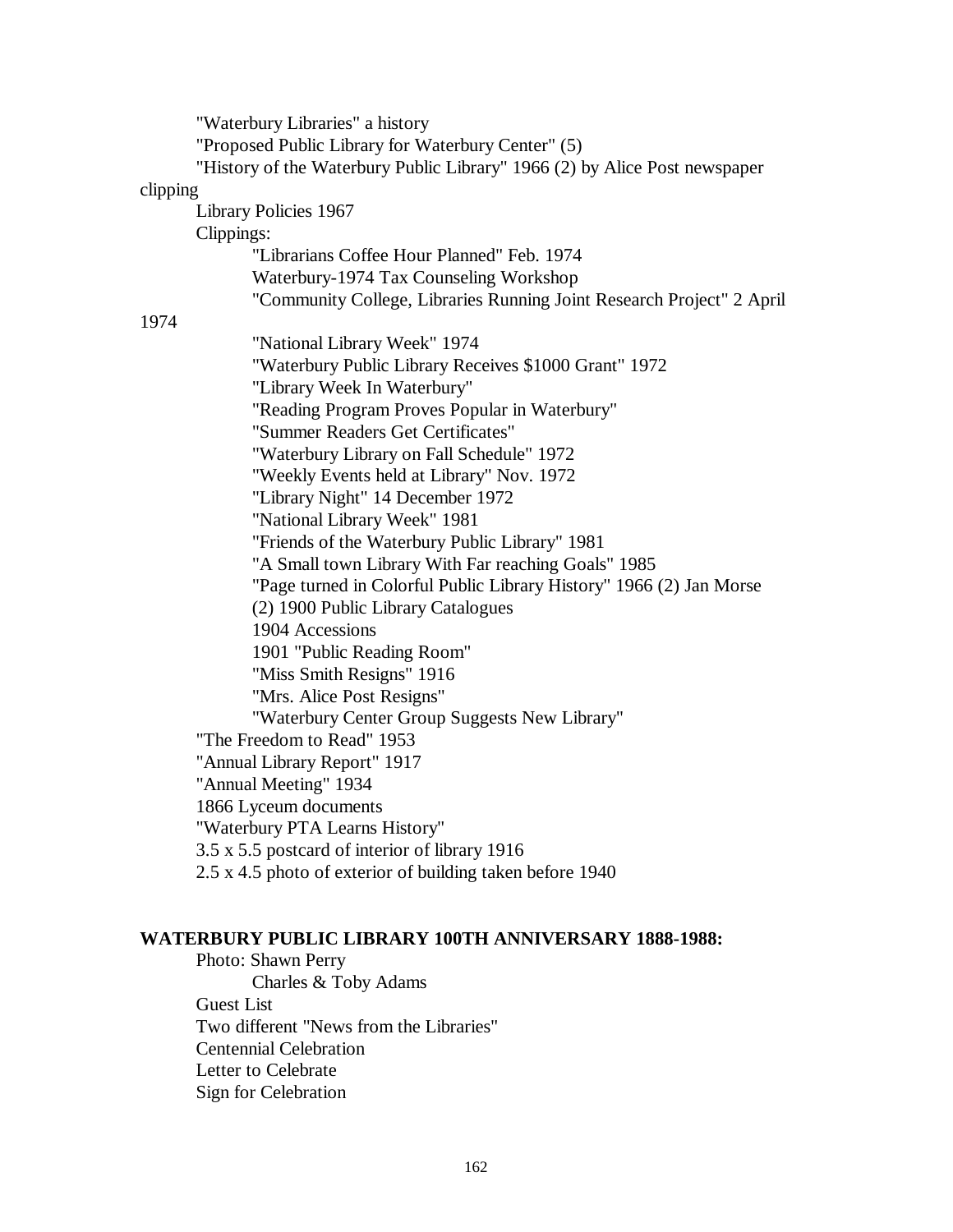## **WATERBURY RECORD:**

Alice Post letter about history of *The Waterbury Record* to Malcolm Holway 1941 editorial letter by L.B. Johnson telling how he started newspaper

### **WATERBURY ROMANCE:**

A Waterbury Romance - a poem by Colby Stoddard

#### **WATERBURY SALUTE, THE:**

by Lyle Woodward 20 October 1950

### **WATERBURY SAVINGS BANK:**

"Waterbury Bank to Mark Centennial Saturday" 3 December 1954 "Local Bank Elects Officers" 13 January 1932 100th Anniversary Booklet of Waterbury Savings Bank 1854-1954 (7) "500 Attend Open House ......................" 1958 (3) Note to Bank signed by Edward Wells, Wm. W. Wells, and E.B. Huse, 16 April

### 1860

State of Vermont check charged to account of Bank of Waterbury, 22 November

#### 1862

4 checks drawn on Waterbury National bank, 1891, 1892 "Cashier Wells Resigns", Waterbury Record 8 October 1901 "Notice! Open for Business" 9 November 1927 "Remodel Bank in Waterbury" Vermont Sunday News, 5 October 1958 "Waterbury Building to be Razed" Burlington Free Press, 9 may 1977 "From Eggs and Bacon to Clams" Waterbury Independent 8 December 1977 Waterbury Savings Bank & Trust receipt 1963 History of the bank 1957 Blueprints of the Bank Handwritten history of the annual meetings Pages from the guest book of the open house (1954) See: Stearns Family

#### **WATERBURY SAVINGS BANK - PHOTOS:**

- (3) 1929 Bank in Waterbury 75th anniversary booklets
- 6 x 8 photo mounted on 10 by 12 -- old photo of bank with woman sitting at a desk
- 4 x 5 Paul Dillingham
- 2 x 3 William Dillingham

Photos:

(6 different) two 8 x 10, seven 7 x 11 Board of Directors 1929: B.R.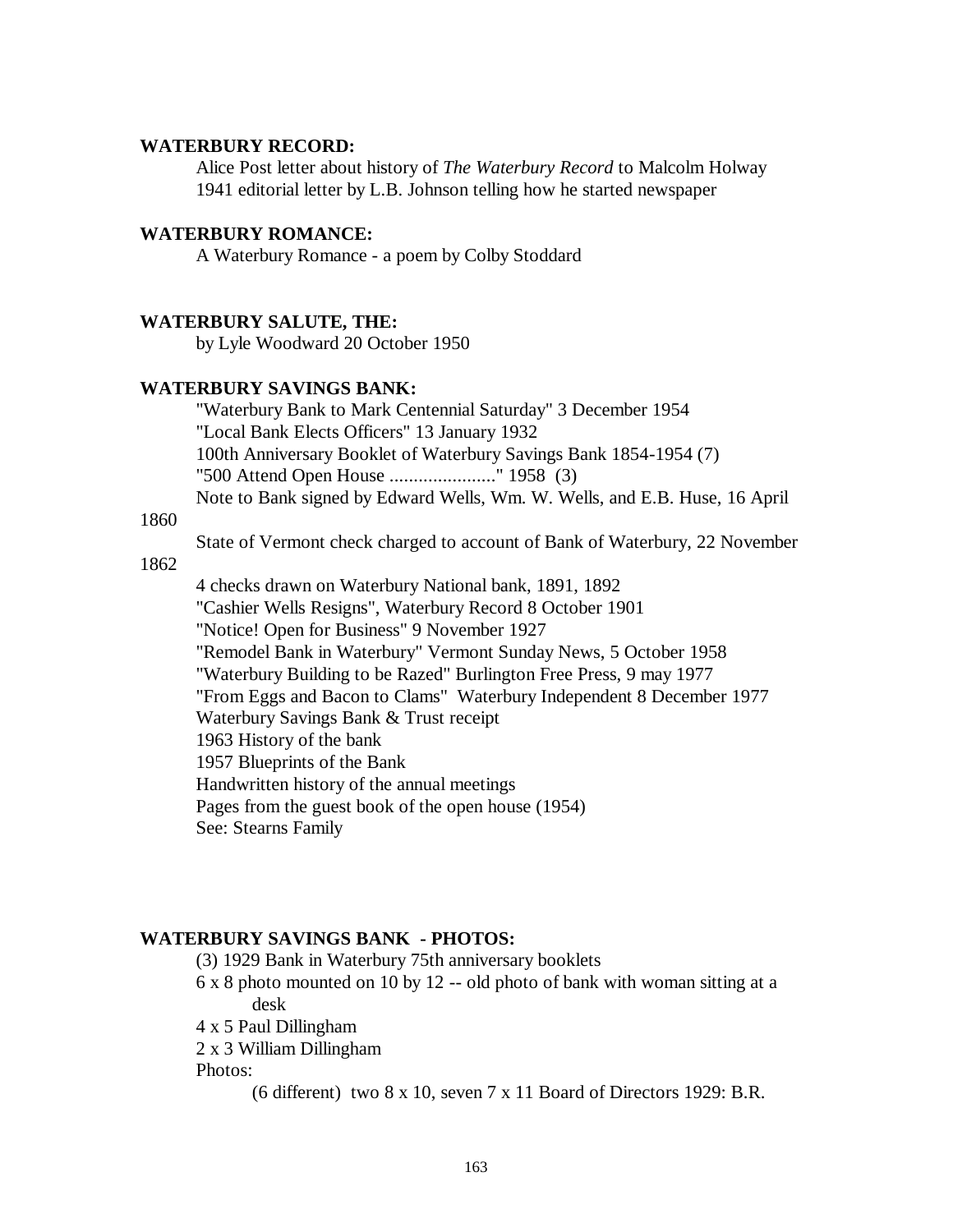Demeritt, W.E. Jones, E.A. Stanley, J.F. Somerville, H.C. McMahon, H.C. Whitehill, C.C. Graves, W.B. Clark 5x7 Board of Directors 1932 5x7 Board of Directors 1920 (3) 5x7 Board of Directors 1932 8 x 10 Stanley Chase at his desk in bank 5 x 7 of Leander Hutchins, Bank President **100th Anniversary photos:** 8 x 10 Stanley Chase in 1954 3.5 x 3.5 Ethel Colby & Norman Nelson 8 x 10 Bertram Demeritt (2) 7 x 11 of Ernest Joslyn, W.B. Clark, Stanley Chase, Mary Tripp, Ruby Miller, & Ethel Colby 8 x 10 & 5 x 7 of the same William Collins, Stanley Chase, Ethel Colby, Minnie Quinn, & Norman Nelson -1954 8 x 10 of Bank Open House 1954 (2) 8 x 10 of the 1954 open house Man & woman viewing a display 8 x 10 & 5 x 7 of unknown woman & Sarah Keefe 8 x 10 & 5 x 7 of May Brisbin at serving table 8 x 10 & 5 x 7 Patti Weiland, Estella Meaker, Mrs Herbert Smith & May Brisbin 8 x 10 & 5 x 7 Patti Weiland, Estella Meaker, Mrs Herbert Smith & May Brisbin 8 x 10 of Bank Open House 1954 - Minnie Quinn in plaid dress 8 x 10 of Bank Open House 1954 - Roy Demeritt, Paul Graves, Norman Nelson, more 8 x 10 of Mary Tripp, Patricia Merchant, & Sarah Keefe (2)8 x 10 & one 5 x 7 of Norman Nelson with group of ladies behind him (2)  $8 \times 10 \& 5 \times 7$  of Bill Collins, Ethel Colby, Norman Nelson, Sarah Keefe & more Four 3.5 x 4 photos identified 8 x 10 Paul Graves at his desk at Bank 8 x 10 of William Collins, Bank President 8 x 10 of William Dillingham, 3rd Bank President (2) 7 x 11 photos of exterior of the bank Photo of C.C. Graves as Bank President Photo of tellers' cages with Elizabeth Metayer, Ethel Colby, Norman Nelson, & Minnie Quinn 3 x 4 of Ralph Meaker with Sarah Keefe Photo of Employees labeled WSB 1, identified Board of Directors photo, labeled WSB 1 5 x 7 photo of renovated front of bank (2) 8 X 10 Exterior photo of bank 1954 (3) 8 x 10 of Harry Whitehill & unnamed man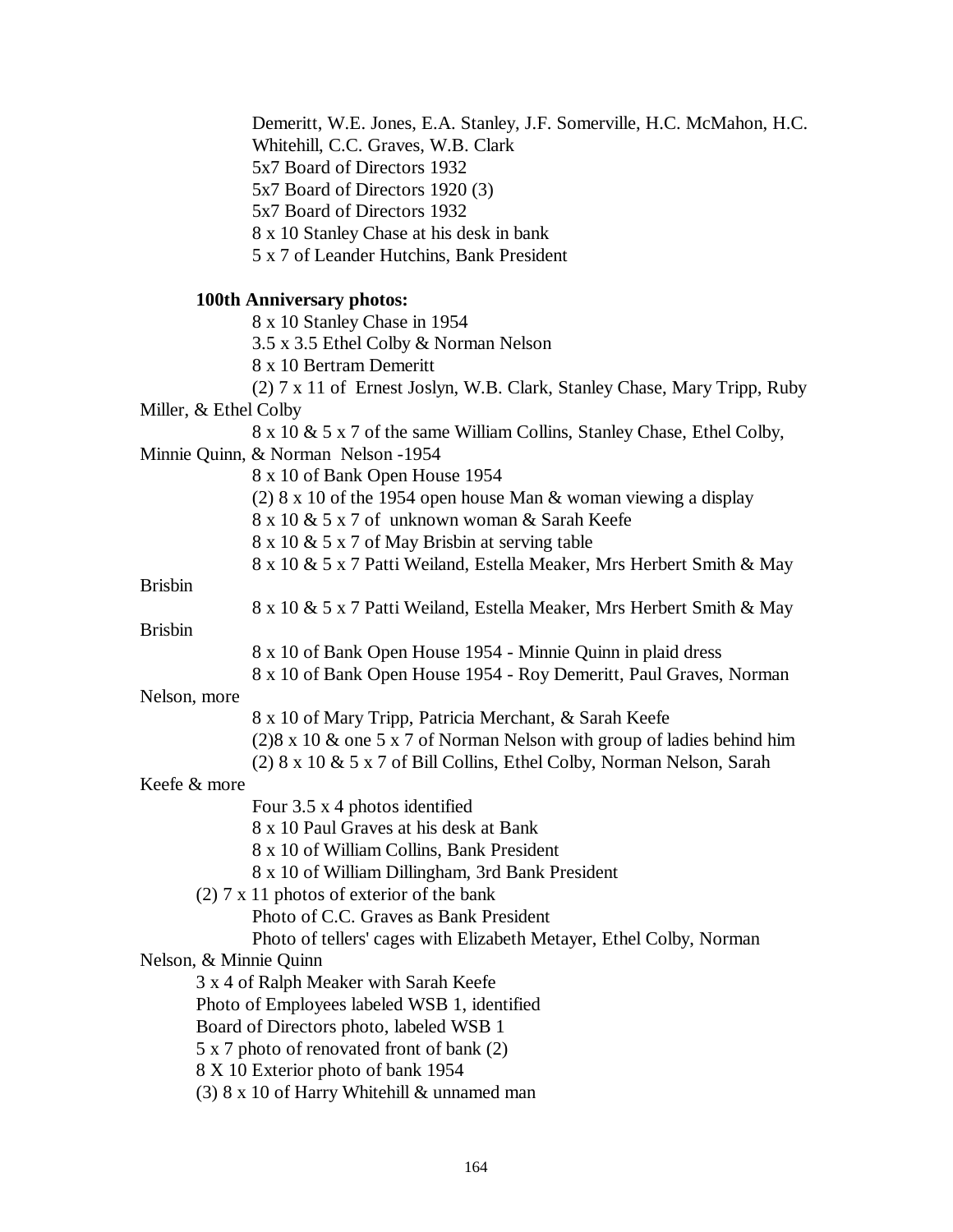7 x 11 photo 1929 of vault 7 x 11 photo of unknown woman working at adding machine (2 different) 4 x 5 of 1959 renovations of Bank 2.5 x 5.5 of exterior of Bank 6 envelops of negatives

# **WATERBURY SAVINGS BANK**- **SEMI ANNUAL STATEMENTS:**

| January 1904 (1) | July 1905 (1)    |
|------------------|------------------|
| January 1906 (1) | July 1906 (1)    |
| January 1907 (1) | July 1907 (1)    |
| January 1908 (1) | July 1908 (1)    |
| January 1909 (1) | July 1909 (1)    |
| January 1910 (1) | July 1910 (2)    |
| January 1911 (2) | July 1911 (3)    |
| April 1912 (2)   | October 1912 (3) |
| April 1913 (2)   | October 1913 (3) |
| April 1914 (3)   | October 1914 (2) |
| April 1915 (2)   | October 1915 (2) |
| October 1916 (3) |                  |
| April 1917 (1)   | October 1917 (2) |
| April 1918 (3)   | October 1918 (1) |
| April 1919 (1)   | October 1919 (1) |
| April 1920 (3)   | October 1920 (3) |
| April 1921 (1)   | October 1921 (5) |
| April 1922 (3)   |                  |
| April 1923 (1)   | October 1923 (3) |
| April 1924 (1)   | October 1924 (2) |
| April 1925 (1)   | October 1925 (1) |
| April 1926 (1)   |                  |
|                  | October 1927 (3) |
| April 1928 (3)   | October 1928 (3) |
| April 1929 (2)   | October 1929 (1) |
| April 1930 (3)   | October 1930 (3) |
| April 1931 (1)   | October 1931 (2) |
| April 1932 (3)   | October 1932 (1) |
| April 1933 (1)   | October 1933 (1) |
| April 1934 (3)   |                  |
| January 1935 (1) | July 1935 (3)    |
| January 1936 (4) | July 1936 (4)    |
| January 1937 (1) |                  |
| January 1938 (1) |                  |
| January 1939 (2) | July 1939 (1)    |
| January 1940 (3) | July 1940 (3)    |
| January 1941 (4) | July 1941 (2)    |
| January 1942 (3) | July 1942 (3)    |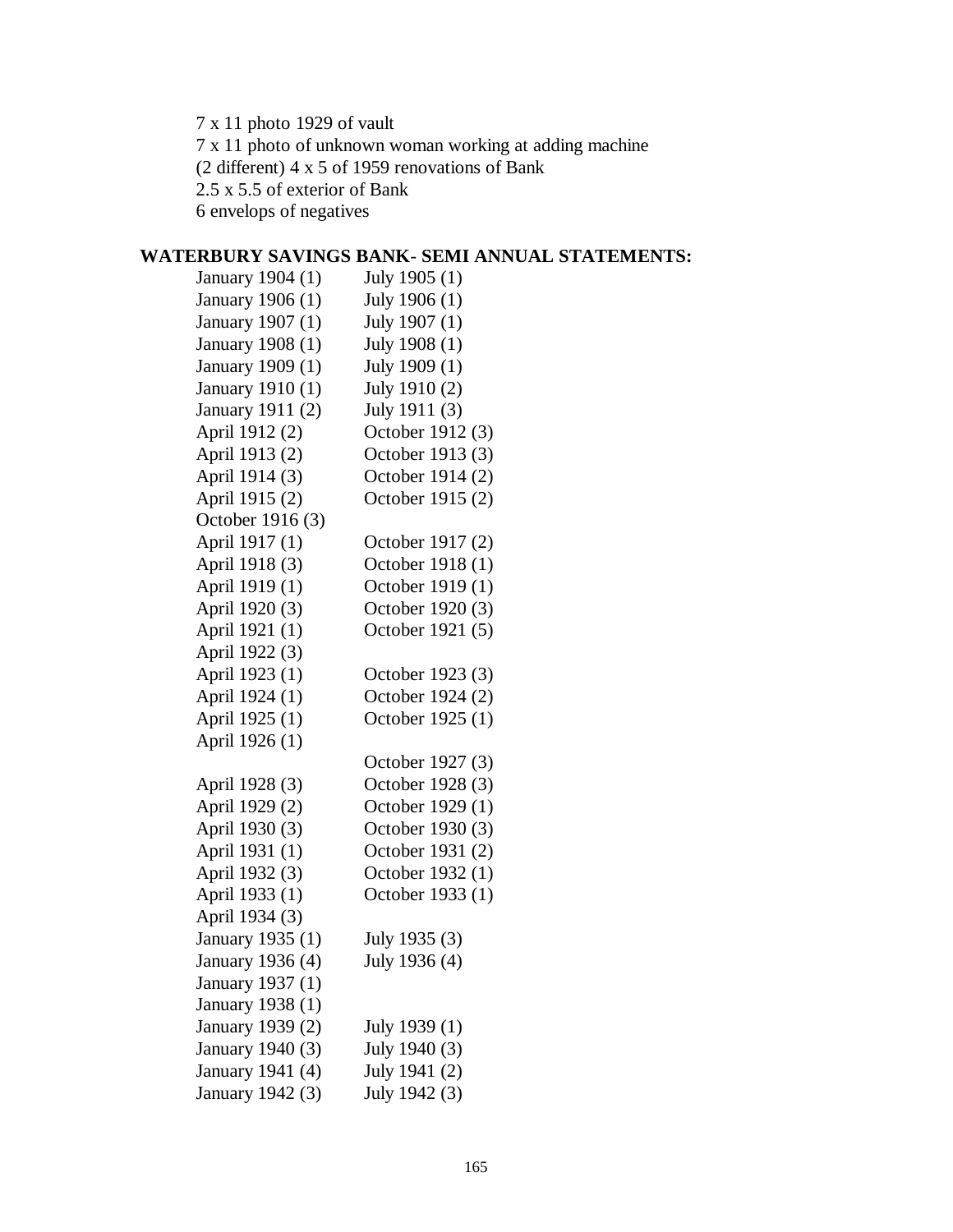| January 1943 (4) | July 1943 (1)   |                     |
|------------------|-----------------|---------------------|
| January 1944 (5) |                 |                     |
| January 1945 (1) | July 1945 (1)   |                     |
| January 1946 (1) | July 1946 (2)   |                     |
|                  | July 1947 (3)   |                     |
| January 1948 (3) | July 1948 (1)   |                     |
| January 1949 (7) | July 1949 (1)   |                     |
| January 1950 (2) | July 1950 (2)   |                     |
| January 1951 (2) | July 1951 (1)   |                     |
| January 1952 (2) | June 1952 (7)   | December 1952 $(2)$ |
|                  | June 1953 $(3)$ | December 1953 $(3)$ |
|                  | June 1954 (4)   | December 1954 $(3)$ |
|                  | June $1955(3)$  | December 1955 $(2)$ |
|                  | June 1956 $(1)$ | December 1956 $(2)$ |
|                  |                 | December 1957 (4)   |
|                  | June 1958 (2)   |                     |
|                  | June $1960(1)$  | December 1960 $(2)$ |
|                  |                 | December $1962(1)$  |
|                  | June 1971 (3)   |                     |
|                  | June $1973(1)$  | December 1973 (1)   |
|                  |                 | December 1974 (1)   |
|                  |                 |                     |

### **WATERBURY - STOWE FISH & GAME:**

History of Fish & Game club by Chris Joyal "Waterbury Fish and Game Club holds opening"

## **WATERBURY VILLAGE SCHOOL PLANNING 1966:**

Pamphlet on the drawing and plans (never built)

#### **WATERBURY THEN & NOW:**

by Mrs. Ballantine's 9A English Class Spring 1963

## **WATTS FAMILY:**

5.5 x 6.75 photo mounted of Mr. & Mrs. Oscar Watts & son Loren Deaths, births, & marriages of Watts family copied from the Town records

#### **WEBB FAMILY:**

2.5 X 4 Photo of John Wingate Webb

## **WELCH FAMILIES:**

Mary Welch obituary Bernice M. McDonald obituary See: Flood 1927 75th Anniversary Book by Donald K. Welch (Crossett Hill Families)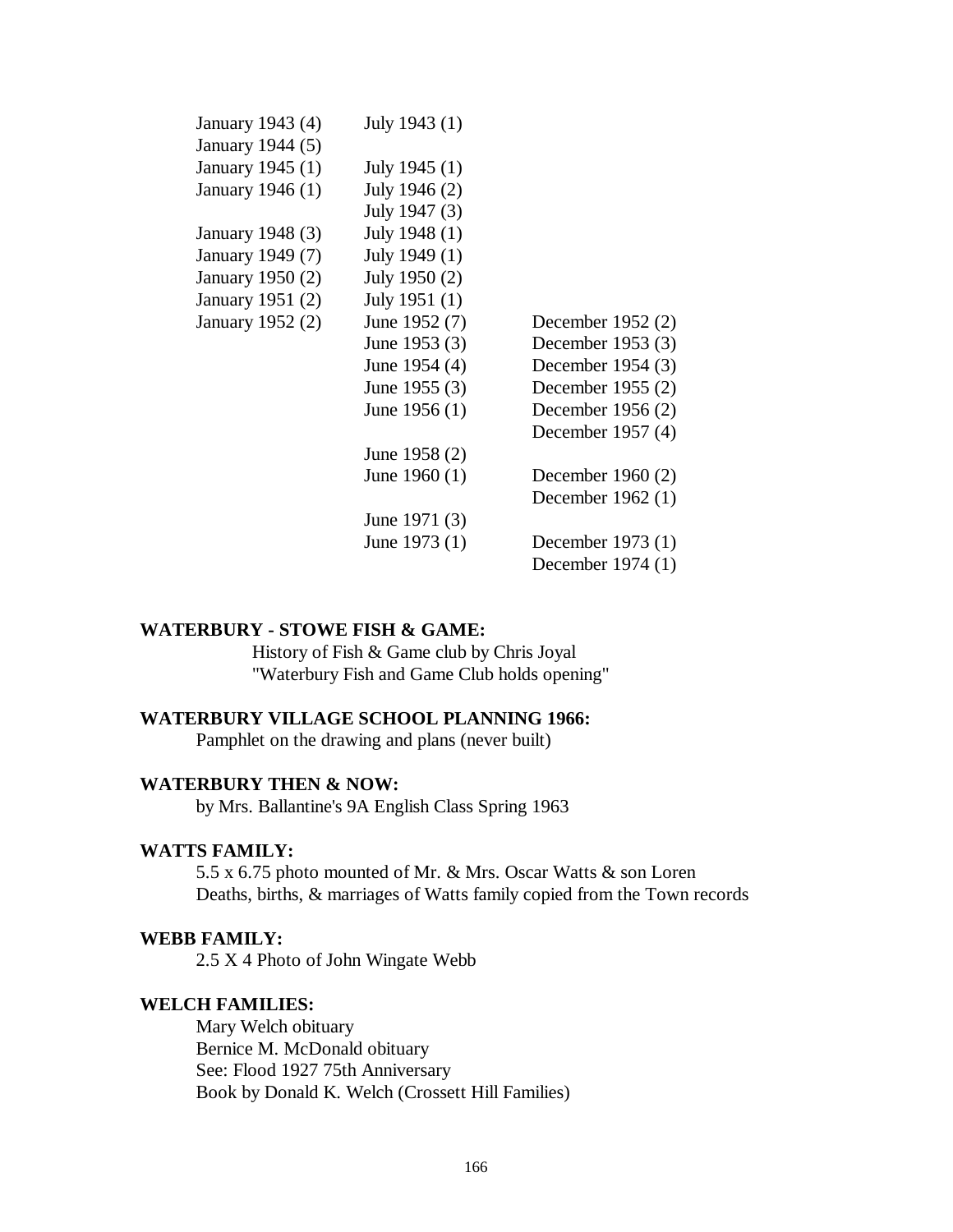## **WELLS APARTMENTS**:

Twenty -eight 4 x 5 photos of Wells apartment occupants - around 1989 - only first names

## **WELLS FAMILY, William:**

(2) Gen. William Wells, died April 28, 18 92, In Memoriam Medal of Honor Plaque in Pentagon with William Wells' name 4 x 6 photo (2) Wells Statue Unveiled on Memorial Day 1914 Waterbury private Won General's Star in Four Years See: Randall Family See: Gateway Motel W.W. Wells papers: 2 October 1858 Velera Atkins 14 February 1839 L. R. Bryan 25 April 1860 Samuel Emmes?? 21 February 1857 Moses Lancaster 27 December 1859 22 October 1859 Isaac Merriman 23 June 1858 J.R. Berry 29 August 1859 A. Strong Hayward Co. 4 January 1860 A. Strong 6 December 1860 Alex Strong 27 July 1859 D. R. Judson 7 December 1859 Rev. Payson Tyler 1 August 1859 Velera Atkins 21 February 1859 Farm R & H

23 April 1859 Bank note signed by Edmund Wells, William W. Wells,

### Samuel Stevens

1 October 1860 W.W. Wells note

26 April 1864 quit claim deed signed by Wilson Hamilton

15 July 1862 signed Wheelock Hall

15 February 1859 C. Arms

12 July 1853 E.W. Cross, Patrick Pirider, John Kelty, Joseph Reed

9 August 1859 two purchases from Dr. H.A. Ingham

17 August 1860 E.A. Skinner

13 December 1860 C.C. Skinner

22 September 1860 Bank of Waterbury Note

1 October 1860 Isaac Hemn

7 January 1860 Frost Burke & Co.

6 November 1860 R. Tute & Co.

1 May 1860 Charles Richardson

15 September 1860 Charles Richardson

3 August 1861 Charles Richardson

30 January 1860 Cynthia Stearns

27 February 1861 Tucker Allison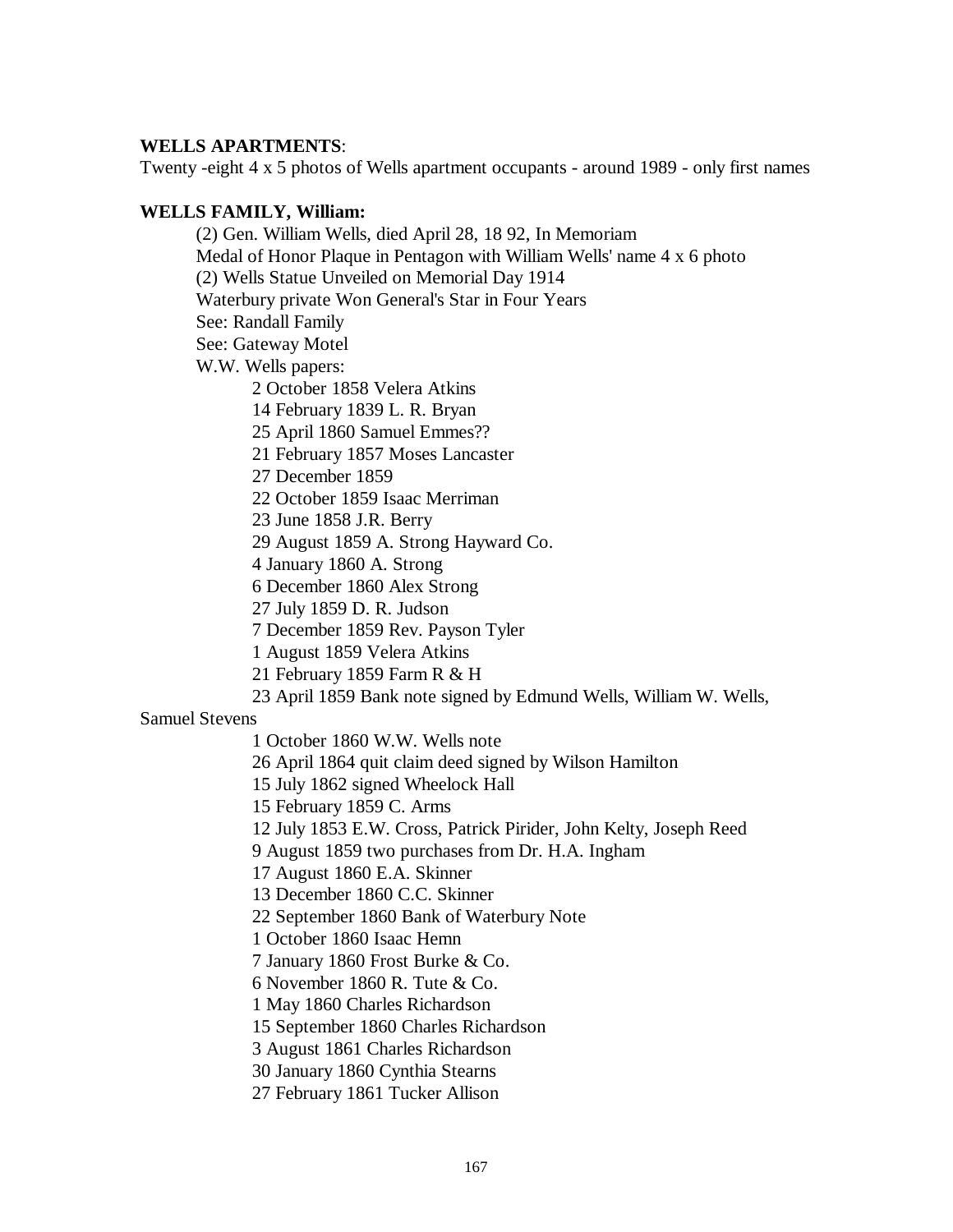19 August 1861 J.F. Lamson / F.A. Hawley

12 January 1861 John Hayes

21 February 1861 Thomas Farrington

No date Richard Stone

4 x 5.5 mounted photo Charles Edward Wells, December 1898

4 x 5.5 mounted photo of Bessie (Wells) Isham

2.5 x 4 Photo Karl Wells

2.5 x 4 Photo Mabel Wells

#### **WELLS FAMILIES:**

"Troops return home ....." Scott Wells

## **WELLS, GEORGE - FAMILY:**

"Mr. & Mrs. G. Wells celebrate 40th Anniversary" See: Izor Families - "Rescue Boy From Drowning"

### **WESLEY METHODIST CHURCH:**

See: Methodist Church

## **WHALLEY FAMILY:**

1975 Waterbury Couple Married 50 Years – Harold & Waneta Whalley

## **WHEELER FAMILY:**

Wheeler Houses 30 July 1977 3 photocopies of obits for Stedman Wheeler Colbyville Area by Alton Wheeler Alton Wheeler's brochure running for Town Representative Ezra Butler: Waterbury's First Citizen by Alton Wheeler Note on the Grover Family "Voluntary Forest Conservation ...................." by Alton Wheeler "Vermont Maple Sugar" by Timothy Wheeler "Colbyville Area" by Alton Wheeler "Ezra Butler: Waterbury's First Citizen" by Alton Wheeler Biography of Alton Wheeler Note about Alton's Great Grandfather Grover by Alton Wheeler 29 March 1945 Waterbury Record "Voluntary Forest Conservation ......" by Alton Wheeler Letter to Stanley Chase by Alton Wheeler concerning Ezra Butler's house "School Meeting" 22 March 1875 by S.S. Wheeler 12 November 1876 letter of Ellen Wheeler's to her mother, Emma: Ellen's sister married Nate Sawyer John Edgerton's calling card 20 November 1875 Edna Flint's calling card "Open House for Wheelers .........." Mr. & Mrs. Alton Wheeler "The Cleveland Dryer Co." by J.S. Wheeler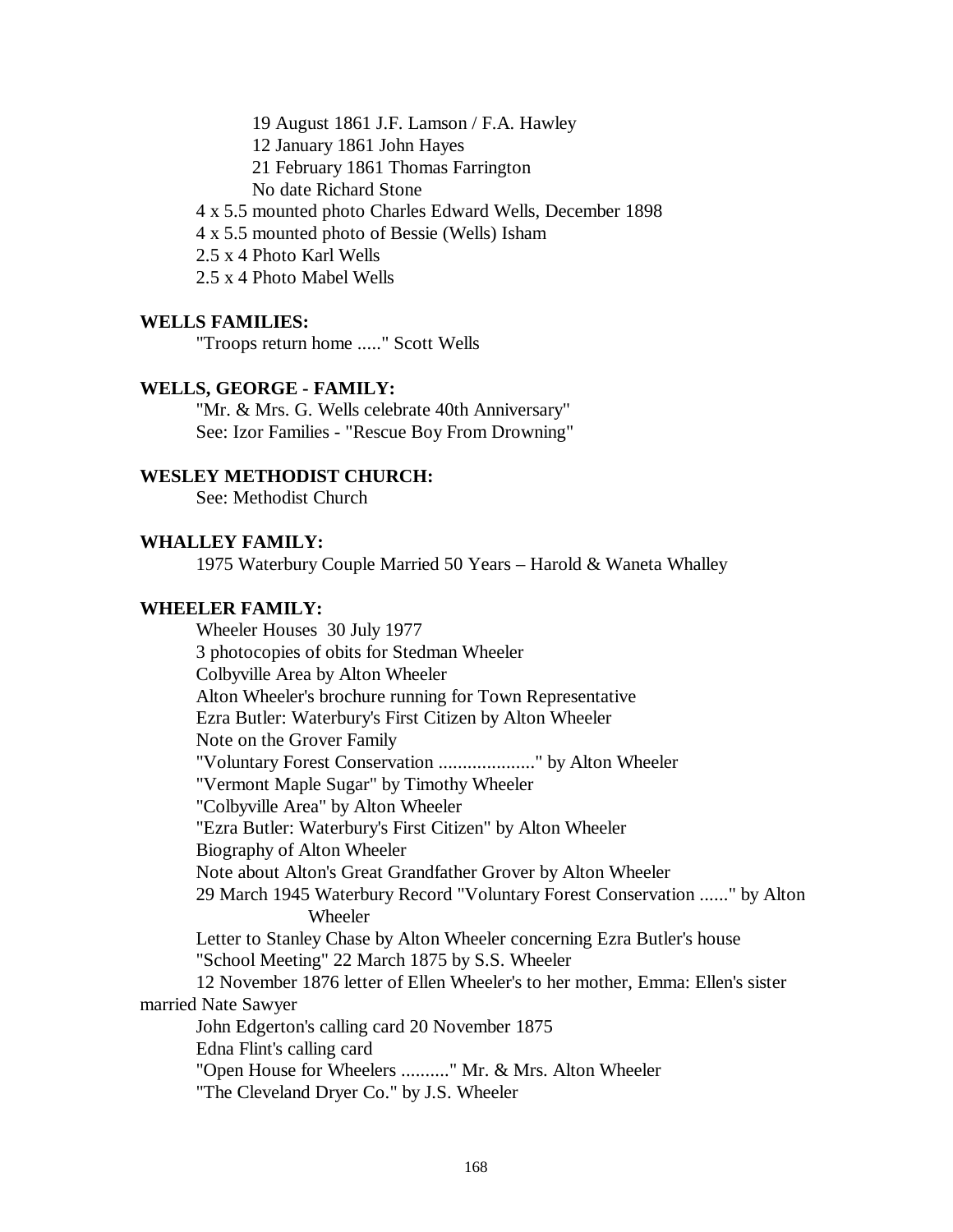Clippings: "Madame Wheeler Stricken" "Mrs. Ellen Wheeler Dies ...." "Grandma Wheeler Died ......." "Funeral Rites for S.C. Wheeler" "Stedman C. Wheeler" "Mrs. Max Ayers" "The Old Homestead" by S.C. Wheeler "History of Advent Christian Church" by S.C. Wheeler See: Green Mountain Seminary Class 1888 - photo of Stedman Wheeler Photo of Gordon Wheeler 4 x 6 photo in folder of Esther Wheeler Postcard of Esther Wheeler as a child in front of her house Photos taken by Gordon Wheeler in 1938: 8 x 10 "The Chin" of Mt. Mansfield 8 x 10 Ski Hut with Bill Mason 8 x 10 Stowe Valley from Taft Lodge 8 x 10 Taft Lodge 8 x 10 on Mt. Mansfield 8 x 10 "Skiers Paradise" Luther Carpenter 8 x 10 Snow Trees 8 x 10 High Water March 1938 8 x 10 Summer Landscape behind Randall Street 8 x 10 Vista of Worcester Mountain Range Photos taken by Gordon Wheeler 1939 8 x 10 Clouds from Pico 8 x 10 the Chin

### **WHEELER, HAROLD:**

Margaret Wheeler's obituary 1963 Wheeler Chevrolet Ad "Wheeler's Is Sold" 10 October 2002 letter by Margaret Wheeler with a poem "Wheeler, Donahue shine at Thunder Road" 2004 See : Artists of Waterbury

### **WHITE FAMILY:**

"Senior Profile: Bernice White" "Bernice Downing White" (3) 3.5 x 6 Photos of Bernice White

## **WHITE, SETH:**

Genealogy by Marjorie Stanton O'Hara Hutchinson

### **WHITEHILL BASKET & POTTERY COLLECTION:**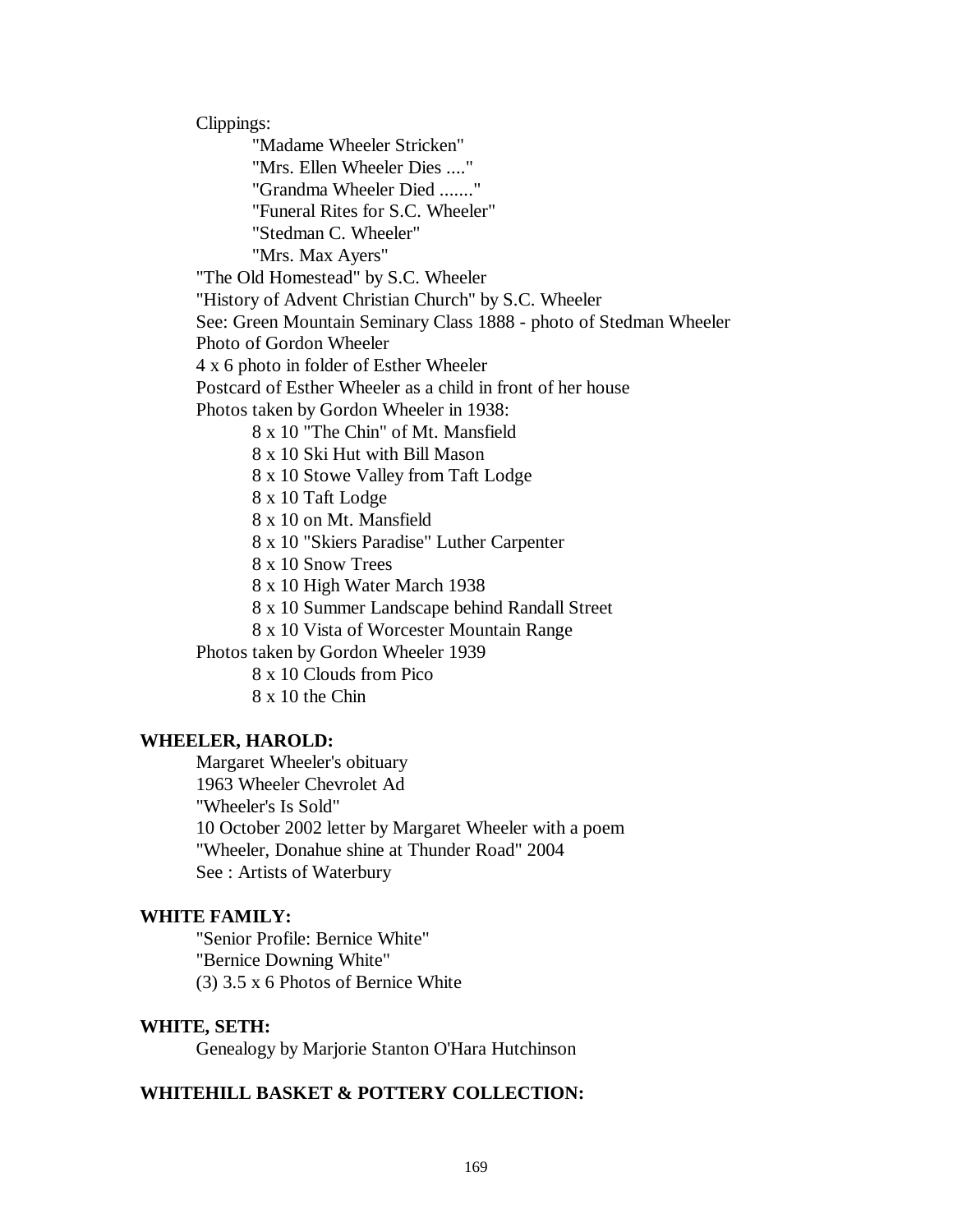Letters to & from Harry Whitehill collection baskets & pottery for his wife. 120 baskets are in the museum collection

## **WHITEHILL, HARRY:**

7 x 11 photo of Harry Whitehill & customs agents 6 x 9 photo of Harry Whitehill by J.E. Purdy Co. of Boston See: Waterbury Dam - photos See: Stearns Family

### **WHITING MILK COMPANY:**

See: Creameries

## **WHITNEY FAMILY:**

Copy of the diary of Arthur Baton Whitney 1879

### **WHITTEMORE FAMILY:**

Obituary for Clyde Whittemore, Jr. (2) "Clyde Whittemore, Jr. 1938-2002" "Clyde Whittemore" March 2003 "State Police Call Waterbury Shooting Justifiable Homicide"

#### **WILDER FAMILY:**

See: Highway Department

## **WILLARD, PAUL REV.:**

Biography by Lois Sabin 4x6 photo of Paul Willard See: Profiles to be published

## **WILLARD, STELLA:**

"The White Meeting House" "The Quiet Time" "Friendship's Garden" "Heaven's Door" See: Methodist Church

#### **WILLIAMS, ANNE:**

3 x 4.5 photo of Anne Williams 2007 Letter from St. Lawrence University about Anne Williams 2008 Letter from St. Lawrence University about Anne Williams

## **WILLIAMS, DOC:**

8 x 10 photo of Doc Williams' band 8x10 photo of Doc Williams' family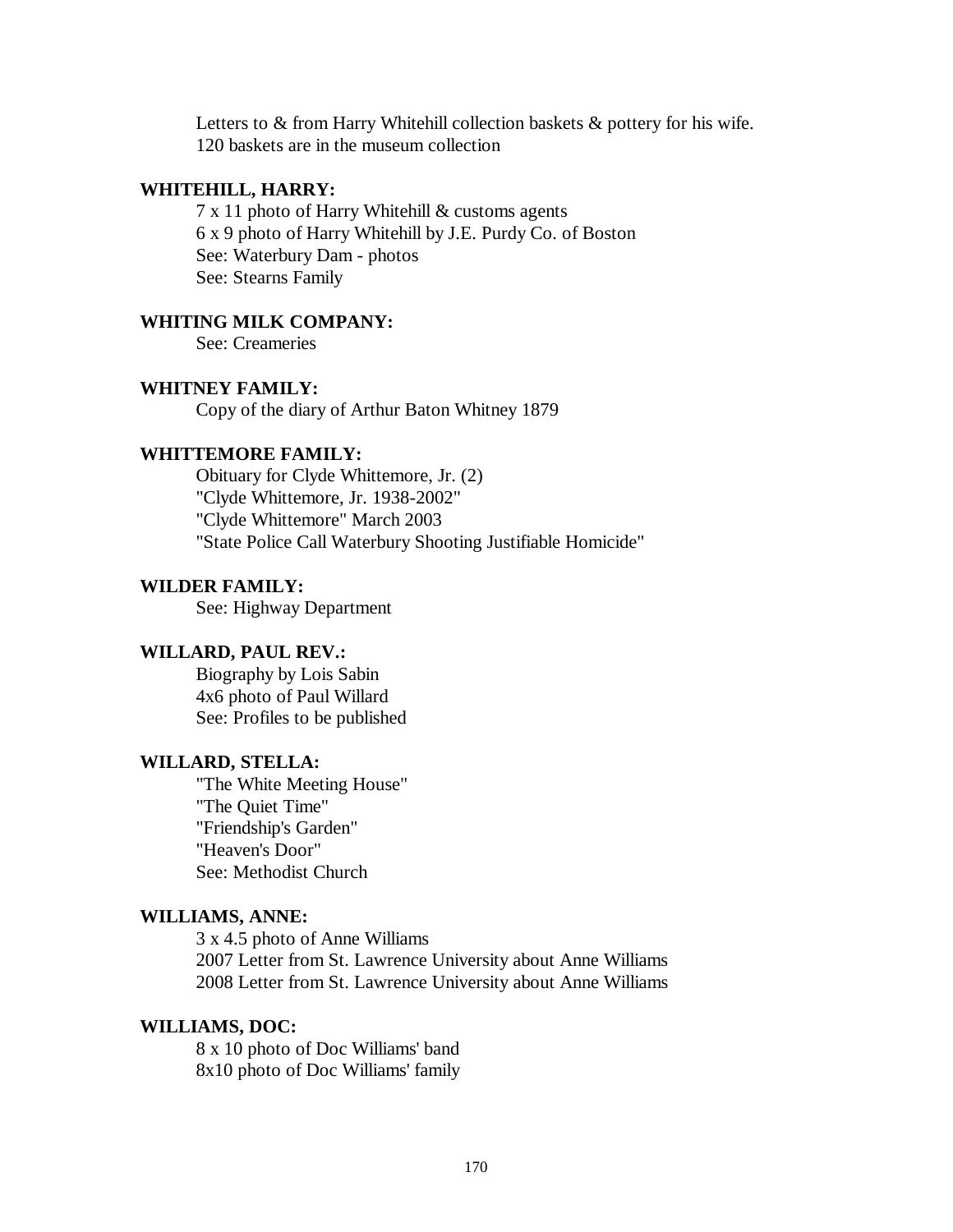#### **WILLIAMS, DON - FAMILY:**

Glass negative with photo from Don Williams' collection. 3.5 x 5 of Don Williams' car. Fabric photo from Don Williams' estate - covered bridge See: Illustrated Canister See: Demeritt, B.R. (bill) See: Waterbury Inn See: Modern Pharmacy

#### **WILLIAMS, JOHN, GUNSMITH:**

Research by Brian Lindner

#### **WILLIAMS, SILVIA:**

4 x 6 mounted photo of Silvia Williams and sibling

## **WILLEY FAMILY:**

2.5 x 4 Photo of Martha Willey (1861-1895) taken 1865-66

### **WILLIS FAMILY:**

5 x 7 photo Pauline, Marjorie, & Flora Willis in a folder 5 x 7 photo Pauline Willis in a folder

## **WINNESQUAM FARMS:**

22 October 1924 letter to S.M. Stearns from Mark Moody 21 July 1924 letter to S.M. Stearns from Mark Moody 2o October 1923 letter to S.M. Stearns from Mark Moody (There are two wooden Winnesquam milk crates in the museum.)

### **WINOOSKI STREET:**

(6) 3.5 x 3.5 photos of houses on Winooski Street taken between 1969 -1971

## **WINOOSKI STREET BRIDGE CONTROVERSY 1995:**

Court Petition 500-9-95 Wncv Court Complaint 501-9-95 Wncv Court Stipulation 501-9-95 Wncv Court Stipulation 501-9-95 Wncv for entry of order Winooski St. Bridge Maintenance Costs Correspondence Concerning Bridge Project Letter from Law offices of Wilson & White "Winooski Street Bridge - no Free Lunch" Copy of Petition of Winooski Street residents Exit 10, October 1993 Copy of Letter from Howard Dean "Duxbury Lawsuit Remains" "Pedestrians Regain Access to Bridge"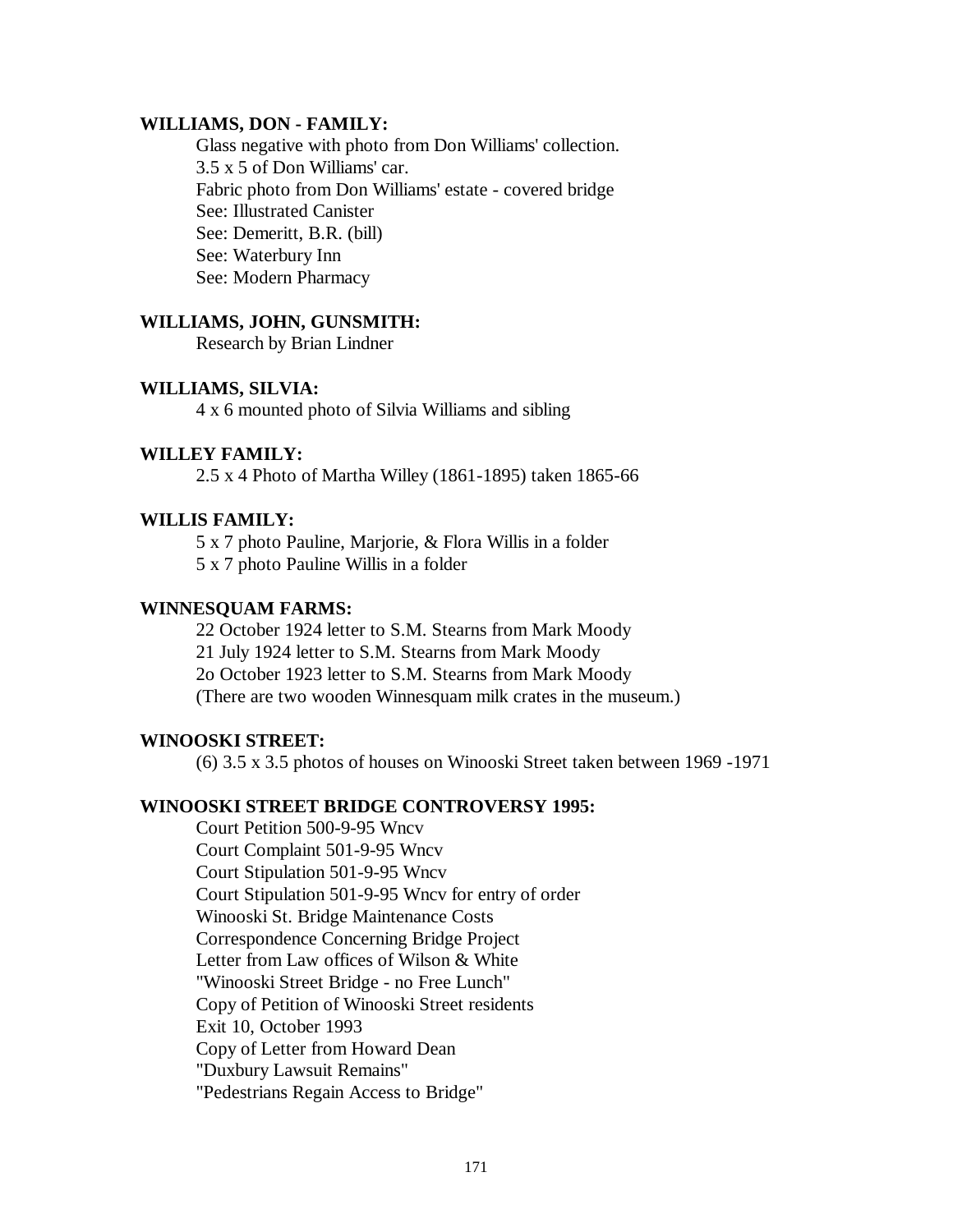"Petition Seeks Repairs to Waterbury Bridge" "Bridge Remains Barrier Between Dean - Duxbury" "Dean Issues Duxbury an Ultimatum" Winooski Street bridge

### **WINTER CROQUET:**

2003 joke write-up 12 unidentified photos 2 photos of winners

### **WINTER WEATHER:**

Snow Rolls 1973 by Ken Sabin "Man Frozen Stiff in Big Blizzard" - story of 1816 3.5 x 5 photo of snow rollers on Guptil Farm 2 different 3.5 x 5 photos of snow storm 20 May 1912

## **WISELL MOUNTAIN:**

History of Wisell Mountain: Ellinwood Ave., Hillcrest Terr., and Grandview Heights

Story by Robert Ellinwood Luce 1978

## **WISDOM FAMILY:**

"Local couple raise the bar" 2009

#### **WOMAN'S BENEFIT ASSOCIATION:**

May 20, 1958 Program May 7, 1963 Program Undated clipping "State WBA Rally slated May 7 at Waterbury High" May 7, 1963 State Rally Program

## **WOMAN'S CLUB & JR. WOMAN'S CLUB:**

Yearbooks for: 1940-1941 1946-1947 1948-1949 1949-1950 1951-1952 1956-1957 1956-1957 1970-1971 1969-1970 Article "Citation Presented to Waterbury Club"

"Holiday Arrangements Presented to Waterbury Women"

"Waterbury Jr. Woman's Club Gift"

"Tribute to Mabel Jones

Club History 1924-1978 by Bernice Burnham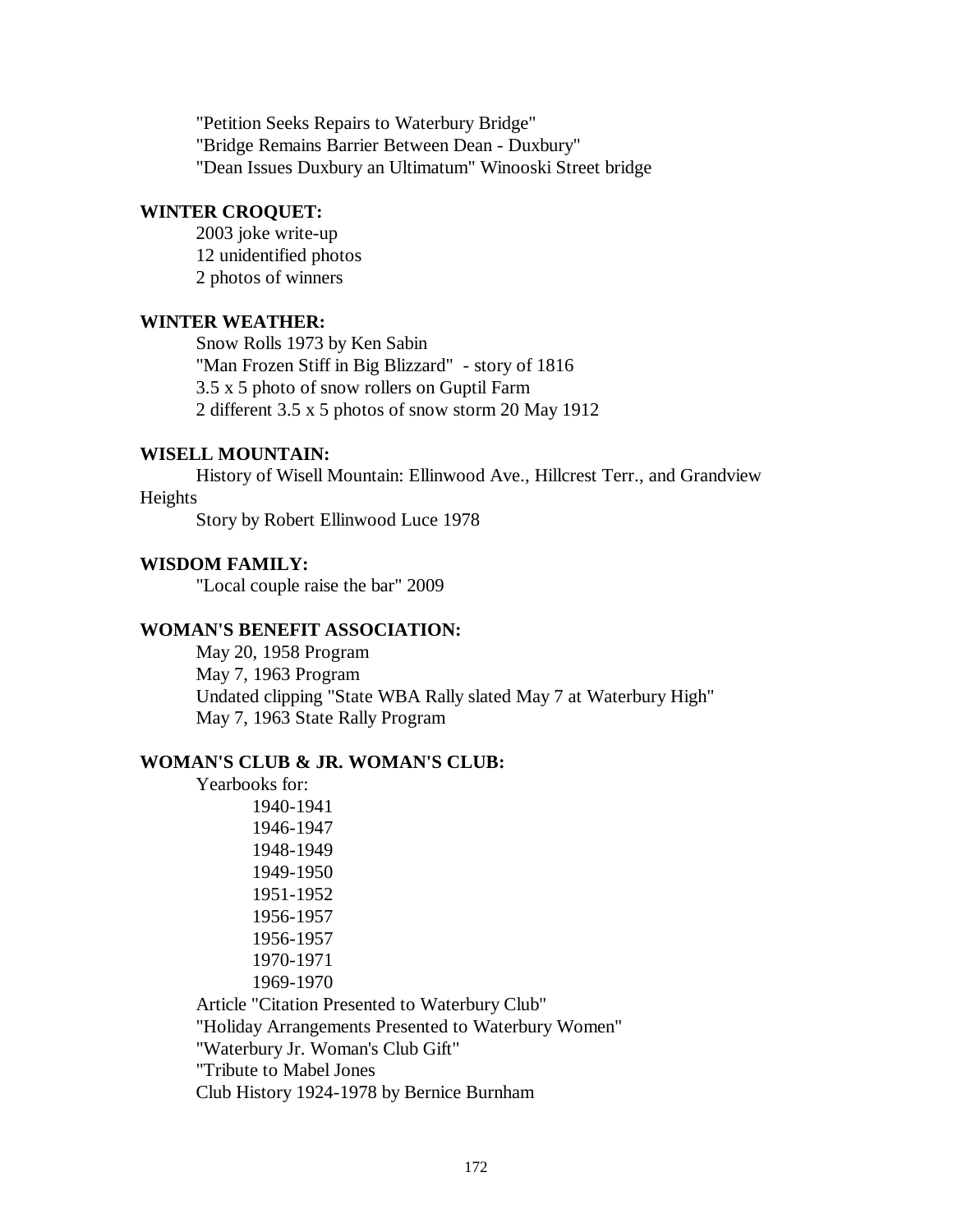"Waterbury Woman's Club" by Bernice Burnham & Colleen Breen "Spirit of '76" Membership Application "Tourists Accommodated" play program 18 November 1932 "Aunt Lucia" program for play 4 x 6 photo of installation of officers - no date

## **WOMEN OF WATERBURY:**

Essay on Women's roles in Waterbury by Francis Spaulding

## **WOMEN'S SOCIETY CHRISTIAN SERVICE:**

8 X 10.5 black book containing the meeting information -- Pearl Williams Estate

### **WOOD, FLOYD:**

See: Sargent Family

## **WOOD, GEORGE - FAMILY:**

"Seek Man 84 In Heavily Wooded Waterbury Swamp" "Missing 84 Year Old Man Found one-half mile From Son's Home" "Luck Turns for Waterbury Winner" - Gordon Wood Photo of George Wood, Sr. 1914 Family Photo Biography by Lois Sabin "When the Busses Came to Vermont" about Walter Wood Note paper with Gordon Wood's house illustrated Copy of a 1969 Waterbury Center Water Works bill 4 x 6 photo of George Wood sharpening a saw at CCC camp 5 x 7 of Wood Family gathering See: Shaw Mansion (George Wood son of Grover) See: Flood 1927- 75th Anniversary See: Waterbury Center Free Baptist Church See: Grange See: Profiles to be Published

### **WOOD, THEODORE:**

**See:** Scagel Family-- letter from Dora Buker.

## **WOODARD**, **ARTHUR:**

5 x 6.5 photo mounted of family in front of house "Woodward Home Burns at Waterbury Ctr." 1942

## **WOODARD, MICHAEL:**

8 X 11 color copy of Mike Woodard at deer camp 8 x 11 of interior of Mike's camp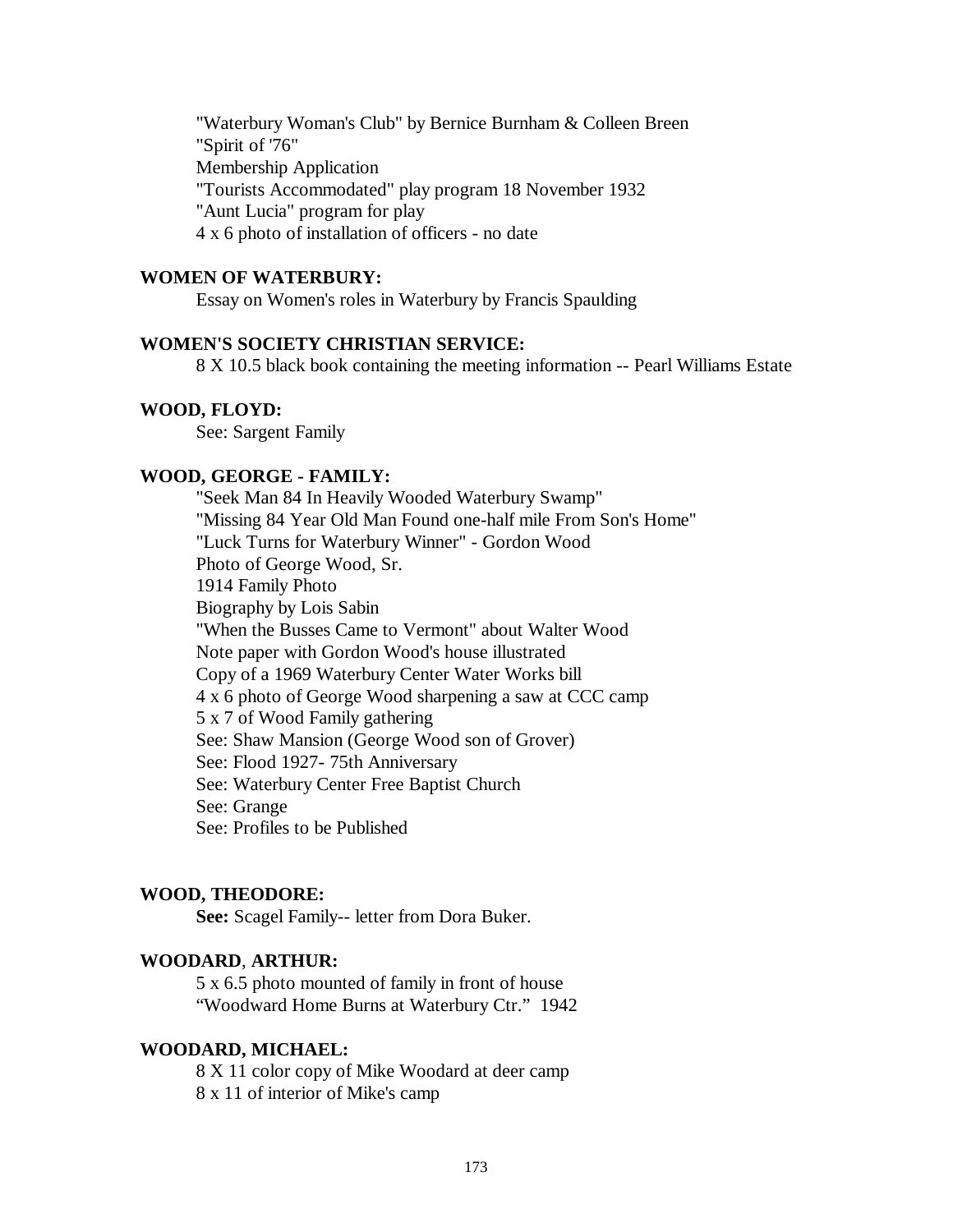### **WOODARD, GEORGE - FAMILY:**

"Woodard Returns to Lamoille County Players" "George Woodard" 22 May 1987 Woodchuck Theater Program for "The Best Christmas pageant Ever" "The Ground Hog Opry" 13 January 1995 "The Ground Hog Opry" 2001 program "Small Farmer Big Screen" 1 July 2004 Vermont Life winter 2001 - page 54 3.5 x 3.5 of George Woodard, Sr. 3.5 x 5 photo of George Woodard, Sr. Obituary for Teresa Woodard "In George's World" Times Argus 3-14-2010 Vermont Life Spring 2003 "Ground Hog Opry"

## **WOODARD, RUEL - FAMILY:**

4 X 6.5 Funeral card for Wilbur Woodard 1896

### **WOODARD, RICHARD & BARBARA:**

"Young Couple Transforms A Old House"

#### **WOODS, BILLY:**

See: CLEMENT, GEORGE & CLARA Mt. Mansfield Skiing 1983 - photo Billy Woods "Fourth Member in Class to Meet Violent Death" 4 x 5 of Billy Woods skiing 14 March 1955 Sports Illustrated "Olympic Gallery" on page 27, photo on Page 23 4 x 5 photo of Bill Woods "Gets Greatest Rating" with photo

### **WOODS, JEAN:**

See : Artists of Waterbury

### **WOODWARD, DANIEL DEMMON:**

3.5 x 5.5 of Lydia Woodward sitting on porch step 2 x 3 mounted photo of Auntie Lydia Woodward & Maud 5 x 7 of Bob Woodward in folder 1 x 1 of Bob Woodward oval photo 2.5 x 2.5 of S.H. Baker WWF 16 4 x 8 mounted photo of one of the sisters Maud or Grace 8 x 10 Maude Woodward 2 x 4.5 oval photo mounted unidentified male from Woodward collection 2 x 4.5 oval photo mounted unidentified female from Woodward collection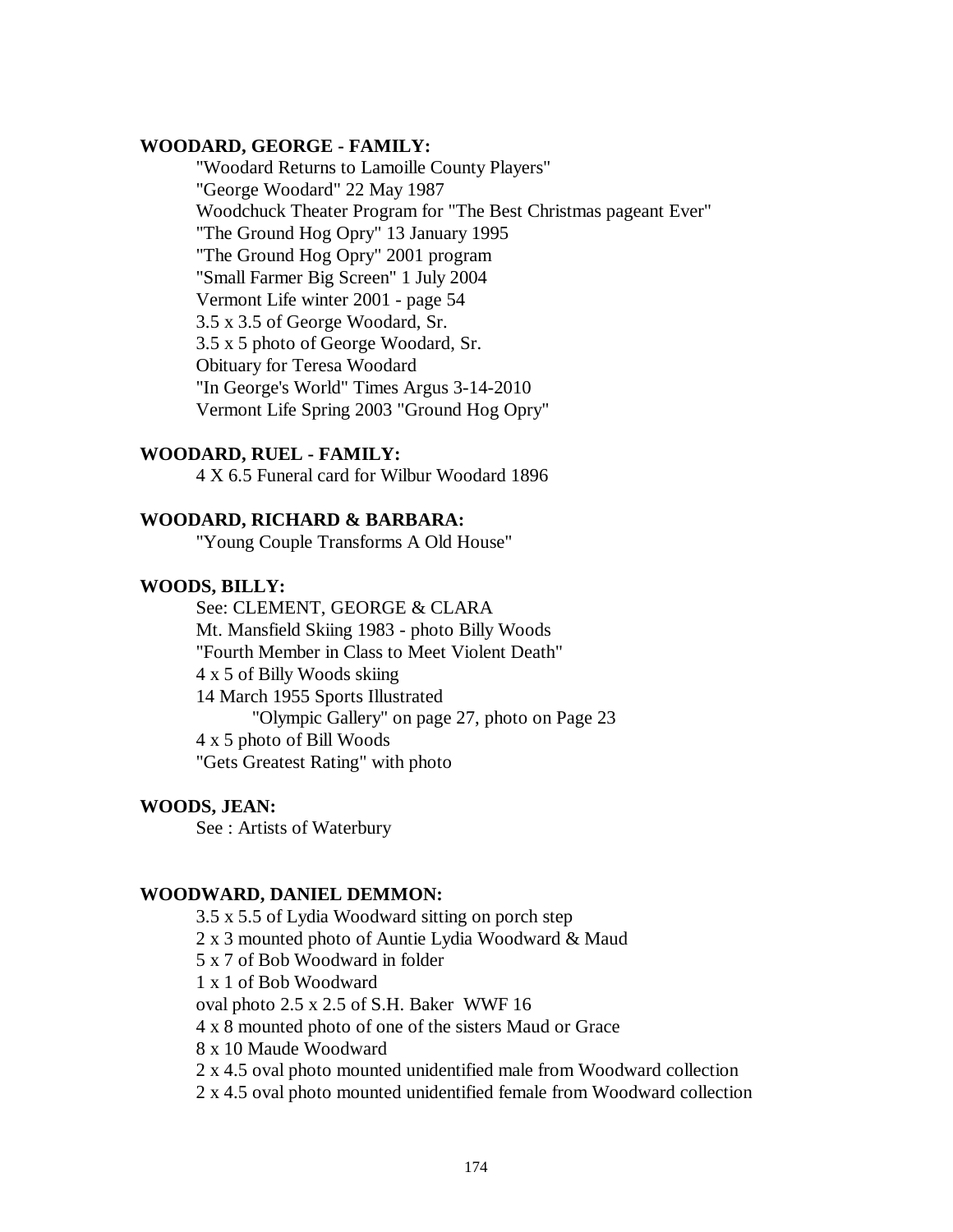3.5 x 4.5 oval photo of George Smith Woodward

2.5 x 3.5 photo mounted of George, Maude & Grace Woodward 1887

- 1.5 x 3 photo mounted of George Woodward
- 1.5 x 2.5 photo mounted of Maud & Grace taken in Waterbury in 1891
- 6 x 8 photo mounted of Bob Woodward
- 3.5 x 5 oval on 8 x 10 white sheet of Maud Woodward
- 4 x 5 cut out photo of George Woodward with four other men

4 x 5 photo mounted of George Woodward

3.5 x 5 photo oval mounted on white 7 x 11 of George Smith Woodward

4.5 x 6 photo mounted of Auntie Lydia Woodward climbing Pike's Peak

3. 5 x 5.5 photo of Ellen Smilie & Lydia Woodward

3.5 x 5.5 Lydia Woodward

3. 5 x 5.5 photo of George Woodward's house

2.5 x 3.5 photo of Louise & Maud Woodward in Florida

- 3 x 3.5 photo of Bessie Arnold & Maud Woodward
- 2 x 3 photo of Houston & Dick Baker
- 2.5 x 3.5 photo of Grace & Houston Baker

2.5 x 4 photo of Grace, George & Maud in June 1887

2.5 x 4 photo of Aunt Rhoda Woodward Frink

2 x 4 photo mounted of Grace W. Baker

4 x 6 photo in folder of Dick Woodward

5 x 8 photo in folder Richard Woodward as small child

3.5 x 4 photo mounted of Grace Woodward as a teenager

3.4 x 4 photo mounted of George S. Woodward & Nat Smith at Mr. Hermon School (notice family photos on wall)

1.5 x 3 photo mounted of George S. Woodward

2 x 3 photo mounted of Grace Woodward

3.5 x 5 .5 postcard of house WWF 13

5 x 7 photo of Grace Woodward Baker and baby, Dick Baker on porch rail

3 x 3 oval mounted on 5 x 5 of Bobbie, Mollie, Fred, Louise Woodward

3.5 x 7 photo of Robert Woodward as child in sailor suit

3 x 4 (3 photos done together) of George Smith Woodward "seen in fetching

poses"

3 x 4 photo in light folder of woman

2.5 x 4 mounted photo of Rhoda Smith Demmon Woodward (died young)

4 x 5 of George S. Woodward with two other young men by a window outdoors

3 x 5 .5 of minister, wife & child Postcard

3 x 3 mounted photo of Grace Woodward Baker

Tintypes:

.75 x 1 tintype of George Woodward (3 different) son of Daniel

Woodward

.75 x 1 tintype of Daniel Woodward (2 different)

.75 x 1 tintype of Mrs. Daniel Woodward (3 different)

2.5 x 3.5 tintype of Maud & George Woodward

2 x 2.5 glass of Daniel Woodward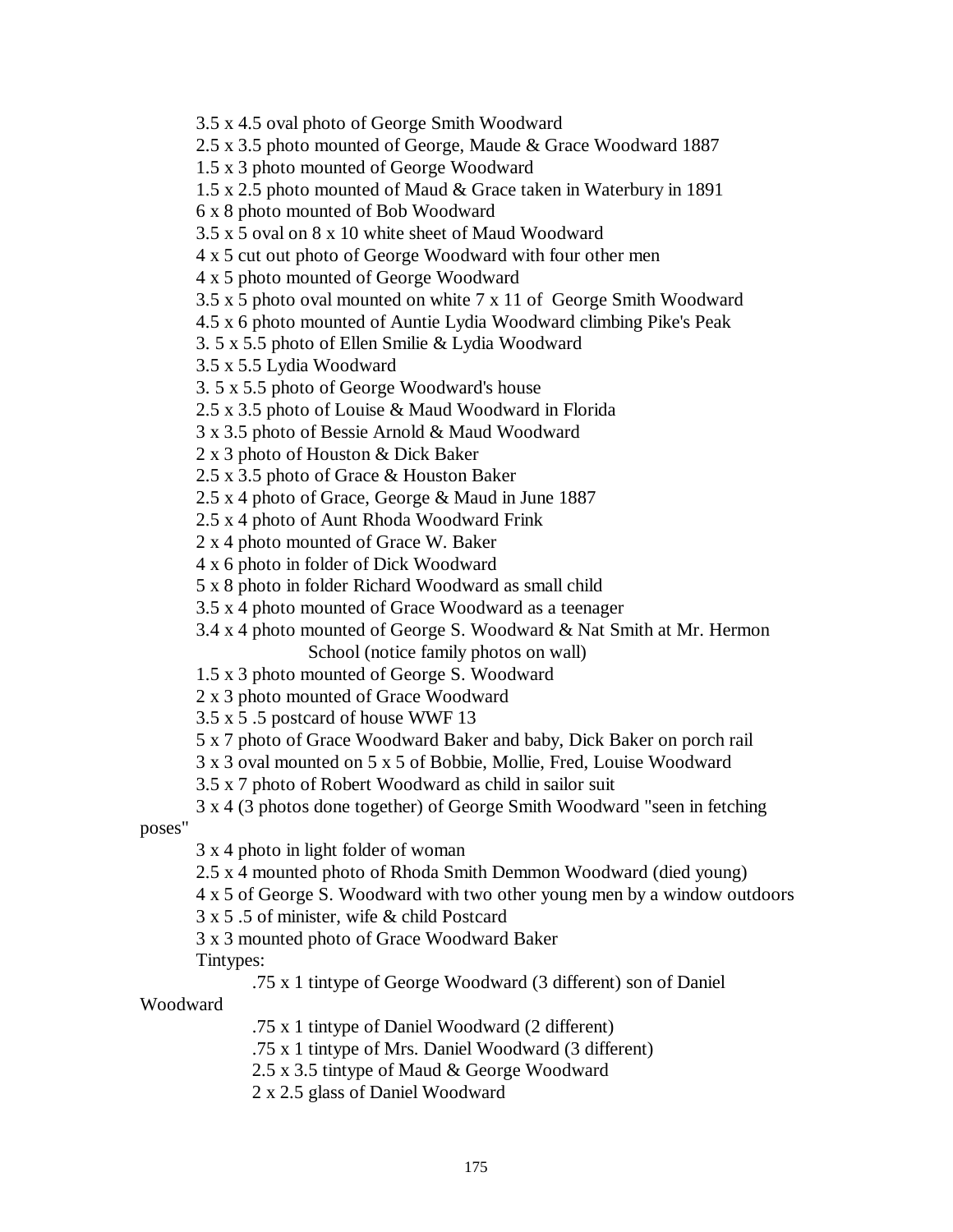The Boston Globe 7 February 1887 with article of train wreck and Daniel Woodward's death underlined also note that says "Our Father's death Geo, Grace, Maud"

Letter To Aunt Ruth from G.S. Woodward

1985 note from Claire Pettinger wishing to donate

Letter from Claire Pettinger in 1985 offering to donate the Woodward photos and

# papers

Letter from Gleason Ayers answering Claire Pettinger

## **WOODWARD HILL:**

"Uncle Den's Cave" by Lyle Woodward

## **WOODWARD, JAMES B., DR.:**

"Mystery Clouds Case of Mummified Corpse" 26 April 1945 "Mummified Body of Waterbury Woman, Dead 33 Years Found in Washington

# DC" 19 April 1945

"Two Mrs. Woodwards Buried in Washington" 10 May 1945 "Woman Keeps Mother's Body in House 33 Years" 25 April 1945 "Aged Woman Dead" 20 March 1912 2.5 x 4 photo of James Woodward in uniform "The Family of James B. Woodward" by Linda Kaiser

# **WOODWARD, LYLE:**

"The Camel's Hump Story" Profile of Lyle Woodward by Ron Ensign Card saying where Santa Mara Replica Came from Biography of Lyle Woodward 6 August 1971 Letter to Lloyd Squier from Lyle Woodward: Place names Nuggets from Vermont: Uncle Den's Cave Poem "Dr. Bidwell" 26 July 1973 Stowe Reporter "Your Home town & mine" 4 "Your Home Town & Mine" by Lyle Woodward Photocopies of "Your Home Town & Mine" by Lyle Woodward Lyle Woodward by Joan Lamere Elsie Woodward's obituary (2 different) 6 August 1971 copy of Lyle Woodward Letter See: Bidwell, George See: Camel's Hump See: Hande, Frank See: History of Waterbury See: Houses, History of See: Rowe, Dascomb P. See: Wallace Family See: Waterbury Salute See: Woodward Hill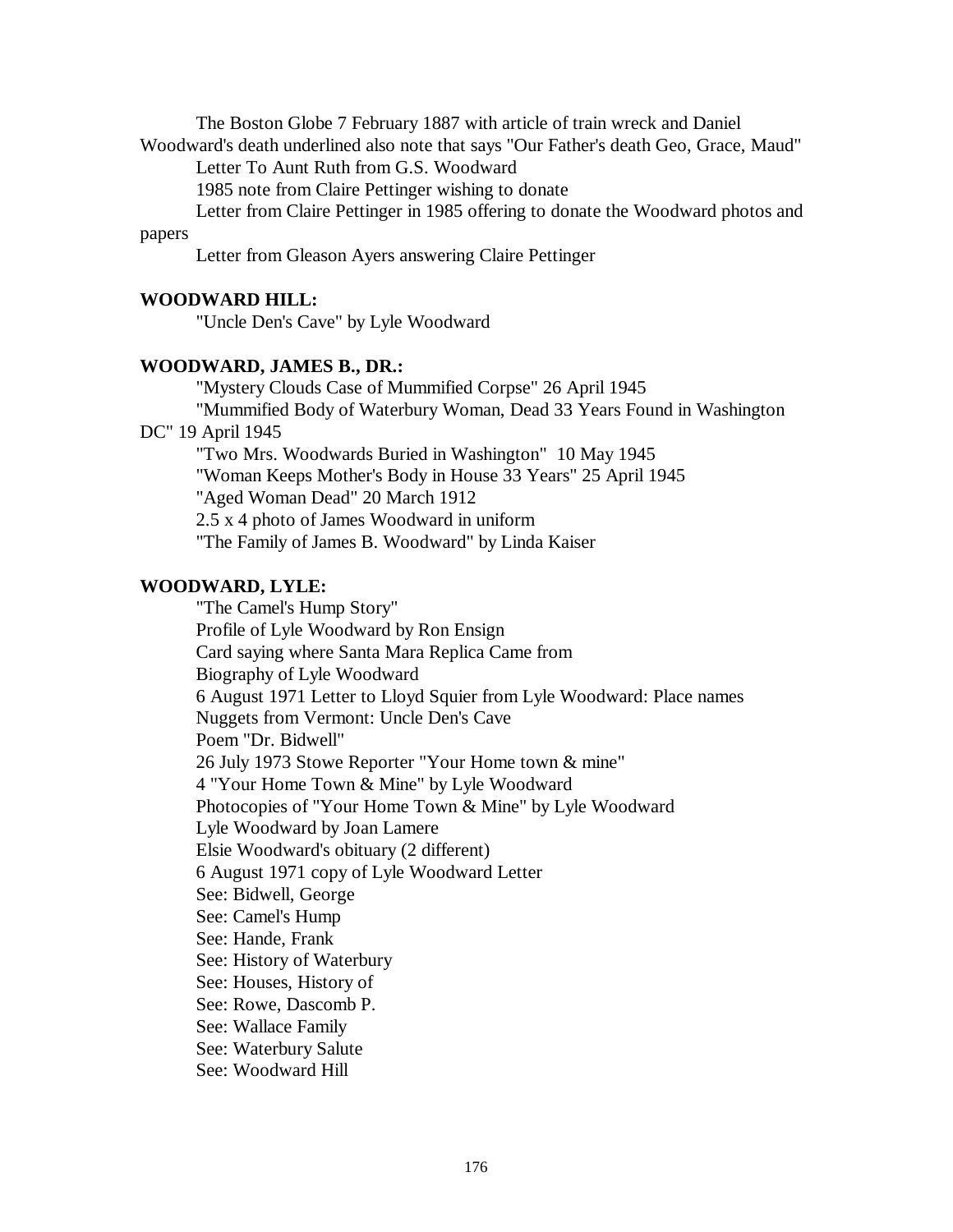### **WORLD WAR I IN WATERBURY:**

3.5 x 6 photo of Waterbury Citizens Band with WWI era uniforms marching behind

3.5 x 6 photo of Cars decorated for parade with "Victory" signs on the fronts

3.5 x 6 post card of WWI parade

4.5 x 4.5 mounted horses leading parade

November 11, 1918, identified truck in parade

2.5 x 4.5 Stanley Chase donated child in WW I parade

3.5 x 6 photo postcard of decorated car 1917 postmark

1918 Presidential Proclamation about War Savings.

June 28, 1918 W.S.S. Enlistment Notice

## **WORLD WAR II IN WATERBURY:**

3.5 X 5 photo of house on Scrabble Hill - site of Victory Garden

5 x 5 photo of Victory Garden

5 x 5 photo of Victory Garden - Camel's Hump in background

2 ration regulations booklet

Vincent Town's Ration coupons

1943 Town Report

## **WRIGHT, CAROLINE:**

See : Artists of Waterbury

## **WRIGHT FAMILY:**

5 May 1960 letter from M.E. Wright about his Waterbury family Dr. Wright Funeral notice

## **WRISLEY FAMILY:**

"Waterbury Center Pastor Earns Public Service Award" - Winnie Wrisley. Clipping with Gladys' photo, no date or paper name

Letters from Winnie Wrisley discussing Green Mountain Seminary and James A.

# Gilmore:

20 October 2001 2 February 2002 Biography of Gladys Wrisley "Around Waterbury" 3.5 x 3.5 photo of Wrisley family See: Waterbury Center Community Church See: Profiles to be Published

## **YELLOW BUS LINE:**

"Little River Bridge Buckled Dropped Bus in Stream" 4 July 1928 Transcript of Edgar Jewett, 26 June 1987 "History of the Yellow Bus Line" by Edgar Jewett "60th Anniversary of Vermont Transit"